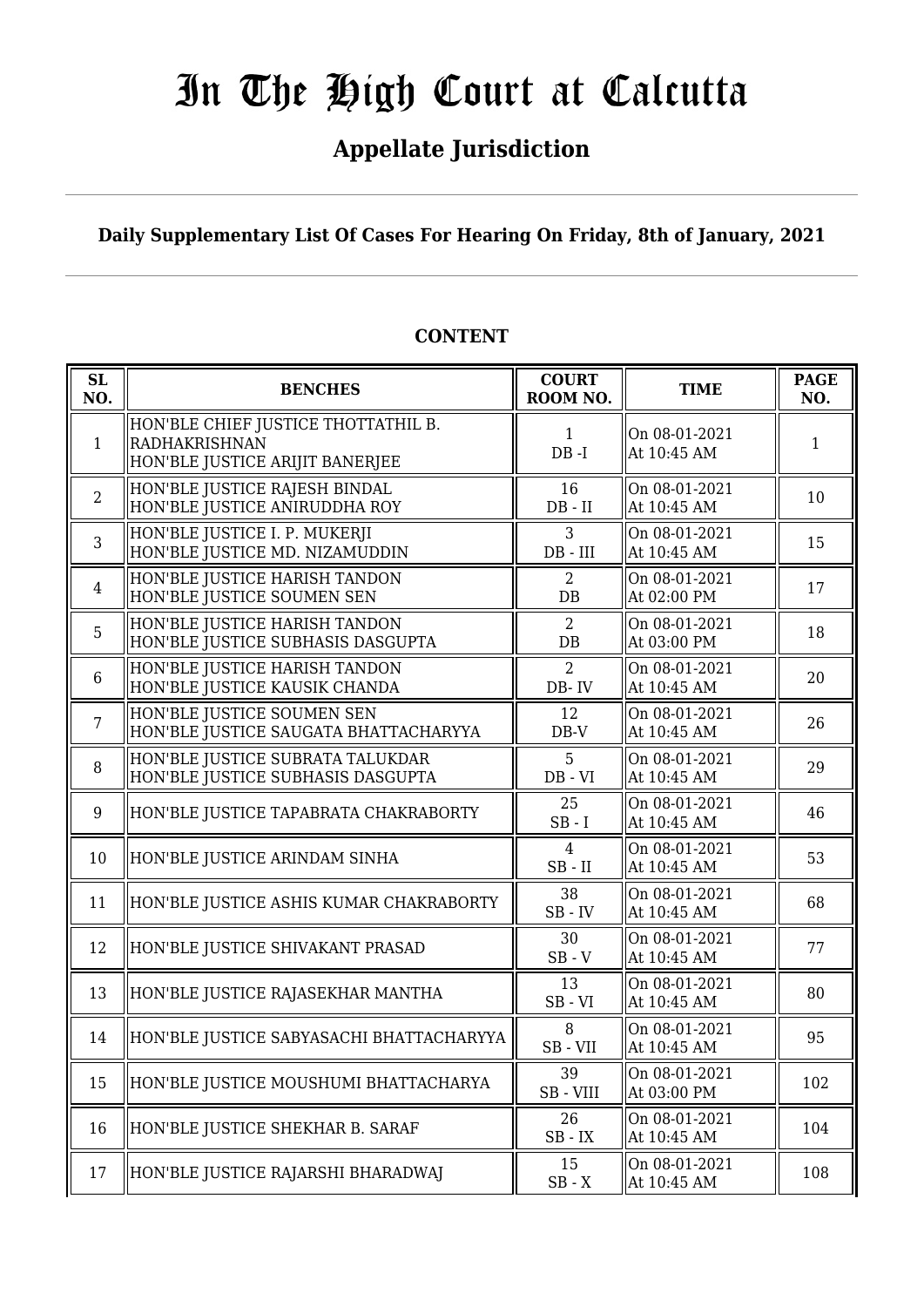| SL <sub>NO</sub> | <b>BENCHES</b>                         | <b>COURT</b><br>ROOM NO. | <b>TIME</b>                  | <b>PAGE</b><br>NO. |
|------------------|----------------------------------------|--------------------------|------------------------------|--------------------|
| 18               | HON'BLE JUSTICE SHAMPA SARKAR          | 19<br>$SB - XI$          | On 08-01-2021<br>At 10:45 AM | 133                |
| 19               | HON'BLE JUSTICE RAVI KRISHAN KAPUR     | 10<br>$SB - XI$          | On 08-01-2021<br>At 10:45 AM | 138                |
| 20               | HON'BLE JUSTICE ARINDAM MUKHERJEE      | 23<br>SB - XIII          | On 08-01-2021<br>At 10:45 AM | 141                |
| 21               | HON'BLE JUSTICE BISWAJIT BASU          | 18<br>SB-XIV             | On 08-01-2021<br>At 10:45 AM | 145                |
| 22               | HON'BLE JUSTICE AMRITA SINHA           | 24<br>$SB$ - $XV$        | On 08-01-2021<br>At 10:45 AM | 147                |
| 23               | HON'BLE JUSTICE ABHIJIT GANGOPADHYAY   | 22<br>SB-XVI             | On 08-01-2021<br>At 10:45 AM | 153                |
| 24               | HON'BLE JUSTICE JAY SENGUPTA           | 32<br>SB-XVII            | On 08-01-2021<br>At 10:45 AM | 156                |
| 25               | HON'BLE JUSTICE BIBEK CHAUDHURI        | 9<br>SB - XVIII          | On 08-01-2021<br>At 10:45 AM | 161                |
| 26               | HON'BLE JUSTICE SUVRA GHOSH            | 28<br>SB-XIX             | On 08-01-2021<br>At 10:45 AM | 167                |
| 27               | HON'BLE JUSTICE TIRTHANKAR GHOSH       | 42<br>SB-XIX             | On 08-01-2021<br>At 10:45 AM | 179                |
| 28               | HON'BLE JUSTICE SAUGATA BHATTACHARYYA  | 6                        | On 08-01-2021<br>At 02:00 PM | 183                |
| 29               | HON'BLE JUSTICE HIRANMAY BHATTACHARYYA | 11<br>SB - XXI           | On 08-01-2021<br>At 10:45 AM | 191                |
| 30               | HON'BLE JUSTICE KAUSIK CHANDA          | 7<br>SB                  | On 08-01-2021<br>At 02:00 PM | 198                |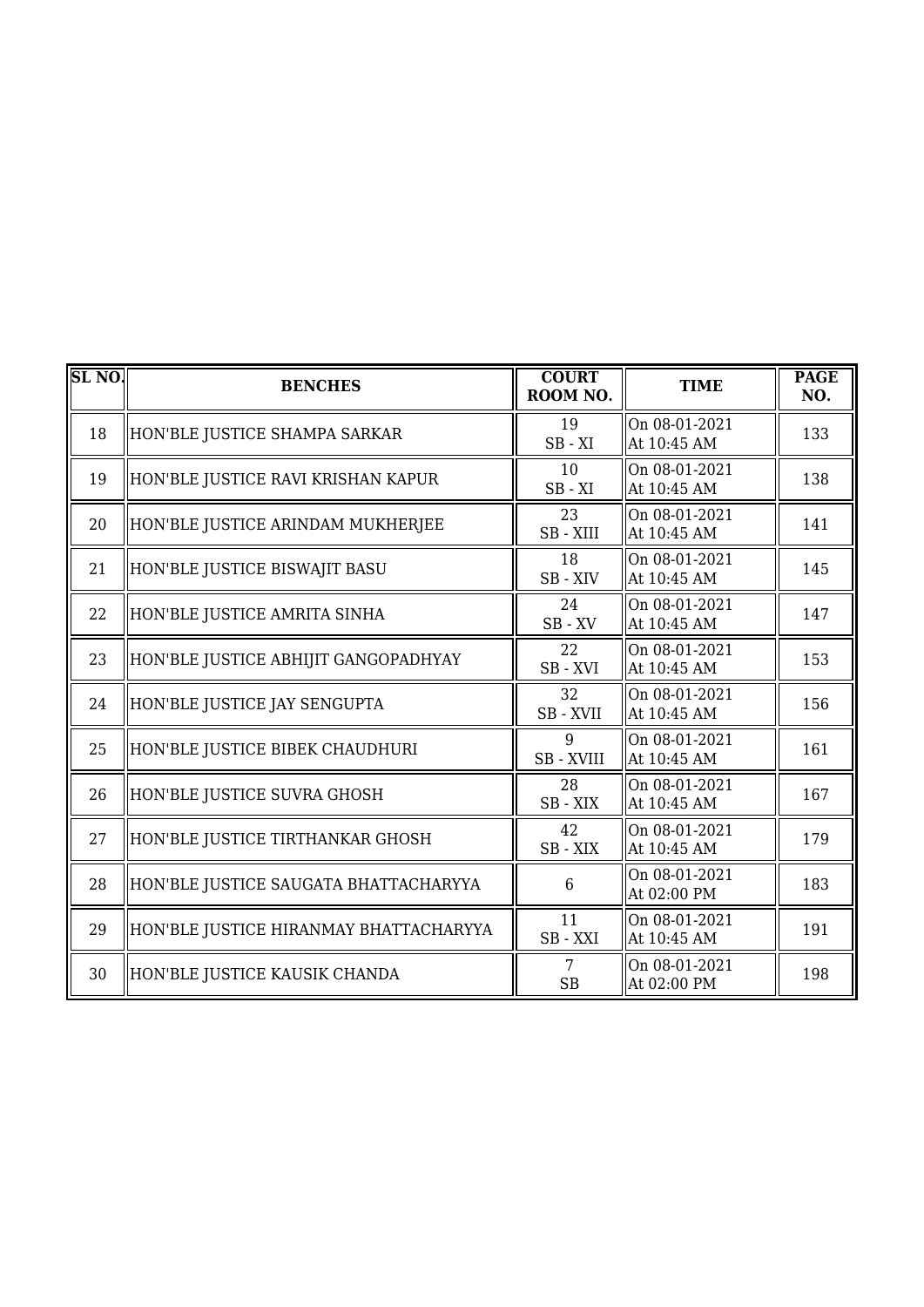

### **Appellate Side**

**DAILY CAUSELIST For Friday The 8th January 2021**

**COURT NO. 1 DIVISION BENCH (DB -I)**

**AT 10:45 AM**

#### **HON'BLE CHIEF JUSTICE THOTTATHIL B. RADHAKRISHNAN HON'BLE JUSTICE ARIJIT BANERJEE ( VIA VIDEO CONFERENCE )**

**ON AND FROM WEDNESDAY, THE 6TH JANUARY, 2021 - APPEALS FROM ORDERS RELATING TO RESIDUARY UNDER GROUP IX INCLUDING APPLICATIONS CONNECTED THERETO;**

#### **PUBLIC INTEREST LITIGATION;**

#### **CRIMINAL CONTEMPT MATTERS; APPEALS UNDER SECTION 19(1)(a) OF THE CONTEMPT OF COURT'S ACT; APPLICATIONS UNDER SECTION 27 OF THE ELECTRICITY REGULATORY COMMISSION ACT, 1998, INCLUDING APPLICATIONS CONNECTED THERETO;**

#### **HABEAS CORPUS;**

#### **ANY OTHER MATTER, IRRESPECTIVE OF CLASSIFICATION, AS DIRECTED BY THE HON'BLE THE CHIEF JUSTICE.**

#### **NOTE: MATTERS WILL BE TAKEN UP THROUGH PHYSICAL HEARING ONLY WHEN BOTH THE PARTIES ARE AGREED.**

#### **NO MENTIONING IN COURT**

|              | <b>FOR JUDGMENT</b>                     |                                                                                                  |                      |                 |  |  |
|--------------|-----------------------------------------|--------------------------------------------------------------------------------------------------|----------------------|-----------------|--|--|
| $\mathbf{1}$ | WPA/8573/2018                           | THE HON'BLE COURT'S IN<br><b>ITS OWN MOTION</b><br>VS.<br>STATE OF WEST BENGAL                   | N.A.                 | SAIKAT BANERJEE |  |  |
| wt2          | WPA/4510/1997                           | TAPAS KR.BHANJA<br><b>VS</b><br>THE STATE                                                        | TAPAS KR.BHANJA      | SAIKAT BANERJEE |  |  |
| wt3          | WPA/5440/2020                           | <b>APARAJITA BOSE</b><br><b>VS</b><br>STATE OF WEST BENGAL &<br>ORS.                             | <b>INDRAJEET DEY</b> |                 |  |  |
|              | IA NO: CAN/1/2020(Old No:CAN/3147/2020) |                                                                                                  |                      |                 |  |  |
| wt4          | WPA/7252/2018                           | <b>COURT IN ITS OWN</b><br><b>MOTION IN RE</b><br>OVERCROWDING IN<br><b>PRISONS</b><br><b>VS</b> |                      | SAIKAT BANERJEE |  |  |
|              | <b>SPECIALLY FIXED MATTERS</b>          |                                                                                                  |                      |                 |  |  |
| 5            | FMA/1187/2019                           | SHEKHAR PRAMANIK<br>VS.<br>UNION OF INDIA & ORS                                                  | SUJIT BHATTACHARYA   |                 |  |  |
|              | IA NO: CAN/1/2019(Old No:CAN/5354/2019) |                                                                                                  |                      |                 |  |  |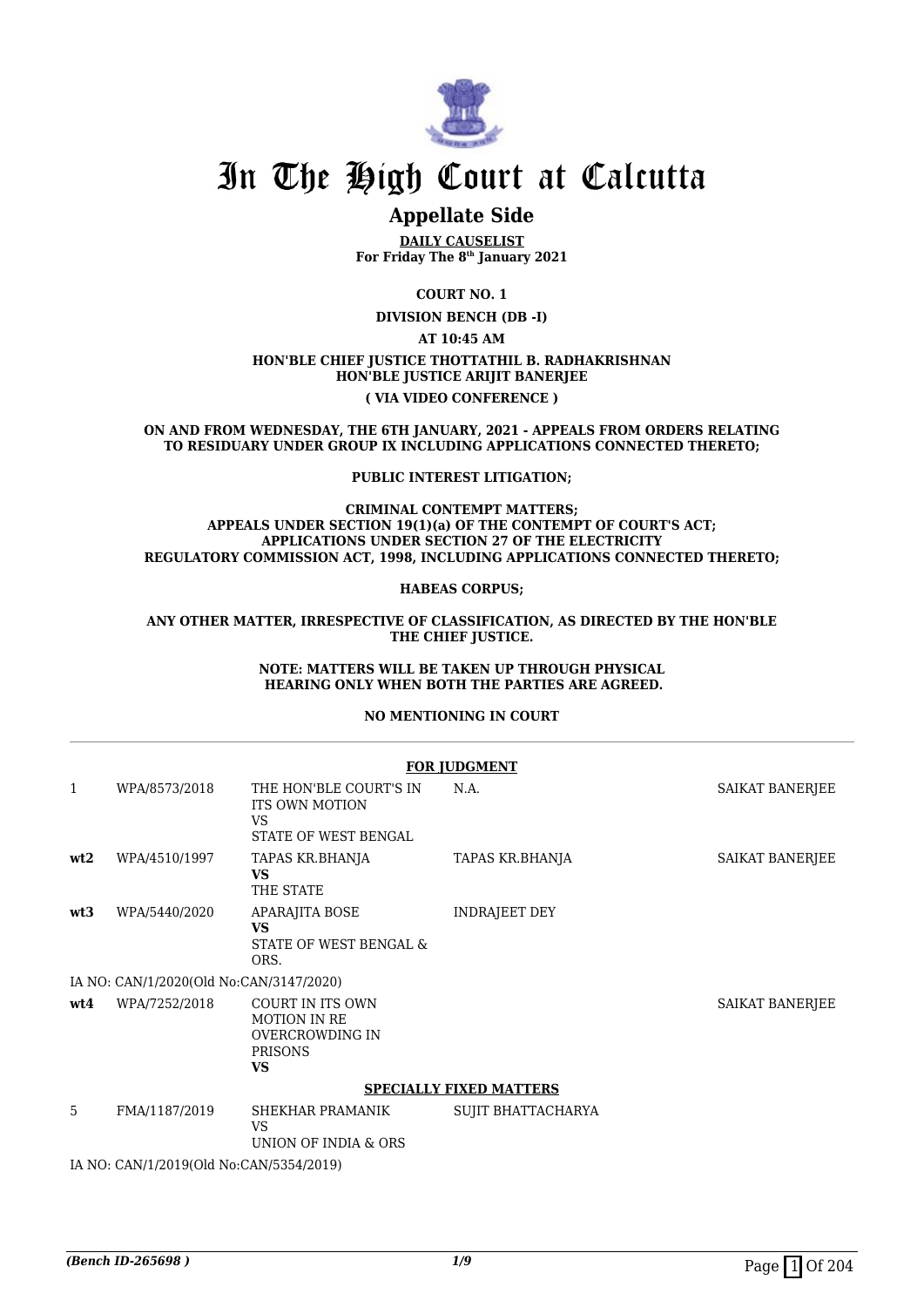| 6  | WPA(P)/23/2020<br>(AT 2.00 P.M.) | AJAY KUMAR DE<br>VS                                                                                           | AKASHDEEP MUKHERJEE      |
|----|----------------------------------|---------------------------------------------------------------------------------------------------------------|--------------------------|
|    |                                  | STATE OF WEST BENGAL<br>AND ORS.                                                                              |                          |
| 7  | WPA/6462/2020                    | BISWANATH CHOWDHURY<br>VS<br>CHAIRMAN, NATIONAL<br><b>COUNCIL FOR TEACHERS</b><br><b>EDUCATION &amp; ORS.</b> | <b>SURYANEEL DAS</b>     |
|    |                                  | IA NO: CAN/1/2020(Old No:CAN/5103/2020), CAN/2/2020, CAN/3/2020, CAN/4/2020                                   |                          |
|    |                                  |                                                                                                               | <b>FIXED PIL MATTER</b>  |
| 8  | WPA/4600/2020                    | ADITYA VIKRAM<br>VS                                                                                           | SIDDHARTHA BANERJEE      |
|    |                                  | UNION OF INDIA & ORS                                                                                          |                          |
| 9  | WPA/4910/2020                    | <b>IQBAL KABIR</b><br><b>VS</b><br>THE HIGH COURT AT<br><b>CALCUTTA &amp; ORS</b>                             | ARUN UPADHAYA            |
| 10 | WPA/7387/2020                    | <b>MANIKA BARMAN</b><br>VS.<br>THE STATE OF WEST<br><b>BENGAL</b>                                             | <b>INDRAJEET DEY</b>     |
|    | IA NO: CAN/1/2020                |                                                                                                               |                          |
|    |                                  |                                                                                                               | <b>HABEAS CORPUS 1</b>   |
|    |                                  |                                                                                                               | (FIXED MATTER)           |
| 11 | WPA/18102/2000                   | PETER JAMES GIFRAN VON<br>KALKSTEIN-BLEACH<br>VS<br>THE STATE                                                 | P.J.G.VON.K.BLEACH (I.P) |
| 12 | WPA/7321/2010                    | <b>AMARJIT KOUR</b>                                                                                           | <b>TANMOY KHAN</b>       |
|    |                                  | VS<br>STATE OF WEST BENGAL &<br><b>ORS</b>                                                                    |                          |
| 13 | WPA/1690/2011                    | JALESWARI MURMUR &<br>ANR.<br>VS                                                                              | DEBASHIS BANERJEE        |
|    |                                  | STATE OF WEST BENGAL &<br>ORS.                                                                                |                          |
| 14 | WPA/8347/2011                    | <b>SUKUMAR</b><br><b>CHATTOPADHYAY</b><br>VS                                                                  | SUBRATA BHATTACHARJEE    |
|    |                                  | STATE OF WEST BENGAL &<br>ORS.                                                                                |                          |
| 15 | WPA/13995/2011                   | TULSI CHARAN<br><b>SADHUKHAN</b><br>VS.                                                                       | <b>MUKUL KUMAR MITRA</b> |
|    |                                  | STATE OF WEST BENGAL &<br><b>ORS</b>                                                                          |                          |
| 16 | WPA/14102/2011                   | <b>SMT. SWAPNA BARMAN</b><br>VS.                                                                              | MRITYUNJOY CHATTERJEE    |
|    |                                  | STATE OF WEST BENGAL &<br><b>ORS</b>                                                                          |                          |
| 17 | WPA/15574/2011                   | LAKSHMI RANI<br>PATTANAYAK<br>VS.                                                                             | RAJARSHI BASU            |
|    |                                  | STATE OF W B & ORS                                                                                            |                          |
| 18 | WPA/16120/2011                   | <b>SUDEB DAKSHIT</b><br>VS                                                                                    | DEBOLEENA MITRA          |
|    |                                  | STATE OF WEST BENGAL &<br>ORS                                                                                 |                          |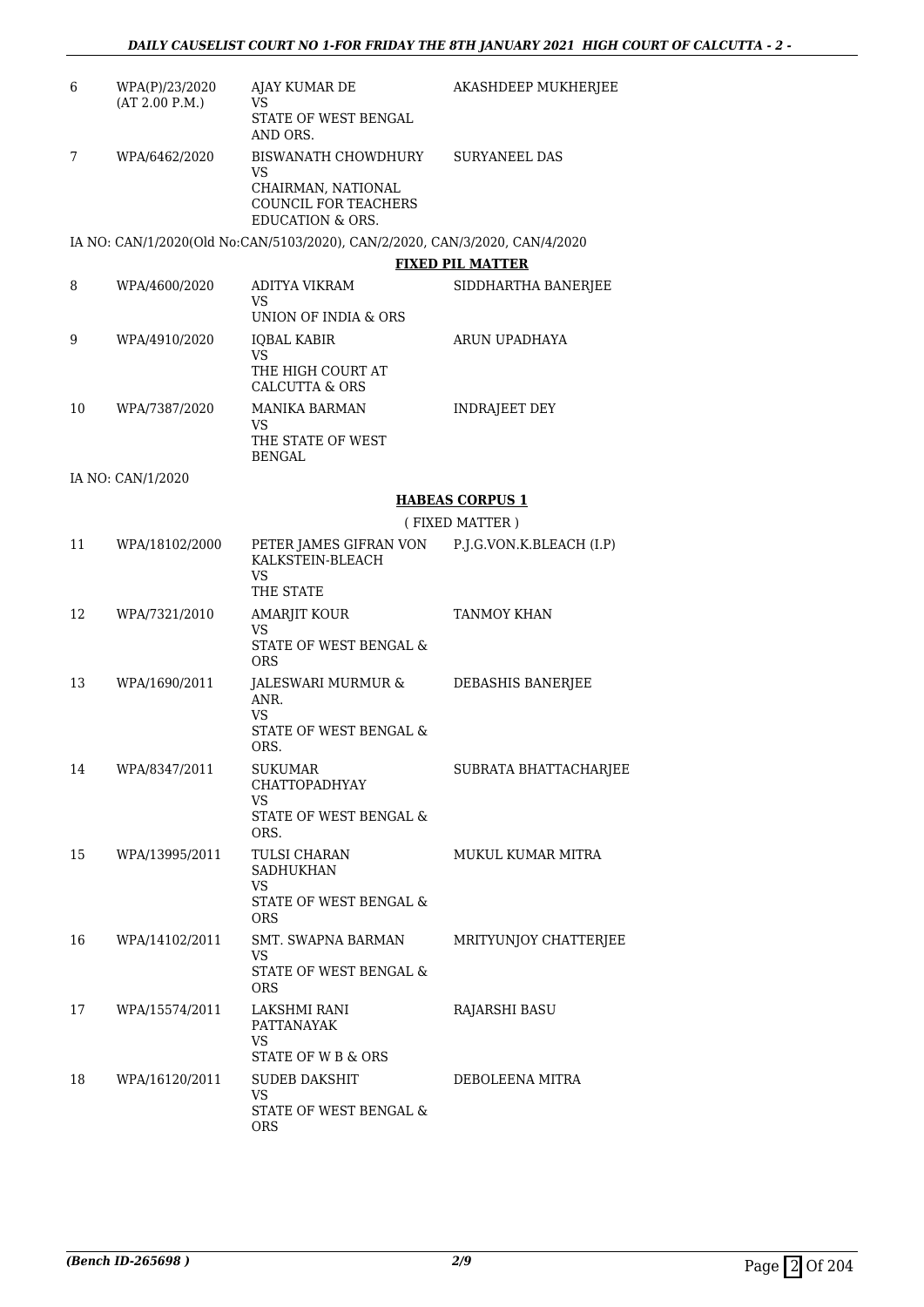| 19 | WPA/18221/2011                 | KAMALESH RAY<br>VS                                                | ARABINDA RAY                         |
|----|--------------------------------|-------------------------------------------------------------------|--------------------------------------|
|    |                                | STATE OF WEST BENGAL &<br><b>ORS</b>                              |                                      |
| 20 | WPA/18963/2011                 | CHANDRA SEKHAR DAN<br>VS                                          | <b>SOMNATH BANERJEE</b>              |
|    |                                | STATE OF WEST BENGAL &<br><b>ORS</b>                              |                                      |
| 21 | WPA/20067/2011                 | <b>MANSURA BIBI</b><br>VS<br>STATE OF W B & ORS                   | <b>SUMITA SHAW</b>                   |
| 22 | WPA/20945/2011                 | PRASENJIT MONDAL                                                  | <b>GOPAL CHANDRA RAY</b>             |
|    |                                | VS<br>STATE OF W B & ORS                                          |                                      |
| 23 | WPA/7700/2012                  | KALAWATI DEVI                                                     | <b>KRISHAN RAY</b>                   |
|    |                                | <b>VS</b><br>STATE OF WEST BENGAL &<br>ORS.                       |                                      |
| 24 | WPA/7707/2012                  | ABUL HOSSAIN MONDAL<br>VS                                         | <b>SOUMI KUNDU</b>                   |
|    |                                | STATE OF WEST BENGAL &<br><b>ORS</b>                              |                                      |
| 25 | WPA/8050/2012                  | SK. ABDUL JABBAR ALI<br>VS                                        | AKHTAR HOSSAIN                       |
|    |                                | STATE OF WEST BENGAL &<br>ORS.                                    |                                      |
| 26 | WPA/14052/2012<br>(13/01/2021) | SIBASHIS CHAKRABIRTY &<br>ANR.<br>VS                              | JAYANTA NARAYAN CHATTERJEE           |
|    |                                | <b>STATE &amp; ORS</b>                                            |                                      |
| 27 | WPA/17714/2012                 | SHYAMALI SAHA<br>VS<br>STATE & ORS.                               | DEBASISH KARMAKAR                    |
| 28 | WPA/22477/2012                 | NARAYAN SAHA @<br>NARAYAN CHANDRA SAHA<br>VS<br>STATE OF WB & ORS | SOMNATH ROYCHOWDHURY                 |
| 29 | WPA/23401/2012                 | <b>LATA MONDAL</b>                                                | JAYANTA BANERJEE                     |
|    |                                | VS<br>UNION OF INDIA & ORS.                                       |                                      |
| 30 | WPA/8918/2013                  | DEEPAK KUMAR<br>PRAHLADKA                                         | DEEPAK KUMAR PRAHLADKA(IN<br>PERSON) |
|    |                                | <b>VS</b><br>STATE OF WB & ORS                                    |                                      |
| 31 | WPA/15769/2014                 | <b>SUDAM PURKAIT</b>                                              | SK JALALUDDIN                        |
|    |                                | VS<br>STATE OF WEST BENGAL &<br><b>ORS</b>                        |                                      |
| 32 | WPA/3789/2015                  | ANUP BERA<br><b>VS</b>                                            | PANCHANAN HAJRA                      |
|    |                                | STATE OF WEST BENGAL &<br><b>ORS</b>                              |                                      |
| 33 | WPA/7697/2015                  | JABEDAN BIBI<br>VS                                                | MOBAKSHAR ISLAM                      |
|    |                                | STATE OF WEST BENGAL &<br><b>ORS</b>                              |                                      |
| 34 | WPA/6166/2016                  | <b>SK JANE ALAM</b><br><b>VS</b>                                  | NILAY SENGUPTA                       |
|    |                                | STATE OF WEST BENGAL $\&$<br><b>ORS</b>                           |                                      |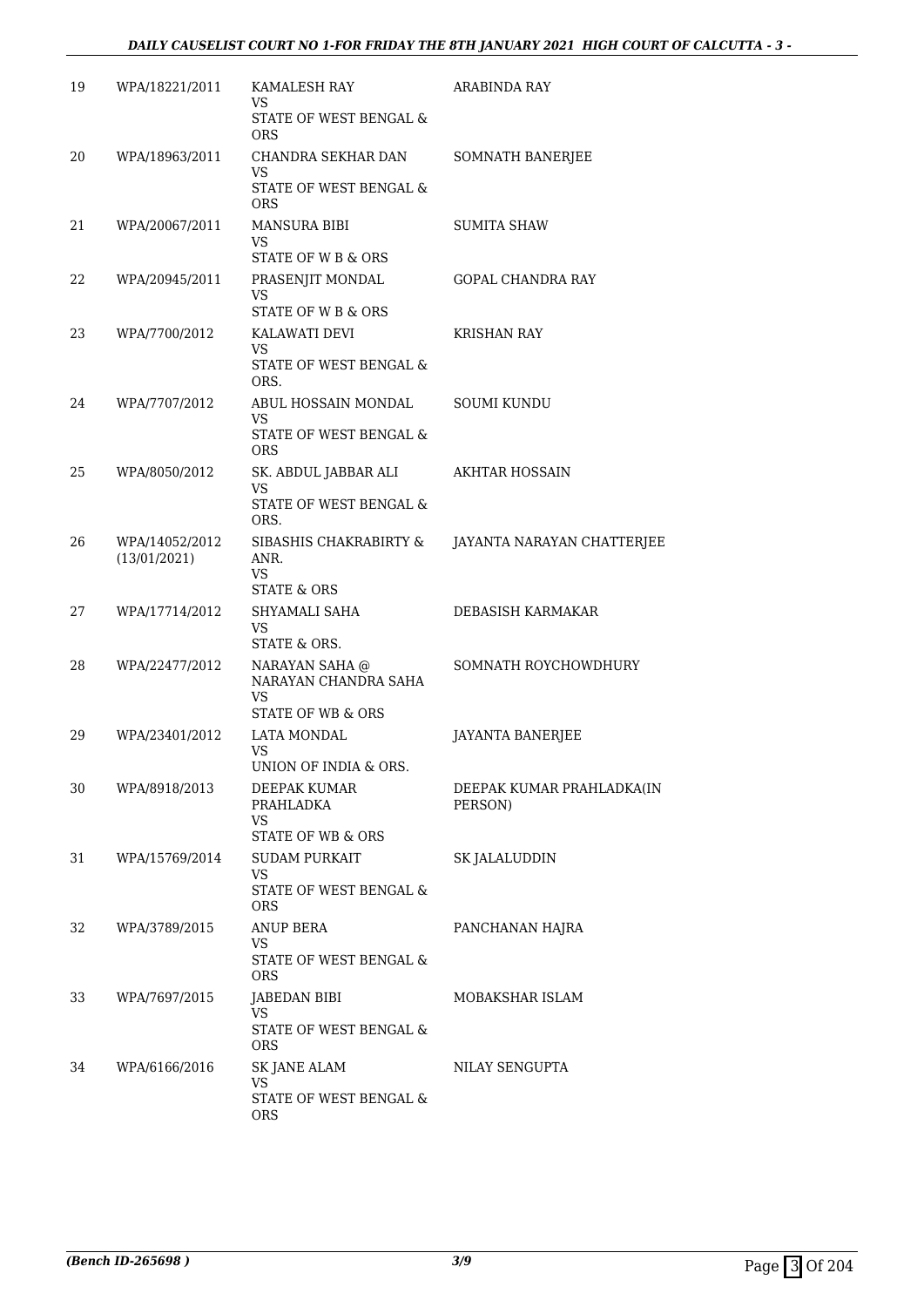#### *DAILY CAUSELIST COURT NO 1-FOR FRIDAY THE 8TH JANUARY 2021 HIGH COURT OF CALCUTTA - 4 -*

| 35 | WPA/10602/2017      | GOUTAM KUMAR DAS<br>VS                           | ASIF IQBAL               |
|----|---------------------|--------------------------------------------------|--------------------------|
|    |                     | STATE OF WEST BENGAL &<br>ORS.                   |                          |
| 36 | WPA/14377/2017      | MD. KALIM KHAN<br>VS                             | SUBHABRATA CHOWDHURY     |
|    |                     | STATE OF WEST BENGAL &<br><b>ORS</b>             |                          |
| 37 | WPA/16303/2017      | <b>NARESH PASWAN</b><br>VS                       | TANMAY CHOWDHURY         |
|    |                     | STATE OF WEST BENGAL &<br><b>ORS</b>             |                          |
| 38 | WPA/20950/2018      | JOY KRISHNA NAG @ JOY<br>KUMAR NAG @ ROHIT<br>VS | ARNAB SAHA               |
|    |                     | STATE OF WEST BENGAL<br>&ORS                     |                          |
| 39 | WPA/24282/2018      | SABIR ALI SEKH<br>VS                             | AMANUL ISLAM             |
|    |                     | STATE OF WEST BENGAL &<br><b>ORS</b>             |                          |
| 40 | WPA/6316/2019       | PRASENJIT MONDAL<br>VS                           | PRASENJIT MONDAL         |
|    |                     | STATE OF WEST BENGAL &<br><b>ORS</b>             |                          |
|    | wt41 WPA/14706/2019 | SHYAMAL CHANDRA<br><b>NASKAR</b><br>VS           | <b>GOPAL CHANDRA RAY</b> |
|    |                     | STATE OF WEST BENGAL &<br><b>ORS</b>             |                          |
| 42 | WPA/6991/2019       | ABUJAFFAR MOLLA<br>VS.                           | DEBAYAN SEN              |
|    |                     | STATE OF WEST BENGAL &<br><b>ORS</b>             |                          |
| 43 | WPA/19659/2019      | PRAJJAL CHAKRABORTY<br>VS                        | DIPANJAN DUTT            |
|    |                     | STATE OF WEST BENGAL &<br><b>ORS</b>             |                          |
| 44 | WPA/20407/2019      | <b>BASUDEV MONDAL</b><br>VS                      | RAVI RANJAN KUMAR        |
|    |                     | STATE OF WEST BENGAL &<br>ORS.                   |                          |
| 45 | WPA/24032/2019      | DIPAK BISWAS<br>VS                               | ABHIJIT SARKAR           |
|    |                     | STATE OF WEST BENGAL &<br>ORS.                   |                          |
| 46 | WPA/24247/2019      | BASONA MONDAL<br>VS.                             | SIDDHARTHA SARKAR        |
|    |                     | STATE OF WEST BENGAL &<br>ORS.                   |                          |
| 47 | WPA/247/2020        | AMBAR KUMAR CHAUHAN<br>VS.                       | <b>NEIL BASU</b>         |
|    |                     | STATE OF WEST BENGAL &<br>ORS.                   |                          |
|    | IA NO: CAN/1/2020   |                                                  |                          |
| 48 | WPA/5154/2020       | RAGHUBIR JI<br>VS.                               | TRITHANKAR RAY           |
|    |                     | STATE OF WEST BENGAL &<br>ORS                    |                          |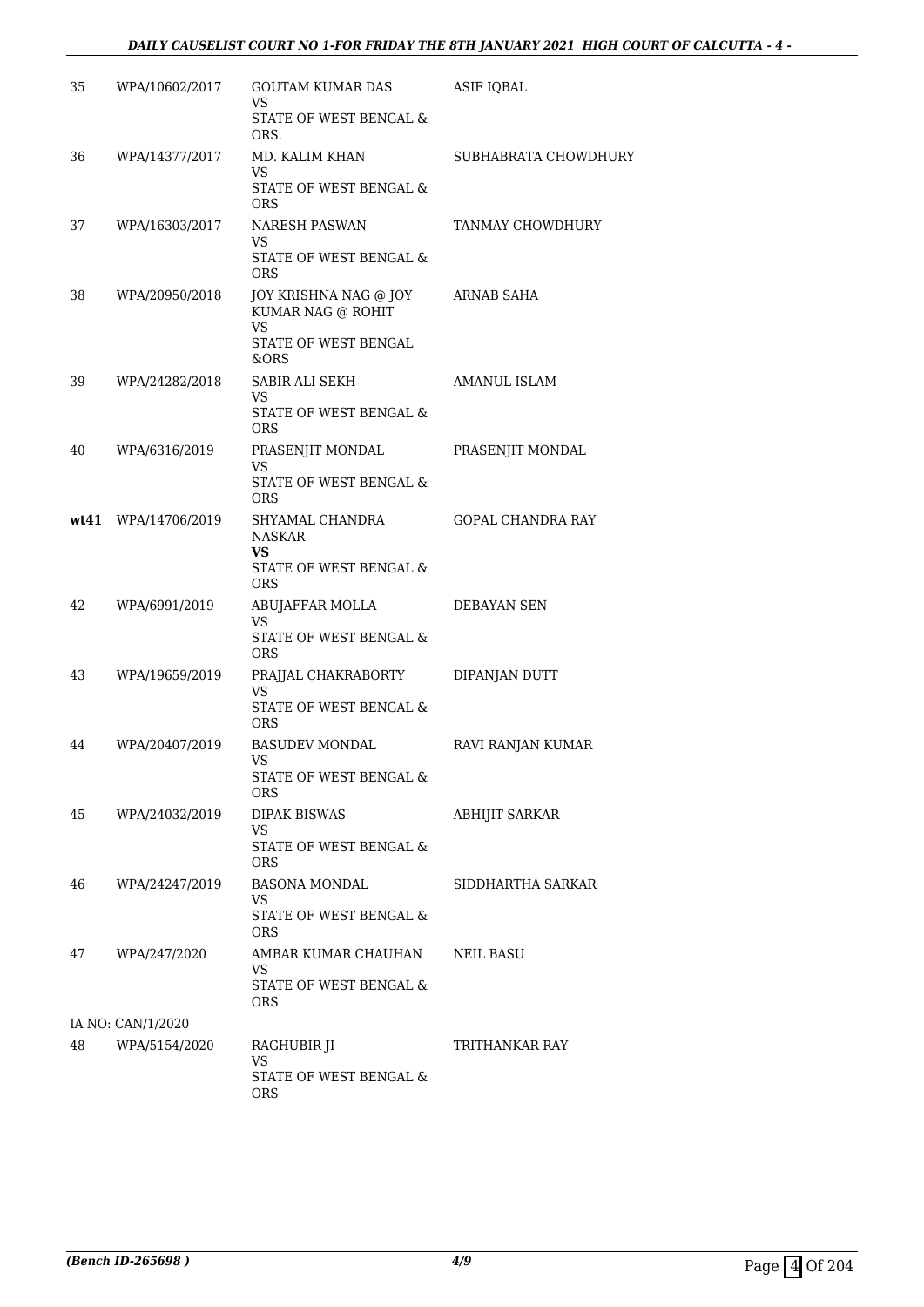| 49 | WPA/9902/2020  | SK. AZIZUL ISLAM<br>VS.                                                                         | <b>BALARAM PANDIT</b>                        |
|----|----------------|-------------------------------------------------------------------------------------------------|----------------------------------------------|
|    |                | STATE OF WEST BENGAL<br>AND ORS.                                                                |                                              |
|    |                |                                                                                                 | <b>HABEAS CORPUS</b>                         |
| 50 | WPA(H)/1/2020  | DIPANKAR NASKAR<br><b>VS</b>                                                                    | TRIPTI PANDEY                                |
|    |                | THE GOVERNMENT OF<br>WEST BENGAL AMD ORS                                                        |                                              |
| 51 | WPA(H)/2/2020  | <b>TENTUL GHOSH</b><br>VS<br>STATE OF WEST BENGAL                                               | Shibasis Chatterjee                          |
|    |                | AND ORS.                                                                                        |                                              |
| 52 | WPA/10279/2020 | KALYAN KOLEY<br>VS.<br>STATE OF WEST BENGAL                                                     | SUMITAVA CHAKRABORTY                         |
|    |                | AND ORS.                                                                                        |                                              |
|    |                |                                                                                                 | <b>PIL MATTERS</b>                           |
| 53 | WPA(P)/1/2020  | VS.<br>STATE OF WEST BENGAL<br>AND ORS.                                                         | RAMKRISHNA PAL AND ORS BHASKAR CHANDRA MANNA |
| 54 | WPA(P)/3/2020  | MD. MUSTAFA                                                                                     | RANJIT KUMAR GHOSH                           |
|    |                | VS.                                                                                             |                                              |
|    |                | STATE OF WEST BENGAL<br>AND ORS.                                                                |                                              |
| 55 | WPA(P)/12/2020 | NARENDRANATH MAHATO<br>AND ORS<br>VS                                                            | ASHIS KR PAUL                                |
|    |                | STATE OF WEST BENGAL<br>AND ORS.                                                                |                                              |
| 56 | WPA(P)/18/2020 | <b>TARA SUNDAR</b><br>VS.                                                                       | SALONI BHATTACHARYA                          |
|    |                | STATE OF WEST BENGAL<br>AND ORS.                                                                |                                              |
| 57 | WPA(P)/20/2020 | MUSCULAR DYSTROPHY<br>PATIENT WELFARE<br><b>SOCIETY</b><br><b>VS</b><br>UNION OF INDIA AND ORS. | SALONI BHATTACHARJEE                         |
| 58 | WPA(P)/26/2020 | HAMEJUDDIN MOLLA                                                                                | ANKITA DEY                                   |
|    |                | VS<br>STATE OF WEST BENGAL                                                                      |                                              |
|    |                | AND ORS.                                                                                        |                                              |
| 59 | WPA/2901/2020  | SACHINDRA NATH COOMER<br>VS.                                                                    | TANUJA BASAK                                 |
|    |                | STATE OF WEST BENGAL &<br><b>ORS</b>                                                            |                                              |
| 60 | WPA/3754/2020  | SHANKHAJIT RAY<br>VS                                                                            | AMAL KR DATTA                                |
|    |                | STATE OF WEST BENGAL &<br><b>ORS</b>                                                            |                                              |
| 61 | WPA/3935/2020  | SK ATAUL                                                                                        | SOUMEN CHATTERJEE                            |
|    |                | VS<br>STATE OF WEST BENGAL &<br><b>ORS</b>                                                      |                                              |
| 62 | WPA/4108/2020  | PASCHIM BANGA VIGYAN<br>MANCHA & ANR                                                            | PINTU KARAR                                  |
|    |                | VS<br>STATE OF WEST BENGAL &<br><b>ORS</b>                                                      |                                              |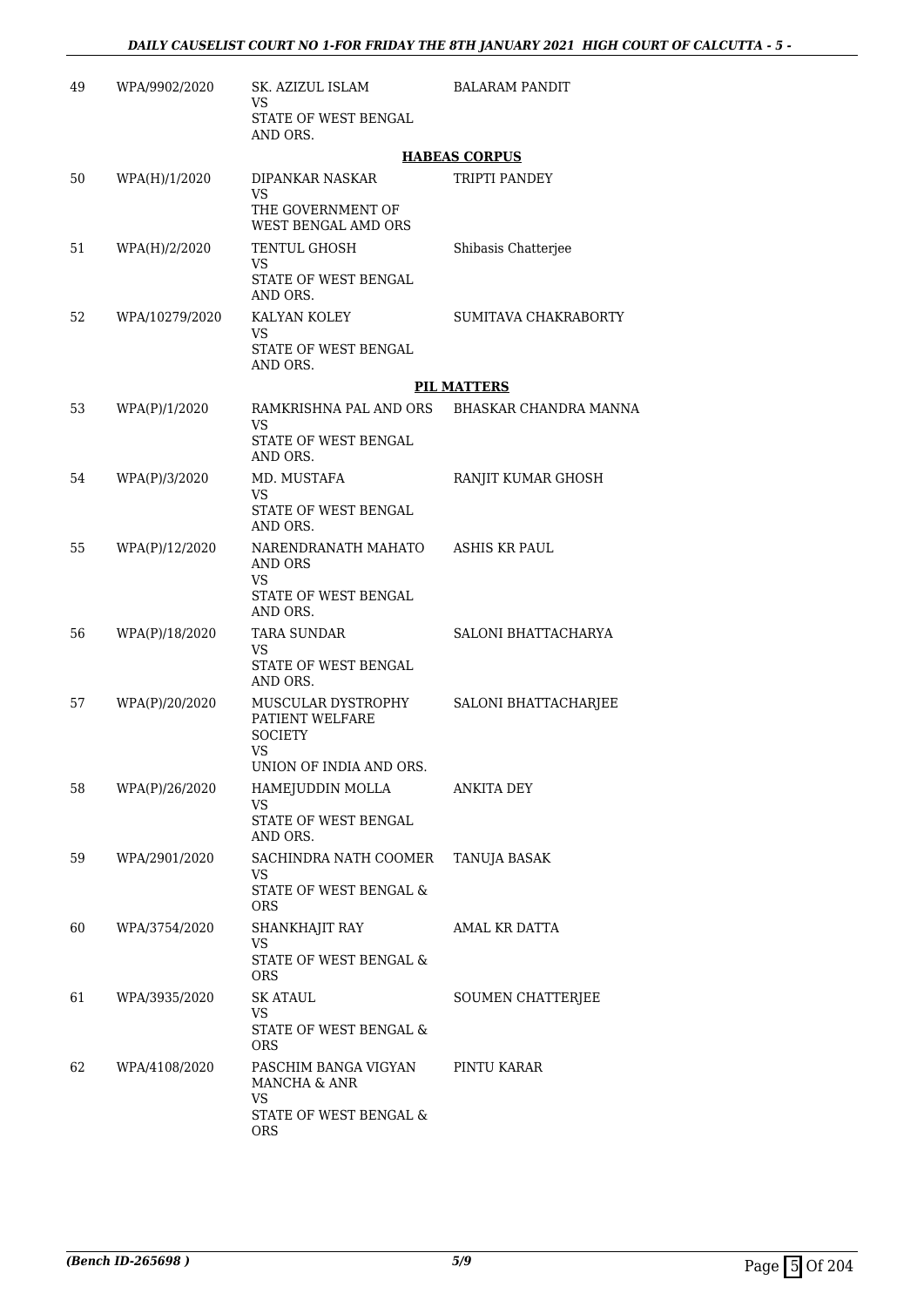#### *DAILY CAUSELIST COURT NO 1-FOR FRIDAY THE 8TH JANUARY 2021 HIGH COURT OF CALCUTTA - 6 -*

| 63 | WPA/4649/2020                                                                                    | BIPLAB KUMAR<br>CHOWDHURY<br><b>VS</b>                                   | SURENDRA KUMAR SHARMA       |
|----|--------------------------------------------------------------------------------------------------|--------------------------------------------------------------------------|-----------------------------|
|    |                                                                                                  | UNION OF INDIA & ORS                                                     |                             |
| 64 | WPA/5132/2020                                                                                    | PRAFULLA MONDAL & ANR<br><b>VS</b>                                       | CHANDRA NATH SARKAR         |
|    |                                                                                                  | STATE OF WEST BENGAL &<br><b>ORS</b>                                     |                             |
| 65 | WPA/5413/2020                                                                                    | KABIR SHANKAR BOSE<br>VS<br>STATE OF WEST BENGAL &<br>ORS.               | <b>BRAJESH JHA</b>          |
| 66 | WPA/5443/2020                                                                                    | <b>ATAUR RAHAMAN</b><br>VS<br>STATE OF WEST BENGAL &<br><b>ORS</b>       | INDRAJEET DEY               |
|    | IA NO: CAN/1/2020(Old No:CAN/3151/2020)                                                          |                                                                          |                             |
| 67 | WPA/5507/2020                                                                                    | PRIYANKA TIBREWAL<br>VS<br>STATE OF WEST BENGAL &                        | PRIYANKA TIBREWAL IN PERSON |
|    |                                                                                                  | <b>ORS</b>                                                               |                             |
| 68 | WPA/5839/2020                                                                                    | ARJUN SINGH<br>VS                                                        | <b>VIKASH SINGH</b>         |
|    |                                                                                                  | <b>STATE OF WEST BENGAL &amp;</b><br><b>ORS</b>                          |                             |
|    | IA NO: CAN/1/2020(Old No:CAN/3891/2020)                                                          |                                                                          |                             |
| 69 | WPA/5961/2020                                                                                    | <b>BIPLAB KUMAR</b><br>CHOWDHURY<br>VS<br>STATE OF WEST BENGAL &<br>ORS. | PARASHAR BAIDY              |
|    | IA NO: CAN/1/2020(Old No:CAN/4121/2020)                                                          |                                                                          |                             |
| 70 | WPA/6293/2020<br>WITH GA 9/2020 IN LTD. & ANR<br>WPO 1253/2009<br>COAL INDIA LTD. & ORS.<br>ORS. | EASTERN COAL FIELDS<br>VS<br>PARTHA GHOSH Vs. STATE OF WEST BENGAL &     | SHIV SHANKAR BANERJEE       |
|    | IA NO: CAN/1/2020(Old No:CAN/4755/2020)                                                          |                                                                          |                             |
| 71 | WPA/6405/2020                                                                                    | ANAT BANDHU HAZRA<br><b>CHOUDHURY</b><br><b>VS</b>                       | PRADYAT SAHA                |
|    |                                                                                                  | STATE OF WEST BENGAL &<br><b>ORS</b>                                     |                             |
|    | IA NO: CAN/1/2020(Old No:CAN/5009/2020)                                                          |                                                                          |                             |
| 72 | WPA/6513/2020                                                                                    | BIPLAB KR. CHOWDHURY<br>VS<br>STATE OF WEST BENGAL &                     | PARASHAR BAIDYA             |
|    |                                                                                                  | ORS.                                                                     |                             |
|    | IA NO: CAN/1/2020(Old No:CAN/5209/2020)                                                          |                                                                          |                             |
| 73 | WPA/6515/2020                                                                                    | BIPLAB KR. CHOWDHURY                                                     | PARASHAR BAIDYA             |
|    |                                                                                                  | VS<br>STATE OF WEST BENGAL &<br>ORS.                                     |                             |
|    | IA NO: CAN/1/2020(Old No:CAN/5215/2020)                                                          |                                                                          |                             |
| 74 | WPA/6518/2020                                                                                    | BIPLAB KR. CHOWDHURY                                                     | PARASHAR BAIDYA             |
|    |                                                                                                  | <b>VS</b><br>STATE OF WEST BENGAL &<br>ORS.                              |                             |
|    | IA NO: CAN/1/2020(Old No:CAN/5219/2020)                                                          |                                                                          |                             |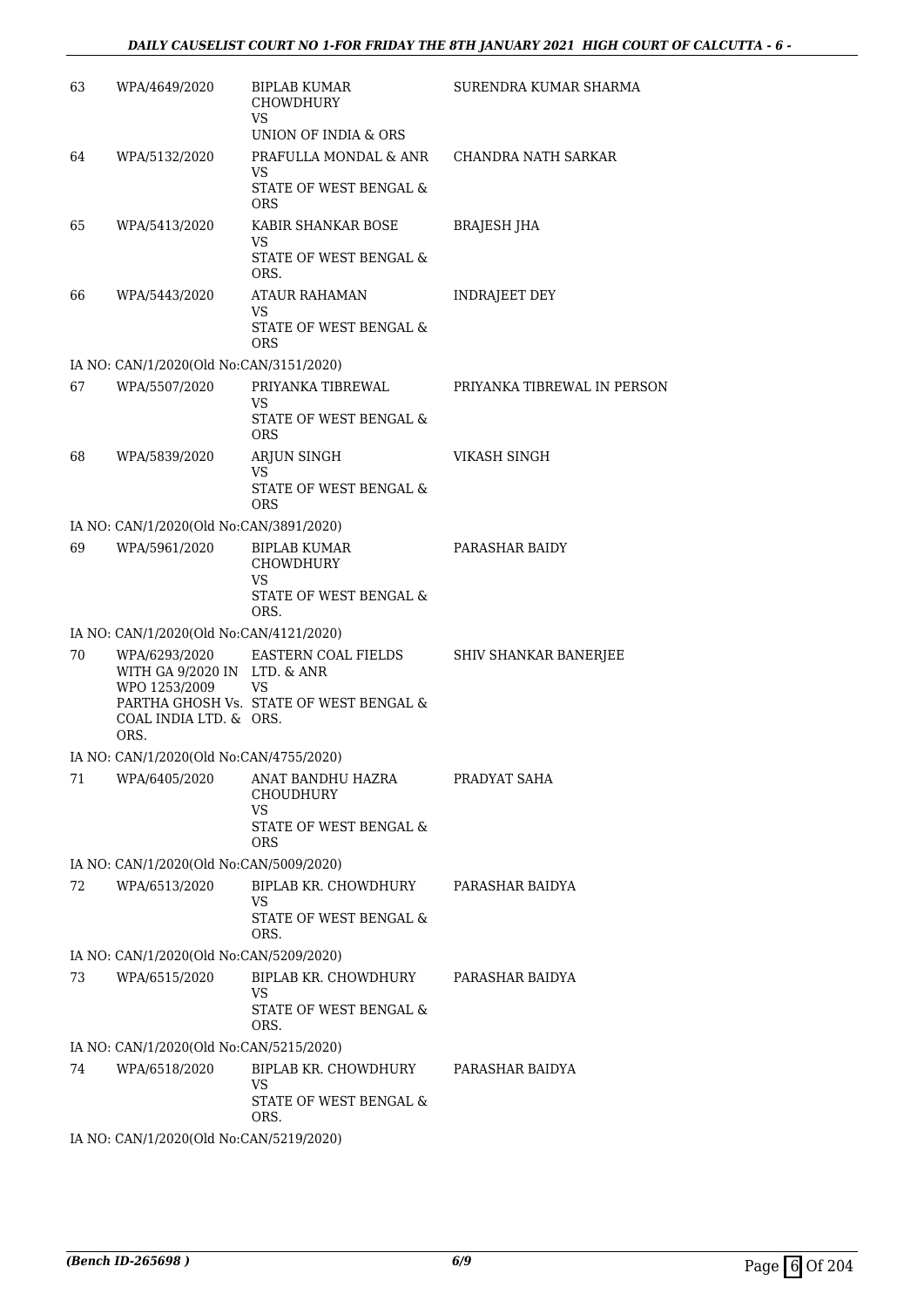| 75 | WPA/6702/2020                           | TARUN CHAKRABORTY<br>VS                                                                             | PINGAL BHATTACHRYA          |
|----|-----------------------------------------|-----------------------------------------------------------------------------------------------------|-----------------------------|
|    |                                         | KOLKATA MUNICIPALITY<br><b>CORPORATION &amp; ORS</b>                                                |                             |
|    | IA NO: CAN/1/2020(Old No:CAN/5600/2020) |                                                                                                     |                             |
| 76 | WPA/6898/2020                           | CHANDRA SEKHAR JHA<br><b>AND ANR</b><br><b>VS</b><br>Union of India AND ORS                         | SURENDRA KUMAR SHARMA       |
|    | IA NO: CAN/1/2020                       |                                                                                                     |                             |
| 77 | WPA/6920/2020                           | MD ABDUL MALEQUE<br><b>MOLLA AND ORS</b><br>VS<br>State of West Bengal AND<br><b>ORS</b>            | SOUMAJIT CHATTERJEE         |
|    | IA NO: CAN/1/2020, CAN/2/2020           |                                                                                                     |                             |
| 78 | WPA/7333/2020                           | PRANABESH MANDAL<br>VS<br>State of West Bengal                                                      | PRANTICK GHOSH              |
|    | IA NO: CAN/1/2020                       |                                                                                                     |                             |
| 79 | WPA/7787/2020                           | TATHAGATA DATTA<br>VS<br>Union of India                                                             | TATHAGATA DUTTA (IN PERSON) |
|    |                                         |                                                                                                     |                             |
| 80 | IA NO: CAN/1/2020<br>WPA/7803/2020      | MANOJ CHAKRABORTY<br><b>VS</b>                                                                      | PRATIP KUMAR CHATTERJEE     |
| 81 | WPA/7853/2020                           | Union of India<br><b>UMAPADA GHOSH</b><br><b>VS</b>                                                 | SOURAV MONDAL               |
| 82 | WPA/7877/2020                           | State of West Bengal<br>DEBOJYOTI ROY<br><b>VS</b>                                                  | <b>MANAS KR DAS</b>         |
| 83 | WPA/7912/2020                           | State of West Bengal<br><b>SOURAV DUTTA</b><br><b>VS</b><br><b>STATE OF WEST BENGAL</b><br>AND ORS. | SALONI BHATTACHARJEE        |
| 84 | WPA/7916/2020                           | SOURAV DUTTA<br>VS                                                                                  | <b>SALONI BHATTACHARJEE</b> |
|    |                                         | STATE OF WEST BENGAL<br>AND ORS.                                                                    |                             |
| 85 | WPA/8514/2020                           | <b>KALAM PAILAN</b><br>VS<br>STATE OF WEST BENGAL                                                   | DEBAJYTI DEB                |
| 86 | WPA/8608/2020                           | AND ORS.<br>MOSTAQUE ALAM AND ANR ANINDYA GHOSH<br>VS<br>THE UNION OF INDIA AND                     |                             |
|    |                                         | ORS.                                                                                                |                             |
|    | IA NO: CAN/1/2020                       |                                                                                                     |                             |
| 87 | WPA/8656/2020                           | TARAKESWAR GREEN<br><b>MATES</b><br><b>VS</b>                                                       | <b>BIKASH SHAW</b>          |
|    |                                         | STATE OF WEST BENGAL<br>AND ORS.                                                                    |                             |
| 88 | WPA/8787/2020                           | JOYDEEP KARMAKAR<br>VS<br>STATE OF WEST BENGAL                                                      | SOURAV HALDAR               |
|    |                                         | AND ORS.                                                                                            |                             |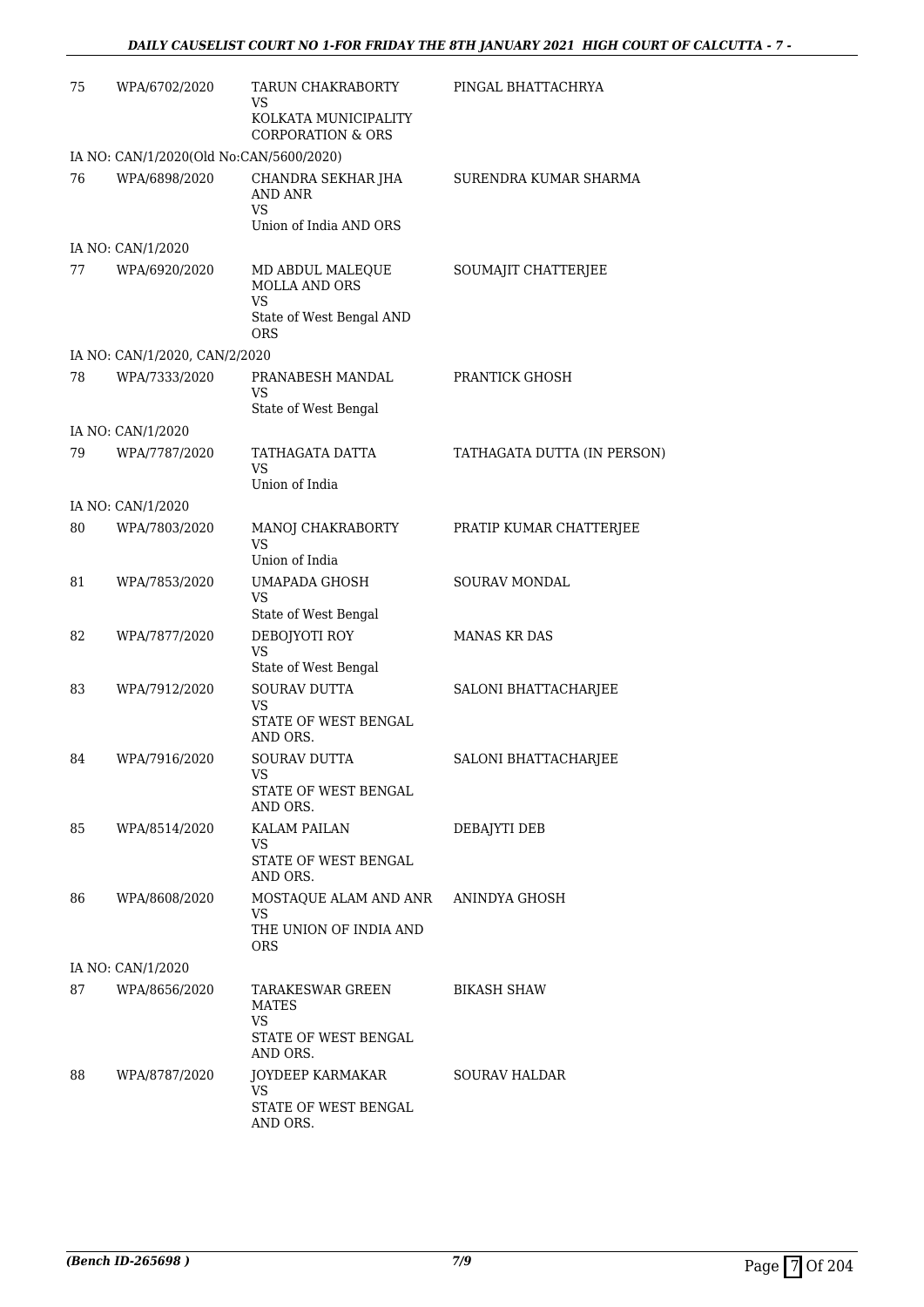#### *DAILY CAUSELIST COURT NO 1-FOR FRIDAY THE 8TH JANUARY 2021 HIGH COURT OF CALCUTTA - 8 -*

| 89  | WPA/8829/2020  | SANJAY BANERJEE<br>VS                                                               | SARBANANDA SANYAL              |
|-----|----------------|-------------------------------------------------------------------------------------|--------------------------------|
|     |                | THE UNION OF INDIA AND<br><b>ORS</b>                                                |                                |
| 90  | WPA/8859/2020  | PRASANT KUMAR ROY<br>VS                                                             | <b>Bidyut Baran Biswas</b>     |
|     |                | STATE OF WEST BENGAL<br>AND ORS.                                                    |                                |
| 91  | WPA/9431/2020  | SUSHIL MONDAL AND<br><b>OTHERS</b><br><b>VS</b><br>STATE OF WEST BENGAL<br>AND ORS. | <b>AMIT BISWAS</b>             |
| 92  | WPA/9727/2020  | SOMDYUTI PAREKH<br>VS.<br>STATE OF WEST BENGAL                                      | STEVEDN SOURADIP BISWAS        |
|     |                | AND ORS.                                                                            |                                |
| 93  | WPA/9789/2020  | CHITTARANJAN HALDER<br><b>VS</b><br>State of West Bengal                            | SAIKATCHATTERJIIZINK@GMAIL.COM |
| 94  | WPA/10070/2020 | JAYDEB DAS AND ANR                                                                  | RAJ KUMAR GUPTA                |
|     |                | <b>VS</b><br><b>BAR COUNCIL OF WEST</b><br><b>BENGAL AND ORS</b>                    |                                |
| 95  | WPA/10184/2020 | SANDIP KONAR                                                                        | <b>ANKITA DEY</b>              |
|     |                | VS<br>STATE OF WEST BENGAL<br>AND ORS.                                              |                                |
| 96  | WPA/10230/2020 | RATAN SAHA                                                                          | Madhurima Sarkar               |
|     |                | VS<br>STATE OF WEST BENGAL<br>AND ORS.                                              |                                |
| 97  | WPA/10294/2020 | BABLU SOREN AND ORS<br>VS                                                           | PRDIP PAUL                     |
|     |                | STATE OF WEST BENGAL<br>AND ORS.                                                    |                                |
| 98  | WPA/10433/2020 | <b>MAHAR FAROZ</b><br>VS.                                                           | RAKESH PRASAD SHAW             |
|     |                | THE ASSANSOL MUNICIPAL<br>CORPORATION                                               |                                |
| 99  | WPA/10450/2020 | JAGANNATH ROY AND<br><b>OTHERS</b><br><b>VS</b>                                     | HARADHAN MONDAL                |
|     |                | STATE OF WEST BENGAL<br>AND ORS.                                                    |                                |
| 100 | WPA/10471/2020 | DAKSHINBANGA<br>MATSYAJIBI FORUM AND<br><b>OTHERS</b>                               | SAYANTI SENGUPTA               |
|     |                | <b>VS</b><br>UNION OF INDIA AND ORS.                                                |                                |
| 101 | WPA/10532/2020 | <b>GURUDAS</b><br>CHATTOPADHYAY AND<br><b>ANOTHER</b><br><b>VS</b>                  | SANTANU MAJI                   |
|     |                | STATE OF WEST BENGAL<br>AND ORS.                                                    |                                |
| 102 | WPA/10535/2020 | RANJIT ROY                                                                          | SUNNY NANDY                    |
|     |                | VS<br>STATE OF WEST BENGAL<br>AND ORS.                                              |                                |
|     |                |                                                                                     | <b>APPLICATION</b>             |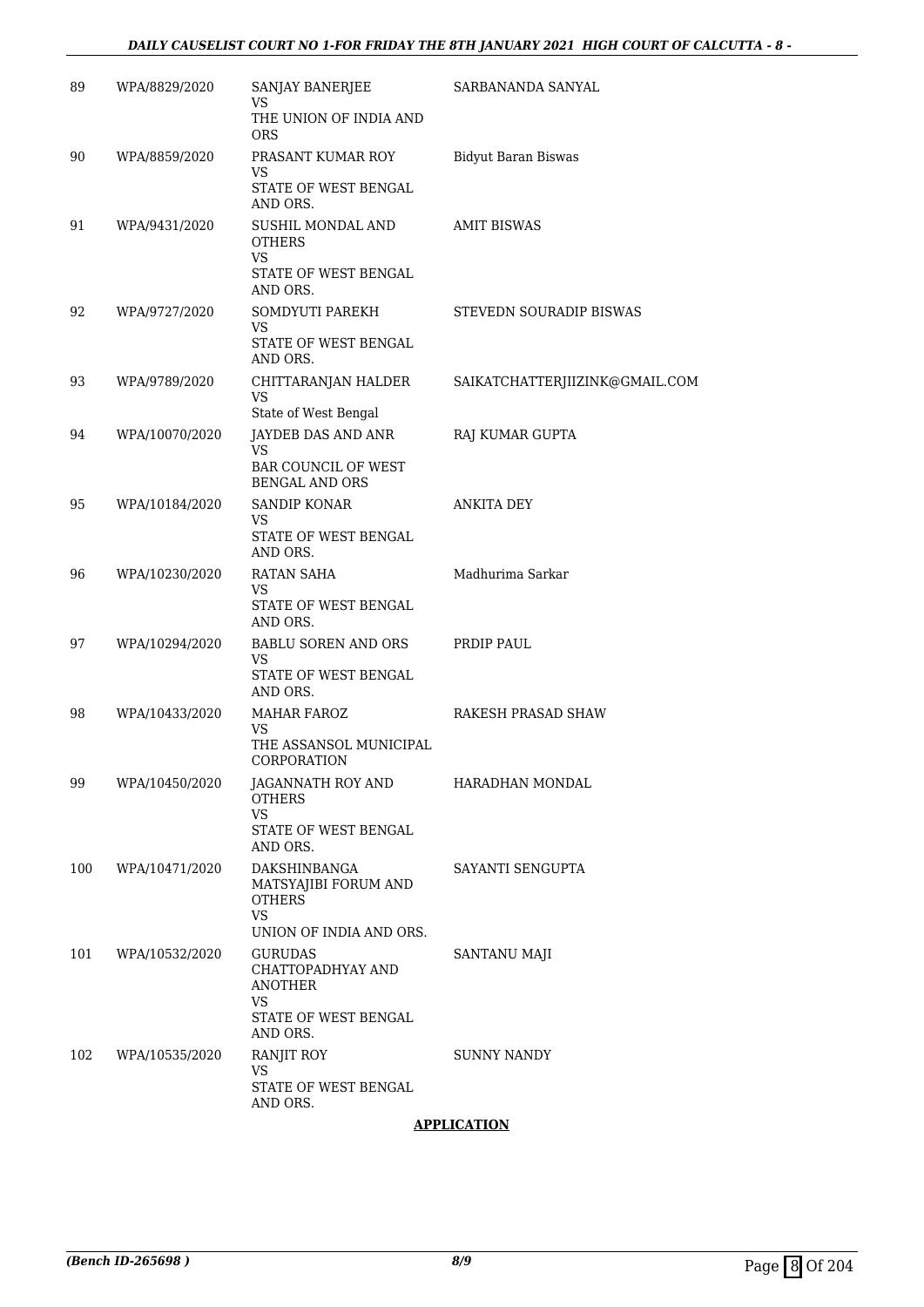| 103 | MAT/113/2017                             | RAKESH KUMAR<br><b>SRIVASTAVA</b><br>VS<br>UNION OF INDIA & ORS                                      | KUM KUM MUKHERJEE        |
|-----|------------------------------------------|------------------------------------------------------------------------------------------------------|--------------------------|
|     | wt104 MAT/430/2017                       | <b>RAKESH KUMAR</b><br><b>SRIVASTAVA</b><br>VS<br>UNION OF INDIA& ORS                                | KUM KUM MUKHERJEE        |
|     | IA NO: CAN/3/2020(Old No:CAN/3012/2020)  |                                                                                                      |                          |
| 105 | MAT/303/2018                             | S L ISPAT P LTD & ANR<br>VS<br>PUNJAB NATIONAL BANK &<br><b>ORS</b>                                  | ARUN KUMAR UPADHYAY      |
|     | IA NO: CAN/2/2018(Old No:CAN/3431/2018)  |                                                                                                      |                          |
| 106 | MAT/659/2020                             | SURYA ALLOY IND. LTD.<br>AND ANR.<br><b>VS</b><br><b>EAST CENTRAL RAILWAY</b><br>AND ORS.            | SIDDHARTH SHROFF         |
|     | IA NO: CAN/1/2020                        |                                                                                                      |                          |
| 107 | FMA/680/2020                             | BIDYUT BARAN PAL<br>VS<br>STATE OF WEST BENGAL                                                       | UTTAM KUMAR BHATTACHARYA |
|     | IA NO: CAN/1/2019(Old No:CAN/12790/2019) |                                                                                                      |                          |
| 108 | MAT/755/2020                             | JITENDRA NATH ROY<br>VS<br>PROF. SADHAN<br><b>CHAKRABORTI</b>                                        | ASWINI KUMAR BERA        |
|     | IA NO: CAN/1/2020                        |                                                                                                      |                          |
| 109 | MAT/822/2020                             | SADHAN CHAKRABORTI<br>VS<br><b>JITENDRA NATH ROY</b>                                                 | NILENDRA NARAYAN RAY     |
|     | IA NO: CAN/1/2020                        |                                                                                                      |                          |
| 110 | MAT/2/2021                               | RAJ KISHORE SINGH<br><b>VS</b><br><b>MANIKCHAK ASTHA</b><br><b>WELFARE SOCIETY AND</b><br><b>ORS</b> | <b>ABHIJT SARKAR</b>     |
|     | IA NO: CAN/1/2021                        |                                                                                                      |                          |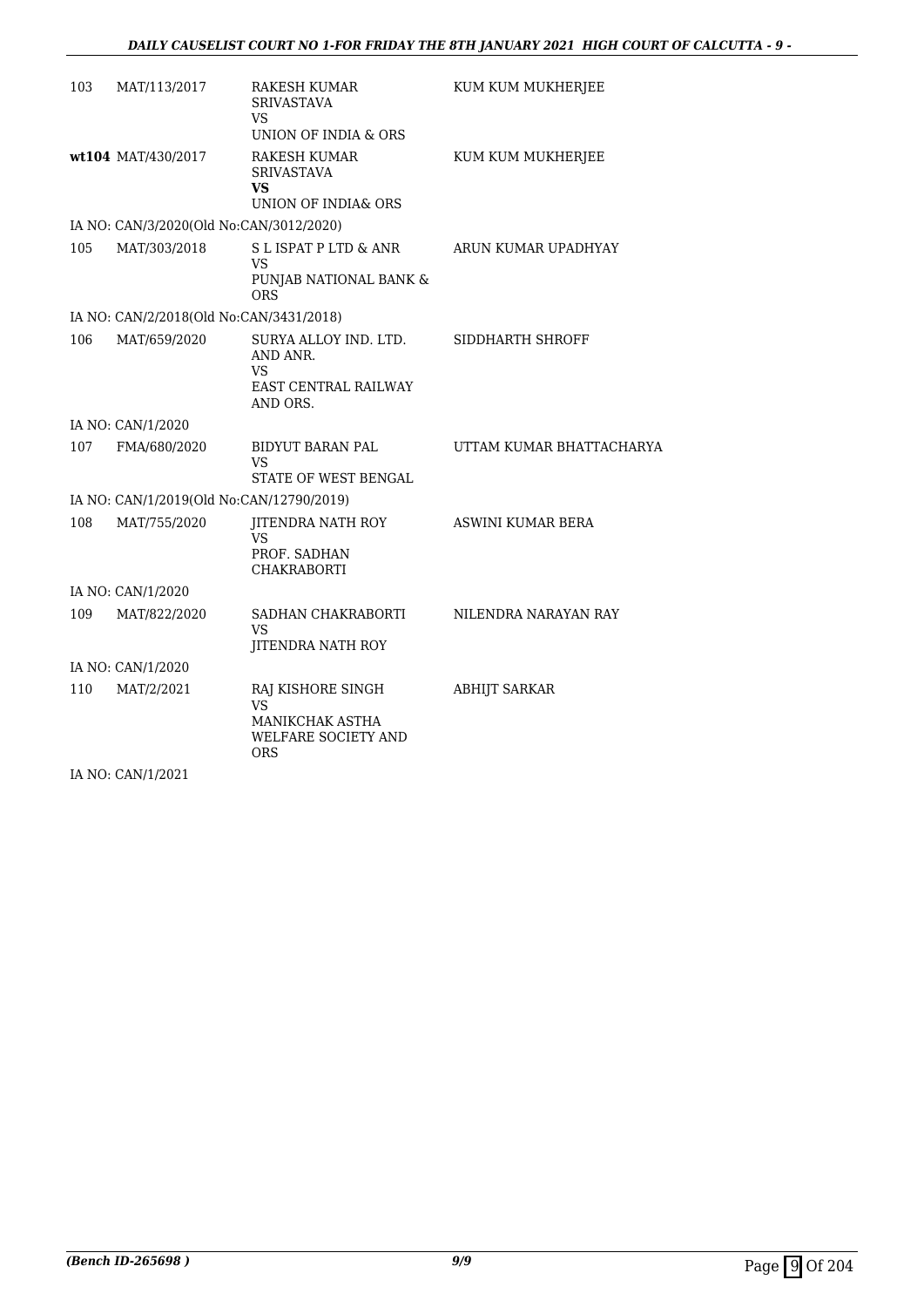

### **Appellate Side**

**DAILY CAUSELIST For Friday The 8th January 2021**

**COURT NO. 16**

**DIVISION BENCH (DB - II)**

**AT 10:45 AM**

#### **HON'BLE JUSTICE RAJESH BINDAL HON'BLE JUSTICE ANIRUDDHA ROY**

**(VIA VIDEO CONFERENCE)**

**ON AND FROM WEDNESDAY, THE 6TH JANUARY, 2021 TO FRIDAY, 8TH JANUARY, 2021 – APPEALS FROM ORDERS RELATING TO REVENUE UNDER GROUP – IV & ORHER STATUTORY REVENUE APPEALS EXCEPT LAND REVENUE TO BE HEARD BY DIVISION BENCH;**

**APPEALS RELATING TO CHARTERED ACCOUNTANTS ACT, COMPANY SECRETARIES ACT AND TAX TRIBUNAL MATTERS; INCOME TAX REFERENCE UNDER SECTION 256 OF THE INCOME TAX ACT;**

**MATTERS RELATING TO TRIBUNALS UNDER ARTICLE 323A & 323B OF THE CONSTITUTION OF INDIA (OTHER THAN TAX TRIBUNAL) INCLUDING APPLICATION CONNECTED THERETO;**

**NOTE: MATTERS WILL BE TAKEN UP THROUGH PHYSICAL HEARING ONLY WHEN BOTH THE PARTIES ARE AGREED.**

|   |                | <u>WEST BENGAL STATE ADMINISTRATIVE TRIBUNAL</u>                                         |                                        |
|---|----------------|------------------------------------------------------------------------------------------|----------------------------------------|
| 1 | WP.ST/196/2019 | KETAKI SANKAR ADHIKAREE<br>VS                                                            | <b>SANJUKTA</b><br><b>BHATTACHARYA</b> |
|   |                | STATE OF WEST BENGAL & ORS                                                               |                                        |
| 2 | WP.ST/2/2020   | UJJWAL KUMAR DAS & ANR<br><b>VS</b><br>STATE OF WEST BENGAL & ORS                        | NIBEDITA BARUI                         |
|   |                |                                                                                          |                                        |
| 3 | WP.ST/9/2020   | <b>BIKASH MONDAL &amp; ORS</b><br>VS.                                                    | DEBABRATA SARDAR                       |
|   |                | STATE OF WEST BENGAL & ORS                                                               |                                        |
| 4 | WP.ST/11/2020  | SMRITIKANA DEY<br><b>VS</b>                                                              | <b>INDRAJIT BISWAS</b>                 |
|   |                | STATE OF WEST BENGAL & ORS                                                               |                                        |
| 5 | WP.ST/18/2020  | AJIT BAG<br><b>VS</b><br>STATE OF WEST BENGAL & ORS                                      | PRIYAKSHI BANERJEE                     |
| 6 | WP.ST/21/2020  | SUBHAS CH. KONAR<br><b>VS</b><br>STATE OF WEST BENGAL & ORS.                             | <b>SUMITRA</b>                         |
| 7 | WP.ST/90/2020  | <b>BINOD KUMAR JHA</b><br><b>VS</b><br>State of West Bengal                              | PAMPA DEY DHABAL                       |
| 8 | WP.ST/93/2020  | SASANKA SEKHAR CHAKRABORTY<br><b>VS</b><br>THE SECRETARY, CONSUMER<br>AFFAIRS DEPARTMENT | DIP JYOTI CHAKRABORTY                  |
| 9 | WP.ST/96/2020  | SUBHRAJIT GUHA<br><b>VS</b><br>STATE OF WEST BENGAL AND<br>ORS.                          | K.M.HOSSAIN                            |

#### **WEST BENGAL STATE ADMINISTRATIVE TRIBUNAL**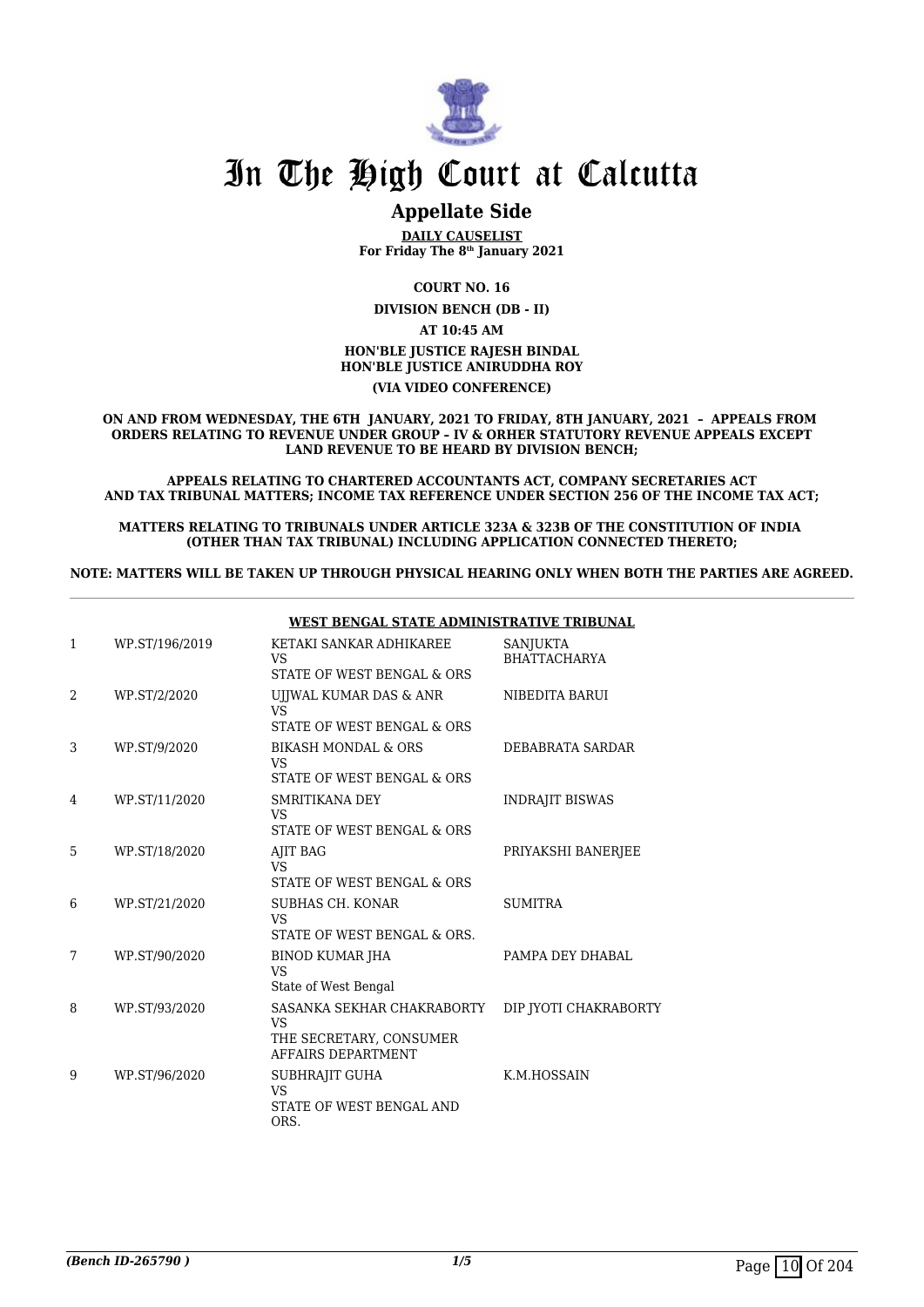| 10 | WP.ST/97/2020                           | PRADIP KR. CHATTERJEE                                                                                       | MANOJIT PAL                         |
|----|-----------------------------------------|-------------------------------------------------------------------------------------------------------------|-------------------------------------|
|    |                                         | VS<br>STATE OF WEST BENGAL AND                                                                              |                                     |
| 11 | WP.ST/106/2020                          | ORS.<br><b>SUMAN KAR AND OTHERS</b>                                                                         | <b>GOPAL DAS</b>                    |
|    |                                         | VS<br>STATE OF WEST BENGAL AND<br>ORS.                                                                      |                                     |
| 12 | WP.ST/107/2020                          | DR. ARINDAM ROY<br>VS                                                                                       | <b>BISWARUP NANDY</b>               |
|    |                                         | STATE OF WEST BENGAL AND<br>ORS.                                                                            |                                     |
| 13 | WP.ST/109/2020                          | KOUSHIK CHATTERJEE<br>VS                                                                                    | ASHIS KUMAR<br>CHOWDHURY            |
|    |                                         | STATE OF WEST BENGAL AND<br>ORS.                                                                            |                                     |
| 14 | WP.ST/110/2020                          | SANJOY SINGH TAMTA<br>VS                                                                                    | TARA PADA DAS                       |
|    |                                         | STATE OF WEST BENGAL AND<br>ORS.                                                                            |                                     |
|    |                                         | <b>CENTRAL ADMN. TRIBUNAL</b>                                                                               |                                     |
| 15 | WP.CT/145/2010                          | DIPANKAR GANGULY AND ORS                                                                                    | <b>AYAN BANERJEE</b>                |
|    |                                         | VS<br>UNION OF INDIA AND ORS                                                                                |                                     |
|    | IA NO: CAN/1/2020                       |                                                                                                             |                                     |
| 16 | WP.CT/225/2013                          | RADHESHYAM MRIDHA<br>VS                                                                                     | APRATIM<br>BHATTACHARYYA            |
|    |                                         | UNION OF INDIA & ORS.                                                                                       |                                     |
| 17 | WP.CT/82/2017                           | PRICIPAL DIRECTOR OF AUDIT,<br><b>SOUTH EST. RAILWAY &amp; ANR</b><br>VS                                    | SANDIP KR.<br><b>BHATTACHARYYA</b>  |
|    |                                         | <b>SRABANI BAR &amp; ANR</b>                                                                                |                                     |
|    | IA NO: CAN/1/2020(Old No:CAN/2370/2020) |                                                                                                             |                                     |
| 18 | WP.CT/107/2017                          | UNION OF INDIA & ORS.<br>VS                                                                                 | SAJAL KANTI<br><b>BHATTACHARYYA</b> |
|    |                                         | RAJBALI PRASAD                                                                                              |                                     |
|    | IA NO: CAN/1/2017(Old No:CAN/5120/2017) |                                                                                                             |                                     |
| 19 | WP.CT/30/2019                           | COUNCIL FOR SCIENTIFIC &<br><b>INDUSTRIAL RESEARCH &amp; ORS</b><br><b>VS</b><br>DR. DEBABRATA CHATTERJEE & | MONORANJAN KR<br><b>CHATURVEDI</b>  |
|    |                                         | ANR                                                                                                         |                                     |
| 20 | WP.CT/81/2019                           | UNION OF INDIA & ORS.<br>VS                                                                                 | SUMAN MAJUMDER                      |
|    |                                         | APURBA LAL BISWAS                                                                                           |                                     |
|    |                                         | IA NO: CAN/1/2019(Old No:CAN/10635/2019), CAN/2/2019(Old No:CAN/12728/2019)                                 |                                     |
|    | wt21 WP.CT/100/2019                     | UNION OF INDIA & ORS<br><b>VS</b><br><b>TARAK PAUL</b>                                                      | <b>SUMAN MAJUMDER</b>               |
|    | wt22 WP.CT/101/2019                     | UNION OF INDIA & ORS<br>VS                                                                                  | SUMAN MAJUMDER                      |
|    |                                         | ARVIND KUMAR                                                                                                |                                     |
|    | wt23 WP.CT/102/2019                     | UNION OF INDIA & ORS<br>VS                                                                                  | SUMAN MAJUMDER                      |
|    |                                         | <b>BHAGWAN KUMAR</b>                                                                                        |                                     |
|    | wt24 WP.CT/103/2019                     | UNION OF INDIA & ORS<br>VS<br><b>VINOD KUMAR</b>                                                            | SUMAN MAJUMDER                      |
|    | wt25 WP.CT/82/2019                      | UNION OF INDIA & ORS.                                                                                       | <b>SUMAN MAJUMDER</b>               |
|    |                                         | <b>VS</b><br>UJJWAL BISWAS                                                                                  |                                     |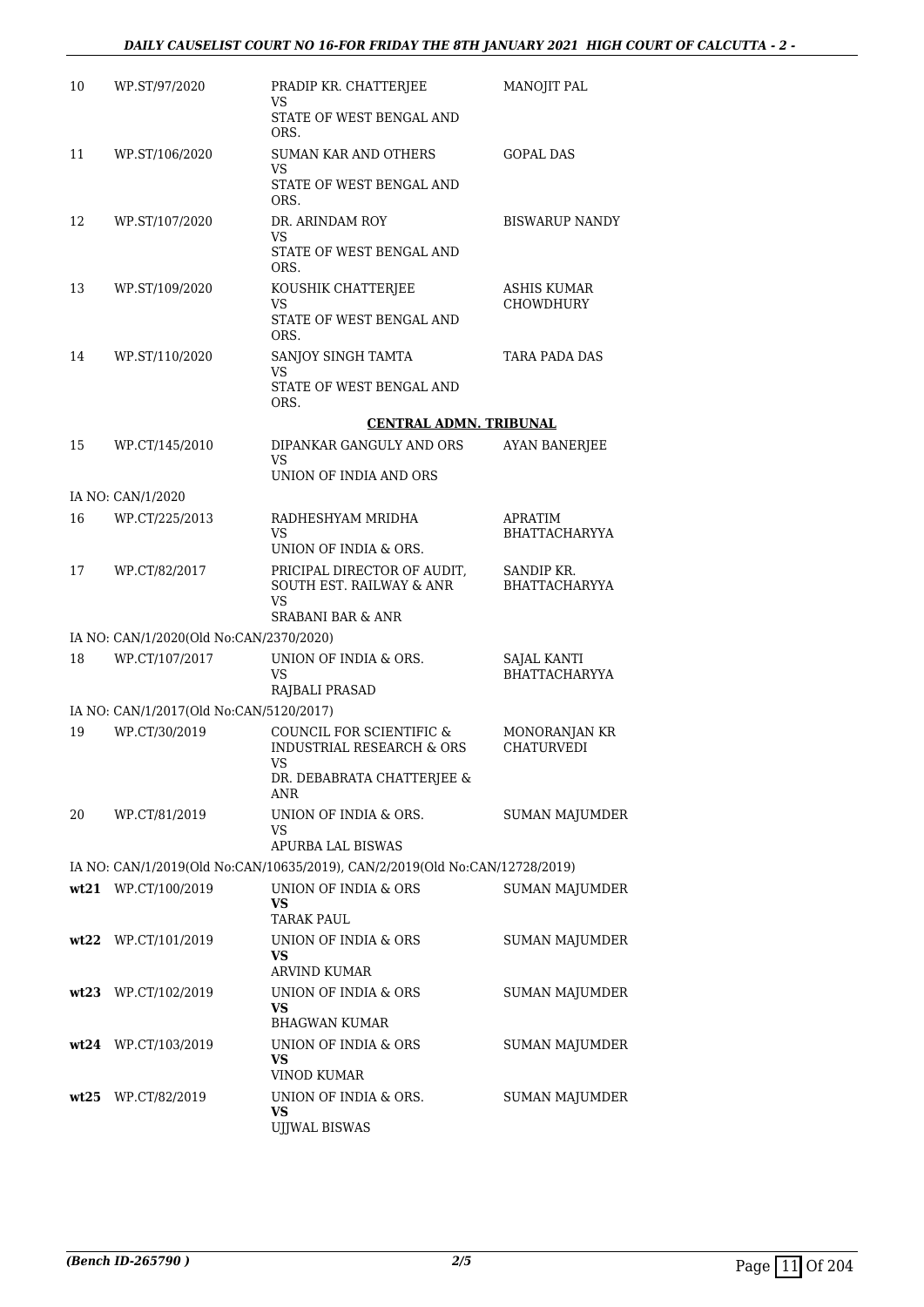|      | wt26 WP.CT/83/2019 | UNION OF INDIA & ORS.<br>VS<br>DIBAKAR SARKAR                      | <b>SUMAN MAJUMDER</b> |
|------|--------------------|--------------------------------------------------------------------|-----------------------|
|      | wt27 WP.CT/84/2019 | UNION OF INDIA & ORS.<br>VS<br>TARAK NATH DUTTA                    | <b>SUMAN MAJUMDER</b> |
|      | wt28 WP.CT/85/2019 | UNION OF INDIA & ORS.<br><b>VS</b><br>JITENDRA PRASAD SINGA        | <b>SUMAN MAJUMDER</b> |
|      | wt29 WP.CT/86/2019 | UNION OF INDIA & ORS<br>VS<br>SANJOY KUMAR DAS                     | <b>SUMAN MAJUMDER</b> |
|      | wt30 WP.CT/87/2019 | UNION OF INDIA & ORS<br>VS<br>LAKSHMI SINGH                        | <b>SUMAN MAJUMDER</b> |
|      | wt31 WP.CT/88/2019 | UNION OF INDIA & ORS<br>VS<br>MITHILESH KUMAR                      | <b>SUMAN MAJUMDER</b> |
|      | wt32 WP.CT/89/2019 | UNION OF INDIA & ORS<br><b>VS</b><br>RAMA SHANKAR GUPTA            | <b>SUMAN MAJUMDER</b> |
|      | wt33 WP.CT/90/2019 | UNION OF INDIA & ORS<br><b>VS</b><br>LAL BAHADUR YADAVA            | <b>SUMAN MAJUMDER</b> |
|      | wt34 WP.CT/91/2019 | UNION OF INDIA & ORS<br><b>VS</b><br>RANJIT PRASAD                 | <b>SUMAN MAJUMDER</b> |
| wt35 | WP.CT/92/2019      | UNION OF INDIA & ORS<br>VS<br><b>SUSANTA MONDAL</b>                | <b>SUMAN MAJUMDER</b> |
|      | wt36 WP.CT/93/2019 | UNION OF INDIA & ORS<br>VS<br><b>ANUP KUMAR</b>                    | <b>SUMAN MAJUMDER</b> |
|      | wt37 WP.CT/94/2019 | UNION OF INDIA & ORS<br>VS                                         | <b>SUMAN MAJUMDER</b> |
|      | wt38 WP.CT/95/2019 | KAUSHAL KUMAR<br>UNION OF INDIA & ORS<br><b>VS</b><br>RAJESH KUMAR | <b>SUMAN MAJUMDER</b> |
| wt39 | WP.CT/96/2019      | UNION OF INDIA & ORS<br>VS.<br>JANAK RAJ GUPTA                     | SAUMAN MAJUMDER       |
|      | wt40 WP.CT/97/2019 | UNION OF INDIA & ORS<br>VS<br><b>BASANT KUMAR SHARMA</b>           | SUMAN MAJUMDER        |
|      | wt41 WP.CT/98/2019 | UNION OF INDIA & ORS<br>VS<br>MANOJ KUMAR                          | SUMAN MAJUMDER        |
|      | wt42 WP.CT/99/2019 | UNION OF INDIA & ORS<br>VS<br>RAGHUNANDAN KUMAR                    | SUMAN MAJUMDER        |
| 43   | WP.CT/105/2019     | UNION OF INDIA & ORS<br>VS<br>PRABIR KUMAR MAZUMDER                | MUKESH KUMAR GUPTA    |
| 44   | WP.CT/138/2019     | UNION OF INDIA & ORS<br>VS.                                        | ARIJIT MAJUMDER       |
|      | IA NO: CAN/1/2020  | RADHE SHYAM JHA & ORS                                              |                       |
| 45   | WP.CT/4/2020       | SUMAN MAJUMDER<br>VS<br>STAFF SELECTION COMMISSION<br>& ORS        | CHIRADIP SINHA        |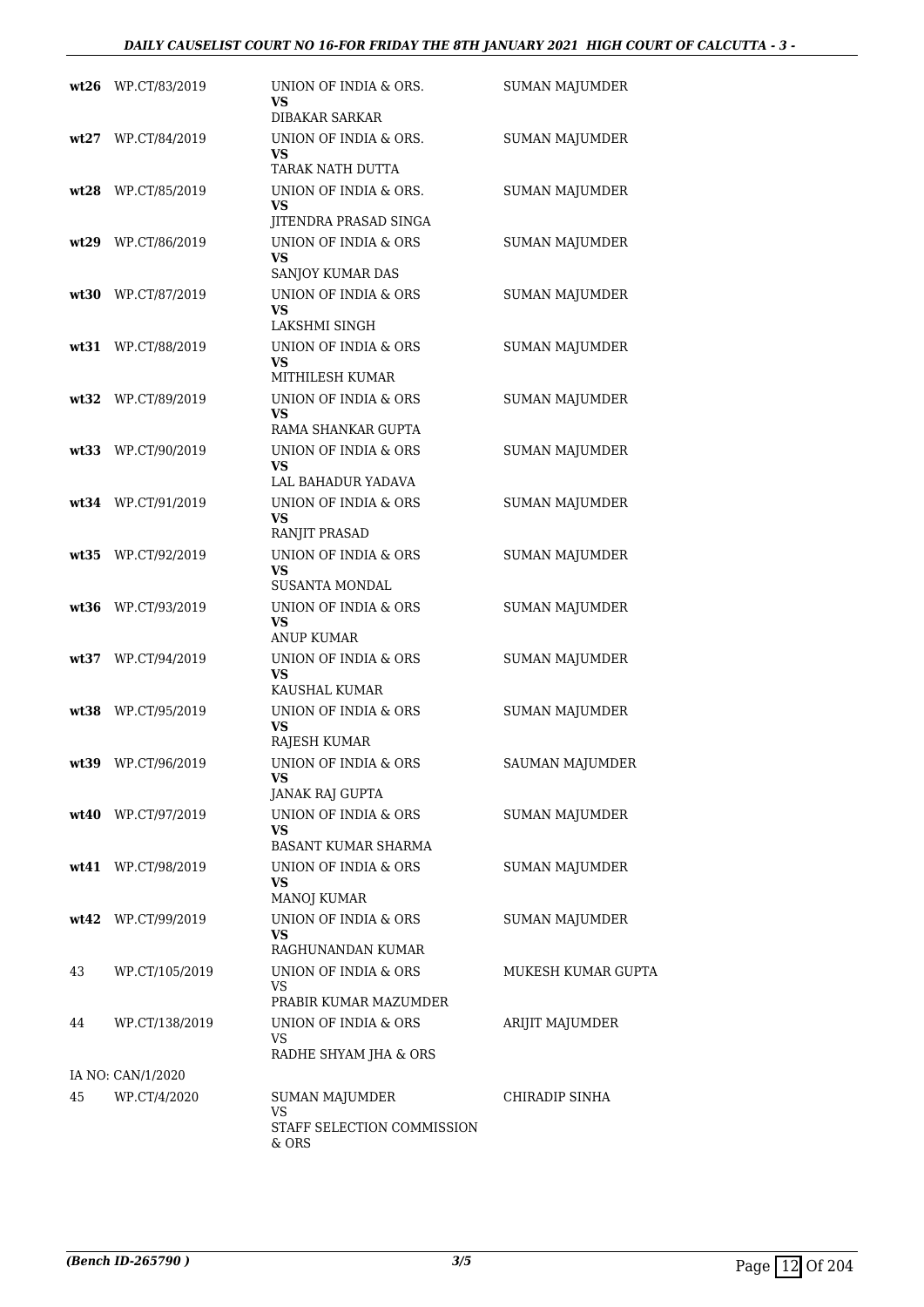| 46 | WP.CT/21/2020 | UNION OF INDIA & ORS<br><b>VS</b><br>MONOJIT ROY                                          | SANAJIT KUMAR GHOSH     |
|----|---------------|-------------------------------------------------------------------------------------------|-------------------------|
| 47 | WP.CT/23/2020 | UNION OF INDIA & ORS<br>VS<br>RINKU CHAKRABORTY & ORS                                     | SOURAV MANDAL           |
| 48 | WP.CT/24/2020 | SURYA NARAYAN MULLICK<br>VS.                                                              | <b>BARUN CHATTERJEE</b> |
| 49 | WP.CT/26/2020 | UNION OF INDIA & ORS.<br>JOYDEEP MUKHERJEE<br>VS<br>UNION OF INDIA & ORS                  | RANANJAY CHATTERJEE     |
| 50 | WP.CT/27/2020 | UNION O INDIA & ORS.<br>VS<br>BIMAL CH. PAUL & ORS.                                       | SUSMITA SAHA DUTTA      |
| 51 | WP.CT/58/2020 | THE DIRECTOR (HR BHARAT<br>SANCHAR NIGAM LTD AND ORS<br><b>VS</b><br>MANIKLAL KAR AND ORS | SUDIPTO PANDA           |
| 52 | WP.CT/60/2020 | MD ELIAS KHAN<br>VS.<br>STEEL AUTHORITY OF INDIA AND<br><b>ORS</b>                        | SANDIPAN BANERJEE       |
| 53 | WP.CT/61/2020 | UTPAL MITRA<br>VS<br>UNION OF INDIA AND ORS.                                              | SUMITAVA CHAKRABORTY    |
| 54 | WP.CT/62/2020 | UNION OF INDIA AND ORS.<br>VS<br>SUBRATA MONDAL AND ANR                                   | ARIJIT MAJUMDER         |
| 55 | WP.CT/68/2020 | SHARDA NAD SINGH<br>VS<br>UNION OF INDIA AND ORS.                                         | SOUMEN BHATTACHARJEE    |
| 56 | WP.CT/69/2020 | SAMIDA BANO AND ORS<br>VS<br>UNION OF INDIA AND ORS.                                      | <b>MD NAUROZ RAHBER</b> |
| 57 | WP.CT/75/2020 | UNION OF INDIA AND ORS.<br>VS<br>CHANDI DAS KHAN AND ORS                                  | DEEPAK KR SINGH         |
|    |               | <b>LAND REFORMS TENANCY TRIBUNAL</b>                                                      |                         |
| 58 | WPLRT/21/2020 | SUBHENDU SINHA ROY<br>VS                                                                  | <b>ABHIK SARKAR</b>     |
|    |               | SWAPAN CHAKRABORTY<br>IA NO: CAN/1/2020(Old No:CAN/2633/2020), CAN/2/2020, CAN/3/2020     |                         |
| 59 | WPLRT/31/2020 | STATE OF WEST BENGAL AND<br>ORS.<br><b>VS</b>                                             | nilotpol chatterjee     |
|    |               | PRASANTA KUMAR PAL                                                                        |                         |
| 60 | WPLRT/34/2020 | HARENDRA NATH MAITY<br>VS.<br>STATE OF WEST BENGAL AND<br>ORS.                            | MANSIH KUMAR DAS        |
| 61 | WPLRT/35/2020 | KANAILAL MAITY<br>VS.<br>STATE OF WEST BENGAL AND<br>ORS.                                 | Manish Kumar Das        |
| 62 | WPLRT/37/2020 | SIDDESWAR DE<br>VS<br>STATE OF WEST BENGAL AND<br>ORS.                                    | UTTIYA RAY              |
| 63 | WPLRT/38/2020 | <b>SOMA AICH</b><br>VS<br>STATE OF WEST BENGAL AND<br>ORS.                                | ABDUS SALAM             |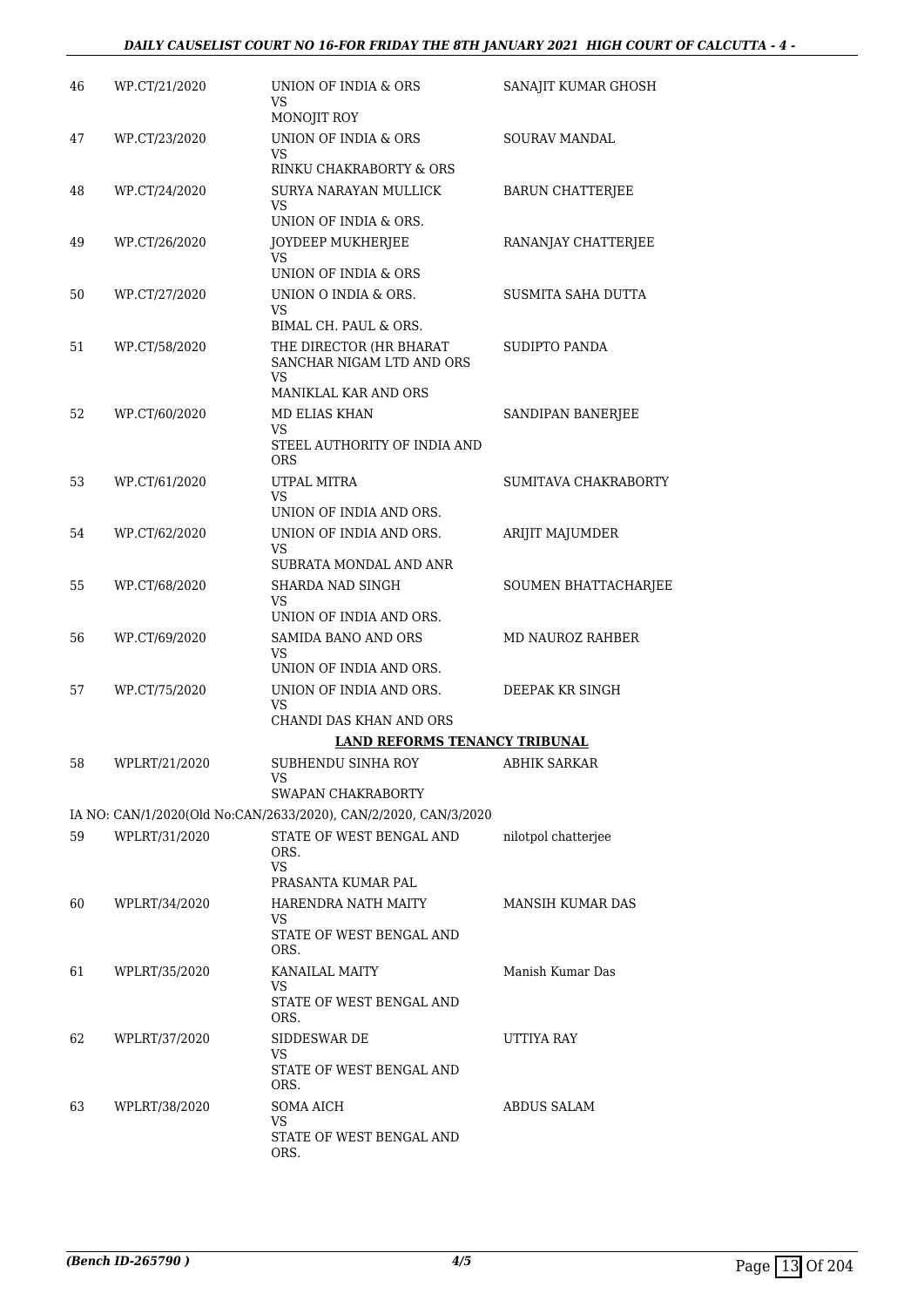| 64 | WPLRT/39/2020 | RANAJIT KUMAR BERA AND<br><b>OTHERS</b><br>VS.<br>STATE OF WEST BENGAL AND<br>ORS. | SAKYA MAITY          |
|----|---------------|------------------------------------------------------------------------------------|----------------------|
| 65 | WPLRT/40/2020 | <b>ASIT GAYEN</b><br><b>VS</b><br>STATE OF WEST BENGAL AND<br>ORS.                 | KAPIL CHANDRA SAHOO  |
| 66 | WPLRT/41/2020 | BISWANTH MAJHI<br>VS<br>STATE OF WEST BENGAL AND<br>ORS.                           | <b>DIPANKAR PAL</b>  |
| 67 | WPLRT/42/2020 | STATE OF WEST BENGAL AND<br>ORS.<br>VS<br>NARAYAN CHANDRA SAHA AND<br>ORS          | NILOTPAL CHATTERJEE  |
| 68 | WPLRT/43/2020 | JADAV DAS AND OTHERS<br>VS.<br>STATE OF WEST BENGAL AND<br>ORS.                    | KAPIL CHANDRA SAHOO  |
| 69 | WPLRT/44/2020 | JADAV DAS AND OTHERS<br>VS.<br>STATE OF WEST BENGAL AND<br>ORS.                    | KAPIL CHANDRA SAHOO  |
| 70 | WPLRT/45/2020 | <b>JADAV DAS AND OTHERS</b><br>VS.<br>STATE OF WEST BENGAL AND<br>ORS.             | KAPIL CHANDRA SAHOO  |
| 71 | WPLRT/46/2020 | JADAV DAS AND OTHERS<br>VS<br>STATE OF WEST BENGAL AND<br>ORS.                     | KAPIL CHANDRA SAHOO  |
| 72 | WPLRT/47/2020 | JADAV DAS AND OTHERS<br>VS<br>STATE OF WEST BENGAL AND<br>ORS.                     | KAPIL CHGANDRA SAHOO |
| 73 | WPLRT/48/2020 | JADAV DAS AND OTHERS<br>VS<br>STATE OF WEST BENGAL AND<br>ORS.                     | KAPIL CHANDRA SAHOO  |
| 74 | WPLRT/49/2020 | JADAV DAS AND OTHERS<br>VS<br>STATE OF WEST BENGAL AND<br>ORS.                     | KAPIL CHANDRA SAHOO  |
| 75 | WPLRT/50/2020 | JADAV DAS AND OTHERS<br>VS<br>STATE OF WEST BENGAL AND<br>ORS.                     | KAPIL CHANDRA SAHOO  |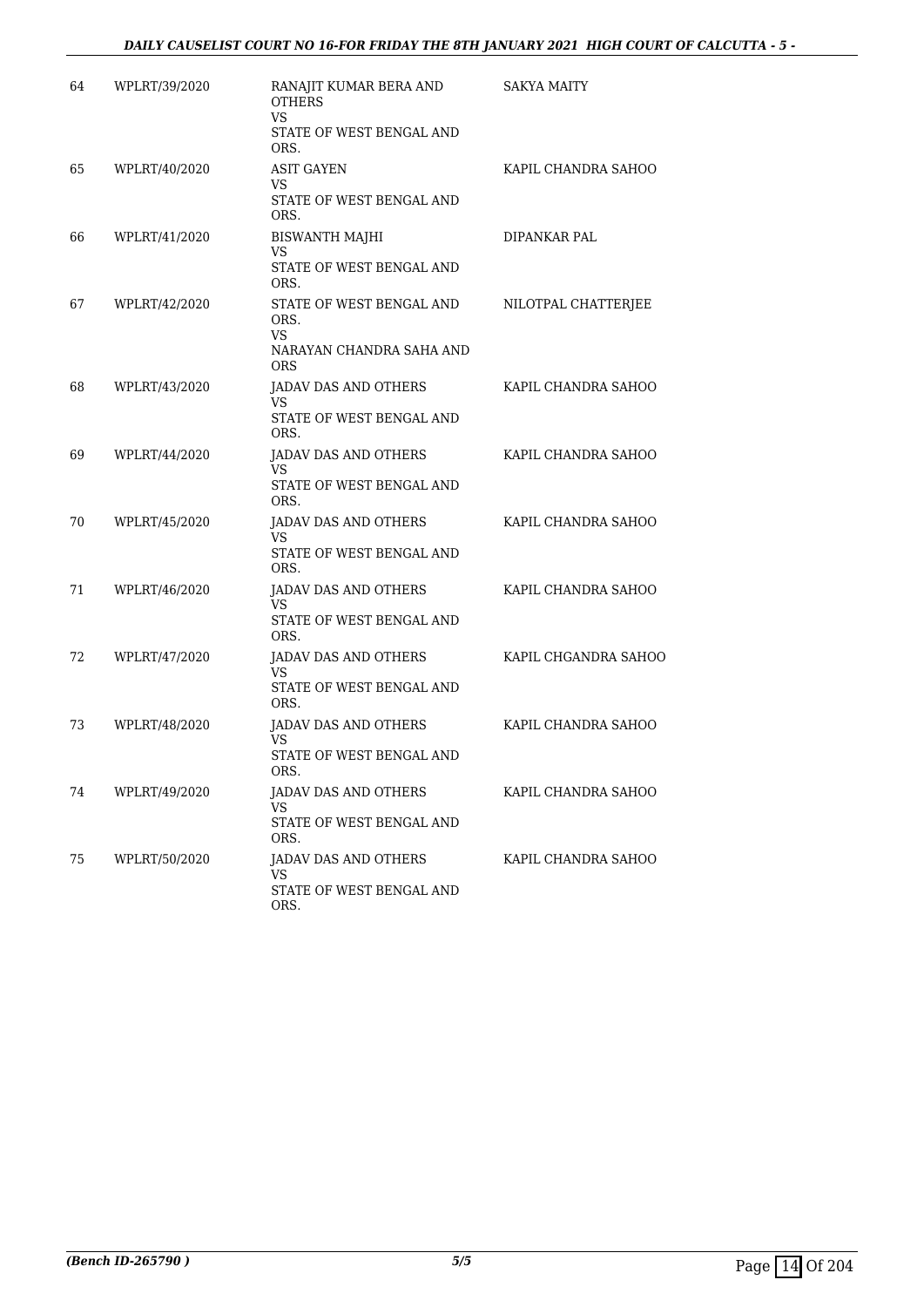

#### **Appellate Side**

**DAILY CAUSELIST For Friday The 8th January 2021**

**COURT NO. 3 DIVISION BENCH (DB - III) AT 10:45 AM HON'BLE JUSTICE I. P. MUKERJI HON'BLE JUSTICE MD. NIZAMUDDIN (VIA VIDEO CONFERENCE)**

**ON AND FROM WEDNESDAY, THE 6TH JANUARY, 2021 TO FRIDAY, 8TH JANUARY, 2021 IS MODIFIED TO THE FOLLOWING EXTENT :-** 

**APPEALS RELATING TO LABOUR UNDER GROUP III AND APPLICATION CONNECTED THERETO;**

**APPEALS UNDER ARBITRATION ACT, 1940 AND ARBITRATION & CONCILIATION ACT, 1996 INCLUDING APPLICATIONS CONNECTED THERETO;**

**ADMISSION OF APPEALS UNDER ORDER XLI OF THE CODE OF CIVIL PROCEDURE INCLUDING APPLICATIONS CONNECTED THERETO;**

FIRST APPEALS RELATING TO EIECTMENT SUITS AND DECREES AND APPLICATIONS CONNECTED THERETO.

**APPEALS FROM ORDERS RELATING TO MUNICIPALITIES, CO-OPERATIVES & PANCHAYATS UNDER GROUP-V INCLUDING APPLICATIONS CONNECTED THERETO;**

**LAWAZIMA;**

**MATRIMONIAL & FAMILY COURT APPEALS & MATTERS RELATING TO GUARDIANSHIP INCLUDING APPLICATIONS CONNECTED THERETO;**

**ADMISSION OF APPEALS UNDER SECTION 30 OF THE EMPLOYEES' COMPENSATION ACT, 1923;**

**HEARING OF WRIT APPEALS IRRESPECTIVE OF CLASSIFICATION INCLUDING APPLICATIONS CONNECTED THERETO.** 

**FROM 15.12.2020 (TUESDAY) EXCEPT FRIDAY FROM 10:45 A.M. APPELLATE SIDE MATTERS WILL BE TAKEN UPTO 1:00 P.M. OR EXHAUSTION OF APPELLATE SIDE LIST WHICHEVER IS EARLIER.** 

**IN THE ABSENCE OF APPLICATIONS LIST WILL BE CALLED ON SERIALLY AND HEARING MATTERS WILL BE TAKEN UP.**

**NOTE : MENTIONING WILL BE ALLOWED ON EVERY MONDAY AND THURSDAY AT 10:45 A.M.**

**MATTERS SHALL BE DEALT WITH AT THE FIRST CALL. NO UNNECESSARY ADJOURNMENT SHALL BE GRANTED.** 

**NOTE: APPELLATE SIDE MATTERS SHALL BE TAKEN UP IN THE FIRST HALF ON MONDAYS AND TUESDAYS AND IN THE SECOND HALF ON WEDNESDAYS AND THURSDAYS OR ON EXHAUSTION OF ORIGINAL SIDE LIST WHICHEVER IS EARLIER.**

**ON FRIDAY THAT IS 08.01.2021, REGULAR LIST WILL BE TAKEN UP AT 10.45 (FIRST HALF) IMMEDIATELY AFTER EXHAUSTION OF APPELLATE SIDE, ORIGINAL SIDE MATTERS WILL BE TAKEN UP.**

**NOTE: MATTERS WILL BE TAKEN UP THROUGH PHYSICAL HEARING ONLY WHEN BOTH THE PARTIES ARE AGREED.** 

|              |                                          | <b>APPLICATION</b>                                                                            |                    |  |
|--------------|------------------------------------------|-----------------------------------------------------------------------------------------------|--------------------|--|
| $\mathbf{1}$ | MAT/1748/2019<br>(Assign Matter)         | THE PRESIDENT, MANAGING,<br>CHANDPUR HIGH SCHOOL<br>VS<br>PARTHA PATIM BISWAS & ORS           | GOURANGA KUMAR DAS |  |
|              | IA NO: CAN/1/2020(Old No:CAN/414/2020)   |                                                                                               |                    |  |
| 2            | MAT/1853/2019<br>(Assign Matter)         | SREE DIGAMBAR JAIN BALIKA<br><b>VIDYALAYA</b><br>VS<br>KAMALESH JAIN @ KAMLESH JAIN &<br>ORS. | MOTI SAGAR TIWARI  |  |
|              | IA NO: CAN/1/2019(Old No:CAN/11969/2019) |                                                                                               |                    |  |

**FOR HEARING**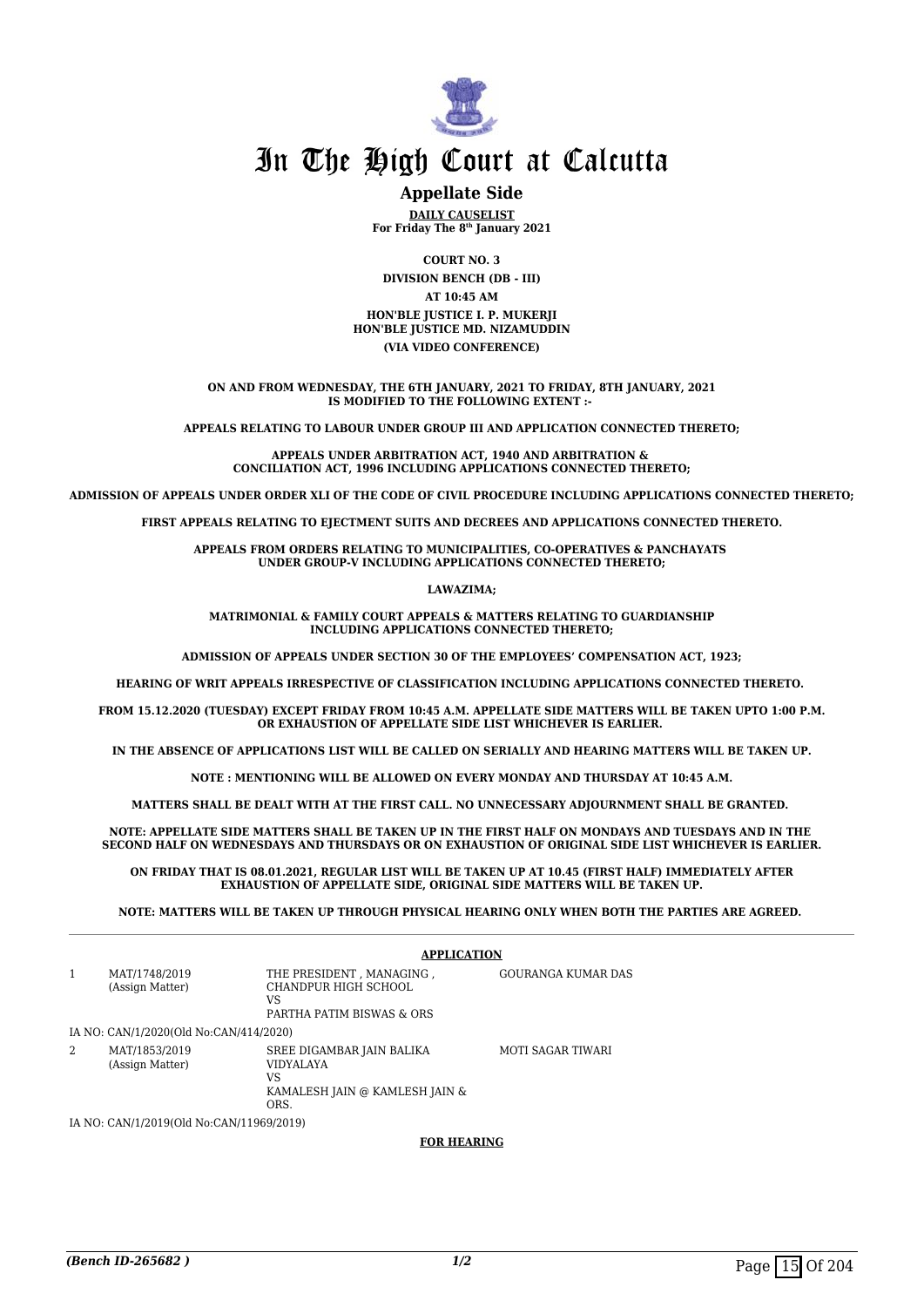#### *DAILY CAUSELIST COURT NO 3-FOR FRIDAY THE 8TH JANUARY 2021 HIGH COURT OF CALCUTTA - 2 -*

| 3 | FMA/916/2012<br>(P-I+OB+2nd J. Copy+2PBs.) VS  | SAFINNESSSA BEGUM ALIAS KHATUN<br><b>FARHANA BEGUM &amp; ORS</b>          | SHAMIN UL BARI        |
|---|------------------------------------------------|---------------------------------------------------------------------------|-----------------------|
| 4 | FMA/3534/2014<br>(P-I+OB+2nd J. Copy+2PBs.) VS | CHITTARANJAN BAIDYA<br>DIPANKAR MANDAL & ORS                              | SOURAV MITRA          |
|   |                                                | IA NO: CAN/1/2014(Old No:CAN/2703/2014), CAN/3/2014(Old No:CAN/2711/2014) |                       |
| 5 | FMA/1281/2016<br>(P-I+OB+2nd J. Copy+2PBs.) VS | ASHOK KR. MAHANTA<br>THE CENTRAL BANK OF INDIA & ORS.                     | SUPRIYO CHATTOPADHYAY |
| 6 | FMA/1657/2019                                  | SRIJIB KUMAR PATRA<br>VS<br>UNION OF INDIA & ORS                          | SUBHAS JANA           |
| 7 | MAT/1918/2019                                  | SUMON ROY<br>VS<br>STATE OF WEST BENGAL & ORS                             | ANINDA BHATTACHARYA   |
|   | IA NO: CAN/1/2020                              |                                                                           |                       |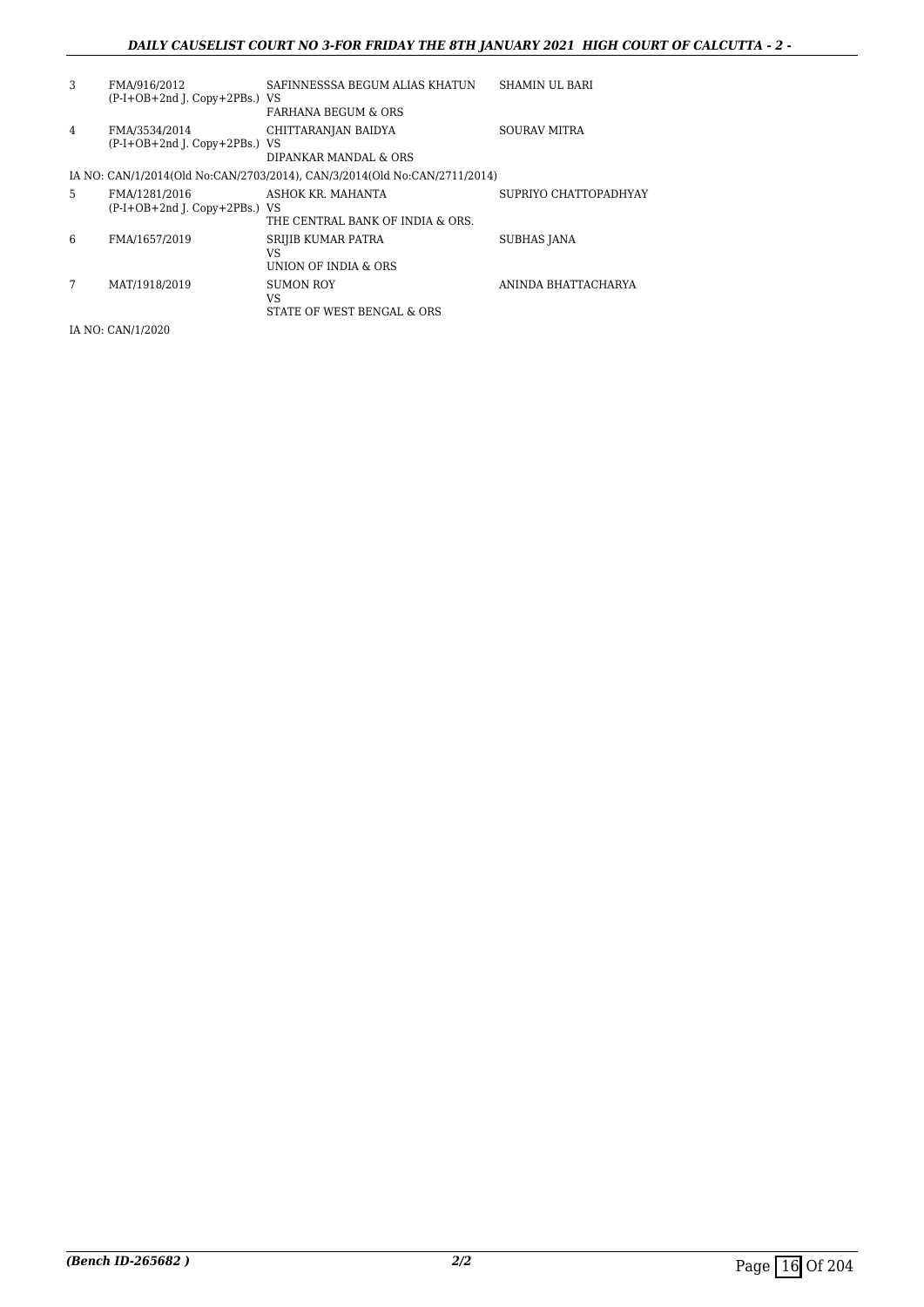

## **Appellate Side**

**DAILY CAUSELIST For Friday The 8th January 2021**

**COURT NO. 2**

#### **DIVISION BENCH (DB)**

**AT 2:00 PM**

#### **HON'BLE JUSTICE HARISH TANDON HON'BLE JUSTICE SOUMEN SEN VIA VIDEO CONFERENCE**

**On Friday, 8th January, 2021 at 2.00 P.M. will sit together and take some assigned matters.**

#### **ASSIGNED MATTERS**

1 WPA/4947/2020 THE COURT IN IT'S OWN MOTION (IN RE:- CHILD WELFARE) VS 2 WPA/5327/2020 (COVID MATTER) COURT IN IT'S OWN MOTION

VS

IA NO: CAN/1/2020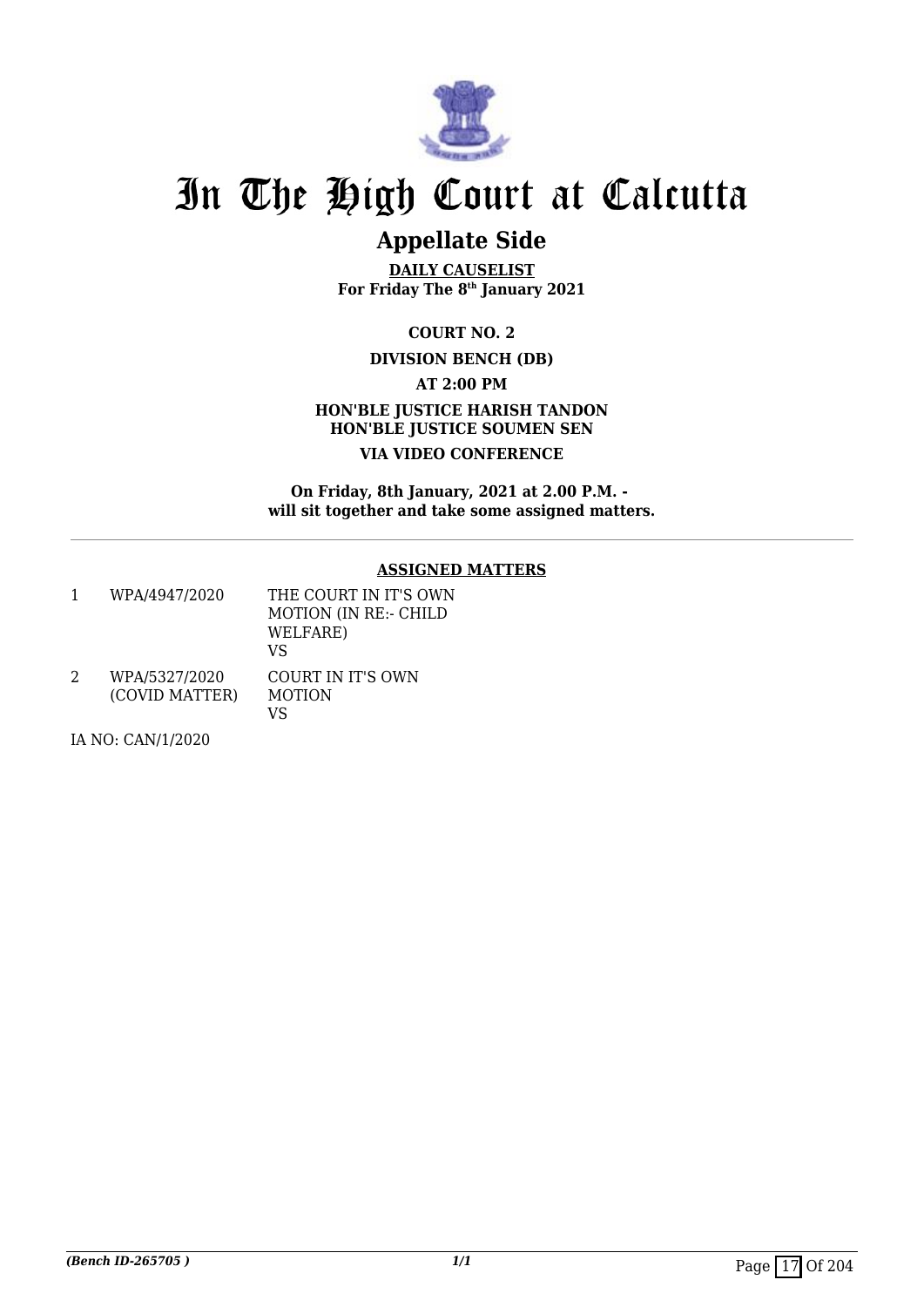

### **Appellate Side**

**DAILY CAUSELIST For Friday The 8th January 2021**

#### **COURT NO. 2**

#### **DIVISION BENCH (DB)**

#### **AT 3:00 PM**

#### **HON'BLE JUSTICE HARISH TANDON HON'BLE JUSTICE SUBHASIS DASGUPTA (VIDEO CONFERENCE)**

#### **On Friday, 8th January, 2021 at 3.00 P.M. - Will sit together and take some part heard, contempt assigned, review, modification/clarification matters.**

#### **TO BE MENTIONED**

| 1   | FMAT/503/2014<br>(Correction) | UNITED INDIA INSURANCE<br><b>COMPANY LIMITED</b><br>VS.<br><b>RUBIYA BIBI &amp; ORS</b> | RAJESH SINGH                 |
|-----|-------------------------------|-----------------------------------------------------------------------------------------|------------------------------|
| wt2 | COT/36/2017                   | RUBIYA BIBI & ANR<br>VS.<br>UNITED INDIA INSURANCE<br>CO LTD & ANR                      | KRISHANU BANIK               |
|     |                               | <b>CONTEMPT APPLICATION</b>                                                             |                              |
| 3   | CPAN/634/2019                 | TATHAGATA GHOSH<br><b>VS</b><br>DR. SAIBAL KR.<br>MUKHERJEE & ANR.                      | PRATIK MAJUMDER              |
|     | wt4 MAT/23/2019               | STATE OF WEST BENGAL &<br><b>ORS</b><br>VS<br>TATHAGATA GHOSH & ORS                     | DIPANKAR DAS<br><b>GUPTA</b> |
| 5   | CPAN/1034/2019                | MD.MUSTAQUIM & ORS.<br><b>VS</b><br>KAISARY BEGUM & ORS.                                | SUBIMAL DE                   |
| wt6 | SA/63/2019                    | MD MUSTAQUIM & ANR<br>VS<br>KAISARY BEGAM & ORS                                         | M NAZAR<br>CHOWDHURY         |
|     |                               | A DDI I <i>o</i> Atiani                                                                 |                              |

#### **APPLICATION**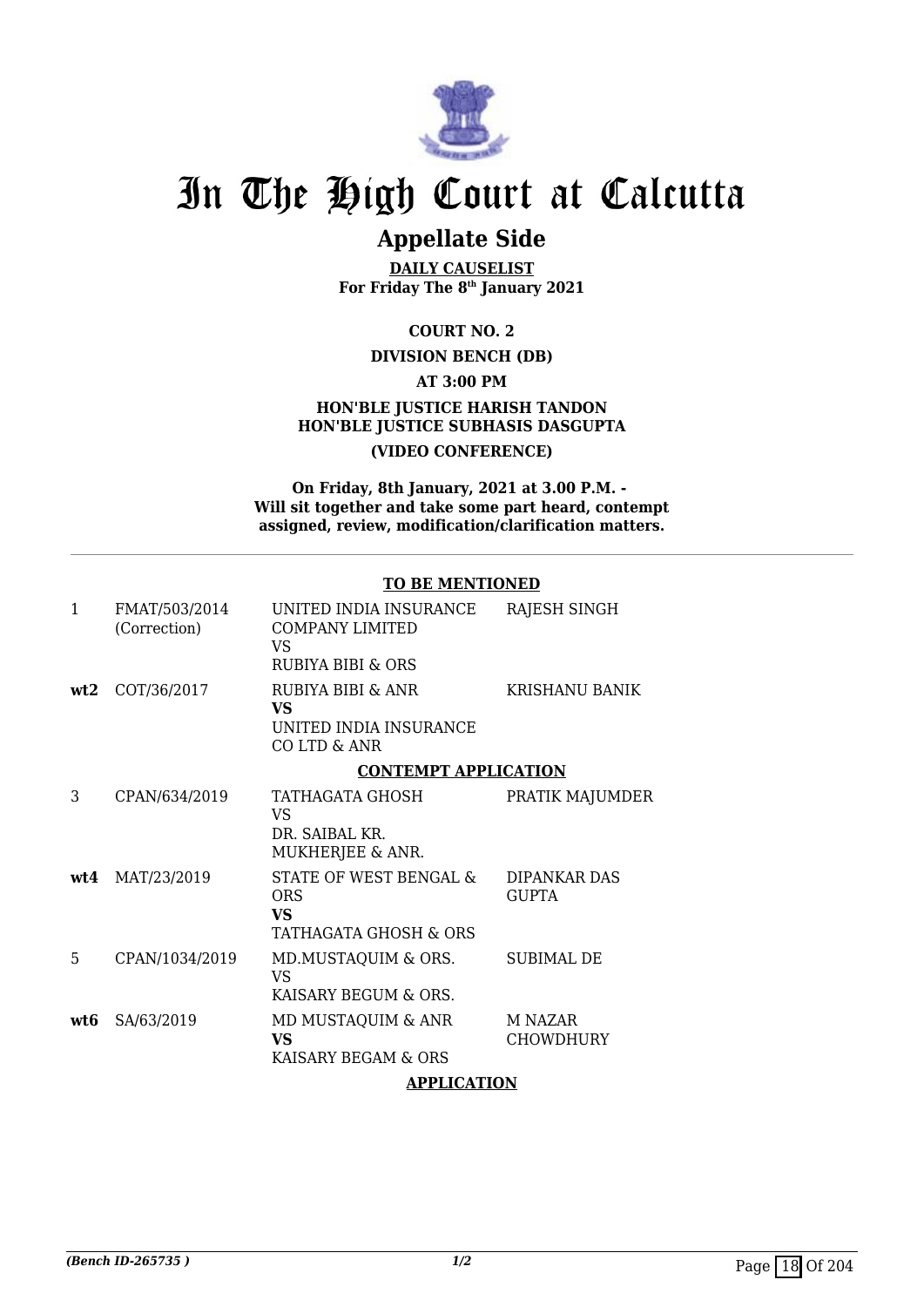| 7 | FMA/1914/2013                           | THE NEW INDIA<br>ASSURANCE CO. LTD<br>VS<br>SWAPNA SARDAR & ORS.                  | <b>SAIBALENDU</b><br><b>BHOWMICK</b> |  |  |
|---|-----------------------------------------|-----------------------------------------------------------------------------------|--------------------------------------|--|--|
|   | IA NO: CAN/3/2019(Old No:CAN/6489/2019) |                                                                                   |                                      |  |  |
| 8 | FMA/31/2018                             | RELIANCE GEN.<br>INSURANCE CO. LTD.<br>VS.<br>GAYTRI BAURI (WIFE) &<br><b>ORS</b> | KAMAL KRISHNA DAS                    |  |  |
|   |                                         | IA NO: CAN/1/2017(Old No:CAN/3682/2017), CAN/3/2019(Old No:CAN/1097/2019)         |                                      |  |  |
|   |                                         | <b>PART HEARD MATTERS</b>                                                         |                                      |  |  |
| 9 | MAT/1089/2018                           | <b>IYOTIRMOY ROY</b><br>VS<br>STATE OF WEST BENGAL &<br><b>ORS</b>                | <b>K K KAR</b>                       |  |  |
|   | IA NO: CAN/1/2018(Old No:CAN/7801/2018) |                                                                                   |                                      |  |  |
|   | $wt10$ COT/132/2018                     | UNIVERSITY OF CALCUTTA<br>VS                                                      | SANDIP DASGUPTA                      |  |  |

JYOTIRMOY ROY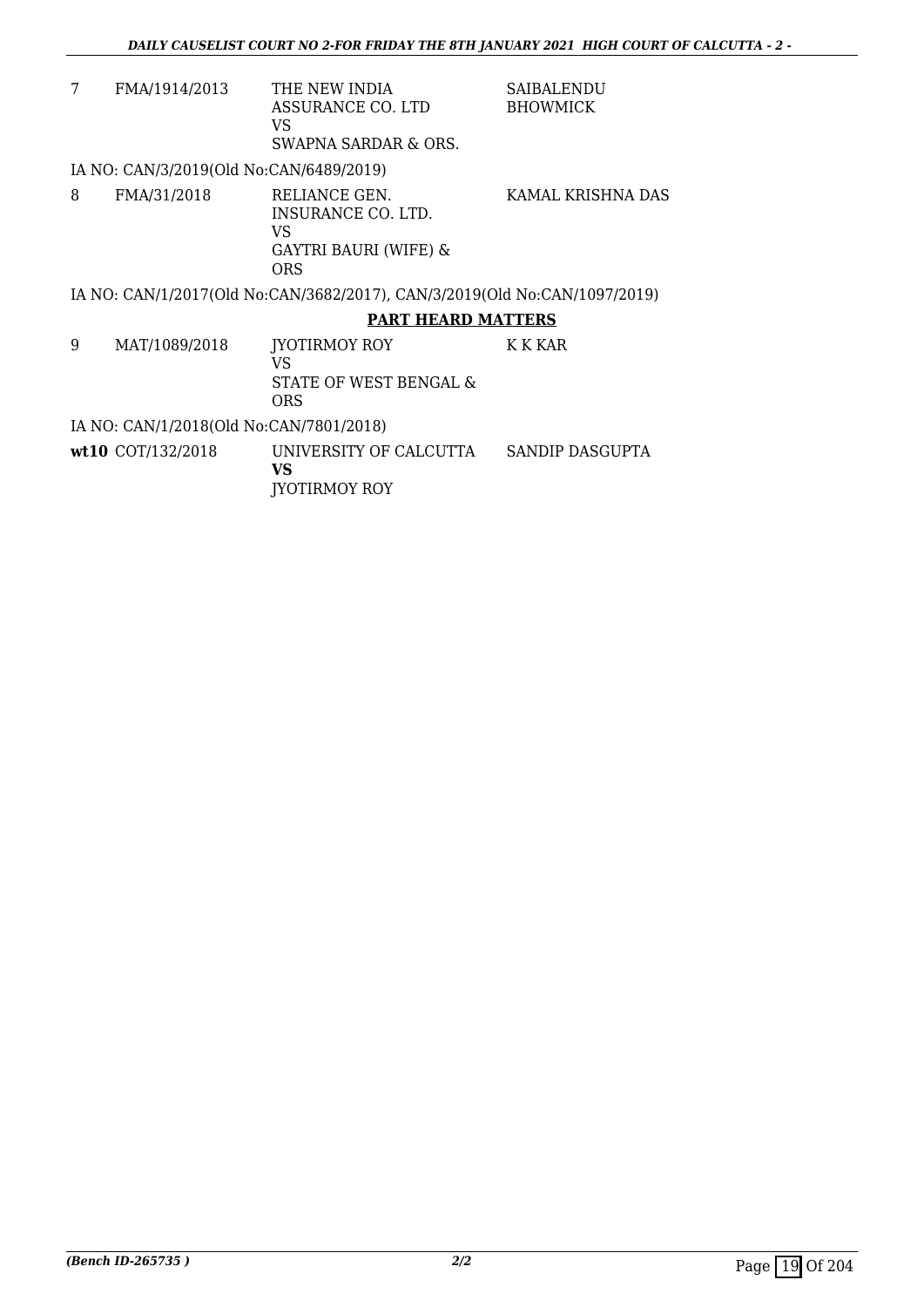

### **Appellate Side**

**DAILY CAUSELIST For Friday The 8th January 2021**

**COURT NO. 2**

#### **DIVISION BENCH (DB- IV)**

**AT 10:45 AM**

#### **HON'BLE JUSTICE HARISH TANDON HON'BLE JUSTICE KAUSIK CHANDA (VIA VIDEO CONFERENCE)**

**ON AND FROM MONDAY, THE 7TH DECEMBER, 2020 - ADMISSION OF APPEALS UNDER ORDER XLI OF THE CODE OF CIVIL PROCEDURE INCLUDING APPLICATIONS CONNECTED THERETO;** 

**ANY OTHER FIRST APPEALS & FIRST MISCELLANEOUS APPEALS NOT ASSIGNED TO ANY OTHER BENCH & APPLICATIONS CONNECTED THERETO,** 

#### **LAWAZIMA;**

#### **APPEALS RELATING TO LAND UNDER GROUP I AND APPLICATIONS CONNECTED THERETO;**

#### **APPEALS RELATING TO TRANSPORT & TELECOMMUNICATION UNDER GROUP VII AND REGULATION OF INDUSTRIES & ESSENTIAL COMMODITIES & VARIOUS CENTRAL ORDERS UNDER GROUP VIII AND APPLICATIONS CONNECTED THERETO;**

#### **NOTE: MATTERS WILL BE TAKEN UP THROUGH PHYSICAL HEARING ONLY WHEN BOTH THE PARTIES ARE AGREED**

#### **TO BE MENTIONED**

1 FA/142/2012 (Release)

RUDENDRA NARAYAN PODDAR & ORS VS HIRENDRA NATH PODDAR & ORS LUTFUL HAQUE

IA NO: CAN/3/2014(Old No:CAN/4948/2014), CAN/11/2017(Old No:CAN/7327/2017), CAN/12/2018(Old No:CAN/7292/2018), CAN/13/2019(Old No:CAN/440/2019), CAN/14/2020(Old No:CAN/2971/2020), CAN/15/2020(Old No:CAN/2972/2020), CAN/16/2020(Old No:CAN/2973/2020), CAN/17/2020, CAN/18/2020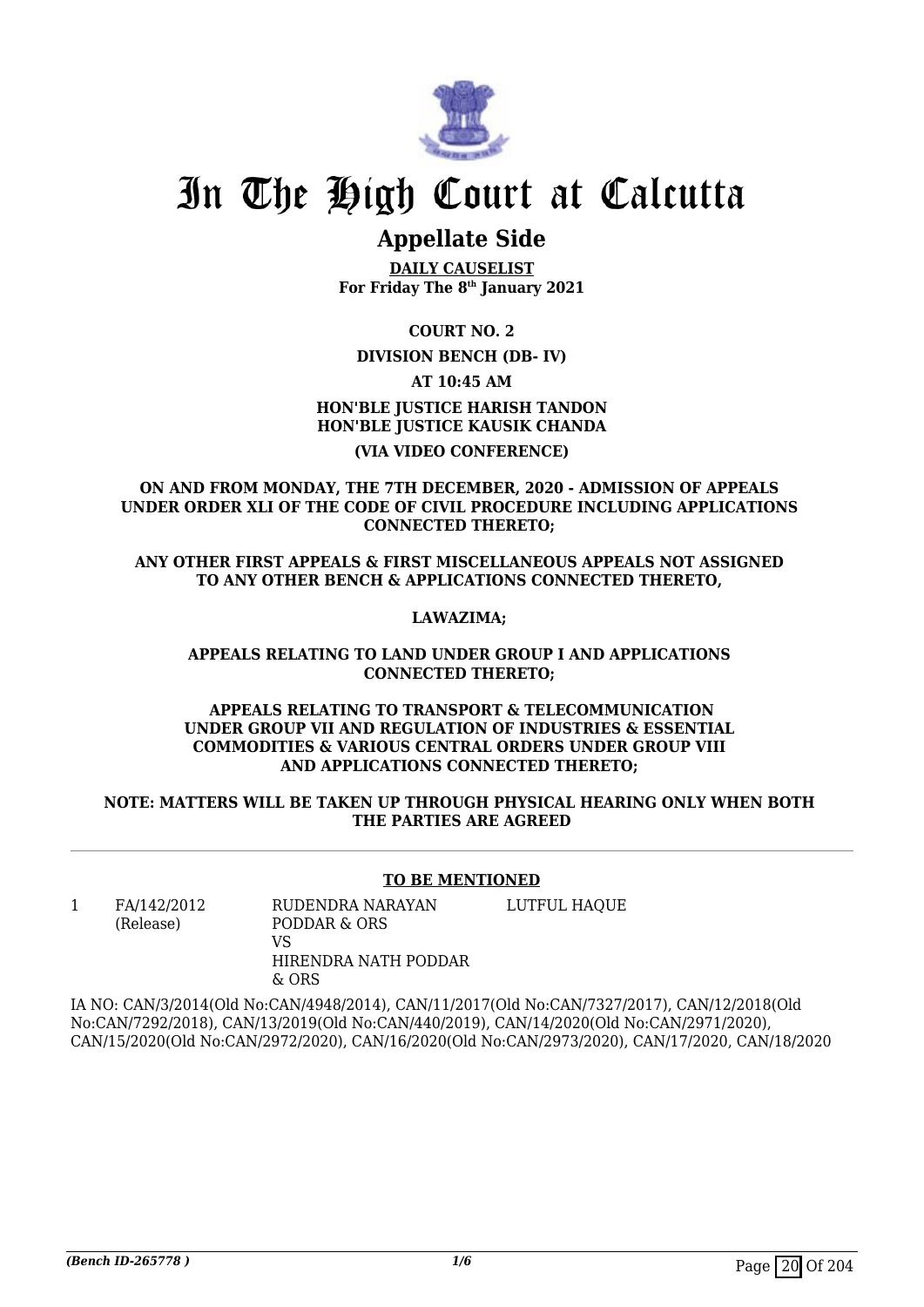| $\overline{2}$ | MAT/1272/2015<br>Non-Prosc.              | <b>SHYAMAL SARKAR</b><br>VS<br>WBHIDC & ORS.                                                                 | UJJAL KR.<br><b>BHATTACHARJEE</b>                                                         |  |
|----------------|------------------------------------------|--------------------------------------------------------------------------------------------------------------|-------------------------------------------------------------------------------------------|--|
|                | No:CAN/9969/2017)                        |                                                                                                              | IA NO: CAN/1/2015(Old No:CAN/8496/2015), CAN/2/2015(Old No:CAN/8497/2015), CAN/3/2017(Old |  |
|                |                                          | <b>FIXED MATTER</b>                                                                                          |                                                                                           |  |
|                |                                          | (AT 10.45 A.M.)                                                                                              |                                                                                           |  |
| 3              | MAT/220/2020<br>(At 10.45 A.M.)          | PRANABANANDA<br><b>CHATTERJEE</b><br><b>VS</b><br>STATE OF WEST BENGAL<br>&ORS                               | <b>ABHISHEK BANERJEE</b>                                                                  |  |
|                |                                          | IA NO: CAN/1/2020(Old No:CAN/1559/2020), CAN/2/2020                                                          |                                                                                           |  |
|                |                                          | <b>FOR ORDERS</b>                                                                                            |                                                                                           |  |
| 4              | FA/281/2016                              | <b>BISWANATH PAUL</b><br><b>VS</b><br>PARESH NATH PAUL & ORS                                                 | <b>HARE KRISHNA</b><br><b>HALDER</b>                                                      |  |
|                |                                          | No:CAN/4163/2019), CAN/9/2020(Old No:CAN/396/2020)                                                           | IA NO: CAN/1/2011(Old No:CAN/8150/2011), CAN/7/2015(Old No:CAN/2345/2015), CAN/8/2019(Old |  |
| 5              | FAT/661/2017                             | PABITRA KUMAR MAITY<br><b>VS</b><br>SMT. SHYAMALI MANNA &<br><b>ORS</b>                                      | <b>SUBHRA DAS</b>                                                                         |  |
|                | IA NO: CAN/1/2017(Old No:CAN/11623/2017) |                                                                                                              |                                                                                           |  |
|                |                                          | <b>ORDER XLI RULE II</b>                                                                                     |                                                                                           |  |
| 6              | SAT/134/2018<br>(Defective)              | MAJEDUR RAHAMAN DEAD<br>R/P BY FARUK HOSSAIN &<br><b>ORS</b><br><b>VS</b><br><b>SUNIRMAL SOREN &amp; ORS</b> | <b>ASIF DEWAN</b>                                                                         |  |
| 7              | SAT/179/2018<br>(Defective)              | SK GOLAM LALCHAND<br><b>VS</b><br>NANDU LAL SHAW @<br>NANDU LAL KESHRI @<br>NANDU LAL BAYES & ORS            | <b>SURENDRA KUMAR</b><br><b>SHARMA</b>                                                    |  |
|                | IA NO: CAN/1/2018(Old No:CAN/3122/2018)  |                                                                                                              |                                                                                           |  |
| 8              | SAT/210/2018<br>(Defective)              | AJOY KUMAR SINGHA &<br><b>ORS</b><br><b>VS</b><br><b>SK KALIMUDDIN &amp; ORS</b>                             | DYUTIMAN BANERJEE                                                                         |  |
|                | IA NO: CAN/1/2018(Old No:CAN/4869/2018)  |                                                                                                              |                                                                                           |  |
| 9              | SAT/211/2018<br>(Defective)              | RAJOBALA NASKAR & ORS<br><b>VS</b><br><b>SHANKAR ALI MOLLA &amp;</b><br><b>ORS</b>                           | <b>SYED NURUL AREFIN</b>                                                                  |  |
| 10             | SAT/233/2018                             | MONO DEBI (SHAW)<br><b>VS</b><br><b>JITENDRA SHAW &amp; ORS</b>                                              | JAYANTA KUMAR<br><b>DUTTA</b>                                                             |  |
|                | IA NO: CAN/1/2020(Old No:CAN/1057/2020)  |                                                                                                              |                                                                                           |  |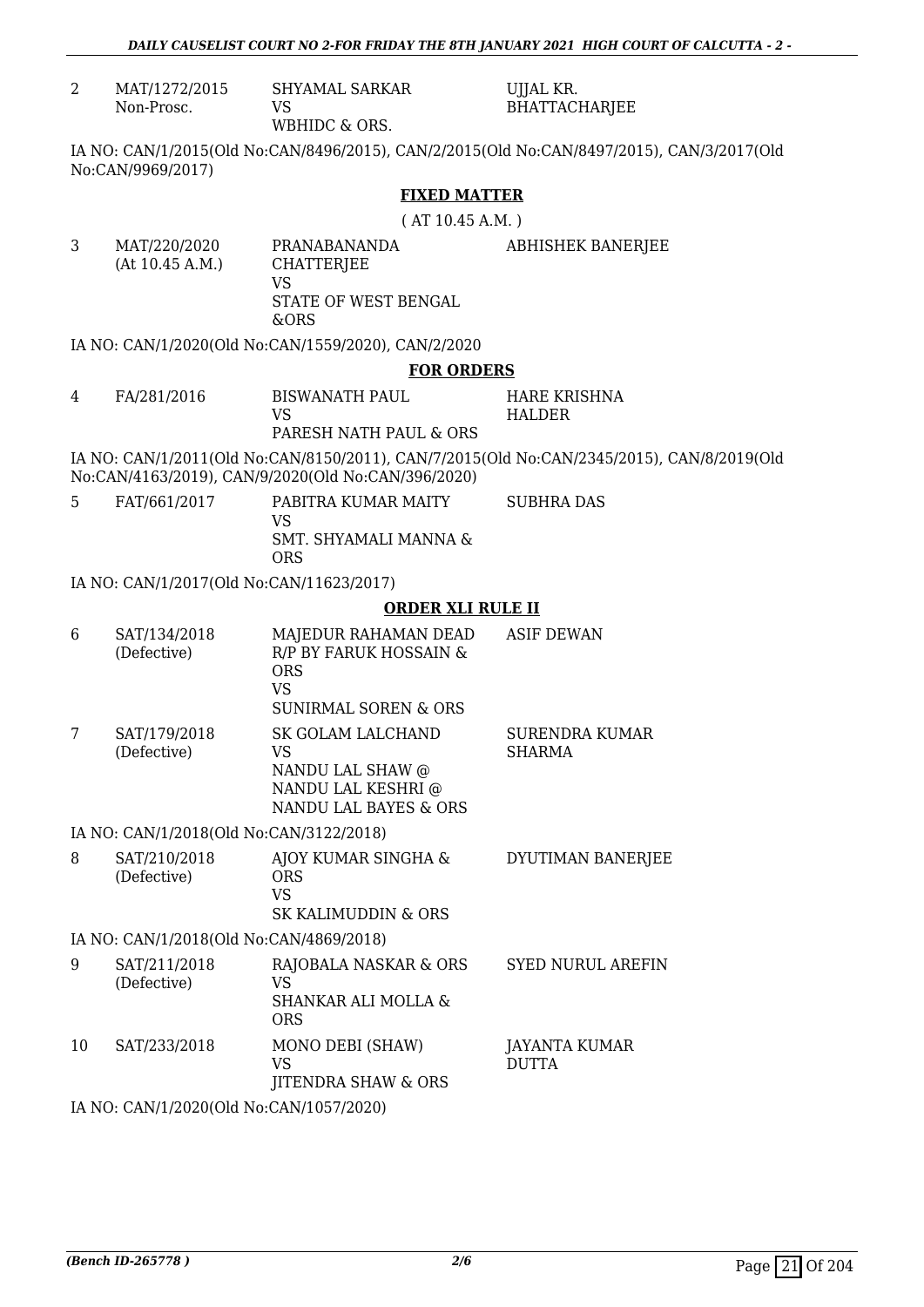| 11 | SAT/243/2018<br>(Defective)             | BILKUA SAPTGRAM JR H S<br>VS<br>SUNITY MAITY DEAD R/P BY<br><b>AMITABHA MAITY &amp; ORS</b>                                          | SAILENDU SEKHAR<br><b>BAYERD</b>      |
|----|-----------------------------------------|--------------------------------------------------------------------------------------------------------------------------------------|---------------------------------------|
|    | IA NO: CAN/1/2018(Old No:CAN/9230/2018) |                                                                                                                                      |                                       |
| 12 | SAT/269/2018<br>(Defective)             | <b>BIJOY KRISHNA PANDIT &amp;</b><br><b>ANR</b><br><b>VS</b><br>LAKSHMI RANI SASMAL &<br><b>ORS</b>                                  | <b>SUKANTA DAS</b>                    |
|    |                                         | IA NO: CAN/1/2019(Old No:CAN/1294/2019), CAN/2/2020                                                                                  |                                       |
| 13 | SAT/293/2018<br>(Defective)             | <b>JYOTIRMOY BANERJEE &amp;</b><br><b>ANR</b><br><b>VS</b><br>SUB DIVISIONAL LAND &<br>L.R. OFFICER(EPL)<br><b>ASANSOL &amp; ORS</b> | PINAKI DHALI                          |
| 14 | SAT/389/2018<br>(Defective)             | <b>SK AZAD ALI</b><br><b>VS</b><br>SK RAZZAK ALI & ANR                                                                               | SAYAN<br><b>BHATTACHARYA</b>          |
| 15 | SAT/72/2019<br>(Defective)              | <b>SK FIROZ ALI &amp; ANR</b><br><b>VS</b><br><b>SK MANNAN</b>                                                                       | <b>CHANDRAYEE</b><br><b>MUKHERJEE</b> |
| 16 | SAT/418/2018                            | MOHAN S. JETHWANI &ANR<br><b>VS</b><br>HARISH KUMAR PRASAD &<br><b>ANR</b>                                                           | A K DAS                               |
| 17 | FMAT/455/2019<br>N.T.W.                 | <b>SHARAD SINGHI</b><br><b>VS</b><br><b>SHEOJEE TIWARI &amp; ORS</b>                                                                 | <b>SWETA GANDHI</b><br><b>MURGAI</b>  |
|    | IA NO: CAN/1/2019(Old No:CAN/4548/2019) |                                                                                                                                      |                                       |
| 18 | SAT/2/2020                              | LALBABU BEGAM @<br><b>LALBANU BEGAM &amp; ORS</b><br>VS —                                                                            | <b>MAHAMMAD</b><br><b>MAHMUD</b>      |
|    |                                         | PADMAMOYEE CHAI & ORS                                                                                                                |                                       |
|    |                                         | IA NO: CAN/1/2020(Old No:CAN/1472/2020), CAN/2/2020(Old No:CAN/1475/2020)                                                            |                                       |
| 19 | SAT/41/2020<br>(Defective)              | M/S GANGA JEWELLERS &<br><b>ORS</b><br><b>VS</b><br>SAMARENDRA NATH SAHA<br>& ANR                                                    | <b>ABHISEK SEAL</b>                   |
| 20 | FMAT/64/2020<br>(Defective)             | RAGHUNATH SIKDER &<br><b>ANR</b><br><b>VS</b><br>TAPAS SAHA                                                                          | <b>DILIP KUMAT SAILA</b>              |
|    | IA NO: CAN/1/2020(Old No:CAN/716/2020)  |                                                                                                                                      |                                       |
| 21 | FMAT/211/2020                           | AJIT KUMAR HALDER<br><b>VS</b><br><b>SUJIT HALDER &amp; ORS</b>                                                                      | PRIYANKA MANDAL                       |
|    | IA NO: CAN/1/2020(Old No:CAN/2240/2020) |                                                                                                                                      |                                       |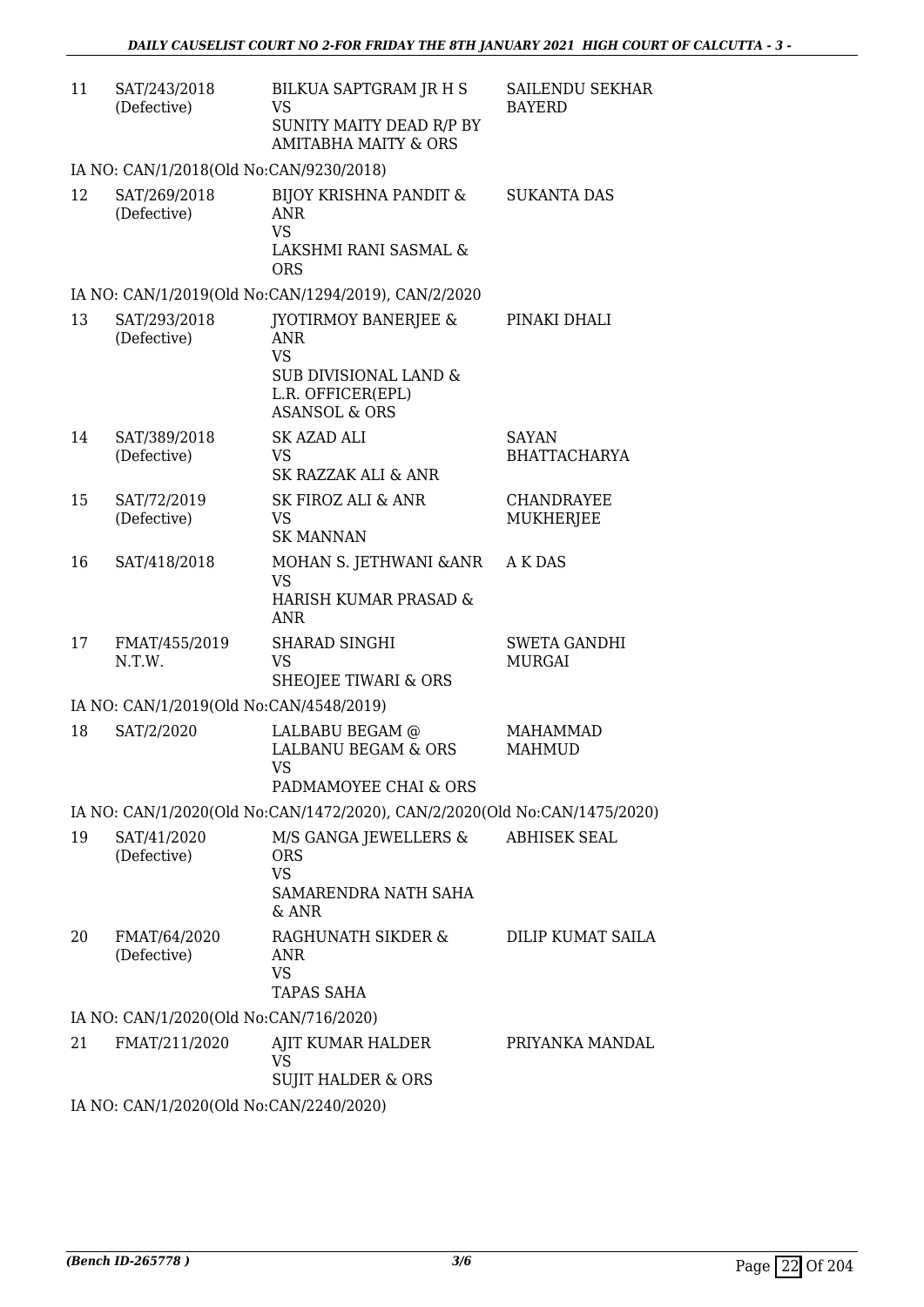| 22 | FMAT/289/2020                            | VASUDEVAY VANIJYA LLP<br><b>REPD. BY ARUN BISWAS</b><br>(A.S)<br><b>VS</b><br><b>CHANDRALI BUILDERS &amp;</b><br>DEVELOPERS P. LTD. | <b>SUBHASIS BANERJEE</b>            |
|----|------------------------------------------|-------------------------------------------------------------------------------------------------------------------------------------|-------------------------------------|
| 23 | FMAT/391/2020<br>(13.01.2021)            | <b>CHINMOY GHOSH</b><br>VS<br>JAGABANDHU GHOSH                                                                                      | <b>SUSMITA</b><br><b>CHATTERJEE</b> |
|    | IA NO: CAN/1/2020                        |                                                                                                                                     |                                     |
| 24 | FMAT/575/2020<br>N.T.D.                  | RAJANI PODADR AND ORS<br><b>VS</b><br>VIVILINE ENGINEERING<br><b>PVT LTD AND ORS</b>                                                | <b>RITTICK CHOWDHURI</b>            |
|    | IA NO: CAN/1/2020                        |                                                                                                                                     |                                     |
|    |                                          | <b>APPLICATION (GROUP - VIII)</b>                                                                                                   |                                     |
| 25 | MAT/786/2020<br>(2 P.M.)<br>(11.01.2021) | <b>KUNTAL SINHA</b><br>VS.<br>STATE OF WEST BENGAL<br>AND ORS.                                                                      | <b>NEIL BASU</b>                    |
|    | IA NO: CAN/1/2020                        |                                                                                                                                     |                                     |
|    | wt26 MAT/788/2020                        | <b>GAUTAM SARKAR</b><br><b>VS</b><br>STATE OF WEST BENGAL<br>AND ORS.                                                               | <b>NEIL BASU</b>                    |
|    | IA NO: CAN/1/2020                        |                                                                                                                                     |                                     |
|    | wt27 MAT/789/2020                        | KOUSHIK DAS<br><b>VS</b><br>STATE OF WEST BENGAL<br>AND ORS.                                                                        | <b>NEIL BASU</b>                    |
|    | IA NO: CAN/1/2020                        |                                                                                                                                     |                                     |
|    | wt28 MAT/790/2020                        | RAJU DATTA BANIK<br><b>VS</b><br>STATE OF WEST BENGAL<br>AND ORS.                                                                   | <b>NEIL BASU</b>                    |
|    | IA NO: CAN/1/2020                        |                                                                                                                                     |                                     |
|    | wt29 MAT/791/2020                        | <b>AMIT MONDAL</b><br><b>VS</b><br>STATE OF WEST BENGAL<br>AND ORS.                                                                 | <b>NEIL BASU</b>                    |
|    | IA NO: CAN/1/2020                        |                                                                                                                                     |                                     |
|    | wt30 MAT/792/2020                        | KRISHNA GHOSH<br>VS<br>STATE OF WEST BENGAL<br>AND ORS.                                                                             | <b>NEIL BASU</b>                    |
|    | IA NO: CAN/1/2020                        |                                                                                                                                     |                                     |

**APPLICATION (FA AND FMA)**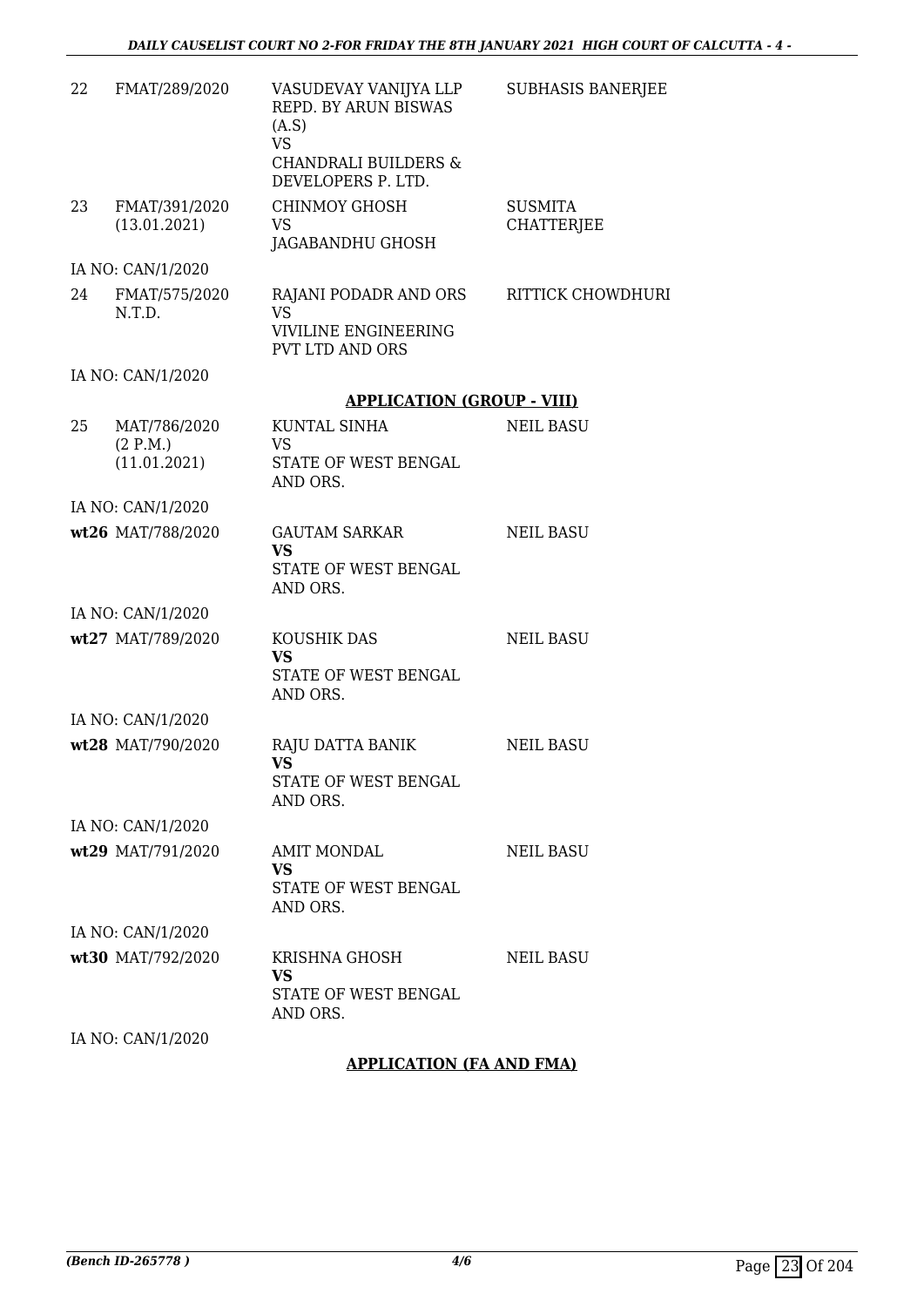| 31 | FAT/46/2014<br><b>NTW</b>                | THE EXECUTIVE OFFICER, PK DUTTA<br><b>BURDWAN DEVELOPMENT</b><br><b>AUTHORITY</b><br><b>VS</b><br><b>ABDUL AZIZ &amp; ORS</b> |                                                                                            |
|----|------------------------------------------|-------------------------------------------------------------------------------------------------------------------------------|--------------------------------------------------------------------------------------------|
|    | IA NO: CAN/3/2020                        |                                                                                                                               |                                                                                            |
| 32 | FMAT/1260/2015<br><b>NTW</b>             | SWAPAN KUMAR ROY<br><b>VS</b><br><b>SULOCHONA SINGH &amp; ANR</b>                                                             | <b>SHILA SARKAR</b>                                                                        |
|    | IA NO: CAN/1/2016(Old No:CAN/7864/2016)  |                                                                                                                               |                                                                                            |
| 33 | FAT/290/2016<br><b>NTW</b>               | M/S SUDIP CONSTRUCTION PRANTICK GHOSH<br>& ANR<br><b>VS</b>                                                                   |                                                                                            |
|    |                                          | MANOJ CHATTERJEE & ORS                                                                                                        |                                                                                            |
|    | No:CAN/10218/2018)                       |                                                                                                                               | IA NO: CAN/2/2016(Old No:CAN/6197/2016), CAN/3/2017(Old No:CAN/5648/2017), CAN/4/2018(Old  |
| 34 | FA/64/2017                               | NEJAMUDDIN & ORS<br><b>VS</b>                                                                                                 | DYUTIMAN BANERJEE                                                                          |
|    |                                          | MD AFYAD (MINOR) & ORS                                                                                                        |                                                                                            |
| 35 | FMAT/275/2018                            | PETRA STARKE<br><b>VS</b><br>BIKRAM YOGA COLLEGE OF<br><b>INDIA LP &amp; ORS</b>                                              | <b>V WADEHRA</b>                                                                           |
|    |                                          | IA NO: CAN/1/2018(Old No:CAN/3615/2018), CAN/3/2019(Old No:CAN/7223/2019)                                                     |                                                                                            |
| 36 | FAT/317/2018                             | <b>GAUTAM SUR</b>                                                                                                             | DEBNATH MAHATA                                                                             |
|    |                                          | <b>VS</b><br><b>BIKASH BHOWMICK &amp; ORS</b>                                                                                 |                                                                                            |
|    | IA NO: CAN/1/2019(Old No:CAN/12538/2019) |                                                                                                                               |                                                                                            |
| 37 | FAT/403/2018                             | USHA CHOWDHURY & ANR<br><b>VS</b><br>UMA SANKAR BHAGAT @<br><b>USHA SHANKAR BHAGAT</b>                                        | <b>SOUNAK</b><br><b>BHATTACHARYA</b>                                                       |
|    |                                          | IA NO: CAN/1/2018(Old No:CAN/6334/2018), CAN/2/2020(Old No:CAN/2049/2020)                                                     |                                                                                            |
| 38 | FAT/79/2019<br><b>NTW</b>                | KALABARAN SHIT & ORS<br><b>VS</b><br>NILANJAN KUNDU & ORS                                                                     | <b>SOUNAK</b><br><b>BHATTACHARYA</b>                                                       |
|    | IA NO: CAN/1/2019(Old No:CAN/1942/2019)  |                                                                                                                               |                                                                                            |
| 39 | FAT/111/2019                             | <b>SUNANDA PAL &amp; ORS</b><br>VS<br><b>MINATI DEY</b>                                                                       | <b>ARITRA S RAY</b>                                                                        |
|    | No:CAN/10691/2019)                       |                                                                                                                               | IA NO: CAN/1/2019(Old No:CAN/5575/2019), CAN/2/2019(Old No:CAN/10688/2019), CAN/3/2019(Old |
| 40 | FAT/192/2019                             | PANKAJ KUMAR GHOSH<br><b>VS</b><br>MINOR SK MD JUBAIR R/P<br>BY SK YEAKUB                                                     | <b>ANJAN BANERJEE</b>                                                                      |
|    |                                          | IA NO: CAN/1/2019(Old No:CAN/5534/2019), CAN/2/2019(Old No:CAN/11619/2019)                                                    |                                                                                            |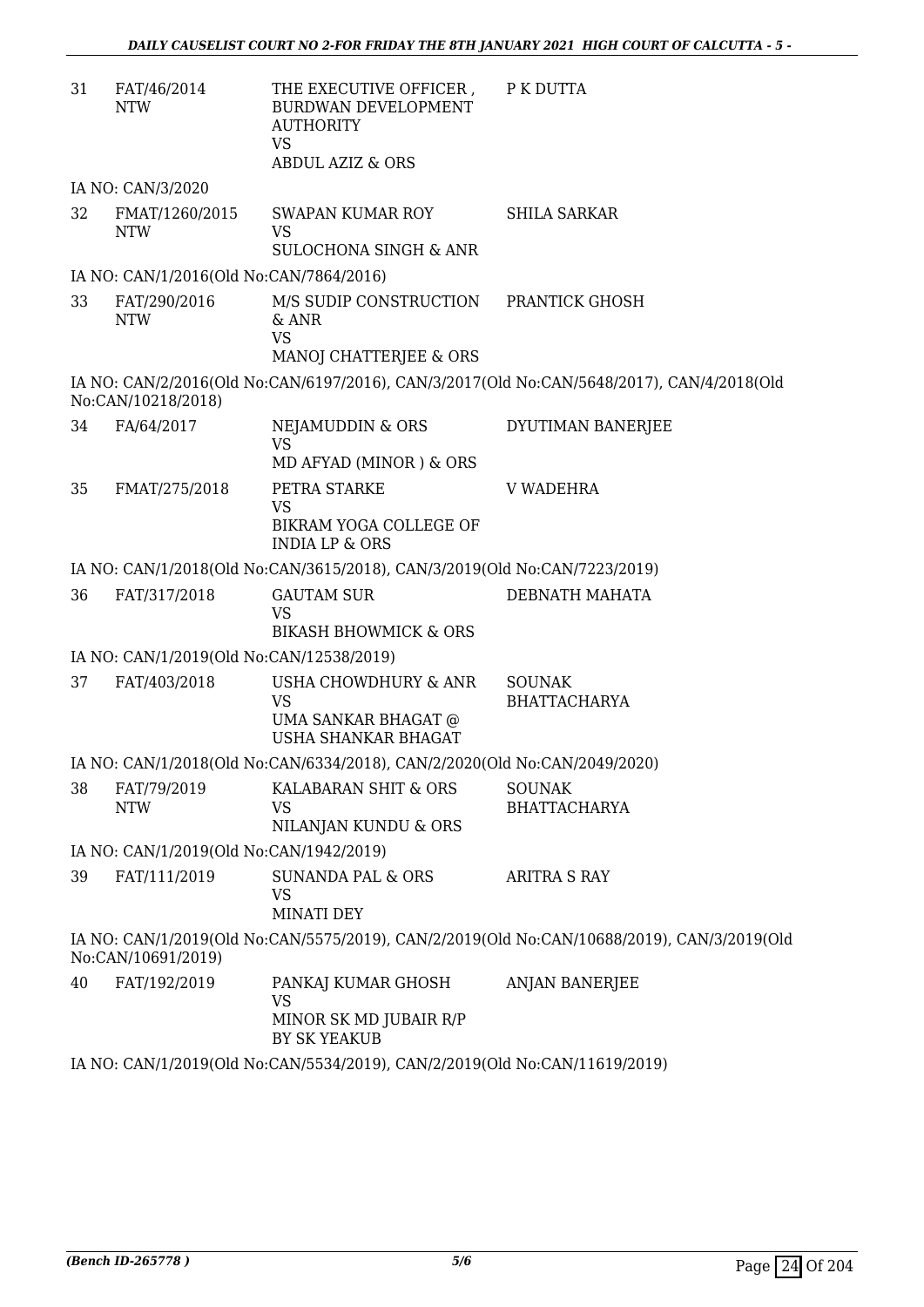| 41<br>FAT/340/2019<br><b>NTW</b>                  | SMT MAMATA MAZUMDER<br>& ORS<br>VS<br><b>SIKHA MAJUMDAR</b>               | HIRONMAY GHOSH                          |
|---------------------------------------------------|---------------------------------------------------------------------------|-----------------------------------------|
|                                                   | IA NO: CAN/1/2019(Old No:CAN/7190/2019), CAN/2/2019(Old No:CAN/7191/2019) |                                         |
| 42<br>FA/7/2020                                   | LA COLLECTOR, HOOGHLY R.N. DUTTA<br>VS<br>SUJIT KUMAR MANNA               |                                         |
|                                                   | IA NO: CAN/1/2018(Old No:CAN/7607/2018), CAN/2/2018(Old No:CAN/7621/2018) |                                         |
| 43<br>FMAT/113/2020                               | <b>GOPAL MUKHERJEE</b><br>VS.<br>SITARAM MUKHERJEE &<br>ORS.              | <b>SANTIMAY</b><br><b>BHATTACHARYYA</b> |
| IA NO: CAN/1/2020(Old No:CAN/1091/2020)           |                                                                           |                                         |
| 44<br>FAT/326/2020<br>(DEFECTIVE)<br>(12.01.2021) | NIRMAL SANTRA<br><b>VS</b><br>ANASUYA NANDY AND ORS                       | SANKHA SUBHRA<br><b>RAY</b>             |
| IA NO: CAN/1/2020                                 |                                                                           |                                         |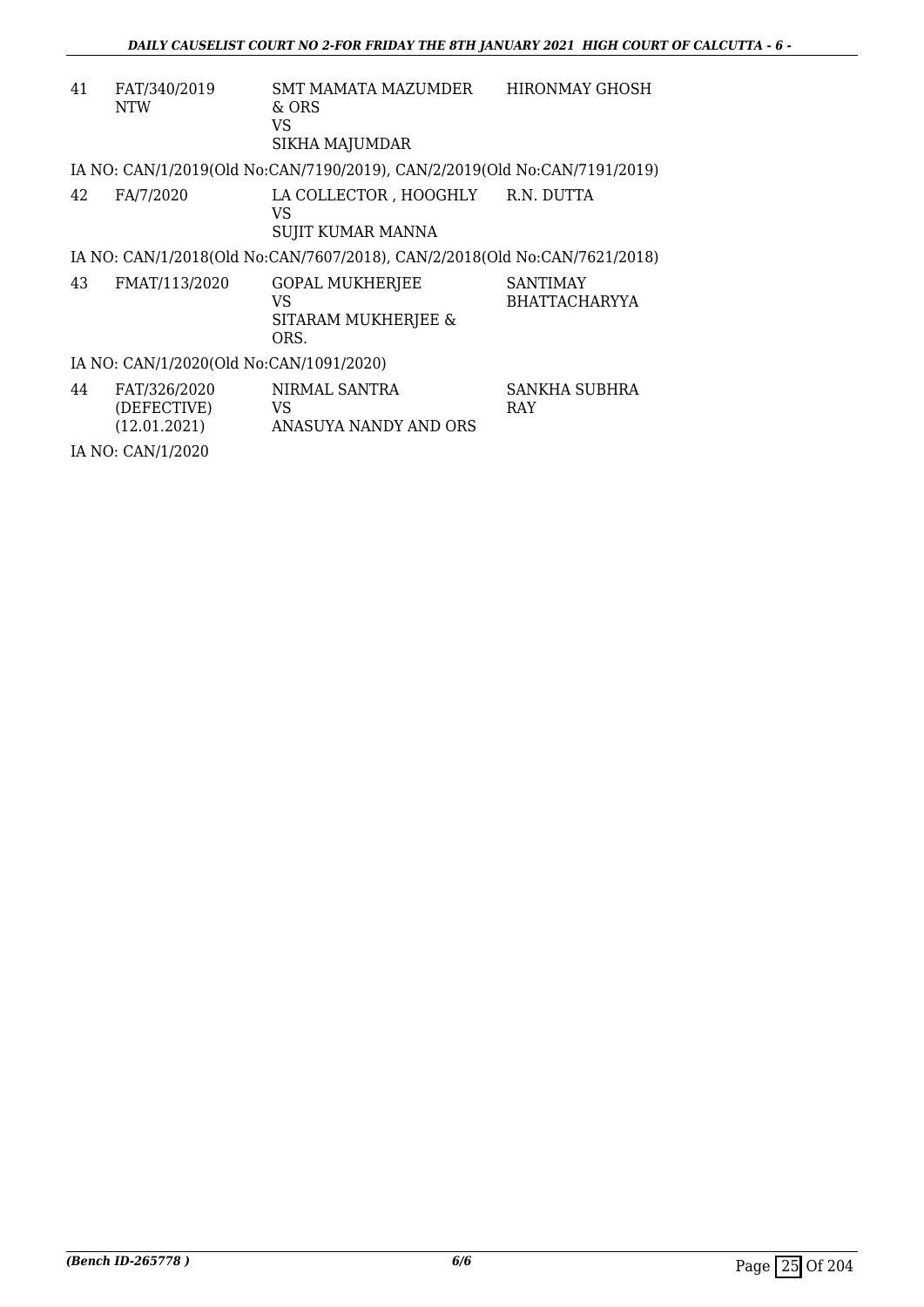

### **Appellate Side**

**DAILY CAUSELIST For Friday The 8th January 2021**

**COURT NO. 12 DIVISION BENCH (DB-V) AT 10:45 AM HON'BLE JUSTICE SOUMEN SEN HON'BLE JUSTICE SAUGATA BHATTACHARYYA ( VIA VIDEO CONFERENCE )**

**ON AND FROM MONDAY, THE 7TH DECEMBER, 2020 - APPEALS RELATING TO EDUCATION UNDER GROUP-II AND APPLICATIONS CONNECTED THERETO;**

**HEARING OF WRIT APPEALS IRRESPECTIVE OF CLASSIFICATION INCLUDING APPLICATIONS CONNECTED THERETO;**

**HEARING OF CIVIL APPEALS, IRRESPECTIVE OF CLASSIFICATION, FILLED TILL 2018.**

**NOTE: NO MENTIONING WILL BE ALLOWED WITHOUT PRIOR NOTICE TO THE OTHER SIDE, EXCEPT CONTEMPT MATTERS. APPLICATIONS WILL BE GIVEN THE PREFERENCE.**

**NOTE: MATTERS WILL BE TAKEN UP THROUGH PHYSICAL HEARING ONLY WHEN BOTH THE PARTIES ARE AGREED**

|                |                                          | <b>TO BE MENTIONED</b>                                                                   |                        |
|----------------|------------------------------------------|------------------------------------------------------------------------------------------|------------------------|
| $\mathbf{1}$   | FA/270/2004<br>(ASSIGNED)                | JAFFAR ALI & ANR<br><b>VS</b><br>SK. JALALUDDIN                                          | <b>MATIBUR RAHAMAN</b> |
|                | IA NO: CAN/4/2014(Old No:CAN/11125/2014) |                                                                                          |                        |
| $\mathfrak{D}$ | FAT/223/2017<br>(ASSIGNED)               | M/S. GOPAL YARN CONCERN<br>VS<br>M/S. ARIHANT SALES CORP.                                | <b>GARGI GOSWAMI</b>   |
|                | IA NO: CAN/2/2017(Old No:CAN/4466/2017)  |                                                                                          |                        |
| 3              | FAT/536/2017<br>(ASSIGNED)               | M/S. GOPAL YARN CONCERN<br><b>VS</b><br>M/S. ARIHANT SALES CORP.                         | <b>GARGI GOSWAMI</b>   |
| 4              | FMAT/603/2017<br>(ASSIGNED)              | NIGAM BROTHERS<br><b>VS</b><br>M/S. CHANDI CHARAN DAS &<br><b>COMPANY LTD. &amp; ORS</b> | S. DAS                 |
|                |                                          | IA NO: CAN/1/2017(Old No:CAN/5728/2017), CAN/2/2018(Old No:CAN/3245/2018)                |                        |
| 5              | MAT/982/2019<br>(ASSIGNED)               | UNION OF INDIA & ANR<br>VS<br>M/S YOURS PROJECT PVT LTD &<br><b>ORS</b>                  | <b>RAHUL SAKAR</b>     |
| wt.6           | WPA/10256/2015                           | M/S. YOURS PROJECT PVT LTD<br><b>VS</b><br>UNION OF INDIA & ORS                          | <b>SUMITA SHAW</b>     |
| wt:7           | MAT/983/2019                             | UNION OF INDIA & ANR<br><b>VS</b><br>M/S. YOURS PROJECT PVT LTD &<br><b>ORS</b>          | RAHUL SARKAR           |
|                | IA NO: CAN/3/2020                        |                                                                                          |                        |
| 8              | CPAN/1431/2019<br>(ASSIGNED)             | MINATI BANERJEE & ANR<br><b>VS</b><br><b>GOLOK SAHA &amp; ANR</b>                        | <b>SANDIP GHOSH</b>    |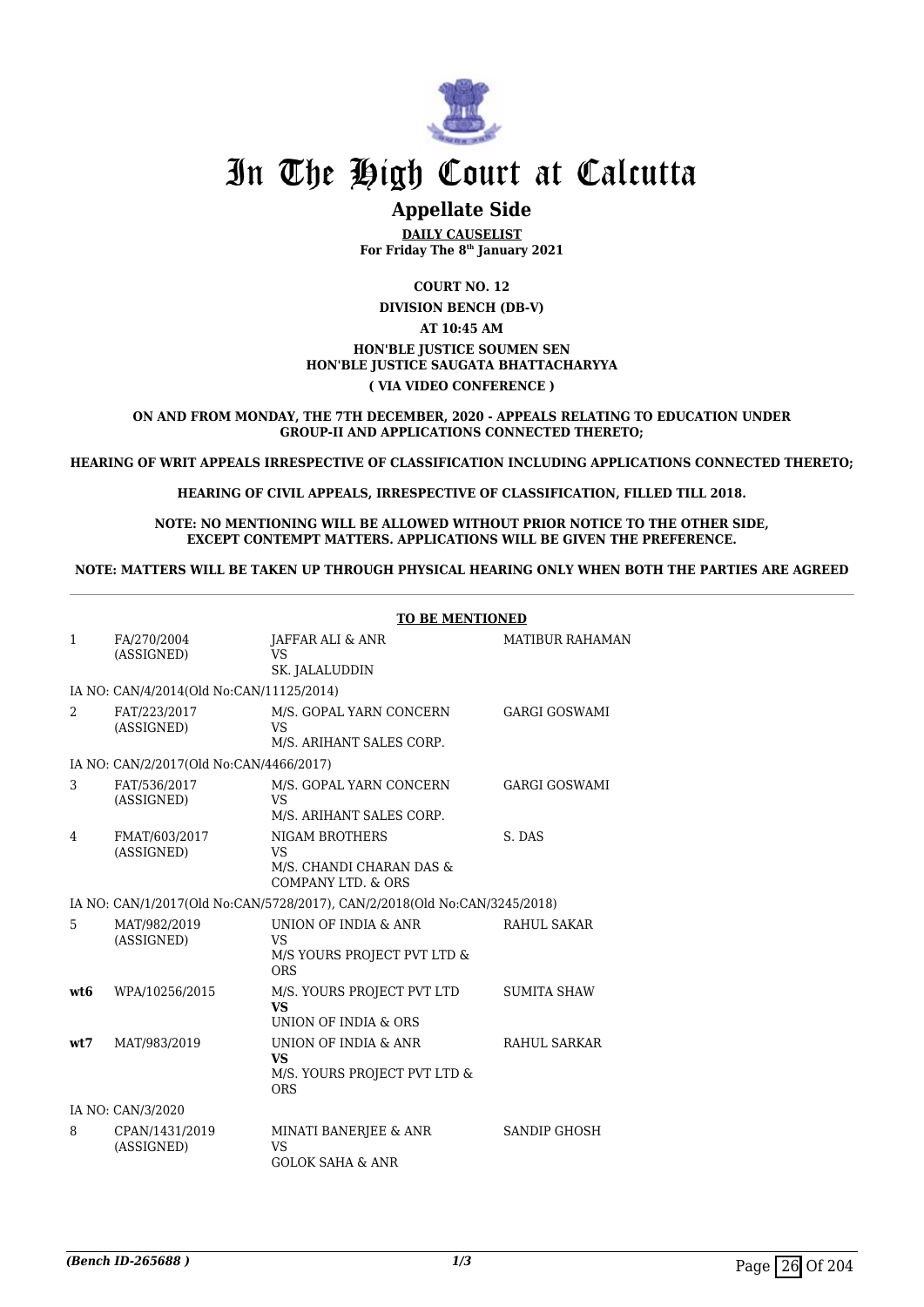| wt9  | WPLRT/20/2019                                | MINATI BANERJEE & ANR.                                                                            | <b>SANDIP GHOSH</b>                                                                                         |
|------|----------------------------------------------|---------------------------------------------------------------------------------------------------|-------------------------------------------------------------------------------------------------------------|
|      |                                              | VS<br>STATE OF WEST BENGAL & ORS.                                                                 |                                                                                                             |
| 10   | WPA/22790/2019                               | <b>GAUTAM MEHRA</b>                                                                               | RIMA DAS                                                                                                    |
|      | (ASSIGNED) (SINGLE<br>COPY)                  | <b>VS</b><br>UNION OF INDIA & ORS                                                                 |                                                                                                             |
|      | IA NO: CAN/1/2020(Old No:CAN/4396/2020)      |                                                                                                   |                                                                                                             |
| 11   | CPAN/205/2020                                | <b>SALMA KHATUN</b>                                                                               | <b>MUKTESWAR MAITY</b>                                                                                      |
|      | (ASSIGNED)                                   | <b>VS</b><br>NITESH DHALI                                                                         |                                                                                                             |
|      | wt12 WP.ST/74/2019                           | <b>SALMA KHATUN</b><br>VS                                                                         | <b>MUKTESWAR MAITY</b>                                                                                      |
|      |                                              | STATE OF WEST BENGAL & ORS                                                                        |                                                                                                             |
|      | IA NO: CAN/1/2019(Old No:CAN/11518/2019)     |                                                                                                   |                                                                                                             |
| 13   | WPA/7034/2020<br>(ASSIGNED) (SINGLE<br>COPY) | <b>GOUTAM DUTTA</b><br><b>VS</b><br>Union of India                                                | RAJIV KUMAR<br>CHOWDHURY                                                                                    |
|      | IA NO: CAN/1/2020                            |                                                                                                   |                                                                                                             |
|      |                                              | <b>CONTEMPT APPLICATION</b>                                                                       |                                                                                                             |
| 14   | CPAN/356/2020                                | SUJAN ROY                                                                                         | K.M HOSSAIN                                                                                                 |
|      |                                              | VS<br>G.S. BEDI                                                                                   |                                                                                                             |
|      | IA NO: CAN/1/2020(Old No:CAN/3845/2020)      |                                                                                                   |                                                                                                             |
|      | wt15 FMA/635/2019                            | SUJAN ROY                                                                                         | K M HOSSAIN                                                                                                 |
|      |                                              | VS<br>UTTARBANGA KSHETRIYA                                                                        |                                                                                                             |
|      |                                              | <b>GRAMIN BANK &amp; ORS</b>                                                                      |                                                                                                             |
| 16   | CPAN/751/2020                                | DR. SANTANU TATHAGATA PAL<br>VS<br>PROF. DR. RAJENDRA PANDEY<br>AND ORS                           | <b>BISWARUP NANDY</b>                                                                                       |
| wt17 | MAT/449/2020                                 | DR SANTANU TATHAGATA PAL<br>VS                                                                    | <b>BISWARUP NANDY</b>                                                                                       |
|      |                                              | STATE OF WEST BENGAL & ORS                                                                        |                                                                                                             |
| 18   | CPAN/3/2021                                  | PROF. DR. SRUTI<br>BANDYOPADHAYA<br>VS                                                            | PUSPAL CHAKRABORTY                                                                                          |
|      |                                              | ASHOK KUAMR MAHATO THE<br>REGISTRAR ACTING VISVA<br>BHARATI                                       |                                                                                                             |
|      | wt19 MAT/574/2020                            | VISHWA BHARATI                                                                                    | VICTOR CHATTERJEE                                                                                           |
|      |                                              | VS<br>SRUTI BANDYOPADHYAY                                                                         |                                                                                                             |
|      | IA NO: CAN/1/2020, CAN/2/2020                |                                                                                                   |                                                                                                             |
|      |                                              | <b>REVIEW APPLICATION</b>                                                                         |                                                                                                             |
| 20   | RVW/47/2020                                  | <b>BUDDHADEB HALDER</b>                                                                           | AMAL KUMAR SAHA                                                                                             |
|      |                                              | VS                                                                                                |                                                                                                             |
|      |                                              | CHANDRA NATH CHANDRA<br>IA NO: CAN/1/2020(Old No:CAN/2546/2020), CAN/2/2020(Old No:CAN/2547/2020) |                                                                                                             |
|      |                                              | <b>APPLICATION (ASSIGNED)</b>                                                                     |                                                                                                             |
| 21   | FMA/755/2009                                 | MANINDRA BHATTACHARJEE                                                                            | NILENDRA NARAYAN ROY                                                                                        |
|      |                                              | VS<br>MITRA MUKHERJEE                                                                             |                                                                                                             |
|      |                                              |                                                                                                   | IA NO: CAN/1/2008(Old No:CAN/1735/2008), CAN/2/2012(Old No:CAN/7699/2012), CAN/4/2018(Old No:CAN/5973/2018) |
| 22   | FA/46/2019                                   | ARUN KR. MALLICK & ANR.<br>VS                                                                     | <b>SOUMEN DAS</b>                                                                                           |
|      |                                              | DEBABRATA SEAL & ORS.                                                                             |                                                                                                             |
|      | IA NO: CAN/2/2018(Old No:CAN/6208/2018)      |                                                                                                   |                                                                                                             |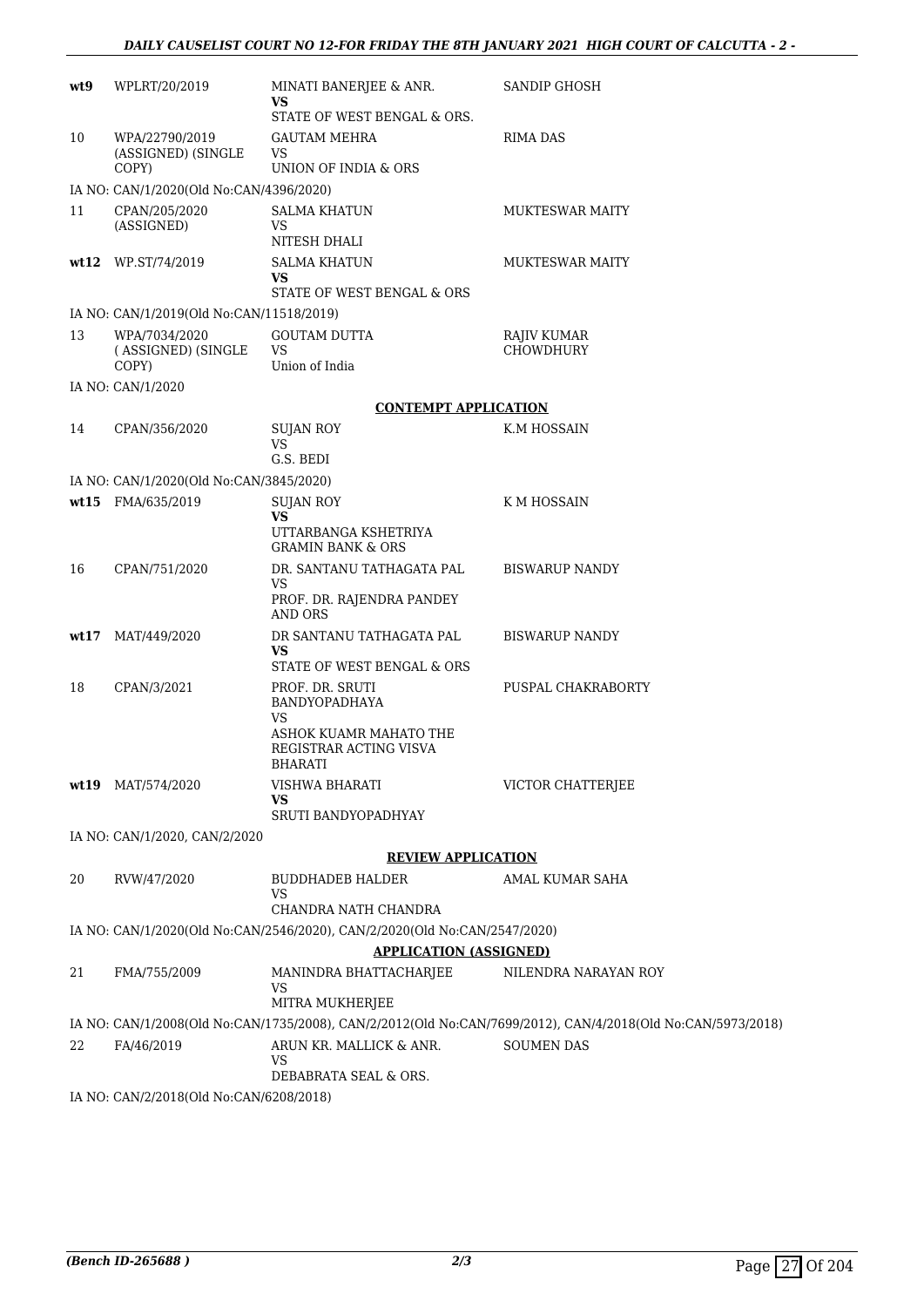| 23   | FAT/383/2019                                                                        | PRABIR KUMAR CHAKRABORTY &<br><b>ORS</b><br><b>VS</b>                     | SABYASACHI ROY                                                                                               |  |  |
|------|-------------------------------------------------------------------------------------|---------------------------------------------------------------------------|--------------------------------------------------------------------------------------------------------------|--|--|
|      |                                                                                     | <b>ILA CHAKRABORTY &amp; ORS</b>                                          |                                                                                                              |  |  |
|      | IA NO: CAN/1/2019(Old No:CAN/9073/2019), CAN/2/2020                                 |                                                                           |                                                                                                              |  |  |
| 24   | FA/71/2020                                                                          | MANAS DUTTA & ANR                                                         | PRAN GOPAL DAS                                                                                               |  |  |
|      |                                                                                     | <b>VS</b>                                                                 |                                                                                                              |  |  |
|      |                                                                                     | <b>SMT. GITA DUTTA &amp; ANR</b>                                          |                                                                                                              |  |  |
|      |                                                                                     | IA NO: CAN/2/2019(Old No:CAN/9678/2019), CAN/3/2019(Old No:CAN/9738/2019) |                                                                                                              |  |  |
|      |                                                                                     | <b>ASSIGNED HEARING</b>                                                   |                                                                                                              |  |  |
| 25   | MAT/417/2018                                                                        | THE STATE OF W B & ORS<br><b>VS</b>                                       | <b>ITI DUTTA</b>                                                                                             |  |  |
|      |                                                                                     | KALYAN KISHORE PRADHAN &<br><b>ORS</b>                                    |                                                                                                              |  |  |
| wt26 | MAT/419/2018                                                                        | THE STATE OF W B & ORS                                                    | <b>ITI DUTTA</b>                                                                                             |  |  |
|      |                                                                                     | <b>VS</b>                                                                 |                                                                                                              |  |  |
|      |                                                                                     | <b>MANIKA DHARA PAL &amp; ORS</b>                                         |                                                                                                              |  |  |
| 27   | FMA/1588/2016                                                                       | <b>LABANYA KOLAY &amp; ORS</b><br><b>VS</b>                               | <b>AMIYA NARAYAN</b>                                                                                         |  |  |
|      |                                                                                     | RANI BIRLA GIRL'S COLLEGE &                                               | <b>MUKHERJEE</b>                                                                                             |  |  |
|      |                                                                                     | <b>ORS</b>                                                                |                                                                                                              |  |  |
|      | CAN/6/2017(Old No:CAN/11942/2017)                                                   |                                                                           | IA NO: CAN/3/2015(Old No:CAN/5848/2015), CAN/4/2015(Old No:CAN/5849/2015), CAN/5/2017(Old No:CAN/1232/2017), |  |  |
|      |                                                                                     | <b>APPEAL HEARING</b>                                                     |                                                                                                              |  |  |
| 28   | MAT/501/2020                                                                        | W.B.STATE ELECTRICITY                                                     | <b>SANDIP DASGUPTA</b>                                                                                       |  |  |
|      | (AT 2.00 P.M.) (Pt. Hd.)                                                            | TRANSMISSION COMPANY LTD &                                                |                                                                                                              |  |  |
|      |                                                                                     | <b>ORS</b><br><b>VS</b>                                                   |                                                                                                              |  |  |
|      |                                                                                     | <b>W.B.S.E.BOARD ENGINEERS</b>                                            |                                                                                                              |  |  |
|      |                                                                                     | ASSO, & ANR                                                               |                                                                                                              |  |  |
|      | IA NO: CAN/2/2020(Old No:CAN/4837/2020)                                             |                                                                           |                                                                                                              |  |  |
|      | wt29 MAT/502/2020                                                                   | WBSEDCL & ORS.                                                            | <b>SANDIP DASGUPTA</b>                                                                                       |  |  |
|      |                                                                                     | <b>VS</b>                                                                 |                                                                                                              |  |  |
|      | $\overline{11}$ $\overline{10}$ $\overline{01}$ $\overline{11}$ $\overline{000000}$ | WBSEB ENGINEERS' ASS. & ORS.                                              |                                                                                                              |  |  |
|      |                                                                                     |                                                                           |                                                                                                              |  |  |

IA NO: CAN/2/2020(Old No:CAN/4842/2020)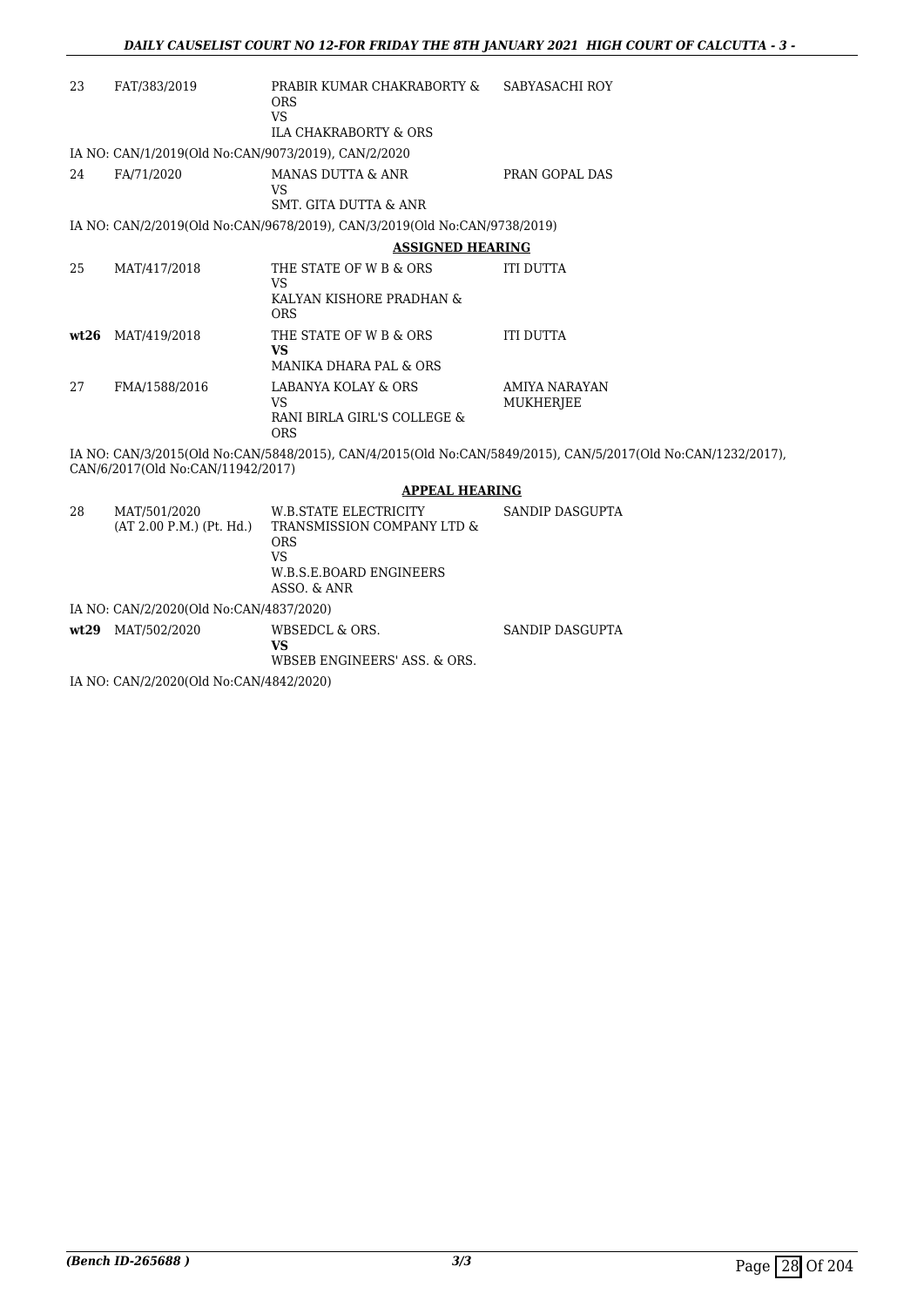

### **Appellate Side**

**DAILY CAUSELIST For Friday The 8th January 2021**

#### **COURT NO. 5**

**DIVISION BENCH (DB - VI)**

**AT 10:45 AM**

#### **HON'BLE JUSTICE SUBRATA TALUKDAR HON'BLE JUSTICE SUBHASIS DASGUPTA**

**(VIA VIDEO CONFERENCE)**

**ON AND FROM MONDAY, THE 7TH DECEMBER, 2020 - APPEALS RELATING TO SERVICE UNDER GROUP VI AND APPLICATIONS CONNECTED THERETO; HEARING OF WRIT APPEALS IRRESPECTIVE OF CLASSIFICATION INCLUDING APPLICATIONS** 

**CONNECTED THERETO**

**AND**

**ON AND FROM MONDAY, THE 4TH JANUARY, 2021 TO FRIDAY, 8TH JANUARY, 2021 - IN ADDITION TO THEIR OWN LIST AND DETERMINATION, WILL TAKE UP ANTICIPATORY BAIL UNDER SECTION 438 OF THE CODE OF CRIMINAL PROCEDURE INCLUDING MODIFICATION/CANCELLATION AND RELAXATION OF THE SAME;**

**BAIL UNDER SECTION 439 OF THE CODE OF CRIMINAL PROCEDURE (PUNISHMENT ABOVE 7 YEARS) INCLUDING MODIFICATION/CANCELLATION AND RELAXATION OF THE SAME; DEATH REFERENCE CASES (INCLUDING ADMISSION OF CRIMINAL APPEALS RELATING TO SUCH REFERENCE AGAINST THE SAME CONVICTION ORDER); ADMISSION OF CRIMINAL APPEALS; HEARING OF CRIMINAL APPEALS & APPLICATIONS CONNECTED THERETO INCLUDING APPLICATION FOR SUSPENSION OF SENTENCE IN PENDING APPEALS; CRIMINAL APPEALS RELATING TO CRIMES AGAINST WOMEN. SPECIAL NOTE : (1) CRIMINAL MATTERS WILL BE TAKEN UP UPTO RECESS. (2) AFTER RECESS CIVIL MATTERS WILL BE TAKEN UP. NOTE: (1) MATTERS WILL BE TAKEN UP THROUGH PHYSICAL HEARING ONLY WHEN BOTH THE PARTIES ARE AGREED.**

**(2) FIXED MATTERS MARKED IN EACH GROUP WILL BE CALLED ON FIRST FROM THE GROUP.**

#### **TO BE MENTIONED**

|   | CRM/1859/2020<br>(correction)  | ARUP KUMAR GHOSH & ORS<br>VS<br>STATE OF WEST BENGAL | <b>SANJIB MITRA</b>    |
|---|--------------------------------|------------------------------------------------------|------------------------|
| 2 | CRM/10734/2020<br>(correction) | AMIT DAS AND AND ANR<br>VS<br>State of West Bengal   | ANINDYA HALDER         |
|   |                                | <b>TOP</b>                                           |                        |
| 3 | CRM/109/2021<br>(BAIL)         | DEBNATH DAS<br>VS                                    | <b>ARUNAVA GANGULY</b> |

State of West Bengal

**APPLICATION FOR BAIL**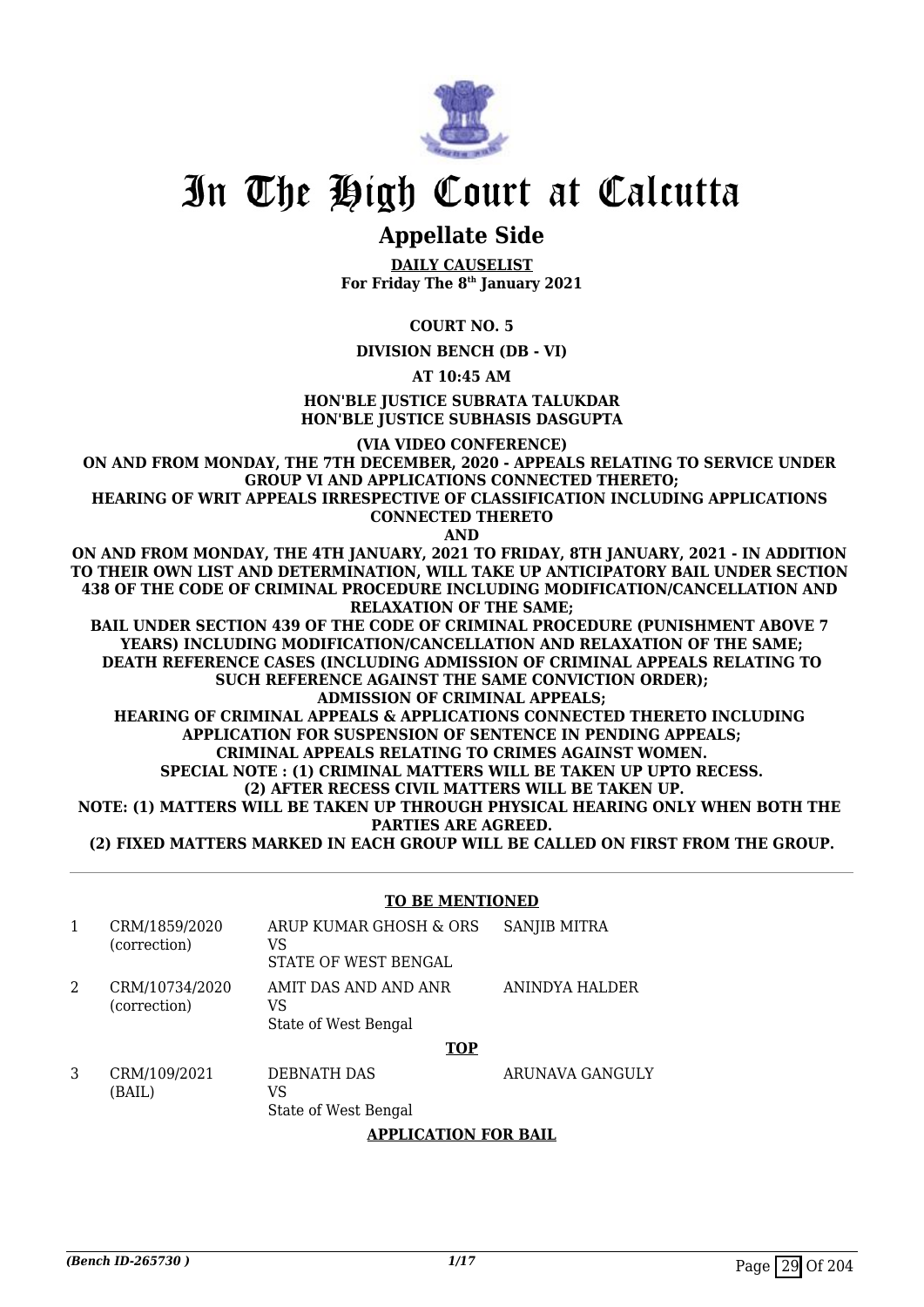| 4  | CRM/9605/2020         | MD. KADIR KHAN @ MD.<br><b>KADER KHAN</b><br><b>VS</b><br>State of West Bengal   | PINAK MITRA                           |
|----|-----------------------|----------------------------------------------------------------------------------|---------------------------------------|
| 5  | CRM/70/2021<br>(NTW)  | <b>MADAN SAH</b><br>VS<br>THE DIRECTORATE OF<br>REVENUE INTELLIGENCE<br>KOLKATA  | <b>UJJAL RAY</b>                      |
| 6  | CRM/75/2021<br>(NTW)  | MANGAL YADAV<br><b>VS</b><br>State of West Bengal                                | Kunal Ganguly                         |
| 7  | CRM/83/2021           | RAJA @IBRAHIM @MD.<br><b>SADRE ALAM</b><br><b>VS</b><br>State of West Bengal     | <b>SAGNIK SANKAR</b><br><b>SIKDAR</b> |
| 8  | CRM/85/2021<br>(NTW)  | <b>APU SARKAR</b><br>VS<br>State of West Bengal                                  | NAVANIL DE                            |
| 9  | CRM/86/2021<br>(NTW)  | BIKASH SINGH@VIKASH<br><b>SINGH AND ANR</b><br><b>VS</b><br>State of West Bengal | DATTATREYA DUTTA                      |
| 10 | CRM/87/2021           | <b>AKBAR MOLLA</b><br><b>VS</b><br>State of West Bengal                          | <b>SEKHAR MUKHERJEE</b>               |
| 11 | CRM/90/2021           | <b>SUSANTA HAIT AND ANR</b><br><b>VS</b><br>State of West Bengal                 | <b>ARUP KUMAR</b><br><b>BHOWMICK</b>  |
| 12 | CRM/100/2021<br>(NTW) | <b>RABI BARMAN</b><br>VS<br>State of West Bengal                                 | Sujoy Sarkar                          |
| 13 | CRM/103/2021<br>(NTW) | <b>SK ASFAR ALI</b><br><b>VS</b><br>State of West Bengal                         | Deepak Prahladka                      |
| 14 | CRM/105/2021<br>(NTW) | DINESH BISWAS AND ANR<br>VS<br>State of West Bengal                              | PARTHA SARATHI DAS                    |
| 15 | CRM/106/2021<br>(NTW) | DIP NARAYAN JANA<br><b>VS</b><br>State of West Bengal                            | SOUMAJIT<br><b>CHATTERJEE</b>         |
| 16 | CRM/108/2021<br>(NTW) | SHYAMAL GHOSAL<br>VS<br>State of West Bengal                                     | Kunal Ganguly                         |
| 17 | CRM/112/2021          | SARATHI DAS BAGDI<br>@SARATHI BAGDI AND ANR<br>VS<br>State of West Bengal        | RITAM CHOWDHURY                       |
| 18 | CRM/113/2021          | SK. ASMIR<br>VS<br>State of West Bengal                                          | SOUPAL CHATTERJEE                     |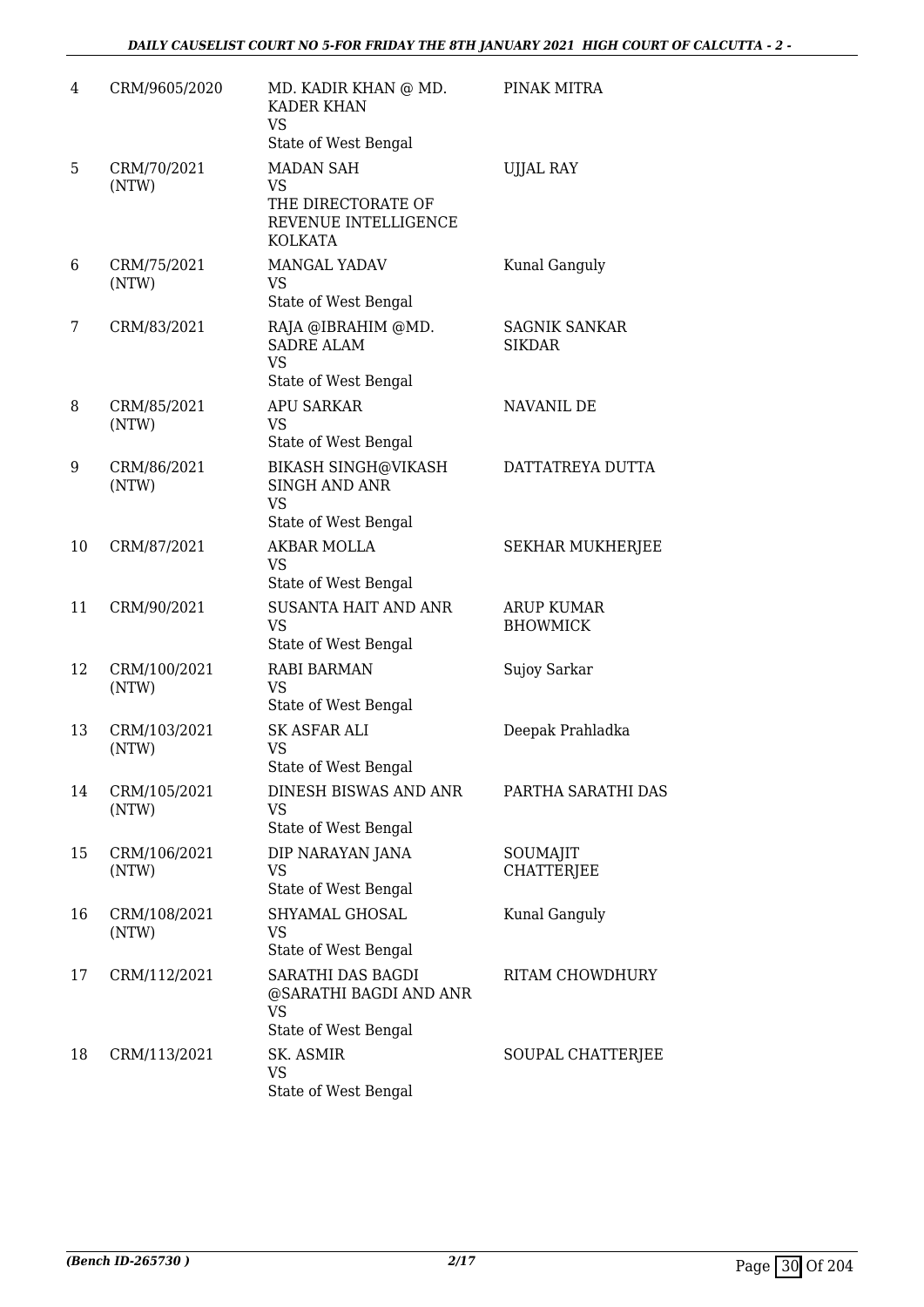| 19 | CRM/114/2021 | <b>DWIJENDRA NATH</b><br>DUBEY@DWIJEN NATH<br>DUBEY@DIJEN DUBE<br><b>VS</b><br>State of West Bengal | <b>ADITYA TIWARI</b>                   |
|----|--------------|-----------------------------------------------------------------------------------------------------|----------------------------------------|
| 20 | CRM/115/2021 | <b>SUJOY MONDAL</b><br><b>VS</b>                                                                    | <b>ARNAB SAHA</b>                      |
| 21 | CRM/117/2021 | State of West Bengal<br>MITHUN CHANDRA<br><b>VS</b><br>STATE OF WEST BENGAL<br>AND ORS.             | <b>AMRIN KHATOON</b>                   |
| 22 | CRM/118/2021 | NRIPENDRANATH<br>BOL@NIPEN@NRIPENDRA<br>NATH BAL<br><b>VS</b>                                       | PRONOJIT ROY                           |
| 23 | CRM/120/2021 | State of West Bengal<br>UTTAM MANDAL<br><b>VS</b><br>State of West Bengal                           | <b>SONALI DAS</b>                      |
| 24 | CRM/124/2021 | <b>LALU YADAV</b><br><b>VS</b><br>State of West Bengal                                              | <b>SOFIA NESAR</b>                     |
| 25 | CRM/129/2021 | <b>AKRAM MONDAL</b><br><b>VS</b><br>State of West Bengal                                            | <b>ASHOK KUMAR</b><br><b>CHOWDHURY</b> |
| 26 | CRM/130/2021 | SUMAN JANA @ MILAN @<br>PAPU @ NATU<br><b>VS</b><br>State of West Bengal                            | SOUMAJIT<br><b>CHATTERJEE</b>          |
| 27 | CRM/131/2021 | RADHASHYAM MONDAL @<br><b>NANDA</b><br><b>VS</b><br>State of West Bengal                            | PARTHA SARATHI<br><b>MONDAL</b>        |
| 28 | CRM/133/2021 | SANJIT SHARMA AND ANR<br>VS<br>State of West Bengal                                                 | SOUMEN GHOSH                           |
| 29 | CRM/135/2021 | SANJIT SHARMA AND ANR<br><b>VS</b><br>State of West Bengal                                          | <b>SOUMEN GHOSH</b>                    |
| 30 | CRM/137/2021 | AFJAL AND ANR<br><b>VS</b><br>State of West Bengal                                                  | KOUSTAV BAGCHI                         |
| 31 | CRM/139/2021 | <b>SUMIT BAIRAGI</b><br>VS<br>THE STATE OF WEST<br><b>BENGAL</b>                                    | KAMALESH CH. SAHA                      |
| 32 | CRM/140/2021 | <b>BISWAJIT GHOSH</b><br>VS<br>State of West Bengal                                                 | ARUP SARKAR                            |
| 33 | CRM/142/2021 | <b>ABDUL ALIM SK</b><br><b>VS</b><br>State of West Bengal                                           | <b>ASHOK KUMAR</b><br><b>CHOWDHURY</b> |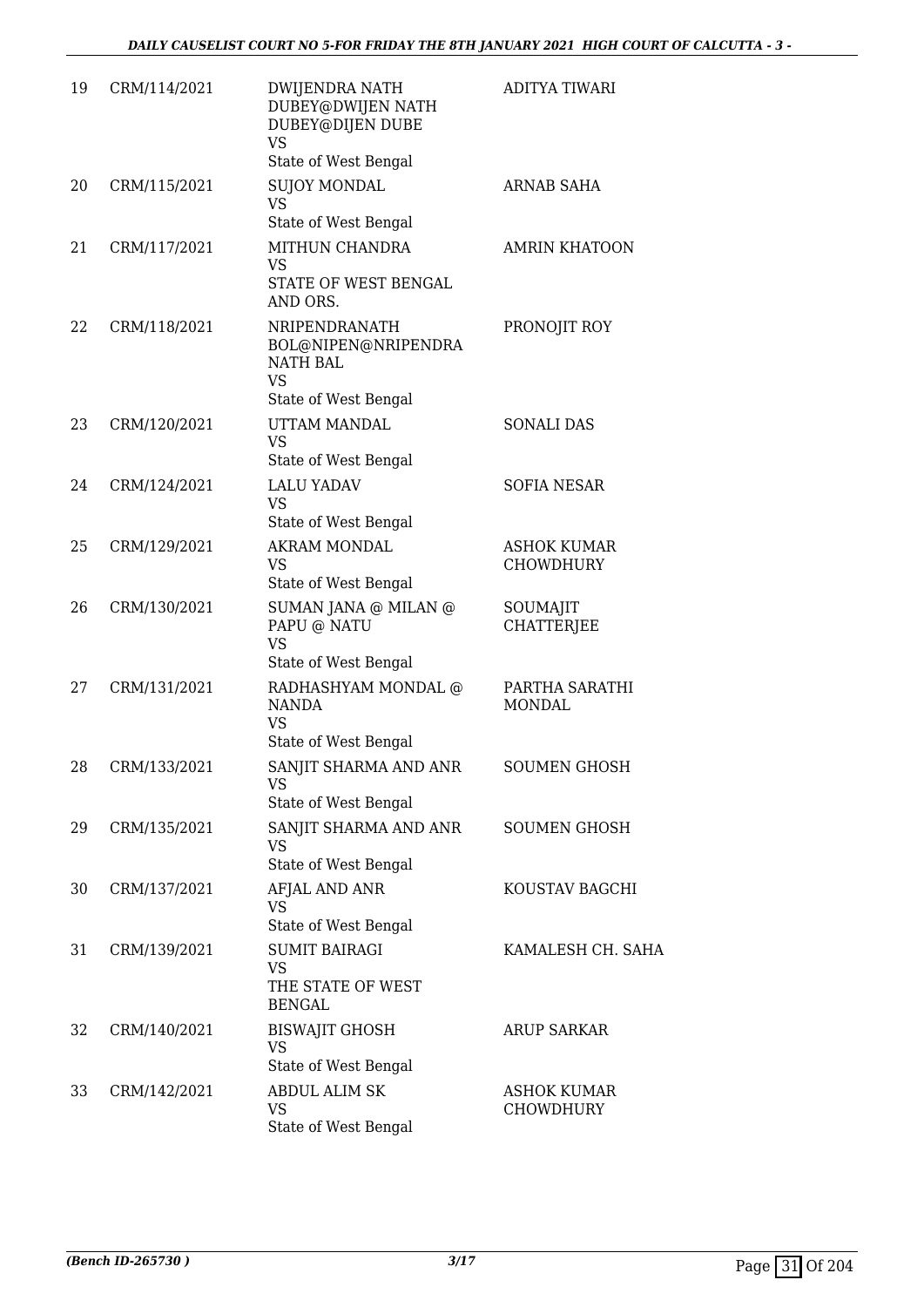#### *DAILY CAUSELIST COURT NO 5-FOR FRIDAY THE 8TH JANUARY 2021 HIGH COURT OF CALCUTTA - 4 -*

| 34 | CRM/148/2021 | <b>RIPON MONDAL</b><br>VS<br>State of West Bengal                                   | SOMNATH ADHIKARY                        |
|----|--------------|-------------------------------------------------------------------------------------|-----------------------------------------|
| 35 | CRM/149/2021 | <b>SUBIR PAUL</b><br>VS<br>State of West Bengal                                     | MUNSHI ASHIQ ELAHI                      |
| 36 | CRM/154/2021 | <b>SUDAM BISWAS</b><br>VS<br>State of West Bengal                                   | NIMAI RAY                               |
| 37 | CRM/158/2021 | KARTICK SARKAR @<br>KARTICK CHANDRA SARKAR<br>@ UTPAL<br>VS<br>State of West Bengal | Sujoy Sarkar                            |
| 38 | CRM/174/2021 | <b>SUBRATA RAY</b><br><b>VS</b><br>State of West Bengal                             | <b>PRAVASH</b><br><b>BHATTACHARYA</b>   |
| 39 | CRM/175/2021 | MOKSED RAHAMAN @ RAJU<br>VS<br>State of West Bengal                                 | <b>JEENIA RUDRA</b>                     |
| 40 | CRM/182/2021 | ARKO BISWAS@AORKO<br><b>BISWAS</b><br><b>VS</b><br>State of West Bengal             | <b>SUSINGDHA</b><br><b>BHATTACHARYA</b> |
| 41 | CRM/183/2021 | <b>MITHUN TIRKI</b><br><b>VS</b><br>State of West Bengal                            | PULAKESH BAJPAYEE                       |
| 42 | CRM/184/2021 | <b>BILLAL SARDAR</b><br><b>VS</b><br>State of West Bengal                           | SHASHANKA<br>SHEKHAR SAHA               |
| 43 | CRM/186/2021 | RAJ KUMAR DAS @ SWAPAN<br>VS<br>State of West Bengal                                | PAYEL SHOME                             |
| 44 | CRM/189/2021 | <b>CHAMPA BISWAS</b><br>VS<br>State of West Bengal                                  | <b>SHASANKA SEKHAR</b><br><b>SAHA</b>   |
| 45 | CRM/191/2021 | <b>BAPI DAS</b><br><b>VS</b><br>State of West Bengal                                | <b>BHASKAR SETH</b>                     |
| 46 | CRM/192/2021 | <b>AMAL DAS</b><br>VS<br>State of West Bengal                                       | <b>SUSNIGDHA</b><br><b>BHATTACHARYA</b> |
| 47 | CRM/193/2021 | SANJEET SINGH @ SANJIT<br>SINGH @ PAPPU AND ANR<br>VS<br>State of West Bengal       | KOUSTAV BAGCHI                          |
| 48 | CRM/195/2021 | NURJAHAN BIBI AND ORS<br><b>VS</b><br>State of West Bengal                          | SK SAHJAHAN ALI                         |
| 49 | CRM/198/2021 | BISWAJIT SAHA @ CHOTTU<br><b>VS</b><br>State of West Bengal                         | <b>IMDADUL HOQUE</b>                    |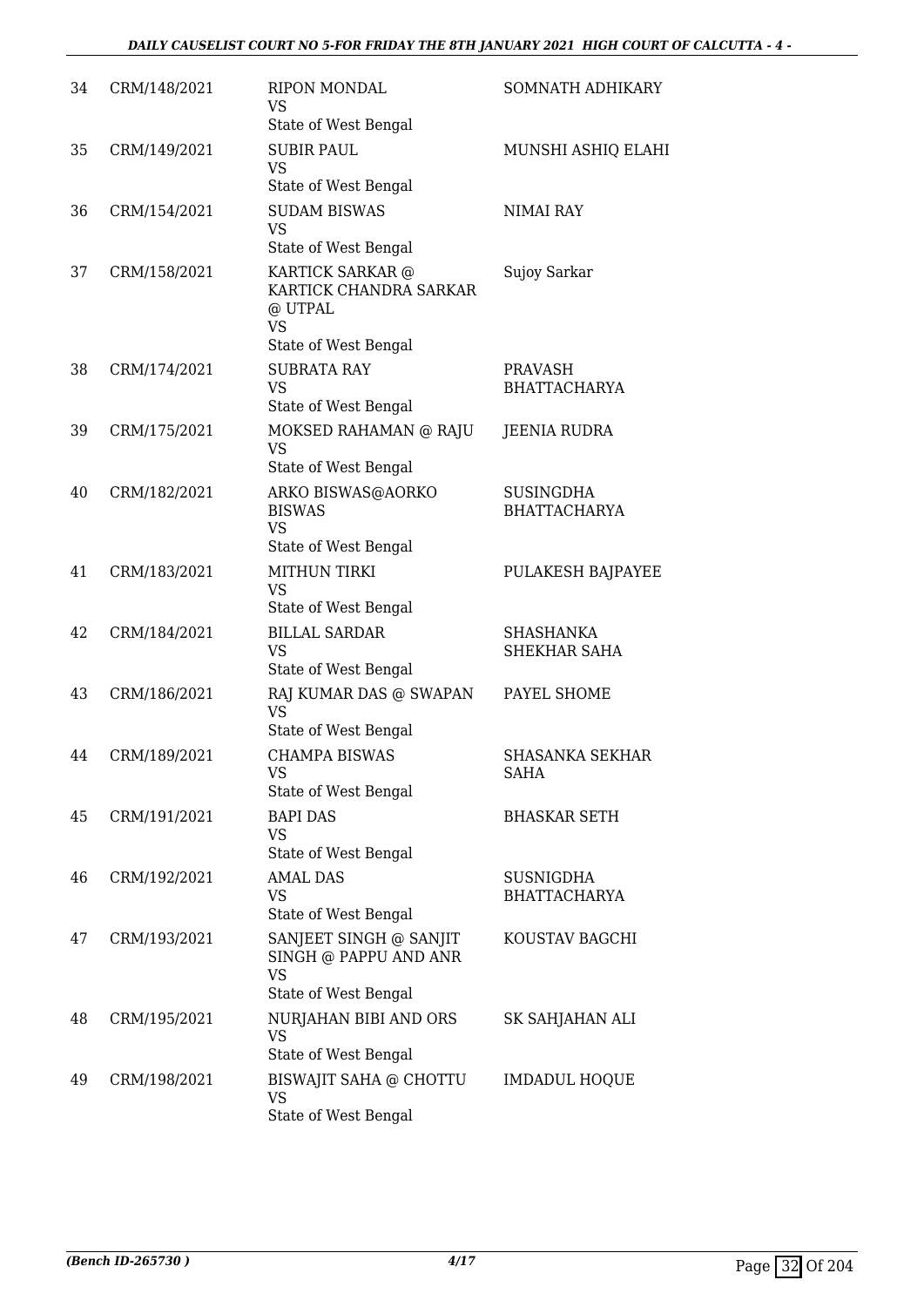| 50 | CRM/204/2021 | PRASANTA MAITY@SINTU<br><b>MAITY</b><br><b>VS</b><br>State of West Bengal               | Kunal Ganguly                          |
|----|--------------|-----------------------------------------------------------------------------------------|----------------------------------------|
| 51 | CRM/205/2021 | <b>SAJAL KUMAR BAYEN @</b><br><b>BAIN</b><br><b>VS</b><br>State of West Bengal          | MINOTI GOMES                           |
| 52 | CRM/206/2021 | <b>MD TARIK</b><br><b>VS</b><br>State of West Bengal                                    | Kunal Ganguly                          |
| 53 | CRM/211/2021 | <b>JAKIR SK AND ANR</b><br>VS<br>State of West Bengal                                   | MUSHARRAF ALAM SK                      |
| 54 | CRM/212/2021 | MD RABIUL HOQUE<br>@RABIUL@RABIUL HAQUE<br><b>VS</b><br>State of West Bengal            | MUSSHARRAF ALAM<br>SK                  |
| 55 | CRM/213/2021 | RANJAN HALDER<br><b>VS</b><br>State of West Bengal                                      | <b>MRITYUNJOY</b><br><b>CHATTERJEE</b> |
| 56 | CRM/215/2021 | RANJIT MONDAL<br>VS<br>State of West Bengal                                             | Kausik Biswas                          |
| 57 | CRM/216/2021 | DEBASHIS MUKHERJEE @<br>DEBASISH MUKHERJEE<br><b>VS</b><br>State of West Bengal         | <b>SUMANTA</b><br><b>CHAKRABARTY</b>   |
| 58 | CRM/218/2021 | MAHENDRA PRASAD @<br>NARENDRA PRASAD @<br><b>NARENDER</b><br>VS<br>State of West Bengal | SATYENDRA KUMAR<br>RAI                 |
| 59 | CRM/220/2021 | NASIR SEKH@NASIRUDDIN<br>MUNSI<br>VS<br>State of West Bengal                            | <b>SOURAV MUKHERJEE</b>                |
| 60 | CRM/225/2021 | RAHUL KUMAR SINGH<br>VS<br>State of West Bengal                                         | AMIT RANJAN PATI                       |
| 61 | CRM/227/2021 | <b>SUMAN ADHIKARY</b><br><b>VS</b><br>State of West Bengal                              | <b>ANGSHUMAN</b><br><b>CHAKRABORTY</b> |
| 62 | CRM/230/2021 | ANARUL MONDAL<br><b>VS</b><br>State of West Bengal                                      | <b>SHASHANKA</b><br>SHEKHAR SAHA       |
| 63 | CRM/231/2021 | NOOR MOHAMMAD @<br>KHOKAN @ NUR<br>MAHAMMAD @ KHOKON<br>VS<br>State of West Bengal      | SHEKHAR BARMAN                         |
| 64 | CRM/232/2021 | FARIDUDDIN @ FARIDUL<br><b>VS</b><br>State of West Bengal                               | <b>MAZHAR HOSSAIN</b><br>CHOWDHURY     |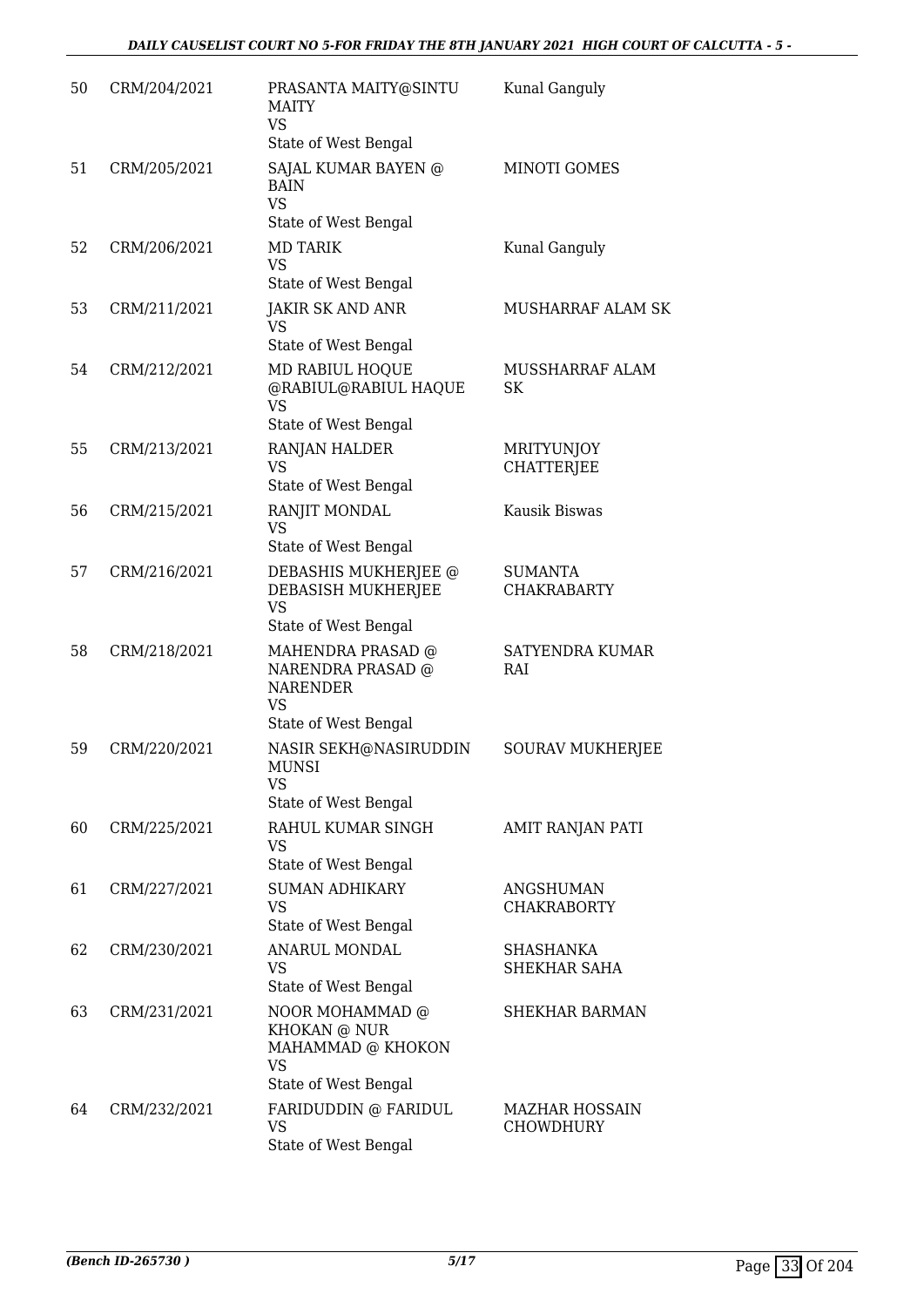| 65 | CRM/233/2021   | ROHIT SAHANI<br>VS<br>State of West Bengal                                                             | <b>TINA BISWAS</b>                 |
|----|----------------|--------------------------------------------------------------------------------------------------------|------------------------------------|
| 66 | CRM/234/2021   | SOUMEN DAS @ CHOTON<br><b>VS</b><br>State of West Bengal                                               | ADITYUA TIWARI                     |
| 67 | CRM/235/2021   | MONIRUL MISTRY @<br><b>KHOKAN MISTRY</b><br><b>VS</b>                                                  | <b>AMRITA CHEL</b>                 |
| 68 | CRM/236/2021   | State of West Bengal<br><b>ASSABUR HOSSAIN</b><br><b>VS</b><br>THE STATE OF WEST<br><b>BENGAL</b>      | <b>NAZIR AHMED</b>                 |
| 69 | CRM/243/2021   | RATAN KUMAR ROY @<br>RATAN KR. ROY<br>VS<br>THE STATE OF WEST<br><b>BENGAL</b>                         | <b>SOUMYA NAG</b>                  |
| 70 | CRM/245/2021   | <b>BAZLUR RAHAMAN MOLLA</b><br><b>VS</b><br>State of West Bengal                                       | MD. YOUNUSH<br><b>MONDAL</b>       |
| 71 | CRM/248/2021   | SHAH MIRAJ HOSSAIN<br><b>VS</b><br>State of West Bengal                                                | ARNAB CHATTERJEE                   |
| 72 | CRM/252/2021   | <b>SWAPAN MANDAL @</b><br>SWAPAN KUMAR MANDAL<br>AND ANOTHER<br><b>VS</b>                              | MUSHARRAF ALAM SK                  |
| 73 | CRM/254/2021   | State of West Bengal<br>RAFIKUDDIN MOLLA @<br>RAFIKUL MOLLA<br><b>VS</b><br>State of West Bengal       | <b>SOURAV MUKHERJEE</b>            |
|    |                | <b>APPLICATION FOR ANTICIPATORY BAIL</b>                                                               |                                    |
| 74 | CRM/10677/2020 | LALCHAND SK.<br><b>VS</b><br>State of West Bengal                                                      | <b>SONALI DAS</b>                  |
| 75 | CRM/10678/2020 | PRADYOT KR KANDAR<br><b>VS</b><br>State of West Bengal                                                 | <b>MAZHAR HOSSAIN</b><br>CHOWDHURY |
| 76 | CRM/10680/2020 | HABIBUL MONDAL<br><b>VS</b><br>State of West Bengal                                                    | <b>MAZHAR HOSSAIN</b><br>CHOWDHURY |
| 77 | CRM/10681/2020 | ASADUL SK.<br><b>VS</b><br>State of West Bengal                                                        | <b>SONALI DAS</b>                  |
| 78 | CRM/10684/2020 | SWAPAN KUMAR PAYRA @<br><b>SWAPAN PAYRA AND ORS</b><br><b>VS</b><br>THE STATE OF WEST<br><b>BENGAL</b> | <b>SOUMYA NAG</b>                  |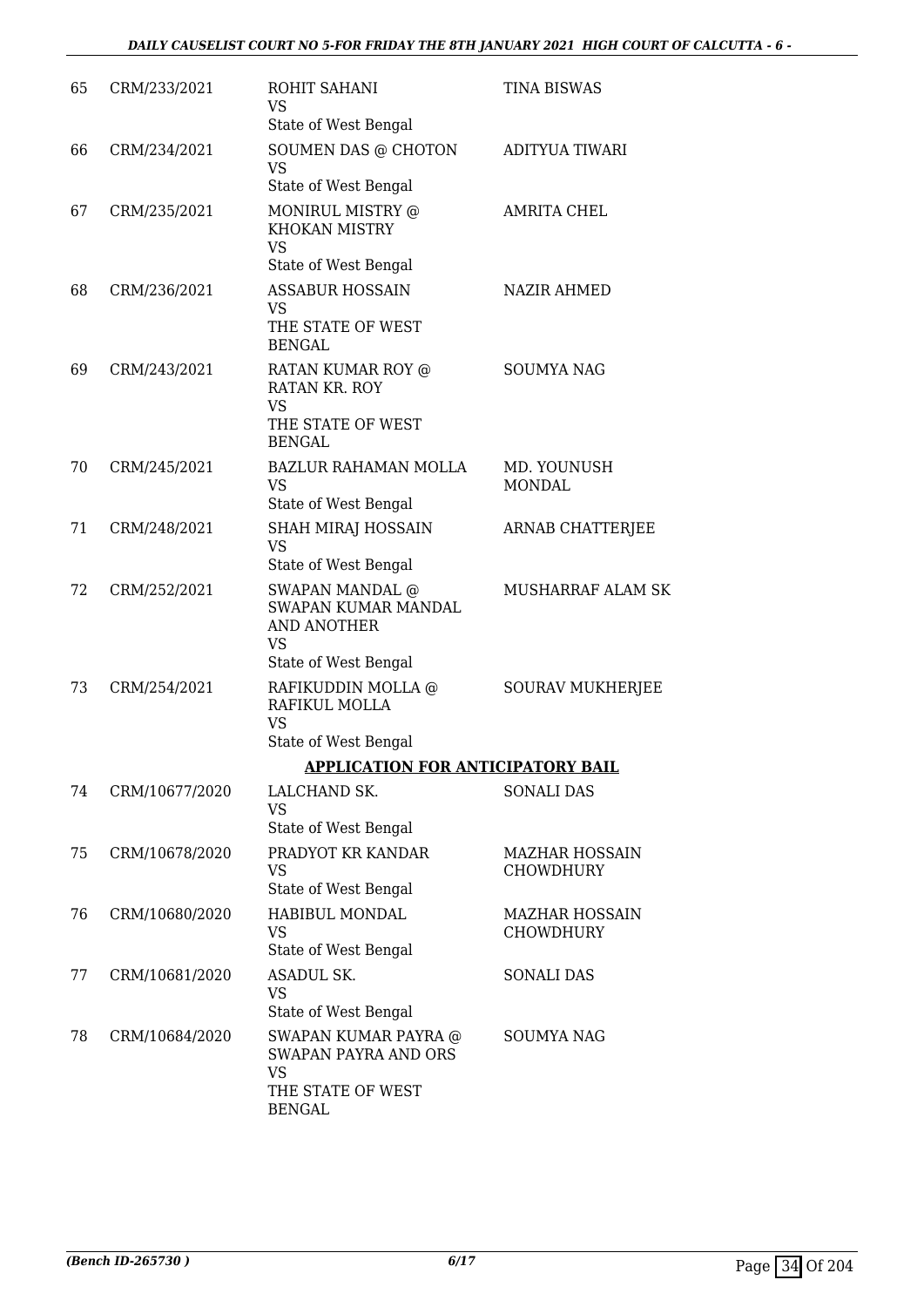| 79 | CRM/10689/2020 | MD SHAHID KHAN@KALLU<br>VS<br>State of West Bengal                                   | <b>SHASHANKA</b><br>SHEKHAR SAHA          |
|----|----------------|--------------------------------------------------------------------------------------|-------------------------------------------|
| 80 | CRM/10690/2020 | NILADRI SEKHAR BISWAS<br>@NILADRI BISWAS AND ANR<br>VS<br>State of West Bengal       | PARTHA SARATHI DAS                        |
| 81 | CRM/10694/2020 | <b>BASANTI MONDAL</b><br><b>VS</b>                                                   | <b>SANANDA</b><br><b>BHATTACHARYYA</b>    |
| 82 | CRM/10695/2020 | State of West Bengal<br>PRADIP BAJAJ<br><b>VS</b><br>State of West Bengal            | <b>MRITYUNJOY</b><br><b>CHATTERJEE</b>    |
| 83 | CRM/10696/2020 | <b>SM FARQUE AHAMED</b><br><b>VS</b><br>State of West Bengal                         | LAKSHMINATH<br><b>BHATTACHAYA</b>         |
| 84 | CRM/10697/2020 | MONIRA BEGUM @ MANIRA<br>MALLIK @ MONIRA BEEGUM<br><b>VS</b><br>State of West Bengal | PAYEL SHOME                               |
| 85 | CRM/10700/2020 | PRAKASH BARMAN<br>VS<br>STATE OF WEST BENGAL<br>AND ORS.                             | <b>BUSRA KHATOON</b>                      |
| 86 | CRM/10701/2020 | <b>UTTAM PATRA</b><br><b>VS</b><br>State of West Bengal                              | <b>GOBINDA CHANDRA</b><br><b>BAIDYA</b>   |
| 87 | CRM/10703/2020 | HRIDAY BARMAN AND ANR<br>VS<br>STATE OF WEST BENGAL<br>AND ORS.                      | <b>BUSRA KHATOON</b>                      |
| 88 | CRM/10704/2020 | MAHAFUJ ALI PIYADA<br><b>VS</b><br>State of West Bengal                              | LAKSHMINATH<br><b>BHATTACHARYA</b>        |
| 89 | CRM/12/2021    | SHYAMAL DOLAI<br>VS<br>State of West Bengal                                          | <b>PRABHAS</b><br><b>BHATTACHARYA</b>     |
| 90 | CRM/14/2021    | <b>GUNADHAR SAMANTA</b><br><b>VS</b><br>State of West Bengal                         | Srimoyee Mukherjee                        |
| 91 | CRM/16/2021    | HAMIM SK @ JASIM SK AND<br>ANR<br><b>VS</b><br>State of West Bengal                  | <b>MAZHAR HOSSAIN</b><br><b>CHOWDHURY</b> |
| 92 | CRM/17/2021    | MOHAN YADAV AND ORS<br>VS<br>State of West Bengal                                    | <b>SUMAN DE</b>                           |
| 93 | CRM/18/2021    | YUNUCH MOLLA @ YUNUS<br><b>VS</b><br>State of West Bengal                            | <b>GOBINDA CHANDRA</b><br><b>BAIDYA</b>   |
| 94 | CRM/19/2021    | RATNADEEP DUTTA<br>VS<br>State of West Bengal                                        | <b>SOUMYA BASU ROY</b><br>CHOWDHURY       |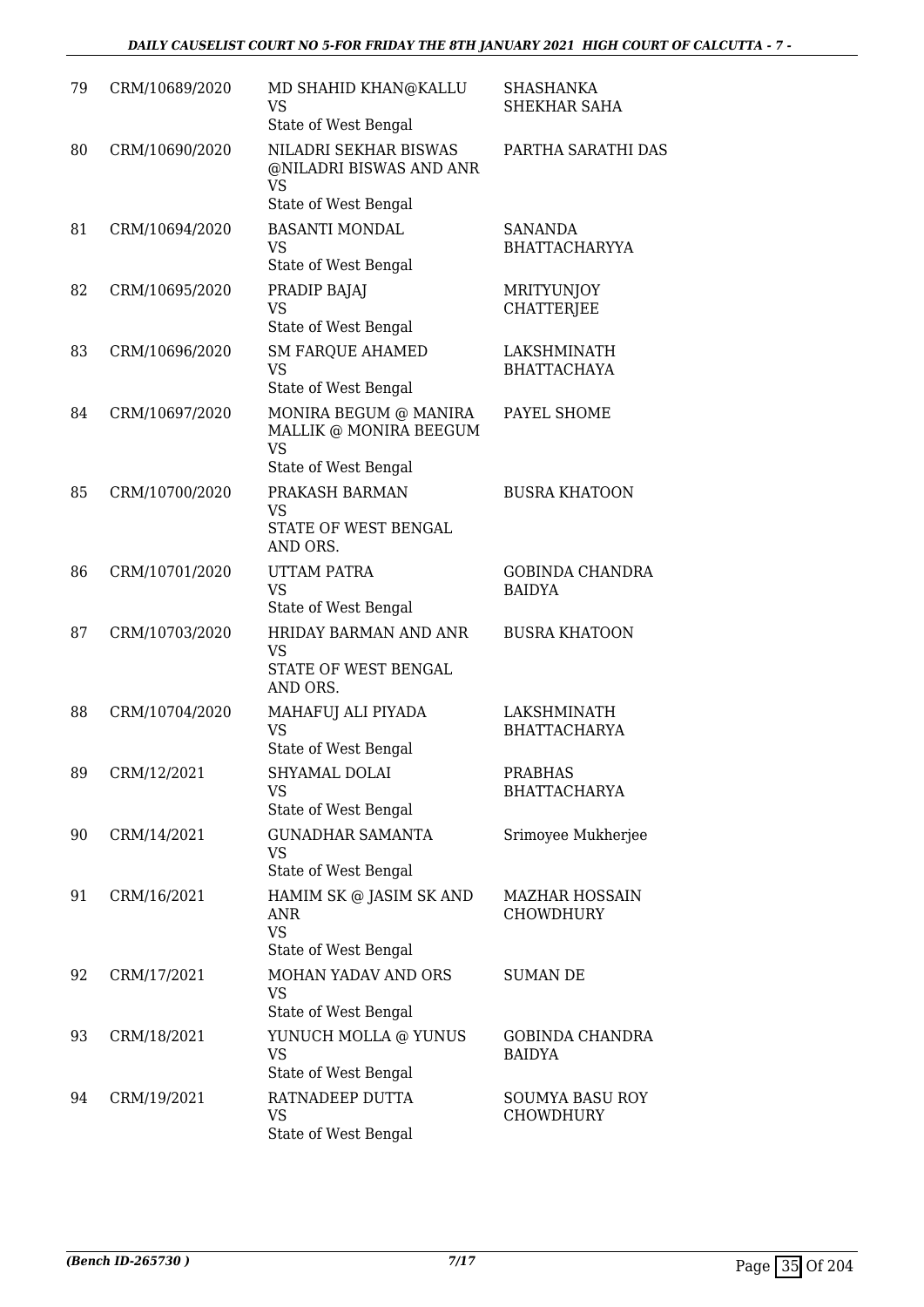# *DAILY CAUSELIST COURT NO 5-FOR FRIDAY THE 8TH JANUARY 2021 HIGH COURT OF CALCUTTA - 8 -*

| 95  | CRM/21/2021 | MD AZAHAR<br>VS<br>State of West Bengal                                                        | Sujoy Sarkar                         |
|-----|-------------|------------------------------------------------------------------------------------------------|--------------------------------------|
| 96  | CRM/23/2021 | AMRESH GHOSH AND ORS<br>VS<br>State of West Bengal                                             | <b>SOUVIK DERE</b>                   |
| 97  | CRM/26/2021 | AMAL PAYRA AND ORS<br><b>VS</b><br>State of West Bengal                                        | PARTHA SARATHI<br><b>MONDAL</b>      |
| 98  | CRM/28/2021 | <b>BABOR SK @ MD BABOR ALI</b><br><b>VS</b><br>State of West Bengal                            | <b>ARUP KUMAR</b><br><b>BHOWMICK</b> |
| 99  | CRM/29/2021 | <b>BHAGABATI DAS AND ORS</b><br>VS<br>State of West Bengal                                     | <b>ARUP KUMAR</b><br><b>BHOWMICK</b> |
| 100 | CRM/31/2021 | RUKSANA BIBI AND ANR<br><b>VS</b><br>State of West Bengal                                      | <b>ARUP KUMAR</b><br><b>BHOWMIK</b>  |
| 101 | CRM/33/2021 | <b>HAIDAR ALI</b><br><b>VS</b><br>State of West Bengal                                         | KINGSUK MONDAL                       |
| 102 | CRM/34/2021 | ANEMESH CHANDRA<br>BHOWMICK@ANIMESH CH<br><b>BHOWMICK</b><br><b>VS</b><br>State of West Bengal | APURBA KUMAR<br>DATTA                |
| 103 | CRM/35/2021 | K R ASHOK KUMAR AND ORS<br><b>VS</b><br>State of West Bengal                                   | PRADYOT KUMAR DAS                    |
| 104 | CRM/37/2021 | AMAN UPWAN@PATHAK<br><b>VS</b><br>State of West Bengal                                         | APURBA KUMAR<br><b>DUTTA</b>         |
| 105 | CRM/40/2021 | SUBHASISH SADHUKHAN<br>AND ANR.<br>VS<br>State of West Bengal                                  | Rupraj Banerjee                      |
| 106 | CRM/41/2021 | MD RIZWAN ALIAS RIZWAN<br><b>ANSARY</b><br><b>VS</b><br>State of West Bengal                   | <b>NAMITA BASU</b>                   |
| 107 | CRM/46/2021 | <b>AMLAN BISWAS</b><br><b>VS</b><br>State of West Bengal                                       | SAYATI DATTA                         |
| 108 | CRM/48/2021 | HANIF MONDAL AND ORS<br>VS<br>State of West Bengal                                             | Asraf Mandal                         |
| 109 | CRM/49/2021 | MD LITON@LITON SK<br><b>VS</b><br>State of West Bengal                                         | <b>ARUSHI RATHORE</b>                |
| 110 | CRM/50/2021 | PRITHWISH PATRA<br>VS<br>State of West Bengal                                                  |                                      |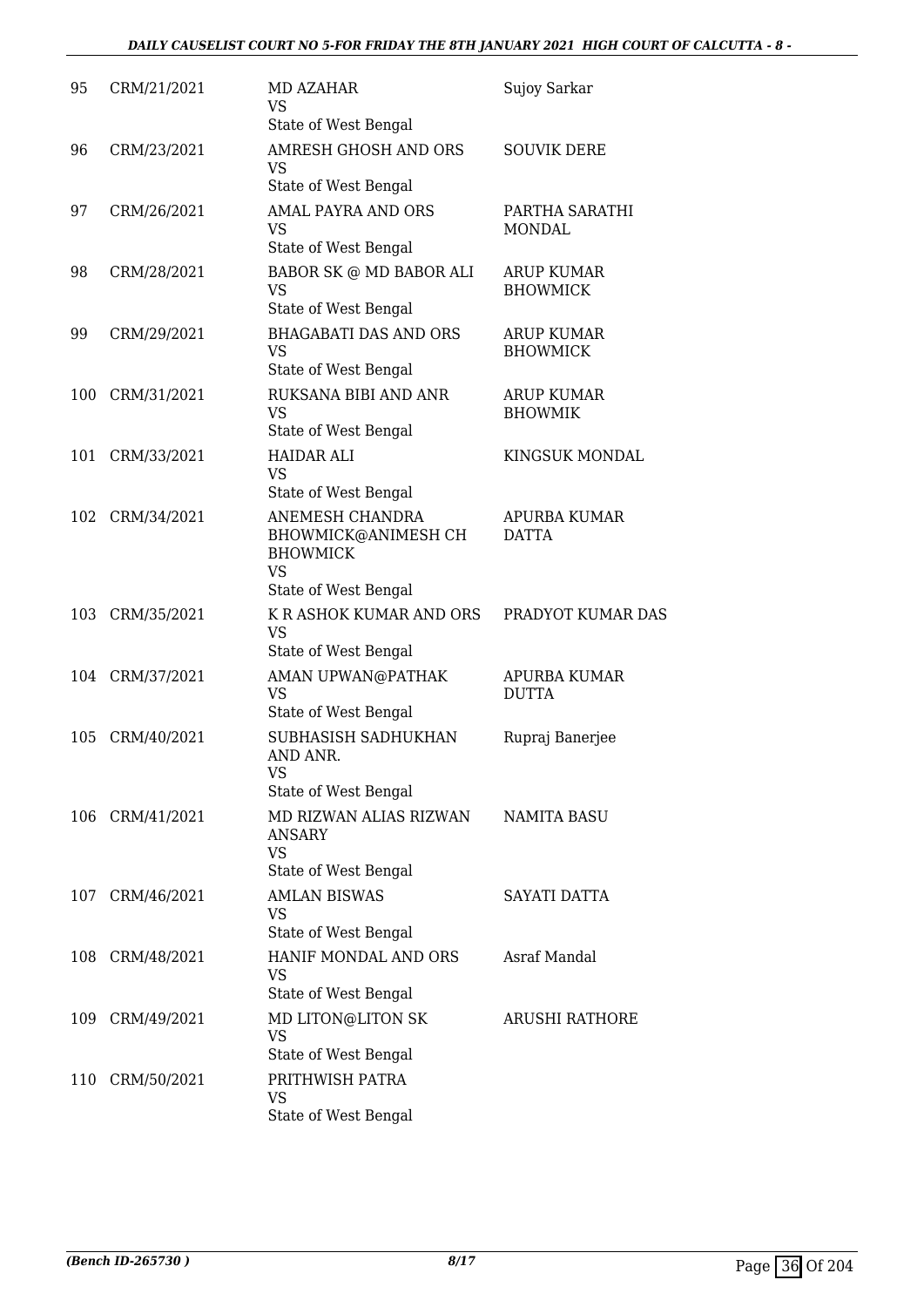|     | 111 CRM/51/2021 | <b>ABJAL BISWAS</b><br>VS.<br>STATE OF WEST BENGAL<br>AND ORS.                                                    | PRAMITA BANERJEE               |
|-----|-----------------|-------------------------------------------------------------------------------------------------------------------|--------------------------------|
|     | 112 CRM/56/2021 | SWAPAN SARKAR AND ANR.<br>VS<br>State of West Bengal                                                              | <b>BUSRA KHATUN</b>            |
|     | 113 CRM/59/2021 | JAHANARA BIBI<br><b>VS</b><br>State of West Bengal                                                                | Anisur Rahaman                 |
|     | 114 CRM/60/2021 | MASUD MIAH @ MASUD<br><b>MONDAL</b><br><b>VS</b><br>State of West Bengal                                          | <b>BUSRA KHATUN</b>            |
|     | 115 CRM/62/2021 | DHRUBAJYOTI LAHIRI<br><b>VS</b><br>State of West Bengal                                                           | <b>TARAPADA DAS</b>            |
|     | 116 CRM/64/2021 | <b>VIVEK RAY AND ANR</b><br><b>VS</b><br>State of West Bengal                                                     | MAHESWARI SHARMA               |
| 117 | CRM/65/2021     | SHYAMAL RAY CHOWDHURY<br>VS<br>CENTRAL BUREAU OF<br>INVESTIGATION, SPECIAL<br>CRIME BRANCH, SIT<br><b>KOLKATA</b> | KARUNAMOYEE<br><b>SAMANTA</b>  |
|     | 118 CRM/66/2021 | HAJA ALIAS HAJRAT ALI<br>ALIAS HAJARAT ALI<br><b>VS</b><br>State of West Bengal                                   | <b>BUSRA KHATUN</b>            |
|     | 119 CRM/67/2021 | DIPAK KUMAR MONDAL AND<br><b>ORS</b><br><b>VS</b><br>State of West Bengal                                         | MAHESWARI SHARMA               |
|     | 120 CRM/68/2021 | SWAPAN MONDAL<br>VS<br>State of West Bengal                                                                       | Diptendu<br>Bandyopadhyay      |
| 121 | CRM/69/2021     | SATYAJIT SHARMA AND ORS<br><b>VS</b><br>State of West Bengal                                                      | MAHESWARI SHARMA               |
|     | 122 CRM/71/2021 | INDRADEO PRASAD RAJAK @<br><b>INDRADEV PRASAD RAJAK</b><br><b>VS</b><br>State of West Bengal                      | SHIBAJI KUMAR DAS              |
|     | 123 CRM/73/2021 | SARIFUL MOLLA<br>VS<br>State of West Bengal                                                                       | MD JANNAT UL<br><b>FIRDOUS</b> |
|     | 124 CRM/78/2021 | <b>GAUTAM KIRTANIA</b><br>VS<br>State of West Bengal                                                              | MADHUSHRI DUTTA                |
| 125 | CRM/79/2021     | MRINMAY MANDAL<br><b>VS</b><br>State of West Bengal                                                               | Ali Ahsan Alamgir              |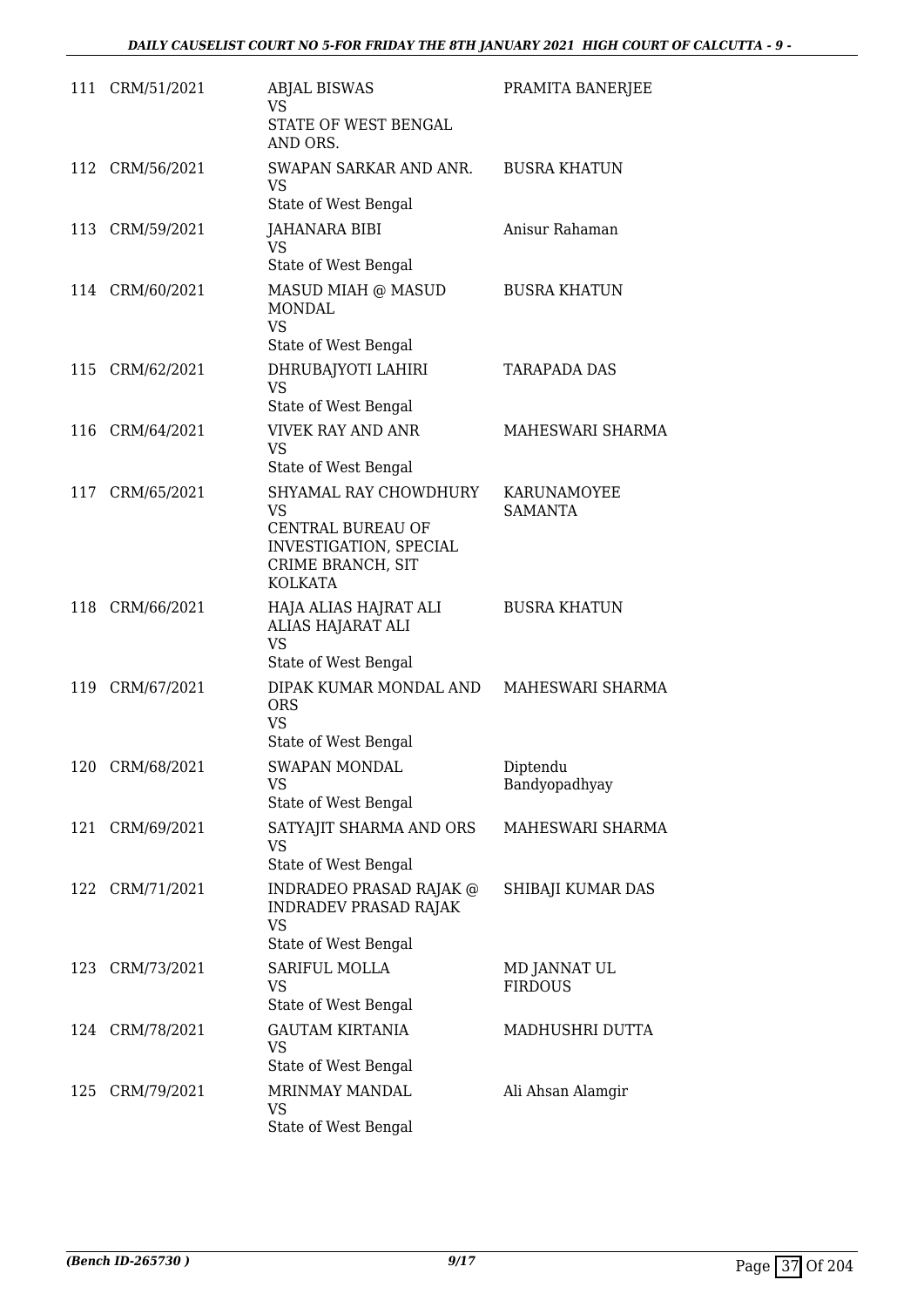| 126 | CRM/80/2021     | BIDYUT KANTI NAHA AND<br><b>ORS</b><br><b>VS</b><br>State of West Bengal                            | S. G. CHOWDHURY                      |
|-----|-----------------|-----------------------------------------------------------------------------------------------------|--------------------------------------|
| 127 | CRM/81/2021     | MAMONI SARKAR AND ORS<br>VS<br>State of West Bengal                                                 | Ali Ahsan Alamgir                    |
| 128 | CRM/84/2021     | <b>ANIRANAJAN</b><br>ACHARJEE@NILU<br><b>VS</b><br>State of West Bengal                             | ABHIJIT CHOWDHURY                    |
| 129 | CRM/88/2021     | SARBANI KIRTONIYA@DOLA<br>KRITONIYA@SARBANI<br><b>KIRTONIA</b><br><b>VS</b><br>State of West Bengal | SAFDAR AZAM                          |
| 130 | CRM/89/2021     | KRISHNENDU<br>BHUNIA@KHOKAN AND ORS<br><b>VS</b><br>State of West Bengal                            | ARUP KUMAR<br><b>BHOWMICK</b>        |
| 131 | CRM/91/2021     | SUPRIYA CHOWDHURY AND<br>ANR<br><b>VS</b><br>State of West Bengal                                   | <b>ARUP KUMAR</b><br><b>BHOWMICK</b> |
| 132 | CRM/92/2021     | SWARUPJAN BIBI<br><b>VS</b><br>State of West Bengal                                                 | <b>SAFDAR AZAM</b>                   |
| 133 | CRM/93/2021     | ARJUN HALDER AND ORS<br>VS<br>State of West Bengal                                                  | MAHABOOB AHMED                       |
|     | 134 CRM/94/2021 | DEEPAN MONDAL AND ORS<br>VS<br>State of West Bengal                                                 | SIRAJ GOOPTU                         |
| 135 | CRM/95/2021     | PANNALAL MANNA<br>VS.<br>State of West Bengal                                                       | <b>SAYAN DATTA</b>                   |
| 136 | CRM/96/2021     | TARK NATH CHAKRABORTY<br>@ TARAK CHAKRABORTY<br><b>AND ANR</b><br>VS<br>State of West Bengal        | RAJDEEP<br><b>BHATTACHARYA</b>       |
| 137 | CRM/97/2021     | SAMRI @TASMIR DAFADAR<br>AND ANR<br>VS<br>State of West Bengal                                      | SOURAV MUKHERJEE                     |
| 138 | CRM/99/2021     | ARMON BIBI @ ARMINA BIBI<br><b>VS</b><br>State of West Bengal                                       | Sujoy Sarkar                         |
| 139 | CRM/101/2021    | <b>BACHHIRAN BIBI</b><br>MONDAL@BASIRAN BIBI<br>VS<br>State of West Bengal                          | SOURAV MUKHERJEE                     |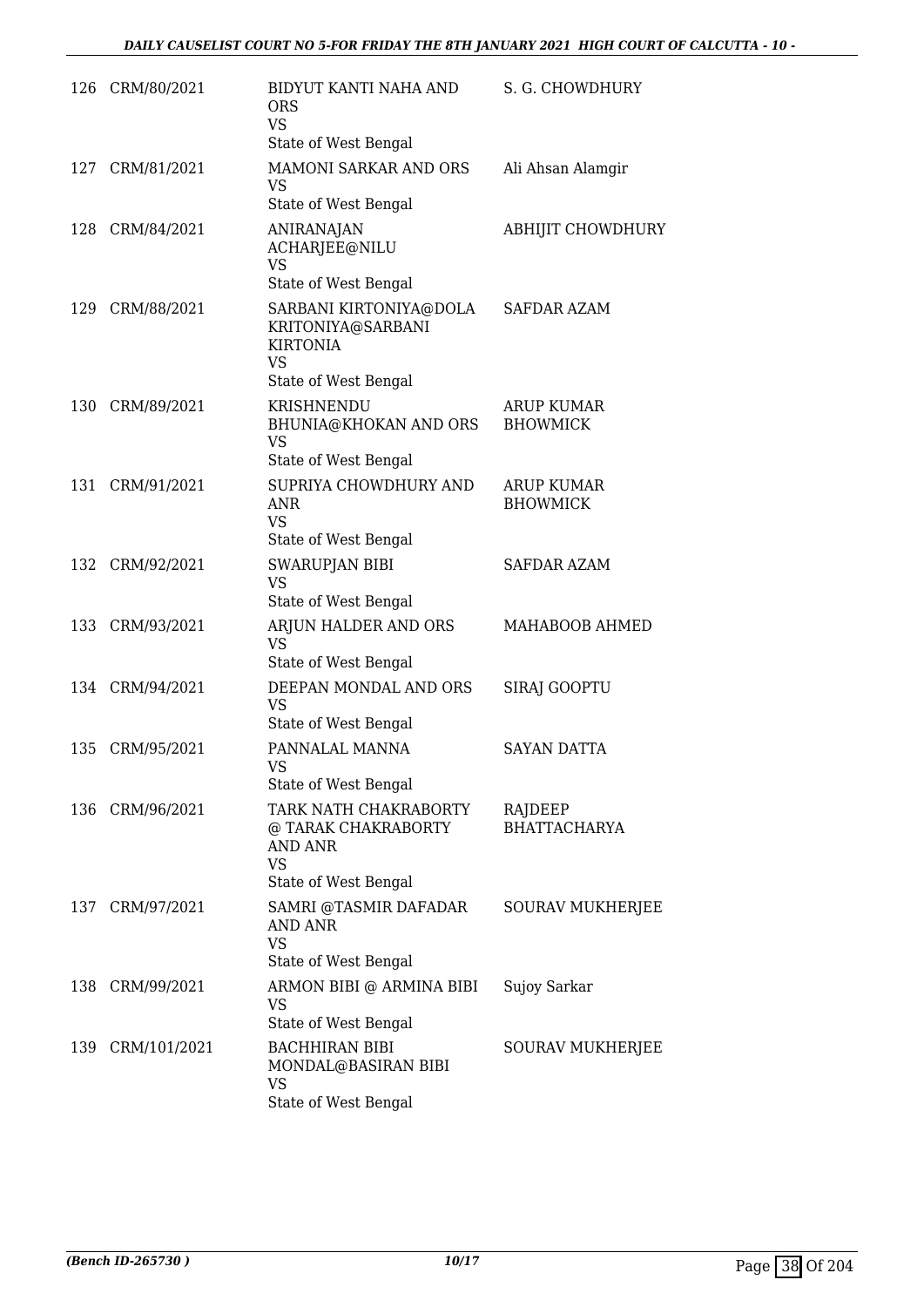| 140 | CRM/104/2021     | <b>AKASH AGARWAL</b><br>VS<br>THE STATE OF WEST<br><b>BENGAL</b>                           | <b>SUMITAVA</b><br><b>CHAKRABORTY</b> |
|-----|------------------|--------------------------------------------------------------------------------------------|---------------------------------------|
| 141 | CRM/107/2021     | <b>SAHEB MOLLICK</b><br><b>VS</b><br>State of West Bengal                                  | <b>RITAM CHOWDHURY</b>                |
| 142 | CRM/110/2021     | <b>SANATAN DITYA</b><br><b>VS</b><br>State of West Bengal                                  | PRADIP PAUL                           |
| 143 | CRM/111/2021     | KAMAL BARMAN AND ANR<br>VS<br>State of West Bengal                                         | <b>BUSRA KHATUN</b>                   |
| 144 | CRM/116/2021     | <b>BIKASH ROY AND ORS</b><br><b>VS</b><br>State of West Bengal                             | <b>SUBHASISH MISRA</b>                |
| 145 | CRM/119/2021     | ARABINDA SAHA @ ANTU<br><b>VS</b><br>State of West Bengal                                  | PABITRA TALUKDER                      |
| 146 | CRM/123/2021     | <b>TAMBIR</b><br>VS<br>State of West Bengal                                                | <b>SUJATA DAS</b>                     |
| 147 | CRM/125/2021     | <b>OMOR FARUK @UMAR</b><br><b>FARUK AND OTHERS</b><br><b>VS</b><br>State of West Bengal    | SANJIB KUMAR DAN                      |
| 148 | CRM/126/2021     | DIPAK ADHIKARI @ DIPA<br><b>VS</b><br>State of West Bengal                                 | <b>SONALI DAS</b>                     |
| 149 | CRM/127/2021     | ROBI ROY<br><b>VS</b><br>State of West Bengal                                              | SANJITA MONDAL                        |
| 150 | CRM/128/2021     | LOKNATH SARKAR @ LOKU<br><b>VS</b><br>State of West Bengal                                 | <b>ABDUR RAKIB</b>                    |
| 151 | CRM/132/2021     | SNEHASIS GIRI AND ORS<br><b>VS</b><br>State of West Bengal                                 | PARTHA SARATHI<br><b>MONDAL</b>       |
|     | 152 CRM/134/2021 | PREM CHAND BISWAS AND<br>ANOTHER<br><b>VS</b><br>State of West Bengal                      | MUSHARRAF ALM SK                      |
| 153 | CRM/136/2021     | SNEHASIS GIRI AND ORS<br><b>VS</b><br>State of West Bengal                                 | PARTHA SARATHI<br><b>MONDAL</b>       |
| 154 | CRM/138/2021     | <b>BHARAT MALIK</b><br>VS<br>State of West Bengal                                          | MOSTAFIJUR<br><b>RAHAMAN</b>          |
| 155 | CRM/141/2021     | <b>MUKLESUR</b><br>RAHAMAN@MUKLASAR<br><b>RAHAMAN</b><br><b>VS</b><br>State of West Bengal | ASIF DEWAN                            |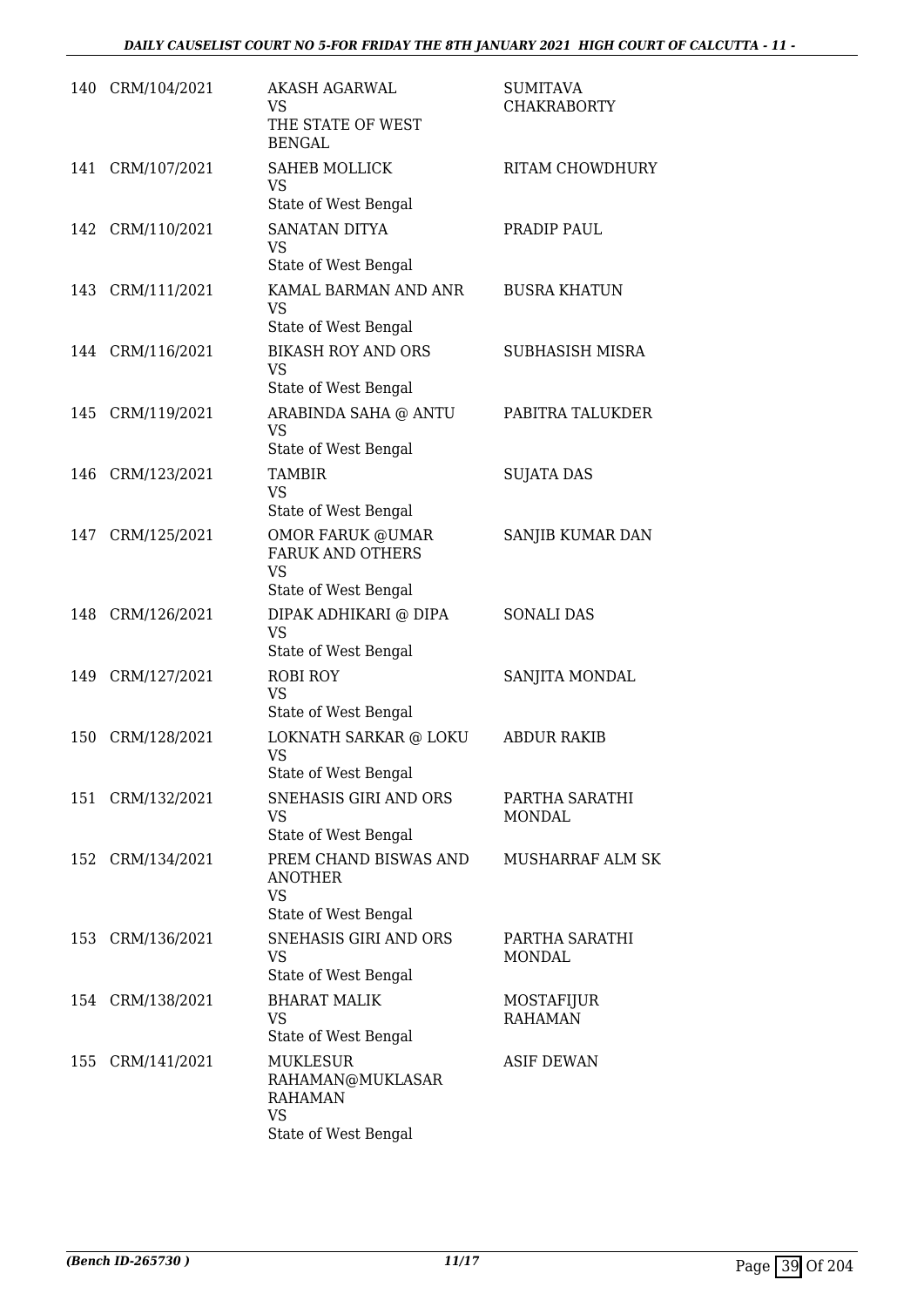|     | 156 CRM/143/2021 | PALASH MANDAL@PALASH<br><b>BARMAN AND ANR</b><br><b>VS</b><br>State of West Bengal     | <b>KAUSHIK</b><br><b>CHOWDHURY</b>    |
|-----|------------------|----------------------------------------------------------------------------------------|---------------------------------------|
| 157 | CRM/144/2021     | <b>CHHATON</b><br>MONDAL@CHHOTON<br><b>MONDAL</b><br><b>VS</b><br>State of West Bengal | KAUSHIK<br><b>CHOUDHURY</b>           |
| 158 | CRM/145/2021     | KHUDABOX SEIKH @<br><b>KHUDABOX SK</b><br><b>VS</b><br>State of West Bengal            | <b>SOMNATH ADHIKARY</b>               |
| 159 | CRM/146/2021     | RAJ KUMAR SONER@SONAR<br><b>AND ORS</b><br><b>VS</b><br>State of West Bengal           | KAUSHIK<br><b>CHOUDHURY</b>           |
| 160 | CRM/147/2021     | PRADEEPTO<br>MAZUMDER@PRADIPTA<br>MAJUMDER<br>VS<br>State of West Bengal               | <b>ABHIJIT GANGULY</b>                |
| 161 | CRM/150/2021     | <b>SUSANTA BISWAS</b><br><b>VS</b><br>State of West Bengal                             | Asraf Mandal                          |
|     | 162 CRM/151/2021 | ARUP DOLUI AND ORS<br><b>VS</b><br>State of West Bengal                                | RAJ KUMAR GUPTA                       |
| 163 | CRM/152/2021     | PARIMAL SAMAJPATI AND<br><b>ORS</b><br><b>VS</b><br>State of West Bengal               | Asraf Mandal                          |
| 164 | CRM/153/2021     | FITU MAHALDAR@FITU<br><b>MAHALDER</b><br>VS<br>State of West Bengal                    | PRIYANKAR SHANKU                      |
| 165 | CRM/155/2021     | <b>BILLAL SHAIKH AND ORS</b><br>VS<br>State of West Bengal                             | Asraf Mandal                          |
| 166 | CRM/157/2021     | SREPATI PODDER AND ORS<br><b>VS</b><br>State of West Bengal                            | <b>ABDUR RAKIB</b>                    |
| 167 | CRM/159/2021     | KALYAN KOLEY<br>VS<br>State of West Bengal                                             | <b>SUMITAVA</b><br><b>CHAKRABORTY</b> |
| 168 | CRM/160/2021     | SUJATA KOLEY<br><b>VS</b><br>State of West Bengal                                      | SUMITAVA<br><b>CHAKRABORTY</b>        |
| 169 | CRM/161/2021     | <b>ARCHANA KOLEY</b><br>VS<br>State of West Bengal                                     | SUMITAVA<br><b>CHAKRABORTY</b>        |
| 170 | CRM/162/2021     | DHIRENDRANATH KOLEY<br><b>VS</b><br>State of West Bengal                               | SUMITAVA<br><b>CHAKRABORTY</b>        |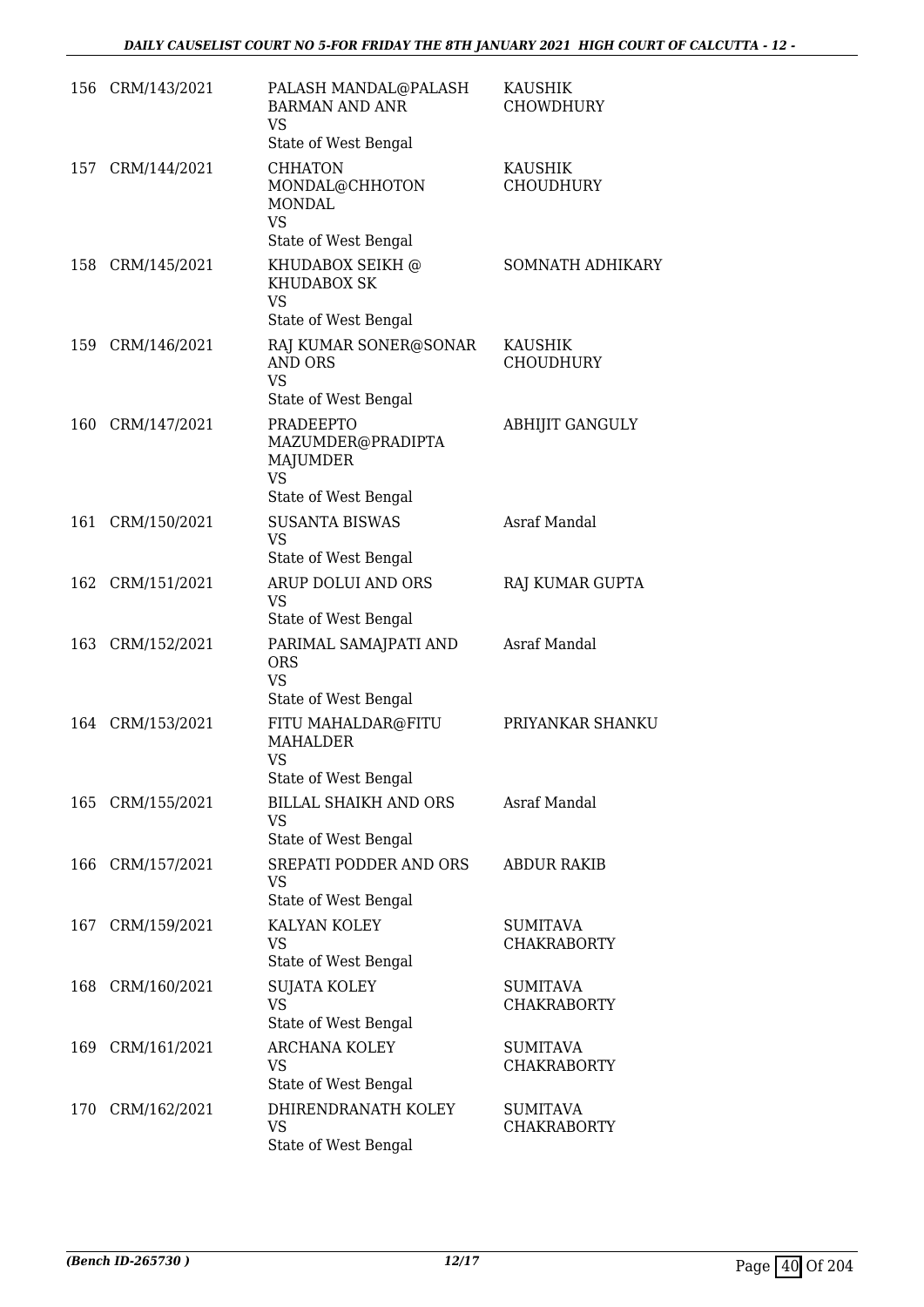| 171 | CRM/163/2021     | SANJAY KOLEY<br><b>VS</b><br>State of West Bengal                              | <b>SUMITAVA</b><br><b>CHAKRABORTY</b> |
|-----|------------------|--------------------------------------------------------------------------------|---------------------------------------|
| 172 | CRM/164/2021     | MD. YEASIN ALI AND<br><b>ANOTHER</b><br><b>VS</b><br>State of West Bengal      | <b>SUMIT ROUTH</b>                    |
| 173 | CRM/165/2021     | <b>TAGDARUL SK</b><br><b>VS</b><br>State of West Bengal                        | MANAS KUMAR DAS                       |
|     | 174 CRM/166/2021 | <b>MD ASIRUDDIN</b><br><b>VS</b><br>State of West Bengal                       | <b>SANDIP</b><br><b>CHAKRABORTY</b>   |
|     | 175 CRM/167/2021 | JAVED AKTAR SK @ ROKI<br><b>AND ORS</b><br>VS<br>State of West Bengal          | MANAS KUMAR DAS                       |
| 176 | CRM/168/2021     | JOYTSNARA BEGAM AND<br><b>ORS</b><br><b>VS</b><br>State of West Bengal         | <b>SRIMOYEE</b><br>MUKHERJEE          |
| 177 | CRM/169/2021     | <b>SUDIP SARKAR AND ORS</b><br><b>VS</b><br>State of West Bengal               | Srimoyee Mukherjee                    |
|     | 178 CRM/170/2021 | MD SAFIK KHAN@SAFIK<br>KHAN@MD SHAFI KHAN<br><b>VS</b><br>State of West Bengal | Srimoyee Mukherjee                    |
| 179 | CRM/171/2021     | SEKH JAHIDUL ISLAM@SK<br><b>AALO AND ANR</b><br>VS<br>State of West Bengal     | Srimoyee Mukherjee                    |
| 180 | CRM/172/2021     | <b>AVIJIT GHOSH</b><br><b>VS</b><br>State of West Bengal                       | <b>UJJAL RAY</b>                      |
| 181 | CRM/173/2021     | TAPAS KR ROY AND ANR<br>VS<br>State of West Bengal                             | SUDIP GUHA                            |
|     | 182 CRM/176/2021 | ABHIJIT KAR ALIAS PAPAI<br>KAR ALIAS URIA<br><b>VS</b><br>State of West Bengal | SUDIP GUHA                            |
| 183 | CRM/177/2021     | <b>SUFAL DAS</b><br><b>VS</b><br>State of West Bengal                          | Kalidas Saha                          |
|     | 184 CRM/178/2021 | <b>AMIT MANDAL</b><br>VS<br>State of West Bengal                               | ARUP KUMAR<br><b>BHOWMICK</b>         |
| 185 | CRM/179/2021     | <b>GAYARAM PAUL AND ORS</b><br><b>VS</b><br>State of West Bengal               | ARUP KUMAR<br><b>BHOWMICK</b>         |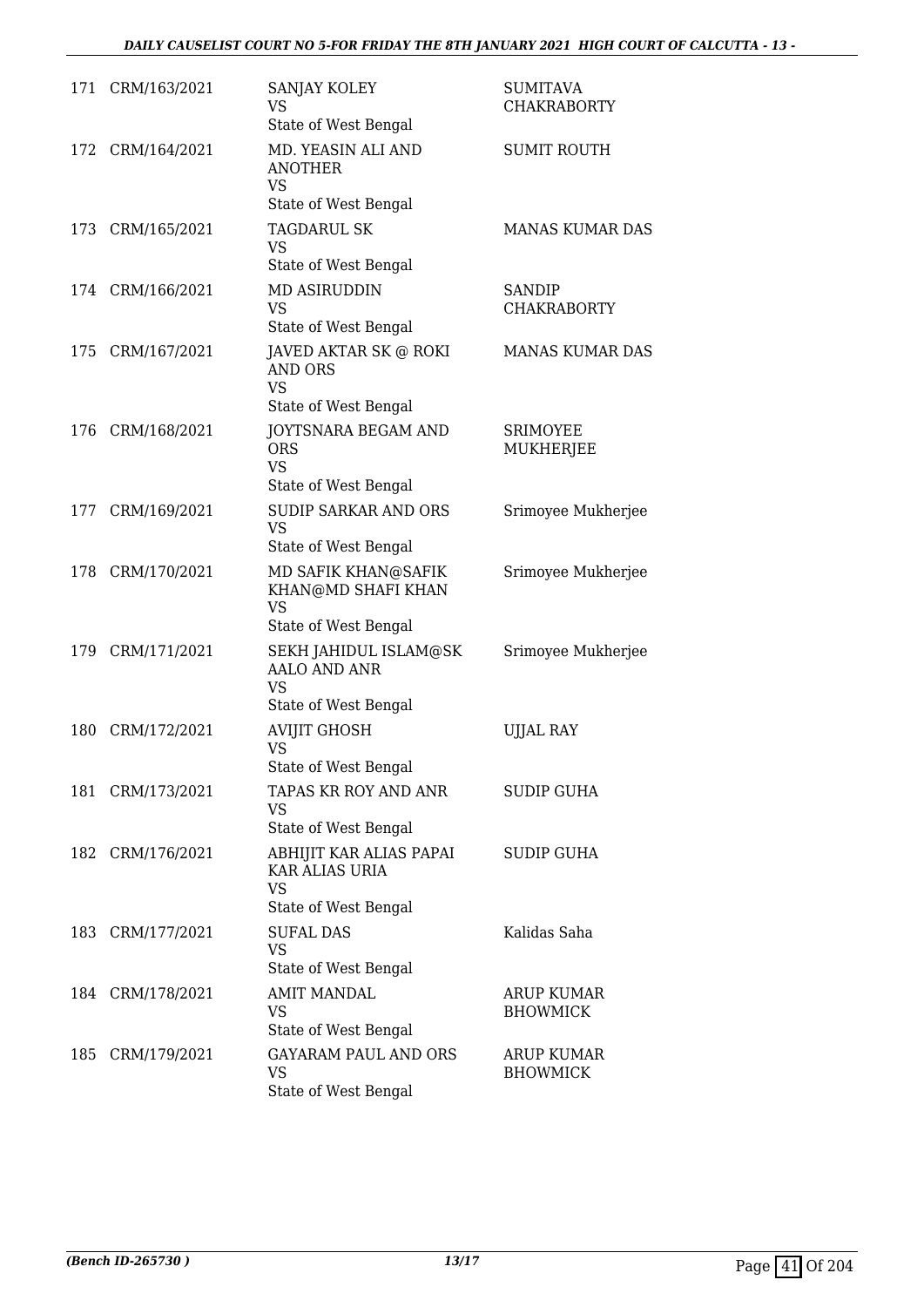| 186 | CRM/180/2021       | SAIFUDDIN MOLLICK AND<br><b>ORS</b><br><b>VS</b>                    | MUKTESWAR MAITY                           |
|-----|--------------------|---------------------------------------------------------------------|-------------------------------------------|
|     |                    | State of West Bengal                                                |                                           |
| 187 | CRM/181/2021       | <b>GOPAL CHANDRA DAS AND</b><br>ANR<br><b>VS</b>                    | <b>S G GHOSH</b><br>CHOWDHURY             |
|     |                    | State of West Bengal                                                |                                           |
| 188 | CRM/185/2021       | <b>BIBHUTI CHAKRABORTY</b><br>AND ORS<br>VS<br>State of West Bengal | <b>SUSNIGDHA</b><br><b>BHATTACHARYA</b>   |
| 189 | CRM/187/2021       | MUJIBAR HALSANA                                                     | <b>SUSHANTA</b>                           |
|     |                    | <b>VS</b><br>State of West Bengal                                   | <b>CHAKRABORTY</b>                        |
|     |                    |                                                                     |                                           |
| 190 | CRM/188/2021       | ABDUL OHID MANDAL AND<br>ANR<br><b>VS</b>                           | <b>MAZHAR HOSSAIN</b><br>CHOWDHURY        |
|     |                    | State of West Bengal                                                |                                           |
| 191 | CRM/190/2021       | <b>ATUL BISWAS AND ANR</b><br><b>VS</b><br>State of West Bengal     | SASHANKA SEKHAR<br><b>SAHA</b>            |
| 192 | CRM/194/2021       | KARTICK GHOSH AND ORS                                               | <b>SHASANKA SEKHAR</b>                    |
|     |                    | <b>VS</b><br>State of West Bengal                                   | <b>SAHA</b>                               |
| 193 | CRM/196/2021       | AMITAVA KANJILAL<br><b>VS</b>                                       | RAJNANDINI DAS                            |
|     |                    | State of West Bengal                                                |                                           |
|     | IA NO: CRAN/1/2021 |                                                                     |                                           |
|     | 194 CRM/197/2021   | RAKHI MALLICK @MRIDHA<br><b>AND ANR</b><br><b>VS</b>                | SHIBAJI KUMAR DAS                         |
|     |                    | State of West Bengal                                                |                                           |
| 195 | CRM/199/2021       | <b>GOBINDA SARKAR</b><br>VS<br>State of West Bengal                 | <b>MAZHAR HOSSAIN</b><br><b>CHOWDHURY</b> |
| 196 | CRM/200/2021       | IMNUL SK @ IMU                                                      | KAZI M. RAHMAN                            |
|     |                    | VS<br>State of West Bengal                                          |                                           |
| 197 | CRM/201/2021       | AZIZUR RAHAMAN @ SK<br><b>AND ORS</b>                               | KAZI M. RAHMAN                            |
|     |                    | <b>VS</b><br>State of West Bengal                                   |                                           |
|     |                    |                                                                     |                                           |
| 198 | CRM/202/2021       | NIBARAN MANDAL AND ANR<br>VS<br>State of West Bengal                | KAZI M. RAHMAN                            |
| 199 | CRM/203/2021       | ARABINDA HALDAR                                                     | KAZI M RAHMAN                             |
|     |                    | VS<br>State of West Bengal                                          |                                           |
| 200 | CRM/207/2021       | SAIFUL HAQUE @ SUTFAL<br><b>SK AND ORS</b><br><b>VS</b>             | ASIF DEWAN                                |
|     |                    | State of West Bengal                                                |                                           |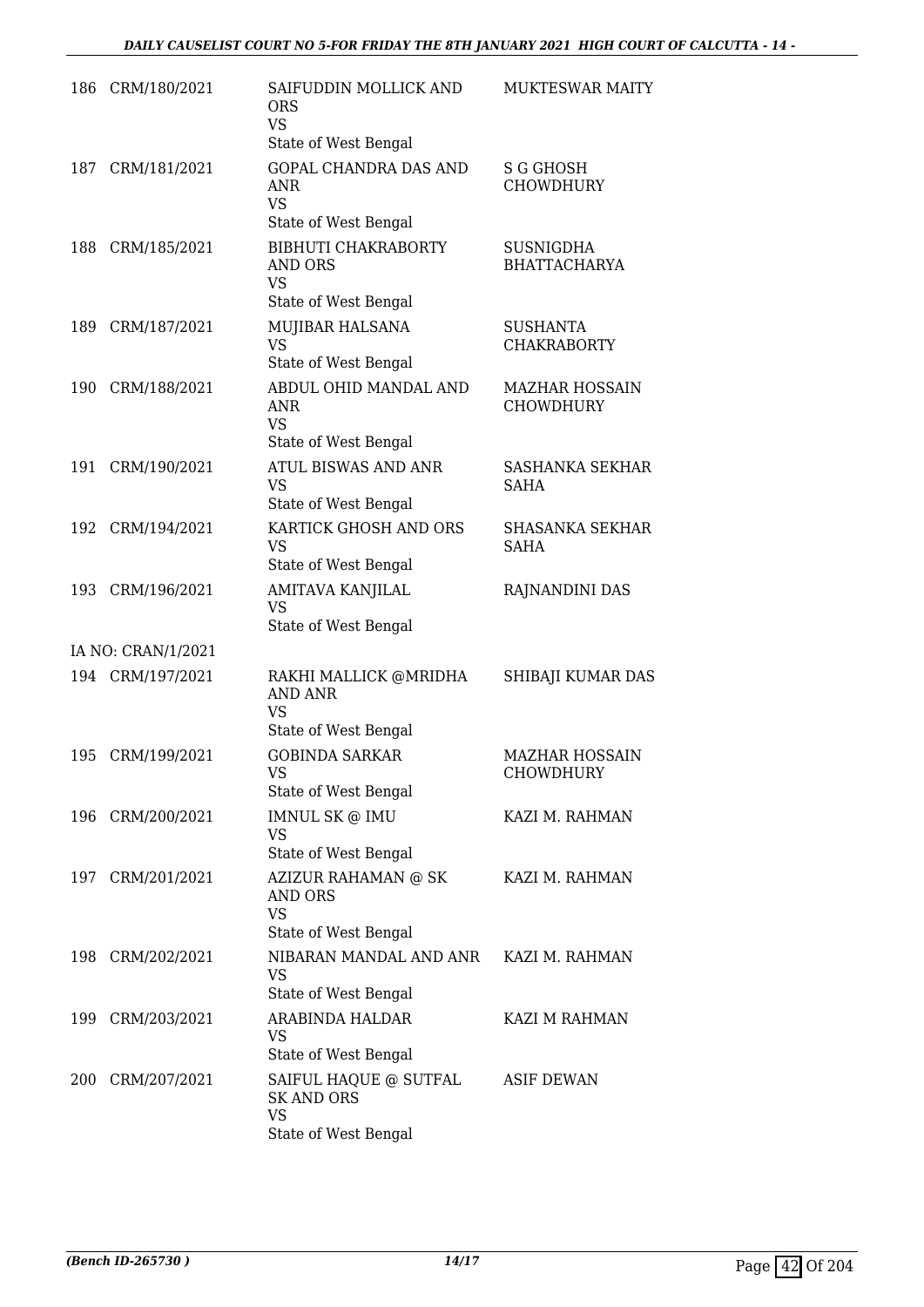| 201 | CRM/208/2021     | <b>RUPALI SARDAR</b><br>VS<br>State of West Bengal                                                                                       | MINOTI GOMES                            |
|-----|------------------|------------------------------------------------------------------------------------------------------------------------------------------|-----------------------------------------|
| 202 | CRM/209/2021     | RAKESH MONDAL@APURBA<br>MONDAL AND ANR<br><b>VS</b><br>State of West Bengal                                                              | <b>SOURAV MUKHERJEE</b>                 |
| 203 | CRM/210/2021     | KALPANA HALDER AND ANR<br><b>VS</b><br>State of West Bengal                                                                              | <b>MRITYUNJOY</b><br><b>CHATTERJEE</b>  |
|     | 204 CRM/214/2021 | SUMAN BISWAS@BIPLAB<br><b>BISWAS</b><br><b>VS</b><br>State of West Bengal                                                                | <b>SUSINGDHA</b><br><b>BHATTACHARYA</b> |
| 205 | CRM/217/2021     | MRINAL MONDAL<br>VS<br>State of West Bengal                                                                                              | AVIRUP<br><b>BHATTACHARYA</b>           |
| 206 | CRM/219/2021     | <b>DURGARANI ROY</b><br><b>VS</b><br>State of West Bengal                                                                                | SOMNATH MAJUMDER                        |
| 207 | CRM/221/2021     | MONAJ SK @ MANOJ SK AND<br><b>ORS</b><br><b>VS</b><br>State of West Bengal                                                               | MANAS KUMAR DAS                         |
| 208 | CRM/222/2021     | <b>AKHTARUL SK AND</b><br><b>ANOTHER</b><br>VS<br>State of West Bengal                                                                   | PARVEJ ANAM                             |
| 209 | CRM/223/2021     | MIA @ MD. JAHANGIR MIA<br><b>VS</b><br>State of West Bengal                                                                              | PARVEJ ANAM                             |
| 210 | CRM/224/2021     | SAYEDA BIBI AND ANOTHER<br><b>VS</b><br>State of West Bengal                                                                             | <b>MANAS KUMAR DAS</b>                  |
|     | 211 CRM/226/2021 | <b>BAPPADITYA BISWAS</b><br>VS<br>State of West Bengal                                                                                   | SOHAM DE DHARA                          |
|     | 212 CRM/228/2021 | SANTI SARDAR AND ANR<br><b>VS</b><br>State of West Bengal                                                                                | SHASHANKA<br>SHEKHAR SAHA               |
|     | 213 CRM/229/2021 | <b>SARIFUL GOLDER</b><br><b>VS</b><br>State of West Bengal                                                                               | SHASHANKA SEKHAR<br><b>SAHA</b>         |
|     | 214 CRM/237/2021 | <b>GOLAM HOSEN ALIAS SK</b><br><b>GOLAM HUSSAIN ALIAS SK</b><br><b>GOLAM HOSSAIN AND</b><br><b>ANOTHER</b><br>VS<br>State of West Bengal | <b>SUMAN</b><br><b>CHAKRABORTY</b>      |
|     | 215 CRM/238/2021 | ASHIS PAN @ ASHISH<br>KUMAR PAN AND ANOTHER<br><b>VS</b><br>State of West Bengal                                                         | SOMNATH<br><b>CHAKRABORTY</b>           |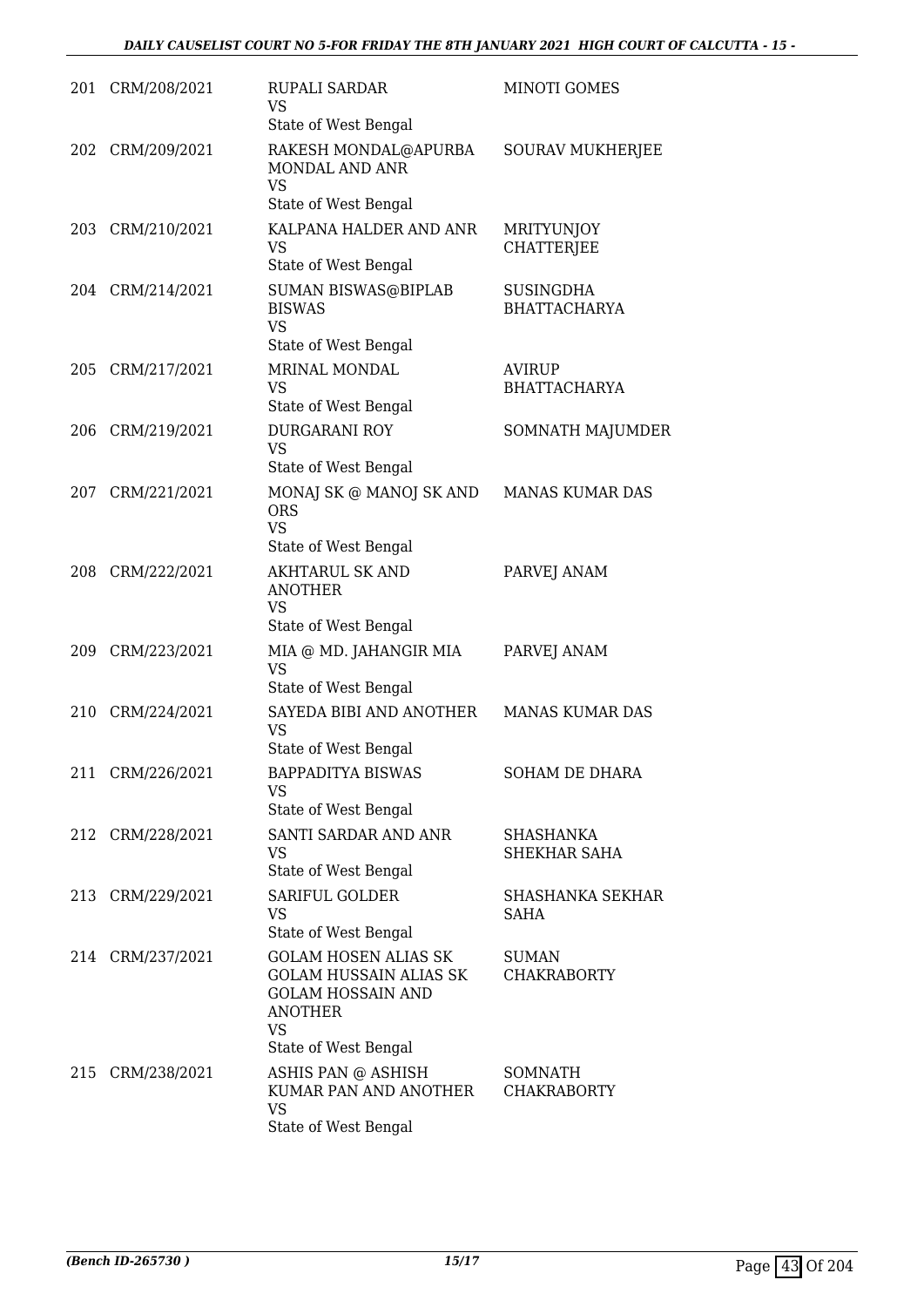|     | 216 CRM/239/2021 | PESHKAR ALI @ SK.<br>PESHKAR ALI<br><b>VS</b><br>State of West Bengal                                   | SOUPAL CHATTERJEE                  |
|-----|------------------|---------------------------------------------------------------------------------------------------------|------------------------------------|
|     | 217 CRM/240/2021 | <b>SANDHYA BISWAS</b><br>VS<br>State of West Bengal                                                     | Asraf Mandal                       |
|     | 218 CRM/241/2021 | <b>BISHU BAIRAGYA</b> @<br>BISWAJIT DAS BAIRAGYA<br><b>AND ORS</b><br><b>VS</b><br>State of West Bengal | Asraf Mandal                       |
| 219 | CRM/242/2021     | <b>INDADUL SEKH AND</b><br><b>OTHERS</b><br><b>VS</b><br>State of West Bengal                           | <b>ASRAF MONDAL</b>                |
|     | 220 CRM/244/2021 | <b>MITHUN SK AND ORS</b><br><b>VS</b><br>State of West Bengal                                           | SOUPAL CHATTERJEE                  |
| 221 | CRM/246/2021     | <b>BISWAJIT TIKADAR</b><br><b>VS</b><br>State of West Bengal                                            | <b>ASRAF MANDAL</b>                |
| 222 | CRM/247/2021     | ABHIJIT KATARI ALIAS<br><b>BAPAN</b><br><b>VS</b><br>State of West Bengal                               | <b>SUMAN</b><br><b>CHAKRABORTY</b> |
| 223 | CRM/249/2021     | REKHA BIBI AND ANOTHER<br><b>VS</b><br>State of West Bengal                                             | MUSHARRAF ALAM SK                  |
|     | 224 CRM/250/2021 | SAYEB HOSSAIN @ SAHEB @<br>SOBUJ<br><b>VS</b><br>State of West Bengal                                   | DIPTENDU BANERJEE                  |
| 225 | CRM/251/2021     | <b>BALARAM MANDAL AND</b><br>ANR<br><b>VS</b><br>State of West Bengal                                   | <b>SUMAN</b><br>CHAKRABORTY        |
|     | 226 CRM/253/2021 | <b>KALU SK</b><br>VS<br>State of West Bengal                                                            | DIPTENDU BANERJEE                  |
|     |                  | <b>CANCELLATION OF BAIL</b>                                                                             |                                    |
|     | 227 CRM/156/2020 | RAKESH ROY & ANR<br>VS<br>STATE OF WEST BENGAL                                                          | RANJAN<br>CHAKRABARTI              |
|     | 228 CRM/39/2021  | <b>MALLIKA DAS</b><br>VS<br>STATE OF WEST BENGAL<br>AND ORS.                                            | SAURADEEP DUTTA                    |
| 229 | CRM/44/2021      | NURJAHAN ABEGAM<br>VS<br>STATE OF WEST BENGAL<br>AND ORS.                                               | DEBAJUYOTI DEB                     |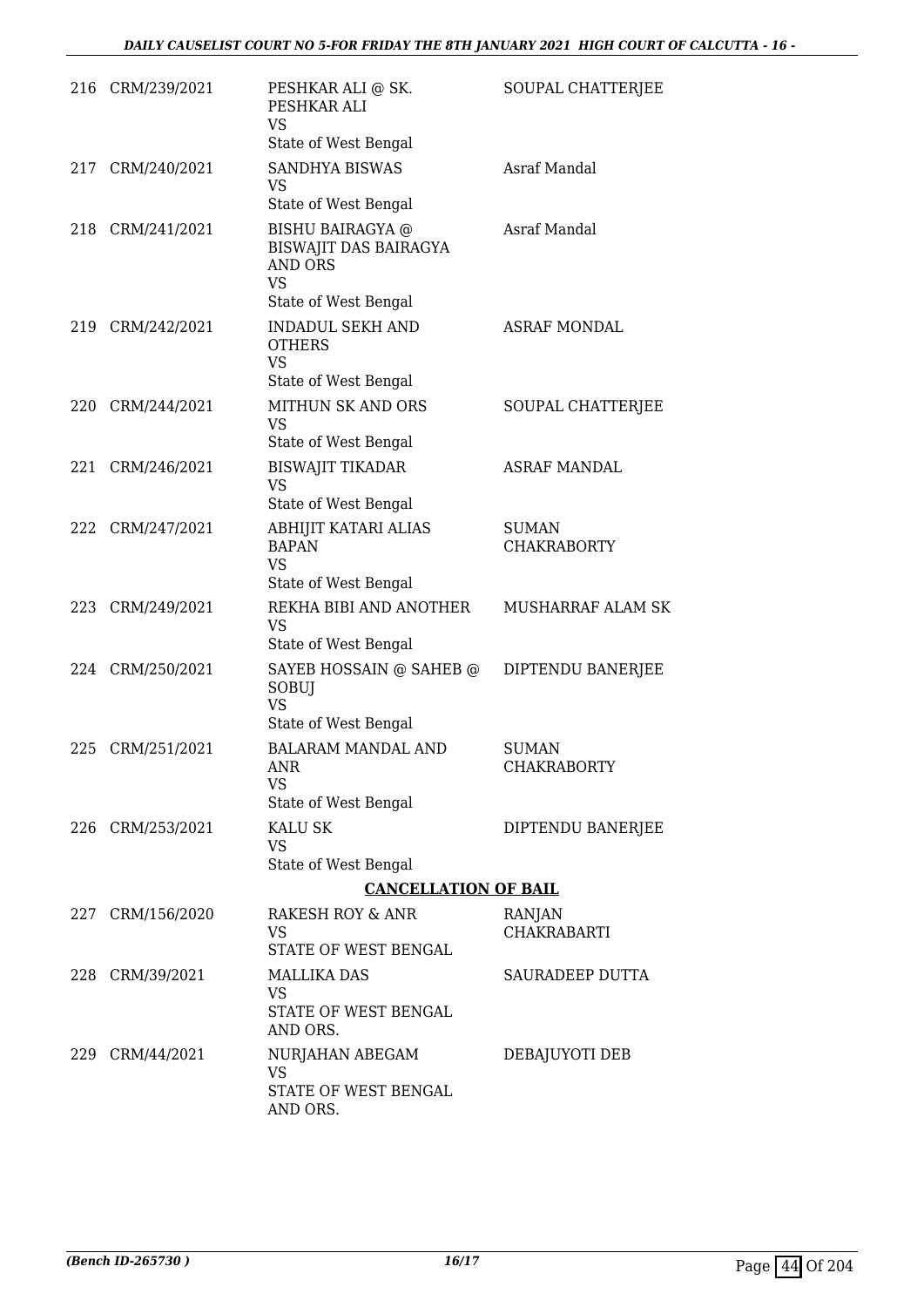| 230 | CRM/72/2021                             | <b>NETAI DAS</b><br><b>VS</b>                             | shibaji kr. das              |
|-----|-----------------------------------------|-----------------------------------------------------------|------------------------------|
|     |                                         | State of West Bengal                                      |                              |
|     |                                         | <b>APPLICATION (SERVICE MATTERS)</b>                      |                              |
| 231 | CRM/598/2020                            | SOUMITRA MONDAL<br><b>VS</b>                              | S G CHOWDHURY                |
|     |                                         | <b>STATE OF WEST BENGAL</b>                               |                              |
|     |                                         | <b>APPEALS FOR HEARING</b>                                |                              |
|     | 232 FMA/1892/2016<br>(2 P.B.)           | ANAL KUMAR DEY<br>VS                                      | SAJAL KUMAR GHOSH            |
|     | (Applications)                          | UNION OF INDIA & ORS                                      |                              |
|     | IA NO: CAN/4/2020(Old No:CAN/666/2020)  |                                                           |                              |
| 233 | FMA/136/2019<br>$(1 P.B.S)$ (Fixed)     | SISIR KUMAR BISWAS & ANR<br>VS                            | RAJU<br><b>BHATTACHARYYA</b> |
|     |                                         | STATE OF WEST BENGAL &<br><b>ORS</b>                      |                              |
|     | IA NO: CAN/1/2015(Old No:CAN/4989/2015) |                                                           |                              |
|     | 234 MAT/577/2020                        | <b>JAYANTA SARKAR</b><br><b>VS</b><br>NATIONAL JUTE BOARD | VICTOR CHATTERJEE            |
|     | IA NO: CAN/1/2020, CAN/2/2020           |                                                           |                              |
|     |                                         |                                                           |                              |
| 235 | FMA/657/2020<br>(2 P.B.S.)              | PASCHIM BANGA GRAMIN<br><b>BANK</b><br>VS.                | SURASRI BAIDYA               |
|     |                                         | CHINMAY MAJUMDAR                                          |                              |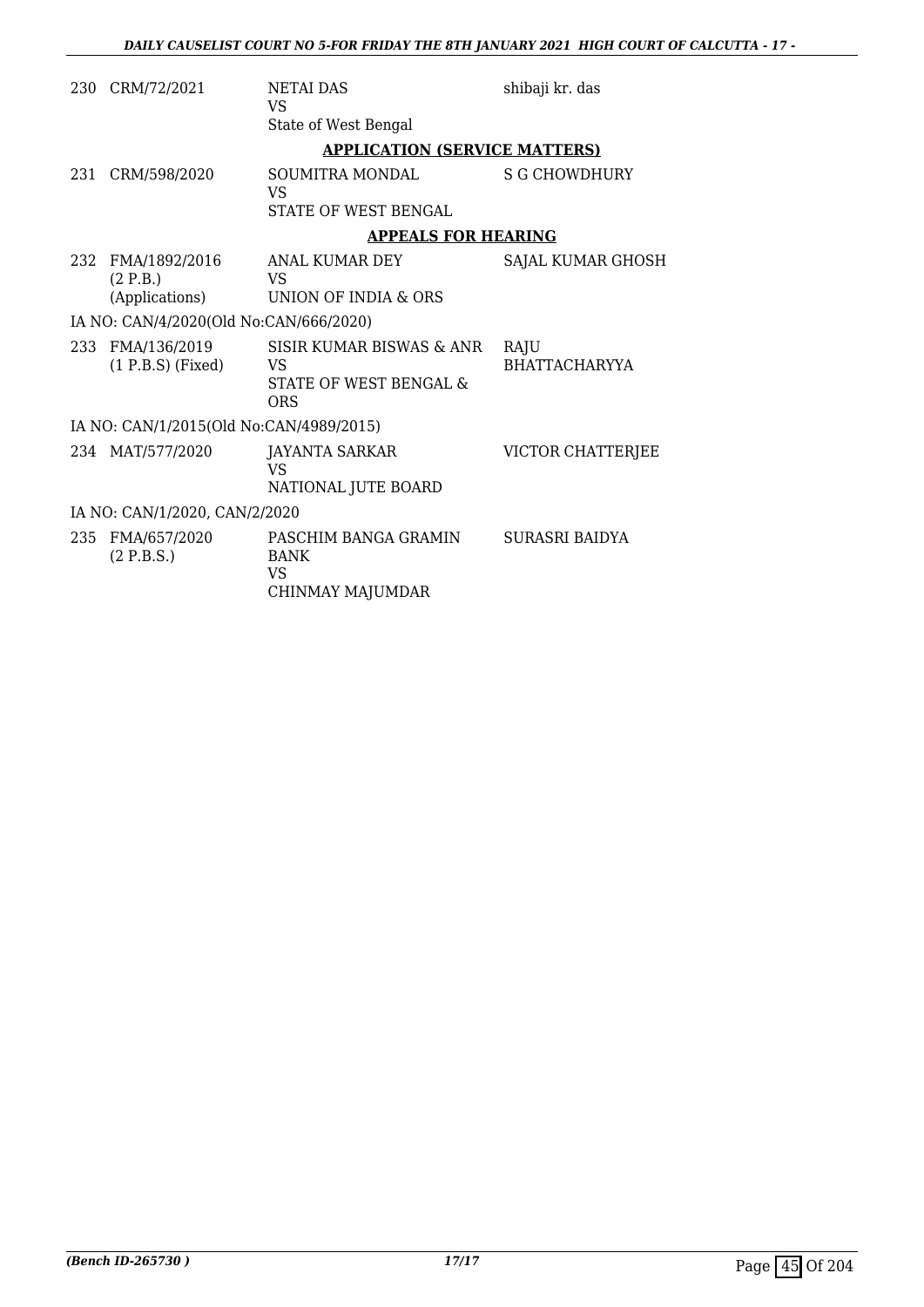

# In The High Court at Calcutta

# **Appellate Side**

**DAILY CAUSELIST For Friday The 8th January 2021**

**COURT NO. 25**

**SINGLE BENCH (SB - I)**

**AT 10:45 AM**

#### **HON'BLE JUSTICE TAPABRATA CHAKRABORTY**

#### **(VIA VIDEO CONFERENCE)**

**ON AND FROM MONDAY, THE 7TH DECEMBER, 2020 - MATTERS (INCLUDING MOTIONS) UNDER ARTICLE 226 OF THE CONSTITUTION RELATING TO SECONDARY AND HIGHER SECONDARY EDUCATION UNDER GROUP II INCLUDING SERVICES AND APPLICATION CONNECTED THERETO AND EDUCATIONAL MATTERS NOT ASSIGNED TO ANY OTHER BENCH.**

**NOTE: MATTERS WILL BE TAKEN UP THROUGH PHYSICAL HEARING ONLY WHEN BOTH THE PARTIES ARE AGREED**

| <b>FOR JUDGMENT</b> |                        |                                                                                            |                                                                                                                                                                                                                        |
|---------------------|------------------------|--------------------------------------------------------------------------------------------|------------------------------------------------------------------------------------------------------------------------------------------------------------------------------------------------------------------------|
|                     |                        | (2 P.M. )                                                                                  |                                                                                                                                                                                                                        |
| $\mathbf{1}$        | WPA/15128/2017         | NIHAR BISWAS & ORS<br><b>VS</b><br>STATE OF WEST BENGAL & ORS                              | S. MAZUMDER                                                                                                                                                                                                            |
|                     |                        |                                                                                            | IA NO: CAN/1/2019(Old No:CAN/5135/2019), CAN/2/2019(Old No:CAN/6812/2019), CAN/3/2019(Old No:CAN/7981/2019),<br>CAN/4/2019(Old No:CAN/12566/2019), CAN/5/2019(Old No:CAN/12567/2019), CAN/6/2020(Old No:CAN/4365/2020) |
| wt2                 | WPA/1686/2017          | CHIRANJIT MONDAL & ORS<br>VS<br>STATE OF WEST BENGAL & ORS                                 | <b>S KARATI</b>                                                                                                                                                                                                        |
|                     |                        | CAN/4/2020(Old No:CAN/4411/2020), CAN/5/2020(Old No:CAN/4412/2020), CAN/6/2020, CAN/7/2020 | IA NO: CAN/1/2019(Old No:CAN/1256/2019), CAN/2/2019(Old No:CAN/10542/2019), CAN/3/2019(Old No:CAN/12237/2019),                                                                                                         |
| wt3                 | WPA/21533/2017         | RANJIT JHA & ANR<br><b>VS</b><br>STATE OF WEST BENGAL                                      | <b>ARNAB SAHA</b>                                                                                                                                                                                                      |
|                     | CAN/4/2020, CAN/5/2020 |                                                                                            | IA NO: CAN/1/2020(Old No:CAN/615/2020), CAN/2/2020(Old No:CAN/2941/2020), CAN/3/2020(Old No:CAN/4560/2020),                                                                                                            |
| wt4                 | WPA/21997/2017         | MURTUJA ALI & ORS<br><b>VS</b><br>STATE OF WEST BENGAL & ORS                               | A.H. ALAMGIR                                                                                                                                                                                                           |
|                     |                        | <b>MOTION</b>                                                                              |                                                                                                                                                                                                                        |
| 5                   | WPA/2702/2019          | KARTICK CHANDRA SENI<br><b>VS</b><br>STATE OF WEST BENGAL & ORS                            | KAUSTAV MISHRA                                                                                                                                                                                                         |
| 6                   | WPA/22723/2019         | LIPIKA KARMAKAR<br><b>VS</b><br>STATE OF WEST BENGAL & ORS                                 | UJJAL RAY                                                                                                                                                                                                              |
| 7                   | WPA/66/2020            | <b>ALOK GIRI</b><br><b>VS</b><br>STATE OF WEST BENGAL & ORS                                | RANAJAY CHATTERJEE                                                                                                                                                                                                     |
| 8                   | WPA/233/2020           | ACHIYA BIBI @ ACHIYA SARDAR<br><b>VS</b><br>STATE OF WEST BENGAL & ORS                     | <b>DEBAYAN SEN</b>                                                                                                                                                                                                     |
| 9                   | WPA/299/2020           | <b>RUPA BANERJEE</b><br><b>VS</b><br>STATE OF WEST BENGAL & ORS                            | <b>TARUN KUMAR DAS</b>                                                                                                                                                                                                 |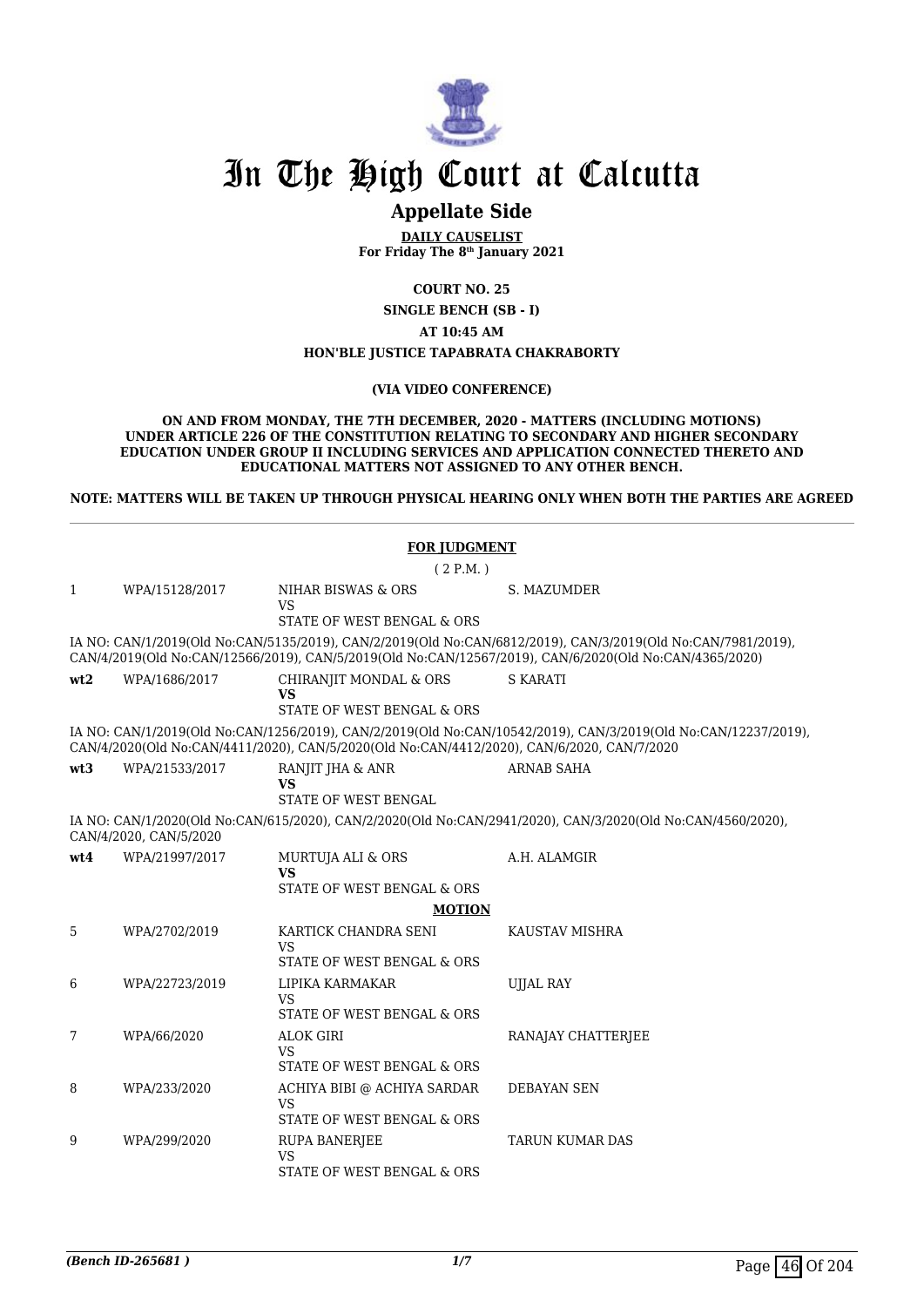# *DAILY CAUSELIST COURT NO 25-FOR FRIDAY THE 8TH JANUARY 2021 HIGH COURT OF CALCUTTA - 2 -*

| 10   | WPA/5225/2020  | SUBIR KUMAR SAHA<br>VS<br>W.B.B.S.E & ORS                                    | ANIRBAN BANERJEE       |
|------|----------------|------------------------------------------------------------------------------|------------------------|
| 11   | WPA/8819/2020  | SUJOY ROY<br>VS                                                              | SANJUKTA DUTTA         |
|      |                | SAINIK SCHOOL PURULIA AND<br><b>ORS</b>                                      |                        |
| 12   | WPA/9389/2020  | ABHISEK PAL<br>VS                                                            | PINGAL BHATTACHARYYA   |
|      |                | STATE OF WEST BENGAL AND<br>ORS.                                             |                        |
| wt13 | WPA/11535/2020 | TAPAN KUMAR BAR<br>VS                                                        | DIPTENDU MANDAL        |
|      |                | STATE OF WEST BENGAL AND<br>ORS.                                             |                        |
| 14   | WPA/10045/2020 | CHANDRA KUMAR BISWAKARMA<br>VS.                                              | TANMAY CHOWDHURY       |
|      |                | THE STATE OF WEST BENGAL<br>AND ORS                                          |                        |
| 15   | WPA/10556/2020 | DHOSA CHANDANESWAR N C<br>HOGH SCHOOLREPD BY<br>PRESIDENT AND ANOTHER<br>VS. | <b>MUKTESWAR MAITY</b> |
|      |                | STATE OF WEST BENGAL AND<br>ORS.                                             |                        |
| 16   | WPA/10819/2020 | PURNENDU SHAW<br>VS                                                          | SOURAV MONDAL          |
|      |                | STATE OF WEST BENGAL AND<br>ORS.                                             |                        |
| 17   | WPA/11324/2020 | AVIJIT DAS<br>VS                                                             | RIMPY MUKHERJEE        |
|      |                | STATE OF WEST BENGAL AND<br>ORS.                                             |                        |
| 18   | WPA/11638/2020 | PARBATI DAS<br>VS                                                            | PAYEL SHOME            |
|      |                | STATE OF WEST BENGAL AND<br>ORS.                                             |                        |
| 19   | WPA/11862/2020 | <b>GOUTAM RAKSHIT</b><br>VS                                                  | ARUNDHUTI BANERJEE     |
|      |                | STATE OF WEST BENGAL AND<br>ORS.                                             |                        |
| 20   | WPA/78/2021    | MITYL CHAKRAVORTY AND<br><b>OTHERS</b><br>VS                                 | <b>SUNIT KUMAR ROY</b> |
|      |                | STATE OF WEST BENGAL AND<br>ORS.                                             |                        |
|      |                | <b>MOTION 2</b>                                                              |                        |
| 21   | WPA/25382/2018 | MUKUNDALAL HALDAR<br>VS<br>STATE OF WEST BENGAL &ORS                         | SAMIR KUMAR ADHIKARI   |
| 22   | WPA/7951/2019  | AMIYA KR MAHATO & ORS                                                        | SAMIR KR ADHIKARI      |
|      |                | VS<br>STATE OF WEST BENGAL & ORS                                             |                        |
| 23   | WPA/15350/2019 | SUJATA PAL (ROY)                                                             | ASIM KUMAR DAS         |
|      |                | VS.<br>STATE OF WEST BENGAL & ORS                                            |                        |
| 24   | WPA/17195/2019 | KANDAN MANDAL<br>VS                                                          | TAPAS KR DEY           |
|      |                | STATE OF WEST BENGAL & ORS                                                   |                        |
| 25   | WPA/17203/2019 | SHARMILA GUHA NEOGI (DAS)<br>VS                                              | DILIP KR SADHU         |
|      |                | STATE OF WEST BENGAL & ORS                                                   |                        |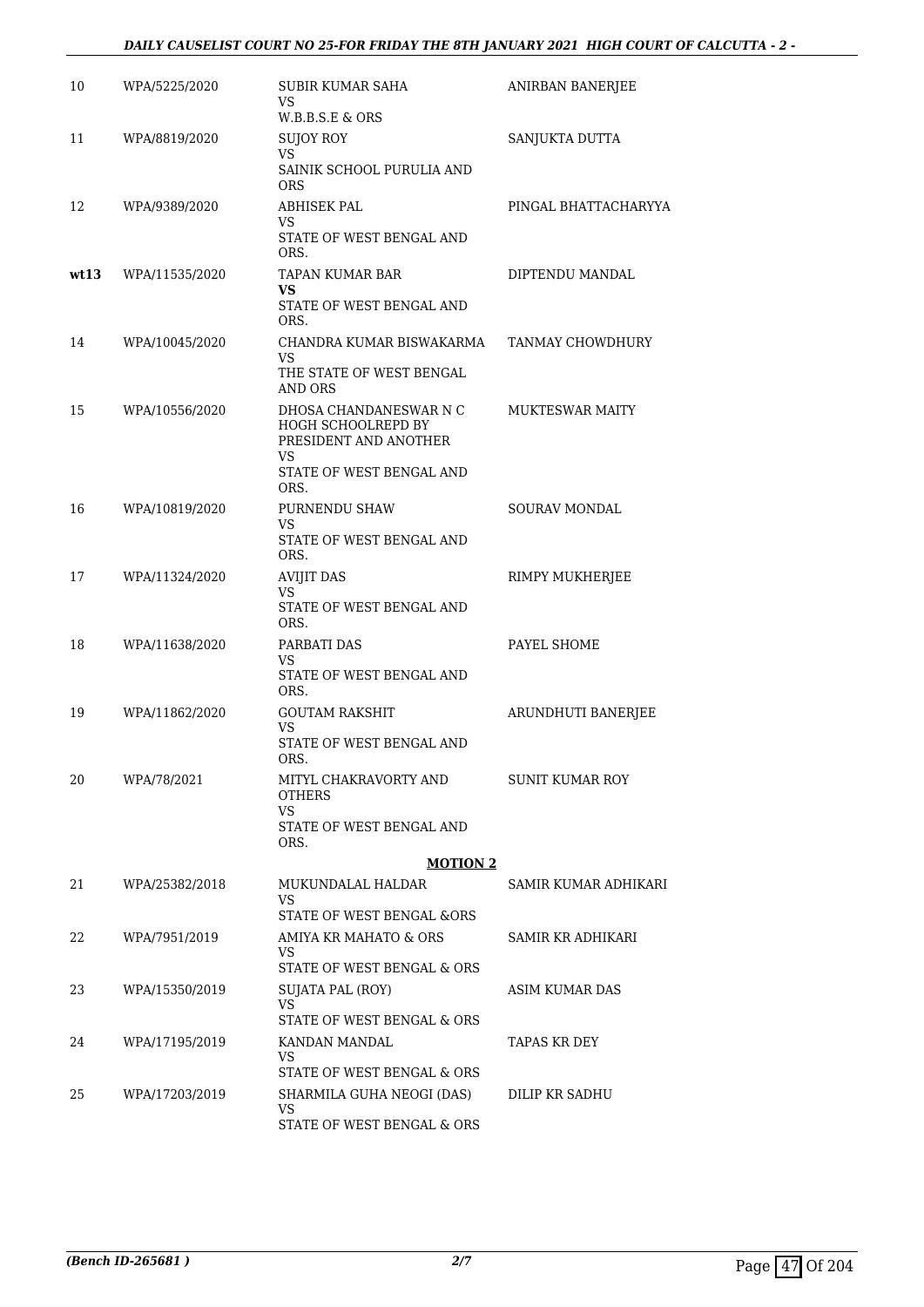# *DAILY CAUSELIST COURT NO 25-FOR FRIDAY THE 8TH JANUARY 2021 HIGH COURT OF CALCUTTA - 3 -*

| 26 | WPA/17210/2019 | SHASHI SINHA @ SHASHI KIRAN<br>VS                         | CHANDAN DUTTA                    |
|----|----------------|-----------------------------------------------------------|----------------------------------|
|    |                | STATE OF WEST BENGAL & ORS                                |                                  |
| 27 | WPA/17235/2019 | SWAPAN KR DAS<br>VS.                                      | DEBASISH<br><b>CHATTOPADHYAY</b> |
|    |                | STATE OF WEST BENGAL & ORS                                |                                  |
| 28 | WPA/17266/2019 | ANIRBAN KHATUA<br>VS                                      | TANUJA BASAK                     |
|    |                | STATE OF WEST BENGAL & ORS                                |                                  |
| 29 | WPA/17311/2019 | KOUSIK PANDA<br>VS<br>STATE OF WEST BENGAL & ORS          | SANTI PADA PAHARI                |
| 30 | WPA/17330/2019 |                                                           | SUDIP GUHA                       |
|    |                | GITA BASAK<br><b>VS</b>                                   |                                  |
|    |                | STATE OF WEST BENGAL & ORS.                               |                                  |
| 31 | WPA/17372/2019 | JAHANARA BIBI<br>VS                                       | ASIM KUMAR DAS                   |
|    |                | STATE OF WEST BENGAL & ORS                                |                                  |
| 32 | WPA/17423/2019 | DEBASIS GORAI<br><b>VS</b>                                | ASISH DUTTA                      |
|    |                | W B CENTRAL SCHOOL SERVICE<br><b>COMMISSION &amp; ORS</b> |                                  |
| 33 | WPA/17567/2019 | <b>BISWANATH BASAK</b>                                    | RAJA BISWAS                      |
|    |                | VS<br>STATE OF WEST BENGAL & ORS                          |                                  |
|    |                |                                                           |                                  |
| 34 | WPA/17580/2019 | <b>GOUTAM BERA</b><br>VS.                                 | SAKTIPADA JANA                   |
|    |                | STATE OF WEST BENGAL & ORS                                |                                  |
| 35 | WPA/17652/2019 | <b>HUJIADUR BISWAS</b>                                    | ATIS KR. BISWAS                  |
|    |                | <b>VS</b><br>STATE OF WEST BENGAL & ORS.                  |                                  |
| 36 | WPA/17910/2019 | DEB KR SINGHAMANKI                                        | AMIT PROKASH LAHIRI              |
|    |                | VS<br>STATE OF WEST BENGAL & ORS                          |                                  |
| 37 | WPA/17952/2019 | SABINA KHATUN                                             | ATIS KUMAR BISWAS                |
|    |                | <b>VS</b><br><b>STATE OF WB &amp; ORS</b>                 |                                  |
| 38 | WPA/17960/2019 | ASHIS KUMAR SARKAR & ORS                                  |                                  |
|    |                | VS                                                        | TANUJA BASAK                     |
|    |                | STATE OF WEST BENGAL & ORS                                |                                  |
| 39 | WPA/18112/2019 | <b>ADITI MONDAL</b><br>VS.<br>STATE OF WEST BENGAL & ORS  | <b>GOUTAM KUMAR MAITY</b>        |
| 40 | WPA/18374/2019 | SAMAR KUMAR GHOSH                                         | JUIN DUTTA                       |
|    |                | VS.                                                       | <b>CHAKRABORTY</b>               |
|    |                | STATE OF WEST BENGAL & ORS                                |                                  |
| 41 | WPA/18642/2019 | <b>BISWARANJAN BERA</b>                                   | SOMNATH KHANRA                   |
|    |                | VS.<br>STATE OF WEST BENGAL & ORS                         |                                  |
| 42 | WPA/20478/2019 | M/S PRADIP PRADHAN REP. BY                                | SUDIP KUMAR MAITI                |
|    |                | PROP. PRADIP PRADHAN<br><b>VS</b>                         |                                  |
|    |                | STATE OF WEST BENGAL & ORS                                |                                  |
| 43 | WPA/21315/2019 | SUBRATA BANSH<br>VS.                                      | SUBHENDU KUMAR HOTA              |
|    |                | STATE OF WEST BENGAL & ORS                                |                                  |
| 44 | WPA/21375/2019 | SMT SUNANDA MANDAL                                        | ASHOK KUMAR                      |
|    |                | <b>VS</b><br>STATE OF WEST BENGAL & ORS                   | MAJUMDER                         |
| 45 | WPA/21468/2019 | SUNITI KUNDU                                              | <b>SUBIR SABUD</b>               |
|    |                | VS                                                        |                                  |
|    |                | STATE OF WEST BENGAL & ORS                                |                                  |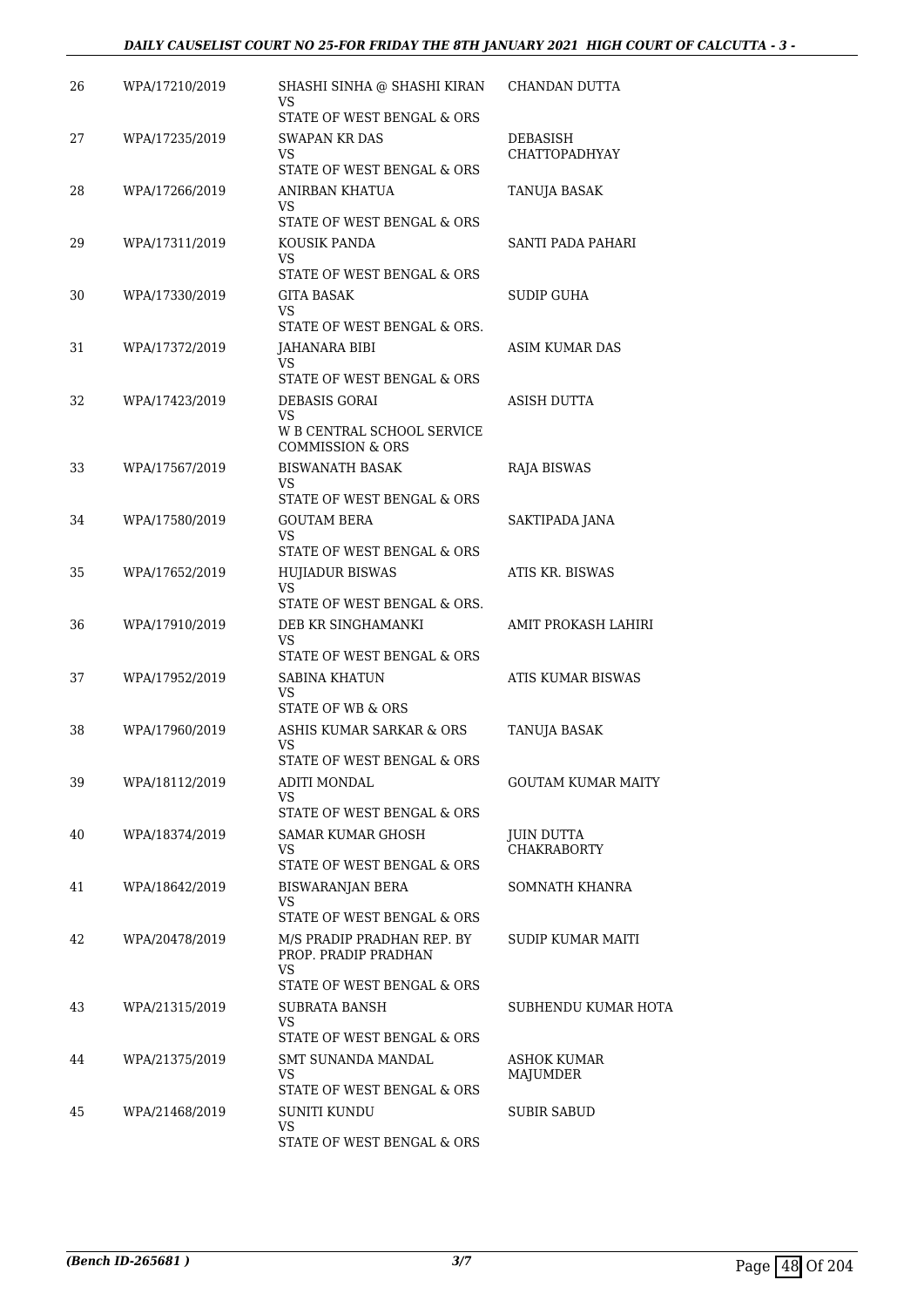# *DAILY CAUSELIST COURT NO 25-FOR FRIDAY THE 8TH JANUARY 2021 HIGH COURT OF CALCUTTA - 4 -*

| 46 | WPA/21665/2019    | <b>BISWAJIT DEBNATH &amp; ORS</b><br>VS               | SABNAM SULTANA                   |
|----|-------------------|-------------------------------------------------------|----------------------------------|
|    |                   | STATE OF WEST BENGAL & ORS                            |                                  |
| 47 | WPA/21726/2019    | ANJANA SANKAR NEE PAL<br>VS                           | PRABHAT TAPAN<br><b>BANERJEE</b> |
|    |                   | STATE OF WEST BENGAL & ORS.                           |                                  |
| 48 | WPA/22186/2019    | <b>SOMAK GHOSH</b><br>VS                              | SHAMEEK CHAKRABORTY              |
|    |                   | UNION OF INDIA & ORS                                  |                                  |
| 49 | WPA/22710/2019    | ASIF IKBAL MONDAL<br>VS<br>STATE OF WEST BENGAL & ORS | DILIP KUMAR MAITI                |
| 50 | WPA/22773/2019    | TUSHAR KANTI HALDER<br>VS.                            | <b>BAPIN BAIDYA</b>              |
|    |                   | STATE OF WEST BENGAL & ORS                            |                                  |
| 51 | WPA/22808/2019    | KARUNAMOYEE BERA<br><b>VS</b>                         | PRIYABRATA GHOSH                 |
|    |                   | STATE OF WEST BENGAL & ORS                            |                                  |
| 52 | WPA/22838/2019    | MD. ANARUL SK.<br>VS.                                 | MOUMITA MONDAL                   |
|    |                   | STATE OF WEST BENGAL & ORS                            |                                  |
| 53 | WPA/22907/2019    | NIAMAT SHAIKH<br><b>VS</b>                            | <b>SANKAR HALDER</b>             |
|    |                   | STATE OF WEST BENGAL & ORS                            |                                  |
| 54 | WPA/22929/2019    | ANULA MANDAL                                          | SANDIP GHOSH                     |
|    |                   | VS<br>STATE OF WEST BENGAL & ORS                      |                                  |
| 55 | WPA/23048/2019    | SUMANA LAYEK<br>VS.                                   | ARUNAVA PATI                     |
|    |                   | STATE OF WEST BENGAL & ORS                            |                                  |
| 56 | WPA/23052/2019    | SUJATA JANA<br><b>VS</b>                              | <b>GOUTAM ACHARYA</b>            |
|    |                   | STATE OF WEST BENGAL & ORS<br>KALYANI ROYCHOWDHURY    |                                  |
| 57 | WPA/23260/2019    | VS.<br>STATE OF WEST BENGAL & ORS                     | PANKAJ HALDER                    |
| 58 | WPA/23278/2019    | DIPTI RANJAN UPADHYAY                                 | PANKAJ HALDER                    |
|    |                   | VS<br>STATE OF WEST BENGAL & ORS                      |                                  |
| 59 | WPA/23399/2019    | RANJIT KUMAR SASMAL & ORS                             | BIBEKANANDA TRIPATHY             |
|    |                   | VS<br>STATE OF WEST BENGAL & ORS                      |                                  |
| 60 | WPA/23454/2019    | MAHASIN KAMAL & ORS                                   | DONA GHOSH                       |
|    |                   | VS<br>STATE OF WEST BENGAL &ORS                       |                                  |
| 61 | WPA/23485/2019    | <b>RAKIB HOSSAIN</b>                                  | SUBIR HARA                       |
|    |                   | <b>VS</b><br>STATE OF WEST BENGAL & ORS               |                                  |
| 62 | WPA/23986/2019    | NANDITA MUKHERJEE & ORS<br>VS                         | RAJIB MULLICK                    |
|    |                   | STATE OF WEST BENGAL & ORS                            |                                  |
|    | IA NO: CAN/1/2020 |                                                       |                                  |
| 63 | WPA/24359/2019    | SMT JHUMA SEN                                         | DWIJADAS CHAKRABORTY             |
|    |                   | VS<br>STATE OF WEST BENGAL & ORS                      |                                  |
| 64 | WPA/170/2020      | KRISHANAPRASAD MAITY & ORS                            | SATYAM MUKHERJEE                 |
|    |                   | VS                                                    |                                  |
|    |                   | STATE OF WEST BENGAL & ORS                            |                                  |
| 65 | WPA/579/2020      | RAJU KHAN & ORS<br>VS                                 | SALMAN SULTANA                   |
|    |                   | STATE OF WEST BENGAL & ORS                            |                                  |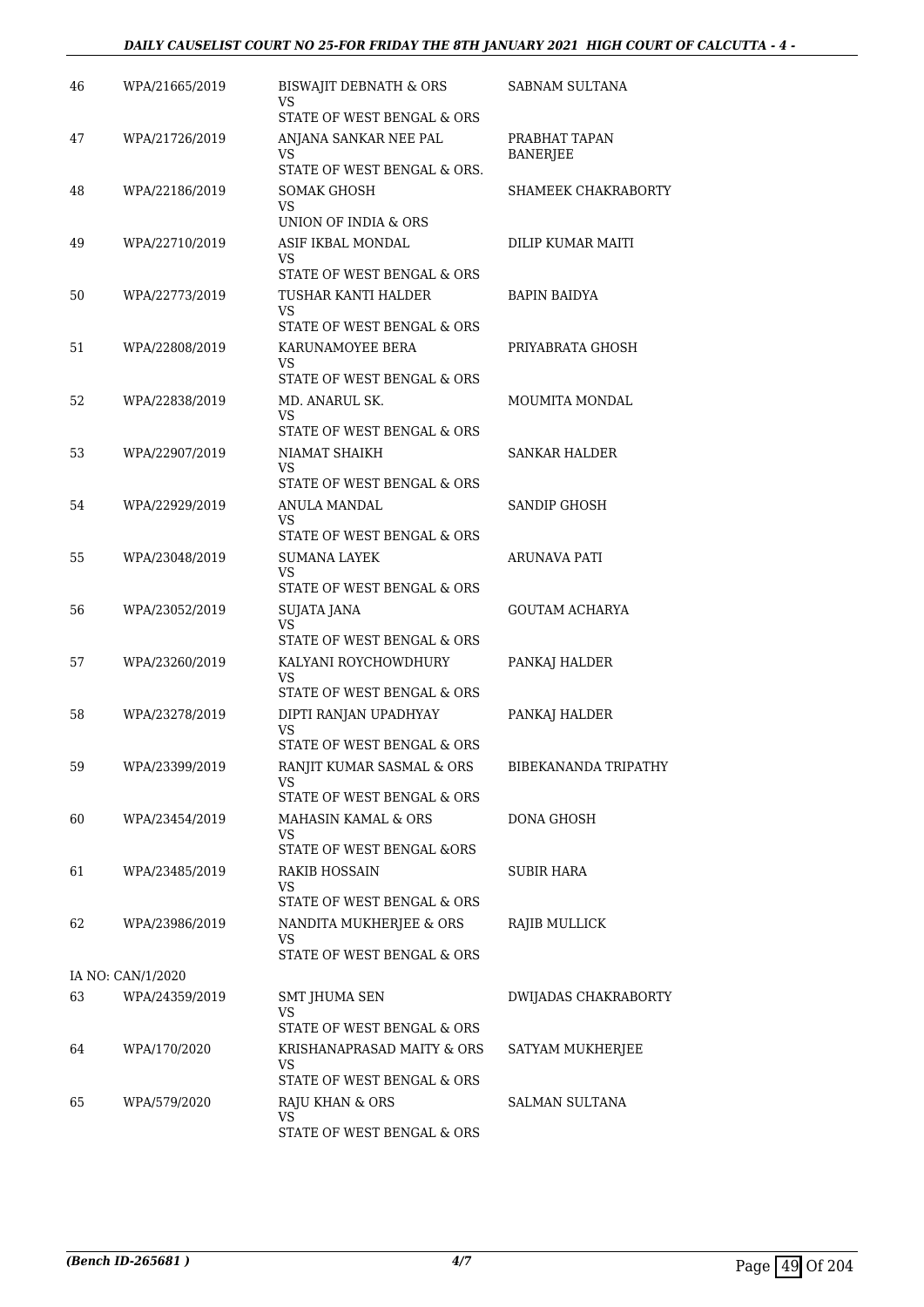| WPA/733/2020  | SUVENDU CHAKRAVARTY<br>VS                                                         | RAJU BHATTACHARYYA                                                                                                                                                                                                                                                                                                                                                                                                                                                                                    |
|---------------|-----------------------------------------------------------------------------------|-------------------------------------------------------------------------------------------------------------------------------------------------------------------------------------------------------------------------------------------------------------------------------------------------------------------------------------------------------------------------------------------------------------------------------------------------------------------------------------------------------|
| WPA/1782/2020 | STATE OF WEST BENGAL & ORS<br>MRS. MAHUWA MONDAL (DAS)                            | <b>SOURAV DUTTA</b>                                                                                                                                                                                                                                                                                                                                                                                                                                                                                   |
|               | STATE OF WEST BENGAL & ORS                                                        |                                                                                                                                                                                                                                                                                                                                                                                                                                                                                                       |
|               | VS.                                                                               | JULEKHA KHATUN                                                                                                                                                                                                                                                                                                                                                                                                                                                                                        |
| WPA/2077/2020 | MANDIRA BANERJEE<br><b>CHATTERJEE</b>                                             | JULEKHA KHATUN                                                                                                                                                                                                                                                                                                                                                                                                                                                                                        |
|               | STATE OF WEST BENGAL & ORS                                                        |                                                                                                                                                                                                                                                                                                                                                                                                                                                                                                       |
| WPA/2078/2020 | SUVRO SAHA<br>VS<br>STATE OF WEST BENGAL & ORS                                    | JULEKHA KHATUN                                                                                                                                                                                                                                                                                                                                                                                                                                                                                        |
| WPA/2407/2020 | GOURHARI BERA<br>VS                                                               | <b>SOURAV DUTTA</b>                                                                                                                                                                                                                                                                                                                                                                                                                                                                                   |
|               |                                                                                   | MIR ANOWAR                                                                                                                                                                                                                                                                                                                                                                                                                                                                                            |
|               | VS.                                                                               |                                                                                                                                                                                                                                                                                                                                                                                                                                                                                                       |
| WPA/3903/2020 | PARAMITA BHATTACHARYA<br>VS                                                       | <b>BISWARUP BISWAS</b>                                                                                                                                                                                                                                                                                                                                                                                                                                                                                |
|               |                                                                                   |                                                                                                                                                                                                                                                                                                                                                                                                                                                                                                       |
|               | VS                                                                                | <b>BALARAM DATTA</b>                                                                                                                                                                                                                                                                                                                                                                                                                                                                                  |
| WPA/5071/2020 | APARNA CHATTERJEE<br>VS.                                                          | UTTAM KUMAR ROY                                                                                                                                                                                                                                                                                                                                                                                                                                                                                       |
| WPA/5072/2020 | APARNA CHATTERJEE<br>VS.                                                          | UTTAM KUMAR ROY                                                                                                                                                                                                                                                                                                                                                                                                                                                                                       |
| WPA/5073/2020 | SUPATI CHARAN PAL                                                                 | UTTAM KUMAR ROY                                                                                                                                                                                                                                                                                                                                                                                                                                                                                       |
|               | STATE OF WEST BENGAL & ORS                                                        |                                                                                                                                                                                                                                                                                                                                                                                                                                                                                                       |
|               | <b>VS</b>                                                                         | UTTAM KUMAR ROY                                                                                                                                                                                                                                                                                                                                                                                                                                                                                       |
| WPA/5120/2020 | <b>ITI KABIRAJ</b><br>VS                                                          | SUBHARANSU PANDA                                                                                                                                                                                                                                                                                                                                                                                                                                                                                      |
| WPA/5126/2020 | LAZMI GHOSH & ANR<br>VS                                                           | BIDHU BHUSHAN DATTA                                                                                                                                                                                                                                                                                                                                                                                                                                                                                   |
| WPA/5169/2020 | NIRMALENDU MANDAL                                                                 | PRADIP KR. PATRA                                                                                                                                                                                                                                                                                                                                                                                                                                                                                      |
|               | STATE OF WEST BENGAL & ORS.                                                       |                                                                                                                                                                                                                                                                                                                                                                                                                                                                                                       |
|               | VS.<br>STATE OF WEST BENGAL & ORS                                                 | MISTHI SAHA                                                                                                                                                                                                                                                                                                                                                                                                                                                                                           |
| WPA/5220/2020 | UTPAL SARDAR<br>VS                                                                | ARITRA GHOSH                                                                                                                                                                                                                                                                                                                                                                                                                                                                                          |
| WPA/5240/2020 | <b>BIPLOB CHAMPRAMARY</b><br>VS                                                   | MADHUSHRI DUTTA<br>MAJUMDAR                                                                                                                                                                                                                                                                                                                                                                                                                                                                           |
| WPA/5989/2020 | AMALENDU HALDER & ORS<br>VS<br>STATE OF WEST BENGAL & ORS                         | <b>GOURANGA KUMAR DAS</b>                                                                                                                                                                                                                                                                                                                                                                                                                                                                             |
|               | WPA/2073/2020<br>WPA/3178/2020<br>WPA/5018/2020<br>WPA/5074/2020<br>WPA/5197/2020 | VS<br>PROMIT KUMAR CHOUDHURY<br>STATE OF WEST BENGAL & ORS<br>VS<br>STATE OF WEST BENGAL & ORS<br>MOUMITA GHOSH<br>STATE OF WEST BENGAL & ORS<br>STATE OF WEST BENGAL & ORS<br>AKBAR ALI SHIAKH<br>STATE OF WEST BENGAL & ORS<br>STATE OF WEST BENGAL & ORS<br>STATE OF WEST BENGAL & ORS<br>VS<br><b>SUBHA BANERIEE</b><br>STATE OF WEST BENGAL & ORS<br>STATE OF WEST BENGAL & ORS<br>STATE OF WEST BENGAL & ORS<br>VS<br>TIYASA HALDER<br>STATE OF WEST BENGAL & ORS<br>STATE OF WEST BENGAL & ORS |

IA NO: CAN/1/2020(Old No:CAN/4157/2020)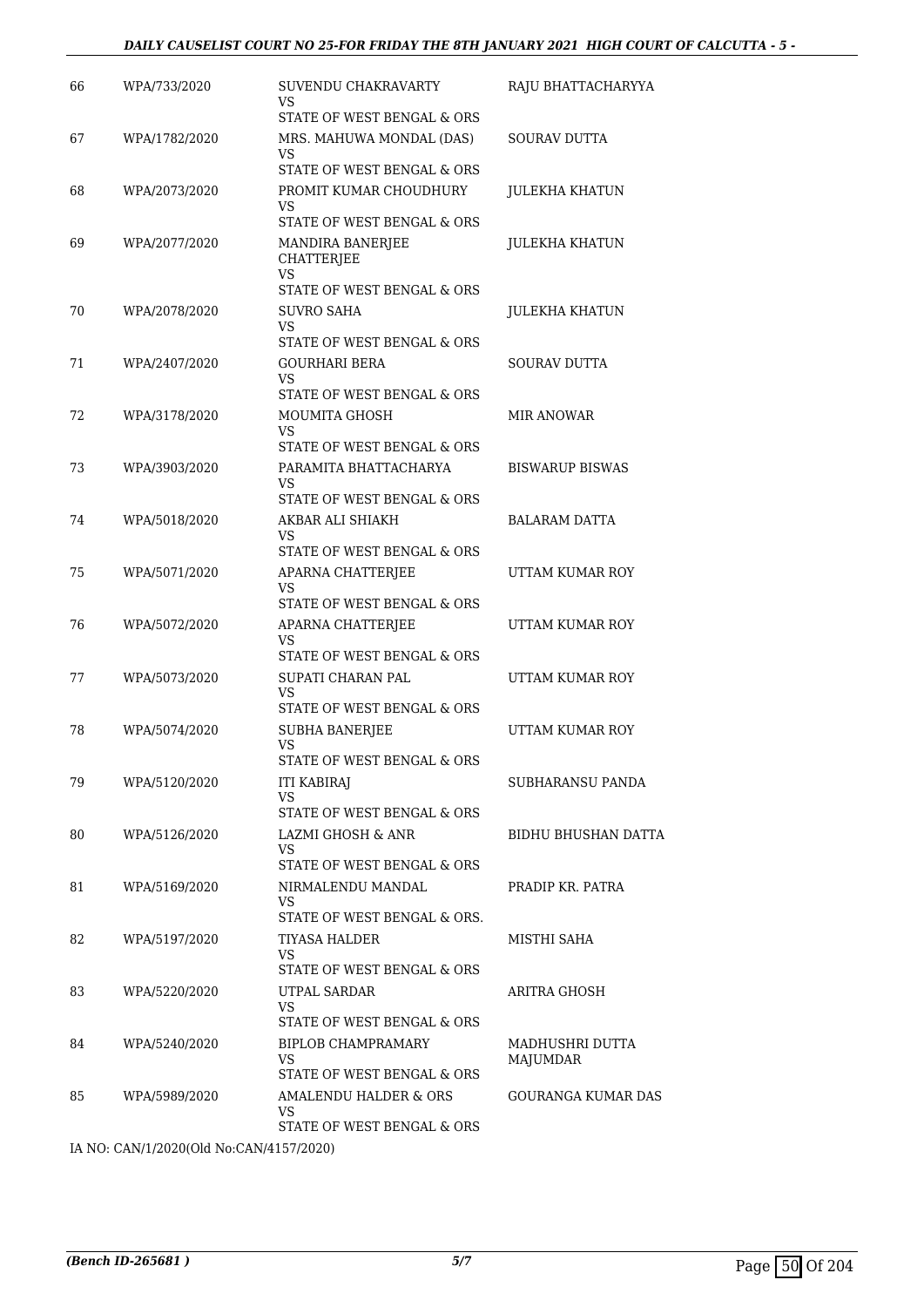| 86  | WPA/6146/2020                           | RUDRA NARAYAN MISRA<br>VS.                                                                     | NIBEDITA PAL                       |
|-----|-----------------------------------------|------------------------------------------------------------------------------------------------|------------------------------------|
|     |                                         | <b>WBBSE&amp;ORS</b>                                                                           |                                    |
|     | IA NO: CAN/1/2020(Old No:CAN/4429/2020) |                                                                                                |                                    |
| 87  | WPA/8046/2020                           | ALL POST GRADUATE TEACHERS<br>WELFARE ASSOCIATION AND<br>ANR<br>VS<br>THE STATE OF WEST BENGAL | SIDDHARTHA SANKAR<br><b>MANDAL</b> |
| 88  | WPA/8095/2020                           | AND ORS<br>SUDIPTA MANDAL                                                                      | <b>SOMNATH</b>                     |
|     |                                         | <b>VS</b><br>STATE OF WEST BENGAL AND<br><b>ORS</b>                                            | <b>GANGOPADHYAY</b>                |
| 89  | WPA/8113/2020                           | NILMANI BANER5JEE                                                                              | SOURAV PRASANNA                    |
|     |                                         | VS.<br>THE STATE OF WEST BENGAL<br>AND ORS                                                     | MUKHERJEE                          |
| 90  | WPA/8557/2020                           | AMAR NATH MUKHERJEE AND<br><b>ORS</b>                                                          | <b>MUKTESWAR MAITY</b>             |
|     |                                         | VS.<br>STATE OF WEST BENGAL AND<br>ORS.                                                        |                                    |
| 91  | WPA/8567/2020                           | PRADIP KUMAR BHATTA AND<br>ANR<br>VS.<br>STATE OF WEST BENGAL AND                              | SK SAHAJAHAN ALI                   |
|     |                                         | ORS.                                                                                           |                                    |
| 92  | WPA/8592/2020                           | RAJANI KANTA MAHATO<br>VS.                                                                     | ANWASHA HALDER                     |
|     |                                         | STATE OF WEST BENGAL AND<br>ORS.                                                               |                                    |
| 93  | WPA/8964/2020                           | MD. MAINUL HOQUE<br>VS                                                                         | MD YAMIN ALI                       |
|     |                                         | STATE OF WEST BENGAL AND<br>ORS.                                                               |                                    |
| 94  | WPA/9134/2020                           | KINGSHOOK GHOSH<br><b>VS</b>                                                                   | APURBA KUMAR GHOSH                 |
|     |                                         | THE STATE OF WEST BENGAL<br>AND ORS                                                            |                                    |
| 95  | WPA/9137/2020                           | DEBASHIS DUTTA<br>VS                                                                           | ANINDA BHATTACHARYA                |
|     |                                         | State of West Bengal                                                                           |                                    |
| 96  | WPA/9388/2020                           | <b>ANIMESH MAITY</b><br>VS<br>STATE OF WEST BENGAL AND                                         | <b>BANDANA MAITY</b>               |
| 97  | WPA/9673/2020                           | ORS.<br>SK.SAMSUL HUDA                                                                         | Anisur Rahaman                     |
|     |                                         | VS<br>STATE OF WEST BENGAL AND                                                                 |                                    |
|     |                                         | ORS.                                                                                           |                                    |
| 98  | WPA/10284/2020                          | DEBDUTTA GHOSH<br>VS                                                                           | RAJDEEP HALDER                     |
|     |                                         | THE CENTRAL BOARD OF<br>SECONDARY EDU AND ORS                                                  |                                    |
| 99  | WPA/10676/2020                          | <b>ISMAIL MOLLAH</b><br>VS                                                                     | PARTHA SARATHI DAS                 |
|     |                                         | STATE OF WEST BENGAL AND<br>ORS.                                                               |                                    |
| 100 | WPA/10769/2020                          | SANDIP DUTTA                                                                                   | SOBHAN MAJUMDER                    |
|     |                                         | VS<br>THE STATE OF WEST BENGAL<br><b>AND ORS</b>                                               |                                    |

# **PART HEARD MATTERS**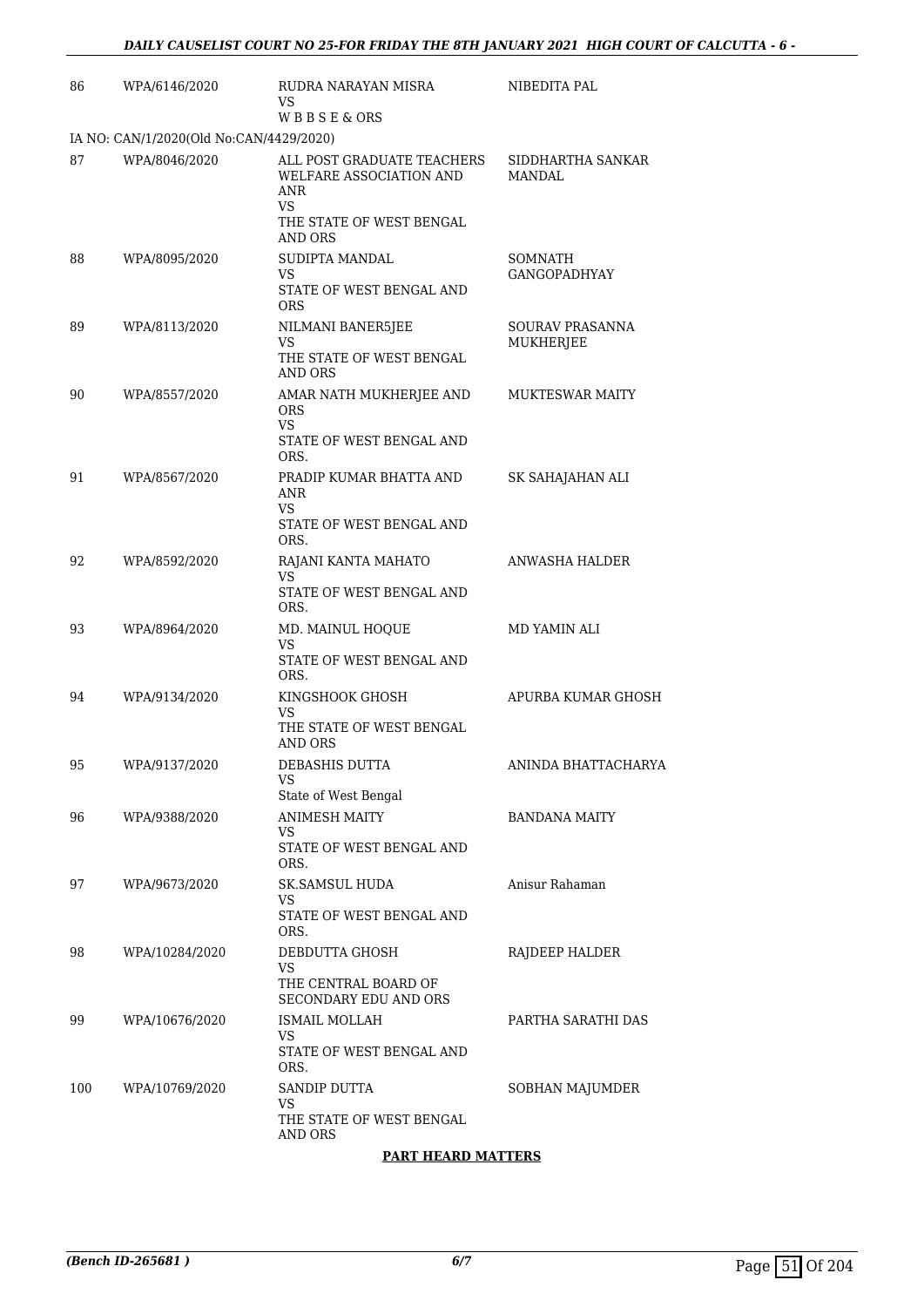| 101 | WPA/8530/2019                           | CHAMPA RANI PAUL<br>VS<br>STATE OF WEST BENGAL & ORS                                                                                              | <b>KHAIRUL ALAM</b>    |
|-----|-----------------------------------------|---------------------------------------------------------------------------------------------------------------------------------------------------|------------------------|
|     |                                         | <b>CONTEMPT APPLICATION</b>                                                                                                                       |                        |
| 102 | CPAN/208/2020                           | KHARAGPUR TRIBAL PRIMARY<br>TEACHERS TRAINING INSTITUTE<br>$&$ ANR<br>VS<br>DR. VIJAY KUMAR R.                                                    | PAPIYA BANERJEE BIHANI |
|     | wt103 WPA/262/2019                      | KHARAGPUR TRIBAL PRIMARY<br>TEACHER'S TRAINING<br><b>INSTITUTE &amp; ANR</b><br>VS.<br>NATIONAL COUNCIL FOR<br><b>TEACHER EDUCATION &amp; ORS</b> | PAPIYA BANERJEE BIHANI |
| 104 | CPAN/403/2020                           | SAKSHI GOPAL MAJI<br>VS<br>ANJANI KUMAR & ANR.                                                                                                    | ARUP KRISHNA DAS       |
|     | IA NO: CAN/1/2020(Old No:CAN/5471/2020) |                                                                                                                                                   |                        |
|     | wt105 WPA/23242/2019                    | SAKSHI GOPAL NAJI<br><b>VS</b><br>UNION OF INDIA & ORS                                                                                            | ARUP KRISHNA DAS       |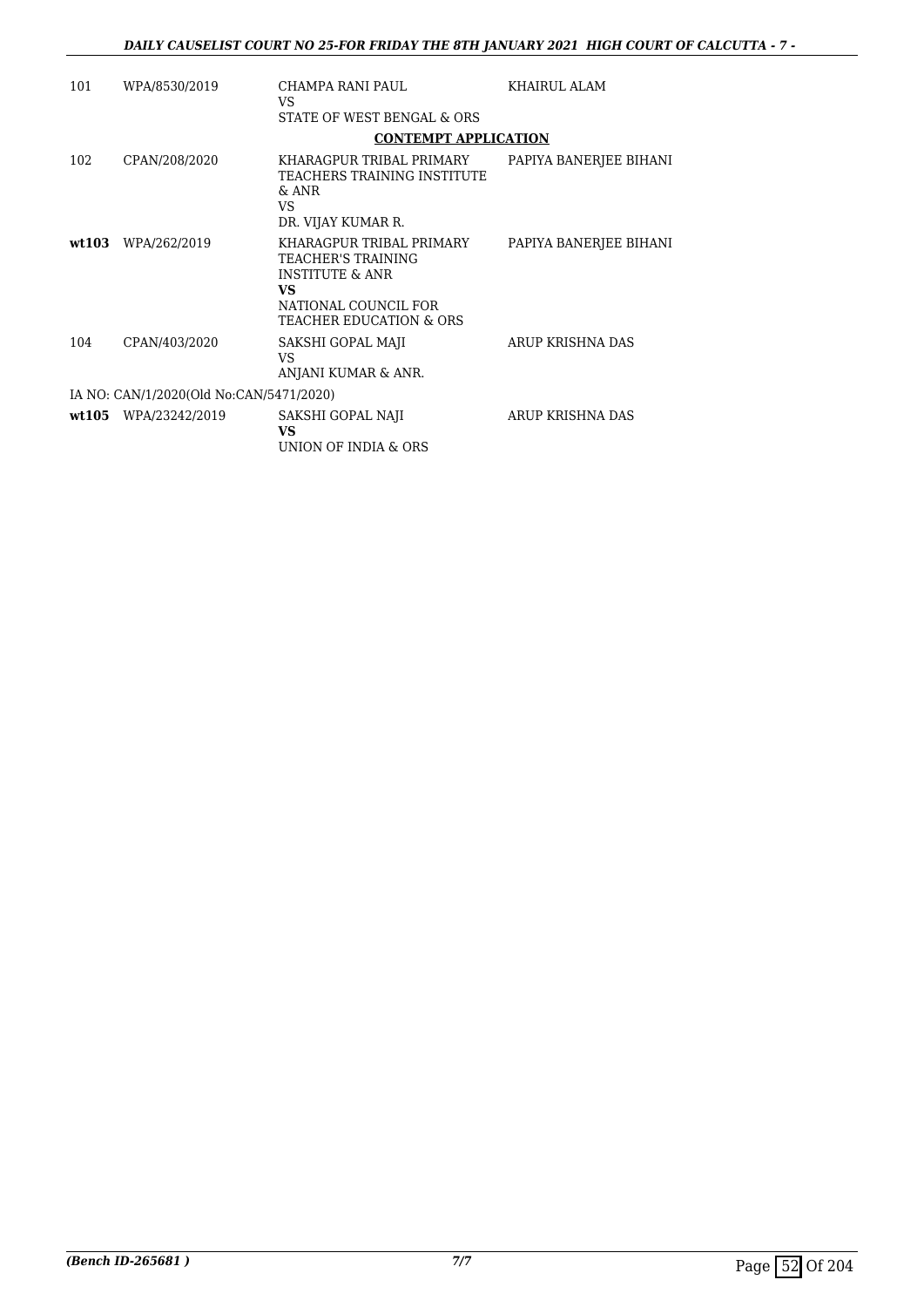

# In The High Court at Calcutta

# **Appellate Side**

**DAILY CAUSELIST For Friday The 8th January 2021**

**COURT NO. 4**

**SINGLE BENCH (SB - II) AT 10:45 AM HON'BLE JUSTICE ARINDAM SINHA**

#### **(VIA VIDEO CONFERENCE)**

**ON AND FROM MONDAY, THE 7TH DECEMBER, 2020 - MATTERS (INCLUDING MOTIONS) UNDER ARTICLE 226 OF THE CONSTITUTION RELATING TO MUNICIPALITIES AND PANCHAYATS UNDER GROUP V AND APPLICATIONS CONNECTED THERETO (EXCLUDING SERVICE MATTERS RELATING TO MUNICIPALITIES AND PANCHAYATS).**

**NOTE: MATTERS WILL BE TAKEN UP THROUGH PHYSICAL HEARING ONLY WHEN BOTH THE PARTIES ARE AGREED.**

**SPL. NOTE:**

#### **1. MENTIONING WILL BE ALLOWED AS PER NOTIFICATION DATED 27.12.2020. 2. PHYSICAL MENTIONING WILL NOT BE ALLOWED. 3. ON EVERY THURSDAY, PANCHAYAT MATTERS WILL BE TAKEN UP AT 10.45 A.M. AND ASSIGNED MATTERS WILL BE TAKEN UP AT 2 P.M. 4. ON EVERY FRIDAY, CONTEMPT MATTERS WILL BE TAKEN UP AT 10.45 A.M. AFTER "TO BE MENTIONED" AND THEREAFTER UPGRADED MOTIONS WILL BE TAKEN UP AT 2 P.M.**

#### **TO BE MENTIONED**

| $\mathbf{1}$   | WPA/21275/2019<br>(N.T.W.)                        | <b>NETAI DAS</b><br>VS.<br>THE BONGAON MUNICIPALITY &<br><b>ORS</b>                    | TRIPTIMOY TALUKDER     |
|----------------|---------------------------------------------------|----------------------------------------------------------------------------------------|------------------------|
|                | IA NO: CAN/1/2020                                 |                                                                                        |                        |
|                |                                                   | <b>SPECIALLY FIXED MATTERS</b>                                                         |                        |
| $\mathfrak{D}$ | WPA/11365/2020<br>(AT 10.45 A.M.)<br>(08.01.2021) | KRISHNA SINGHA<br>VS<br><b>BOARD OF ADMINISTRATORS,</b><br><b>BONGAON MUNICIPALITY</b> | SAYANI BHATTACHARYA    |
|                |                                                   | <b>CONTEMPT APPLICATION</b>                                                            |                        |
| 3              | CPAN/713/2014                                     | MARAN CH. SHIL<br>VS<br>SWAPAN GHOSH                                                   | <b>HARUN AL RASHID</b> |
| wt4            | WPA/18957/2013                                    | MARAN CHANDRA SIL<br><b>VS</b><br>STATE OFW B & ORS                                    | <b>HARUN AL RASHID</b> |
| 5              | CPAN/79/2015                                      | KRISHNA GHOSH<br>VS<br>PURNENDU KR MAJHI                                               | <b>S KR CHOUDHURY</b>  |
| wt.6           | WPA/18904/2014                                    | KRISHNA GHOSH & ANR<br>VS<br>STATE OF WEST BENGAL & ORS                                | SUMATH KR CHAUDHURY    |
| 7              | CPAN/1438/2015                                    | SIBENDU SEKHAR PAL<br><b>VS</b><br>PANCHU GOPAL ROY                                    | <b>SRUTI LAHIRI</b>    |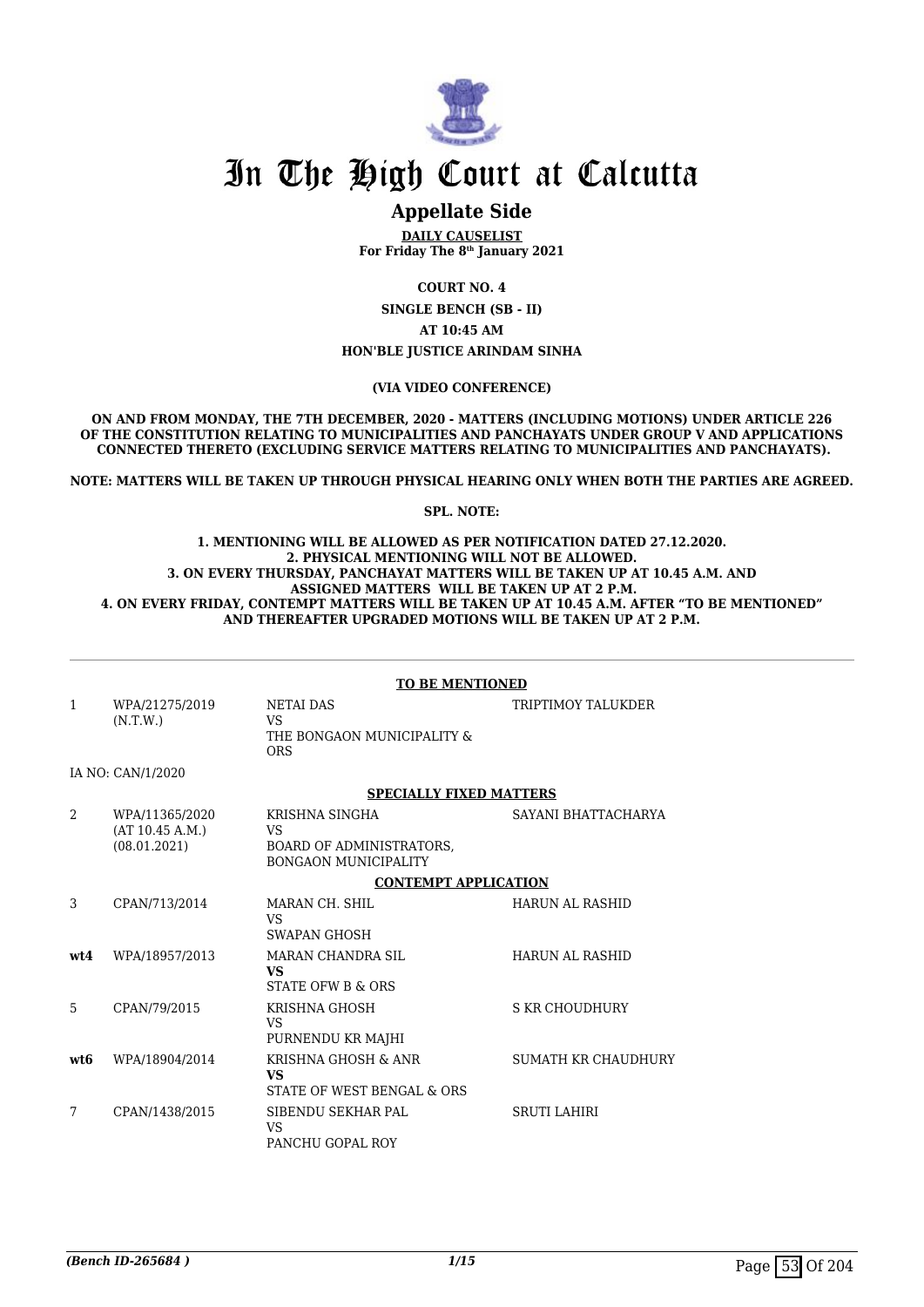| wt8 | WPA/23442/2014                           | SIBENDU SEKHAR PAL<br>VS                                                       | S. LAHIRI                        |
|-----|------------------------------------------|--------------------------------------------------------------------------------|----------------------------------|
|     |                                          | STATE OF WEST BENGAL & ORS                                                     |                                  |
| 9   | CPAN/245/2017<br>$(21-01-2021)$          | A. PRABHAKARAN<br>VS                                                           | K. B. S. MAHAPATRA               |
|     | IA NO: CAN/1/2019(Old No:CAN/1352/2019)  | R N S BAHAD                                                                    |                                  |
|     | wt10 WPA/12658/2005                      | A.PRABHAKARAN                                                                  | K.B.S. MAHAPATRA                 |
|     |                                          | VS                                                                             |                                  |
|     |                                          | UNION OF INDIA                                                                 |                                  |
|     | IA NO: CAN/2/2014(Old No:CAN/10624/2014) |                                                                                |                                  |
| 11  | CPAN/538/2018                            | ABDUR RAHIM                                                                    | SHAMIM UL BARI                   |
|     |                                          | VS<br>SUNIL MUKHERJEE                                                          |                                  |
|     | $wt12$ WPA/32147/2013                    | <b>ABDUR RAHIM</b>                                                             | SHAMIM UL BARI                   |
|     |                                          | VS.                                                                            |                                  |
|     |                                          | STATE OF WEST BENGAL & ORS.                                                    |                                  |
|     | wt13 WPCRC/177/2017                      | ABDUR RAHIM<br><b>VS</b><br><b>SUNIL MUKHERJEE</b>                             | SHAMIM UL BARI                   |
| 14  | CPAN/774/2018                            | <b>BASANTI MAHATO</b>                                                          | <b>SAURABH MAITRA</b>            |
|     |                                          | VS                                                                             |                                  |
|     |                                          | <b>SAMIM DAD KHAN</b>                                                          |                                  |
|     | wt15 WPA/29848/2016                      | <b>BASANTI MAHATO &amp; ANR</b><br><b>VS</b>                                   | <b>GOURAV PURAKAYASTHA</b>       |
|     |                                          | PURULIA MUNICIPALITY & ORS                                                     |                                  |
|     | IA NO: CAN/1/2020(Old No:CAN/2238/2020)  |                                                                                |                                  |
| 16  | CPAN/817/2018                            | <b>GOUTAM RAM</b>                                                              | ACHIN KUMAR                      |
|     |                                          | VS<br>V K DHAKA & ANR                                                          | MAJUMDER                         |
|     | wt17 WPA/12462/2009                      | GOUTAM RAM                                                                     | <b>ACHIN KUMAR</b>               |
|     |                                          | VS<br>UNION OF INDIA & ORS.                                                    | MAJUMDER                         |
| 18  | WPCRC/23/2019                            | <b>GAYATRI MUKHERJEE</b>                                                       | ARIJIT PRADHAN                   |
|     |                                          | VS                                                                             |                                  |
|     |                                          | PARVEZ AHMED                                                                   | <b>ARIJIT PRADHAN</b>            |
|     | wt19 WPA/31320/2017                      | <b>GAYATRI MUKHERJEE</b><br>VS                                                 |                                  |
|     |                                          | STATE OF WEST BENGAL & ORS                                                     |                                  |
| 20  | CPAN/34/2019                             | DR. BIMAL KUMAR GOSWAMI                                                        | <b>SOUMEN</b>                    |
|     |                                          | VS<br>PROFESSOR JAYASREE                                                       | BHATTACHARJEE                    |
|     |                                          | ROYCHOWDHURY & ORS                                                             |                                  |
|     | wt21 WPA/14166/2012                      | DR. BIMAL KR. GOSWAMI                                                          | TANUJA BASAK                     |
|     |                                          | VS<br>STATE & ORS.                                                             |                                  |
|     | IA NO: CAN/1/2015(Old No:CAN/11480/2015) |                                                                                |                                  |
| 22  | CPAN/455/2019                            | INDIAN JUTE MILLS ASSOCIATION                                                  | ANIRUDDHA AGARWALLA              |
|     |                                          | & ANR<br>VS.                                                                   |                                  |
|     |                                          | MOLOY CHANDAN CHAKRABORTTY<br>& ANR                                            |                                  |
|     | wt23 WPA/28614/2017                      | INDIAN JUTE MILLS ASSOCIATION<br>$\&$ ANR<br><b>VS</b><br>UNION OF INDIA & ORS | ANIRUDDHA AGARWALA               |
|     |                                          | IA NO: CAN/1/2019(Old No:CAN/4874/2019), CAN/2/2019(Old No:CAN/4875/2019)      |                                  |
| 24  | CPAN/641/2019                            | PARTHA CHAKRABORTI                                                             | SUBHENDU ROY                     |
|     |                                          | VS                                                                             | <b>CHOWDHURY</b>                 |
|     |                                          | D VIJAYLAKSHMI & ANR                                                           |                                  |
|     | wt25 WPA/16655/2018                      | PARTHA CHAKRABARTI<br>VS.                                                      | <b>SUBHENDU ROY</b><br>CHOWDHURY |
|     |                                          | UNION OF INDIA & ORS.                                                          |                                  |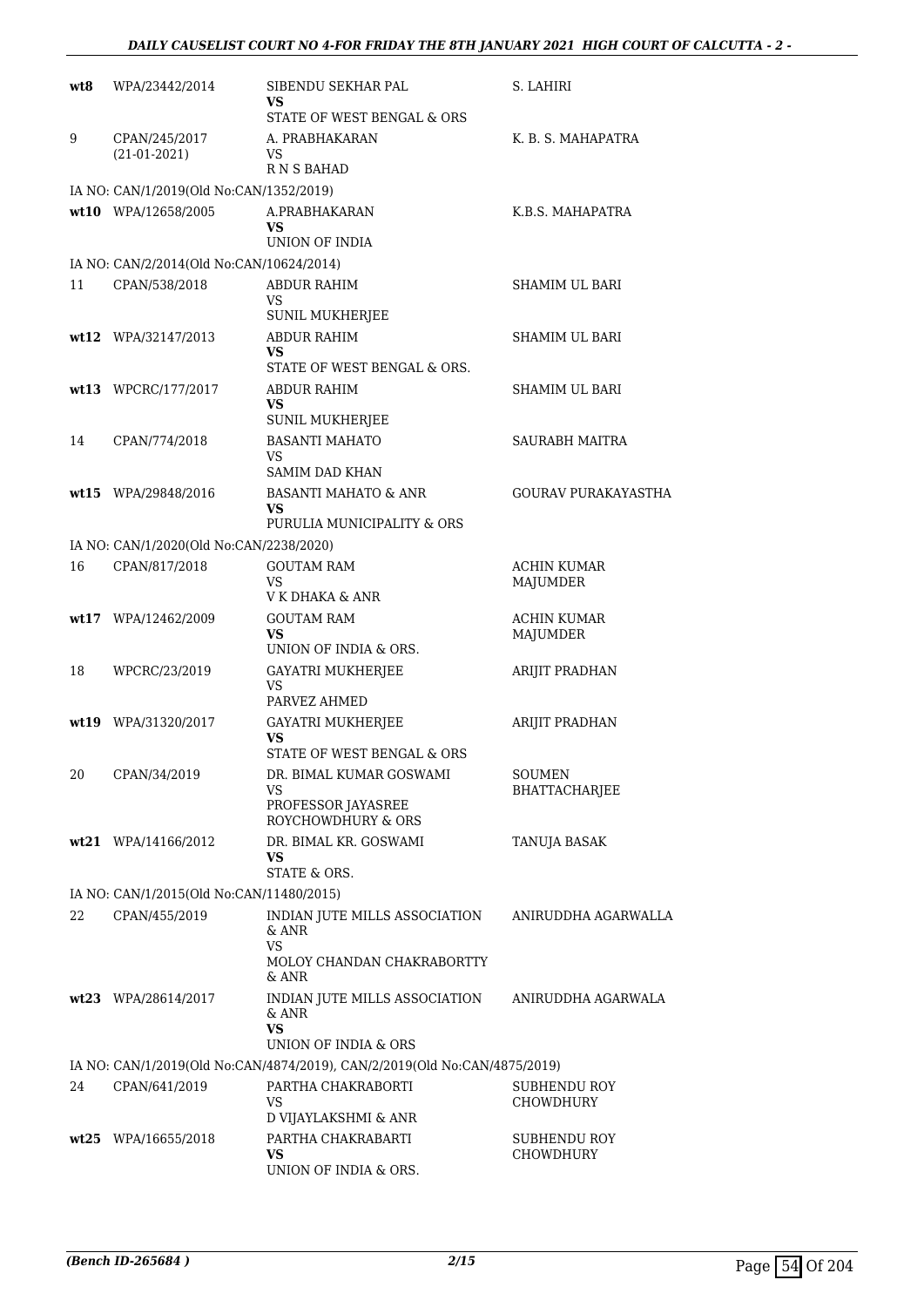# *DAILY CAUSELIST COURT NO 4-FOR FRIDAY THE 8TH JANUARY 2021 HIGH COURT OF CALCUTTA - 3 -*

| 26 | CPAN/842/2019                           | DIPANKAR HALDER<br>VS<br>SANJAY KUMAR & ANR                               | DIPAK KUMAR<br><b>BHATTACHARYYA</b> |
|----|-----------------------------------------|---------------------------------------------------------------------------|-------------------------------------|
|    | wt27 WPA/6591/2018                      | SANJAY KUMAR & ANR<br>VS                                                  | <b>GARGI ROY</b>                    |
|    |                                         | THE AUTHORITY UNDER MINIMUM<br>WAGES ACT 1948 & ANR                       |                                     |
| 28 | CPAN/843/2019                           | <b>SUMAN DAS</b><br>VS                                                    | DIPAK KUMAR<br><b>BHATTACHARYA</b>  |
|    |                                         | SANJAY KUMAR , CHAIRMAN,<br>RAILWAY RECRUITMENT CELL &<br><b>ANR</b>      |                                     |
|    | wt29 WPA/6601/2018                      | SANJAY KUMAR<br>VS                                                        | MINIMUM WAGES., 1948                |
|    |                                         | THE AUTHORITYUNDER MINIMUM<br>WAGES ACT, 1948 & ANR.                      |                                     |
| 30 | CPAN/883/2019                           | <b>SUBHASH KUMAR &amp; ORS</b><br>VS                                      | ARPA CHAKRABORTY                    |
|    |                                         | SRIMAN KUMAR BHATTACHARYYA<br>& ORS                                       |                                     |
|    | wt31 WPA/31227/2017                     | <b>SUBHASH KUMAR &amp; ORS</b><br>VS                                      | A CHAKRABORTY                       |
|    |                                         | <b>INDIAN INSTITUTE OF</b><br>TECHNOLOGY, KHARAGPUR(IIT<br>KHARAGPUR)&ORS |                                     |
| 32 | CPAN/1036/2019                          | DOLGOBINDA SOUMANDAL<br><b>VS</b>                                         | ASHIS KUMAR PAUL                    |
|    |                                         | PARWEZ AHMED SIDDIQUI                                                     |                                     |
|    | wt33 WPA/13535/2017                     | DOLGOBINDA SOUMANDAL<br><b>VS</b><br>STATE OF WEST BENGAL & ORS           | ASHIS KUMAR PAUL                    |
| 34 | CPAN/1250/2019                          | <b>IYOTI PRASAD BANDYOPADHYAY</b><br><b>VS</b><br>MANISH JAIN & ANR       | VICTOR CHATTERJEE                   |
|    | wt35 WPA/2710/2016                      | JYOTI PRASAD BANDYOPADHYAY &<br><b>ORS</b><br><b>VS</b>                   | VICTOR CHATTERJEE                   |
|    |                                         | STATE OF WEST BENGAL & ORS                                                |                                     |
| 36 | CPAN/1346/2019                          | FREE INDIA DRY ACCUMULATORS<br>LTD & ANR<br>VS                            | DIPAYAN CHOWDHURY                   |
|    | wt37 WPA/13495/2005                     | MANOJ PANT & ORS<br>FREE INDIA DRY ACCUMULATOR                            | ARUNDHATI MUKHERJEE                 |
|    |                                         | $LTD.$ $&$ ANR.<br>VS<br>STATE OF W.B.                                    |                                     |
|    | IA NO: CAN/1/2008(Old No:CAN/5096/2008) |                                                                           |                                     |
| 38 | CPAN/1349/2019                          | KRISHNA GOPAL MONDAL<br>VS                                                | SATYAJIT MAHATO                     |
|    | wt39 WPA/1968/2016                      | PALLAB KUMAR DAS<br>KRISHNA GOPAL MONDAL                                  | SATYAJIT MAHATA                     |
|    |                                         | VS<br>THE RAJPUR SONARPUR<br><b>MUNICIPALITY &amp; ORS</b>                |                                     |
| 40 | WPCRC/5/2020                            | DEBPRASAD SARKAR<br>VS<br>NITYANANDA MONDAL & ORS                         | SIDDHARTHA SANKAR<br><b>MONDAL</b>  |
|    | $wt41$ WPA/242/2018                     | DEBAPRASAD SARKAR<br><b>VS</b><br>STATE OF WEST BENGAL & ORS.             | ANUSUYA BANERJEE                    |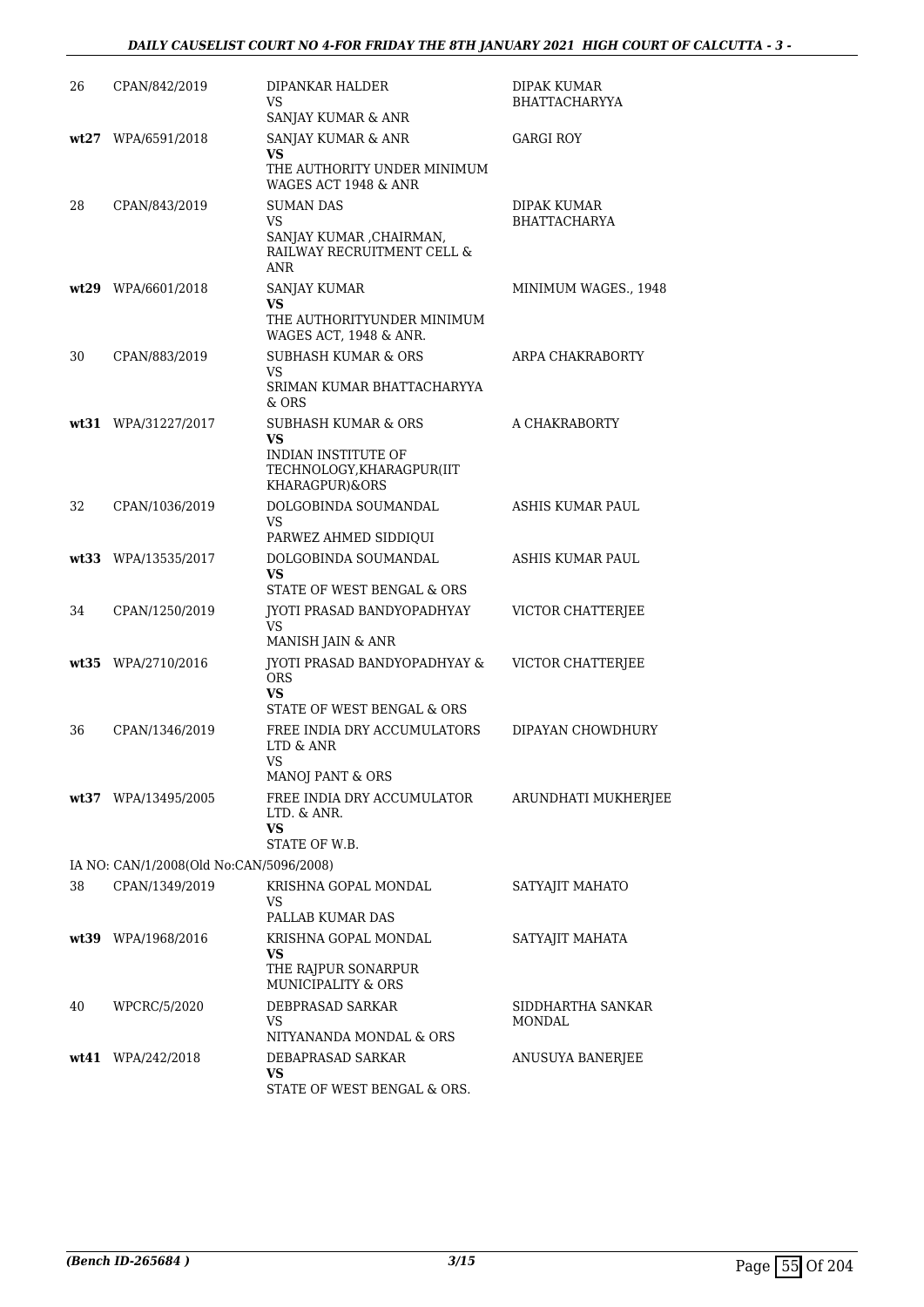| 42 | WPCRC/24/2020                           | <b>BASUDEV LAHA</b><br>VS<br>SUBRATA MUKHOPADHYAY, THE<br>CHAIRMAN, WB COMPREHENSIVE            | DEBASREE DHAMALI      |
|----|-----------------------------------------|-------------------------------------------------------------------------------------------------|-----------------------|
|    | wt43 WPA/12906/2013                     | AREA DEVE<br><b>BASUDEB LAHA</b><br>VS<br>WB COMPREHENSIVE AREA<br>DEVELOPMENT CORPORATION &    | DEBASREE DHAMALI      |
| 44 | WPCRC/28/2020                           | <b>ORS</b><br>DILIP KR. SENGUPTA<br>VS                                                          | BIDYUT KR. BANERJEE   |
|    | wt45 WPA/10333/2018                     | NIRMIKA BAGCHI & ANR.<br>DILIP KUMAR SENGUPTA<br>VS<br>THE NEW BARRACKPORE                      | <b>SOUVIK DAS</b>     |
|    | $wt46$ WPA/5302/2014                    | MUNICIPALITY & ORS<br>DILIP KR. SENGUPTA<br>VS<br>NEW BARAKPUR MUNICIPALITY &<br>ORS.           | BIDYUT KR. BANERJEE   |
| 47 | CPAN/153/2020<br>$(08-01-2021)$         | SUDAMA PRASAD CHOUDHURY<br>VS<br><b>BIJIN KRISHNA</b>                                           | KAUSTAV BHATACHARYA   |
|    | wt48 WPA/20879/2019                     | SUDAMA PRASAD CHOUDHURY<br><b>VS</b><br><b>HOWRAH MUNICIPAL</b><br><b>CORPORATION &amp; ORS</b> | KAUSTAV BHATTACHARYA  |
| 49 | CPAN/169/2020                           | KANCHAN BARMAN<br>VS<br>ROPNA KHARIA                                                            | SABYASACHI MONDAL     |
|    | wt50 WPA/23229/2019                     | KANCHAN BARMAN<br>VS<br>UNION OF INDIA & ORS                                                    | MONIKA SINHA          |
| 51 | CPAN/265/2020                           | GOPAL JANA<br>VS<br>DINA NARAYAN GHOSH                                                          | RAVI RANJAN KUMAR     |
|    | wt52 WPA/12053/2019                     | <b>GOPAL JANA</b><br>VS<br>STATE OF WEST BENGAL & ORS                                           | RAVI RANJAN KUMAR     |
| 53 | CPAN/283/2020                           | GURU DAYAL SINGH & ORS<br>VS<br>FIRHAD HAKIM & ORS                                              | RAVI RANJAN KUMAR     |
|    | wt54 WPA/22410/2019                     | <b>GURU DAYAL SINGH &amp; ORS</b><br><b>VS</b><br>STATE OF WEST BENGAL & ORS                    | RAVI RANJAN KUMAR     |
| 55 | CPAN/400/2020<br>(15.01.2021)           | MOHIT LAL GHOSH<br>VS<br>JABA KARMOKAR,PANCHAYAT<br>PRADHAN, SINGUR<br>NO.2GRAMPANCHAYAT&ANR    | <b>ARKA PROVA SEN</b> |
|    | IA NO: CAN/1/2020(Old No:CAN/5327/2020) |                                                                                                 |                       |
|    | wt56 WPA/3462/2020                      | MOHIT LAL GHOSH<br>VS.<br>STATE OF WEST BENGAL & ORS                                            | ARKAPRAVA SEN         |
| 57 | CPAN/420/2020                           | GOUR HARI GARAIN & ORS<br>VS.<br>MD. JASIMUDDIN MONDAL & ORS                                    | SYED SHAMSUL AREFIN   |
|    | wt58 WPA/22694/2019                     | <b>GOUR HARI GARAIN &amp; ORS</b><br>VS<br>STATE OF WEST BENGAL & ORS                           | SYED SHAMSUL AREFIN   |
|    | IA NO: CAN/1/2020(Old No:CAN/5872/2020) |                                                                                                 |                       |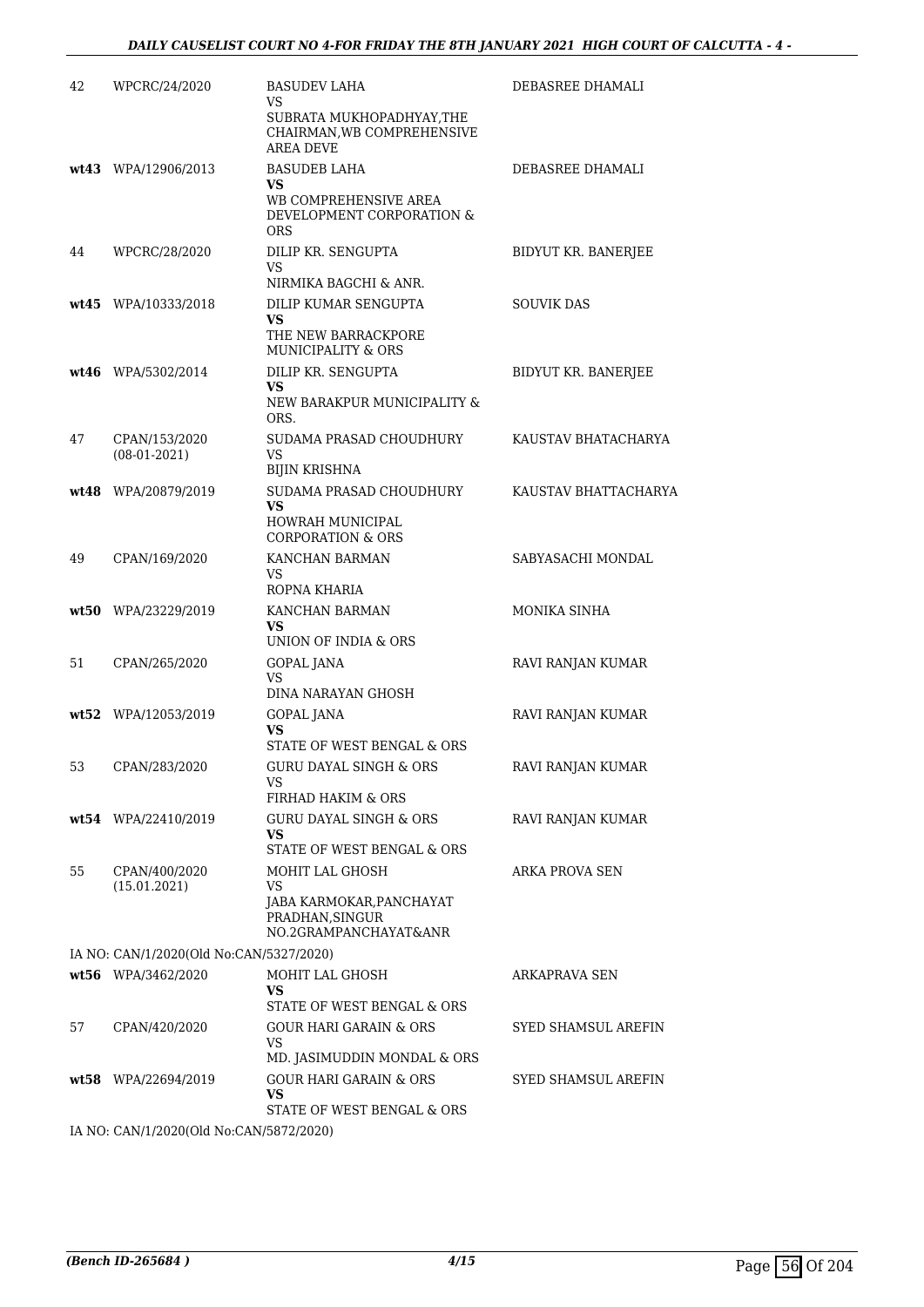### *DAILY CAUSELIST COURT NO 4-FOR FRIDAY THE 8TH JANUARY 2021 HIGH COURT OF CALCUTTA - 5 -*

| 59 | CPAN/459/2020                            | <b>SUBRATA MONDAL</b><br>VS                                            | SUBHRANGSHU PANDA         |
|----|------------------------------------------|------------------------------------------------------------------------|---------------------------|
|    | $wt60$ WPA/3892/2020                     | KABERI DAS AND ORS<br>SUBRATA MONDAL                                   | SUBHRANGSU PANDA          |
|    |                                          | VS.<br>STATE OF WEST BENGAL & ORS                                      |                           |
| 61 | CPAN/497/2020<br>$(15-01-2021)$          | KALIPADA DAS<br>VS                                                     | <b>ABHISHEK BANERJEE</b>  |
|    |                                          | <b>SAYEED AHMED</b>                                                    |                           |
|    | wt62 WPA/22809/2019                      | KALIPADA DAS<br>VS<br>STATE OF WEST BENGAL & ORS                       | <b>ABHISHEK BANERJEE</b>  |
| 63 | CPAN/708/2020                            | <b>GANGADHAR MONDAL</b><br>VS.<br><b>SUMIT GUPTA</b>                   | NARAYAN CHANDRA<br>MANDAL |
|    | $wt64$ WPA/23604/2019                    | <b>GANGADHAR MONDAL &amp; ORS</b><br>VS                                | BHASKAR MANDAL            |
|    |                                          | STATE OF WEST BENGAL & ORS                                             |                           |
|    |                                          | <b>FOR DISMISSAL</b>                                                   |                           |
| 65 | WPA/494/2016                             | <b>BIJU NAIR</b><br>VS                                                 | ARNAB BASU MALLICK        |
|    |                                          | THE KOLKATA METROPOLITAN<br>DEVELOPMENT AUTHORITY & ORS                |                           |
|    | IA NO: CAN/1/2016(Old No:CAN/10380/2016) |                                                                        |                           |
|    |                                          | <b>FOR ORDERS</b>                                                      |                           |
| 66 | WPA/16133/2019                           | KALACHAND SENGUPTA<br>VS                                               | SUFI KAMAL                |
|    |                                          | STATE OF WEST BENGAL & ORS                                             |                           |
| 67 | WPA/20956/2019                           | MURSHIDABAD COLLEGE OF ENG.<br>AND TECHNOLOGY & H.R. D. & ORS<br>VS    | DONA GHOSH                |
|    |                                          | STATE OF WEST BENGAL & ORS                                             |                           |
| 68 | WPA/2059/2020                            | <b>GOUTAM MUKHERJEE &amp; ANR</b><br>VS.<br>STATE OF WEST BENGAL & ORS | ANIMESH PAUL              |
| 69 | WPA/2235/2020                            | SAMIR BHATTACHARYA                                                     | DYUTIMAN PAUL             |
|    |                                          | VS<br>STATE OF WEST BENGAL & ORS                                       |                           |
| 70 | WPA/2803/2020                            | ABDUR RASHID                                                           | SRIKANTA SATTA            |
|    |                                          | STATE OF WEST BENGAL & ORS                                             |                           |
| 71 | WPA/4796/2020                            | APARNA DHAR @ APARNA DHAR<br>NATH<br>VS.                               | KINGSUK MONDAL            |
|    |                                          | STATE OF WEST BENGAL & ORS                                             |                           |
|    | IA NO: CAN/1/2020                        |                                                                        |                           |
| 72 | WPA/10801/2020                           | JEWEL GHOSH AND ORS<br>VS                                              | KUNTAL BANERJEE           |
|    |                                          | BARANAGAR MUICIPALITY AND ORS                                          |                           |
| 73 | WPA/11667/2020                           | AJIT SINGH<br>VS<br>STATE OF WEST BENGAL AND ORS.                      | DEBBRATA RAY              |
|    | wt74 WPA/11668/2020                      | TAPANJYOTI DEY                                                         | DEBABRATA DEY             |
|    |                                          | VS.<br>STATE OF WEST BENGAL AND ORS.                                   |                           |
|    | wt75 WPA/11671/2020                      | AVIJIT DEY<br>VS.                                                      | DEBABRATA RAY             |
|    |                                          | STATE OF WEST BENGAL AND ORS.                                          |                           |
|    |                                          | <b>MUNICIPALITY - MOTIONS</b>                                          |                           |
| 76 | WPA/12433/2019<br>(N.T.W.)               | DURGA DAS & ORS<br>VS                                                  | SANJIB KUMAR GHOSH        |
|    |                                          | STATE OF WEST BENGAL & ORS                                             |                           |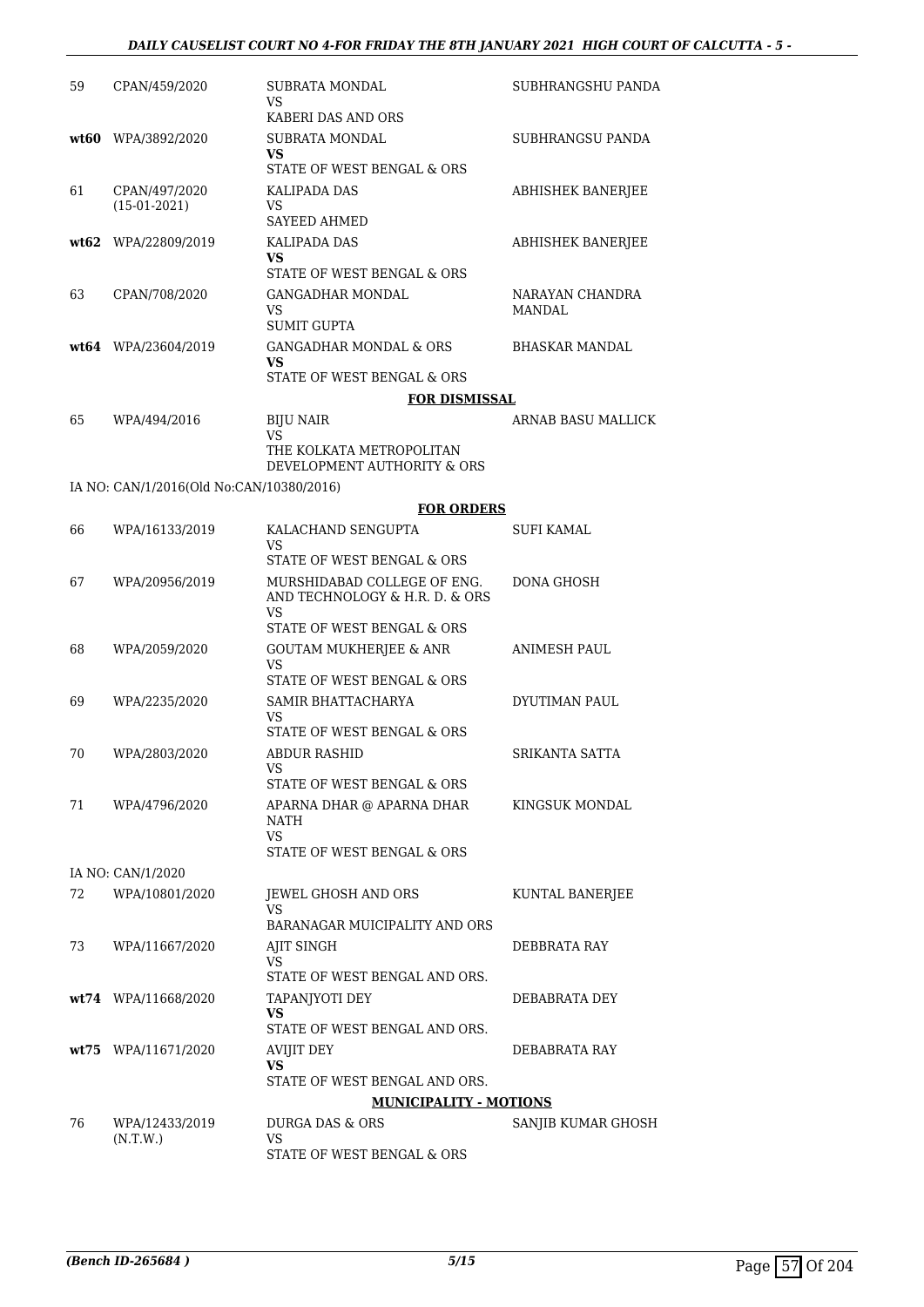# *DAILY CAUSELIST COURT NO 4-FOR FRIDAY THE 8TH JANUARY 2021 HIGH COURT OF CALCUTTA - 6 -*

| 77 | WPA/13558/2019    | RATAN PROSAD KONAR<br>VS<br>STATE OF WEST BENGAL & ORS                                                    | TARAPADA DAS                    |
|----|-------------------|-----------------------------------------------------------------------------------------------------------|---------------------------------|
| 78 | WPA/13616/2019    | PAPIYA MUKHERJEE<br>VS.                                                                                   | SUSHOVON DEY                    |
| 79 | WPA/13810/2019    | BAIDYABATI MUNICIPALITY & ORS<br>MITHU HALDER & ORS<br>VS                                                 | TANMAY CHOWDHURY                |
| 80 | WPA/16212/2019    | THE KMC & ORS<br>SK. SADDAT HOSSAIN<br>VS.<br>THE HMC & ORS                                               | SK. FARIDULLAH                  |
| 81 | WPA/17795/2019    | <b>SK SADDAT HOSSAIN</b><br>VS<br>HOWRAH MUNICIPAL                                                        | SK FARIDULLAH                   |
| 82 | WPA/20775/2019    | <b>CORPORATION &amp; ORS</b><br>ASIT KR CHAKRABORTY & ANR<br>VS.<br>STATE OF WEST BENGAL & ORS            | DONA GHOSH                      |
| 83 | WPA/20876/2019    | ALLEN LABORATORIES LTD & ANR<br>VS<br>BIDHANNAGAR MUNICIPAL                                               | ARUP KR CHATTERJEE              |
| 84 | WPA/21519/2019    | <b>CORPORATION &amp; ORS</b><br>HEMANT PARAKH<br>VS.                                                      | SUBHASIS SAHA                   |
| 85 | WPA/21613/2019    | SAINTHIA MUNICIPALITY & ORS<br><b>SK AZEM ALI</b><br>VS<br>THE KOLKATA MUNICIPAL CORP &                   | SONALI SENGUPTA                 |
| 86 | WPA/22425/2019    | <b>ORS</b><br>TAPAN KUMAR KUNDU<br>VS<br>KOLKATA MUNICIPAL                                                | SUBHASHIS SAHA                  |
| 87 | WPA/22432/2019    | <b>CORPORATION ORS</b><br><b>RUMA KUNDU</b><br>VS<br>KOLKATA MUNICIPAL<br><b>CORPORATION &amp; ORS</b>    | SUBHASHIS SAHA                  |
| 88 | WPA/22433/2019    | SANDIP BHATTACHARJEE<br>VS<br>KOLKATA MUNICIPAL                                                           | SUBHASHIS SAHA                  |
| 89 | WPA/22717/2019    | CORPORATION & ORS<br>MANOJ JAISWAL & ORS<br>VS<br><b>HOWRAH MUNICIPAL</b><br><b>CORPORATION &amp; ORS</b> | ANIL KR<br><b>CHATTOPADHYAY</b> |
| 90 | WPA/23133/2019    | <b>DIBASKAR SAHA</b><br>VS<br>STATE OF WEST BENGAL & ORS                                                  | PRANTICK GHOSH                  |
|    | IA NO: CAN/1/2020 |                                                                                                           |                                 |
| 91 | WPA/23393/2019    | KALYANI CHAKRABORTY<br>VS<br>STATE OF WEST BENGAL & ORS                                                   | NILADRI SAHA                    |
| 92 | WPA/23421/2019    | M/S V.S. ADVERTISING<br>VS.<br>THE CHIEF EXECUTIVE OFFICER, K.<br>M. D. AUTHORITY & ORS                   | DEBABEENA MUKHERJEE             |
| 93 | WPA/23443/2019    | PALLY KALYAN SAMITY & ORS<br>VS<br>STATE OF WEST BENGAL & ORS                                             | EJAJ KHAN                       |
| 94 | WPA/23576/2019    | BISHNU DEY<br>VS<br>STATE OF WEST BENGAL & ORS                                                            | PRIYANKA CHATTERJEE             |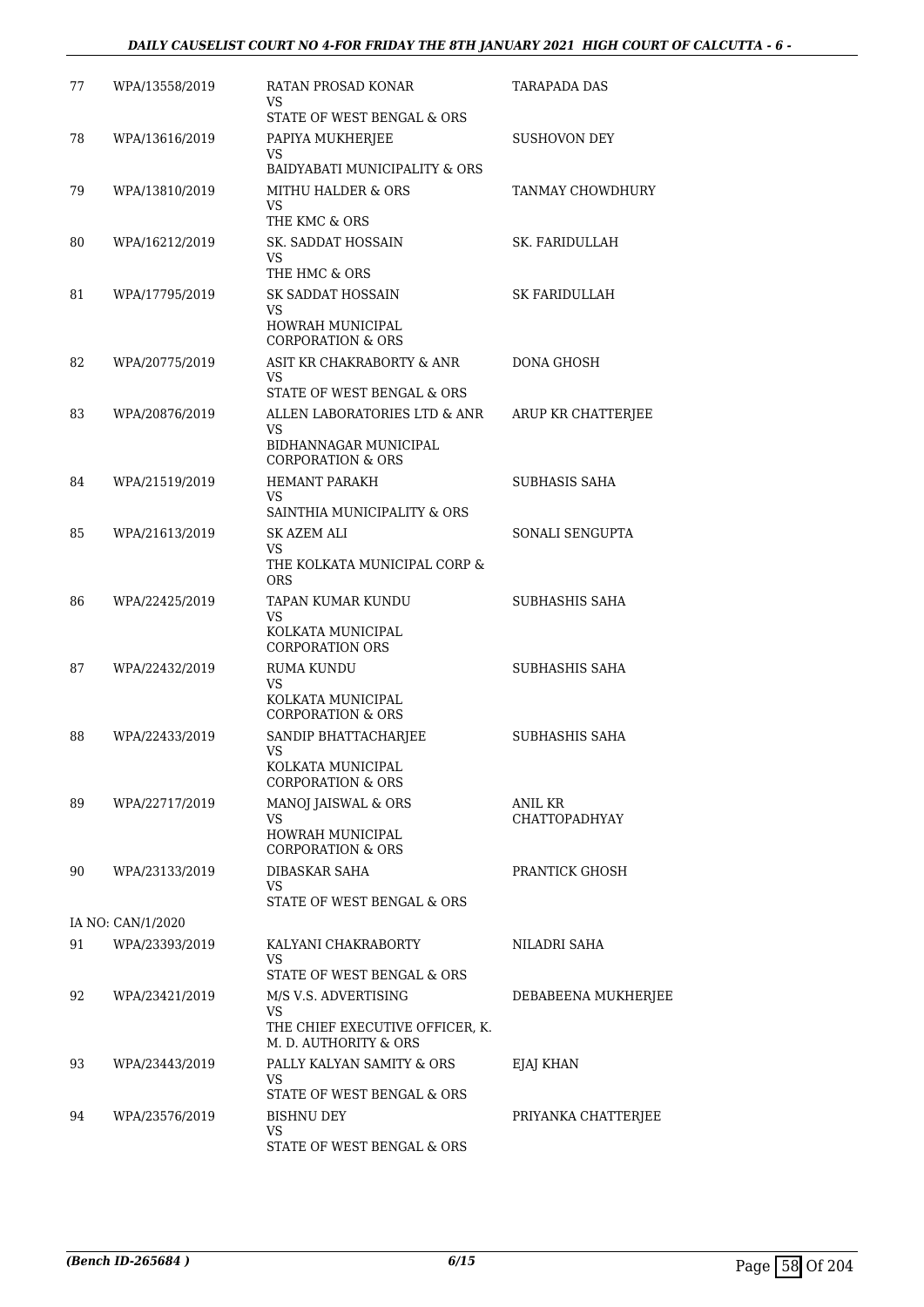| 95  | WPA/23581/2019                                          | PARESH CHANDRA GUPTA & ANR<br>VS                                                                 | ABDUL HADI              |
|-----|---------------------------------------------------------|--------------------------------------------------------------------------------------------------|-------------------------|
| 96  | WPA/71/2020                                             | STATE OF WEST BENGAL & ORS<br><b>INDIA MOTOR PARTS &amp;</b><br><b>ACCESSORIES LTD &amp; ANR</b> | AJAY GAGGAR             |
|     |                                                         | VS<br>THE KOLKATA MUNICIPAL                                                                      |                         |
|     |                                                         | <b>CORPORATION &amp; ORS</b>                                                                     |                         |
| 97  | IA NO: CAN/1/2020(Old No:CAN/3522/2020)<br>WPA/357/2020 | <b>SK. ABDUL RASID</b>                                                                           | PAMPA DEY DHABAL        |
|     |                                                         | VS                                                                                               |                         |
|     |                                                         | STATE OF WEST BENGAL & ORS                                                                       |                         |
| 98  | WPA/641/2020                                            | SUKAMAL BHATTACHARJEE<br>VS                                                                      | DEBASHIS BANERJEE       |
|     |                                                         | KOLKATA MUNICIPAL<br><b>CORPORATION &amp; ORS</b>                                                |                         |
| 99  | WPA/1155/2020                                           | JETHANAND THANWARDAS                                                                             | SUPRATIM                |
|     |                                                         | VS<br>KOLKATA MUNICIPAL<br><b>CORPORATION &amp; ORS</b>                                          | BHATTACHARJEE           |
| 100 | WPA/1216/2020                                           | <b>ARATI DAS</b>                                                                                 | <b>AMIT BARAN DASH</b>  |
|     |                                                         | VS<br>STATE OF WEST BENGAL & ORS                                                                 |                         |
| 101 | WPA/1580/2020                                           | <b>SANJIT BISWAS</b><br>VS                                                                       | GIASUL ISLAM            |
|     |                                                         | KOLKATA MUNICIPAL<br><b>CORPORATION &amp; ORS</b>                                                |                         |
| 102 | WPA/1608/2020                                           | AFROZE RANDERIAN                                                                                 | BHUPENDRA GUPTA         |
|     |                                                         | VS<br>THE KOLKATA MUNICIPAL<br><b>CORPORATION &amp; ORS</b>                                      |                         |
| 103 | WPA/1806/2020                                           | ANGUS JUTE WORKS                                                                                 | KAJAL RAY               |
|     |                                                         | <b>VS</b><br>CHAMPDANI MUNICIPALITY &<br>ORRS                                                    |                         |
| 104 | WPA/1839/2020                                           | MAYA DEVI @ MAYA DEVI PASWAN                                                                     | SOUMYAJIT BHATTA        |
|     |                                                         | VS<br>STATE OF WEST BENGAL & ORS                                                                 |                         |
| 105 | WPA/2064/2020                                           | <b>SUBRATA GUPTA &amp; ORS</b>                                                                   | <b>SULAANA BAGCHI (</b> |
|     |                                                         | VS                                                                                               | BHATTACHARYA)           |
|     |                                                         | STATE OF WEST BENGAL & ORS<br>IA NO: CAN/1/2020(Old No:CAN/1781/2020), CAN/2/2020                |                         |
| 106 | WPA/2204/2020                                           | <b>SRISTHI RESIDENCY &amp; ORS</b>                                                               | DEBABRATA ROY           |
|     |                                                         | VS                                                                                               |                         |
|     |                                                         | HOWRAH MUNICIPAL<br><b>CORPORATION &amp; ORS</b>                                                 |                         |
| 107 | WPA/2392/2020                                           | RUPASRI SARKAR (DAS)                                                                             | DEBAKI NANDAN MAITI     |
|     |                                                         | VS.<br>KMC & ORS.                                                                                |                         |
| 108 | WPA/2543/2020                                           | SNR CONSTRUCTIONS PRIVATE<br><b>LIMITED &amp; ANR</b>                                            | <b>ARNAB SARDAR</b>     |
|     |                                                         | VS<br>KOLKATA MUNICIPAL<br><b>CORPORATION &amp; ORS</b>                                          |                         |
| 109 | WPA/2632/2020                                           | AMIYO DAS                                                                                        | ASIF SOHIL TARAFDAR     |
|     |                                                         | VS.<br>THE HOWRAH MUNICIPAL<br><b>CORPORATION &amp; ORS</b>                                      |                         |
| 110 | WPA/3223/2020                                           | KHALEKUJJAMAN                                                                                    | SK. JAYED HOSSAIN       |
|     |                                                         | VS.                                                                                              |                         |
|     |                                                         | STATE OF WEST BENGAL & ORS                                                                       |                         |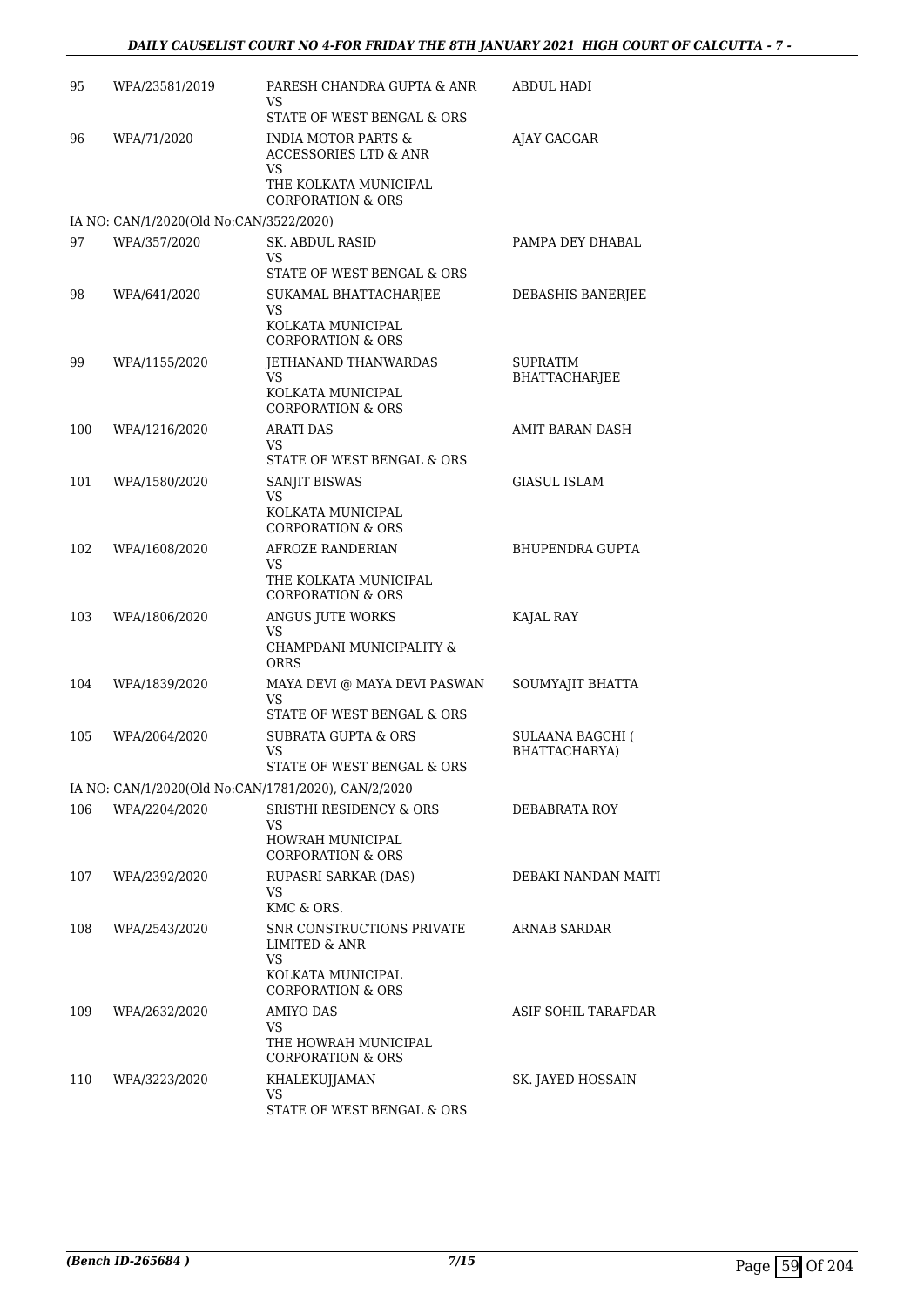| 111 | WPA/3392/2020                           | DHARAM CHAND SONKAR<br>VS                                                        | PARTHA PRATIM<br>MUKHOPADHYAY           |
|-----|-----------------------------------------|----------------------------------------------------------------------------------|-----------------------------------------|
|     |                                         | KMC & ORS.                                                                       |                                         |
|     | IA NO: CAN/1/2020                       |                                                                                  |                                         |
| 112 | WPA/4254/2020                           | ASHRAF ALI MONDAL<br>VS<br>STATE OF WEST BENGAL & ORS                            | <b>INDRAJIT</b><br><b>BHATTACHARJEE</b> |
|     |                                         | IA NO: CAN/1/2020(Old No:CAN/3040/2020), CAN/2/2020(Old No:CAN/3048/2020)        |                                         |
| 113 | WPA/4386/2020                           | <b>JADAV DAS</b>                                                                 | ANIGDHA SAHA                            |
|     |                                         | VS<br>STATE OF WEST BENGAL & ORS                                                 |                                         |
| 114 | WPA/5468/2020                           | SOURAV SINGH<br>VS.                                                              | VIKASH SINGH                            |
|     |                                         | STATE OF WEST BENGAL & ORS                                                       |                                         |
|     | IA NO: CAN/1/2020(Old No:CAN/3169/2020) |                                                                                  |                                         |
| 115 | WPA/7144/2020                           | SHYAMAL SARKAR<br>VS<br>THE COOCHBEHAR MUNICIPALITY                              | <b>SUBHAS CH SARKAR</b>                 |
|     |                                         | <b>ANDORS</b>                                                                    |                                         |
|     | IA NO: CAN/1/2020                       |                                                                                  |                                         |
| 116 | WPA/7146/2020                           | SHYAMAL SARKAR                                                                   | KUMAR SHIBENDRA                         |
|     |                                         | VS<br>THE COOCHBEHAR MUNICIPALITY                                                | NARAYAN                                 |
|     | IA NO: CAN/1/2020                       |                                                                                  |                                         |
| 117 | WPA/8388/2020                           | MUNNA SONKAR                                                                     | CHITTAPRIYA GHOSH                       |
|     |                                         | VS<br>HOWRAH MUNICIPAL CORP AND                                                  |                                         |
|     |                                         | <b>ORS</b>                                                                       |                                         |
| 118 | WPA/8682/2020                           | ASHISH KUMAR SARKAR<br>VS<br>BALURGHAT MUNICIPALITY AND                          | <b>ABHIJIT BORAL</b>                    |
|     |                                         | <b>OTHERS</b>                                                                    |                                         |
| 119 | WPA/9017/2020                           | SUNAND PRASAD SHAW<br>VS                                                         | PRATAP RANJAN<br><b>CHATTERJEE</b>      |
|     |                                         | STATE OF WEST BENGAL AND ORS.                                                    |                                         |
| 120 | WPA/9280/2020                           | SRIKANTA DHARA<br>VS<br>State of West Bengal                                     | <b>BARNAMOY BASAK</b>                   |
| 121 | WPA/9500/2020                           | MD. MOIZUDDIN                                                                    | SYED NURUL AREFIN                       |
|     |                                         | VS<br>THE KOLKATA MUNICIPAL<br><b>CORPORATION</b>                                |                                         |
| 122 | WPA/9835/2020                           | SABIUNNESSA HEQUE                                                                | SYED NURUL AREFIN                       |
|     |                                         | VS<br>THE MUNICIPAL COMMISSIONER,<br>KOLKATA MUNICIPAL<br>CORPORATION AND OTHERS |                                         |
| 123 | WPA/9857/2020                           | ARUN KUMAR ROY AND ANR<br>VS                                                     | ABIR CHAKRABORTY                        |
|     |                                         | STATE OF WEST BENGAL AND ORS.                                                    |                                         |
| 124 | WPA/10905/2020                          | ARUN KUAMR SARDAR<br>VS.<br>STATE OF WEST BENGAL AND ORS.                        | PAMPA DEY DHABAL                        |
| 125 | WPA/10984/2020                          | DEBAISH CHAKRABORTY                                                              | PINGAL BHATTCHARYA                      |
|     |                                         | VS.<br>STATE OF WEST BENGAL AND ORS.                                             |                                         |
| 126 | WPA/11044/2020                          | ARUP CHAUDHURY<br>VS.                                                            | AYANVA BHATTACHARYA                     |
|     |                                         | STATE OF WEST BENGAL AND ORS.                                                    |                                         |
|     |                                         | <b>PANCHAYAT - MOTIONS</b>                                                       |                                         |
| 127 | WPA/6957/2018                           | SADHAN KISHOR BERA & ORS<br>VS                                                   | RIMA HALDER                             |
|     |                                         | STATE OF WEST BENGAL & ORS                                                       |                                         |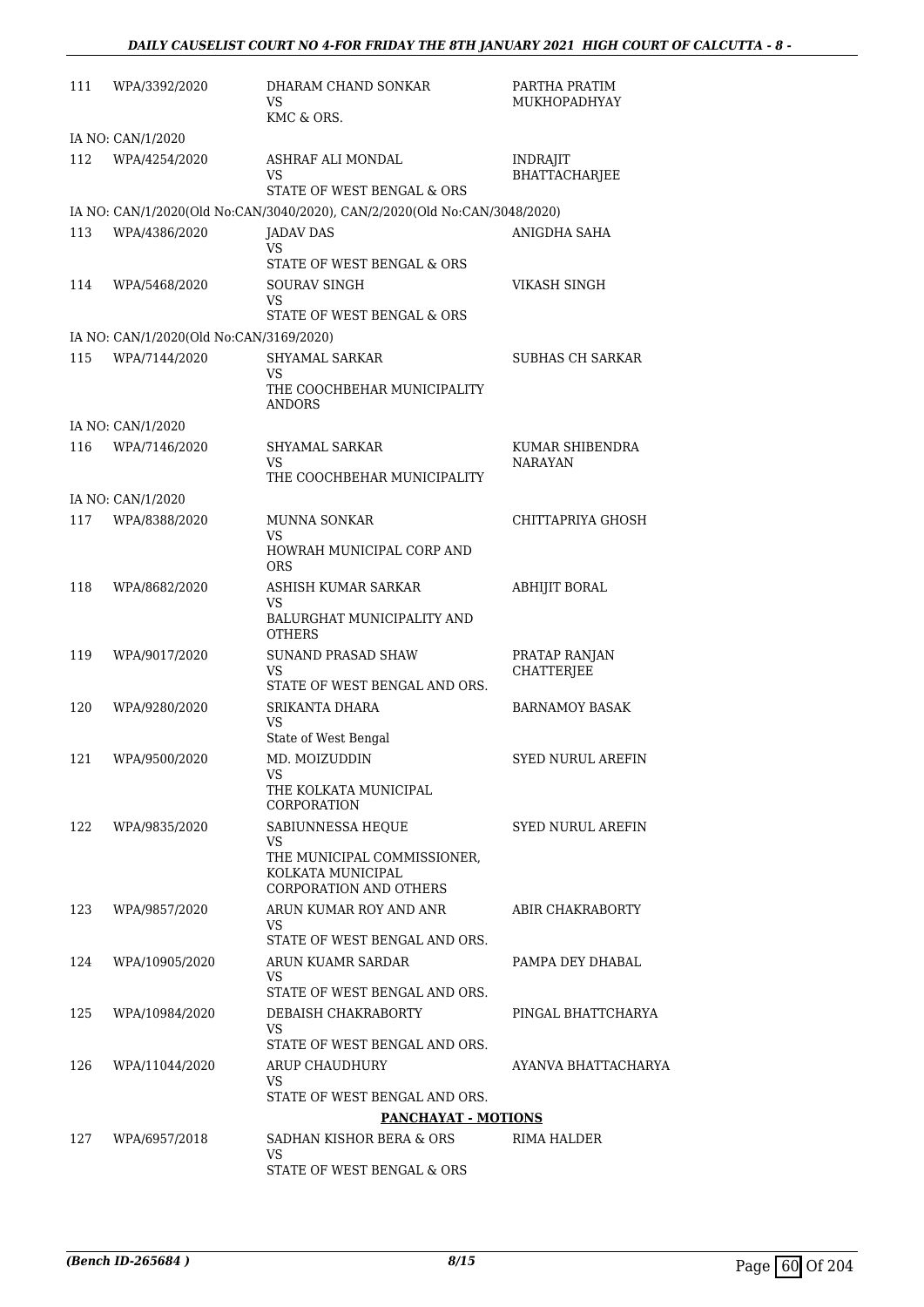# *DAILY CAUSELIST COURT NO 4-FOR FRIDAY THE 8TH JANUARY 2021 HIGH COURT OF CALCUTTA - 9 -*

| 128 | WPA/25488/2018 | NEHA RISHI DAS @ NENA DAS<br>VS                                                      | GOURAB KUMAR NATH                             |
|-----|----------------|--------------------------------------------------------------------------------------|-----------------------------------------------|
|     |                | STATE OF WEST BENGAL& ORS                                                            |                                               |
| 129 | WPA/26326/2018 | JAMAL MONDAL @ JAMALUDDIN<br><b>MOLLA</b><br>VS.                                     | HIRANMAY PAIK                                 |
| 130 | WPA/5080/2019  | STATE OF WEST BENGAL & ORS.<br>MOFIJUL ISLAM<br>VS                                   | SARBANANDA SANYAL                             |
|     |                | STATE OF WEST BENGAL & ORS                                                           |                                               |
| 131 | WPA/7094/2019  | MAHITESH SARDAR<br>VS.<br>STATE OF WEST BENGAL & ORS                                 | <b>GAUTAM NARAYAN</b><br><b>BHATTACHARYA</b>  |
| 132 | WPA/7098/2019  | KRISHNENDU KAR<br>VS<br>STATE OF WEST BENGAL & ORS                                   | GAUTAM NARAYAN<br><b>BHATTACHARYAY</b>        |
| 133 | WPA/7101/2019  | GANESH MONDAL<br>VS.<br>STATE OF WEST BENGAL & ORS                                   | GAUTAM NARAYAN<br><b>BHATTACHARYAY</b>        |
| 134 | WPA/7103/2019  | KRISHNENDU MONDAL<br>VS                                                              | <b>GAUTAM NARAYAN</b><br><b>BHATTACHARYAY</b> |
|     |                | STATE OF WEST BENGAL & ORS                                                           |                                               |
| 135 | WPA/7108/2019  | <b>SUJAY MONDAL</b><br>VS.<br>STATE OF WEST BENGAL & ORS                             | <b>G.N. BHATTACHARYAY</b>                     |
| 136 | WPA/7109/2019  | SUBAL CHANDRA DAS<br>VS<br>STATE OF WEST BENGAL & ORS                                | G.N. BHATTACHARYAY                            |
| 137 | WPA/7126/2019  | BIJAN KR MAJUMDER<br>VS                                                              | GOUTAM NARAYAN<br><b>BHATTACHARYAY</b>        |
| 138 | WPA/7452/2019  | STATE OF WEST BENGAL & ORS<br>SK ABU ABBASUDDIN<br>VS.<br>STATE OF WEST BENGAL & ORS | ABDUL MANNAN MOLLAH                           |
| 139 | WPA/9942/2019  | ABU TAHER MOLLA<br>VS<br>STATE OF WEST BENGAL & ORS                                  | KAMAL KANTA KAR                               |
| 140 | WPA/9984/2019  | DIPALI PAUL<br>VS                                                                    | KAMAL KANTA KAR                               |
| 141 | WPA/10473/2019 | STATE OF WEST BENGAL & ORS<br><b>GOLAM GAZI</b><br>VS<br>STATE OF WEST BENGAL & ORS  | TANMOY MUKHERJEE                              |
| 142 | WPA/11054/2019 | AJID MONDAL<br>VS.<br>STATE OF WEST BENGAL & ORS                                     | SAUNAK<br>BHATTACHARYYA                       |
| 143 | WPA/11708/2019 | SAKILA KHATUN (BEGAM)<br>VS.<br>STATE OF WEST BENGAL & ORS                           | PAMPA DEY (DHABAL)                            |
| 144 | WPA/12335/2019 | NARAYAN CHANDRA MAITY & ORS<br>VS.<br>STATE OF WEST BENGAL & ORS                     | MOUMITA GHOSH                                 |
| 145 | WPA/12674/2019 | UMESH CHANDRA DAS<br>VS.<br>STATE OF WEST BENGAL & ORS                               | TAPAN BHANJA                                  |
| 146 | WPA/14318/2019 | MD FARUK ZAMANM MANDAL &<br>ANR<br>VS.                                               | RASAMOY MONDAL                                |
| 147 | WPA/15158/2019 | STATE OF WEST BENGAL & ORS<br>SUMITA PRAMANIK<br>VS.<br>STATE OF WEST BENGAL & ORS   | BHASKAR CHANDRA<br>MANNA                      |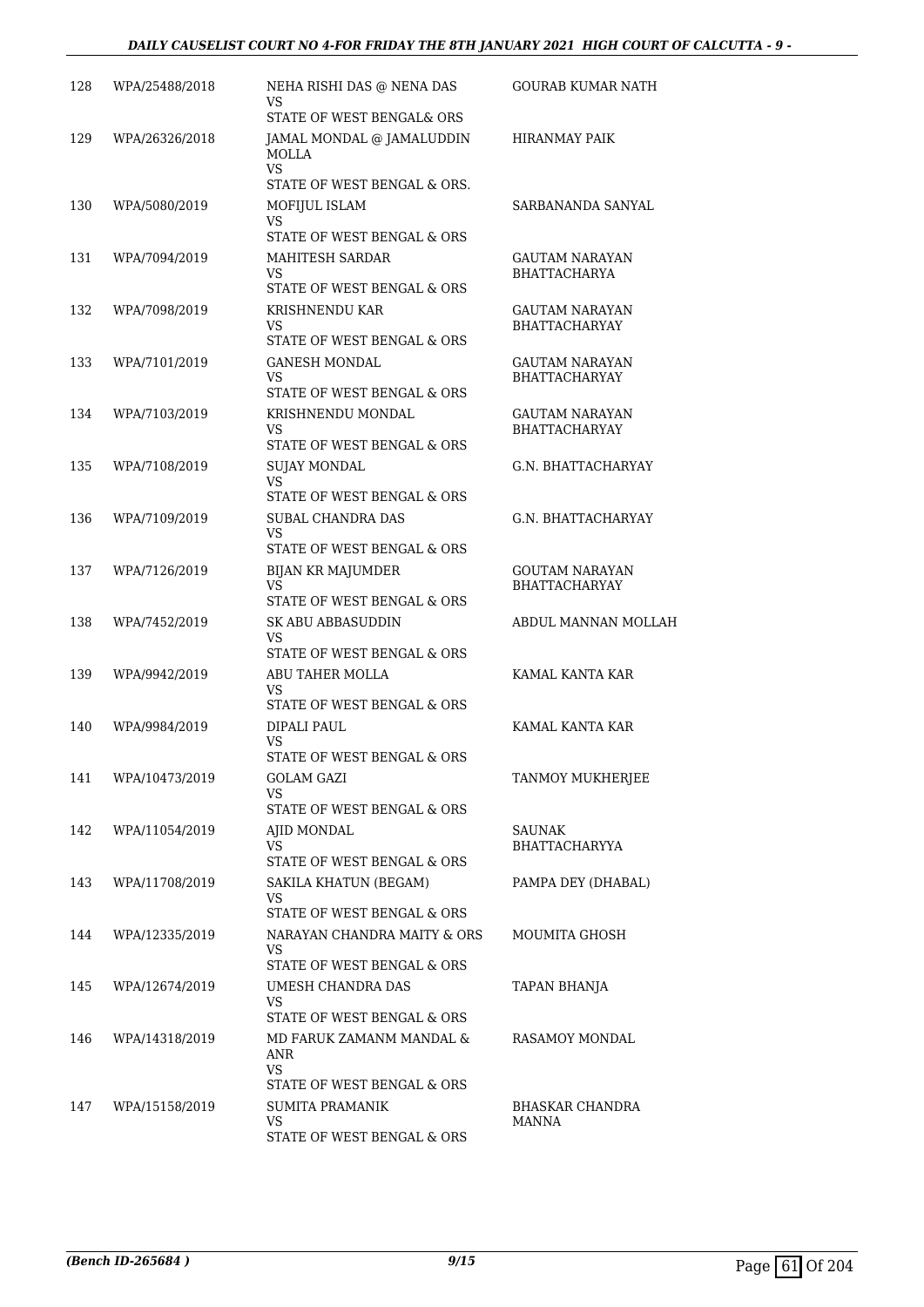| 148 | WPA/15159/2019                                                                      | SHYAMAPADA PANDA<br>VS<br>STATE OF WEST BENGAL & ORS                                                        | <b>BHASKAR CHANDRA</b><br><b>MANNA</b> |
|-----|-------------------------------------------------------------------------------------|-------------------------------------------------------------------------------------------------------------|----------------------------------------|
| 149 | WPA/15768/2019                                                                      | HASINA BIBI & MONDAL<br>VS<br>STATE OF WEST BENGAL & ORS                                                    | DEBASISH CHATTERJEE                    |
| 150 | WPA/16890/2019                                                                      | REKHA SANTRA @ REKHA SINGH<br>VS<br>STATE OF WEST BENGAL & ORS.                                             | <b>BISWAJIT GHOSH</b>                  |
| 151 | WPA/17784/2019                                                                      | NAJMATUNNESA @<br><b>NAZMATUNNESA</b><br>VS<br>STATE OF WEST BENGAL & ORS                                   | <b>JOYEE MAITI</b>                     |
| 152 | WPA/18139/2019                                                                      | MADAN MOHAN CHAKRABORTY<br>VS<br>STATE OF WEST BENGAL & ORS                                                 | <b>SUBHAS JANA</b>                     |
| 153 | WPA/18309/2019                                                                      | <b>SUDAN KAIBARTA</b><br>VS<br>STATE OF WEST BENGAL & ORS                                                   | PRATIP KUMAR<br>CHATTERJEE             |
| 154 | WPA/18562/2019                                                                      | MD MONIRUL HOSSAIN<br><b>CONSTRUCTION &amp; ANR</b><br>VS<br>STATE OF WEST BENGAL & ORS                     | MOUSUMI MITRA                          |
| 155 | WPA/18847/2019                                                                      | SHELLEY GHOSH (KABIRAJ)<br>VS<br>STATE OF WEST BENGAL & ORS                                                 | SUBRANGSU PANDA                        |
| 156 | WPA/19118/2019                                                                      | SK. SULEMAN & ORS<br>VS<br>STATE OF WEST BENGAL & ORS                                                       | SOUMYA MAJUMDER                        |
| 157 | WPA/19339/2019                                                                      | MUSAFAR HOSSAIN GAYEN & ORS<br>VS<br>STATE OF WEST BENGAL & ORS                                             | PRIYANKA MONDAL                        |
| 158 | WPA/19381/2019                                                                      | <b>ASHIM KHANRA</b><br>VS<br>STATE OF WEST BENGAL & ORS                                                     | CHUMKI DAS BAIRAGYA                    |
| 159 | WPA/19419/2019                                                                      | NBCC VIBGYOR TOWERS OWNERS<br><b>ASSOCIATION &amp; ANR</b><br>VS<br>NEW TOWN KOLKATA DEV<br>AUTHORITY & ORS | <b>MANAS DASGUPTA</b>                  |
|     | 160 WPA/19495/2019                                                                  | UTTAM SAMANTA<br>VS.<br>STATE OF WEST BENGAL & ORS                                                          | SUKUMAR GHOSH                          |
| 161 | WPA/19668/2019                                                                      | REAJUL ISLAM & ANR<br>VS<br>STATE OF WEST BENGAL & ORS                                                      | KAZI M. RAHMAN                         |
| 162 | WPA/19847/2019                                                                      | RABINDRA NATH DAS<br>VS.<br>THE GOVT OF WEST BENGAL & ORS                                                   | ARINDAM CHATTERJEE                     |
| 163 | WPA/19906/2019                                                                      | <b>BASUDEB CHEL</b><br>VS<br>STATE OF WEST BENGAL 7 ORS                                                     | TIMIR BARAN SAHA                       |
| 164 | WPA/19947/2019                                                                      | ABDUL SABUR @ SABUR MOLLA &<br><b>ORS</b><br>VS.<br>STATE OF WEST BENGAL & ORS                              | MD HASANUZZAMAN                        |
| 165 | WPA/20105/2019                                                                      | PRITILATA SARDAR<br>VS<br>STATE OF WEST BENGAL & ORS.                                                       | ABU TAFIK HASSAN                       |
|     | $14 \text{ NQ}$ , $C \Lambda N/1/2019(0)$ d $N_{\Omega}$ , $C \Lambda N/10473/2019$ |                                                                                                             |                                        |

IA NO: CAN/1/2019(Old No:CAN/10473/2019)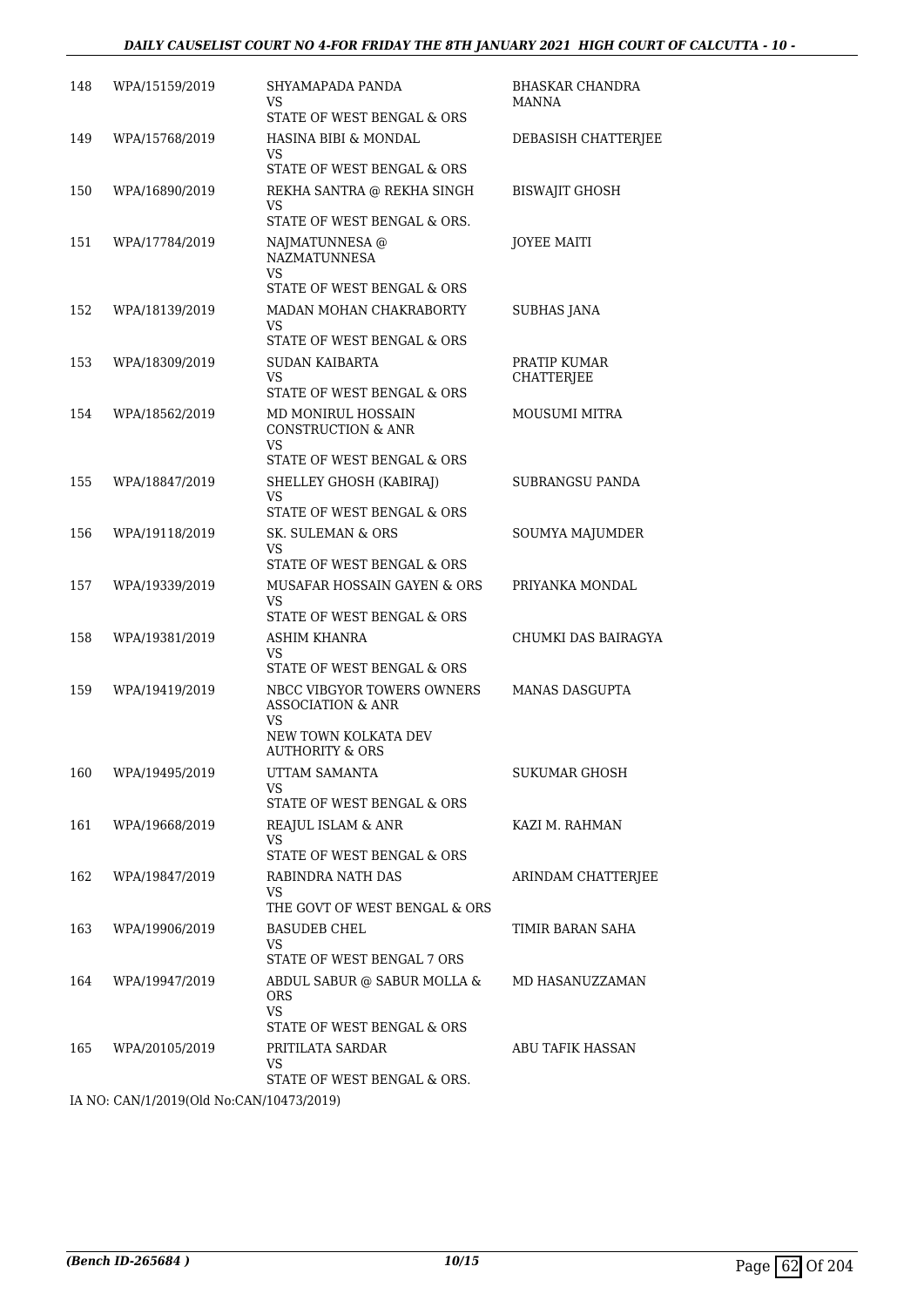| 166 | WPA/20107/2019                           | TAPAN KR. MONDAL & ORS.<br>VS<br>STATE OF WEST BENGAL & ORS.                                       | KAMAKSHYA PRASAD<br>MUKHOPADHYAY |
|-----|------------------------------------------|----------------------------------------------------------------------------------------------------|----------------------------------|
|     | IA NO: CAN/1/2019(Old No:CAN/10474/2019) |                                                                                                    |                                  |
| 167 | WPA/20144/2019                           | MONALISA SEN PAL<br>VS<br>STATE OF WEST BENGAL & ORS                                               | SUBHADIP PARMANIK                |
| 168 | WPA/20266/2019                           | AUSTOPADA MAITY<br>VS                                                                              | RANAJAY CHATTERJEE               |
| 169 | WPA/20772/2019                           | STATE OF WEST BENGAL & ORS<br>SUPRIYA RANJAN GHOSH<br>VS                                           | PRADIP KR GHOSH                  |
| 170 | WPA/20806/2019                           | STATE OF WEST BENGAL & ORS<br>ASIT KOLEY<br>VS<br>STATE OF WEST BENGAL & ORS                       | KAMAL KANTA KAR                  |
| 171 | WPA/20818/2019                           | SK HASUNUDDIN @ JAMANUDDIN<br>VS<br>STATE OF WEST BENGAL & ORS                                     | MD MAHMUD                        |
| 172 | WPA/20949/2019                           | <b>SABITA BHAKTA &amp; ANR</b><br>VS                                                               | YOUNSH MONDAL                    |
| 173 | WPA/20996/2019                           | STATE OF WEST BENGAL & ORS<br>GOPAL BISWAS @ GOPAL CHANDRA<br><b>BISWAS &amp; ANR</b><br>VS        | <b>AMAL KR BANERJEE</b>          |
| 174 | WPA/21004/2019                           | STATE OF WEST BENGAL & ORS<br><b>SULEMAN ANSARY &amp; ORS</b><br>VS.<br>STATE OF WEST BENGAL & ORS | MADHU SUDAN MONDAL               |
| 175 | WPA/21190/2019                           | DILIP MONDAL & ANR<br>VS<br>STATE OF WEST BENGAL & ORS                                             | MONIKA SINHA                     |
| 176 | WPA/21531/2019                           | SK. SAHEB ALI & ANR<br>VS<br>STATE OF WEST BENGAL & ORS                                            | <b>PUNAM BASU</b>                |
|     | IA NO: CAN/1/2020                        |                                                                                                    |                                  |
| 177 | WPA/21683/2019                           | MD. ABUL BASAR KHAN<br>VS                                                                          | MONIKA SINHA                     |
|     | 178 WPA/22025/2019                       | STATE OF WEST BENGAL & ORS<br>SANJAY BHATTACHARJEE<br>VS<br>STATE OF WEST BENGAL & ORS             | DEBDUTTA BASU                    |
| 179 | WPA/22207/2019                           | MADHAI MONDAL & MADHAB<br>CHANDRA MONDAL<br>VS.                                                    | SANDIPAN MAITY                   |
| 180 | WPA/22606/2019                           | STATE OF WEST BENGAL & ORS<br>RATAN KR DAS & ANR<br>VS                                             | KAMAL KANTA KAR                  |
| 181 | WPA/22739/2019                           | STATE OF WEST BENGAL & ORS<br>LAKSHMI KANTA LAHA<br>VS<br>STATE OF WEST BENGAL & ORS               | ARJUN KUMAR SAMANTA              |
| 182 | WPA/22753/2019                           | SHYAM SUNDAR KUNDU<br>VS                                                                           | AMRITA CHATTERJEE                |
| 183 | WPA/22900/2019                           | STATE OF WEST BENGAL & ORS<br>MD. MAHIUDDIN<br>VS<br>STATE OF WEST BENGAL & ORS                    | MD. HABIBUR RAHMAN               |
|     | IA NO: CAN/1/2020                        |                                                                                                    |                                  |
| 184 | WPA/23371/2019                           | MALA BAURI<br>VS.<br>STATE OF WEST BENGAL & ORS                                                    | SOUMIK GANGULI                   |
|     |                                          |                                                                                                    |                                  |

IA NO: CAN/1/2020(Old No:CAN/1056/2020)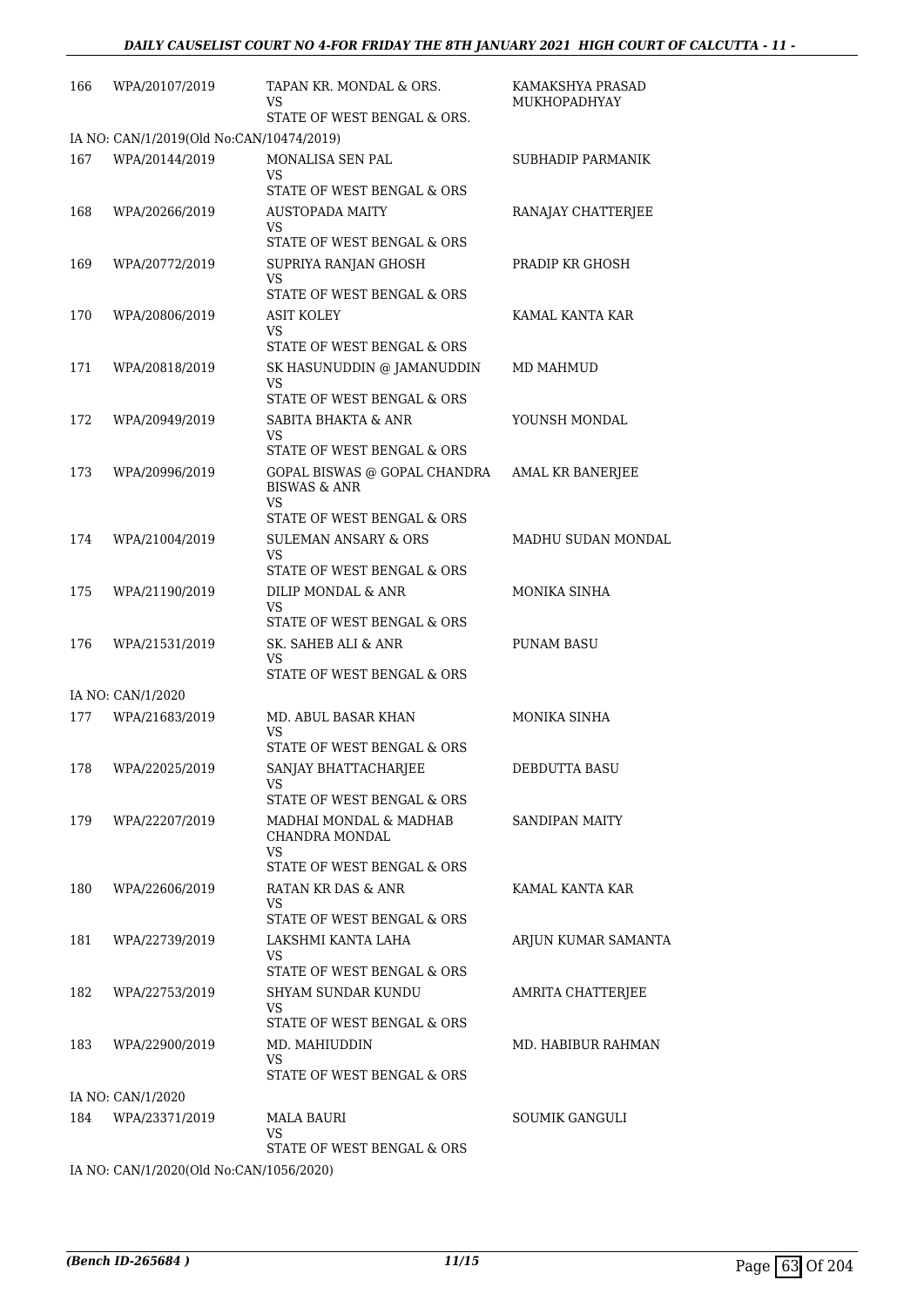| WPA/24240/2019 | <b>FIROJ HUSSAIN</b><br>VS<br>STATE OF WEST BENGAL & ORS           | <b>ARUP BANERJEE</b>                                                                                                 |
|----------------|--------------------------------------------------------------------|----------------------------------------------------------------------------------------------------------------------|
| WPA/61/2020    | NETAI DAS @ RUIDAS<br>VS<br>STATE OF WEST BENGAL & ORS             | MD. MAHMUD                                                                                                           |
| WPA/301/2020   | MONIRA KHATOON<br>VS<br>STATE OF WEST BENGAL & ORS                 | GAUTAM GURIA                                                                                                         |
| WPA/338/2020   | RANJAN MAL & ORS<br>VS<br>UNION OF INDIA & ORS                     | SAIKAT CHATTERJEE                                                                                                    |
| WPA/398/2020   | AMAR MONDAL<br>VS.<br>STATE OF WEST BENGAL & ORS                   | <b>SARTHAK BURMAN</b>                                                                                                |
| WPA/574/2020   | <b>BULUYARA BIBI &amp; ORS</b><br>VS<br>STATE OF WEST BENGAL & ORS | ARKA BHATTACHARYA                                                                                                    |
| WPA/694/2020   | RUNA ROY & ORS<br>VS<br>STATE OF WEST BENGAL & ORS                 | ARUNAVA GANGULY                                                                                                      |
| WPA/911/2020   | AHMMED ALI LASKAR & ORS<br>VS<br>STATE OF WEST BENGAL & ORS        | SUDARSHANGHOSH                                                                                                       |
| WPA/1034/2020  | ARABINDA JANA<br>VS.<br>STATE OF WEST BENGAL & ORS                 | <b>BHASKAR CHANDRA</b><br>MANNA                                                                                      |
| WPA/1932/2020  | BARNALI GHARAMI (SHIT)<br>VS<br>STATE OF WEST BENGAL & ORS         | SWADHIN PAN                                                                                                          |
| WPA/1934/2020  | MAUSUMI DAS<br>VS<br>STATE OF WEST BENGAL & ORS                    | <b>SWADHIN PAN</b>                                                                                                   |
| WPA/1935/2020  | SATABDI MAHAJAN (MONDAL)<br>VS<br>STATE OF WEST BENGAL & ORS       | SWADHIN PAN                                                                                                          |
| WPA/1937/2020  | DIPALI MONDAL (SARDAR)<br>VS<br>STATE OF WEST BENGAL & ORS         | SWADHIN PAN                                                                                                          |
| WPA/2158/2020  | WARSI DAIRY FIRM<br>VS<br>STATE OF WEST BENGAL & ORS               | HASAN SHAMS                                                                                                          |
| WPA/2282/2020  | TAPAS KUMAR SADHUKHAN<br>VS.<br>STATE OF WEST BENGAL & ORS         | SHAMBA CHAKRABORTY                                                                                                   |
| WPA/2513/2020  | YUNUS GAZI<br>VS.                                                  | RABIDNRA KUMAR<br>JAISWAL                                                                                            |
| WPA/2544/2020  | PARIMAL DAS<br>VS                                                  | KALLOL KR MAITY                                                                                                      |
| WPA/2700/2020  | KABIR SAHAJI<br>VS                                                 | <b>INDRAJIT GHOSH</b>                                                                                                |
| WPA/2782/2020  | <b>GOPAL MUKHERJEE</b><br>VS                                       | SANTIMAY<br>BHATTACHARYYA                                                                                            |
| WPA/6569/2020  | MD. AFJAL HOQUE & ORS<br>VS.<br>STATE OF WEST BENGAL & ORS         | SUNNY NANDY                                                                                                          |
|                |                                                                    | STATE OF WEST BENGAL & ORS<br>STATE OF WEST BENGAL & ORS<br>STATE OF WEST BENGAL & ORS<br>STATE OF WEST BENGAL & ORS |

IA NO: CAN/1/2020(Old No:CAN/5351/2020)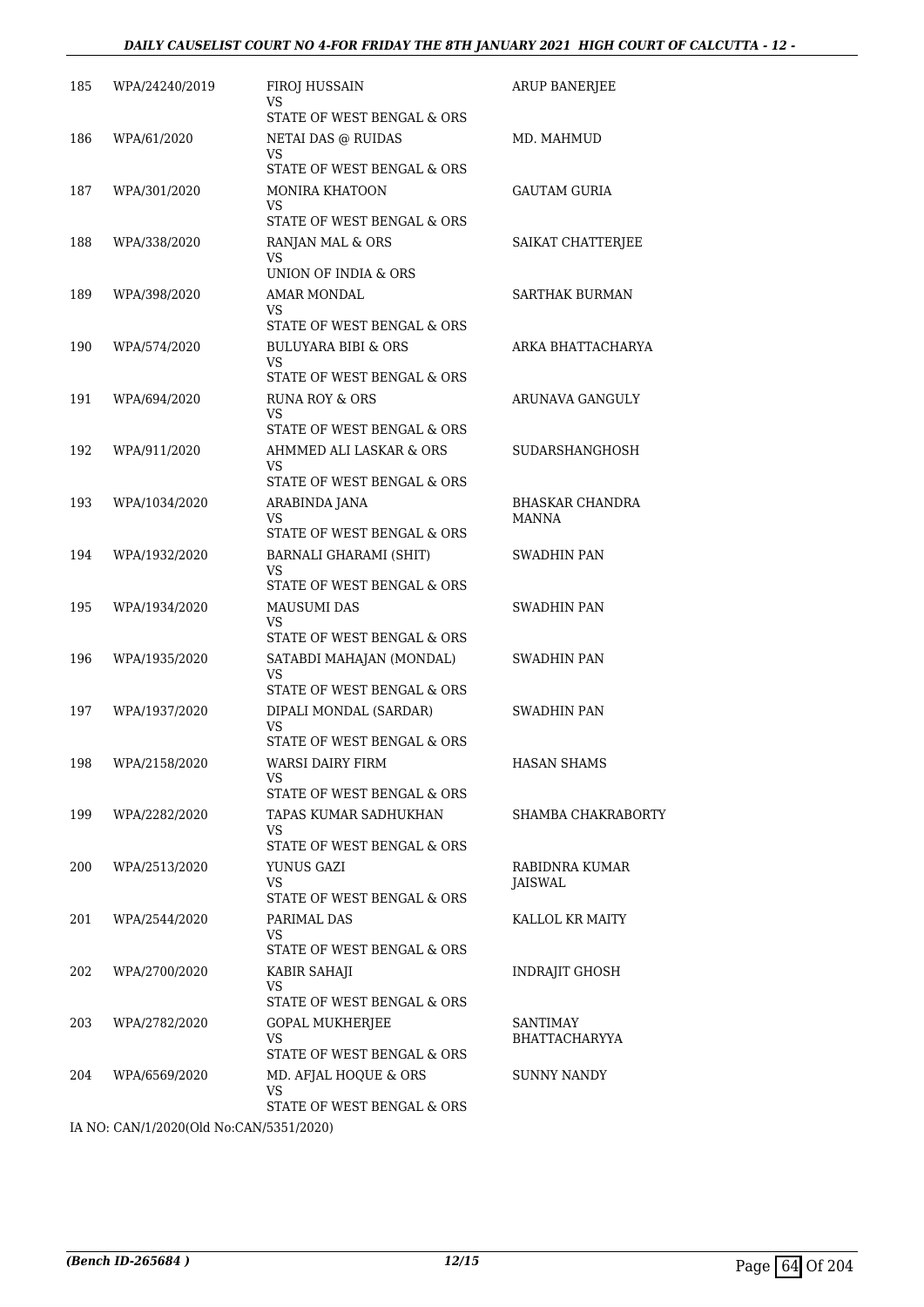| 205 | WPA/7042/2020                 | ACHINTA KUMAR SAM<br>VS                                              | APURBA GHOSH                      |
|-----|-------------------------------|----------------------------------------------------------------------|-----------------------------------|
|     |                               | State of West Bengal                                                 |                                   |
|     | IA NO: CAN/1/2020             |                                                                      |                                   |
| 206 | WPA/7788/2020                 | BALARAM DHIBAR<br>VS                                                 | DIPTENDU MONDAL                   |
|     |                               | STATE OF WEST BENGAL AND ORS.                                        |                                   |
| 207 | WPA/9032/2020                 | SK. ASLAM ALI AMD ORS<br>VS.                                         | SIRAJUL HAQUE MONDAL              |
|     |                               | THE STATE OF WEST BENGAL AND<br><b>ORS</b>                           |                                   |
| 208 | WPA/11106/2020                | REKHA SARKAR TIKADAR AND ORS<br>VS                                   | SARTHAK BARMAN                    |
|     |                               | STATE OF WEST BENGAL AND ORS.                                        |                                   |
|     |                               | <b>UPGRADED MATTERS</b>                                              |                                   |
|     |                               | (MUNICIPALITY MOTIONS)                                               |                                   |
| 209 | WPA/17756/2019                | <b>BISWAJYOTI MAITY</b><br>VS                                        | AMIT BARAN DASH                   |
|     |                               | STATE OF WEST BENGAL & ORS.                                          |                                   |
| 210 | WPA/19350/2019                | <b>SMT. SUBHRA DEY &amp; ORS</b><br>VS.                              | SUBHOJIT MULLICK                  |
|     |                               | THE K.M.C. & ORS                                                     |                                   |
|     | IA NO: CAN/1/2020             |                                                                      |                                   |
| 211 | WPA/22158/2019                | HALDIA - KOLKATA PORT & DOCK<br><b>SHRAMIK UNION &amp; ANR</b><br>VS | SANTANU MAJI                      |
|     |                               | STATE OF WEST BENGAL & ORS                                           |                                   |
| 212 | WPA/22213/2019                | ANJALI MUKHERJEE<br>VS                                               | <b>BISWABRATA BASU</b><br>MALLICK |
|     |                               | KAMARHATI MUNICIPALITY & ORS                                         |                                   |
| 213 | WPA/24343/2019                | <b>BISWAJIT SADHUKHAN</b><br>VS                                      | SAMIR KR ADHIKARI                 |
|     |                               | STATE OF WEST BENGAL & ORS                                           |                                   |
| 214 | WPA/4550/2020                 | SANTOSH KHANDELWAL & ORS<br>VS                                       | <b>SABERI SAHA</b>                |
|     |                               | KOLKATA MUNICIPAL<br><b>CORPORATION &amp; ORS</b>                    |                                   |
| 215 | WPA/4789/2020                 | RUMABHADRA PAUL<br>VS                                                | ARUN BANDYOPADHYAY                |
|     |                               | STATE OF WEST BENGAL 7 ORS                                           |                                   |
| 216 | WPA/6934/2020                 | SHIVSUBH COMPLEX LLP<br>VS                                           | SAJOY BOSE                        |
|     |                               | THE STATE OF WEST BENGAL AND<br>ORS                                  |                                   |
|     | IA NO: CAN/1/2020, CAN/2/2020 |                                                                      |                                   |
| 217 | WPA/7427/2020                 | JAGADISH PRASAD AGARWAL<br>VS                                        | NEIL BASU                         |
|     |                               | STATE OF WEST BENGAL AND ORS.                                        |                                   |
|     | IA NO: CAN/1/2020             |                                                                      |                                   |
| 218 | WPA/7768/2020                 | ABDUL RASHID @ MD RASHID<br>VS                                       | MOSTAFIJUR RAHAMAN                |
|     |                               | STATE OF WEST BENGAL AND ORS.                                        |                                   |
| 219 | WPA/8092/2020                 | DYNAMIC INFRACON PVT LTD AND<br>ANR<br><b>VS</b>                     | DIPAK DEY                         |
|     |                               | HOWRAH MUNICIPAL<br><b>CORPORATION AND ANR</b>                       |                                   |
| 220 | WPA/8599/2020                 | <b>SUKUL SHAW AND ORS</b><br>VS.                                     | SUNNY NANDI                       |
|     |                               | kolkata municipality corporation and<br>ors                          |                                   |
|     | IA NO: CAN/1/2021             |                                                                      |                                   |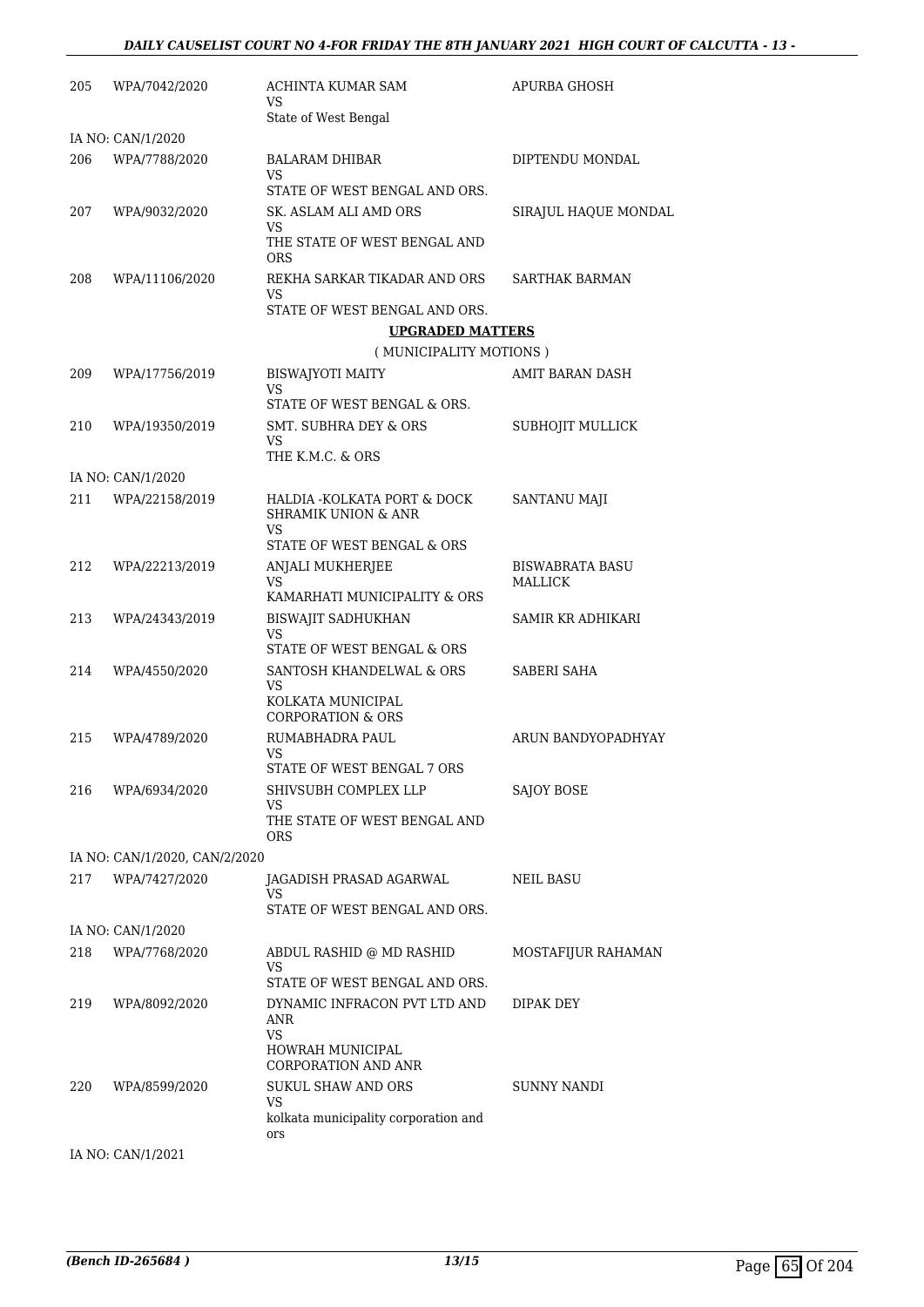| 221 | WPA/9643/2020  | JASPAL SINGH CHANDHOK<br>VS                                                                          | SOMALI MUKHOPADHYAY                    |
|-----|----------------|------------------------------------------------------------------------------------------------------|----------------------------------------|
|     |                | KOLKATA MUNICIPAL<br><b>CORPORATION AND ORS</b>                                                      |                                        |
| 222 | WPA/10088/2020 | KISHOR GHOSH<br>VS.<br>THE CHANDERNAGORE MUNICIPAL                                                   | <b>AMRITA DE</b>                       |
| 223 | WPA/10395/2020 | <b>CORPORATION AND ORS</b><br>ANUPAM SAMANTA<br>VS.                                                  | Sumanta Das                            |
| 224 | WPA/11394/2020 | STATE OF WEST BENGAL AND ORS.<br>M/S NEW MAA LAXMI<br>CONSTRUCTION AND COMPANY<br>AND ANOTEHR<br>VS. | SUMITAVA CHAKRABORTY                   |
|     |                | KOLKATA MUNICIPAL<br>CORPORATION AND ORS.                                                            |                                        |
|     |                | <b>UPGRADED MATTERS 1</b>                                                                            |                                        |
|     |                | (PANCHAYAT MOTIONS)                                                                                  |                                        |
| 225 | WPA/3074/2020  | <b>JUGAL DENRE</b><br>VS.                                                                            | SOUMEN<br><b>BHATTACHARJEE</b>         |
|     |                | STATE OF WEST BENGAL & ORS                                                                           |                                        |
| 226 | WPA/3129/2020  | DIPALI GHOSH<br>VS.<br>HOWRAH ZILLA PARISHAD & ORS                                                   | <b>ANIMESH PAUL</b>                    |
| 227 | WPA/5242/2020  | <b>ASISH KOLEY</b>                                                                                   | <b>SOUMEN</b>                          |
|     |                | VS.<br>HOWRAH ZILLA PARISHAD & ORS                                                                   | BHATTACHARJEE                          |
| 228 | WPA/7959/2020  | <b>BIMAL KUMAR GAYEN</b><br>VS.                                                                      | SUDARSHAN GHOSH                        |
| 229 | WPA/8034/2020  | State of West Bengal<br>SAMIR KUMAR SAMANTA<br>VS                                                    | PAYEL SHOME                            |
|     |                | STATE OF WEST BENGAL AND ORS.                                                                        |                                        |
| 230 | WPA/8133/2020  | YASHODA KUMARI MONDAL<br>VS.<br>State of West Bengal                                                 | TANUJA BASAK                           |
| 231 | WPA/8855/2020  | MESER ALI                                                                                            | <b>TANUJA BASAK</b>                    |
|     |                | VS<br>STATE OF WEST BENGAL AND ORS.                                                                  |                                        |
| 232 | WPA/10129/2020 | SAYED NEAJUDDIN<br>VS                                                                                | <b>MIR ANOWAR</b>                      |
|     |                | THE STATE OF WEST BENGAL AND<br><b>ORS</b>                                                           |                                        |
| 233 | WPA/10156/2020 | RESS UDYOG PRIVATE LIMITED<br>VS                                                                     | SUMITAVA CHAKRABORTY                   |
|     |                | STATE OF WEST BENGAL AND ORS.                                                                        |                                        |
| 234 | WPA/10160/2020 | DIPA GHUGU<br>VS.<br>STATE OF WEST BENGAL AND ORS.                                                   | <b>MRITYUNJOY</b><br><b>CHATTERJEE</b> |
| 235 | WPA/10418/2020 | <b>MOSARRAF HOSSAIN</b>                                                                              | MD. AHSANUZZAMAN                       |
|     |                | VS.<br>STATE OF WEST BENGAL AND ORS.                                                                 |                                        |
| 236 | WPA/10677/2020 | LAKSHMI KANTA MAHATO AND<br><b>OTHERS</b><br><b>VS</b>                                               | SULAGNA<br><b>BHATTACHARJEE BAGCHI</b> |
|     |                | STATE OF WEST BENGAL AND ORS.                                                                        |                                        |
| 237 | WPA/10707/2020 | <b>BULAND JAVED</b><br><b>VS</b><br>STATE OF WEST BENGAL AND ORS.                                    | CHANDRAKANT<br>KUSHWAHA                |
| 238 | WPA/10917/2020 | <b>ASHOK SAMANTA</b>                                                                                 | KRISHNENDU BHADRA                      |
|     |                | VS<br>STATE OF WEST BENGAL AND ORS.                                                                  |                                        |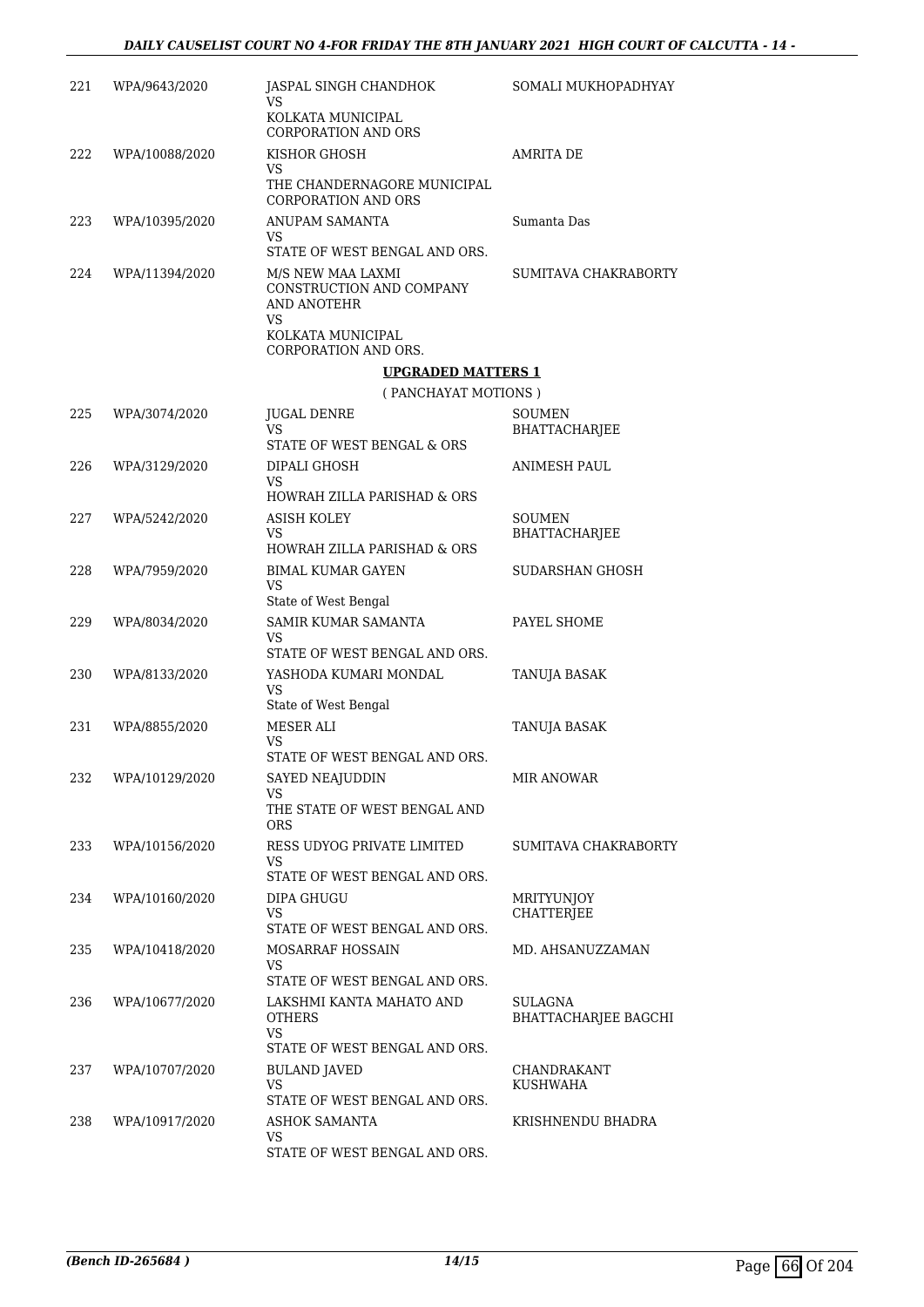239 WPA/108/2021 ANILA SOMAN

VS DEPUTY COMMISSIONER,SOUTH ANDAMAN DISTRICT AND ANR

PHATICK CHANDRA DAS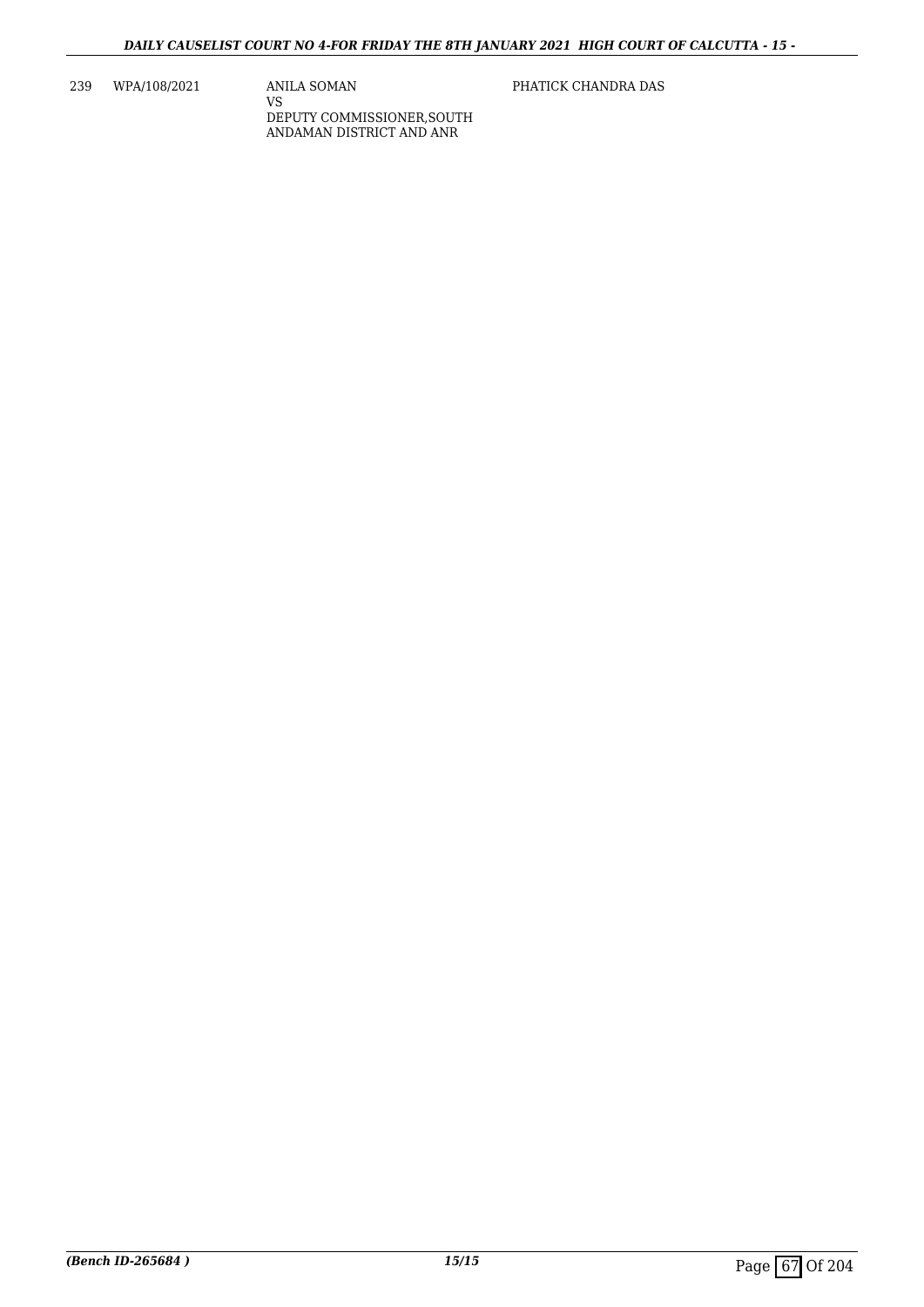

# In The High Court at Calcutta

# **Appellate Side**

**DAILY CAUSELIST For Friday The 8th January 2021**

**COURT NO. 38**

**SINGLE BENCH (SB - IV)**

**AT 10:45 AM**

# **HON'BLE JUSTICE ASHIS KUMAR CHAKRABORTY**

**(VIA VIDEO CONFERENCE)**

**ON AND FROM MONDAY THE 7TH DECEMBER, 2020 ISSUED ON 1ST DECEMBER, 2020 IS MODIFIED TO THE FOLLOWING EXTENT - MATTERS (INCLUDING MOTIONS UNDER ARTICLE 226 OF THE CONSTITUTION OF INDIA RELATING TO LAND UNDER GROUP I INCLUDING APPLICATIONS CONNECTED THERETO.**

**NOTE: MATTERS WILL BE TAKEN UP THROUGH PHYSICAL HEARING ONLY WHEN BOTH THE PAR.TIES ARE AGREED**

**MENTIONING WILL BE PERMITTED ONLY ON THE VIRTUAL MODE INDICATING GROUP(S) OR SECTION(S) ALONG WITH GROUND OF URGENCY.**

|    | <b>TO BE MENTIONED</b>        |                                                                |                       |  |
|----|-------------------------------|----------------------------------------------------------------|-----------------------|--|
| 1  | WPA/9550/2020                 | <b>SUSANTA MAITY</b>                                           | SIDDHARTHA ROY        |  |
|    |                               | VS<br>UNION OF INDIA AND ORS.                                  |                       |  |
|    |                               | <b>MOTION</b>                                                  |                       |  |
| 2  | WPA/26348/2017                | <b>CHIDAM GHOSH</b><br><b>VS</b>                               | S DEY                 |  |
|    |                               | STATE OF WEST BENGAL & ORS                                     |                       |  |
| 3  | WPA/1155/2018                 | JAMUNA GHOSH<br><b>VS</b>                                      | <b>SUBINAY DEY</b>    |  |
|    |                               | STATE OF WEST BENGAL & ORS                                     |                       |  |
| 4  | WPA/21268/2019                | SANTOSH KUMAR BHUINYA<br>VS                                    | SUBJOJIT SAHA         |  |
|    |                               | STATE OF WEST BENGAL & ORS                                     |                       |  |
|    | IA NO: CAN/1/2020, CAN/2/2020 |                                                                |                       |  |
| 5  | WPA/23790/2019                | UTTSHA PANDAY & ANR<br><b>VS</b>                               | <b>ANIRBAN DAS</b>    |  |
|    |                               | STATE OF WEST BENGAL & ORS                                     |                       |  |
| 6  | WPA/23908/2019                | <b>SUBHASH BISWAS &amp; ANR</b><br><b>VS</b>                   | SATYAM MUKHERJEE      |  |
|    |                               | STATE OF WEST BENGAL & ORS                                     |                       |  |
| 7  | WPA/23944/2019                | NIRMAL UTHASINI<br><b>VS</b>                                   | RATUL GHOSH           |  |
|    |                               | STATE OF WEST BENGAL & ORS                                     |                       |  |
| 8  | WPA/23968/2019                | SAMIUL HOQUE & ORS<br><b>VS</b>                                | <b>DONA GHOSH</b>     |  |
|    |                               | UNION OF INDIA & ORS                                           |                       |  |
| 9  | WPA/24035/2019                | ANADI JANA & ORS<br><b>VS</b><br>STATE OF WEST BENGAL & ORS    | KARTICK CHANDRA KAPAS |  |
| 10 | WPA/24353/2019                | TARUN TAPAN NANDAN<br>VS                                       | DYUTIMAN BANERJEE     |  |
|    |                               | STATE OF WEST BENGAL & ORS                                     |                       |  |
| 11 | WPA/24354/2019                | ANANDA MONDAL & ANR<br><b>VS</b><br>STATE OF WEST BENGAL & ORS | PARTHA PRATIM ROY     |  |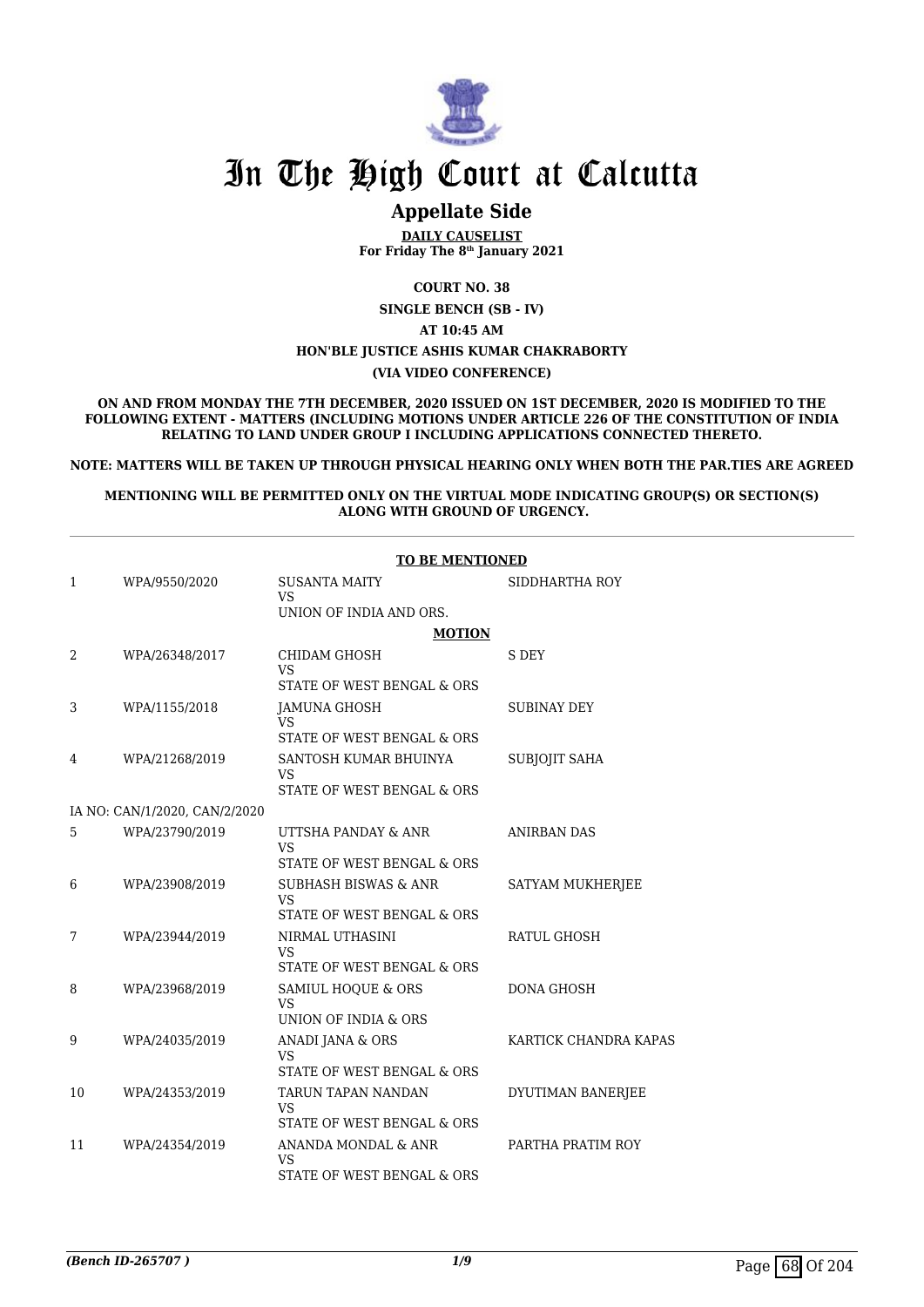| 12 | WPA/68/2020   | SUBIRENDRA NATH SINGHA ROY<br>$&$ ANR<br>VS<br>THE DIST MAGISTRATE , NADIA | KUHU ROY                  |
|----|---------------|----------------------------------------------------------------------------|---------------------------|
|    |               | $&$ ORS                                                                    |                           |
| 13 | WPA/312/2020  | <b>SUTAPA GUCHHAIT &amp; ANR</b><br>VS                                     | PANCHANAN HAJRA           |
|    |               | STATE OF WEST BENGAL & ORS                                                 |                           |
| 14 | WPA/1446/2020 | ALEA BIBI<br>VS<br>STATE OF WEST BENGAL & ORS                              | PANNALAL<br>BANDYOPADHYAY |
| 15 | WPA/2413/2020 | PURNA CH. BISWAS & ORS<br>VS<br>UNION OF INDIA & ORS                       | ARINDAM DAS               |
| 16 | WPA/2489/2020 | JAGANNATH DAS & ORS<br>VS                                                  | DONA GHOSH                |
|    |               | UNION OF INDIA & ORS                                                       |                           |
| 17 | WPA/2499/2020 | NEPAL JOARDAR<br>VS                                                        | SARBANANDA SANYAL         |
|    |               | STATE OF WEST BENGAL & ORS                                                 |                           |
| 18 | WPA/2534/2020 | DIBYENDU DEY ALIAS DIBYENDU<br>SARKAR<br>VS                                | SABYASACHI HAZRA          |
|    |               | STATE OF WEST BENGAL & ORS                                                 |                           |
| 19 | WPA/2568/2020 | <b>ADHIR PRAMANIK</b><br>VS                                                | DILIP KR SHYAMAL          |
|    |               | STATE OF WEST BENGAL & ORS                                                 |                           |
| 20 | WPA/2605/2020 | <b>SIKHA ROY &amp; ANR</b><br>VS<br>STATE OF WEST BENGAL & ORS             | PRADIP KR MAJUMDAR        |
| 21 | WPA/2607/2020 | JAGABANDHU BISWAS                                                          | <b>ABHIJIT SARKAR</b>     |
|    |               | VS<br>UNION OF INDIA & ORS                                                 |                           |
| 22 | WPA/3057/2020 | MAHADEB JANA & ORS<br>VS                                                   | APURBA CHAKRABARTTY       |
| 23 |               | STATE OF WEST BENGAL & ORS<br>PARBATI NATH DEY & ORS                       |                           |
|    | WPA/3126/2020 | VS<br>STATE OF WEST BENGAL & ORS                                           | MAHAMMAD MAHMUD           |
| 24 | WPA/3131/2020 | SUKHA RANJAN DAS & ORS                                                     | PARIKSHIT GOSWAMI         |
|    |               | STATE OF WEST BENGAL & ORS                                                 |                           |
| 25 | WPA/3446/2020 | JHARNA DAS & ORS<br>VS                                                     | KIRAN KUMAR MAHATO        |
|    |               | STATE OF WEST BENGAL & ORS                                                 |                           |
| 26 | WPA/3640/2020 | PURNA CH. MANNA<br>VS<br>STATE OF WEST BENGAL & ORS.                       | PARTHA PRATIM ROY         |
| 27 | WPA/3643/2020 | NIRMAL DOLUI<br>VS                                                         | SATYAM MUKHERJEE          |
|    |               | STATE OF WEST BENGAL & ORS.                                                |                           |
| 28 | WPA/3964/2020 | SWAPAN BARIK & ORS<br>VS<br>STATE OF WEST BENGAL & ORS                     | TANUSRI SANTRA            |
| 29 | WPA/4118/2020 | DINESH CHANDRA PAL                                                         | DYUTIMAN BANERJEE         |
|    |               | VS.<br>STATE OF WEST BENGAL & ORS                                          |                           |
| 30 | WPA/4542/2020 | CHANDAN MUKHERJEE                                                          | S.G. CHOWDHURY            |
|    |               | VS<br>STATE OF WEST BENGAL & ORS                                           |                           |
| 31 | WPA/5051/2020 | KANU PAUL CHOWDHURY                                                        | MAYUKH MAITRA             |
|    |               | VS<br>UNION OF INDIA & ORS                                                 |                           |
|    |               |                                                                            |                           |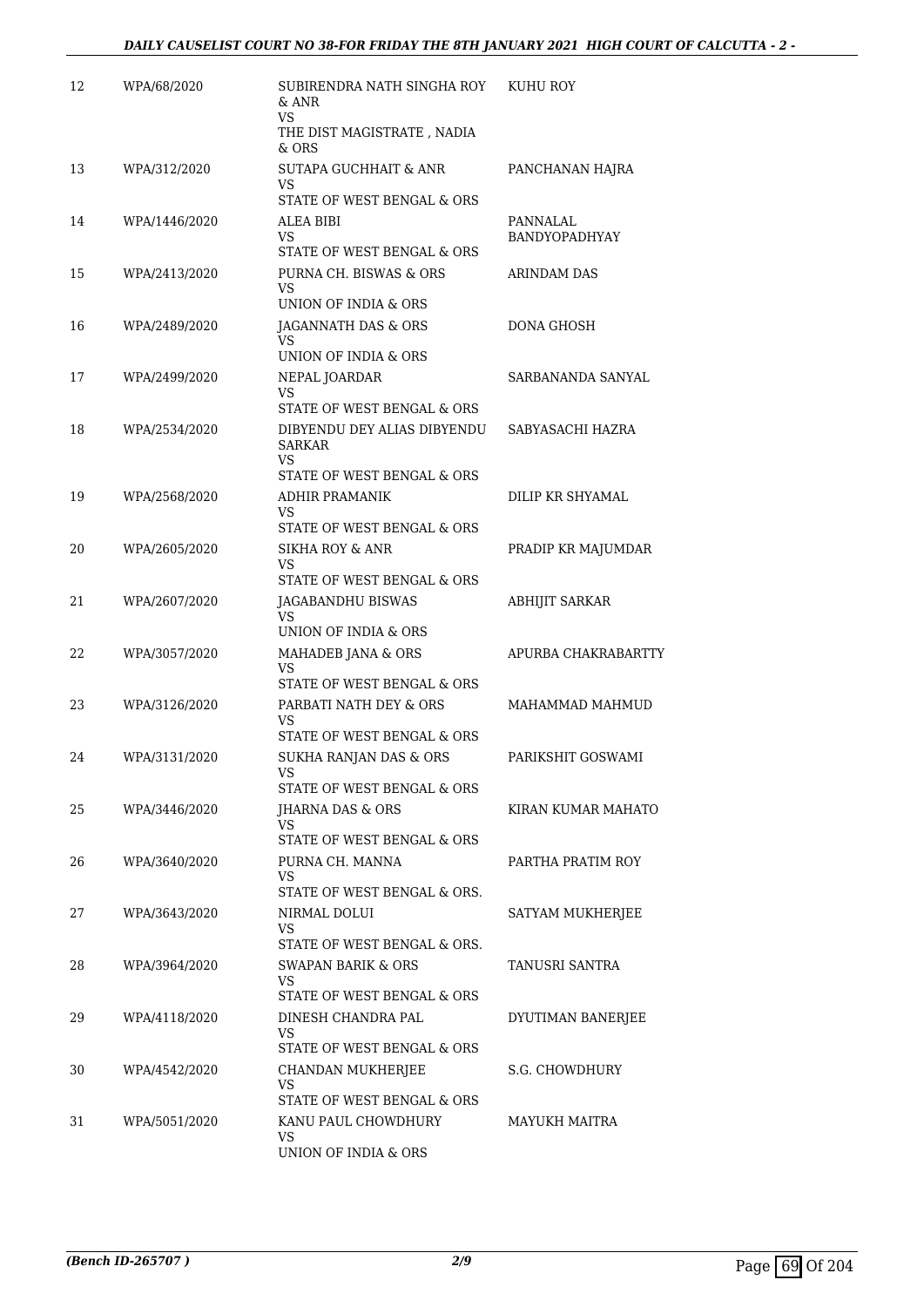# *DAILY CAUSELIST COURT NO 38-FOR FRIDAY THE 8TH JANUARY 2021 HIGH COURT OF CALCUTTA - 3 -*

| 32 | WPA/5052/2020     | JHUNU PAUL CHOWDHURY &<br><b>ORS</b><br>VS.                                             | MAYUKH MAITRA                   |
|----|-------------------|-----------------------------------------------------------------------------------------|---------------------------------|
|    |                   | UNION OF INDIA & ORS                                                                    |                                 |
| 33 | WPA/5198/2020     | NIJAM ALI MONDAL<br>VS                                                                  | ABDUR RAHAMAN                   |
|    |                   | STATE OF WEST BENGAL & ORS                                                              |                                 |
| 34 | WPA/5258/2020     | HIMANGSHU SEKHAR TAH<br>VS                                                              | <b>GOURAV BANERJI</b>           |
|    |                   | STATE OF WEST BENGAL & ORS                                                              |                                 |
| 35 | WPA/5542/2020     | RAMANUJ SINGH<br>VS<br>STATE OF WEST BENGAL& ORS                                        | AMRITO GOURAV KAR               |
| 36 | WPA/7277/2020     | HARIPADA MONDAL AND<br><b>OTHERS</b><br>VS.<br>STATE OF WEST BENGAL AND<br>ORS.         | <b>MUKTESWAR MAITY</b>          |
|    | IA NO: CAN/1/2020 |                                                                                         |                                 |
| 37 | WPA/7471/2020     | <b>SMT SATWANTI DEVI</b><br>VS                                                          | <b>ANJALI NAG</b>               |
|    |                   | THE CHAIRMAN, SUB DIV<br>MAGISTRATE, SR CITIZEN<br>WELFARE AND MAIN TRIBUNAL<br>AND ANR |                                 |
|    | IA NO: CAN/1/2020 |                                                                                         |                                 |
| 38 | WPA/7505/2020     | SUDHIR KUMAR UDGIRKKAR<br>VS<br>State of West Bengal                                    | ANAND JHA                       |
|    | IA NO: CAN/1/2020 |                                                                                         |                                 |
| 39 | WPA/7924/2020     | PRADIP MAITY                                                                            | SANTI PADA PAHARI               |
|    |                   | VS<br>STATE OF WEST BENGAL AND<br>ORS.                                                  |                                 |
| 40 | WPA/8254/2020     | BHOLANATH HALDEWR AND ORS                                                               | LAKSHMINATH                     |
|    |                   | VS<br>STATE OF WEST BENGAL AND<br>ORS.                                                  | <b>BHATTACHARYYA</b>            |
| 41 | WPA/8473/2020     | MD ANAMUL SHEK                                                                          | <b>MANIKA SARKAR</b>            |
|    |                   | VS<br>STATE OF WEST BENGAL AND<br>ORS.                                                  |                                 |
| 42 | WPA/8613/2020     | JITENDRANATH MAHANTY AND                                                                | FALGUNI                         |
|    |                   | <b>ORS</b><br><b>VS</b>                                                                 | <b>BANDYOPADHYAY</b>            |
|    |                   | STATE OF WEST BENGAL AND<br>ORS.                                                        |                                 |
| 43 | WPA/8617/2020     | PREMI ARORA<br>VS                                                                       | SOMNATH ROY<br><b>CHOWDHURY</b> |
|    |                   | STATE OF WEST BENGAL AND<br>ORS.                                                        |                                 |
| 44 | WPA/8629/2020     | ORTHO PHARMA PVT LTD AND<br>ANR<br>VS                                                   | SREETAMA BISWAS                 |
|    |                   | WEST BENGAL SMALL<br>INDUSTRIES DEV. CORP LTD AND<br>ORS.                               |                                 |
| 45 | WPA/8719/2020     | MEGHNAD RANA @ MEGNAD<br>RANA<br>VS<br>STATE OF WEST BENGAL AND<br>ORS.                 | SHAMIK CHATTERJEE               |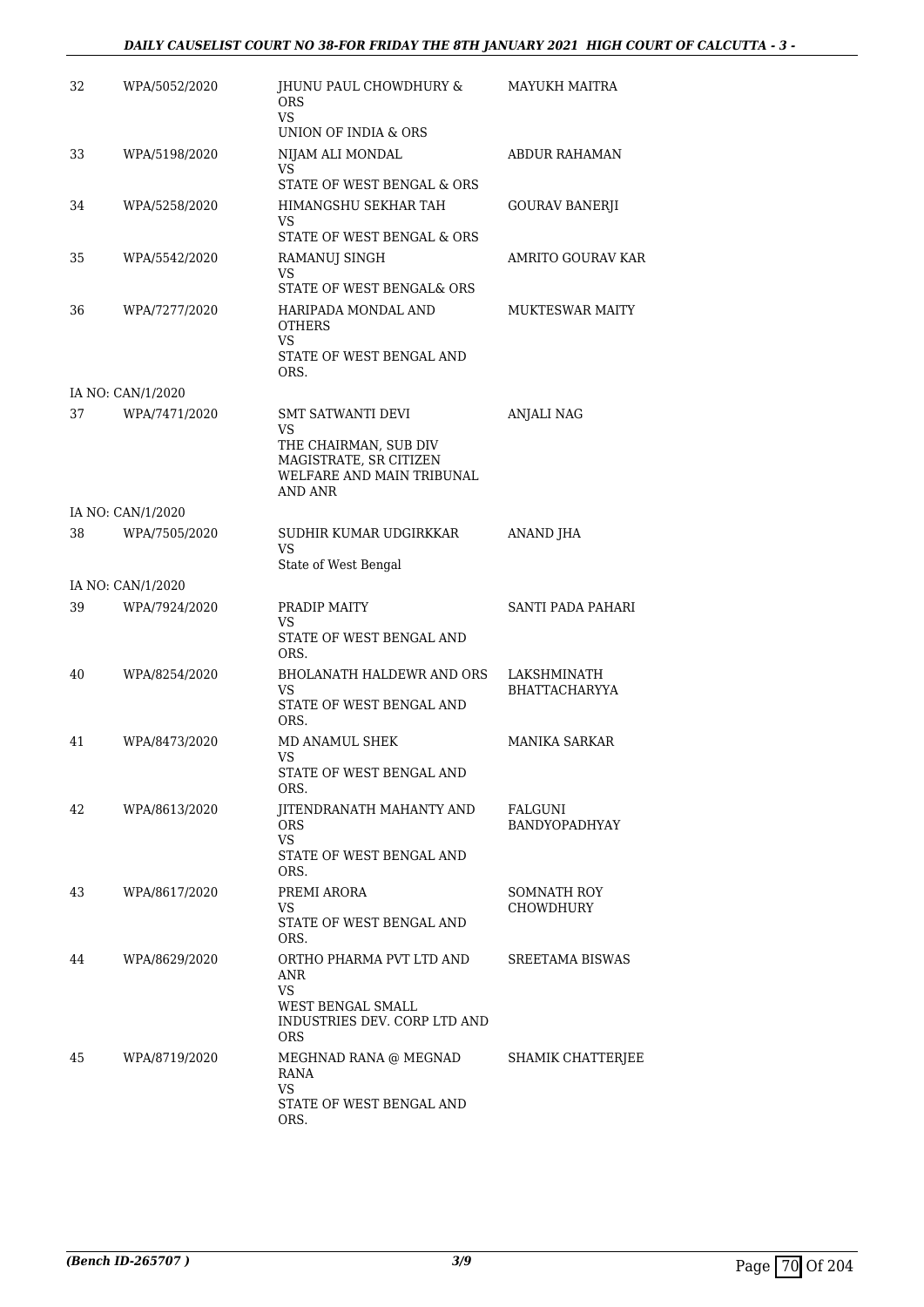#### *DAILY CAUSELIST COURT NO 38-FOR FRIDAY THE 8TH JANUARY 2021 HIGH COURT OF CALCUTTA - 4 -*

| 46 | WPA/8750/2020 | MANGAL CHANDRA DAS<br>VS                                                                            | SUSMITA CHOWDHURY               |
|----|---------------|-----------------------------------------------------------------------------------------------------|---------------------------------|
|    |               | STATE OF WEST BENGAL AND<br>ORS.                                                                    |                                 |
| 47 | WPA/8837/2020 | PALCON ABASAN PRIVATE<br>LIMITED                                                                    | SOMNATH ROY<br><b>CHOWDHURY</b> |
|    |               | VS<br>THE STATE OF WEST BENGAL<br>AND ORS                                                           |                                 |
| 48 | WPA/8905/2020 | SUPENDRA NATH BASAK AND<br><b>ORS</b><br>VS.<br>STATE OF WEST BENGAL AND                            | SARBANANDA SANYAL               |
| 49 | WPA/8906/2020 | <b>ORS</b><br>SUSHIL CHANDRA BISWAS AND<br><b>ORS</b><br>VS.<br>STATE OF WEST BENGAL AND            | SARBANANDA SANYAL               |
|    |               | <b>ORS</b>                                                                                          |                                 |
| 50 | WPA/8932/2020 | SIKIMUDDIN SK AND ANOTHER<br>VS<br>STATE OF WEST BENGAL AND                                         | <b>SUFI KAMAL</b>               |
| 51 | WPA/9202/2020 | ORS.<br>JHARNA DAS                                                                                  | <b>MONIKA SARKAR</b>            |
|    |               | <b>VS</b>                                                                                           |                                 |
| 52 | WPA/9478/2020 | State of West Bengal<br>MANJU RANI MONDAL                                                           | <b>MANIKA SARKAR</b>            |
|    |               | VS<br>STATE OF WEST BENGAL AND<br>ORS.                                                              |                                 |
| 53 | WPA/9520/2020 | PRAMITA GAYEN                                                                                       | DILIP KUMAR SHYAMAL             |
|    |               | VS<br>STATE OF WEST BENGAL AND<br>ORS.                                                              |                                 |
| 54 | WPA/9521/2020 | <b>GANESH CHAKRABORTY</b>                                                                           | DILIP KUMAR SHYAMAL             |
|    |               | VS<br>STATE OF WEST BENGAL AND<br>ORS.                                                              |                                 |
| 55 | WPA/9523/2020 | MAA SHITALA BISHALAXMI<br>SANGHA REPD BY SUKHEN<br><b>MITRA</b><br>STATE OF WEST BENGAL AND<br>ORS. | DILIP KUMAR SHYAMAL             |
| 56 | WPA/9524/2020 | SWAPAN KUMAR PAG                                                                                    | DILIP KUMAR SHYAMAL             |
|    |               | VS.<br>STATE OF WEST BENGAL AND<br>ORS.                                                             |                                 |
| 57 | WPA/9525/2020 | DEBABRATA GURIA                                                                                     | DILIP KUMAR SHYAMAL             |
|    |               | VS.<br>STATE OF WEST BENGAL AND<br>ORS.                                                             |                                 |
| 58 | WPA/9528/2020 | UTTAM ROUTH<br>VS.<br>STATE OF WEST BENGAL AND<br>ORS.                                              | DILIP KUMAR SHYAMAL             |
| 59 | WPA/9529/2020 | NAMKHANA GRAMBARI<br>REPRESENTED BY AJOY KHATUA<br>VS.                                              | DILIP KUMAR SHYAMAL             |
|    |               | STATE OF WEST BENGAL AND<br>ORS.                                                                    |                                 |
| 60 | WPA/9560/2020 | FABWORTH PROMOTERS PVT<br>LTD AND ANR<br>VS<br>KOLKATA METROPOLITAN DEV.<br>AUTHORITY AND ORS       | ALAKNANDA DAS                   |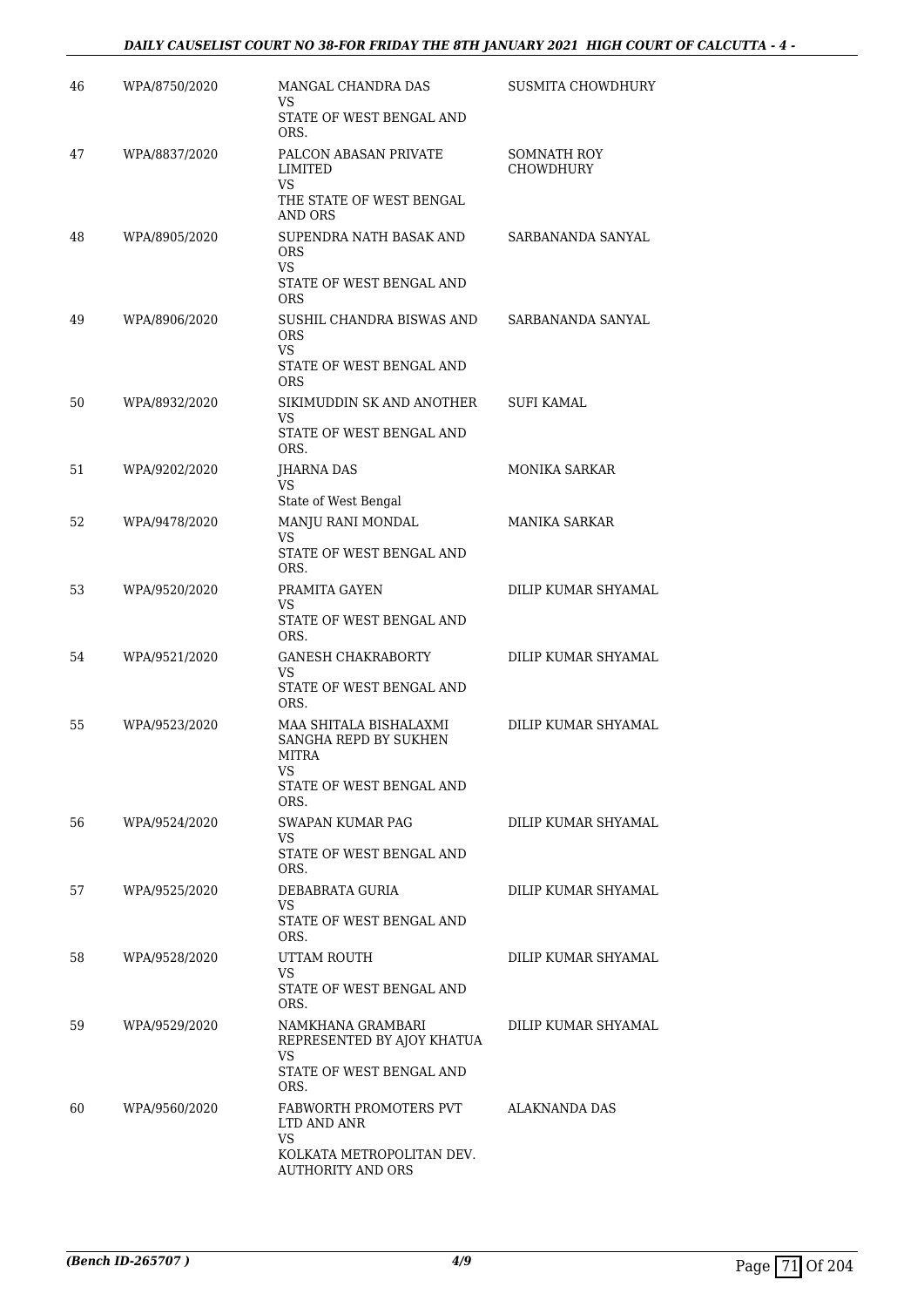#### *DAILY CAUSELIST COURT NO 38-FOR FRIDAY THE 8TH JANUARY 2021 HIGH COURT OF CALCUTTA - 5 -*

| 61 | WPA/9681/2020              | PRABHA SINGH AND OTHERS<br>VS                                                                              | <b>SUMAN BANERIEE</b>  |
|----|----------------------------|------------------------------------------------------------------------------------------------------------|------------------------|
|    |                            | STATE OF WEST BENGAL AND<br>ORS.                                                                           |                        |
| 62 | WPA/9722/2020              | DINESH KUMAR AGARWALA<br>VS<br>State of West Bengal                                                        | JAMIRUDDIN KHAN        |
| 63 | WPA/9831/2020              | KRISHNA GUHA                                                                                               | ARGHA CHOWDHURY        |
|    |                            | VS<br>STATE OF WEST BENGAL AND<br>ORS.                                                                     |                        |
| 64 | WPA/9843/2020<br>(Chamber) | SHYAMA PRASAD DEY PAUL AND<br>ANR<br>VS.<br>STATE OF WEST BENGAL AND<br>ORS.                               | ARKADIPTA SENGUPTA     |
|    | IA NO: CAN/1/2020          |                                                                                                            |                        |
| 65 | WPA/9880/2020              | RAMA PRASAD SARKAR<br>VS<br>STATE OF WEST BENGAL AND<br>ORS.                                               |                        |
| 66 | WPA/9938/2020              | RAFIKUL LASKAR<br>VS<br>THE STATE OF WEST BENGAL<br>AND ANR                                                | MANABENDRA THAKUR      |
| 67 | WPA/9972/2020              | BIDYUT KUMAR BISWAS<br>VS<br>UNION OF INDIA AND ORS.                                                       | <b>GIASUDDIN MOLLA</b> |
| 68 | WPA/10141/2020             | AKASHTORI CO-OPERATIVE<br>HOUSING SOCIETY LIMITED AND<br>ANOTHER<br>VS<br>STATE OF WEST BENGAL AND<br>ORS. | SANJAY SAHA            |
| 69 | WPA/10142/2020             | AINUDDIN SEK<br>VS.<br>STATE OF WEST BENGAL AND<br>ORS.                                                    | ARITRA SANKAR RAY      |
| 70 | WPA/10143/2020             | KALPANA PAL<br>VS<br>State of West Bengal                                                                  | ARITRA SHANKAR RAY     |
| 71 | WPA/10151/2020             | TAIMINA BIBI<br>VS<br>STATE OF WEST BENGAL AND                                                             | ARITRA SHANKAR RAY     |
| 72 | WPA/10416/2020             | ORS.<br>DEBASHIS CHAKRABORTY<br>VS<br>UNION OF INDIA AND OTHERS                                            | <b>TANUSRI SANTRA</b>  |
| 73 | WPA/10568/2020             | SANTANU MONDAL<br>VS<br>THE ADDITIONAL LAND<br>ACQUISITION OFFICER                                         | NITAI CHANDRA SAHA     |
| 74 | WPA/10579/2020             | MD.MAJEDAR RAHAMAN<br>VS<br>STATE OF WEST BENGAL AND<br>ORS.                                               | BISWAJIT SAMANTA       |
| 75 | WPA/10762/2020             | RAJENDRA KUMAR BIDASARIA<br>VS<br>STATE OF WEST BENGAL AND<br>ORS.                                         | SURANJAN SAHA          |
| 76 | WPA/10808/2020             | TAPAN KUMAR MANNA<br>VS<br>STATE OF WEST BENGAL AND<br>ORS.                                                | GOURAB GHOSH           |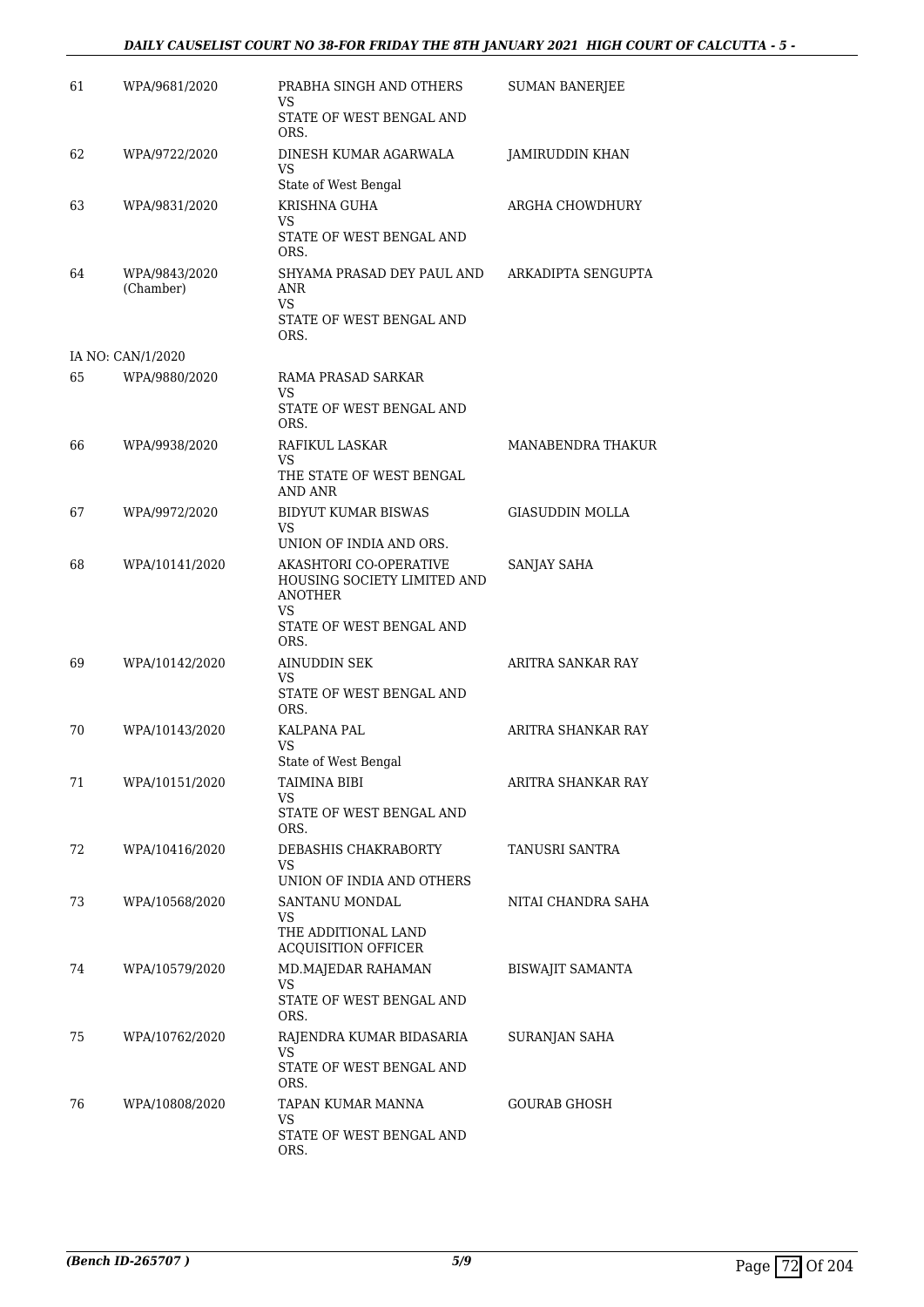#### *DAILY CAUSELIST COURT NO 38-FOR FRIDAY THE 8TH JANUARY 2021 HIGH COURT OF CALCUTTA - 6 -*

| 77 | WPA/10869/2020 | <b>SHANKAR PRAMANICK</b><br>VS.                                                               | SARBANANDA SANYAL                |
|----|----------------|-----------------------------------------------------------------------------------------------|----------------------------------|
|    |                | STATE OF WEST BENGAL AND<br>ORS.                                                              |                                  |
| 78 | WPA/10874/2020 | PRADIP MONDAL<br>VS.                                                                          | SARBANANDA SANYAL                |
|    |                | STATE OF WEST BENGAL AND<br>ORS.                                                              |                                  |
| 79 | WPA/10936/2020 | CHANDRANI BISWAS<br>VS.<br>STATE OF WEST BENGAL AND                                           | DEBASISH<br><b>CHATTOPADHYAY</b> |
|    |                | ANR.                                                                                          |                                  |
| 80 | WPA/11005/2020 | AMIT GHOSH<br>VS.                                                                             | SOMESH KUMAR GHOSH               |
| 81 | WPA/11055/2020 | UNION OF INDIA AND ORS.<br><b>BISWANATH PRASAD AND</b><br><b>OTHERS</b>                       | KOUSHIKEE BANERJEE               |
|    |                | VS.<br>GENERAL MANAGER(HR/ADMIN-<br>1) AND NODAL OFFICER AND<br><b>OTHERS</b>                 |                                  |
| 82 | WPA/11139/2020 | KRISHNANAGAR ANATH SISHU<br><b>ASHRAM AND ANR</b>                                             | DEB NARAYAN PATRA                |
|    |                | <b>VS</b><br>STATE OF WEST BENGAL AND<br>ORS.                                                 |                                  |
| 83 | WPA/11148/2020 | JAYANTA PROSAD ROY<br>VS                                                                      | <b>SAMRAT DEY PAUL</b>           |
|    |                | STATE OF WEST BENGAL AND<br>ORS.                                                              |                                  |
| 84 | WPA/11154/2020 | RATAN MANJURI MANDAL<br>VS<br>STATE OF WEST BENGAL AND<br>ORS.                                | SRIKUMAR MANDAL                  |
| 85 | WPA/11156/2020 | UTTAM KUMAR MAITY                                                                             | ABHILASH SINHA ROY               |
|    |                | <b>VS</b><br>STATE OF WEST BENGAL AND<br>ORS.                                                 |                                  |
| 86 | WPA/11169/2020 | HOTEL AL SANA PVT LTD AND<br><b>ORS</b><br>VS                                                 | <b>SAMIK SARKAR</b>              |
|    |                | STATE OF WEST BENGAL AND<br>ORS.                                                              |                                  |
| 87 | WPA/11224/2020 | <b>GOPAL MUKHERJEE</b><br>VS.                                                                 | K.M. HOSSAIN                     |
|    |                | UNION OF INDIA AND ORS.                                                                       |                                  |
| 88 | WPA/11229/2020 | <b>BIMAL PAL AND ANR</b><br>VS<br>THE STATE OF WEST BENGAL<br>AND ORS                         | <b>ABHIJIT SARKAR</b>            |
| 89 | WPA/11329/2020 | JAITA DAS (NEE ROY)<br>VS.                                                                    | PRANATI DAS                      |
|    |                | WEST BENGAL HOUSING<br><b>INFRASTRUCTURE</b><br>DEVELOPMENT CORPORATION<br>LIMITED AND OTHERS |                                  |
| 90 | WPA/11391/2020 | HRISIKESH MAITY AND ORS<br>VS.                                                                | SATYAJIT MANDAL                  |
|    |                | STATE OF WEST BENGAL AND<br>ORS.                                                              |                                  |
| 91 | WPA/11444/2020 | BISHAN M. AGARWAL<br>VS.                                                                      | SAYAK RANJAN GANGULY             |
|    |                | UNION OF INDIA AND ORS.                                                                       |                                  |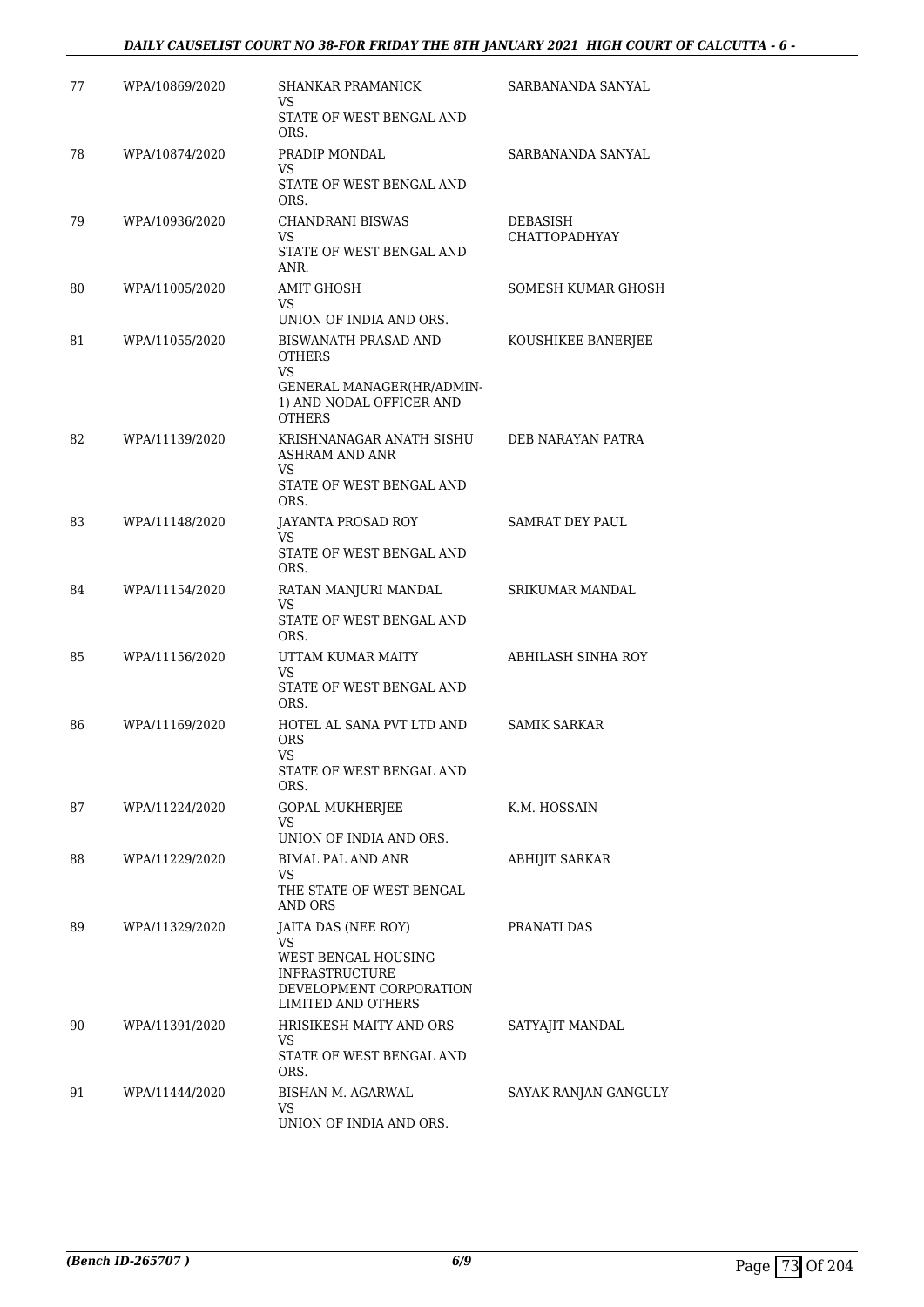#### *DAILY CAUSELIST COURT NO 38-FOR FRIDAY THE 8TH JANUARY 2021 HIGH COURT OF CALCUTTA - 7 -*

| 92  | WPA/11447/2020 | <b>B.M.DEALERS LLP</b><br>VS                                                          | SAYAK RANJAN GANGULY               |
|-----|----------------|---------------------------------------------------------------------------------------|------------------------------------|
|     |                | UNION OF INDIA AND ORS.                                                               |                                    |
| 93  | WPA/11453/2020 | B.K. MARCHANTILE LLP<br>VS                                                            | SAYAK RANJAN GANGULY               |
|     |                | UNION OF INDIA AND ORS.                                                               |                                    |
| 94  | WPA/11477/2020 | KISHAN M. AGARWAL<br>VS.                                                              | SAYAN RANJAN GANGULY               |
|     |                | UNION OF INDIA AND ORS.                                                               |                                    |
| 95  | WPA/11480/2020 | K.K. COMMODITIES LLP<br>(FORMERLY KNOWN AS K.K.<br>COMMODITIES PVT. LTD)<br><b>VS</b> | SAYAK RANJAM GANGULY               |
|     |                | UNION OF INDIA AND ORS.                                                               |                                    |
| 96  | WPA/11483/2020 | <b>B.M.A MERCHANDISE LLP</b><br>VS                                                    | SAYAK RANJAN GANGULY               |
|     |                | UNION OF INDIA AND ORS.                                                               |                                    |
| 97  | WPA/11487/2020 | B.K. MERCHANTILE LLP<br>VS<br>STATE OF WEST BENGAL AND<br>ORS.                        | SAYAK RANJAN GANGULY               |
|     |                |                                                                                       |                                    |
| 98  | WPA/11490/2020 | MANNALAL SUREKA TRUST<br>VS<br>UNION OF INDIA AND ORS.                                | SAYAK RANJAN GANGULY               |
|     |                |                                                                                       |                                    |
| 99  | WPA/11493/2020 | BISHAN M. AGARWAL<br>VS.                                                              | SAYAK RANJAN GANGULY               |
|     |                | UNION OF INDIA AND ORS.                                                               |                                    |
| 100 | WPA/11538/2020 | SATYEN KUAMR THAKUR AND<br><b>ORS</b><br>VS.                                          | NILADRI SAHA                       |
|     |                | UNION OF INDIA AND ORS.                                                               |                                    |
| 101 | WPA/11540/2020 | SWAPAN SAMANTA AND ORS<br>VS                                                          | SARBANANDA SANYAL                  |
|     |                | STATE OF WEST BENGAL AND<br>ORS.                                                      |                                    |
| 102 | WPA/11541/2020 | RAHUL AMIN MALLICK<br>VS                                                              | LAKSHMINATH<br><b>BHATTACHARYA</b> |
|     |                | STATE OF WEST BENGAL AND<br>ORS.                                                      |                                    |
| 103 | WPA/11611/2020 | SWAGATA BOSE<br>VS.                                                                   | PRASANTA KUMAR<br>PAKRASHI         |
|     |                | STATE OF WEST BENGAL AND<br>ORS.                                                      |                                    |
| 104 | WPA/11662/2020 | SANJIB KUNDU<br>VS.                                                                   | SIDHANT CHOWDHURY                  |
|     |                | STATE OF WEST BENGAL AND<br>ORS.                                                      |                                    |
| 105 | WPA/11670/2020 | BIBHU BHUSON CHAKRABORTY<br>AND ORS<br>VS.<br>THE STATE OF WEST BENGAL                | <b>BHASKAR HUTAIT</b>              |
|     |                | <b>AND ORS</b>                                                                        |                                    |
| 106 | WPA/11742/2020 | TAPAN KUMAR GHOSH                                                                     | SARBANANDA SANYAL                  |
|     |                | VS.<br>THE STATE OF WEST BENGAL<br><b>AND ORS</b>                                     |                                    |
| 107 | WPA/11746/2020 | NURUL ISLAM AND ANR                                                                   | SARBANANDA SANYAL                  |
|     |                | VS<br>THE STATE OF WEST BENGAL                                                        |                                    |
|     |                | AND ORS                                                                               |                                    |
| 108 | WPA/11750/2020 | MD. LOKMAL HAQUE AND ANR<br>VS                                                        | DYUTIMAN BANERJEE                  |
|     |                | STATE OF WEST BENGAL AND<br>ORS.                                                      |                                    |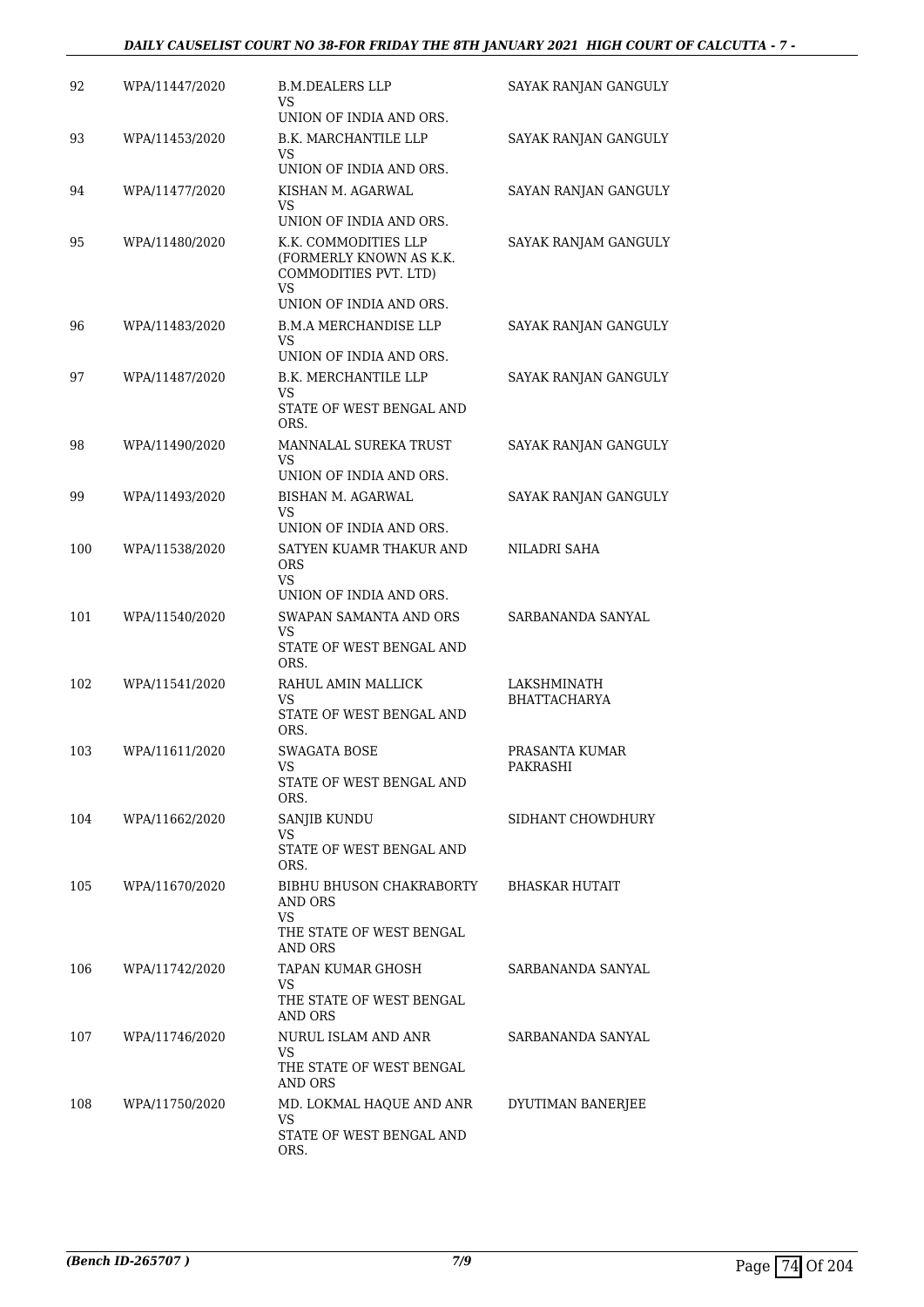#### *DAILY CAUSELIST COURT NO 38-FOR FRIDAY THE 8TH JANUARY 2021 HIGH COURT OF CALCUTTA - 8 -*

| 109 | WPA/11775/2020                                 | BHAKTIPADA GHOSH<br>VS.                       | SASTHI CHARAN DHARA       |
|-----|------------------------------------------------|-----------------------------------------------|---------------------------|
|     |                                                | STATE OF WEST BENGAL AND<br>ORS.              |                           |
| 110 | WPA/11788/2020                                 | MD SIRAJUDDIN@MD<br>SIRAJUDDIN AND ORS        | ARITRA SHANKAR RAY        |
|     |                                                | VS<br>STATE OF WEST BENGAL AND<br>ORS.        |                           |
| 111 | WPA/11833/2020                                 | GOUTAM JANA                                   | KRISHNENDU BERA           |
|     |                                                | VS<br>STATE OF WEST BENGAL AND<br>ORS.        |                           |
| 112 | WPA/11837/2020                                 | M/S SEWANARAYAN<br>KHUBCHAND AND ANR<br>VS    | PRANGOPAL DAS             |
|     |                                                | STATE OF WEST BENGAL AND<br>ORS.              |                           |
| 113 | WPA/11886/2020                                 | SUPRIYO GANGULY                               | JAYASRI BHATTACHARYA      |
|     |                                                | VS<br>STATE OF WEST BENGAL AND<br>ORS.        |                           |
| 114 | WPA/11900/2020                                 | PRABIR GHOSHAL<br>VS.                         | JAYASRI BHATTACHARYA      |
|     |                                                | STATE OF WEST BENGAL AND<br>ORS.              |                           |
| 115 | WPA/11931/2020                                 | RABIUL RAHAMAN<br>VS                          | SK. NIZAMUDDIN            |
|     |                                                | STATE OF WEST BENGAL AND<br>ORS.              |                           |
| 116 | WPA/11943/2020                                 | VIDYANANDA CHAKRABORTY<br>VS                  | <b>BISWAJIT CHOWDHURY</b> |
|     |                                                | STATE OF WEST BENGAL AND<br>ORS.              |                           |
| 117 | WPA/91/2021                                    | SANJAY SAHA AND ANR<br>VS.                    | PRASENJIT SAHA            |
|     |                                                | THE STATE OF WEST BENGAL<br>AND ORS           |                           |
|     |                                                | <b>ADJOURNED MOTIONS</b>                      |                           |
| 118 | WPA/11596/2016                                 | RABINDRA NATH MAJUMDER &<br><b>ORS</b><br>VS  | TANUSRI SANTRA            |
|     |                                                | STATE OF WEST BENGAL & ORS                    |                           |
| 119 | WPA/7207/2020                                  | DILIP KUMAR KUILA<br>VS                       | PRIYANKA JANA             |
|     |                                                | State of West Bengal                          |                           |
| 120 | IA NO: CAN/1/2020, CAN/2/2020<br>WPA/8664/2020 | ANUKUL MAJHI @ MURMU AND                      | <b>MUKTESWAR MAITY</b>    |
|     |                                                | <b>ORS</b><br><b>VS</b>                       |                           |
|     |                                                | STATE OF WEST BENGAL AND<br>ORS.              |                           |
| 121 | WPA/8666/2020                                  | BADAL MAJHI @TUDU AND ORS<br>VS               | <b>MUKTESWAR MAITY</b>    |
|     |                                                | STATE OF WEST BENGAL AND<br>ORS.              |                           |
| 122 | WPA/8669/2020                                  | BIJOY KRISHNA KHATUA AND<br>ANR               | <b>MUKTESWAR MAITY</b>    |
|     |                                                | <b>VS</b><br>STATE OF WEST BENGAL AND<br>ORS. |                           |
| 123 | WPA/8670/2020                                  | BYOMKESH SAHOO AND ORS                        | <b>MUKTESWAR MAITY</b>    |
|     |                                                | VS<br>STATE OF WEST BENGAL AND<br>ORS.        |                           |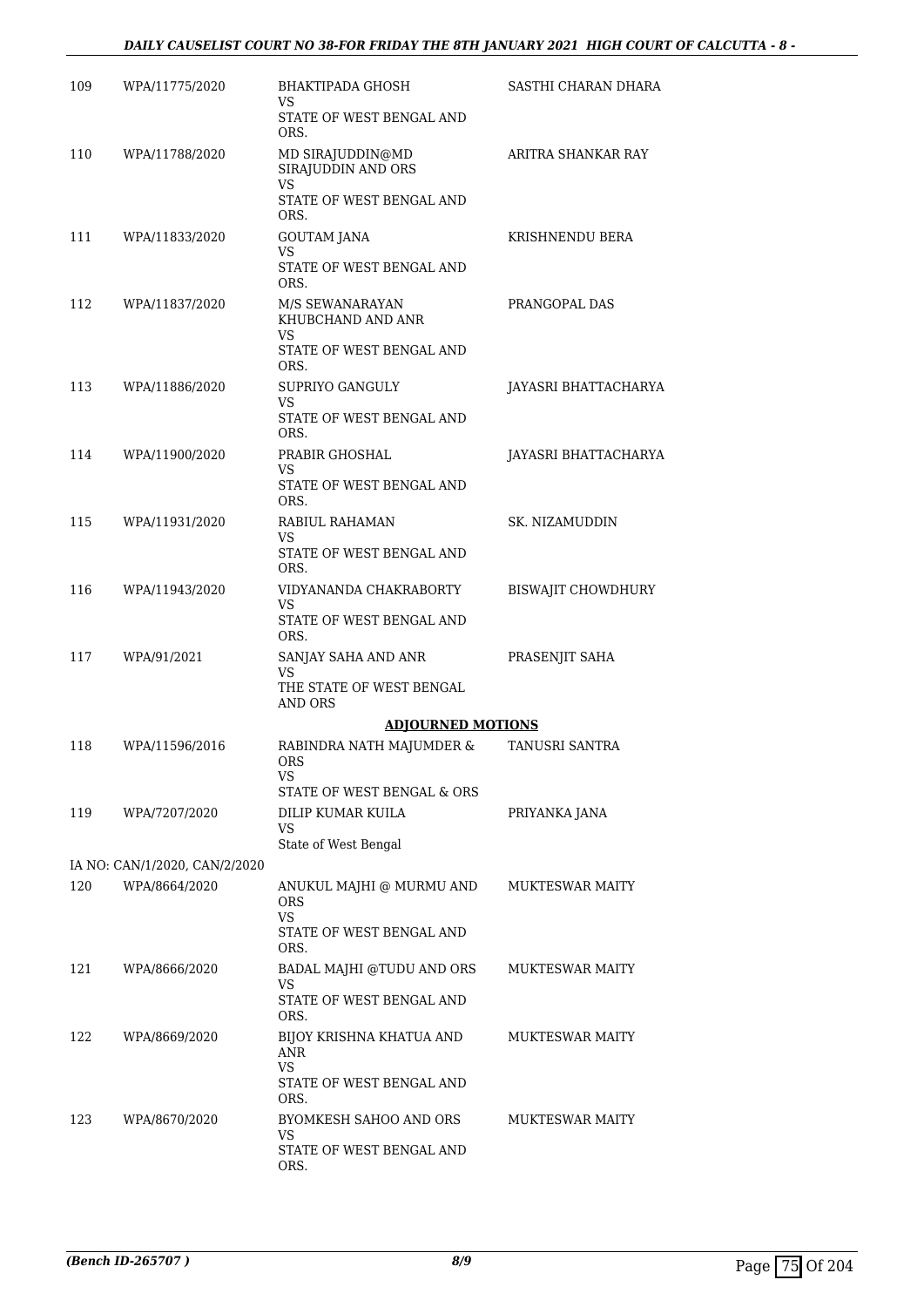| 124    | WPA/8674/2020                            | DULALI MAJHI @ BESARI @JABA<br>MAJHI @BESARI AND ANR<br>VS          | <b>MUKTESWAR MAITY</b>                 |
|--------|------------------------------------------|---------------------------------------------------------------------|----------------------------------------|
|        |                                          | STATE OF WEST BENGAL AND<br>ORS.                                    |                                        |
| 125    | WPA/8675/2020                            | PRABODH CHANDRA MONDAL<br>AND ORS<br>VS<br>STATE OF WEST BENGAL AND | <b>MUKTESWAR MAITY</b>                 |
|        |                                          | ORS.                                                                |                                        |
| 126    | WPA/8676/2020                            | BADAL MAJHI @ TUDU AND ANR<br>VS<br>STATE OF WEST BENGAL AND        | MUKTESWAR MAITY                        |
|        |                                          | ORS.                                                                |                                        |
| 127    | WPA/8677/2020                            | BHAGABAN MAJHI @ HEMBRAM<br>AND ORS<br><b>VS</b>                    | MUKTESWAR MAITY                        |
|        |                                          | STATE OF WEST BENGAL AND<br>ORS.                                    |                                        |
| 128    | WPA/9456/2020                            | MUKUNDA MOHAN KHAN AND<br><b>ORS</b><br>VS.                         | <b>BARUN CHATTERJEE</b>                |
|        |                                          | THE STATE OF WEST BENGAL<br>AND ORS                                 |                                        |
|        |                                          | <b>CONTEMPT APPLICATION</b>                                         |                                        |
| 129    | CPAN/322/2017                            | SACHINDRA NATH GHOSH &<br>ORS.<br>VS                                | TANUSRI SANTRA                         |
|        |                                          | ANTARA ACHARYA & ORS.                                               |                                        |
| wt.130 | WPA/10639/2016                           | SACHINDRANATH GHOSH & ORS<br>VS                                     | TANUSRI SANTRA                         |
|        |                                          | THE STATE OF WEST BENGAL &<br>ORS                                   |                                        |
|        | IA NO: CAN/1/2017(Old No:CAN/10000/2017) |                                                                     |                                        |
| 131    | CRC/10/2019                              | NAOSAD ALI SEIKH<br>VS<br><b>DILIP HALDER</b>                       | S BHATTACHARYA                         |
| wt132  | SA/24/2009                               | NAOSAD ALI SHEIKH<br>VS.<br>DILIP HALDER & ORS                      | <b>HIRANMOY</b><br><b>BHATTACHARYA</b> |
|        | IA NO: CAN/1/2008(Old No:CAN/10717/2008) |                                                                     |                                        |
| 133    | CPAN/238/2019                            | SANTOSH KUMAR BHUINYA<br>VS<br>PARTHA GHOSH & ORS                   | SUBHOJIT SAHA                          |
|        | IA NO: CAN/1/2020                        |                                                                     |                                        |
|        | wt134 WPA/23441/2015                     | SANTOSH KUMAR BHUINYA                                               | GAUTAM GURIA                           |
|        |                                          | VS.<br>STATE OF WEST BENGAL & ORS                                   |                                        |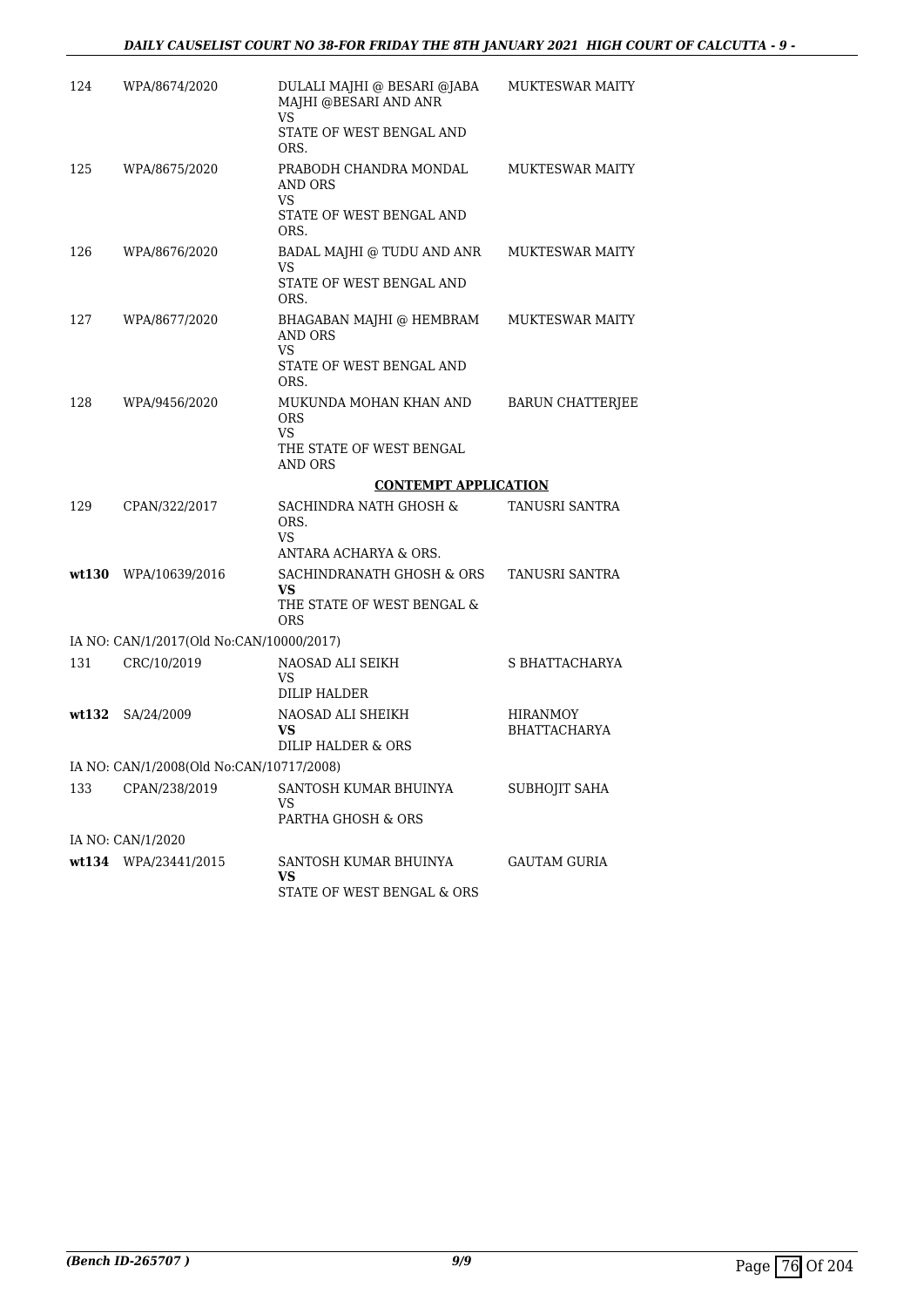

### **Appellate Side**

**DAILY CAUSELIST For Friday The 8th January 2021**

**COURT NO. 30 SINGLE BENCH (SB - V) AT 10:45 AM HON'BLE JUSTICE SHIVAKANT PRASAD**

#### **(VIA VIDEO CONFERENCE)**

**ON AND FROM MONDAY, THE 7TH DECEMBER, 2020 - ADMISSION AND HEARING OF CRIMINAL APPEALS INCLUDING BAIL (PUNISHMENT UPTO 7 YEARS);**

**ADMISSION OF CRIMINAL MOTIONS AND HEARING OF CRIMINAL REVISIONS ARISING OUT OF D.V.ACT; HEARING OF CRIMINAL APPEALS;**

**HEARING OF CRIMINAL APPEALS RELATING TO 'CRIMES AGAINST WOMEN';**

**MATTERS RELATING TO CONTEMPT (CIVIL) OF SUB-ORDINATE COURTS TO BE HEARD BY A JUDGE SITTING SINGLY.**

**NOTE: MATTERS WILL BE TAKEN UP THROUGH PHYSICAL HEARING ONLY WHEN BOTH THE PARTIES ARE AGREED**

|                                 | <b>APPLICATION FOR BAIL</b>    |                                          |                                                                                                                                                                                                                                   |  |  |
|---------------------------------|--------------------------------|------------------------------------------|-----------------------------------------------------------------------------------------------------------------------------------------------------------------------------------------------------------------------------------|--|--|
| 1                               | CRM/255/2021                   | ABU SUFIAN SK @ BAGA<br><b>VS</b>        | <b>SOURAV MUKHERJEE</b>                                                                                                                                                                                                           |  |  |
|                                 |                                | State of West Bengal                     |                                                                                                                                                                                                                                   |  |  |
|                                 |                                | <b>CANCELLATION OF BAIL</b>              |                                                                                                                                                                                                                                   |  |  |
| 2                               | CRM/122/2021                   | <b>ZUBEDA KHATOON</b>                    | <b>SOFIA NESAR</b>                                                                                                                                                                                                                |  |  |
|                                 |                                | <b>VS</b><br>State of West Bengal        |                                                                                                                                                                                                                                   |  |  |
|                                 |                                | <b>FOR HEARING</b>                       |                                                                                                                                                                                                                                   |  |  |
|                                 |                                | (TOP)                                    |                                                                                                                                                                                                                                   |  |  |
| 3                               | CRMSPL/145/2017                | <b>SANKARI BASU</b>                      | <b>SREETAMA ROY</b>                                                                                                                                                                                                               |  |  |
|                                 | (11.01.2021)                   | <b>VS</b><br>STATE OF WEST BENGAL & ANR. |                                                                                                                                                                                                                                   |  |  |
| $\overline{4}$                  | CRA/556/2017<br>(AT 2.30 P.M.) | MD JAMAL @ JAMALUDDIN KHAN<br>$&$ ANR    | S NAG                                                                                                                                                                                                                             |  |  |
|                                 | $(12.01.2021)$ (PT. HD)        | <b>VS</b>                                |                                                                                                                                                                                                                                   |  |  |
|                                 |                                | STATE OF WEST BENGAL                     |                                                                                                                                                                                                                                   |  |  |
| CRAN/9/2020                     |                                |                                          | IA NO: CRAN/3/2018(Old No:CRAN/2106/2018), CRAN/4/2019(Old No:CRAN/1145/2019), CRAN/5/2020(Old No:CRAN/3530/2020),<br>CRAN/6/2020(Old No:CRAN/3532/2020). CRAN/7/2020(Old No:CRAN/4568/2020). CRAN/8/2020(Old No:CRAN/4569/2020). |  |  |
|                                 |                                | <b>BAIL IN CONNECTION WITH APPEAL</b>    |                                                                                                                                                                                                                                   |  |  |
| 5                               | CRA/143/2019                   | <b>ARABINDA ROY</b>                      | SUBRATA BHATTACHARYA                                                                                                                                                                                                              |  |  |
|                                 |                                | <b>VS</b><br>STATE OF WEST BENGAL        |                                                                                                                                                                                                                                   |  |  |
|                                 | IA NO: CRAN/2/2020             |                                          |                                                                                                                                                                                                                                   |  |  |
| 6                               | CRA/216/2020                   | DEBASHIS CHAKRABORTY<br><b>VS</b>        | <b>PUNAM BASU</b>                                                                                                                                                                                                                 |  |  |
|                                 |                                | State of West Bengal                     |                                                                                                                                                                                                                                   |  |  |
| IA NO: CRAN/1/2020, CRAN/2/2020 |                                |                                          |                                                                                                                                                                                                                                   |  |  |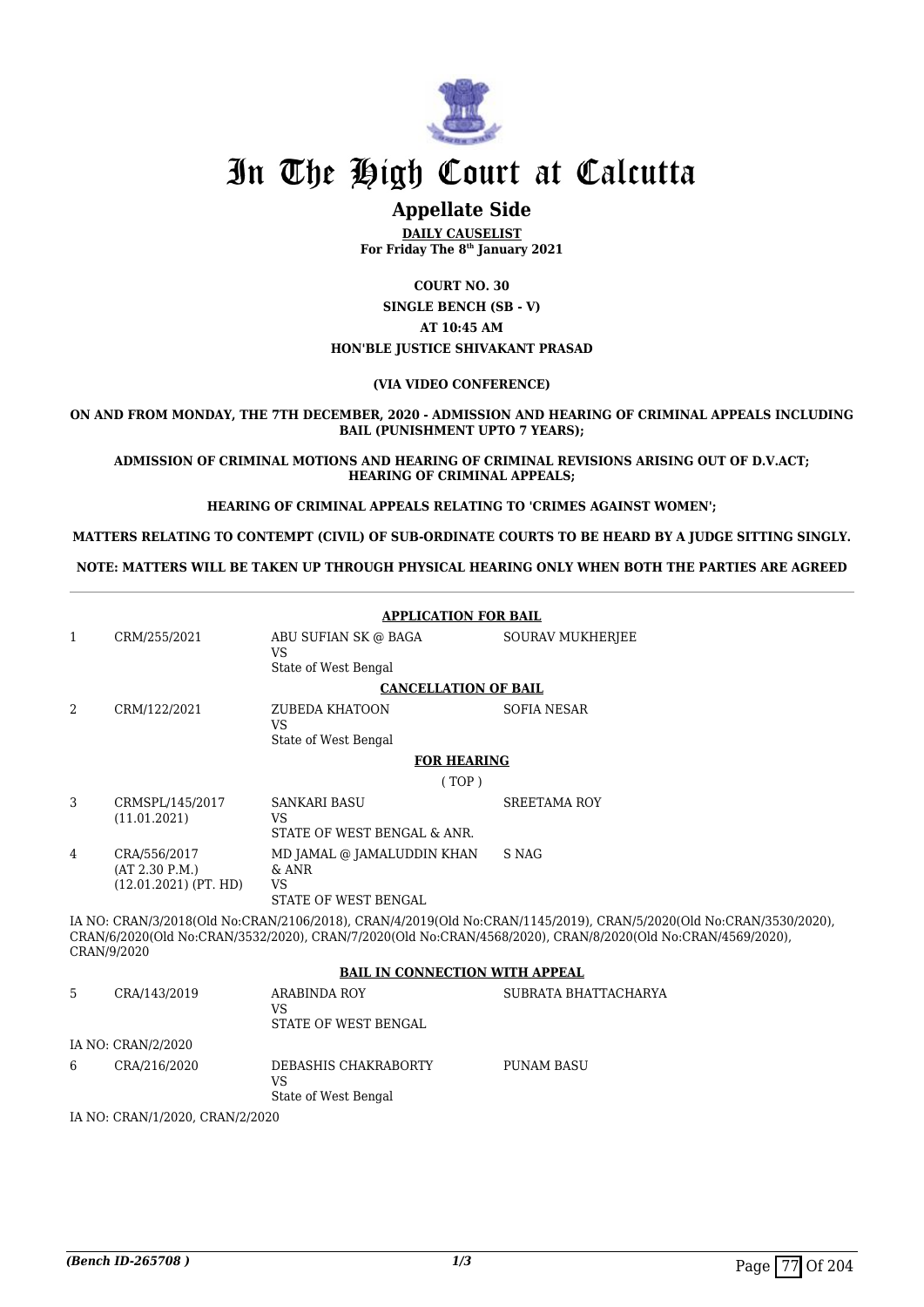| 7  | CRA/237/2020                                               | TOHIBUR MOLLA<br><b>VS</b>                                                              | KAUSHIK CHOUDHURY     |
|----|------------------------------------------------------------|-----------------------------------------------------------------------------------------|-----------------------|
|    |                                                            | State of West Bengal AND ANR                                                            |                       |
|    | IA NO: CRAN/1/2020                                         | <b>ADMISSION OF CRIMINAL APPEAL</b>                                                     |                       |
| 8  | CRA/143/2020                                               | SK MAHATAB                                                                              | NAVANIL DE            |
|    |                                                            | VS<br>STATE OF WEST BENGAL                                                              |                       |
| 9  | CRA/256/2020                                               | LOKNATH MONDAL @ BAPAN<br><b>VS</b><br>State of West Bengal                             | JONAKI SAHA           |
|    | IA NO: CRAN/1/2020                                         |                                                                                         |                       |
|    |                                                            | <b>MOTION</b>                                                                           |                       |
| 10 | CRR/52/2021                                                | AMITENDU MONDAL                                                                         | PRIYANKA SAHA         |
|    |                                                            | VS<br>STATE OF WEST BENGAL AND<br>ORS.                                                  |                       |
|    |                                                            | <b>LEAVE TO APPEAL</b>                                                                  |                       |
| 11 | CRMSPL/14/2019                                             | ENFORCEMENT OFFICER, E.D.,<br>F.E.R.A., GOVT OF INDIA<br>VS<br><b>LAXMI NARAYAN ROY</b> | RANJAN K ROY          |
|    | IA NO: CRAN/1/2019(Old No:CRAN/846/2019)                   |                                                                                         |                       |
| 12 | CRMSPL/35/2019                                             | <b>GOLAM MAINUDDIN</b><br>VS                                                            | PROSENJIT MUKHERJEE   |
|    |                                                            | STATE OF WEST BENGAL & ANR                                                              |                       |
| 13 | IA NO: CRAN/1/2020(Old No:CRAN/536/2020)<br>CRMSPL/59/2019 | HEALTH POINT (A UNIT OF                                                                 | SUDAKSHINA DEY        |
|    |                                                            | HEALTH CARE RESEARCH<br>CENTRE)<br>VS<br>SOMNATH SEN & ANR                              |                       |
|    | IA NO: CRAN/1/2019(Old No:CRAN/4574/2019)                  |                                                                                         |                       |
| 14 | CRMSPL/60/2019                                             | <b>BUREAU OF INDIAN STANDARDS</b>                                                       | JAGANNATH GANGULY     |
|    |                                                            | <b>VS</b><br>M/S. DEY MINERALS PVT LTD &<br>ORS                                         |                       |
| 15 | CRMSPL/61/2019                                             | NEELA RANI @ NILA KHATA, REP<br>BY DULAL BHUINYA<br>VS                                  | <b>ARUSHI RATHORE</b> |
|    |                                                            | SHILA BARDHAN                                                                           |                       |
| 16 | CRMSPL/62/2019                                             | <b>AJAY KUMAR</b><br>VS                                                                 | ABHRA MUKHERJEE       |
|    |                                                            | PASUPATI DAS & ORS                                                                      |                       |
| 17 | CRMSPL/63/2019                                             | MRIDUL CHANDA<br>VS<br>STATE OF WEST BENGAL & ORS                                       | SUBRATA BHATTACHARJYA |
|    | IA NO: CRAN/1/2020                                         |                                                                                         |                       |
| 18 | CRMSPL/2/2020                                              | <b>DILIP BOSE</b>                                                                       | NARAYAN CHNADRA       |
|    |                                                            | VS<br>STATE OF WEST BENGAL& ANR                                                         | GHOSH                 |
|    | IA NO: CRAN/1/2020(Old No:CRAN/51/2020)                    |                                                                                         |                       |
| 19 | CRMSPL/3/2020                                              | <b>M/S TODI INVESTORS</b><br>VS                                                         | SUBHAMOY PATRA        |
|    |                                                            | <b>BIDISHA DEY</b>                                                                      |                       |
| 20 | CRMSPL/4/2020                                              | UCO BANK<br>VS                                                                          | P.C. GHOSE            |
|    |                                                            | STATE OF WEST BENGAL & ORS                                                              |                       |
| 21 | CRMSPL/8/2020                                              | MAGMA FINCORP LIMITED<br>VS                                                             | ASHOK KUMAR SINGH     |
|    |                                                            | AMIT KUMAR MISHRA @ AMIT<br>MISHRA                                                      |                       |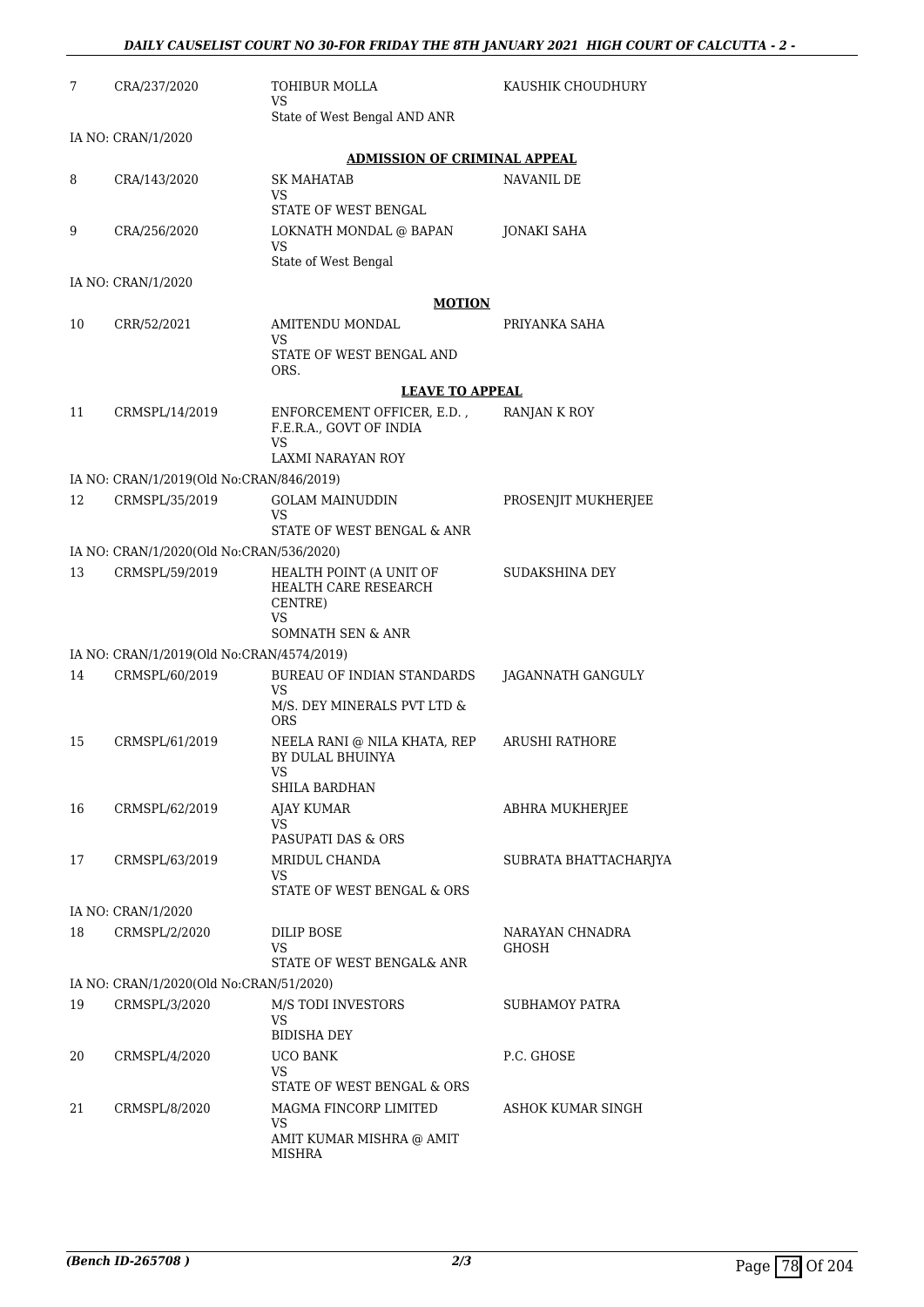| 22   | CRMSPL/9/2020                             | M/S. MURALIDHAR RAJKUMAR<br>VS                                                         | AMAJIT DE            |
|------|-------------------------------------------|----------------------------------------------------------------------------------------|----------------------|
|      |                                           | STATE OF WEST BENGAL & ORS.                                                            |                      |
|      | IA NO: CRAN/1/2020(Old No:CRAN/604/2020)  |                                                                                        |                      |
| 23   | CRMSPL/11/2020                            | M/S HINDUSTHAN NATIONAL<br><b>GLASS @ INDUSTRIES LTD</b><br>VS<br><b>BIMAL SAMANTA</b> | SUDESHNA BAGCHI      |
|      | IA NO: CRAN/1/2020(Old No:CRAN/1271/2020) |                                                                                        |                      |
| 24   | CRMSPL/12/2020                            | DIPAK SAHA<br>VS<br>STATE OF WEST BENGAL & ORS                                         | <b>SREEPARNA DAS</b> |
|      |                                           | <b>CONTEMPT APPLICATION</b>                                                            |                      |
| 25   | CPAN/174/2020                             | CHANDAN NATH SEN<br>VS.                                                                | <b>UJJAL RAY</b>     |
|      |                                           | AMBIKA CHARAN SEN                                                                      |                      |
| wt26 | SAT/313/2015                              | AMBIKA CHARAN SEN<br>VS                                                                | <b>SUHRID SUR</b>    |
|      |                                           | <b>GOBINDA CHANDRA SEN &amp; ORS</b>                                                   |                      |
|      | IA NO: CAN/3/2016(Old No:CAN/9270/2016)   |                                                                                        |                      |
| 27   | CPAN/408/2020                             | KANAILAL CHAKRABORTY & ANR<br>VS<br>MAINAK BANERJEE & ORS                              | ARIF ALI             |
|      | IA NO: CAN/1/2020(Old No:CAN/5524/2020)   |                                                                                        |                      |
|      |                                           | <b>PART HEARD MATTERS</b>                                                              |                      |
| 28   | CRA/12/2015                               | <b>SUJIT KUMAR PANDEY</b><br>VS.<br>CBI                                                | D. DUTT              |
| wt29 | CRA/14/2015                               | <b>SUNIL KUMAR SHAW</b><br>VS<br><b>CBI</b>                                            | A. BHATTACHARYA      |
|      | IA NO: CRAN/1/2015(Old No:CRAN/384/2015)  |                                                                                        |                      |
| 30   | CRR/1040/2018                             | SHIRDI INDUSTRIES LTD<br>VS                                                            | N SENGUPTA           |
|      |                                           | STATE OF WEST BENGAL & ANR                                                             |                      |
|      |                                           | <b>APPEAL HEARING</b>                                                                  |                      |
| 31   | CRA/443/2019                              | CHINTU AGARWAL<br>VS<br>STATE OF WEST BENGAL                                           | DEV KUMAR SHARMA     |
|      | IA NO: CRAN/4/2021                        |                                                                                        |                      |
|      | wt32 CRA/475/2019                         | RAJIB MISHRA                                                                           | KOUSTAV BAGCHI       |
|      |                                           | VS<br>STATE OF WEST BENGAL                                                             |                      |
|      |                                           | IA NO: CRAN/2/2020(Old No:CRAN/3550/2020), CRAN/3/2020(Old No:CRAN/3551/2020)          |                      |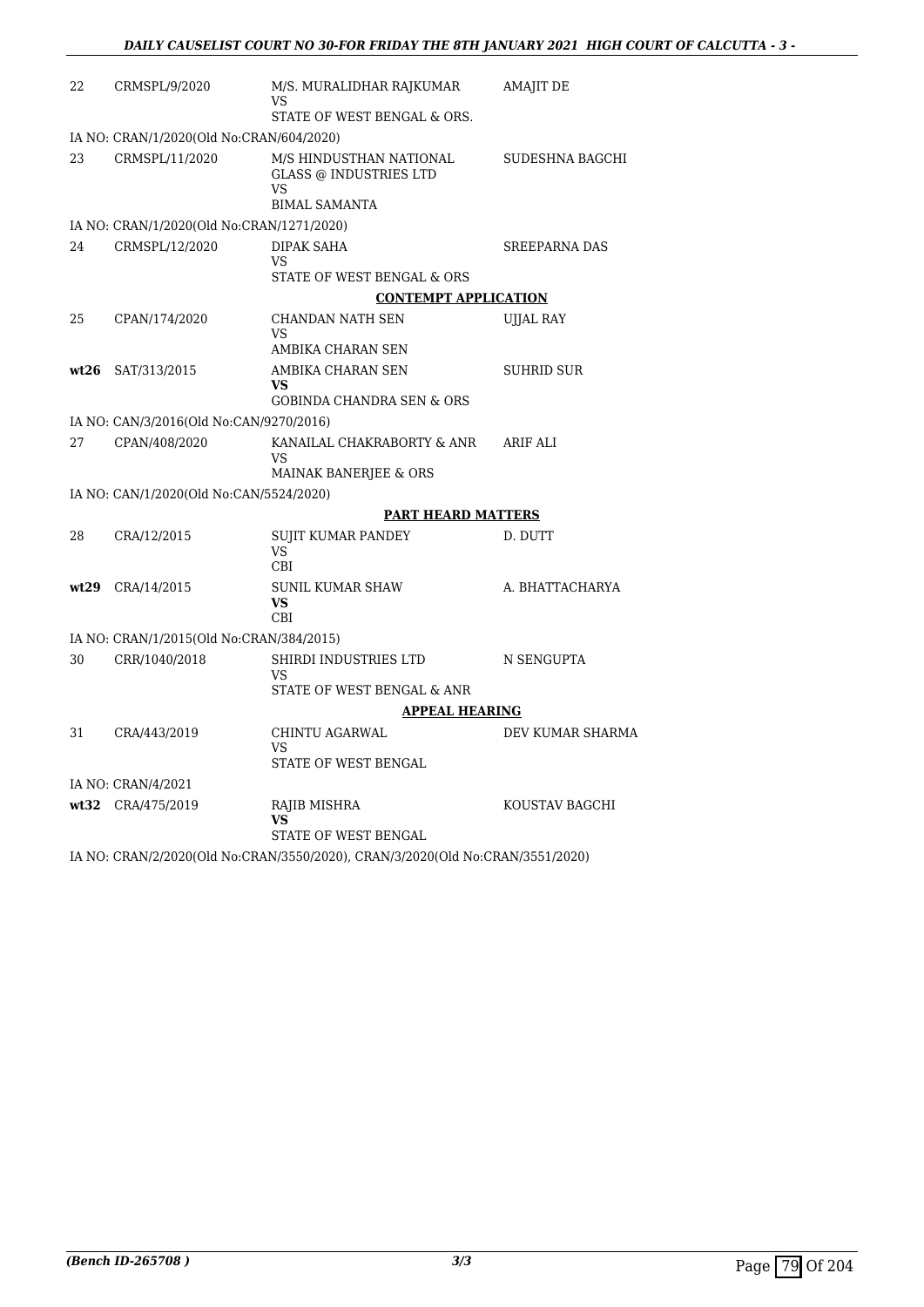

### **Appellate Side**

**DAILY CAUSELIST For Friday The 8th January 2021**

**COURT NO. 13**

**SINGLE BENCH (SB - VI)**

**AT 10:45 AM**

**HON'BLE JUSTICE RAJASEKHAR MANTHA**

**(VIA VIDEO CONFERENCE)**

**ON AND FROM MONDAY, THE 7TH DECEMBER, 2020 -MATTERS (INCLUDING MOTIONS) UNDER ARTICLE 226 OF THE CONSTITUTION RELATING TO MADRASAH EDUCATION UNDER GROUP II AND APPLICATIONS CONNECTED THERETO ;**

**MATTERS (INCLUDING MOTIONS) UNDER ARTICLE 226 OF THE CONSTITUTION RELATING TO APPOINTMENT AND SERVICE CONDITION OF PARA TEACHER UNDER GROUP-II AND APPLICATIONS CONNECTED THERETO;**

**MATTERS (INCLUDING MOTIONS) UNDER ARTICLE 226 OF THE CONSTITUTION OF INDIA RELATING TO CO-OPERATIVE SOCIETIES UNDER GROUP-V INCLUDING SERVICE MATTERS AND APPLICATIONS CONNECTED THERETO;**

**APPEALS RELATING TO ALL CLAIM CASES INCLUDING APPLICATIONS CONNECTED THERETO (EXCLUDING ADMISSION OF APPEALS UNDER SECTION 30 OF THE EMPLOYEES' COMPENSATION ACT, 1923);**

**NOTE :**

**1. MENTIONING WILL BE ALLOWED UPON BEING LISTED AS "TO BE MENTIONED", ONLY IN THE VIRTUAL MODE AS PER NOTIFICATION NO. 4286-RG DATED 27.11.2020. FOLLOWING THE PRESCRIBED PROCEDURE.**

**2. NO MENTIONING FOR HEARING SHALL BE ENTERTAINED UNTIL FURTHER ORDERS. 3. ALL THE LISTED MATTERS WILL BE TAKEN UP SERIALLY.**

**4. MONDAY, WEDNESDAY & FRIDAY GR-II MOTION (MADRASAH, PARA- TEACHER) WILL BE TAKEN UP FIRST. THEREAFTER, GR-V MOTION (CO-OP. SOC.) WILL BE TAKEN UP UP.TO 3 P.M. 5. TUESDAY & THURSDAY GR-V MOTION (CO-OP. SOC.) WILL BE TAKEN UP FIRST. THEREAFTER, GR-II MOTION (MADRASAH, PARA- TEACHER) WILL BE TAKEN UP UPTO 3 P.M. 6. EVERY FRIDAY, AFTER COMPLETION THE O.S. MATTERS, AGAIN, A.S. MATTERS SHALL BE TAKEN UP SERIALLY, IF TIME PERMITS.**

**7. MOTOR ACCIDENT CLAIM CASES (APPLICATION) SHALL ORDINARILY BE TAKEN UP FROM 3 P.M. , HOWEVER, IF THE MOTIONS LIST IS EXHAUSTED MACC MATTERS SHALL BE TAKEN UP IMMEDIATELY THEREAFTER**

#### **TO BE MENTIONED**

|   | CRR/910/2019                       | RAMESH CHANDRA SINGH &<br>ANR<br>VS<br>CENTRAL BUREAU OF<br>INVESTIGATION, ACB. KOLKATA | SATADRU LAHIRI  |
|---|------------------------------------|-----------------------------------------------------------------------------------------|-----------------|
|   | IA NO: CRAN/2/2021                 |                                                                                         |                 |
| 2 | WPA/5206/2020<br>(upon mentioning) | NURJAHAN KHANAM & ORS<br>VS<br>STATE OF WEST BENGAL &<br><b>ORS</b>                     | SAKTI PADA JANA |
|   |                                    |                                                                                         |                 |

IA NO: CAN/1/2020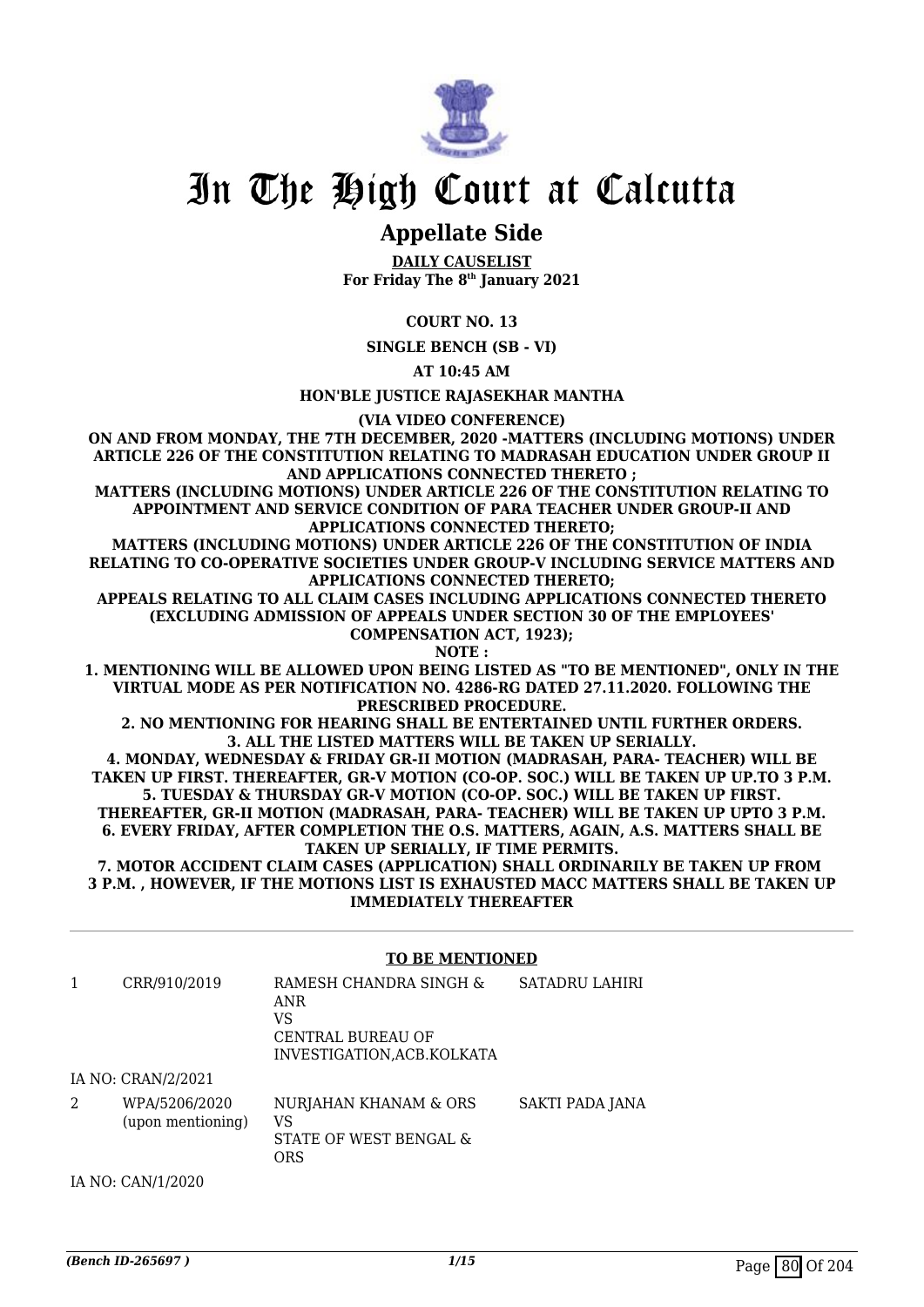| 3  | WPA/8849/2020<br>(for correction)       | <b>JULFUKAR ALI</b><br><b>VS</b>              | <b>KHAIRUL ALAM</b>   |
|----|-----------------------------------------|-----------------------------------------------|-----------------------|
|    |                                         | THE STATE OF WEST BENGAL<br>AND ORS           |                       |
|    |                                         | <b>SPECIALLY FIXED MATTERS</b>                |                       |
| 4  | WPA/14592/2014<br>$(18.01.2021$ at 3.00 | <b>SMT SAROJ AGARWAL</b><br><b>VS</b>         | A SEN                 |
|    | $p.m.$ )                                | <b>UNION OF INDIA &amp; ORS</b>               |                       |
|    |                                         | <b>GR-II (MOTION)</b>                         |                       |
| 5  | WPA/4298/2020                           | KASHEM ALI KHAN                               | <b>ASIT KR DE</b>     |
|    |                                         | VS<br>STATE OF WEST BENGAL &<br><b>ORS</b>    |                       |
| 6  | WPA/4303/2020                           | SK. JAMAL UDDIN AHMED<br>VS                   | <b>ASIT KR DE</b>     |
|    |                                         | STATE OF WEST BENGAL &<br><b>ORS</b>          |                       |
| 7  | WPA/5093/2020                           | <b>SULTAN MAHMUD</b><br><b>VS</b>             | <b>RASOMAY MANDAL</b> |
|    |                                         | STATE OF WEST BENGAL &<br><b>ORS</b>          |                       |
| 8  | WPA/5107/2020                           | <b>SWAGUPTA KHATUN &amp; ORS</b><br><b>VS</b> | <b>ANINDYA BOSE</b>   |
|    |                                         | STATE OF WEST BENGAL &<br><b>ORS</b>          |                       |
| 9  | WPA/7068/2020                           | SK. SAZZAD HOSSAIN<br><b>VS</b>               | <b>SHAHAN SHAH</b>    |
|    |                                         | STATE OF WEST BENGAL AND<br>ORS.              |                       |
|    | IA NO: CAN/1/2020                       |                                               |                       |
| 10 | WPA/7667/2020                           | <b>SK ARIF ABBAS</b><br><b>VS</b>             | TANUJA BASAK          |
|    |                                         | State of West Bengal                          |                       |
|    | IA NO: CAN/1/2020                       |                                               |                       |
| 11 | WPA/8728/2020                           | MD AZAD HOSSAIN AND<br>ANOTHER<br>VS.         | <b>SAMIRUL SARKAR</b> |
|    |                                         | STATE OF WEST BENGAL AND<br>ORS.              |                       |
| 12 | WPA/9018/2020                           | MD. HAFIZUR RAHAMAN<br>MOLLAH                 | S.M. ISMAIL           |
|    |                                         | VS.<br>STATE OF WEST BENGAL AND<br>ORS.       |                       |
| 13 | WPA/9034/2020                           | <b>AINUL HAQUE</b>                            | TARASANKAR            |
|    |                                         | <b>VS</b><br>STATE OF WEST BENGAL AND<br>ORS. | SAMANTA               |
| 14 | WPA/10094/2020                          | SK REWANUL HAQUE<br>VS                        | TANUJA BASAK          |
|    |                                         | STATE OF WEST BENGAL AND<br>ORS.              |                       |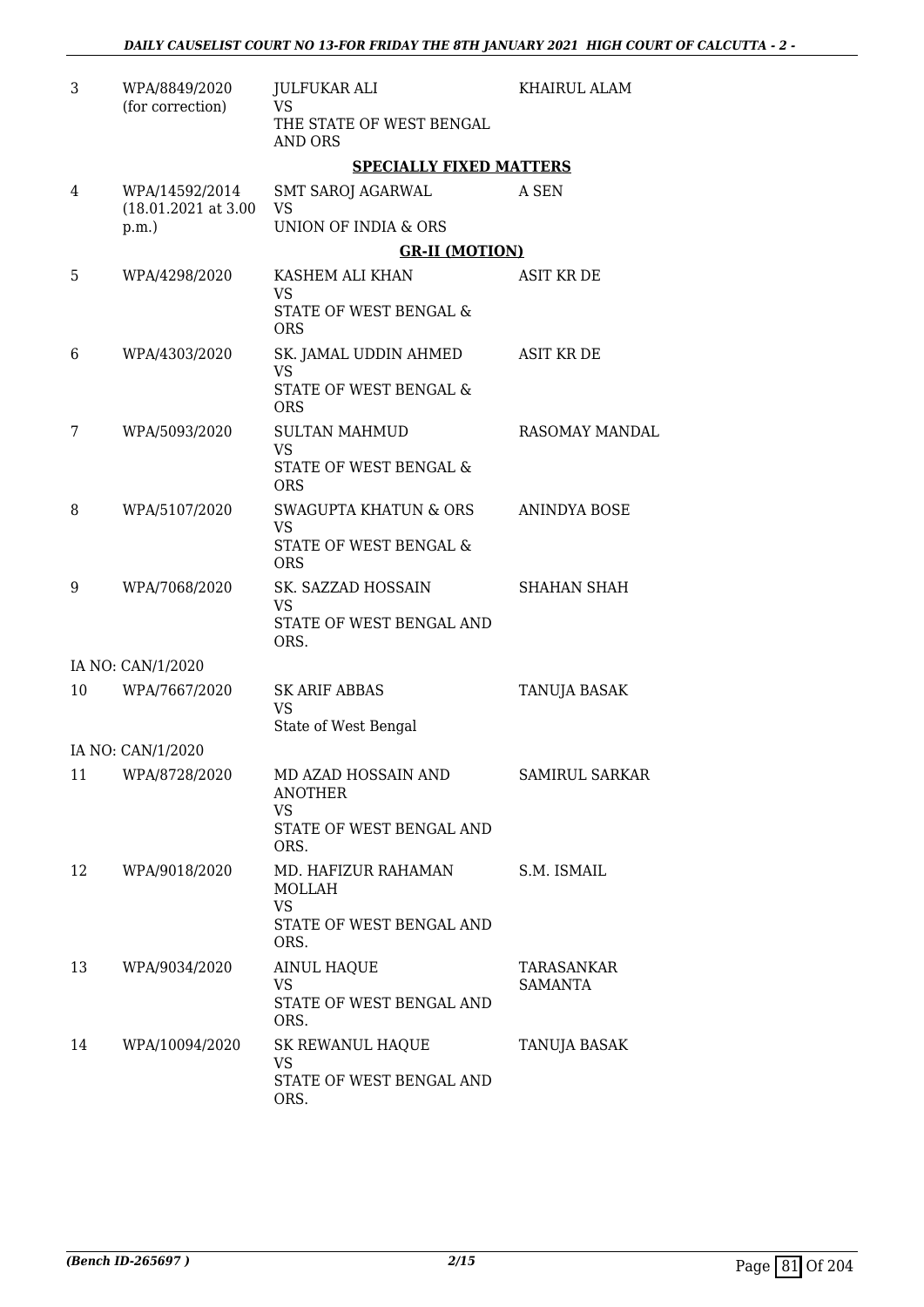| 15 | WPA/11501/2020<br>(14.01.2021) | FIROZ AHAMED<br>VS<br>STATE OF WEST BENGAL AND<br>ORS.                                                                               | ANIRBAN SARKAR           |
|----|--------------------------------|--------------------------------------------------------------------------------------------------------------------------------------|--------------------------|
| 16 | WPA/11526/2020<br>(14.01.2021) | MD.ABDUL QUAYUM<br>VS<br>STATE OF WEST BENGAL AND<br>ORS.                                                                            | ANIRBAN SARKAR           |
| 17 | WPA/11531/2020<br>(14.01.2021) | ABDUL KADER JILANI SEKH<br>VS<br>STATE OF WEST BENGAL AND<br>ORS.                                                                    | ANIRBAN SARKAR           |
| 18 | WPA/11665/2020                 | <b>BEGUM SAHEBA</b><br>VS.<br>STATE OF WEST BENGAL AND<br>ORS.                                                                       | KARIM CHOWDHURY          |
| 19 | WPA/11674/2020                 | SK RAFI MOHAMMAD<br><b>VS</b><br>STATE OF WEST BENGAL AND<br>ORS.                                                                    | DEBORUPA<br>MUKHERJEE    |
| 20 | WPA/11745/2020<br>(14.01.2021) | APARNA DIYASI KHAN<br>VS.<br>STATE OF WEST BENGAL AND<br>ORS.                                                                        | <b>ANIRBAN SARKAR</b>    |
| 21 | WPA/11880/2020                 | MD KAMALUDDIN BAIDYA<br>VS<br>STATE OF WEST BENGAL AND<br>ORS.                                                                       | <b>SANKHA PRASAD ROY</b> |
| 22 | WPA/11881/2020                 | MD MAHTABUDDIN LASKAR<br><b>AND OTHERS</b><br>VS<br>STATE OF WEST BENGAL AND<br>ORS.                                                 | K M HOSSAIN              |
|    |                                | <b>CO-OPERATIVE SOCIETY - MOTIONS</b>                                                                                                |                          |
| 23 | WPA/3702/2020<br>(13.01.2021)  | <b>W.B. STATE COOPERATIVE</b><br>MARKETING FEDRATION<br>LIMITED<br><b>VS</b><br>REGISTRAR OF COOPERATIVE<br>SOCIETIES, WEST BENGAL & | <b>MALAY KUMAR ROY</b>   |
|    |                                | <b>ORS</b>                                                                                                                           |                          |
| 24 | WPA/7196/2020<br>(14.01.2021)  | BABY MUKHERJEE ANR ANR<br>VS<br>REGISTRAR OF CO OPERATIVE<br><b>SOCIETY AND ORS</b>                                                  | <b>TAPAS DATTA</b>       |
|    | IA NO: CAN/1/2020              |                                                                                                                                      |                          |
| 25 | WPA/11331/2020<br>(11.01.2021) | ASWINI KUMAR GIRI @<br>ASHWINI GIRI AND ANOTHER<br><b>VS</b><br>STATE OF WEST BENGAL AND<br>ORS.                                     | PRONAY BASAK             |
| 26 | WPA/11559/2020<br>(12.01.2021) | NIL RATAN CHAKRABORTY<br>VS<br>STATE OF WEST BENGAL AND<br>ORS.                                                                      | MS SARDA SHA             |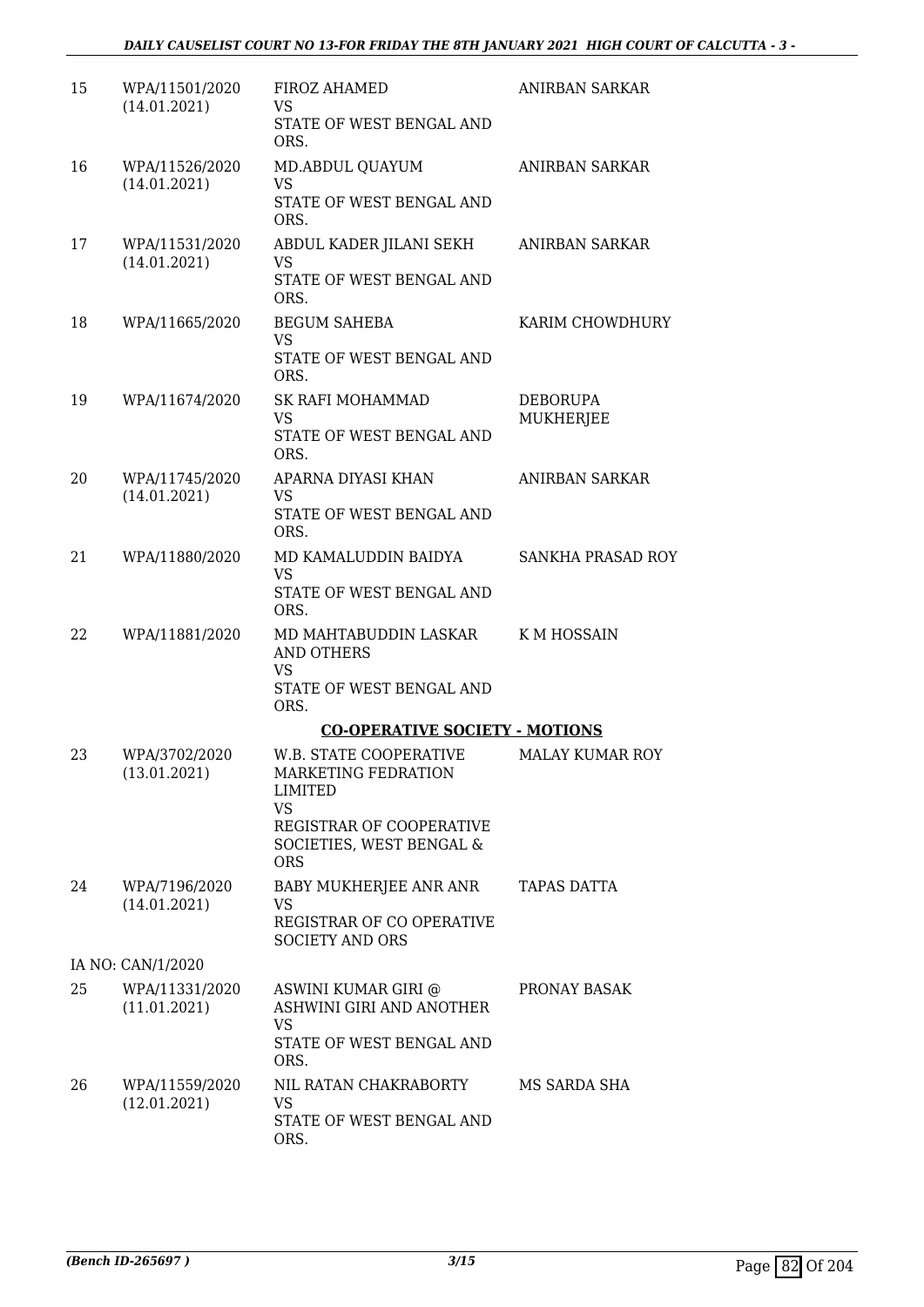| 27   | WPA/209/2021<br>(11.01.2021)            | DIGBIJOY SINGHA JANA<br><b>VS</b><br>STATE OF WEST BENGAL AND<br>ORS.<br><b>CONTEMPT APPLICATION</b> | <b>MADAN KOHAN ROY</b>        |  |
|------|-----------------------------------------|------------------------------------------------------------------------------------------------------|-------------------------------|--|
| 28   | CPAN/593/2020<br>(11.01.2021)           | <b>SAIBAL BASU</b><br><b>VS</b><br><b>SUDEEPTA BASU</b>                                              | <b>BRATIN KR DEY</b>          |  |
| wt29 | CO/1122/2020                            | <b>SAIBAL BASU</b><br><b>VS</b><br><b>SMT SUDEEPTA BASU</b>                                          | KUMARDEEP<br><b>MAJUMDER</b>  |  |
|      | IA NO: CAN/1/2020(Old No:CAN/3210/2020) |                                                                                                      |                               |  |
| wt30 | CPAN/409/2020                           | <b>SAIBAL BASU</b><br><b>VS</b><br><b>SUDEEPTA BASU</b>                                              | <b>BRATIN KUMAR DEY</b>       |  |
|      | IA NO: CAN/1/2020(Old No:CAN/5583/2020) |                                                                                                      |                               |  |
|      | wt31 CPAN/522/2020                      | <b>SAIBAL BASU</b><br><b>VS</b><br><b>SUDEEPTA BASU</b>                                              | <b>BRATIN KUMAR DEY</b>       |  |
| wt32 | RVW/61/2020                             | <b>SAIBAL BASU</b><br><b>VS</b><br><b>SMT SUEEPTA BASU</b>                                           | <b>BRATIN KUMAR DEY</b>       |  |
|      |                                         | IA NO: CAN/1/2020(Old No:CAN/3336/2020), CAN/2/2020(Old No:CAN/3337/2020)                            |                               |  |
| wt33 | RVW/86/2020                             | <b>SMT SUDIPTA BASU</b><br><b>VS</b><br><b>SAIBAL BASU</b>                                           | TAPAS SINGHA RAY              |  |
|      | IA NO: CAN/1/2020, CAN/2/2020           |                                                                                                      |                               |  |
|      |                                         | <b>APPLICATION</b>                                                                                   |                               |  |
| 34   | WPA/3018/2018                           | <b>BIDHAN CHAUDHURY</b><br><b>VS</b><br><b>GIC HOUSING FINANCE</b><br><b>LIMITED &amp; ORS</b>       | <b>BIDYUT K BANERJEE</b>      |  |
|      |                                         | IA NO: CAN/1/2019(Old No:CAN/8909/2019), CAN/2/2020(Old No:CAN/1277/2020)                            |                               |  |
| 35   | WPA/2051/2019                           | <b>JOGEN ROY</b><br><b>VS</b><br>ADDL. REGISTRAR OF<br>COOPERATIVE SO. (LONG<br>TERM) & ORS.         | ASIS<br><b>BHATTACHARYYA</b>  |  |
|      | IA NO: CAN/1/2019(Old No:CAN/5736/2019) |                                                                                                      |                               |  |
| 36   | WPA/13079/2019                          | ROSHNI CHATTERJEE SARKAR<br>VS<br>STATE OF WEST BENGAL &<br><b>ORS</b>                               | MADHURIMA SARKAR              |  |
|      | IA NO: CAN/1/2020(Old No:CAN/2166/2020) |                                                                                                      |                               |  |
| 37   | WPA/6799/2020                           | CHANDRA SEKHAR PANDIT<br><b>VS</b><br>STATE OF WEST BENGAL &<br><b>ORS</b>                           | SANDIP KUMAR<br><b>MONDAL</b> |  |
|      | IA NO: CAN/1/2020(Old No:CAN/5759/2020) |                                                                                                      |                               |  |

#### **APPLICATION (MACC)**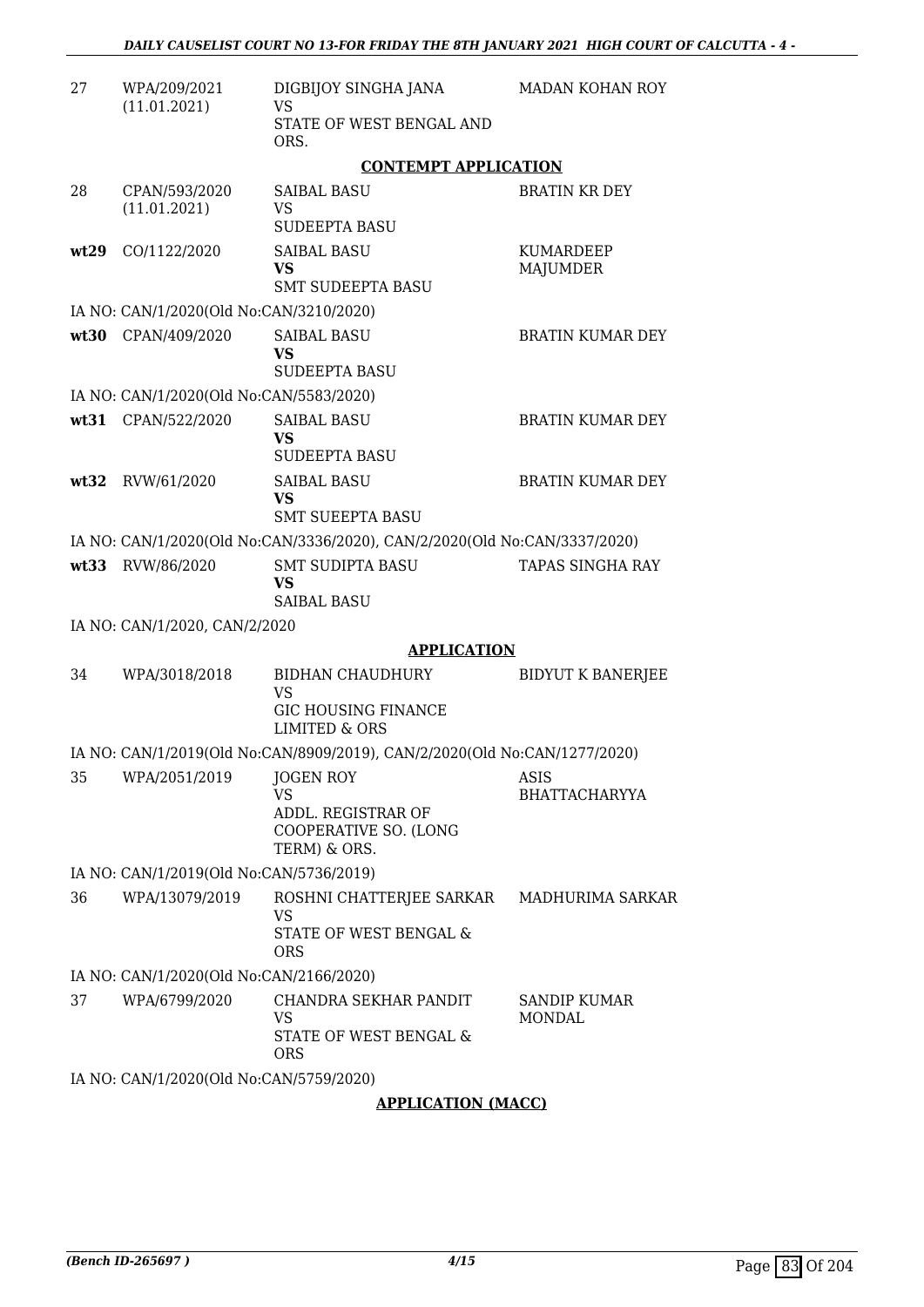| 38   | FMA/1294/2013                                            | THE ORIENTAL INSURANCE<br>CO. LTD<br><b>VS</b><br>SHYAMALI DEBNATH & ORS                      | PARIMAL KUMAR<br>PAHARI      |
|------|----------------------------------------------------------|-----------------------------------------------------------------------------------------------|------------------------------|
|      | IA NO: CAN/3/2017(Old No:CAN/6467/2017)                  |                                                                                               |                              |
| wt39 | COT/39/2013                                              | SHYAMALI DEBNATH & ORS.<br>VS<br>ORIENTAL INSURANCE CO.<br>LTD. & ANR.                        | <b>SIMA GHOSH</b>            |
| 40   | FMA/3288/2013                                            | THE ORIENTAL INSURANCE<br>CO. LTD.<br><b>VS</b><br>RAMDULAL PRADHAN & ANR.                    | KAMAL KRISHNA DAS            |
|      | IA NO: CAN/2/2017(Old No:CAN/169/2017)                   |                                                                                               |                              |
| 41   | FMA/1435/2015                                            | SUTAPA HORE @ HARE & ANR<br>VS<br>THE ORIENTAL INSURANCE<br>CO. LTD & ANR                     | JAYANTA BANERJEE             |
|      | IA NO: CAN/1/2019(Old No:CAN/7908/2019)                  |                                                                                               |                              |
| 42   | FMAT/721/2016                                            | SWAPAN KUMAR BERA<br><b>VS</b>                                                                | DYUTIMAN BANERJEE            |
|      |                                                          | LAKSHMAN BHOWMIK & ANR                                                                        |                              |
| 43   | IA NO: CAN/1/2018(Old No:CAN/3454/2018)<br>FMAT/791/2016 | SAHANARA SEIKH & ORS                                                                          | ALI IMAM SHAH                |
|      |                                                          | <b>VS</b><br>NEW INDIA ASSURANCE &<br><b>ANR</b>                                              |                              |
|      | IA NO: CAN/1/2017(Old No:CAN/3841/2017)                  |                                                                                               |                              |
|      | wt44 FMA/898/2013                                        | THE NEW INDIA ASSURANCE<br>CO. LTD<br><b>VS</b><br>SAHANARA SEIKH & ORS                       | PARIMAL KUMAR<br>PAHARI      |
| 45   | FMA/2293/2016                                            | NATIONAL INSURANCE CO.<br>LTD.<br>VS<br>RASHMI KUMARI & ORS                                   | SAIBALENDU<br><b>BHOWMIK</b> |
|      |                                                          | IA NO: CAN/1/2015(Old No:CAN/10780/2015), CAN/3/2017(Old No:CAN/7114/2017)                    |                              |
| 46   | FMA/2702/2016                                            | <b>BIVA PAUL &amp; ORS</b><br>VS<br>THE TATA AIG GENERAL<br><b>INSURANCE CO LTD &amp; ANR</b> | SAIDUR RAHAMAN               |
|      | IA NO: CAN/1/2018(Old No:CAN/4421/2018)                  |                                                                                               |                              |
| 47   | FMA/3668/2016                                            | RINKU SAHA & ORS<br>VS                                                                        | <b>SAIDUR RAHAMAN</b>        |
|      |                                                          | NATIONAL INSURANCE CO<br>LTD & ORS                                                            |                              |
|      | IA NO: CAN/1/2017(Old No:CAN/10930/2017)                 |                                                                                               |                              |
| 48   | FMAT/230/2017                                            | BAJAJ ALLIANZ GENERAL<br><b>INSURANCE CO.LTD</b><br>VS<br>TALAMAI TUDU & ANR                  | RAJESH SINGH                 |
|      |                                                          | IA NO: CAN/1/2017(Old No:CAN/3161/2017), CAN/2/2017(Old No:CAN/3246/2017)                     |                              |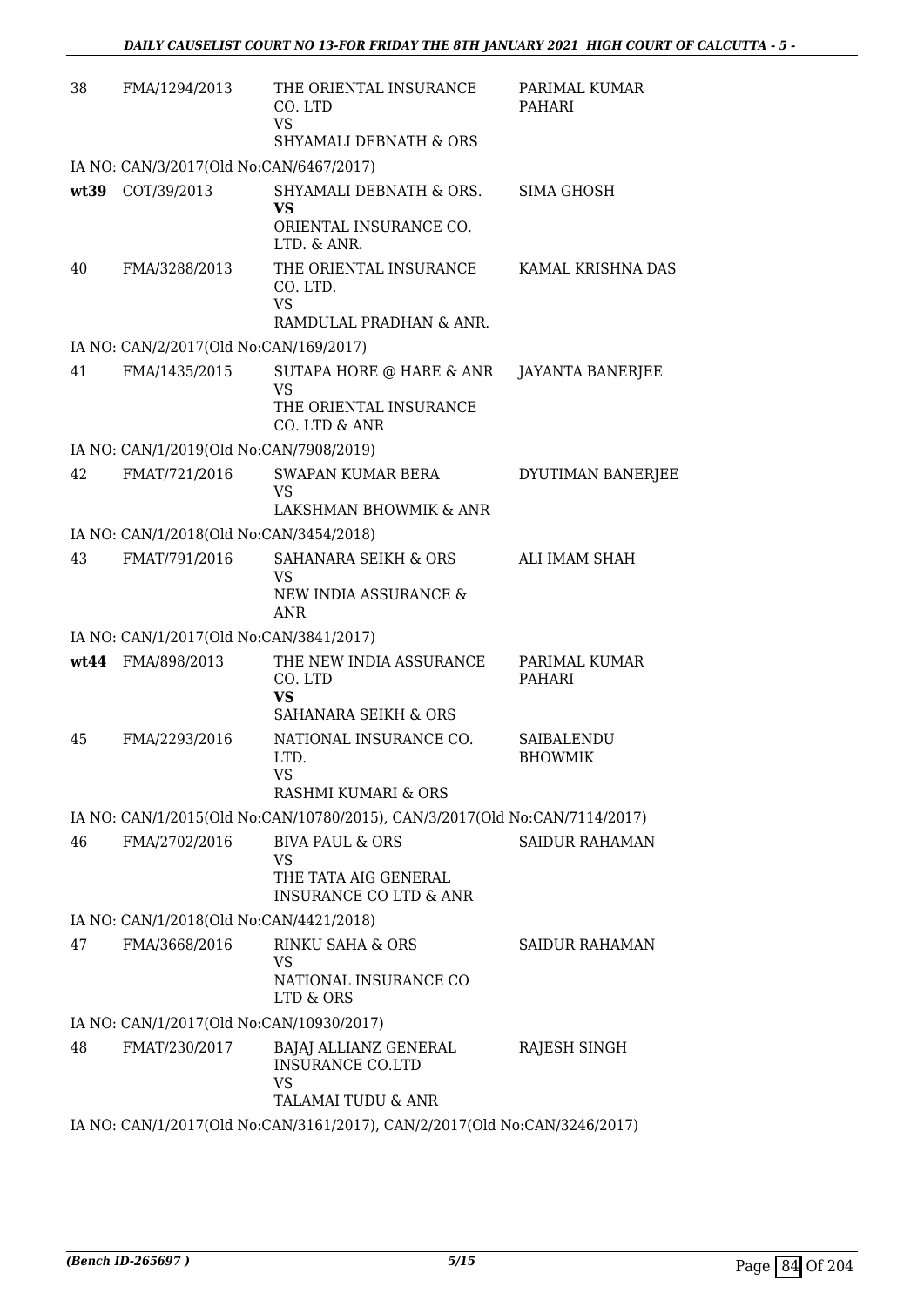| 49 | FMAT/444/2017                            | BAJAJ ALLIANZ GEN.<br>INSURANCE CO. LTD.<br><b>VS</b>                            | RAJESH SINGH                                                                              |
|----|------------------------------------------|----------------------------------------------------------------------------------|-------------------------------------------------------------------------------------------|
|    |                                          | MUHADHARI HALDAR & ORS                                                           |                                                                                           |
|    | No:CAN/7792/2019)                        |                                                                                  | IA NO: CAN/1/2017(Old No:CAN/4881/2017), CAN/3/2019(Old No:CAN/7020/2019), CAN/4/2019(Old |
| 50 | FMAT/1191/2017                           | ABUL KASHEM SK. & ANR.<br><b>VS</b>                                              | <b>SAIDUR RAHAMAN</b>                                                                     |
|    |                                          | NATIONAL IN. CO. LTD. &<br>ANR.                                                  |                                                                                           |
|    | IA NO: CAN/1/2018(Old No:CAN/928/2018)   |                                                                                  |                                                                                           |
| 51 | FMAT/1220/2018                           | <b>BANGA BARMAN</b><br><b>VS</b>                                                 | SHILADITYA BARMA                                                                          |
|    |                                          | MAHABIR BARMAN & ANR                                                             |                                                                                           |
|    |                                          | IA NO: CAN/1/2019(Old No:CAN/441/2019), CAN/2/2019(Old No:CAN/442/2019)          |                                                                                           |
| 52 | FMAT/1221/2018                           | <b>SAMSUR NEHAR &amp; ORS</b><br><b>VS</b><br>SIRAJ ALI & ANR                    | SHILADITYA BARMA                                                                          |
|    |                                          |                                                                                  |                                                                                           |
|    |                                          | IA NO: CAN/1/2019(Old No:CAN/443/2019), CAN/2/2019(Old No:CAN/444/2019)          |                                                                                           |
| 53 | FMAT/1222/2018                           | TAPI SAHA (BISWAS) & ORS<br><b>VS</b><br>ANIMESH MISHRA & ANR                    | SHILADITYA BARMA                                                                          |
|    |                                          | IA NO: CAN/1/2018(Old No:CAN/10247/2018), CAN/2/2018(Old No:CAN/10248/2018)      |                                                                                           |
| 54 | FMA/1887/2018                            | BAJAJ ALLIANZ G.I CO. LTD.                                                       | RAJESH SINGH                                                                              |
|    |                                          | <b>VS</b><br>LAKHIRAM MURMU & ORS.                                               |                                                                                           |
|    |                                          | IA NO: CAN/1/2017(Old No:CAN/3157/2017), CAN/3/2019(Old No:CAN/9222/2019)        |                                                                                           |
|    | wt55 COT/73/2017                         | LAKHIRAM MURMU & ORS                                                             | <b>JAYANTA BANERJEE</b>                                                                   |
|    |                                          | <b>VS</b>                                                                        |                                                                                           |
|    |                                          | BAJAJ ALLIANZ GENERAL<br><b>INSURANCE COMPANY</b><br><b>LIMITED &amp; ORS</b>    |                                                                                           |
| 56 | FMAT/941/2019                            | <b>TARAPADA BERA</b>                                                             | <b>SUBHANKAR</b>                                                                          |
|    |                                          | VS<br>THE BAJAJ ALLIANZ GENERAL                                                  | MANDAL                                                                                    |
|    |                                          | <b>INSURANCE CO. LTD &amp; ORS</b>                                               |                                                                                           |
|    | IA NO: CAN/1/2019(Old No:CAN/10377/2019) |                                                                                  |                                                                                           |
| 57 | FMAT/1050/2019                           | THE NATIONAL INSURANCE<br>COMPANY LTD<br>VS<br>DIPALI PADYALI & ORS              | DEB NARAYAN RAY                                                                           |
|    | IA NO: CAN/1/2019(Old No:CAN/10654/2019) |                                                                                  |                                                                                           |
| 58 | FMAT/1268/2019                           | SURENDAR KAUR SINGH                                                              | <b>SUBHANKAR</b>                                                                          |
|    |                                          | <b>VS</b><br>UNITED IND. IN. CO. LTD. &                                          | MANDAL                                                                                    |
|    |                                          | ANR.                                                                             |                                                                                           |
|    | IA NO: CAN/1/2020(Old No:CAN/875/2020)   |                                                                                  |                                                                                           |
| 59 | FMAT/1355/2019                           | THE UNITED INDIA<br><b>INSURANCE CO. LTD</b><br><b>VS</b><br>KAMNNA HALDER & ORS | <b>SANJAY PAUL</b>                                                                        |
|    | IA NO: CAN/1/2020(Old No:CAN/364/2020)   |                                                                                  |                                                                                           |
|    |                                          |                                                                                  |                                                                                           |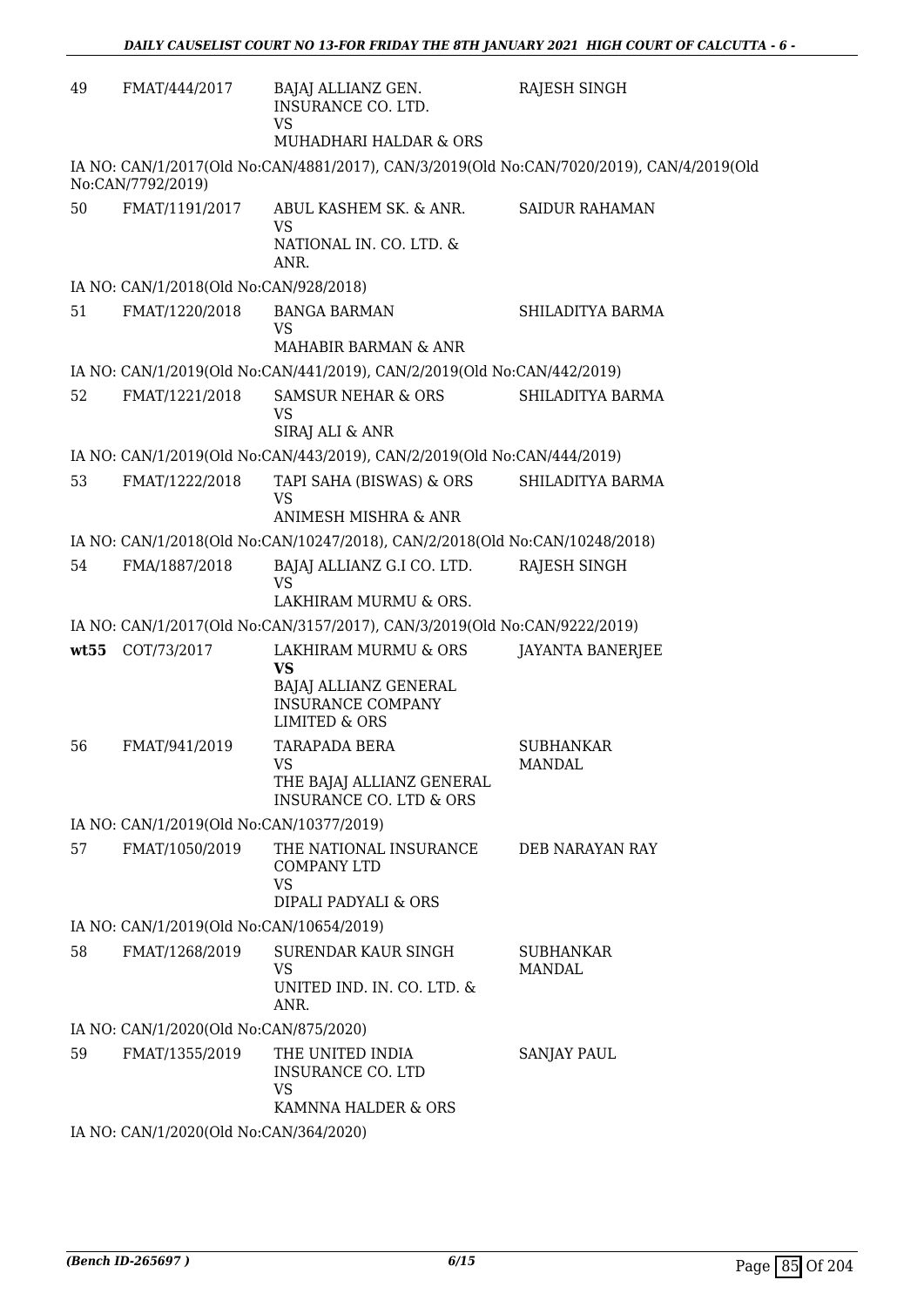| 60 | FMAT/1359/2019                                          | MAMONI SINGHA (ROY) &<br>ORS.<br>VS.<br>BAJAJ ALLIANZ G.I. CO. LTD. &<br>ANR.                                                                      | SUDIP<br>BANDYOPADHYAY         |
|----|---------------------------------------------------------|----------------------------------------------------------------------------------------------------------------------------------------------------|--------------------------------|
|    | IA NO: CAN/1/2020(Old No:CAN/2279/2020)                 |                                                                                                                                                    |                                |
| 61 | FMAT/57/2020                                            | LUTFA BIBI & ORS.<br>VS<br>NATIONAL IN. CO. LTD. &<br>ANR.                                                                                         | <b>NILADR SAHA</b>             |
|    |                                                         | IA NO: CAN/1/2020(Old No:CAN/1317/2020), CAN/2/2020(Old No:CAN/1336/2020)                                                                          |                                |
| 62 | FMAT/90/2020                                            | KANIKA MONDAL & ORS<br>VS<br>ORIENTAL INSURANCE CO.<br>LTD & ANR                                                                                   | NILADRI SAHA                   |
|    |                                                         | IA NO: CAN/1/2020(Old No:CAN/1337/2020), CAN/2/2020(Old No:CAN/1343/2020)                                                                          |                                |
| 63 | FMAT/205/2020                                           | THE NEW INDIA ASSURANCE<br>CO. LTD.<br><b>VS</b><br>PARINITA CHOWDHURY & ORS                                                                       | RAJDEEP<br><b>BHATTACHARYA</b> |
|    |                                                         | IA NO: CAN/2/2020(Old No:CAN/2073/2020), CAN/3/2020(Old No:CAN/2074/2020)                                                                          |                                |
| 64 | FMAT/302/2020                                           | BAJAJ ALLIANZ GENERAL<br>INSURANCE COMPANY LTD.<br>VS                                                                                              | RAJESH SINGH                   |
|    |                                                         | SWARAJ AGARWAL & ANR                                                                                                                               |                                |
|    |                                                         | IA NO: CAN/1/2020(Old No:CAN/2768/2020), CAN/2/2020(Old No:CAN/2769/2020)<br><b>ACCIDENT CLAIM CASES</b>                                           |                                |
| 65 | FMA/983/2011                                            | AGNI ORAO @ LAKRA<br><b>VS</b>                                                                                                                     | KAZI M RAHAMAN                 |
| 66 | FMAT/1575/2011                                          | UNION OF INDIA & ORS.<br>PURNIMA ROY & ORS<br><b>VS</b><br>NATIONAL INSURANCE CO.<br>LTD. & ORS                                                    | JAYANTA KR.<br><b>MANDAL</b>   |
|    | IA NO: CAN/1/2012(Old No:CAN/6195/2012)                 |                                                                                                                                                    |                                |
| 67 | FMA/747/2012                                            | AJEMA BEWA & ORS.                                                                                                                                  | SAIDUR RAHMAN                  |
|    | (1 LCR)                                                 | VS<br>NATIONAL INSURANCE CO.                                                                                                                       |                                |
|    |                                                         | LTD.<br>IA NO: CAN/1/2017(Old No:CAN/5302/2017), CAN/2/2017(Old No:CAN/5303/2017)                                                                  |                                |
| 68 | FMA/69/2013                                             | SAKHALAL SAHA & ANR.<br>VS<br>BR, MGR., NEW INDIA                                                                                                  | <b>SAIDUR RAHAMAN</b>          |
|    |                                                         | ASSURANCE CO. LTD. & ANR.                                                                                                                          |                                |
| 69 | IA NO: CAN/1/2017(Old No:CAN/5774/2017)<br>FMA/709/2013 | JAULASHI BIBI & ORS<br>VS                                                                                                                          | HAZRA                          |
|    |                                                         | KANANBALA GHOSH & ANR.                                                                                                                             | AMARENDRA NATH                 |
| 70 | FMA/1170/2013                                           | IA NO: CAN/1/2017(Old No:CAN/8233/2017), CAN/2/2017(Old No:CAN/8234/2017)<br>MANORANJAN SARKAR & ANR.<br><b>VS</b><br>RELIANCE G.I CO. LTD. & ANR. | <b>SAIDUR RAHAMAN</b>          |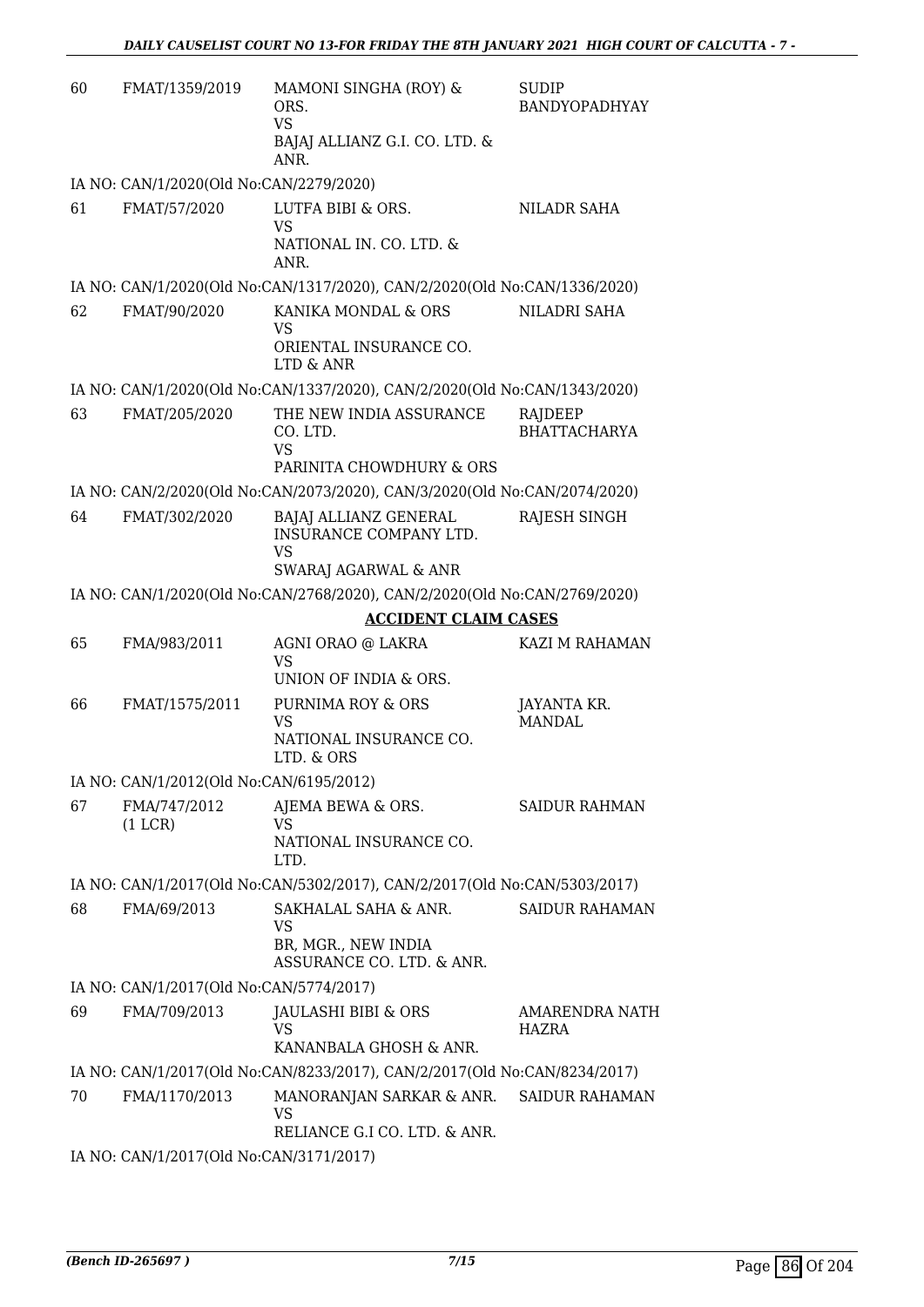| 71 | FMA/1336/2013                           | SATISH CHANDRA JOGI<br>VS<br>UNITED INDIA INSURENCE &<br>ANR                                              | SAIDUR RAHAMAN               |
|----|-----------------------------------------|-----------------------------------------------------------------------------------------------------------|------------------------------|
|    | IA NO: CAN/1/2018(Old No:CAN/3695/2018) |                                                                                                           |                              |
| 72 | FMA/1451/2013                           | THE ORIENTAL INSURANCE<br>CO. LTD.<br><b>VS</b>                                                           | RAJESH SINGH                 |
|    |                                         | AMIYA JANA & ORS.<br>IA NO: CAN/1/2013(Old No:CAN/3774/2013), CAN/2/2017(Old No:CAN/4097/2017)            |                              |
| 73 | FMA/2020/2013                           | ASHA GOPE & ANR.                                                                                          | AMIT RANJAN ROY              |
|    |                                         | <b>VS</b><br>THE UNITED INDIA<br><b>INSURANCE COMPANY</b><br>LIMITED & ANR.                               |                              |
|    | IA NO: CAN/1/2016(Old No:CAN/6439/2016) |                                                                                                           |                              |
| 74 | FMA/2123/2013                           | PUSHPA DAS & ANR.<br><b>VS</b>                                                                            | <b>KRISHANU BANIK</b>        |
|    |                                         | NATIONAL INSURANCE CO.<br>LTD. & ANR.                                                                     |                              |
|    | IA NO: CAN/1/2016(Old No:CAN/2632/2016) |                                                                                                           |                              |
| 75 | FMAT/314/2014                           | THE NATIONAL INSURANCE<br>COMPANY LTD.<br><b>VS</b><br>SANTANA MONDAL (WIDOW)                             | <b>SANJAY PAUL</b>           |
|    |                                         | $&$ ORS                                                                                                   |                              |
|    |                                         | IA NO: CAN/1/2014(Old No:CAN/3554/2014), CAN/2/2014(Old No:CAN/3555/2014)                                 |                              |
| 76 | FMAT/371/2014                           | SONALI DEY & ORS.<br><b>VS</b><br>NATIONAL INSURANCE CO.<br>LTD. & ANR.                                   | JAYANTA KR.<br><b>MANDAL</b> |
|    | IA NO: CAN/1/2017(Old No:CAN/7536/2017) |                                                                                                           |                              |
| 77 | FMAT/669/2014                           | HANUMAN KUMAR SINGH &<br><b>ANR</b><br>VS<br><b>RELIANCE GENERAL</b><br><b>INSURANCE CO LTD &amp; ANR</b> | <b>SAIDUR RAHAMAN</b>        |
|    | IA NO: CAN/1/2017(Old No:CAN/6962/2017) |                                                                                                           |                              |
| 78 | FMA/751/2014                            | HASINA BIBI & ORS<br>VS<br>NEW INDIA ASSURANCE CO.<br>LTD. & ANR                                          | KRISHANU BANIK               |
|    | IA NO: CAN/2/2016(Old No:CAN/7432/2016) |                                                                                                           |                              |
| 79 | FMA/2055/2014                           | PRAKASH MAITY @ PRAKASH<br>CH. MAITY<br><b>VS</b>                                                         | <b>SOUMAK BERA</b>           |
|    |                                         | PRATAP MAITY & ANR                                                                                        |                              |
|    |                                         | IA NO: CAN/2/2015(Old No:CAN/5288/2015), CAN/3/2017(Old No:CAN/7548/2017)                                 |                              |
| 80 | FMA/2430/2014                           | ATIKUR RAHAMAN & ANR<br>VS<br>THE DIVISIONAL MANAGER,<br>RELIANCE GEN. INS. CO. LTD.<br>& ORS             | <b>SAIDUR RAHAMAN</b>        |
|    |                                         |                                                                                                           |                              |

IA NO: CAN/2/2017(Old No:CAN/5277/2017)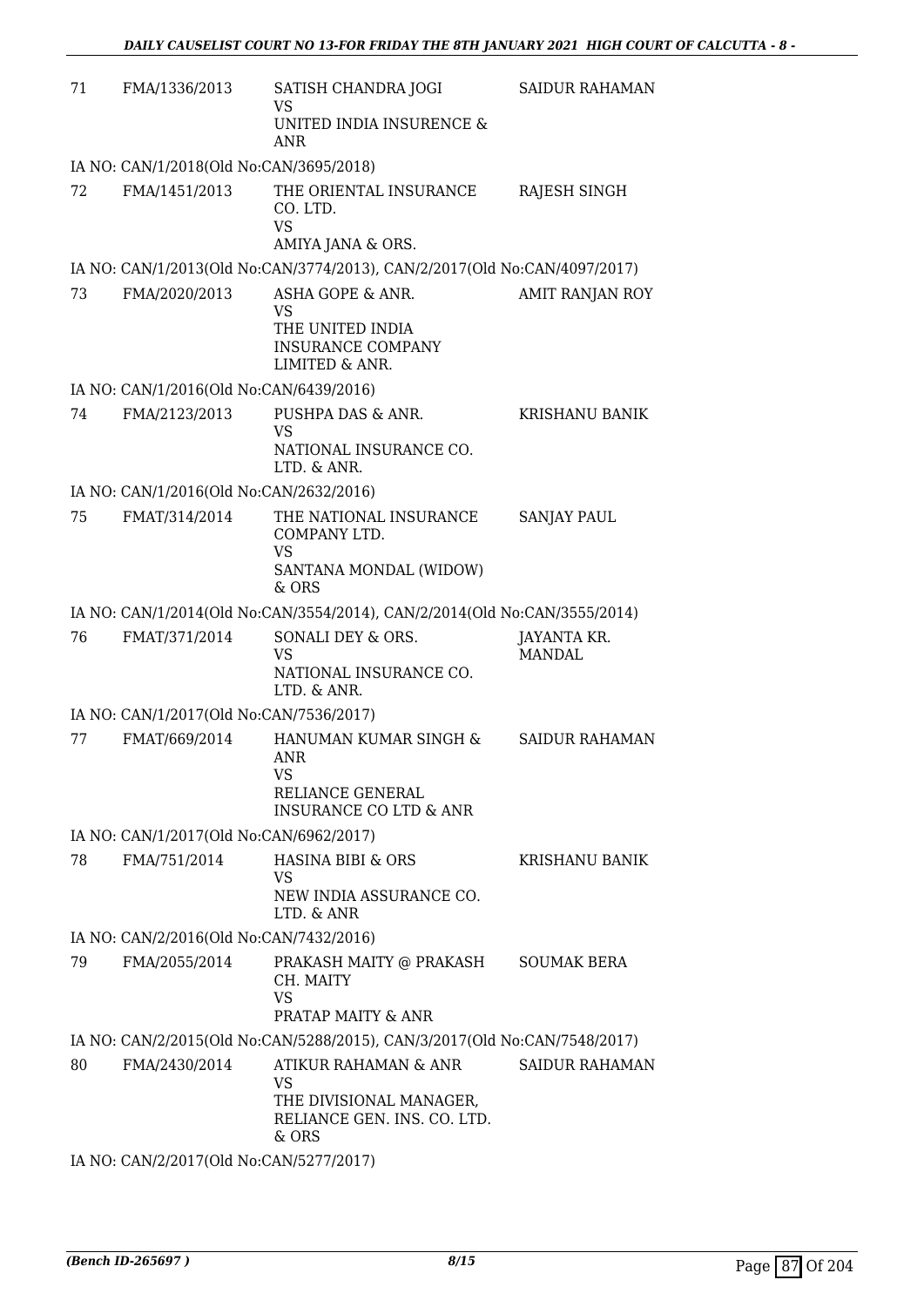| 81 | FMA/2439/2014                           | UNITED INDIA INS. CO. LTD.<br><b>VS</b>                                                                                                                          | PARIMAL KR. PAHARI    |
|----|-----------------------------------------|------------------------------------------------------------------------------------------------------------------------------------------------------------------|-----------------------|
|    |                                         | SANDHYA CHANDA & ORS.                                                                                                                                            |                       |
| 82 | FMAT/118/2015                           | IA NO: CAN/1/2014(Old No:CAN/8135/2014), CAN/2/2017(Old No:CAN/5713/2017)<br>SUNIL KR. BANERJEE<br><b>VS</b><br>ORIENTAL INSURANCE CO.                           | <b>SAIDUR RAHAMAN</b> |
|    |                                         | LTD. & ANR.                                                                                                                                                      |                       |
|    | IA NO: CAN/1/2017(Old No:CAN/5947/2017) |                                                                                                                                                                  |                       |
| 83 | FMAT/568/2015                           | SAMSUL HAQUE & ORS.<br><b>VS</b><br>NEW INDIA ASSURANCE CO.<br>LTD. & ANR.                                                                                       | <b>SAIDUR RAHAMAN</b> |
|    | IA NO: CAN/1/2017(Old No:CAN/901/2017)  |                                                                                                                                                                  |                       |
| 84 | FMAT/1065/2015                          | <b>SITESH GHOSH</b><br><b>VS</b><br>THE NEW INDIA ASSURANCE<br>CO. LTD, MALDA BRANCH &<br><b>ANR</b>                                                             | <b>SAIDUR RAHAMAN</b> |
| 85 | FMA/1405/2015                           | MADHABI MONDAL                                                                                                                                                   | KRISHANU BANIK        |
|    |                                         | <b>VS</b><br>UNITED INDIA INSURANCE<br><b>COMPANY &amp; ORS</b>                                                                                                  |                       |
|    |                                         | IA NO: CAN/1/2015(Old No:CAN/2494/2015), CAN/2/2017(Old No:CAN/7959/2017)                                                                                        |                       |
| 86 | FMAT/351/2016                           | SANJIDA KHATUN MINOR<br>REPRESENTED BY MIRZA<br><b>GOLAM ASPIA</b><br><b>VS</b><br>THE NATIONAL INSUARANCE<br>COMPANY LTD. TARAKESWAR<br><b>BRANCH &amp; ANR</b> | MD. Z. HOSSAIN        |
|    |                                         | IA NO: CAN/2/2017(Old No:CAN/1284/2017), CAN/3/2017(Old No:CAN/8704/2017)                                                                                        |                       |
| 87 | FMAT/483/2016                           | PRAN KRISHNA<br><b>BANDYOPADHYAY</b><br>VS.<br>THE NEW INDIA ASSURANCE<br>CO. LTD.& ANR                                                                          | <b>ASHIQUE MONDAL</b> |
|    | IA NO: CAN/1/2016(Old No:CAN/5084/2016) |                                                                                                                                                                  |                       |
| 88 | FMAT/1278/2016                          | SHRIRAM G.I CO. LTD.<br>VS<br>NURALAM HALDAR @ NOOR<br>ALAM HALDAR & ANR.                                                                                        | RAJESH SINGH          |
|    | IA NO: CAN/1/2017(Old No:CAN/843/2017)  |                                                                                                                                                                  |                       |
| 89 | FMA/2881/2016                           | NURBANU BIBI<br>VS<br>UNION OF INDIA & ORS.                                                                                                                      | KAZI M RAHMAN         |
|    |                                         | IA NO: CAN/2/2011(Old No:CAN/11384/2011), CAN/3/2020(Old No:CAN/2002/2020)                                                                                       |                       |
| 90 | FMA/3017/2016                           | <b>UDAYAN BOURI</b><br><b>VS</b><br>THE NEW INDIA ASSURANCE<br>COMPANY LIMITED & ANR                                                                             | AMIT RANJAN ROY       |
|    | IA NO: CAN/3/2017(Old No:CAN/4991/2017) |                                                                                                                                                                  |                       |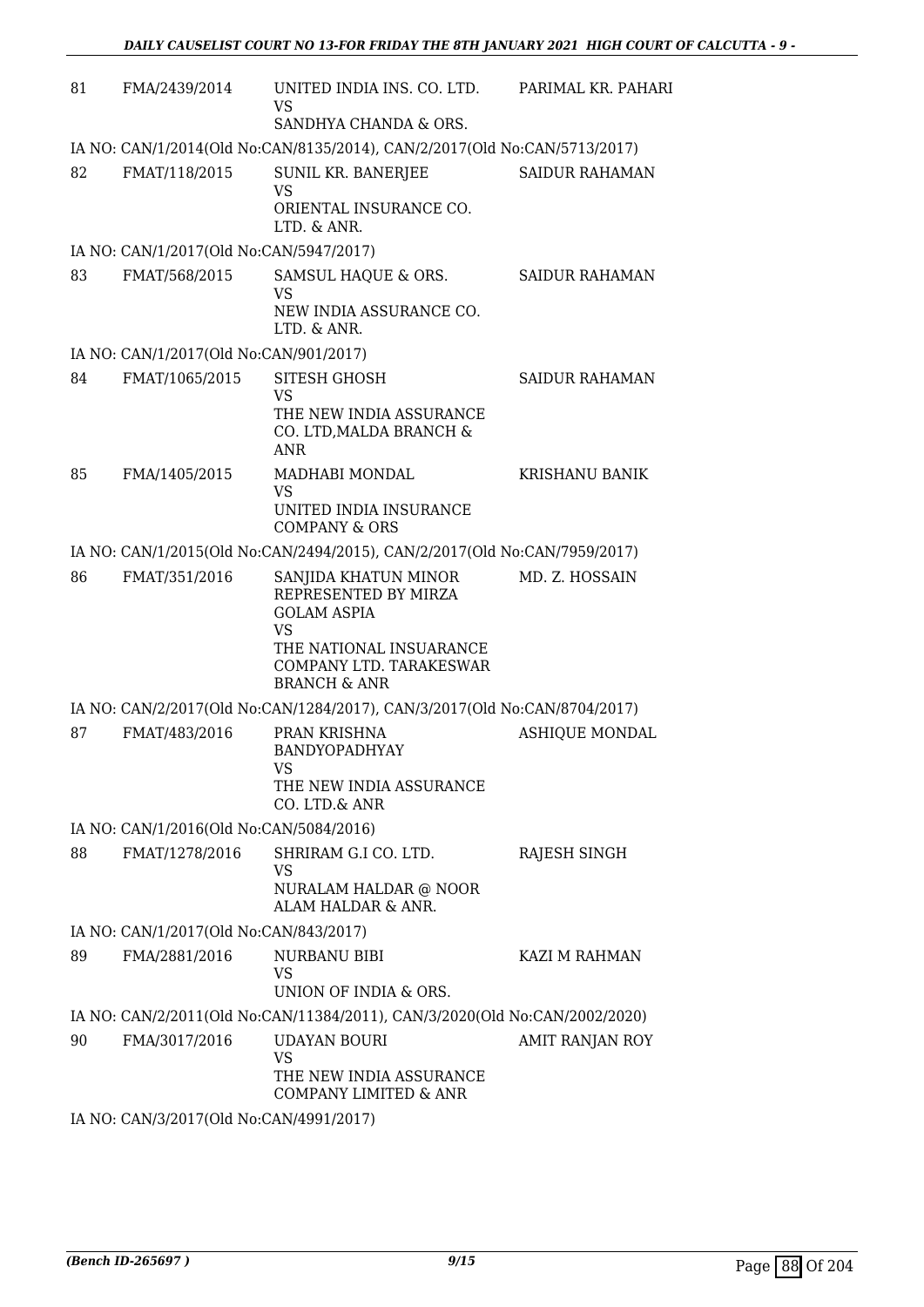| 91  | FMA/3381/2016                            | NATIONAL INSURANCE CO.<br>LTD.<br><b>VS</b><br>SUCHITRA PARICHHA & ORS.                             | RAJESH SINGH                                                                              |
|-----|------------------------------------------|-----------------------------------------------------------------------------------------------------|-------------------------------------------------------------------------------------------|
|     |                                          |                                                                                                     | IA NO: CAN/3/2015(Old No:CAN/5823/2015), CAN/5/2017(Old No:CAN/6523/2017), CAN/6/2019(Old |
| 92  | No:CAN/12385/2019)<br>FMA/3616/2016      | SK. TUPAI<br><b>VS</b><br>NATIONAL INSURANCE<br><b>COMPANY LTD</b>                                  | A,R. ROY                                                                                  |
|     | IA NO: CAN/1/2017(Old No:CAN/5564/2017)  |                                                                                                     |                                                                                           |
| 93  | FMA/73/2017                              | <b>ICICI LOMBARD GENERAL</b><br>INSURANCE CO. LTD                                                   | PARIMAL KUMAR<br>PAHARI                                                                   |
|     |                                          | <b>VS</b><br><b>SMT LAKSHMI GHOSH &amp; ORS</b>                                                     |                                                                                           |
|     | IA NO: CAN/1/2016(Old No:CAN/6898/2016)  |                                                                                                     |                                                                                           |
| 94  | FMAT/154/2017                            | SMT. SHEPHALI JANA & ORS<br><b>VS</b><br>THE NATIONAL INSURANCE<br><b>COMPANY LIMITED &amp; ORS</b> | AMIT RANJAN ROY                                                                           |
|     | IA NO: CAN/1/2017(Old No:CAN/2294/2017)  |                                                                                                     |                                                                                           |
| 95  | FMAT/188/2017                            | <b>JHUMA GORAI &amp; ORS</b>                                                                        | <b>KRISHANU BANIK</b>                                                                     |
|     |                                          | VS<br>BAJAJ ALLIANZ GENERAL<br><b>INSURANCE COMPANY LTD &amp;</b><br><b>ANR</b>                     |                                                                                           |
|     | IA NO: CAN/1/2017(Old No:CAN/10791/2017) |                                                                                                     |                                                                                           |
| 96  | FMAT/203/2017                            | RELIANCE GENERAL<br><b>INSURANCE CO LTD</b><br>VS                                                   | KAMAL KRISHNA DAS                                                                         |
|     |                                          | SAHIDUL @ BABU ALI PIYADA<br>& ORS                                                                  |                                                                                           |
|     |                                          | IA NO: CAN/1/2017(Old No:CAN/4623/2017), CAN/2/2017(Old No:CAN/4627/2017)                           |                                                                                           |
| 97  | FMAT/351/2017                            | ICICI LOMBARD GEN.<br>INSURANCE CO. LTD.<br>VS.<br>ADARI MAJHI & ORS                                | PARIMAL KUMAR<br>PAHARI                                                                   |
|     | IA NO: CAN/1/2017(Old No:CAN/6429/2017)  |                                                                                                     |                                                                                           |
| 98  | FMAT/353/2017                            | ICICI LOMBARD GEN.<br>INSURANCE CO. LTD.<br>VS                                                      | PARIMAL KUMAR<br>PAHARI                                                                   |
|     |                                          | <b>GULBAN BIBI &amp; ORS</b>                                                                        |                                                                                           |
|     | IA NO: CAN/1/2017(Old No:CAN/6430/2017)  |                                                                                                     |                                                                                           |
| 99  | FMA/455/2017                             | NATIONAL INSURANCE<br><b>COMPANY LTD</b><br><b>VS</b><br>NITA RANI OJHA & ORS                       | <b>SUCHARITA PAUL</b>                                                                     |
|     | IA NO: CAN/2/2017(Old No:CAN/3972/2017)  |                                                                                                     |                                                                                           |
| 100 | FMA/459/2017                             | THE NEW INDIA ASSURANCE<br><b>COMPANY LTD</b><br><b>VS</b>                                          | RAJESH SINGH                                                                              |
|     |                                          | SAGAR BAGCHI (MINOR) &<br><b>ORS</b>                                                                |                                                                                           |
|     | IA NO: CAN/2/2017(Old No:CAN/6504/2017)  |                                                                                                     |                                                                                           |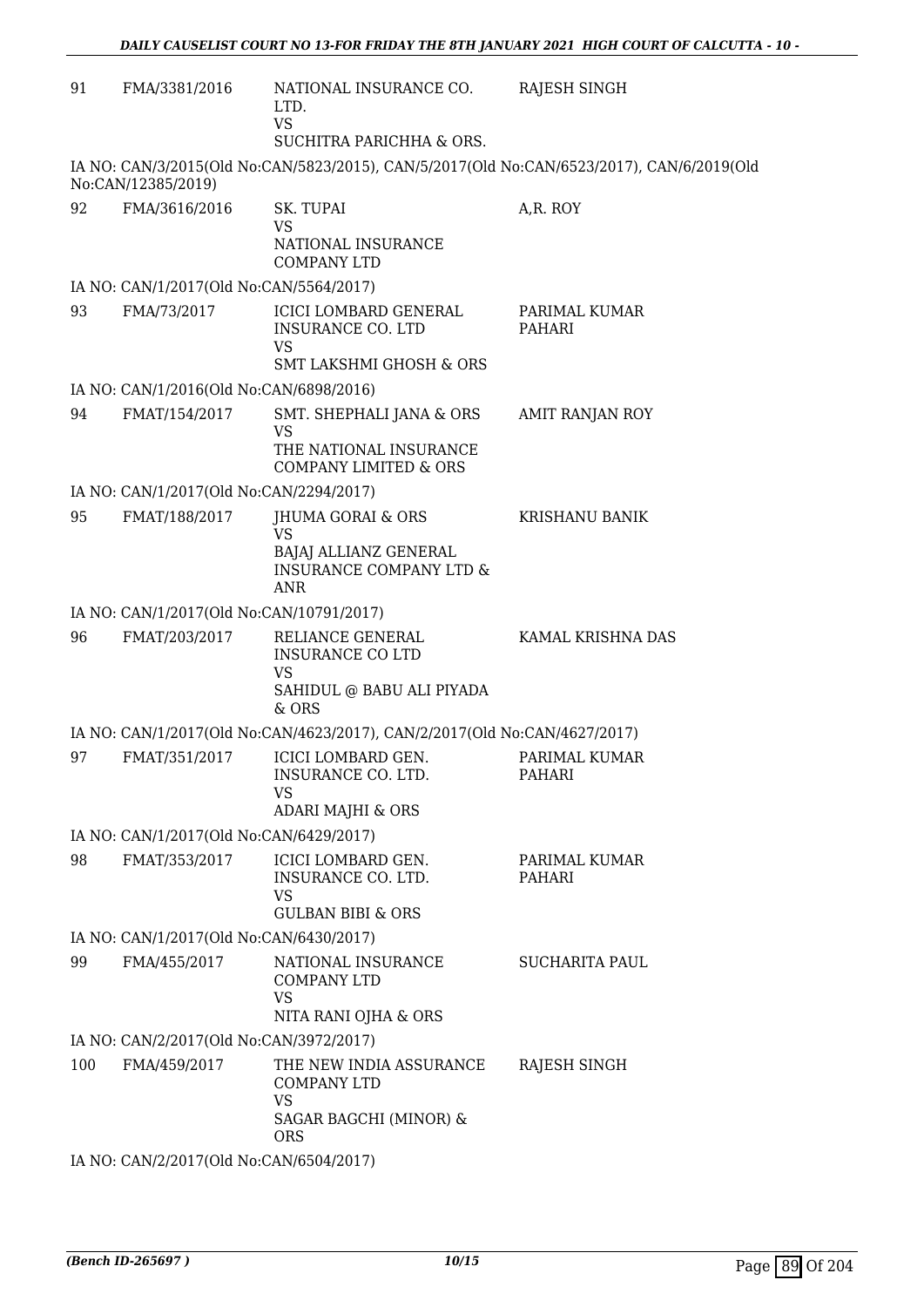| 101 | FMAT/549/2017                            | SHEFALI ROY & ORS<br>VS<br>NEW INDIA ASSURANCE                                                          | KRISHANU BANIK              |
|-----|------------------------------------------|---------------------------------------------------------------------------------------------------------|-----------------------------|
|     | IA NO: CAN/1/2017(Old No:CAN/9364/2017)  | <b>COMPANY &amp; ANR</b>                                                                                |                             |
| 102 | FMAT/628/2017                            | N I C LTD<br>VS<br>TARIF CHOWDHURY & ANR                                                                | P K PAHARAI                 |
|     |                                          | IA NO: CAN/1/2017(Old No:CAN/6431/2017), CAN/2/2019(Old No:CAN/1142/2019)                               |                             |
| 103 | FMAT/643/2017                            | THE N I C LTD<br>VS<br>NIVA HAZRA & ORS                                                                 | <b>D N RAY</b>              |
|     |                                          | IA NO: CAN/1/2017(Old No:CAN/6358/2017), CAN/2/2017(Old No:CAN/6359/2017)                               |                             |
| 104 | FMAT/660/2017                            | BAJAJ ALLIANZ GENERAL<br>INSURANCE COMPANY LTD.<br><b>VS</b><br><b>SAROGI DAS &amp; ORS</b>             | R. SINGH                    |
|     |                                          | IA NO: CAN/1/2017(Old No:CAN/8604/2017), CAN/2/2017(Old No:CAN/8612/2017)                               |                             |
| 105 | FMAT/801/2017                            | <b>UMA KHATUN &amp; ORS</b><br><b>VS</b><br>THE NATIONAL INSURANCE<br>CO LTD & ANR                      | <b>AMIT RANJAN ROY</b>      |
|     | IA NO: CAN/1/2017(Old No:CAN/10707/2017) |                                                                                                         |                             |
| 106 | FMAT/863/2017                            | THE UNITED INDIA<br>INSURANCE CO. LTD.<br><b>VS</b><br><b>SMT SABITRI BALA ROY &amp; ORS</b>            | <b>SANJOY PAUL</b>          |
|     |                                          | IA NO: CAN/1/2017(Old No:CAN/7793/2017), CAN/2/2020(Old No:CAN/634/2020)                                |                             |
| 107 | FMAT/1100/2017                           | POLY ROY<br><b>VS</b><br>NICL & ORS                                                                     | AMIT RANJAN ROY             |
|     | IA NO: CAN/1/2017(Old No:CAN/10472/2017) |                                                                                                         |                             |
| 108 | FMAT/1150/2017                           | <b>ICICI LOMBARD GENERAL</b><br>INSURNACE CO. LTD.<br>VS<br><b>SMT. ANIMA DUTTA &amp; ORS</b>           | PARIMAL KUMAR<br>PAHARI     |
|     | IA NO: CAN/1/2017(Old No:CAN/10259/2017) |                                                                                                         |                             |
| 109 | FMAT/1159/2017                           | THE SECRETARY & CURATOR,<br>VICTORIA MEMORIAL HALL &<br><b>ANR</b><br><b>VS</b><br>ASHA DEVI.           | PRADYOT KUMAR<br><b>DAS</b> |
|     | IA NO: CAN/2/2020(Old No:CAN/2369/2020)  |                                                                                                         |                             |
| 110 | FMAT/1169/2017                           | HDFC ERGO GENERAL<br><b>INSURANCE COMPANY</b><br><b>LIMITED</b><br><b>VS</b><br>UDAY KUMAR BHAGAT & ANR | RAJESH SINGH                |
|     |                                          | IA NO: CAN/1/2017(Old No:CAN/10571/2017), CAN/2/2017(Old No:CAN/10581/2017)                             |                             |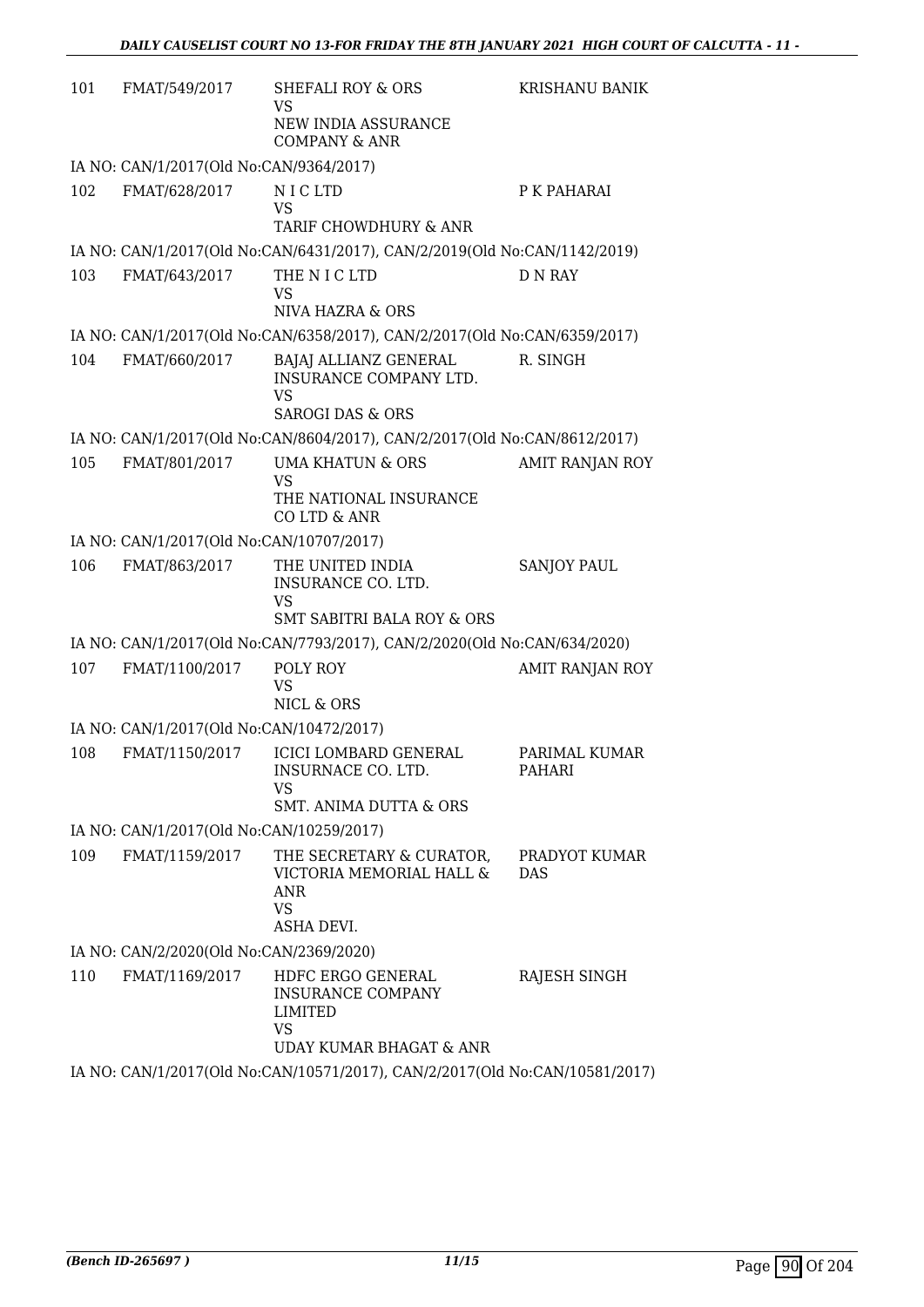| 111 | FMAT/1175/2017                           | NATIONAL INSURANCE CO.<br>LTD.<br><b>VS</b>                                 | <b>SAMIM AHAMMED</b>               |
|-----|------------------------------------------|-----------------------------------------------------------------------------|------------------------------------|
|     |                                          | ARCHANA MANDAL & ORS.                                                       |                                    |
|     |                                          | IA NO: CAN/1/2017(Old No:CAN/11515/2017), CAN/2/2017(Old No:CAN/11518/2017) |                                    |
| 112 | FMAT/1176/2017                           | NATIONAL IN. CO. LTD.<br><b>VS</b><br><b>SELIM MALLICK &amp; ANR.</b>       | <b>SAMIM AHAMMED</b>               |
|     |                                          | IA NO: CAN/1/2017(Old No:CAN/11513/2017), CAN/2/2017(Old No:CAN/11514/2017) |                                    |
| 113 | FMAT/1216/2017                           | THE UNITED INDIA                                                            | <b>SANJOY PAUL</b>                 |
|     |                                          | <b>INSURANCE CO LTD</b><br><b>VS</b><br>RAMBILASH SHAW & ANR                |                                    |
|     | IA NO: CAN/1/2017(Old No:CAN/10760/2017) |                                                                             |                                    |
| 114 | FMAT/1298/2017                           | NATIONAL INSURANCE CO.<br><b>LTD</b><br><b>VS</b>                           | S. AHAMMED                         |
|     |                                          | DIL KUMARI LIMBU & ANR                                                      |                                    |
|     |                                          | IA NO: CAN/1/2017(Old No:CAN/11763/2017), CAN/2/2017(Old No:CAN/11772/2017) |                                    |
| 115 | FMAT/1322/2017                           | MITHURANI PANDA & ORS<br><b>VS</b><br>UNION OF INDIA & ORS                  | <b>SK ABU ABBAS UDDIN</b>          |
|     | IA NO: CAN/1/2018(Old No:CAN/7662/2018)  |                                                                             |                                    |
| 116 | FMAT/54/2018                             | <b>SARASWATI MAITY &amp; ORS</b>                                            | <b>AMIT RANJAN ROY</b>             |
|     |                                          | <b>VS</b><br>THE ORIENTAL INS CO LTD &<br><b>ANR</b>                        |                                    |
|     | IA NO: CAN/1/2018(Old No:CAN/2108/2018)  |                                                                             |                                    |
| 117 | FMA/962/2018                             | ANOWARA BEGAM & ORS<br>VS                                                   | <b>SAIDUR RAHAMAN</b>              |
|     |                                          | UNITED INDIA INSURANCE<br><b>COMPANY LTD &amp; ANR</b>                      |                                    |
|     | IA NO: CAN/1/2018(Old No:CAN/4422/2018)  |                                                                             |                                    |
|     |                                          | 118 FMAT/1288/2018 SUSHIL RANA & ANR                                        | SHAHINA HAQUE                      |
|     |                                          | <b>VS</b><br>UNION OF INDIA                                                 |                                    |
| 119 | FMAT/683/2019                            | LAKSHMIRANI BERA & ORS                                                      | RAJENDRA KUMAR                     |
|     |                                          | VS<br>UNION OF INDIA                                                        | <b>MITTAL</b>                      |
| 120 | FMAT/1158/2019                           | ANIMA SARKAR (DOLAI)<br><b>VS</b>                                           | RAJENDRA KUMAR<br>MITTAI.          |
|     |                                          | UNION OF INDIA                                                              |                                    |
|     |                                          | <b>HEARING ASSIGNED</b>                                                     |                                    |
| 121 | WPA/13095/2018<br>(GR. III)              | C.D. EQUIFINANCE PRIVATE<br><b>LIMITED</b><br><b>VS</b>                     | AJAY GAGGAR                        |
|     |                                          | STATE OF WEST BENGAL &<br><b>ORS</b>                                        |                                    |
|     |                                          | IA NO: CAN/1/2018(Old No:CAN/5793/2018), CAN/3/2020(Old No:CAN/708/2020)    |                                    |
| 122 | WPA/4427/2019                            | <b>BALLY JUTE COMPANY</b><br><b>LIMITED</b><br><b>VS</b>                    | <b>ANANTA KUMAR</b><br><b>SHAW</b> |
|     |                                          | STATE OF WEST BENGAL &<br><b>ORS</b>                                        |                                    |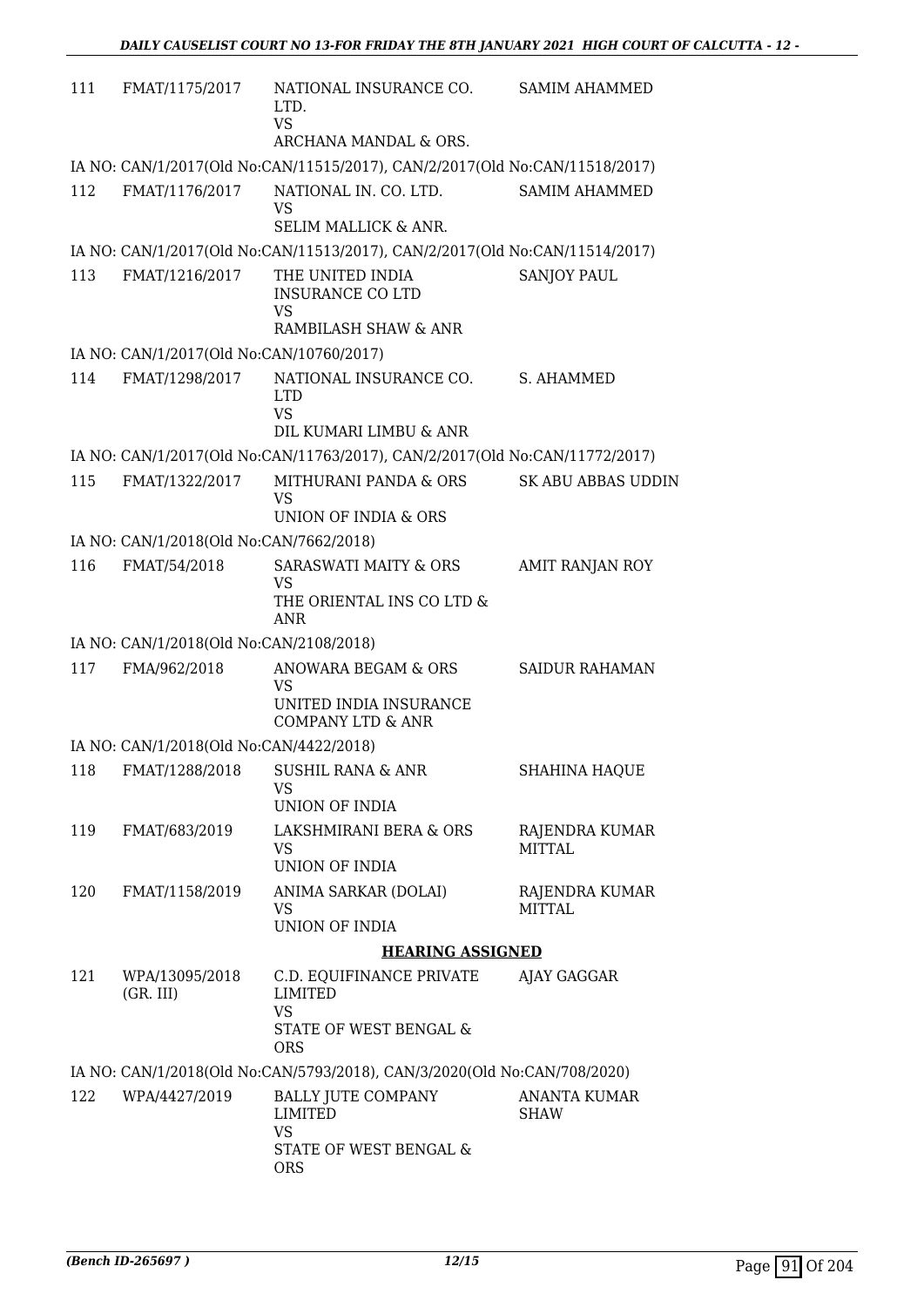|     | wt123 WPA/19173/2018                    | BALLY JUTE COMPANY<br><b>LIMITED</b>                                                                  | A. K. SHAW                                                                                 |
|-----|-----------------------------------------|-------------------------------------------------------------------------------------------------------|--------------------------------------------------------------------------------------------|
|     |                                         | <b>VS</b><br>STATE OF WEST BENGAL &<br><b>ORS</b>                                                     |                                                                                            |
|     |                                         | <b>HEARING</b>                                                                                        |                                                                                            |
| 124 | FMA/137/2011                            | MAYA DAS & ANR.                                                                                       | <b>SAIDUR RAHAMAN</b>                                                                      |
|     |                                         | <b>VS</b><br>NEW INDIA ASSURANCE CO.<br>LTD. & ANR.                                                   |                                                                                            |
|     | IA NO: CAN/1/2011(Old No:CAN/5526/2011) |                                                                                                       |                                                                                            |
| 125 | FMA/201/2011                            | SMT.MANJU PAL<br><b>VS</b><br>NEW INDIA ASSURANCE<br>CO.LTD. & ORS                                    | JAYANTA KR.<br><b>MANDAL</b>                                                               |
| 126 | COT/88/2013                             | PRADYUMNA KR. SAHU & ANR<br><b>VS</b><br>THE NEW INDIA ASSURANCE<br>CO. LTD. & ANR                    | JAYANTA KR.<br><b>MANDAL</b>                                                               |
|     | wt127 FMA/1130/2013                     | THE NEW INDIA ASSURANCE<br>CO. LTD<br><b>VS</b><br>PRADYUMNA KUMAR SAHU &                             | KAMAL KRISHNA DAS                                                                          |
|     |                                         | <b>ORS</b>                                                                                            |                                                                                            |
|     | No:CAN/704/2019)                        |                                                                                                       | IA NO: CAN/1/2012(Old No:CAN/8443/2012), CAN/2/2013(Old No:CAN/11138/2013), CAN/3/2019(Old |
| 128 | FMA/2290/2013                           | SOMA MISTRI & ORS.<br><b>VS</b><br>THE ORIENTAL INSURANCE<br>CO. LTD. & ANR.                          | <b>SAIDUR RAHAMAN</b>                                                                      |
|     | IA NO: CAN/1/2015(Old No:CAN/35/2015)   |                                                                                                       |                                                                                            |
| 129 | FMA/625/2014                            | MAMPI GHOSH & ORS<br><b>VS</b><br>THE NATIONAL INSURANCE<br>CO. LTD. & ORS                            | <b>SIMA GHOSH</b>                                                                          |
| 130 | FMAT/1423/2014                          | <b>SARASWATI DEVI &amp; ORS</b><br><b>VS</b><br>NATIONAL INSURANCE CO.<br>LTD & ORS                   | SK. ABU ABBAS<br><b>UDDIN</b>                                                              |
|     | IA NO: CAN/1/2018(Old No:CAN/1666/2018) |                                                                                                       |                                                                                            |
| 131 | FMA/1796/2014                           | SIKHA LAHA<br>VS                                                                                      | S BHATTACHARJYA                                                                            |
| 132 | FMA/28/2015                             | <b>ANUPAM MONDAL</b><br>NEW IND. ASSURANCE CO.<br>LTD.<br><b>VS</b><br><b>MOUMITA PAUL &amp; ORS</b>  | <b>SOUMENDRA NATH</b><br><b>GANGULY</b>                                                    |
|     | IA NO: CAN/1/2019(Old No:CAN/1692/2019) |                                                                                                       |                                                                                            |
| 133 | FMA/191/2015                            | <b>ICICI LOMBARD GENERALL</b><br>INSURANCE CO. LTD<br><b>VS</b><br>SK. MUKTAR ALI @ SK.               | PARIMAL KUMAR<br>PAHARI                                                                    |
|     |                                         | <b>MUKTAR &amp; ANR</b><br>IA NO: CAN/1/2014(Old No:CAN/10926/2014), CAN/2/2017(Old No:CAN/5714/2017) |                                                                                            |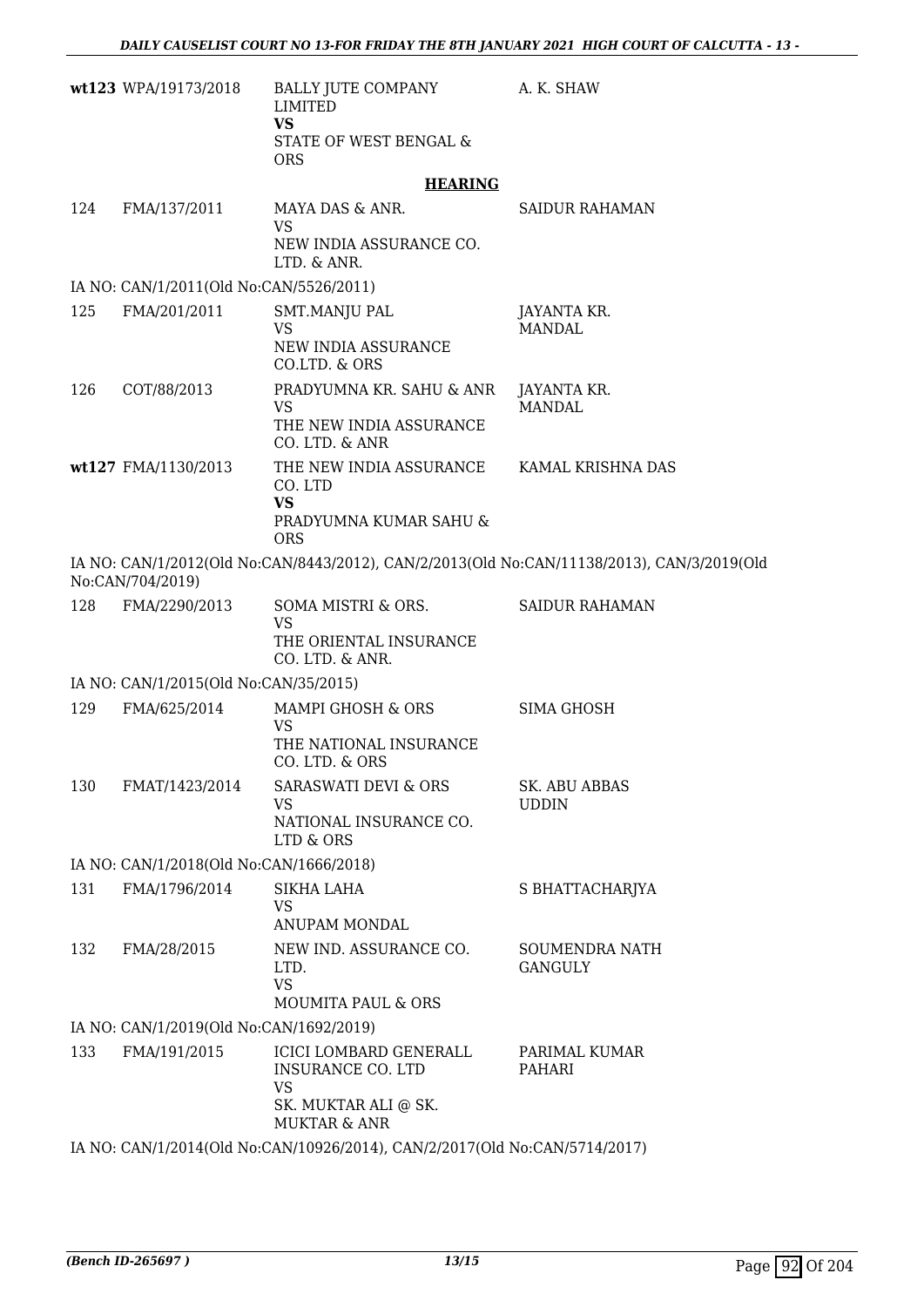| 134 | FMAT/255/2015                           | VIJAY KR. SAHU<br>VS                                                                               | SK. ABU ABBASUDDIN             |
|-----|-----------------------------------------|----------------------------------------------------------------------------------------------------|--------------------------------|
|     |                                         | NEW INDIA ASSURANCE CO.<br>LTD. & ANR.                                                             |                                |
| 135 | FMA/2166/2015                           | <b>AYESA BIBI &amp; ORS</b>                                                                        | <b>SUBHAS CHANDRA</b>          |
|     |                                         | VS<br>THE BAJAJ ALLIANZ GENERAL<br><b>INSURANCE CO. LTD &amp; ANR</b>                              | HAJRA                          |
|     | IA NO: CAN/1/2016(Old No:CAN/1815/2016) |                                                                                                    |                                |
| 136 | FMA/3357/2015                           | SANTOSH SAHA & ANR<br><b>VS</b><br>MANAGING DIRECTOR,<br>CALCUTTA STATE TRANS.<br>CORP.            | JAYANTA KUMAR<br><b>MANDAL</b> |
| 137 | FMA/2212/2016                           | RENUKA PAIK & ORS.<br><b>VS</b>                                                                    | JAYANTA KR.<br><b>MANDAL</b>   |
|     |                                         | BAJAJ ALLIANZ G.I CO. LTD. &<br>ORS.                                                               |                                |
|     | IA NO: CAN/1/2019(Old No:CAN/7006/2019) |                                                                                                    |                                |
| 138 | FMA/484/2017                            | BNAJAJ ALLIANZ GENERAL<br><b>INSURENCE COMPANY</b><br><b>LIMITED</b><br>VS<br>ETIRANI ROY & ORS    | RAJESH SINGH                   |
| 139 | FMA/485/2017                            |                                                                                                    | RAJESH SINGH                   |
|     |                                         | BAJAJ ALLIANZ GENERAL<br><b>INSURANCE CO LTD</b><br><b>VS</b><br><b>BRINDABATI MAITI &amp; ORS</b> |                                |
| 140 | FMAT/137/2018                           | <b>DULALI BHAKTA &amp; ANR</b><br>VS<br>THE NEW INDIA ASSURANCE<br>CO LTD & ANR                    | <b>S RAHAMAN</b>               |
|     | IA NO: CAN/1/2018(Old No:CAN/8930/2018) |                                                                                                    |                                |
| 141 | FMAT/1109/2018                          | THE DM MALDA<br>VS                                                                                 | <b>SANJAY PAUL</b>             |
|     |                                         | <b>JHARNA PRAMANIK</b>                                                                             |                                |
|     |                                         | IA NO: CAN/1/2019(Old No:CAN/1425/2019), CAN/2/2019(Old No:CAN/1430/2019)                          |                                |
|     | wt142 COT/83/2019                       | <b>JHARNA PRAMANIK</b><br>VS<br>THE DISTRICT MAGISTRATE<br>MALDA,                                  | <b>SAIDUR RAHAMAN</b>          |
| 143 | FMAT/132/2019                           | PRAFULLA CHOWDHURY &<br>ANR<br><b>VS</b>                                                           | <b>SAIDUR RAHAMAN</b>          |
|     |                                         | NATIONAL INSURANCE CO<br>LTD & ANR                                                                 |                                |
| 144 | FMAT/259/2019                           | KRISHNA SARKAR ROY & ANR<br><b>VS</b><br>THE NATIONAL INSURANCE                                    | <b>SAIDUR RAHAMAN</b>          |
|     |                                         | CO. LTD & ANR                                                                                      |                                |
| 145 | FMAT/263/2019                           | FAIJUN BIBI & ORS<br>VS                                                                            | <b>SAIDUR RAHAMAN</b>          |
|     |                                         | THE ORIENTAL INSURANCE<br>COMPANY LIMITED & ANR                                                    |                                |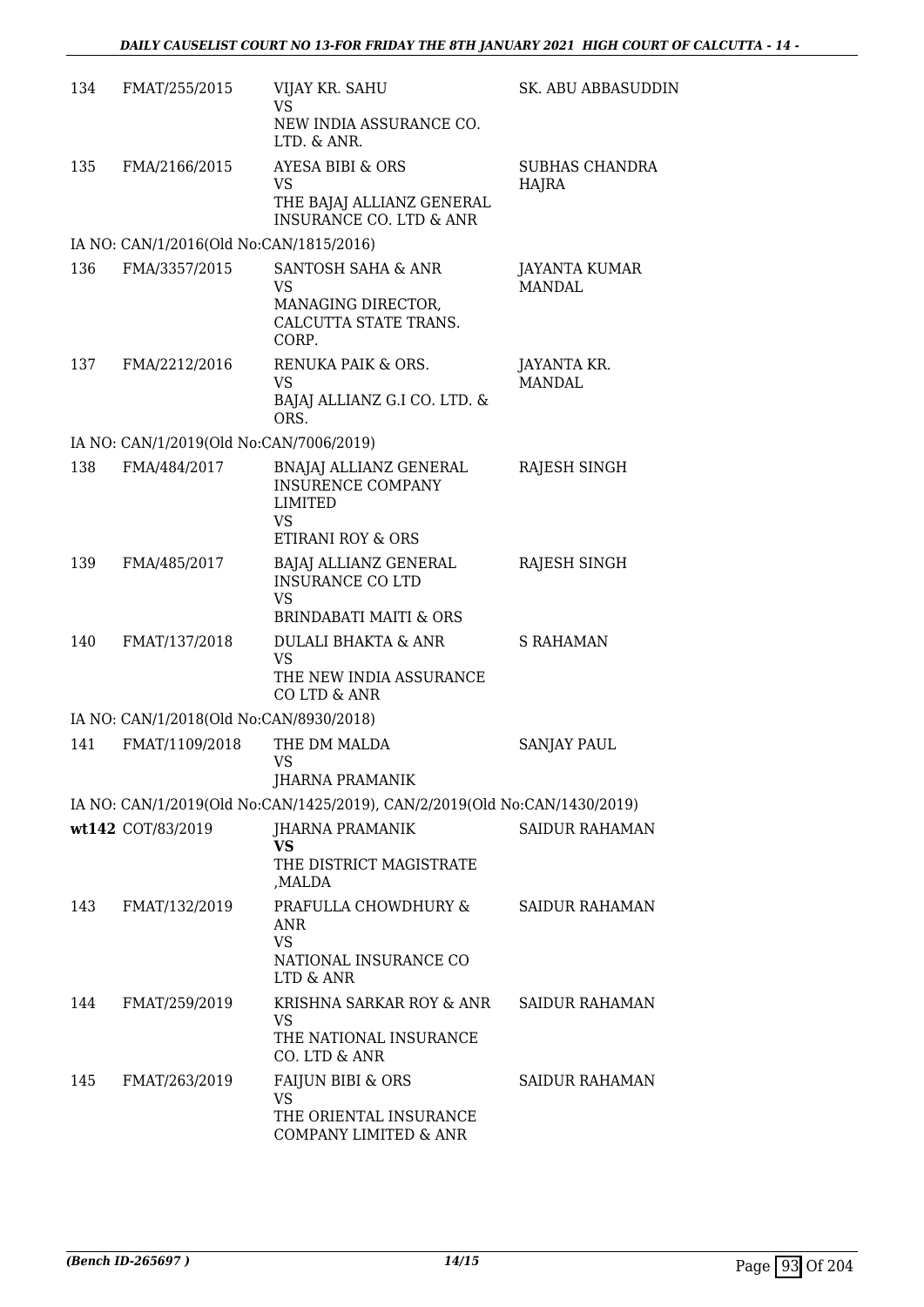| 146 | FMAT/276/2019     | SANTANA HAZRA & ORS<br>VS                                                               | SAIDUR RAHAMAN          |
|-----|-------------------|-----------------------------------------------------------------------------------------|-------------------------|
|     |                   | THE NATIONAL INSURANCE<br>CO LTD & ANR                                                  |                         |
| 147 | FMA/277/2019      | THE NATIONAL INSURANCE<br>CO LTD<br>VS<br>TANUJA BIBI & ORS                             | <b>SANJOY PAUL</b>      |
|     |                   | IA NO: CAN/1/2018(Old No:CAN/794/2018), CAN/2/2018(Old No:CAN/4920/2018)                |                         |
|     | wt148 COT/36/2018 | TANUJA BIBI & ORS<br>VS<br>NATIONAL INSURANCE CO.<br>LTD & ANR                          | JAYANTA KUMAR<br>MANDAL |
| 149 | FMAT/300/2019     | RAJESHWARI TIRKEY XAKA &<br><b>ORS</b><br>VS<br>THE NATIONAL INSURANCE<br>CO. LTD & ANR | <b>SAIDUR RAHAMAN</b>   |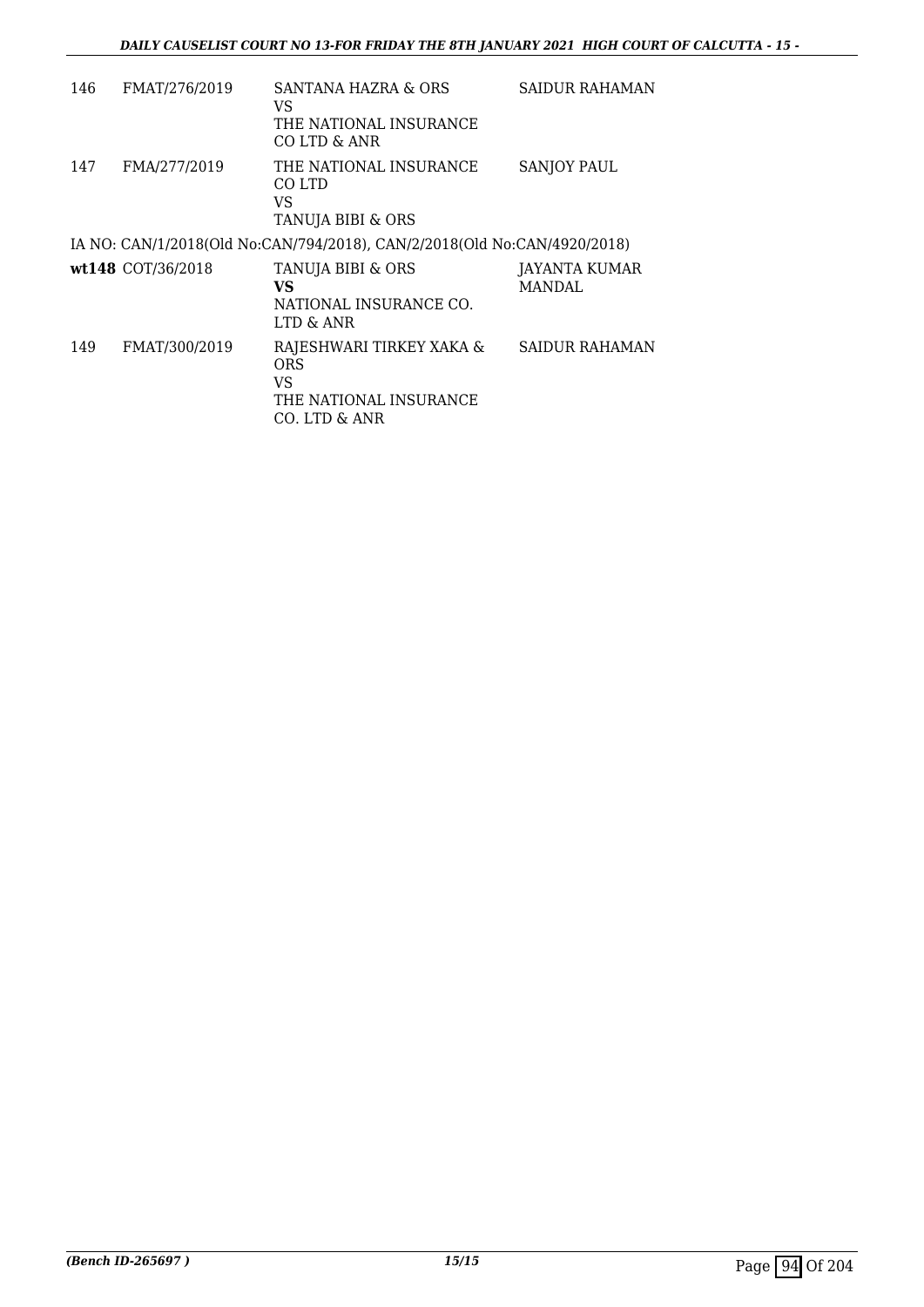

### **Appellate Side**

**DAILY CAUSELIST For Friday The 8th January 2021**

**COURT NO. 8**

**SINGLE BENCH (SB - VII)**

**AT 10:45 AM**

**HON'BLE JUSTICE SABYASACHI BHATTACHARYYA**

**(VIA VIDEO CONFERENCE)**

**ON AND FROM MONDAY, THE 7TH DECEMBER, 2020 – MATTERS (INCLUDING MOTIONS ) UNDER ARTICLE 226 OF THE CONSTITUTION RELATING TO RESIDUARY UNDER GROUP IX [EXCLUDING ELECTRICITY MATTERS AND MATTERS UNDER PUBLIC PREMISES (UNAUTHORISED OCCUPANTS) ACT, 1971] INCLUDING APPLICATIONS CONNECTED THERETO. NOTE : ORIGINAL SIDE MATTERS WILL BE TAKEN UP FROM 10:45 A.M. TO 12 AT NOON EVERYDAY. NOTE : APPELLATE SIDE MATTERS WILL BE TAKEN UP FROM 12 AT NOON OR IMMEDIATELY AFTER COMPLETION OF ORIGINAL SIDE MATTERS, WHICHEVER IS EARLIER. NOTE : MENTIONING SHALL BE ENTERTAINED ONLY ON THE FIRST WORKING DAY OF THE WEEK AT THE FIRST SITTING OF THE COURT.**

#### **URGENT MOTION**

| 1              | WPA/22492/2019           | <b>SAMAR KUMAR MONDAL</b><br>VS<br>UNION OF INDIA & ORS                          | <b>ABHISHEK BANERJEE</b> |
|----------------|--------------------------|----------------------------------------------------------------------------------|--------------------------|
| $\overline{2}$ | WPA/178/2020             | TAPAN KUMAR JANA<br>VS<br>UNION OF INDIA & ORS                                   | ABHISHEK BANERJEE        |
| 3              | WPA/1947/2020            | DINANATH KOLEY<br>VS.<br>UNION OF INDIA & ORS                                    | <b>ABHISHEK BANERJEE</b> |
| 4              | WPA/3159/2020            | MD. AMINUL ISLAM<br>VS.<br>STATE OF WEST BENGAL &<br><b>ORS</b>                  | <b>SOURAV DUTTA</b>      |
| 5              | WPA/3318/2020            | BIJOY SHAW & ANR.<br>VS.<br>STATE OF WEST BENGAL &<br>ORS.                       | SIRSENDU SINHA ROY       |
| 6              | WPA/8938/2020<br>(TOP 1) | ALO MOHAN CHAKRABORTY<br>VS.<br>STATE OF WEST BENGAL<br>AND ORS.                 | JONAKI SAHA              |
| 7              | WPA/11631/2020           | SAHIDUL ISLAM MOLLA AND<br><b>ORS</b><br>VS.<br>STATE OF WEST BENGAL<br>AND ORS. | JAMUNA SAHA              |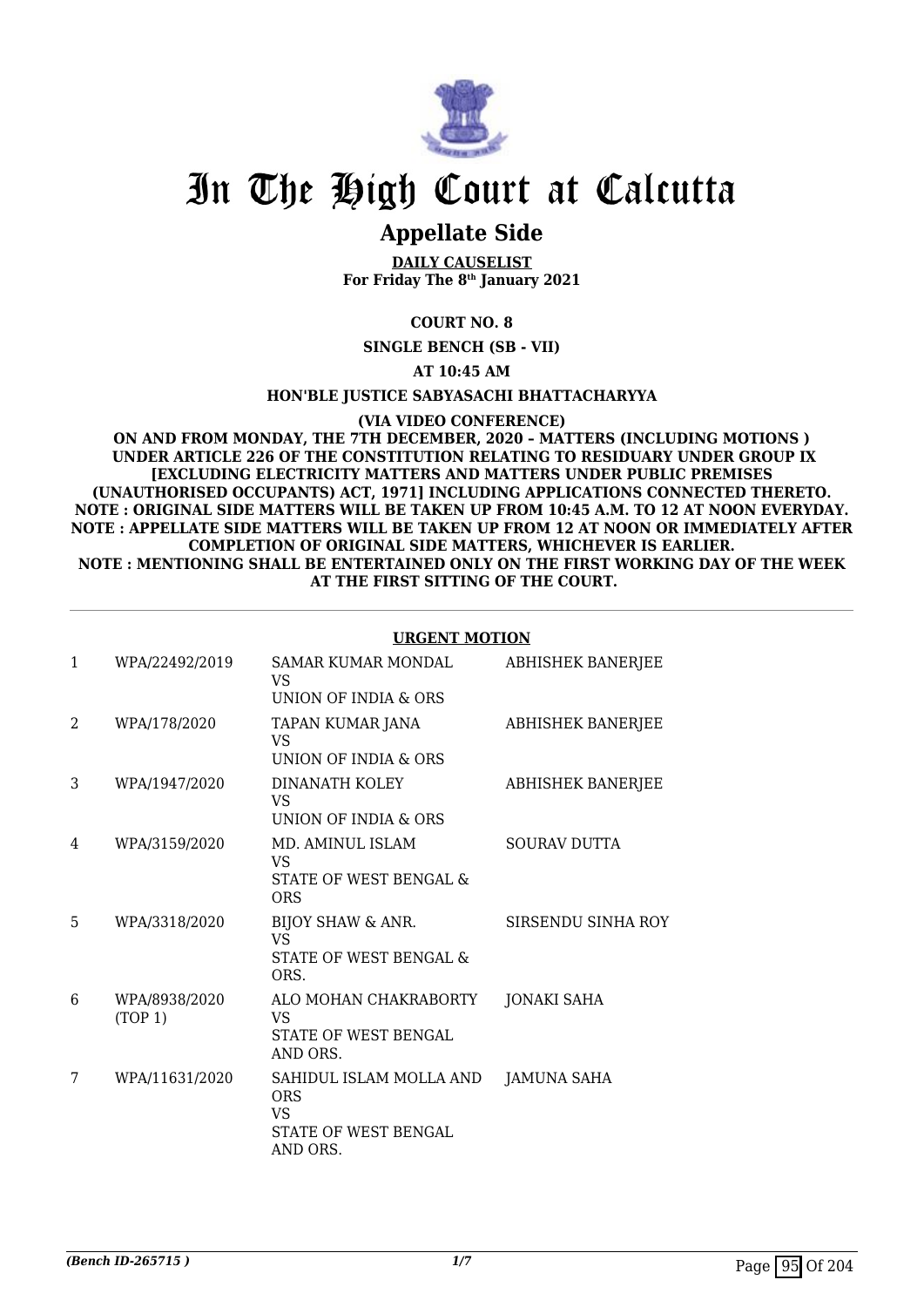| 8  | WPA/11672/2020<br>(TOP 2)             | <b>SMT RUPALI DEY</b><br>VS.<br>UNION OF INDIA AND ORS.                               | <b>SAMAPTI ROY</b>                 |
|----|---------------------------------------|---------------------------------------------------------------------------------------|------------------------------------|
| 9  | WPA/11678/2020<br>(TOP <sub>3</sub> ) | SHRISTI SPML JV<br>VS<br>KOLKATA MUNICIAL CORP<br><b>AND ORS</b>                      | <b>KAUSHIK</b><br><b>CHOWDHURY</b> |
| 10 | WPA/11782/2020<br>(TOP 4)             | RAJPATH CONTRACTORS<br>AND ENGINEERS LTD.<br>VS<br>STATE OF WEST BENGAL<br>AND ORS.   | <b>AMRITAM MANDAL</b>              |
|    |                                       | <b>UPGRADED MATTERS</b>                                                               |                                    |
| 11 | WPA/2278/2020                         | <b>BIPLAB KUMAR</b><br><b>CHOWDHURY</b><br>VS<br>STATE OF WEST BENGAL &<br><b>ORS</b> | PARASHAR BAIDYA                    |
|    |                                       | <b>NEW MOTION</b>                                                                     |                                    |
| 12 | WPA/10937/2020                        | KS STEEL AND ALLOY PVT.<br>LTD.<br>VS                                                 | <b>AVIRUP CHATTERJEE</b>           |
|    |                                       | <b>CANARA BANK</b>                                                                    |                                    |
| 13 | WPA/11314/2020                        | <b>SAGARIKA MONDAL</b><br><b>VS</b><br>STATE OF WEST BENGAL                           | <b>TARA CHARAN</b><br>MUKHERJEE    |
|    |                                       | AND ORS.                                                                              |                                    |
| 14 | WPA/11334/2020                        | <b>BABULAL GHOSH AND</b><br><b>ANOTHER</b><br>VS<br>STATE OF WEST BENGAL              | <b>MOUNIK GHOSH</b>                |
| 15 | WPA/11344/2020                        | AND ORS.<br>GURU PROSAD MUKHERJEE                                                     | MANAS KUMAR DAS                    |
|    |                                       | <b>VS</b><br>STATE OF WEST BENGAL<br>AND ORS.                                         |                                    |
| 16 | WPA/11379/2020                        | ABUL BASAR MOLLA<br>VS                                                                | SATYAJIT MANDAL                    |
|    |                                       | STATE OF WEST BENGAL<br>AND ORS.                                                      |                                    |
| 17 | WPA/11408/2020                        | <b>MAKHAN BALA ROY</b><br>VS                                                          | SRIKUMAR MANDAL                    |
|    |                                       | UNION OF INDIA AND ORS.                                                               |                                    |
| 18 | WPA/11412/2020                        | SANDHYA MONDAL AND<br><b>ANOTHER</b><br><b>VS</b><br>UNION OF INDIA AND ORS.          | <b>SRIKUMAR MANDAL</b>             |
| 19 | WPA/11536/2020                        | SUSMITA MANNA                                                                         | <b>SONAM BASU</b>                  |
|    |                                       | VS<br>STATE OF WEST BENGAL<br>AND ORS.                                                |                                    |
| 20 | WPA/11608/2020                        | SAJAL KUMAR MANDAL @<br><b>SAJAL MANDAL</b><br>VS.                                    | <b>TANMOY BASU</b>                 |
|    |                                       | THE STATE OF WEST<br><b>BENGAL AND ORS</b>                                            |                                    |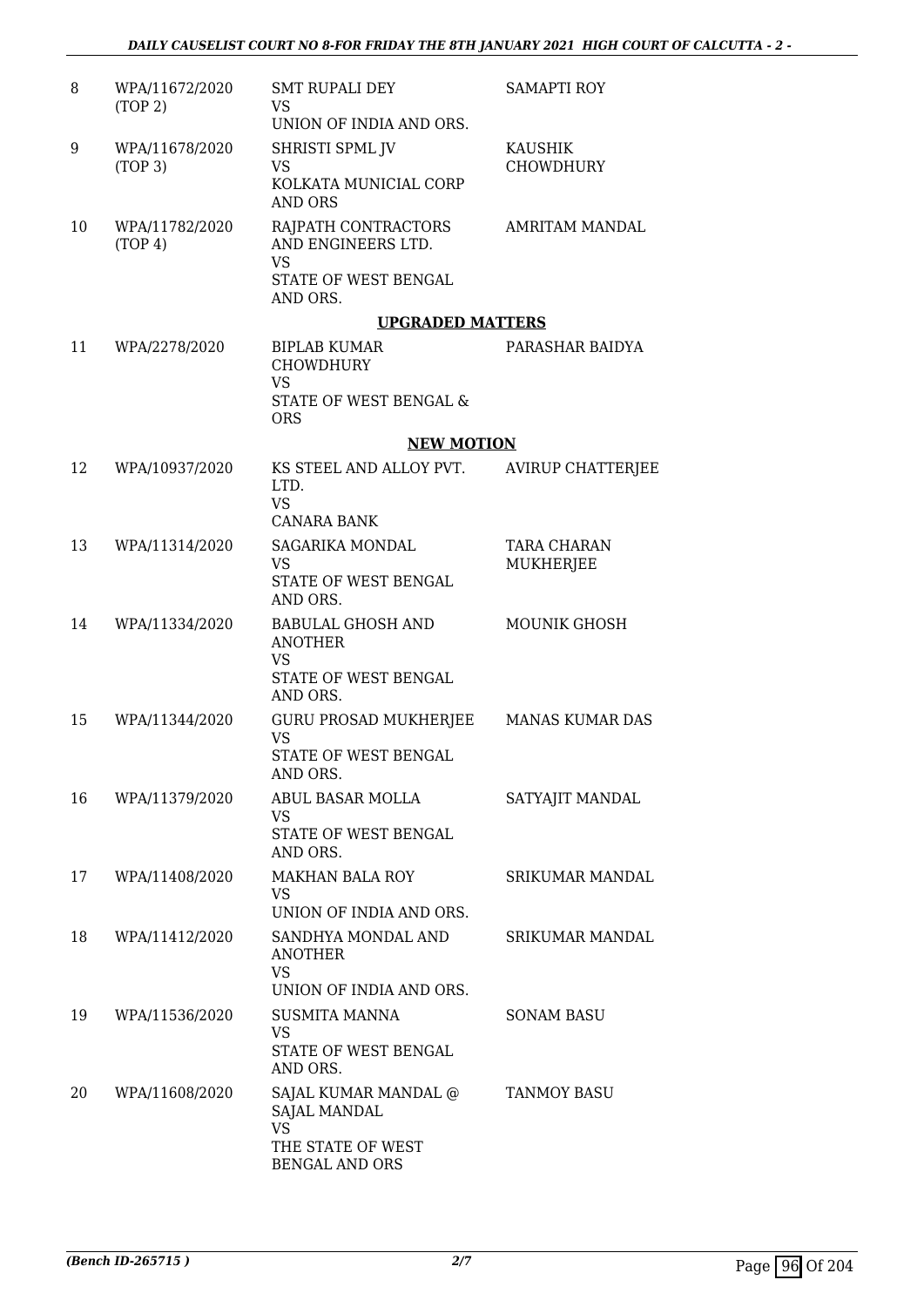| 21 | WPA/11640/2020 | <b>JOYNUR BEWA</b><br><b>VS</b><br>STATE OF WEST BENGAL                                                 | SRIKUMAR MANDAL                        |
|----|----------------|---------------------------------------------------------------------------------------------------------|----------------------------------------|
|    |                | AND ORS.                                                                                                |                                        |
| 22 | WPA/11641/2020 | <b>SUPRATIM ROY</b><br><b>VS</b><br>STATE OF WEST BENGAL                                                | NILENDRA NARAYAN<br><b>ROY</b>         |
|    |                | AND ORS.                                                                                                |                                        |
| 23 | WPA/11836/2020 | SALAUDDIN MD. SIRAJI AND<br>ORS.<br><b>VS</b><br>STATE OF WEST BENGAL<br>AND ORS.                       | ANINDYA HALDER                         |
| 24 | WPA/11884/2020 | BURDWAN MUNUCIPALITY<br><b>AND ANR</b><br>VS<br>UNION OF INDIA AND ORS.                                 | <b>SUBHASIS</b><br><b>BANDOPADHYAY</b> |
| 25 | WPA/11946/2020 | HABIBAR RAHAMAN @<br><b>HABIBAR RAHAMAN</b><br><b>MONDAL</b><br>VS.<br>STATE OF WEST BENGAL<br>AND ORS. | MASTAFIZUR<br><b>RAHAMAN</b>           |
| 26 | WPA/11948/2020 | <b>MITHUN SARDAR</b><br><b>VS</b>                                                                       | <b>AMRITA KUMAR</b>                    |
|    |                | STATE OF WEST BENGAL<br>AND ORS.                                                                        |                                        |
| 27 | WPA/11959/2020 | <b>DEBASISH MAITY</b><br><b>VS</b><br>STATE OF WEST BENGAL<br>AND ORS.                                  | KALLOL GUHA<br>THAKURATA               |
| 28 | WPA/105/2021   | <b>SMT BHARATI GUPTA</b><br><b>VS</b><br>STATE OF WEST BENGAL<br>AND ORS.                               | MAHESWARI SHARMA                       |
| 29 | WPA/122/2021   | <b>BIRESWAR SARDAR</b><br>VS<br>STATE OF WEST BENGAL<br>AND ORS.                                        | <b>ASHOK KUMAR</b><br>CHOWDHURY        |
| 30 | WPA/135/2021   | <b>ABDUL ODUD</b><br>VS.<br>STATE OF WEST BENGAL<br>AND ORS.                                            | LIPIKA CHATTERJEE                      |
| 31 | WPA/200/2021   | PUSPA DUTTA<br><b>VS</b><br>STATE OF WEST BENGAL<br>AND ORS.                                            | <b>BHASKAR</b><br><b>CHATTERJEE</b>    |
| 32 | WPA/304/2021   | BHOLANATH CHAKRABORTY<br>AND ORS<br><b>VS</b><br>STATE OF WEST BENGAL<br>AND ORS.                       | KARUNAMOYEE<br><b>SAMANTA</b>          |
| 33 | WPA/342/2021   | BISHNUPUR HIMGHAR<br>PRIVATE LIMITED<br><b>VS</b><br>UNION OF INDIA AND ORS.                            | DEBAPRIYA SAMANTA                      |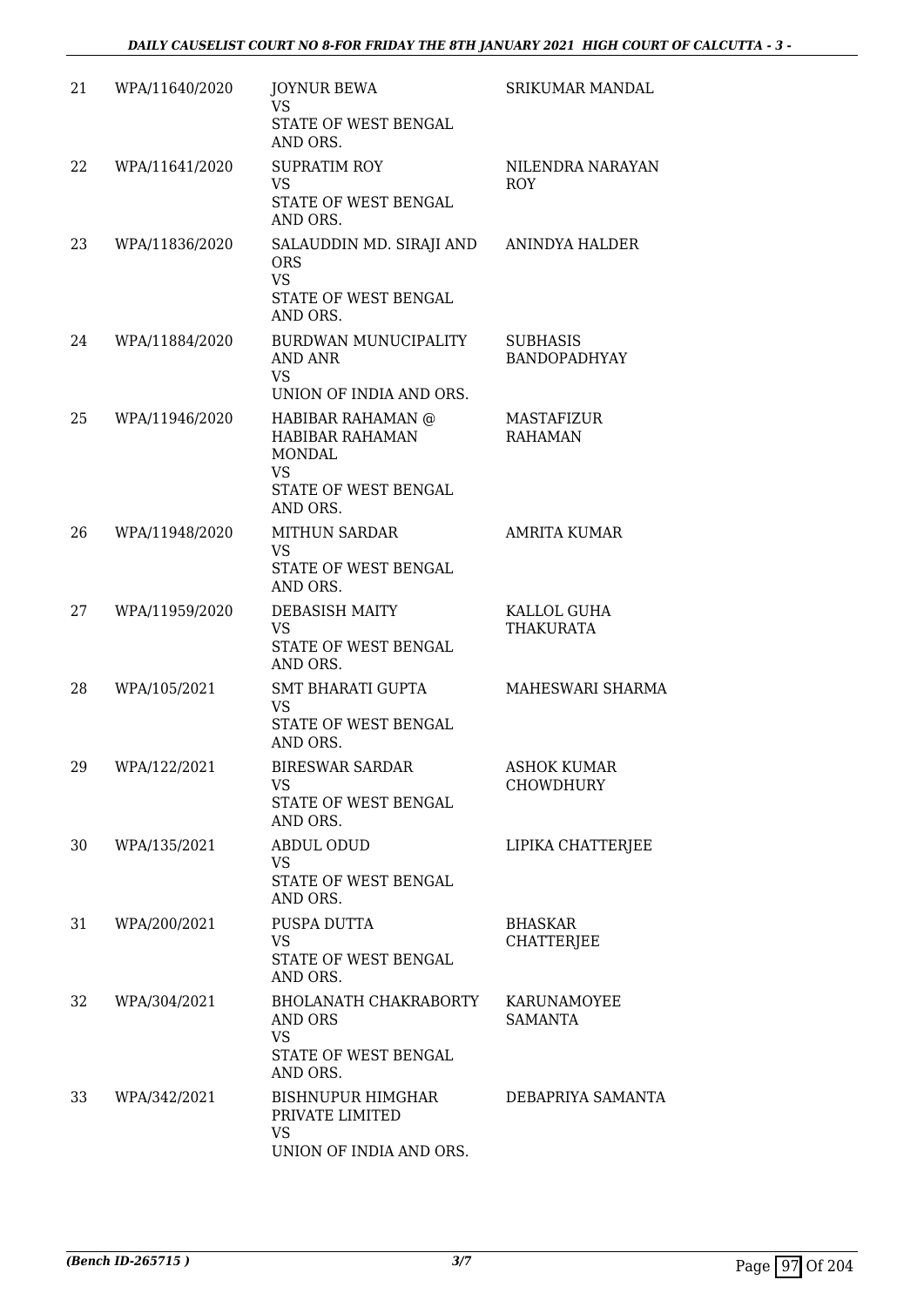| 34 | WPA/390/2021   | <b>SARADA</b><br>CHOUDHURY(ACHARYA)<br>AND ANR<br><b>VS</b><br>UNION OF INDIA AND ORS. | <b>SUJIT SAHA</b>             |
|----|----------------|----------------------------------------------------------------------------------------|-------------------------------|
| 35 | WPA/398/2021   | VIKRAM SINGH SANDHU<br>VS.                                                             | DEVJANI SENGUPTA              |
| 36 | WPA/401/2021   | UNION OF INDIA AND ORS.<br>INDERPAL SINGH SANDHU<br>VS.<br>UNION OF INDIA AND ORS.     | DENJANI SENGUPTA              |
|    |                | <b>NEW MOTION - 2</b>                                                                  |                               |
| 37 | WPA/11212/2020 | BIMAL KUMAR BERA<br>VS.                                                                | <b>RITA PATRA</b>             |
|    |                | STATE OF WEST BENGAL<br>AND ORS.                                                       |                               |
| 38 | WPA/11242/2020 | SADHAN KR SINGHA AND<br><b>ORS</b><br>VS                                               | PRAFULLA PAL                  |
|    |                | STATE OF WEST BENGAL<br>AND ORS.                                                       |                               |
| 39 | WPA/11302/2020 | ANJU ACHARYYA<br>VS.<br>THE STATE BANK OF INDIA<br><b>AND ORS</b>                      | S. A. MOQUED                  |
| 40 | WPA/11452/2020 | <b>AHMMAD HALDER</b><br><b>VS</b><br>STATE BANK OF INDIA AND<br><b>ANR</b>             | <b>SANDIP DAS</b>             |
| 41 | WPA/11459/2020 | <b>SAMIR PRAMANIK</b><br>VS<br><b>STATE OF WEST BENGAL</b><br>AND ORS.                 | <b>SANDIP DAS</b>             |
| 42 | WPA/11461/2020 | <b>SANKAR KANTI</b><br><b>CHOWDHURY</b><br>VS<br>STATE OF WEST BENGAL<br>AND ORS.      | <b>BHUSAN KUMAR JAIN</b>      |
| 43 | WPA/11506/2020 | <b>BINOY KUMAR GHOSH AND</b><br><b>ORS</b><br><b>VS</b><br>VISYA BHARATI AND ANR       | RAJARSHI<br><b>CHATTERJEE</b> |
| 44 | WPA/11534/2020 | KANAI CHANDA<br>VS<br>UNION OF INDIA AND ORS.                                          | <b>SARDA SHA</b>              |
| 45 | WPA/11543/2020 | <b>UDAY SAHA</b><br>VS<br>STATE OF WEST BENGAL<br>AND ORS.                             | Sourav Chatterjee             |
| 46 | WPA/11553/2020 | <b>TAPAS KAMILA</b><br>VS<br>STATE OF WEST BENGAL<br>AND ORS.                          | PRADIP PAUL                   |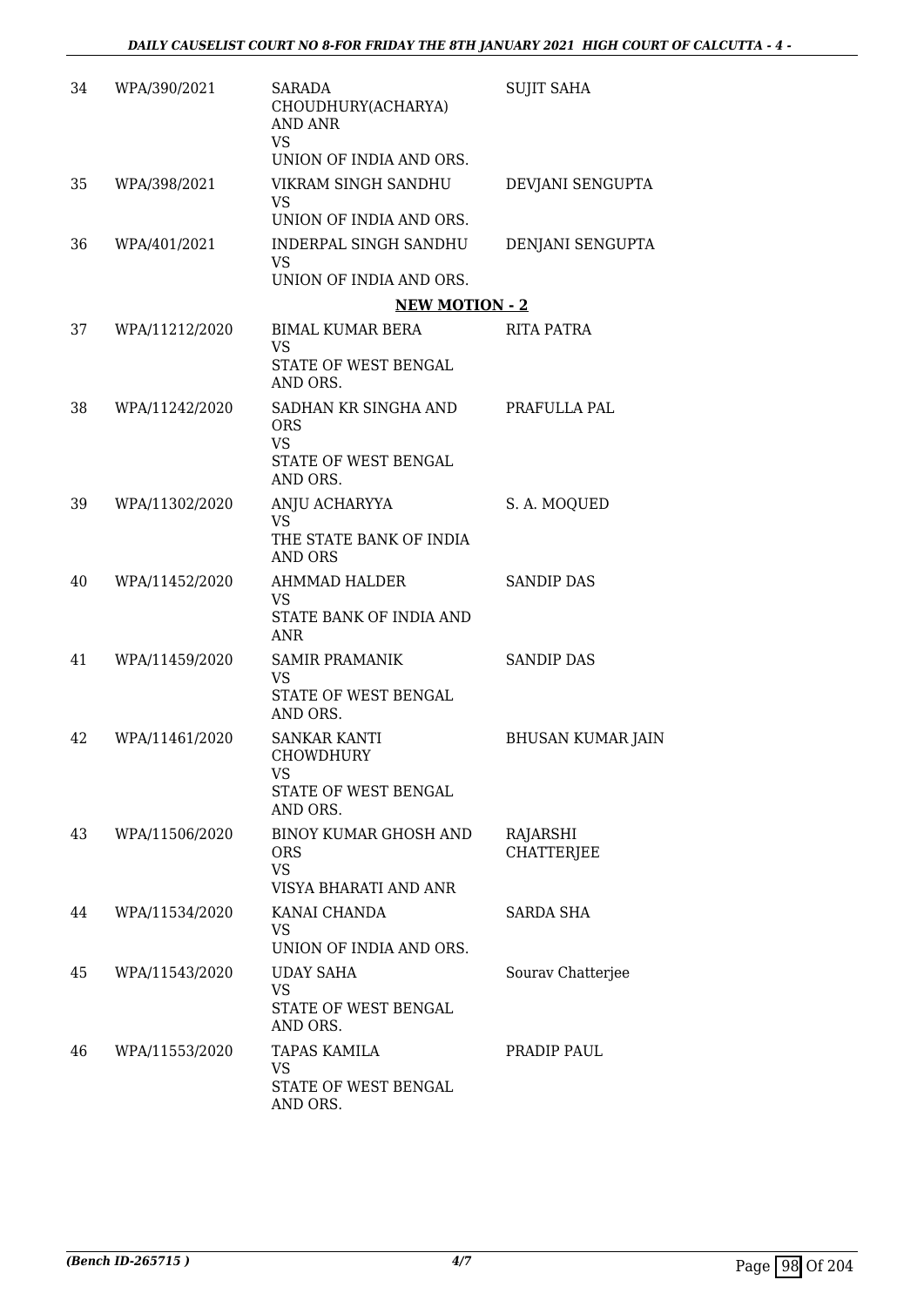| 47 | WPA/11558/2020 | AJAY KUMAR GHOSH<br><b>VS</b><br>STATE OF WEST BENGAL<br>AND ORS.                                    | <b>ANKITA DEY</b>                 |
|----|----------------|------------------------------------------------------------------------------------------------------|-----------------------------------|
| 48 | WPA/11649/2020 | <b>GOBARDHAN HALDER AND</b><br><b>ORS</b><br><b>VS</b><br>STATE OF WEST BENGAL<br>AND ORS.           | PANKAJ HALDER                     |
| 49 | WPA/11704/2020 | <b>SITA RANI MANDAL</b><br><b>VS</b><br>STATE OF WEST BENGAL<br>AND ORS.                             | <b>GOPAL MONDAL</b>               |
| 50 | WPA/11766/2020 | BALBIR KUMAR SETHI AND<br><b>ORS</b><br><b>VS</b><br>THE REGISTRAR OF<br><b>COMPANIES WB AND ANR</b> | ARANI GUHA                        |
| 51 | WPA/11907/2020 | <b>MAMOD ENTERPRISE</b><br>VS.<br>STATE OF WEST BENGAL<br>AND ORS.                                   | <b>ARUN SHAW</b>                  |
| 52 | WPA/11912/2020 | SAKINA AKHAN @ KHATUN<br><b>VS</b><br>STATE OF WEST BENGAL<br>AND ORS.                               | WASIM RAJ SARDAR                  |
| 53 | WPA/11920/2020 | NIRAJ KUMAR JAIN<br>VS.<br>UNION OF INDIA AND ORS.                                                   | <b>AVIJIT GHOSHAL</b>             |
| 54 | WPA/11926/2020 | PRATIK HALDER<br><b>VS</b><br>THE MD/CEO AXIS BANK<br>LTD. AND ORS                                   | KAKALI DUTTA                      |
| 55 | WPA/11952/2020 | TARA SHAW AND ANR<br>VS<br>THE STATE OF WEST<br><b>BENGAL AND ORS</b>                                | AKASHDEEP<br>MUKHERJEE            |
| 56 | WPA/11953/2020 | KOTLA CHANDRA<br><b>SEKHARARAO</b><br><b>VS</b><br>UNION OF INDIA AND ORS.                           | <b>AVHIJIT GHOSHAL</b>            |
| 57 | WPA/62/2021    | KAMAKSHYA GHOSH<br>VS.<br>STATE OF WEST BENGAL<br>AND ORS.                                           | <b>ANI KUMAR</b><br>CHATTOPADHYAY |
| 58 | WPA/104/2021   | <b>BIKASH MONDAL</b><br>VS.<br>STATE OF WEST BENGAL<br>AND ORS.                                      | KAUSTAV CHANDRA<br><b>DAS</b>     |
| 59 | WPA/164/2021   | SK AMIR @ ARMAN BHOLA<br>VS<br>STATE OF WEST BENGAL<br>AND ORS.                                      | MOYUKH MUKHERJEE                  |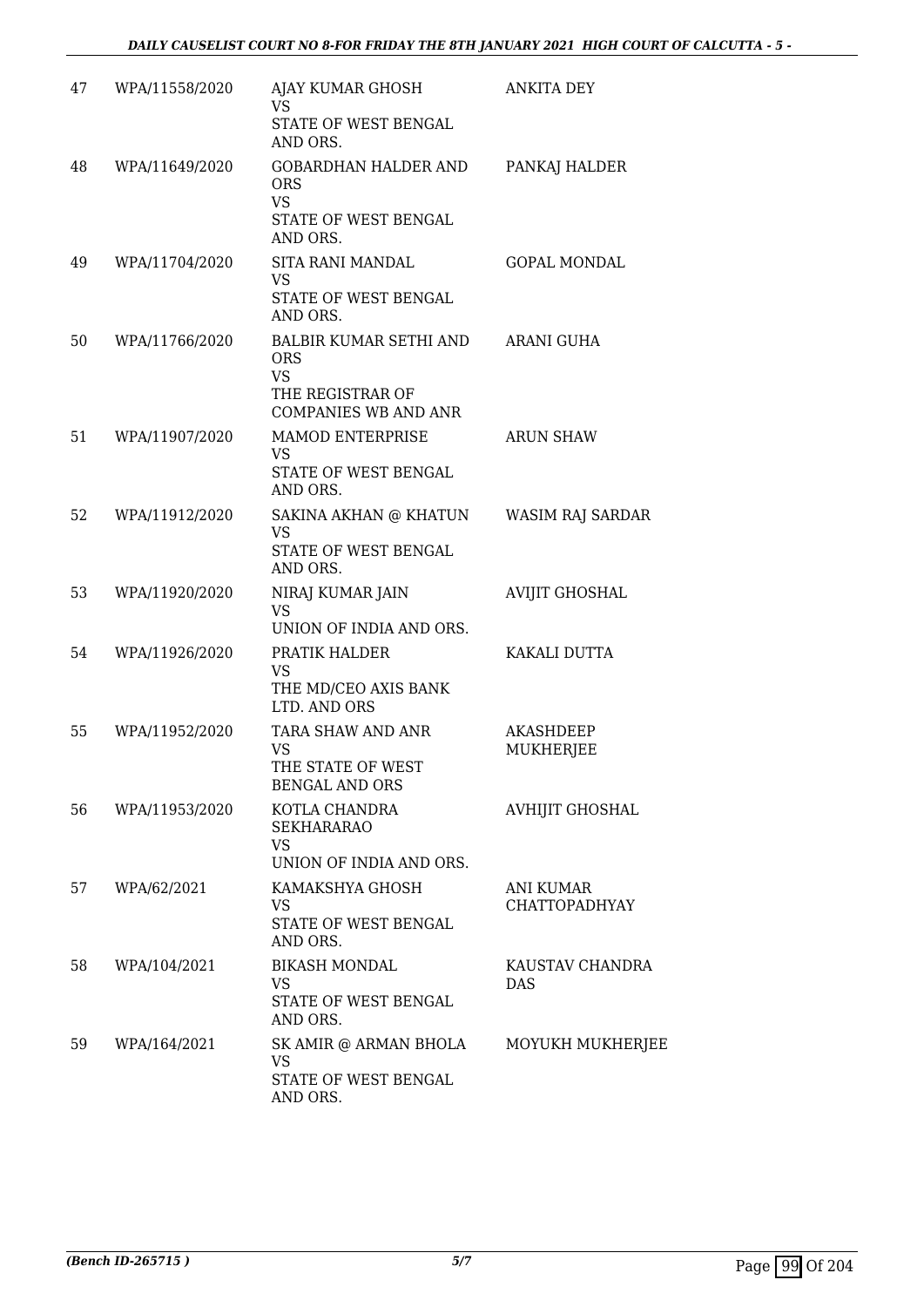| 60 | WPA/176/2021                             | WEST BENGAL RECOGNISED<br>UN-AIDED MADRASAH<br><b>TEACHERS ASSOCIATION</b><br><b>AND ORS</b><br>VS<br>STATE OF WEST BENGAL<br>AND ORS. | <b>SALONI</b><br><b>BHATTACHARYA</b>   |
|----|------------------------------------------|----------------------------------------------------------------------------------------------------------------------------------------|----------------------------------------|
|    |                                          | <b>LISTED MOTION</b>                                                                                                                   |                                        |
| 61 | WPA/6810/2019                            | BHARAT DHANDHANIA<br><b>VS</b><br>UNION OF INDIA & ANR                                                                                 | ABHISHEK SIKDAR                        |
|    | IA NO: CAN/1/2019(Old No:CAN/11664/2019) |                                                                                                                                        |                                        |
| 62 | WPA/6811/2019                            | VIJAY KUMAR DHANDHANIA<br><b>VS</b>                                                                                                    | <b>ABHISHEK SIKDAR</b>                 |
|    |                                          | <b>UNION OF INDIA &amp; ANR</b>                                                                                                        |                                        |
|    | IA NO: CAN/1/2019(Old No:CAN/11665/2019) |                                                                                                                                        |                                        |
| 63 | WPA/18635/2019                           | PRALAY MAJUMDER<br>VS<br>STATE OF WEST BENGAL &<br><b>ORS</b>                                                                          | <b>SUDIP GHOSH</b><br><b>CHOWDHURY</b> |
|    |                                          | IA NO: CAN/1/2020(Old No:CAN/975/2020), CAN/2/2020                                                                                     |                                        |
| 64 | WPA/865/2020                             | SUBIR CHATTERJEE<br><b>VS</b><br>STATE OF WEST BENGAL &<br><b>ORS</b>                                                                  | <b>SOMNATH NAG</b>                     |
|    | IA NO: CAN/1/2020                        |                                                                                                                                        |                                        |
| 65 | WPA/1447/2020                            | CHAMPA NANDI REP. BY<br>HER CONS. ATTO. SHANKAR<br><b>ROY CHOWDHURY</b><br>VS<br>STATE OF WEST BENGAL &<br><b>ORS</b>                  | TAPAS DUTTA                            |
| 66 | WPA/4897/2020                            | NEWAZ SHARIF<br>VS<br>STATE OF WEST BENGAL &<br><b>ORS</b>                                                                             | <b>SOURAV DUTTA</b>                    |
|    | wt67 WPA/7467/2020                       | NEWEAZ SHARIF<br><b>VS</b><br>STATE OF WEST BENGAL                                                                                     | <b>SOURAV DUTTA</b>                    |
|    | IA NO: CAN/1/2020                        |                                                                                                                                        |                                        |
| 68 | WPA/5256/2020<br>(AT 2:00 P.M.)          | MOHAMMAD ISHA<br><b>VS</b><br>STATE OF WEST BENGAL &<br>ORS                                                                            | MANOJ KUMAR ROY                        |
| 69 | WPA/7350/2020                            | <b>NEPAL DAS</b><br>VS<br>Union of India                                                                                               | <b>JOY CHAKRABORTY</b>                 |
|    | IA NO: CAN/1/2020                        |                                                                                                                                        |                                        |
| 70 | WPA/7656/2020                            | A.J. SARKAR AND CO AND<br><b>ORS</b><br><b>VS</b><br>STATE OF WEST BENGAL<br>AND ORS.                                                  | PRATIP KUMAR<br><b>CHATTERJEE</b>      |

IA NO: CAN/1/2020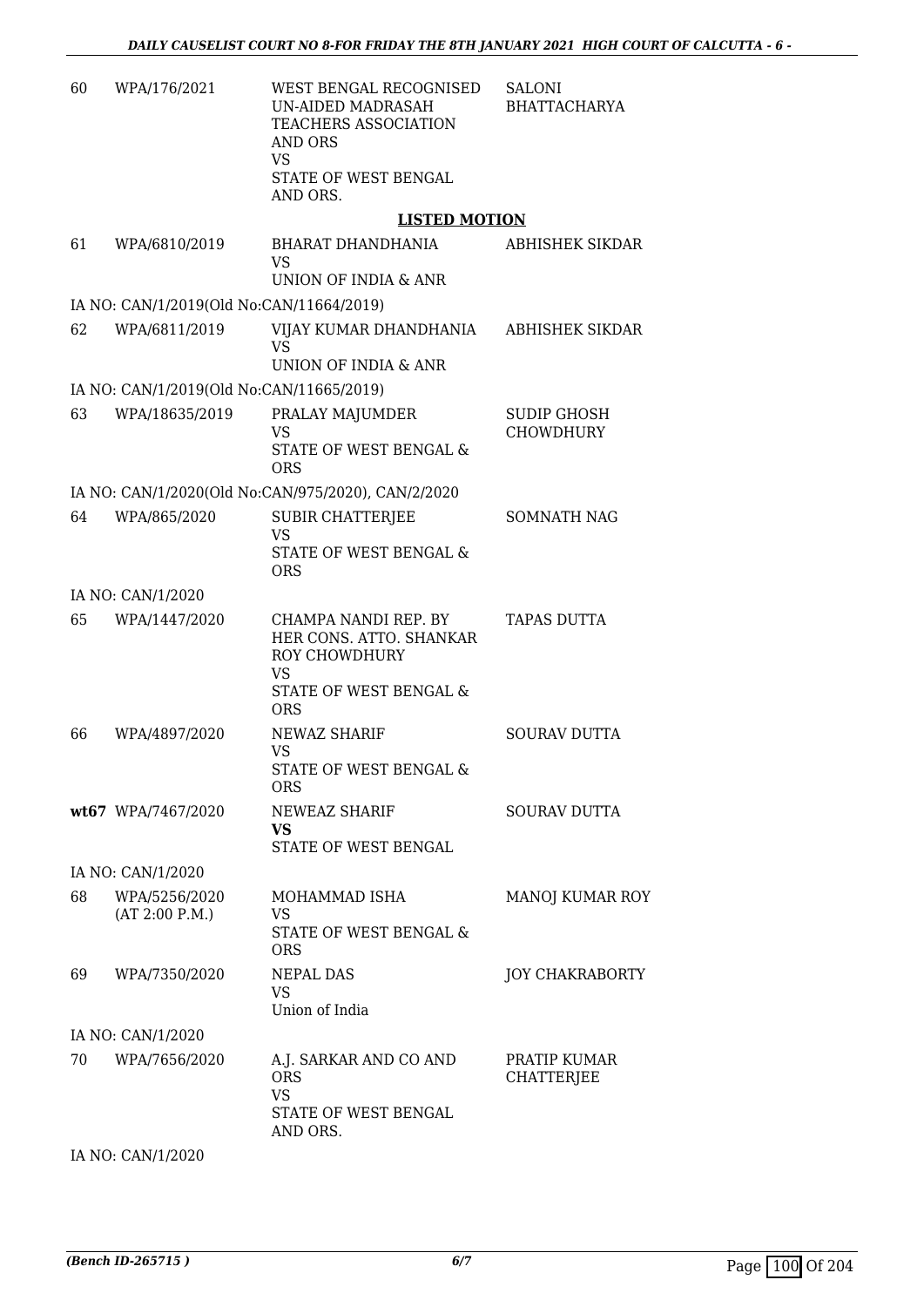| 71 | WPA/8220/2020  | LAKSHMI NASAKAR<br>VS<br>STATE OF WEST BENGAL<br>AND ORS.        | <b>MANOJ KUMAR</b><br>MONDAL          |
|----|----------------|------------------------------------------------------------------|---------------------------------------|
| 72 | WPA/11114/2020 | <b>BISWANATH PAL</b><br>VS<br>STATE OF WEST BENGAL<br>AND ORS.   | RAFIKUL ISLAM<br><b>SARDAR</b>        |
| 73 | WPA/11286/2020 | ASHOK GHORAI AND ANR<br>VS<br>STATE OF WEST BENGAL<br>AND ORS.   | MAINAK SWARNOKAR                      |
| 74 | WPA/11385/2020 | ASLAM ALI MOLLA<br>VS<br><b>STATE OF WEST BENGAL</b><br>AND ORS. | <b>ASIT KR</b><br><b>BHATTACHARYA</b> |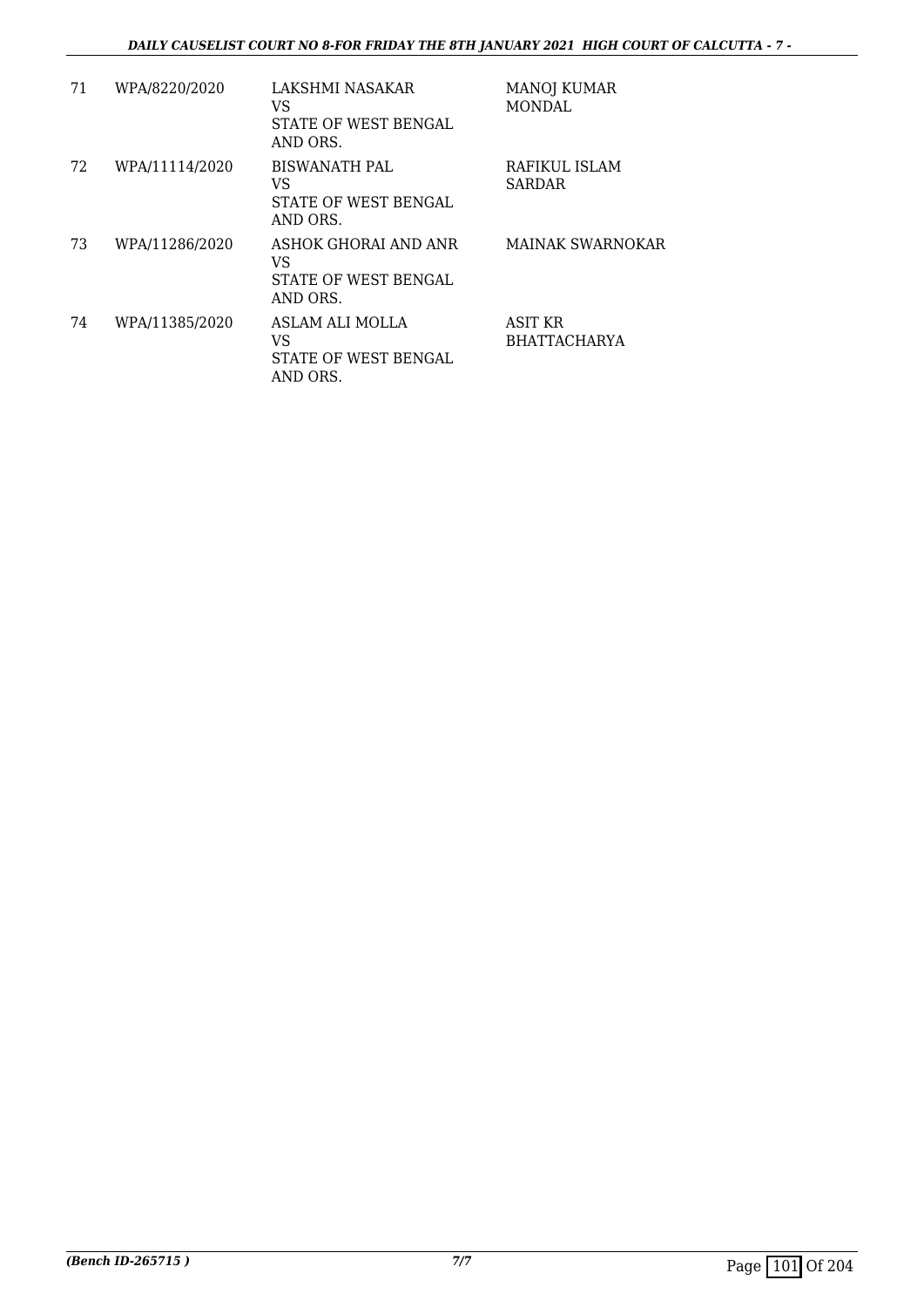

### **Appellate Side**

**DAILY CAUSELIST For Friday The 8th January 2021**

**COURT NO. 39**

#### **SINGLE BENCH (SB - VIII)**

**AT 3:00 PM**

**HON'BLE JUSTICE MOUSHUMI BHATTACHARYA**

#### **08.01.2021 AT 3.00 P.M.**

#### **(VIA VIDEO CONFERENCE)**

#### **ON FRIDAY, 8TH JANUARY, 2021 AT 3.00 P.M.- WILL SIT SINGLY AND TAKE SOME PART HEARD, CONTEMPT, ASSIGNED, REVIEW, MODIFICATION/CLARIFICATION MATTERS**

**NOTE: MATTERS WILL BE TAKEN UP THROUGH PHYSICAL HEARING ONLY WHEN BOTH THE PARTIES ARE AGREED**

#### **PART HEARD MATTERS**

| $\mathbf{1}$ | WPA/8794/2019<br>(12.01.2021)           | CHHANDA DUTTA<br>VS<br>STATE OF WEST BENGAL &<br><b>ORS</b>    | <b>TANUJA BASAK</b>                |
|--------------|-----------------------------------------|----------------------------------------------------------------|------------------------------------|
|              |                                         | <b>CONTEMPT APPLICATION</b>                                    |                                    |
| 2            | CPAN/1999/2012                          | <b>MUKTARA KHATUN</b><br>VS<br>B.K. PANDEY & ORS.              | <b>MANORANJAN</b><br><b>MAHATA</b> |
| wt3          | WPA/15567/2003                          | MUKTARA KHATUN<br>VS.<br>STATE OF W.B.                         | <b>SHAMIM UL BARI</b>              |
|              | IA NO: CAN/1/2010(Old No:CAN/6077/2010) |                                                                |                                    |
|              | wt4 WPCRC/14050/2005 MUKTAR KHATUN      | VS<br><b>SUBHENDRA GHOSH</b>                                   | <b>MANORANJAN</b><br>MAHATA        |
| 5            | CPAN/714/2019                           | <b>BONI AMIN</b><br>VS.<br>SUVAJIT CHATTERJEE& ORS             | NARAYAN CHANDRA<br><b>MONDAL</b>   |
| wt6          | WPA/11976/2014                          | <b>BANI AMIN</b><br>VS<br>STATE OF WEST BENGAL &<br><b>ORS</b> | <b>SIPRA MAITY</b>                 |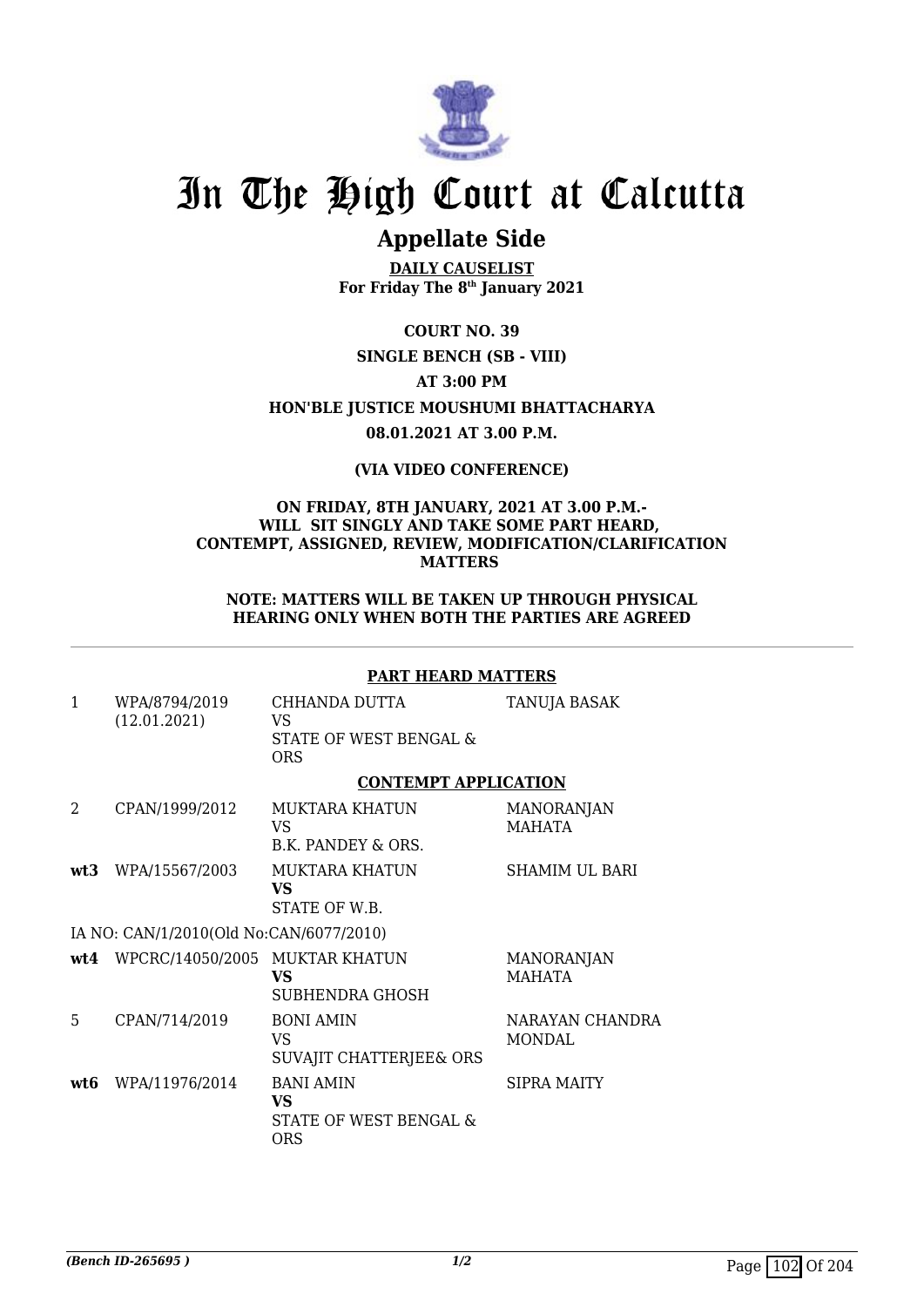| 7   | CPAN/994/2019                            | NILADRI SEKHAR DULEY<br><b>VS</b><br><b>ASHIS SATPATI &amp; ANR</b>                                  | <b>ANINDA</b><br><b>BHATTACHARYA</b>  |
|-----|------------------------------------------|------------------------------------------------------------------------------------------------------|---------------------------------------|
| wt8 | WPA/12171/2019                           | NILADRI SEKHAR DULEY<br><b>VS</b><br>STATE OF WEST BENGAL &<br><b>ORS</b>                            | SOURAV PRASANNA<br><b>MUKHERJEE</b>   |
| 9   | CPAN/1058/2019                           | TAPAS KUMAR KHATUA<br>VS<br><b>AMINUL AHASAN</b>                                                     | <b>SUDIP KUMAR MAITI</b>              |
|     | IA NO: CAN/1/2019(Old No:CAN/12016/2019) |                                                                                                      |                                       |
|     | wt10 WPA/6323/2019                       | TAPAS KUMAR KHATUA<br><b>VS</b><br>STATE OF WEST BENGAL&<br><b>ORS</b>                               | <b>SUDIP KUMAR MAITI</b>              |
| 11  | CPAN/1379/2019                           | RANJIT KUMAR MANDAL<br><b>VS</b><br>CHAPESWAR SARDER, THE<br>DIST. INS. OF SCHOOL<br>(SE)PASCHIM MED | <b>SAMIR KUAMR</b><br><b>ADHIKARY</b> |
|     | wt12 WPA/12738/2018                      | RANJIT KUMAR MANDAL<br><b>VS</b><br>STATE OF WEST BENGAL&<br><b>ORS</b>                              | S.K. ADHIKARI                         |
| 13  | CPAN/1382/2019                           | ZABED MALLIK<br><b>VS</b><br><b>AMINUL AHASAN</b>                                                    | KAMAL MISHRA                          |
|     | wt14 WPA/16838/2017                      | ZABED MALLIK<br><b>VS</b><br>STATE OF WEST BENGAL &<br><b>ORS</b>                                    | KAMAL MISHRA                          |
| 15  | CPAN/1396/2019                           | RABINDRA KUMAR PAUL<br><b>VS</b><br>ASHOK SAHA                                                       | ANIRUDDHA MITRA                       |
|     | wt16 WPA/26288/2018                      | RABINDRA KUMAR PAUL<br>VS.<br>STATE OF WEST BENGAL &<br><b>ORS</b>                                   | PARSATI<br><b>BANDYOPADHYAY</b>       |
| 17  | CPAN/1397/2019                           | <b>ASHUTOSH BAIDYA</b><br><b>VS</b><br>PARVEZ AHMED SIDDIQUE                                         | <b>TANUJA BASAK</b>                   |
|     | wt18 WPA/7534/2019                       | <b>ASHUTOSH BAIDYA</b><br>VS<br>STATE OF WEST BENGAL &<br><b>ORS</b>                                 | <b>TANUJA BASAK</b>                   |
| 19  | CPAN/126/2020                            | LALJI UPADHYAY<br><b>VS</b><br>KHAGENDRA NATH ROY &<br>ORS.                                          | <b>JAYANTA SAMANTA</b>                |
|     | wt20 WPA/11357/2009                      | LALJI UPADHYAYA<br><b>VS</b><br><b>STATE &amp; ORS</b>                                               | <b>SUDDHASATVA</b><br><b>BANERJEE</b> |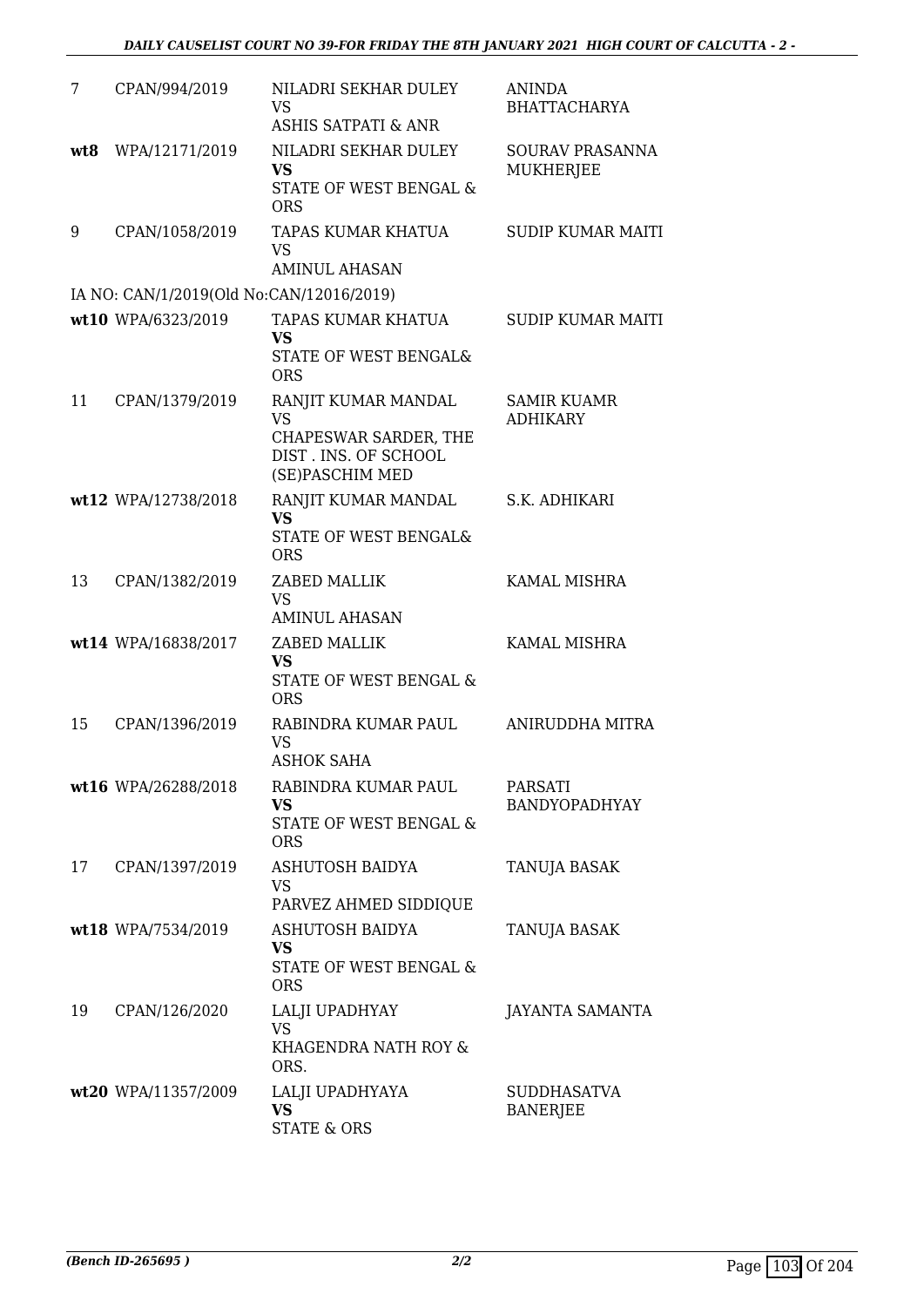

### **Appellate Side**

**DAILY CAUSELIST For Friday The 8th January 2021**

**COURT NO. 26 SINGLE BENCH (SB - IX) AT 10:45 AM HON'BLE JUSTICE SHEKHAR B. SARAF (VIA VIDEO CONFERENCE)**

#### **ON AND FROM MONDAY, THE 7 TH DECEMBER, 2020 -- REGULATION OF INDUSTRIES & ESSENTIAL COMMODITIES & VARIOUS CENTRAL ORDERS UNDER GROUP VIII INCLUDING APPLICATIONS CONNECTED THERETO;**

**REVENUE AND TAX LAWS (EXCLUDING LAND REVENUE) UNDER GROUP IV INCLUDING APPLICATIONS CONNECTED THERETO.**

**NOTE : MATTERS WILL BE TAKEN UP THROUGH PHYSICAL HEARING WHEN BOTH THE PARTIES ARE AGREED.**

**SPL.NOTE : I) 'HEARING' AND 'ASSIGNED' MATTERS WILL BE TAKEN UP ON FRIDAY OF EACH WEAK AFTER RECESS.**

**II) CONTEMPT MATTERS WILL BE TAKEN UP ON THURSDAY AFTER RECESS.**

**III) ORIGINAL SIDE MATTERS WILL NORMALLY BE TAKEN UP AT 3.00 P.M. OR EXHAUSTION OF THE APPELLATE SIDE LIST WHICHEVER IS EARLIER.**

#### **TO BE MENTIONED**

HIMANGSHU KAR

RAY

| WPA/5626/2020 | TRIDENT IRON & STEEL  |  |
|---------------|-----------------------|--|
|               | PVT LTD & ANR         |  |
|               | VS.                   |  |
|               | LINION OF INDIA & ORS |  |

UNION OF INDIA & ORS

IA NO: CAN/1/2020(Old No:CAN/3425/2020), CAN/2/2020

2 WPA/11147/2020 INTERNATIONAL VALUE RETAIL PRIVATE LIMITED VS **TANMOY** CHAKRAVARTY

UNION OF INDIA AND ORS.

**SPECIALLY FIXED MATTERS**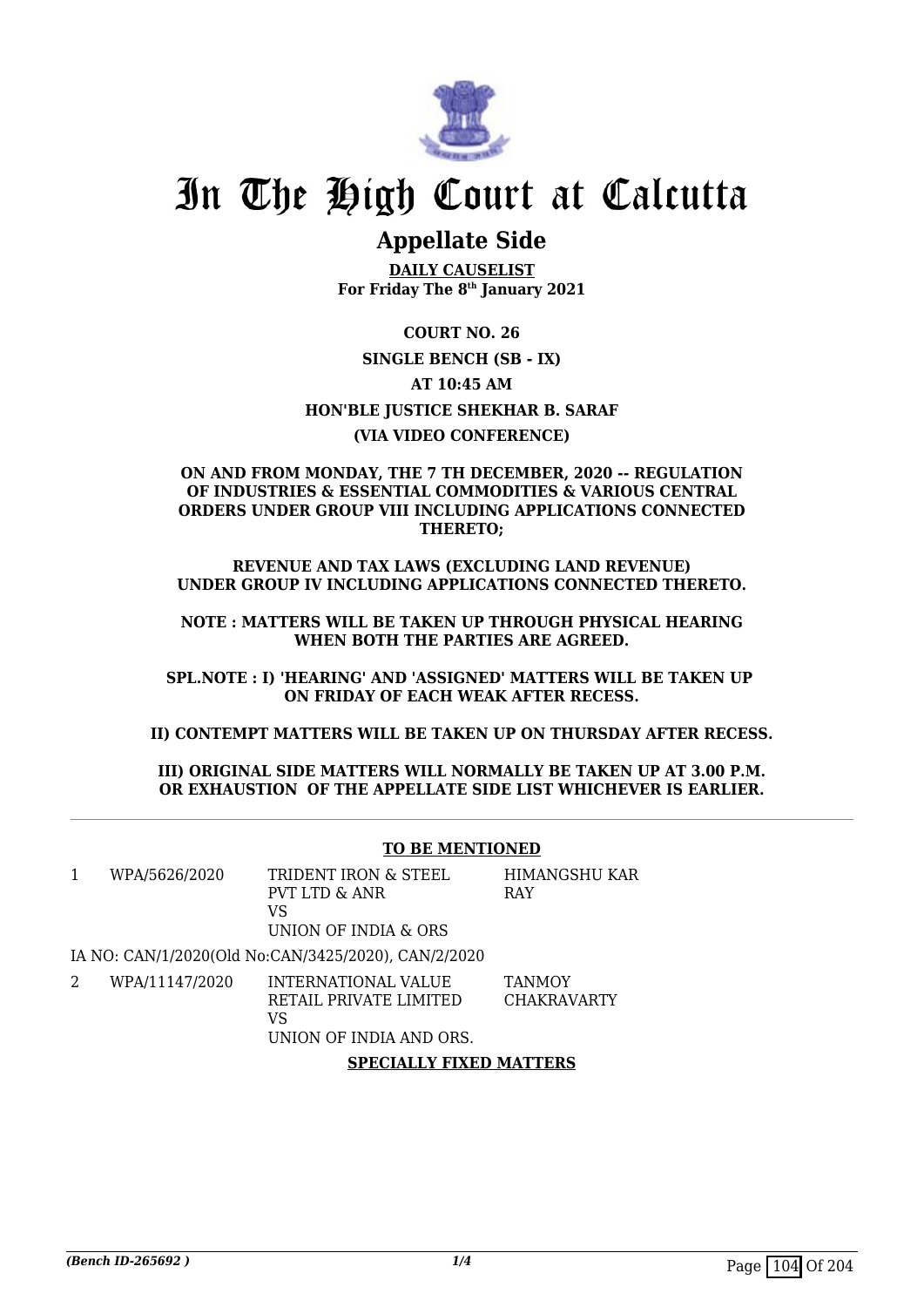| 3  | WPA/268/2020   | MADHUSUDAN RAM & ORS<br><b>VS</b><br><b>ASSISTANT</b><br><b>COMMISSIONER OF</b><br><b>CUSTOMS &amp; ORS</b>                                       | AJAY GAGGAR                              |
|----|----------------|---------------------------------------------------------------------------------------------------------------------------------------------------|------------------------------------------|
|    |                | <b>GROUP - VIII</b>                                                                                                                               |                                          |
| 4  | WPA/19824/2019 | <b>SUJIT MOULIK</b><br><b>VS</b><br>STATE OF WEST BENGAL &<br><b>ORS</b>                                                                          | <b>SHYAMSUNDAR</b><br>MUKHERJEE          |
|    |                | <b>GROUP IV</b>                                                                                                                                   |                                          |
| 5  | WPA/450/2020   | MEENAKSHI MODI & ORS<br><b>VS</b><br><b>ASSISTANY</b><br><b>COMMISSIONER OF</b><br><b>CUSTOMS &amp; ORS</b>                                       | AJAY GAGGAR                              |
| 6  | WPA/4814/2020  | <b>MANAS KUMAR MAITRA</b><br>VS.<br>UNION OF INDIA & ORS                                                                                          | <b>TAPAS SAHA</b>                        |
| 7  | WPA/8721/2020  | SILIGURI AUTO WORKS PVT<br><b>LTD</b><br><b>VS</b><br>THE GOODS AND SERVICE<br>TAX COUNCIL AND ORS                                                | <b>SRETAPA SINHA</b>                     |
| 8  | WPA/9755/2020  | RECITT BENCKISER INDIA<br><b>PVT NLTD</b><br><b>VS</b><br>UNION OF INDIA AND ORS.                                                                 | <b>SUDHAKAR PRASAD</b>                   |
| 9  | WPA/9870/2020  | M/S.S ROYENGINEERING<br>CO<br><b>VS</b><br>Union of India                                                                                         | KAILASH DHANUKA                          |
| 10 | WPA/10174/2020 | <b>RAMESH KUMAR</b><br><b>MANDELIA</b><br>VS<br>THE GOODS AND SERVICE<br>TAX COUNCIL AND OTHERS                                                   | <b>SAURABH KUMAR</b><br><b>SENGUPTA</b>  |
| 11 | WPA/10631/2020 | M/S SPACEAGE<br>MULTIPRODUCTS PRIVATE<br><b>LIMITED</b><br><b>VS</b><br>DEPUTY COMMISSIONER<br>OF SALES TAX BOWRBAZAR<br><b>CHARGE AND OTHERS</b> | <b>SAURABH SANKAR</b><br><b>SENGUPTA</b> |
| 12 | WPA/11123/2020 | DEIFIC ABODE LLP<br><b>VS</b><br>UNION OF INDIA AND ORS.                                                                                          | <b>BAJRANG MANOT</b>                     |
| 13 | WPA/11127/2020 | OSWELL CONCLAVE PVT<br><b>LTD</b><br>VS<br>UNION OF INDIA AND ORS.                                                                                | <b>BAJRANG MANOT</b>                     |
| 14 | WPA/11132/2020 | <b>OVAL CONCLAVE PVT LTD</b><br><b>VS</b><br>UNION OF INDIA AND ORS.                                                                              | <b>BAJRANG MANOT</b>                     |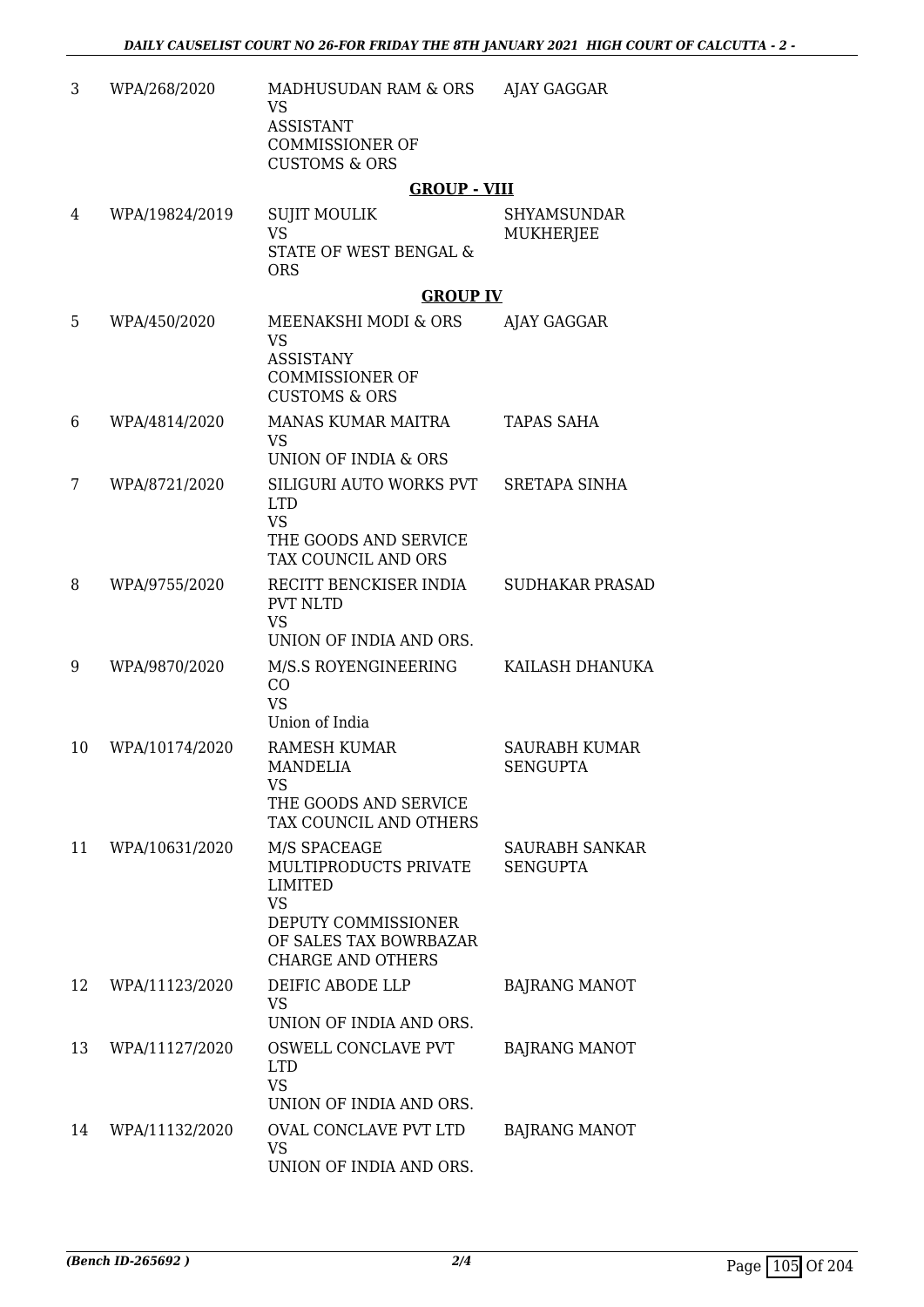| 15 | WPA/11135/2020              | TRINITY ABODE LLP<br><b>VS</b>                                                                                  | <b>BAJRANG MANOT</b>                 |
|----|-----------------------------|-----------------------------------------------------------------------------------------------------------------|--------------------------------------|
|    |                             | UNION OF INDIA AND ORS.                                                                                         |                                      |
| 16 | WPA/11136/2020              | <b>SUNFLOWER SYNERGIES</b><br>PVT LTD<br><b>VS</b><br>STATE OF WEST BENGAL<br>AND ORS.                          | <b>BAJRANG MANOT</b>                 |
| 17 | WPA/44/2021                 | PRANAYA BISWAL AND ANR<br>VS<br>DIRECTORATE OF<br>REVENUE INTELLIGENCE,<br>KOLKATA ZONAL UNIT AND<br><b>ORS</b> | <b>KESHAV KUMAR</b><br><b>DARUKA</b> |
|    |                             | <b>ASSIGNED MATTERS</b>                                                                                         |                                      |
| 18 | WPA/18397/2014<br>(Madrasa) | <b>RUMANA PERVIN</b><br>VS<br>STATE OF WEST BENGAL &<br><b>ORS</b>                                              | S MAITY                              |
|    | IA NO: CAN/1/2020           |                                                                                                                 |                                      |
| 19 | WPA/18614/2019<br>$(GR-IX)$ | HRIDAY NARAYAN SINGH<br>VS<br>STATE BANK OF INDIA &<br><b>ORS</b>                                               | RESHMI GHOSH                         |
| 20 | WPA/4138/2020<br>$(GR-V)$   | PRABIR KUMAR BANDHU<br>VS.<br>STATE OF WEST BENGAL &<br><b>ORS</b>                                              | <b>SYED SHAMSUL</b><br><b>AREFIN</b> |
|    | IA NO: CAN/1/2020           |                                                                                                                 |                                      |
| 21 | WPA/9248/2020<br>$(GR-IX)$  | PIYALI MAJUMDAR<br>VS<br>STATE OF WEST BENGAL<br>AND ORS.                                                       | Omar Faruk Gazi                      |
|    |                             | <b>FOR HEARING</b>                                                                                              |                                      |
|    |                             | (AT 2.00 P.M.)                                                                                                  |                                      |
| 22 | WPA/16220/2019              | SHYAMA SELF HELP GROUP<br>VS<br>STATE OF WEST BENGAL &<br><b>ORS</b>                                            | <b>NEIL BASU</b>                     |
|    |                             | IA NO: CAN/1/2019(Old No:CAN/8953/2019), CAN/2/2019(Old No:CAN/12106/2019)                                      |                                      |
| 23 | WPA/21365/2019              | RITA NANDI<br>VS<br>INDIAN OIL CORPORATION<br>LTD. & ORS                                                        | <b>SUBHANKAR DAS</b>                 |
| 24 | WPA/4764/2020               | M/S. AUROPOL INDIA PVT<br>LTD & ANR<br><b>VS</b><br>UNION OF INDIA & ORS                                        | SOUMYAJIT MISHRA                     |
| 25 | WPA/8205/2020               | <b>INSTAKART SERVICES PVT</b><br><b>LTD</b><br><b>VS</b><br>Union of India AND ORS                              | <b>SOMAK BASU</b>                    |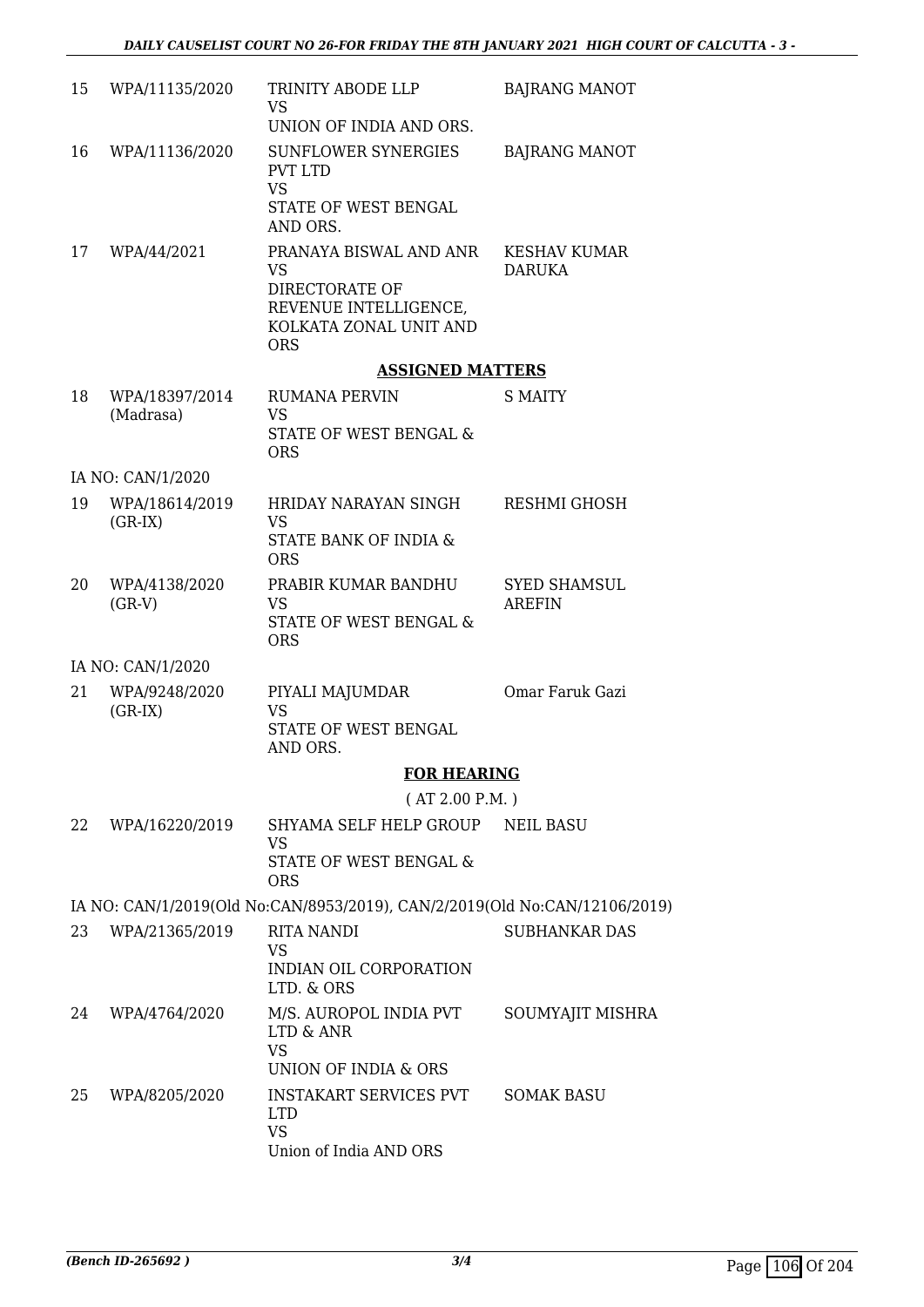26 WPA/9029/2020 M/S MAGMA FINCORP LTD VS PARITOSH SINHA

Union of India AND ORS

IA NO: CAN/1/2020, CAN/2/2020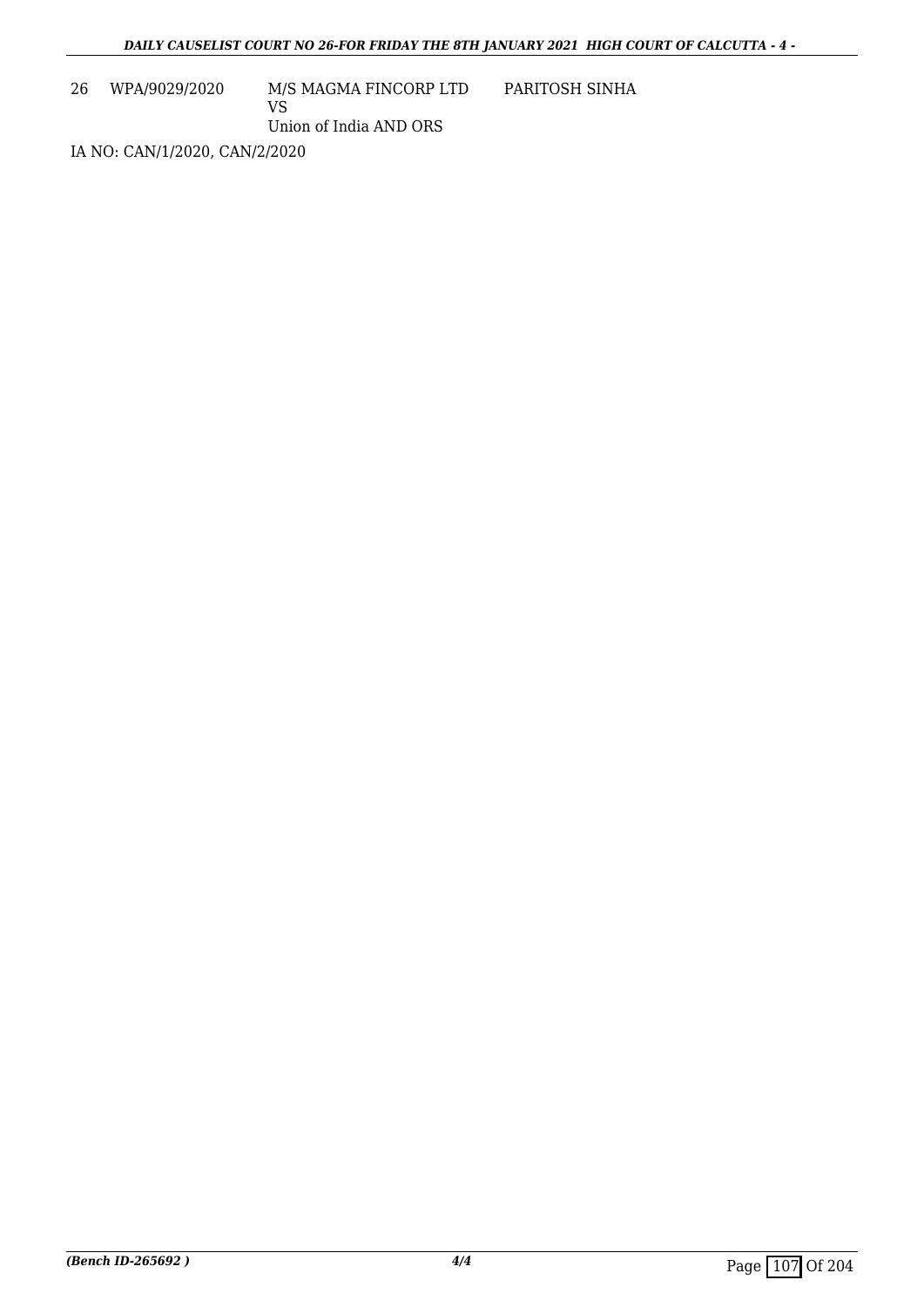

## **Appellate Side**

**DAILY CAUSELIST For Friday The 8th January 2021**

**COURT NO. 15**

**SINGLE BENCH (SB - X)**

**AT 10:45 AM**

### **HON'BLE JUSTICE RAJARSHI BHARADWAJ**

### **(VIA VIDEO CONFERENCE)**

**ON AND FROM MONDAY, THE 7TH DECEMBER, 2020 - MATTERS (INCLUDING MOTIONS) UNDER ARTICLE 226 OF THE CONSTITUTION RELATING TO PRIMARY EDUCATION UNDER GROUP-II INCLUDING SERVICES AND APPLICATIONS CONNECTED THERETO;**

**MATTERS (INCLUDING MOTIONS) UNDER ARTICLE 226 OF THE CONSTITUTION RELATING TO COLLEGES, UNIVERSITIES AND LIBRARIES UNDER GROUP - II INCLUDING SERVICES AND APPLICATIONS CONNECTED THERETO.**

**NOTE : EVERY MONDAY & TUESDAY NEW MOTION, URGENT MOTION AND MOTION WILL BE TAKEN UP SERIALLY.**

**NOTE : EVERY WEDNESDAY & THURSDAY URGENT MOTION AND MOTION WILL BE TAKEN UP SERIALLY.**

**NOTE : EVERY FRIDAY APPLICATION & MOTION WILL BE TAKEN UP SERIALLY.**

**NOTE : MENTIONING WILL BE ALLOWED ONLY ON VIRTUAL MODE.**

#### **NOTE : NO UPGRADATION WILL BE ALLOWED.**

### **NOTE : MATTERS WILL BE TAKEN UP THROUGH PHYSICAL HEARING WHEN BOTH THE PARTIES ARE AGREED.**

|              |                               |                                                                                  | <b>APPLICATION</b> |
|--------------|-------------------------------|----------------------------------------------------------------------------------|--------------------|
| $\mathbf{1}$ | WPA/12623/2017                | DEBASISH MITRA<br><b>VS</b><br>STATE OF WEST BENGAL &<br>ORS                     | TATHAGATA MAJUMDER |
|              |                               | IA NO: CAN/1/2017(Old No:CAN/7631/2017), CAN/2/2021                              |                    |
|              | wt2 WPA/21395/2017            | DEBASISH MITRA<br>VS.<br>STATE OF WEST BENGAL &<br>ORS.                          | TATHAGATA MAJUMDAR |
|              | IA NO: CAN/1/2020, CAN/2/2020 |                                                                                  |                    |
|              | wt3 WPA/25319/2017            | GOPA CHAKRABORTY<br><b>VS</b><br>STATE OF WEST BENGAL<br>&ORS                    | <b>M MAITRA</b>    |
|              |                               |                                                                                  | <b>NEW MOTION</b>  |
| 4            | WPA/8106/2020                 | VIVEKANANDA MUKHERJEE<br><b>VS</b><br>THE STATE OF WEST<br><b>BENGAL AND ORS</b> | TANUJA BASAKI      |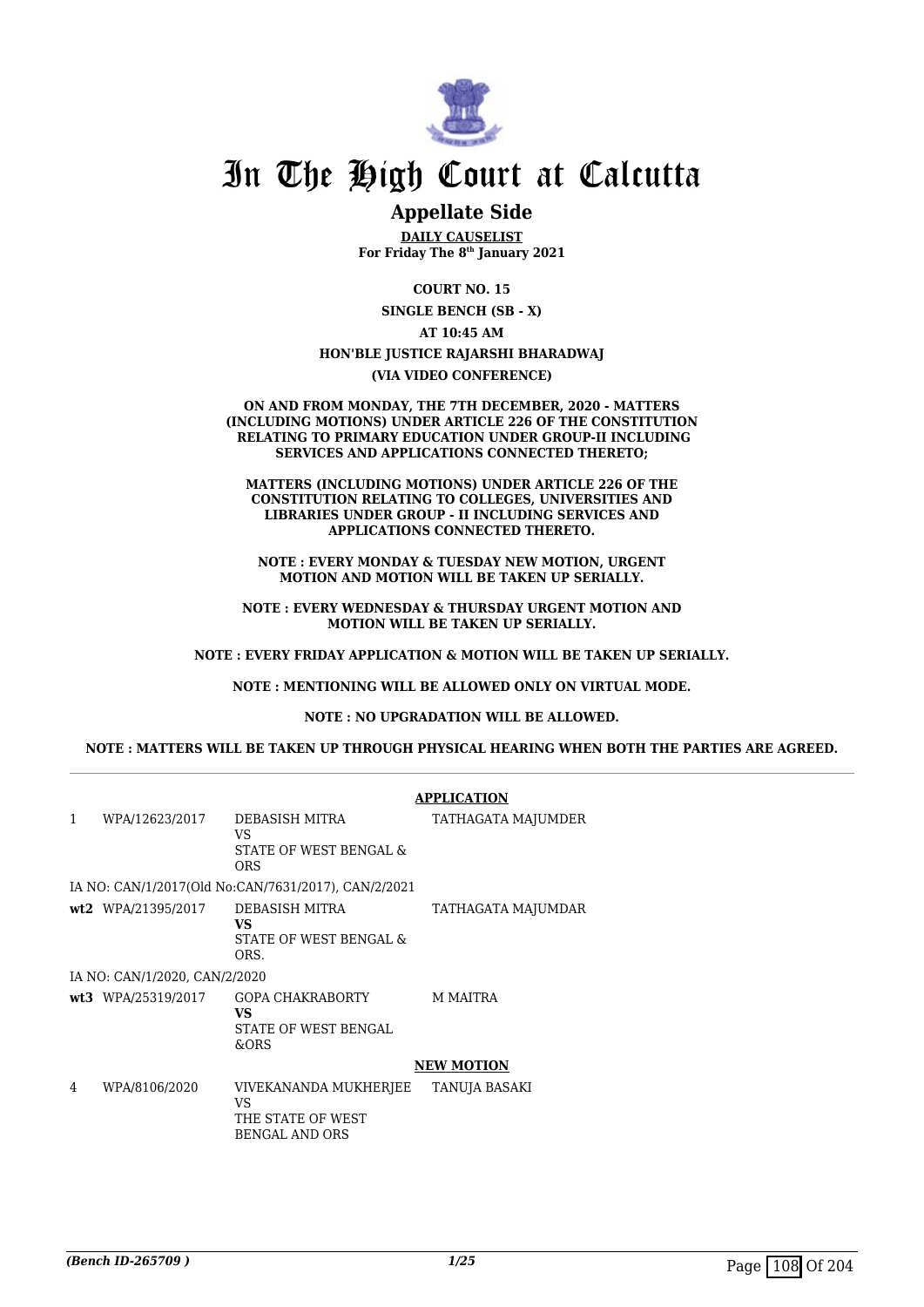| 5  | WPA/10436/2020 | SAFIA KHATUN<br>VS<br>THE STATE OF WEST                                                    | NABANKUR PAUL            |
|----|----------------|--------------------------------------------------------------------------------------------|--------------------------|
| 6  | WPA/10546/2020 | <b>BENGAL ANDORS</b><br>DAYAMAY MURMU                                                      | ARUNAVA PATI             |
|    |                | VS<br>STATE OF WEST BENGAL<br>AND ORS.                                                     |                          |
| 7  | WPA/10548/2020 | PARTHA SARATHI PATRA<br>VS.                                                                | ARUNAVA PATI             |
| 8  | WPA/10553/2020 | State of West Bengal<br>ALAMGIR MONDAL AND<br><b>OTHERS</b><br>VS.<br>STATE OF WEST BENGAL | KUSHAL DAS               |
| 9  | WPA/10622/2020 | AND ORS.<br>SUBRATA BASAK                                                                  | PRAMITA BANERJEE         |
|    |                | VS.<br>STATE OF WEST BENGAL<br>AND ORS.                                                    |                          |
| 10 | WPA/10642/2020 | SALEHA BEGAM                                                                               | BIKRAM BANERJEE          |
|    |                | VS<br>STATE OF WEST BENGAL<br>AND ORS.                                                     |                          |
| 11 | WPA/10796/2020 | REKHA MAITY<br>VS                                                                          | BHASKAR CHANDRA MANNA    |
|    |                | STATE OF WEST BENGAL<br>AND ORS.                                                           |                          |
| 12 | WPA/10895/2020 | SUMITA BANERJEE AND<br>ANR<br>VS<br>STATE OF WEST BENGAL                                   | PARTHA SARKAR            |
|    |                | AND ORS.                                                                                   |                          |
| 13 | WPA/10910/2020 | SIMA BAG(DAS)<br>VS<br>STATE OF WEST BENGAL                                                | KANAI LAL SAMANTA        |
|    |                | AND ORS.                                                                                   |                          |
| 14 | WPA/10956/2020 | FIROZ HOSSAIN MOLLA<br>VS<br>STATE OF WEST BENGAL                                          | <b>GOLAM MOHAMMAD</b>    |
| 15 | WPA/10958/2020 | AND ORS.<br>SK.JAMSED ALI                                                                  | <b>GOLAM MOHAMMAD</b>    |
|    |                | <b>VS</b><br>STATE OF WEST BENGAL<br>AND ORS.                                              |                          |
| 16 | WPA/11040/2020 | PARTHA PRATIM MONDAL                                                                       | LAKSHMINATH BHATTACHARYA |
|    |                | VS<br>STATE OF WEST BENGAL<br>AND ORS.                                                     |                          |
| 17 | WPA/11046/2020 | SABYASACHI MAHATA AND<br>ANR<br><b>VS</b>                                                  | SUDIPTA DASGUPTA         |
|    |                | UNION OF INDIA AND ORS.                                                                    |                          |
| 18 | WPA/11060/2020 | <b>SAYAK GHOSH</b><br>VS.<br>STATE OF WEST BENGAL                                          | ARITRA SHANKAR RAY       |
|    |                | AND ORS.                                                                                   |                          |
| 19 | WPA/11109/2020 | SWAPAN KUMAR GHOSH<br>VS<br>STATE OF WEST BENGAL                                           | NILAY BARAN MONDAL       |
| 20 | WPA/11133/2020 | AND ORS.<br><b>SAMIRAN BIBI</b>                                                            | BHARAT CHANDRA SIMAI     |
|    |                | VS<br>STATE OF WEST BENGAL<br>AND ORS.                                                     |                          |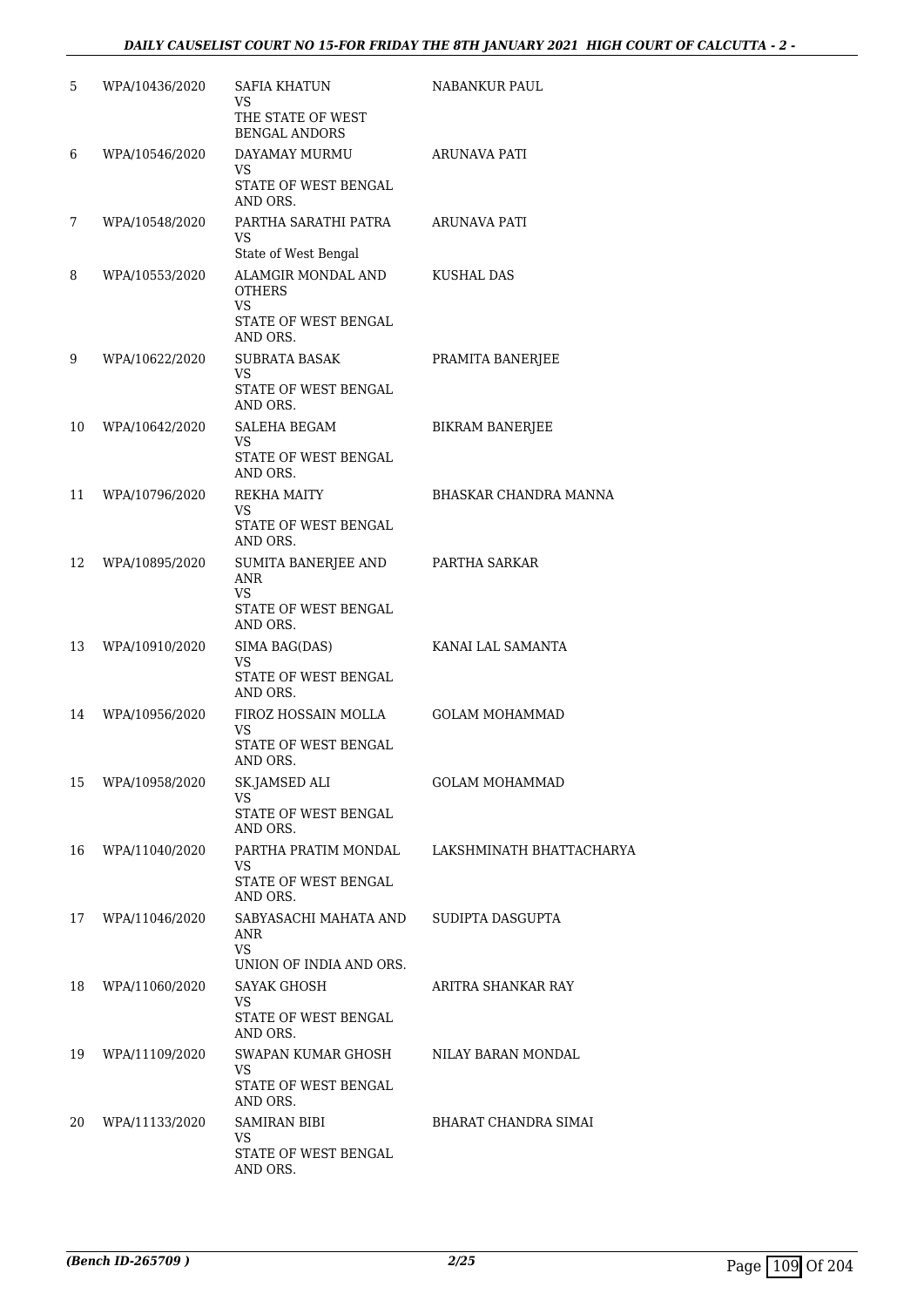| 21 | WPA/11134/2020 | SHILPA SAMUI (ROY)<br>VS<br>STATE OF WEST BENGAL                               | ARKADIPTA SENGUPTA        |
|----|----------------|--------------------------------------------------------------------------------|---------------------------|
| 22 | WPA/11151/2020 | AND ORS.<br>PAPIA CHAKRABORTY<br><b>VS</b><br>STATE OF WEST BENGAL<br>AND ORS. | ARGHYA CHAKRABARTI        |
| 23 | WPA/11176/2020 | SAHANA JAMADER<br>VS<br>STATE OF WEST BENGAL<br>AND ORS.                       | BARNALY CHATTERJEE        |
| 24 | WPA/11178/2020 | <b>NITA PANDIT</b><br>VS<br>STATE OF WEST BENGAL<br>AND ORS.                   | <b>BARNALY CHATTERJEE</b> |
| 25 | WPA/11180/2020 | SONALI GHOSH<br>VS<br>STATE OF WEST BENGAL<br>AND ORS.                         | Baidurya Ghosal           |
| 26 | WPA/11193/2020 | ANIMA GHOSH ALIAS<br>ANIMA MONDAL<br>VS<br>STATE OF WEST BENGAL<br>AND ORS.    | BARNALY CHATTERJEE        |
| 27 | WPA/11215/2020 | TARUN KUMAR SARDAR<br>VS<br>STATE OF WEST BENGAL<br>AND ORS.                   | K.M. HOSSAIN              |
| 28 | WPA/11218/2020 | RANJAN SARDAR<br>VS<br>STATE OF WEST BENGAL<br>AND ORS.                        | K. M. HOSSAIN             |
| 29 | WPA/11227/2020 | KALPANA SARKAR<br><b>VS</b><br>STATE OF WEST BENGAL<br>AND ORS.                | SUDIPTA DASGUPTA          |
| 30 | WPA/11230/2020 | TANMAY MALAKAR @<br>TANMAY MALAKAR<br>VS<br>STATE OF WEST BENGAL<br>AND ORS.   | <b>BISWARUP BISWAS</b>    |
| 31 | WPA/11231/2020 | PRIYA RANI MAITY AND ORS<br>VS<br>STATE OF WEST BENGAL<br>AND ORS.             | SUDIPTA DASGUPTA          |
| 32 | WPA/11248/2020 | SUDESHNA MAITI (MANNA)<br>VS<br>STATE OF WEST BENGAL<br>AND ORS.               | KAMAL KANTA KAR           |
| 33 | WPA/11269/2020 | ALOK JANA AND ORS<br>VS<br>STATE OF WEST BENGAL<br>AND ORS.                    | <b>UTAM BANERJEE</b>      |
| 34 | WPA/11276/2020 | SWARUP CHANDRA BISUI<br>VS<br>STATE OF WEST BENGAL<br>AND ORS.                 | APURBA KRISHNA DAS        |
| 35 | WPA/11296/2020 | MD EJAJ AHMED AND ORS<br><b>VS</b><br>STATE OF WEST BENGAL<br>AND ORS.         | GOPA BISWAS               |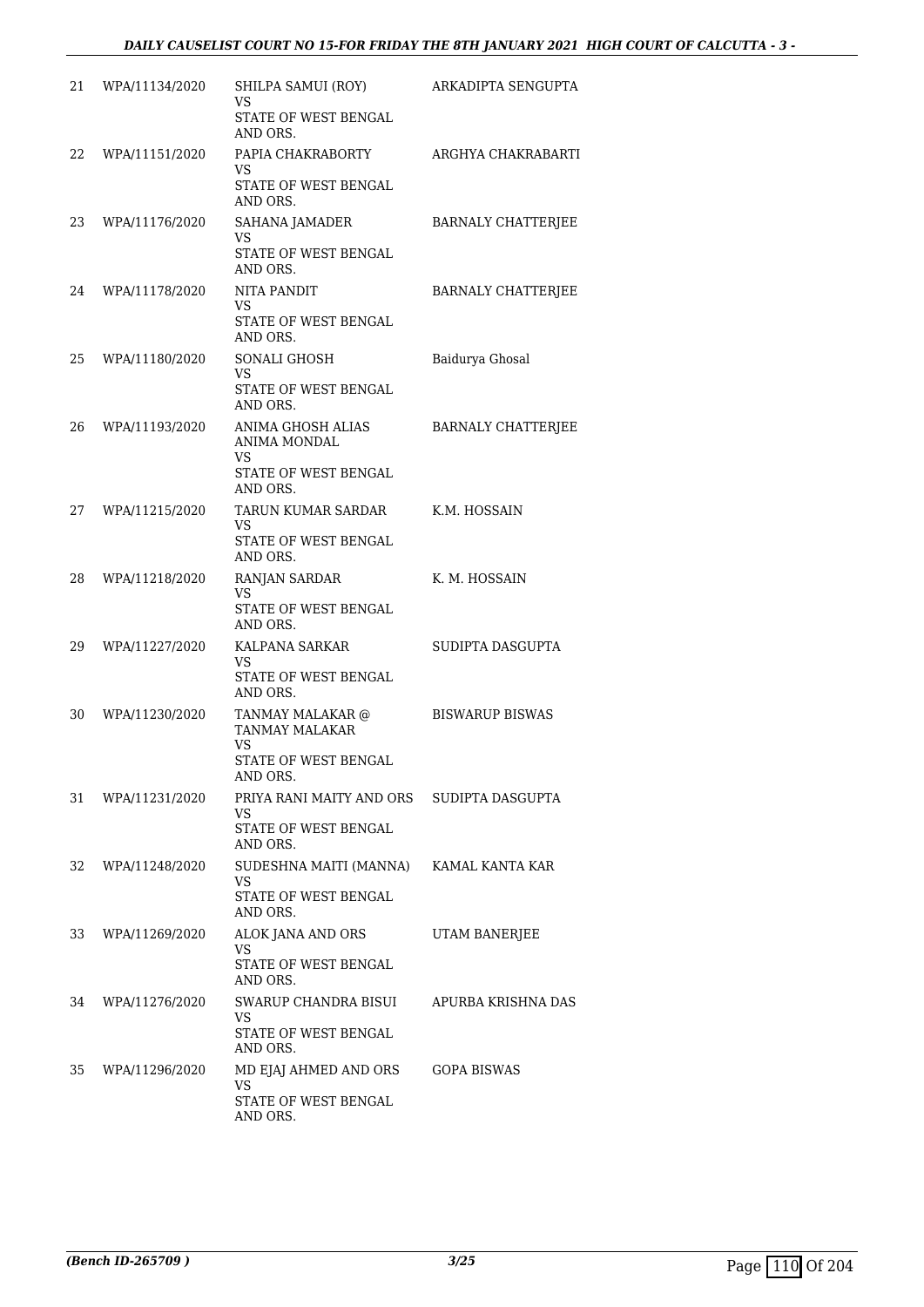| 36 | WPA/11299/2020 | DR SATRUGHNA SINGH<br>VS                                                               | SUBRATA GHOSH            |
|----|----------------|----------------------------------------------------------------------------------------|--------------------------|
|    |                | STATE OF WEST BENGAL<br>AND ORS.                                                       |                          |
| 37 | WPA/11317/2020 | RAM KRISHNA MALIK AND<br>ORS.<br>VS<br>STATE OF WEST BENGAL<br>AND ORS.                | TIRTHANKAR DEY           |
| 38 | WPA/11374/2020 | <b>UMA GOSWAMI</b><br>VS<br>STATE OF WEST BENGAL<br>AND ORS.                           | <b>BASUDEV RAKSHIT</b>   |
| 39 | WPA/11376/2020 | <b>BISWANATH DE</b><br>VS<br>STATE OF WEST BENGAL<br>AND ORS.                          | ARUP KUMAR SAHOO         |
| 40 | WPA/11475/2020 | <b>SHAGUFTA PARVEEN</b><br>VS<br>STATE OF WEST BENGAL<br>AND ORS.                      | <b>BAPIN BAIDYA</b>      |
| 41 | WPA/11499/2020 | KUSUM HALDER<br>VS<br>STATE OF WEST BENGAL<br>AND ORS.                                 | DIPTENDU MANDAL          |
| 42 | WPA/11503/2020 | <b>BIPLAB SEKHAR DEO</b><br><b>VS</b><br>STATE OF WEST BENGAL<br>AND ORS.              | SUBHRAJYOTI GHOSH        |
| 43 | WPA/11508/2020 | DEBYUTI SARKAR<br>VS<br>State of West Bengal                                           | <b>MANSA KUMAR SADHU</b> |
| 44 | WPA/11513/2020 | HAPNA BASKEY AND ORS<br>VS<br>STATE OF WEST BENGAL<br>AND ORS.                         | <b>BISWAJIT MAL</b>      |
| 45 | WPA/11532/2020 | ANJUSHRI HAIDER<br><b>VS</b><br>STATE OF WEST BENGAL<br>AND ORS.                       | PANKAJ HALDER            |
| 46 | WPA/11542/2020 | SOMNATH GHOSH<br>VS<br>STATE OF WEST BENGAL<br>AND ORS.                                | SIDDHARTHA RUJ           |
| 47 | WPA/11554/2020 | SISIR KUMAR MONDAL<br>VS<br>CHAIRMAN BURDWAN DIST<br>PRIMARY SCHOOL COUNCIL<br>AND ORS | <b>ANKITA DEY</b>        |
| 48 | WPA/11560/2020 | <b>DILIP DAS</b><br>VS.<br>STATE OF WEST BENGAL<br>AND ORS.                            | DILIP KUMAR SADHU        |
| 49 | WPA/11565/2020 | LAL MOHAMMAD SAIKH<br>AND ANR<br>VS<br>STATE OF WEST BENGAL<br>AND ORS.                | PRADYOT BHATTACHARYA     |
| 50 | WPA/11570/2020 | CHAYAN MAJUMDER<br>VS<br>STATE OF WEST BENGAL<br>AND ORS.                              | PRALOY BHATTACHARYA      |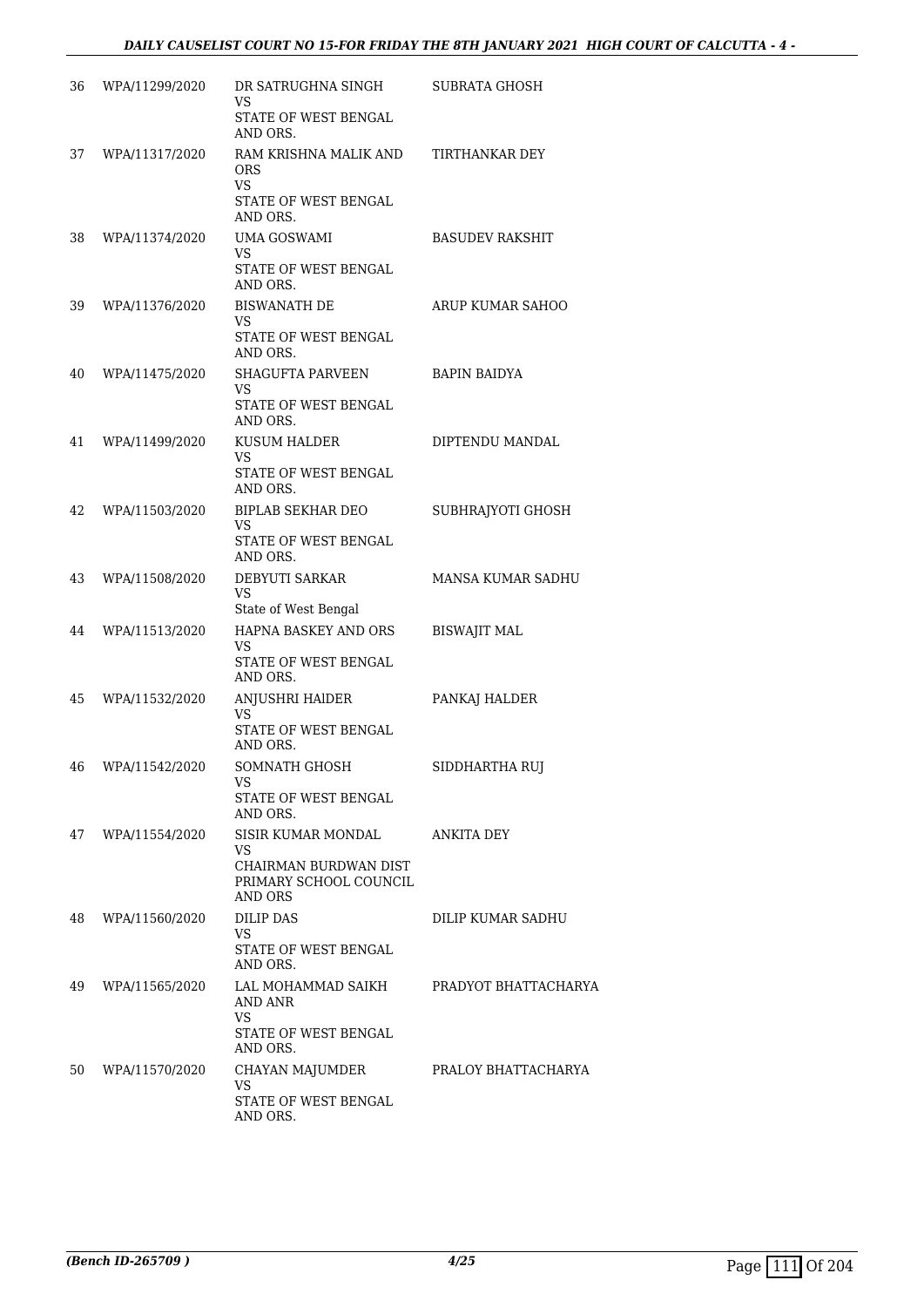| 51 | WPA/11576/2020 | HIMADRI MANDAL AND<br><b>ORS</b><br><b>VS</b><br>STATE OF WEST BENGAL                                  | PROLOY BHATTACHARYA        |
|----|----------------|--------------------------------------------------------------------------------------------------------|----------------------------|
|    |                | AND ORS.                                                                                               |                            |
| 52 | WPA/11578/2020 | <b>SAMIR MANDAL</b><br>VS<br>STATE OF WEST BENGAL<br>AND ORS.                                          | PRALOY BHATTACHARJEE       |
| 53 | WPA/11582/2020 | ESMORTARA KHATUN AND<br>ANR<br><b>VS</b><br>STATE OF WEST BENGAL                                       | PRALOY BHATTACHARYA        |
| 54 | WPA/11584/2020 | AND ORS.<br>SABIR AHMED AND<br>ANOTHER                                                                 | PRALOY BHATTACHARJEE       |
|    |                | VS<br>STATE OF WEST BENGAL<br>AND ORS.                                                                 |                            |
| 55 | WPA/11588/2020 | RAJESH BISWAS AND<br><b>OTHERS</b><br>VS.                                                              | PRALOY BHATTACHARJEE       |
|    |                | STATE OF WEST BENGAL<br>AND ORS.                                                                       |                            |
| 56 | WPA/11589/2020 | PRANAB KUAMR ROY AND<br><b>ORS</b><br>VS                                                               | PRALOY KUMAR BHATTACHARYA  |
|    |                | STATE OF WEST BENGAL<br>AND ORS.                                                                       |                            |
| 57 | WPA/11591/2020 | DEBASIS BHUNIA<br>VS                                                                                   | PRALOY BHATTACHARJEE       |
|    |                | STATE OF WEST BENGAL<br>AND ORS.                                                                       |                            |
| 58 | WPA/11595/2020 | ANUP MONDAL AND ORS<br><b>VS</b><br>STATE OF WEST BENGAL<br>AND ORS.                                   | PROLOY BHATTACHARYA        |
| 59 | WPA/11604/2020 | DR SUMANA GHOSAL<br>VS.<br>STATE OF WEST BENGAL                                                        | <b>SAGNIK ROY CHOWDURY</b> |
| 60 | WPA/11619/2020 | AND ORS.<br>SYED HASIBUL ISLAM                                                                         | <b>ABDUS RAKIB</b>         |
|    |                | VS<br>STATE OF WEST BENGAL<br>AND ORS.                                                                 |                            |
| 61 | WPA/11634/2020 | PINTU BISWAS AND ORS<br>VS.<br>THE STATE OF WEST                                                       | <b>GOLAM MOHIUDDIN</b>     |
| 62 | WPA/11644/2020 | <b>BENGAL AND ORS</b><br>NIBEDITA SADHU AND<br><b>OTHERS</b><br>VS<br>STATE OF WEST BENGAL<br>AND ORS. | <b>TANUJA BASAK</b>        |
| 63 | WPA/11661/2020 | SIPRA DAS<br>VS.<br>STATE OF WEST BENGAL<br>AND ORS.                                                   | BHARAT CHANDRA SIMAI       |
| 64 | WPA/11673/2020 | <b>SOUTRIK SARANGI</b><br>VS<br><b>IIT KHARAGPUR AND ORS</b>                                           | SMITA PAL                  |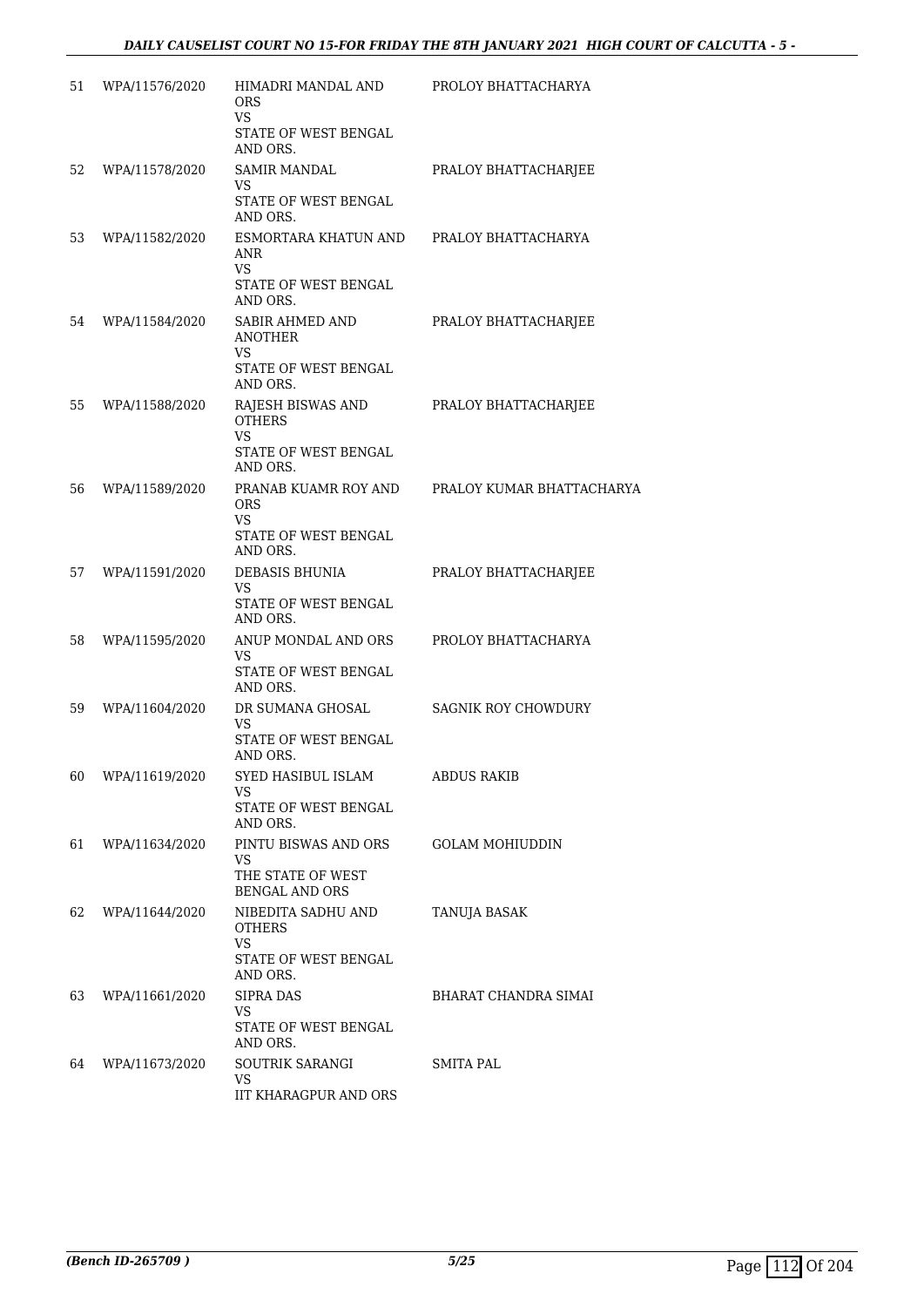| 65 | WPA/11676/2020    | MILAN KUMAR JANA AND<br><b>OTHERS</b><br><b>VS</b> | MISTHI SAHA               |
|----|-------------------|----------------------------------------------------|---------------------------|
|    |                   | STATE OF WEST BENGAL<br>AND ORS.                   |                           |
| 66 | WPA/11685/2020    | PRASENJIT MAITY AND<br><b>OTHERS</b><br><b>VS</b>  | <b>GORA CHAND SAMANTA</b> |
|    |                   | STATE OF WEST BENGAL<br>AND ORS.                   |                           |
|    | IA NO: CAN/1/2021 |                                                    |                           |
| 67 | WPA/11703/2020    | GOPAL PATRA AND ORS<br>VS                          | ARUNESH PATHAK            |
|    |                   | WEST BENGAL BOARD OF<br>PRIMARY EDU AND ORS        |                           |
| 68 | WPA/11719/2020    | RAJ KUMAR GHOSH AND<br>ORS.<br>VS                  | SAGAR SINGH               |
|    |                   | STATE OF WEST BENGAL<br>AND ORS.                   |                           |
| 69 | WPA/11721/2020    | NAYAN SINGHA AND ORS<br><b>VS</b>                  | <b>SAGAR SINGH</b>        |
|    |                   | STATE OF WEST BENGAL<br>AND ORS.                   |                           |
| 70 | WPA/11730/2020    | SWARNALATA SAMANTA<br><b>AND ANOTHER</b><br>VS     | TIMIR KANTI BISWAS        |
|    |                   | STATE OF WEST BENGAL<br>AND ORS.                   |                           |
| 71 | WPA/11749/2020    | JYOSTNA MANNA (MAITY)<br>VS                        | SIDDHARTHA ROY            |
|    |                   | STATE OF WEST BENGAL<br>AND ORS.                   |                           |
| 72 | WPA/11752/2020    | POLI KARAN AND ORS<br>VS                           | RAJESH NASKAR             |
|    |                   | STATE OF WEST BENGAL<br>AND ORS.                   |                           |
| 73 | WPA/11757/2020    | SUBHAJIT JANA<br>VS                                | TIMIR KANTI BISWAS        |
|    |                   | STATE OF WEST BENGAL<br>AND ORS.                   |                           |
| 74 | WPA/11765/2020    | SUMANTA KUMAR MANDAL<br>AND ANR<br>VS              | <b>BIKRAM BANERJEE</b>    |
|    |                   | STATE OF WEST BENGAL<br>AND ORS.                   |                           |
| 75 | WPA/11771/2020    | CHHAYA MAHATO<br>VS                                | SUDIPTA DASGUPTA          |
|    |                   | STATE OF WEST BENGAL<br>AND ORS.                   |                           |
| 76 | WPA/11787/2020    | SANJOY BARIK AND ANR<br>VS                         | Anupam Das                |
|    |                   | STATE OF WEST BENGAL<br>AND ORS.                   |                           |
| 77 | WPA/11792/2020    | <b>BIDISHA DAS</b><br>VS                           | KHANDAKAR M HOSSAIN       |
|    |                   | STATE OF WEST BENGAL<br>AND ORS.                   |                           |
| 78 | WPA/11801/2020    | SUPRABHA BHAUMIK<br>VS                             | SANJIB BANDYOPADHYAY      |
|    |                   | STATE OF WEST BENGAL<br>AND ORS.                   |                           |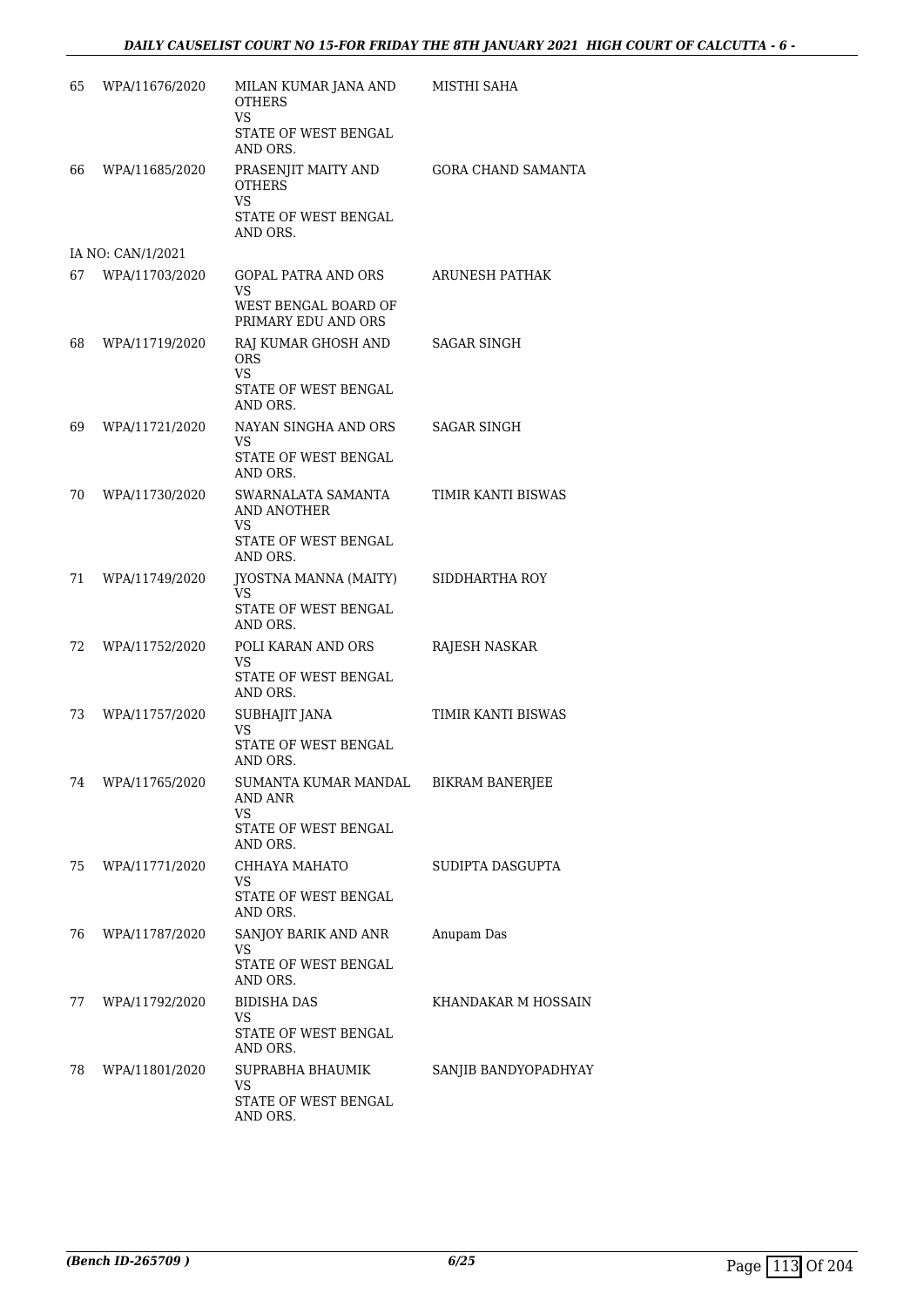| 79 | WPA/11808/2020 | SK MUSTAK HOSSAIN AND<br>ORS<br>VS         | GOPA BISWAS         |
|----|----------------|--------------------------------------------|---------------------|
|    |                | STATE OF WEST BENGAL<br>AND ORS.           |                     |
| 80 | WPA/11830/2020 | PARBATI DEB<br>VS                          | ARIJIT GHOSH        |
|    |                | STATE OF WEST BENGAL<br>AND ORS.           |                     |
| 81 | WPA/11840/2020 | ANANDA SENAPATI AND<br>ORS<br><b>VS</b>    | GOPAL DAS           |
|    |                | THE STATE OF WEST<br><b>BENGAL AND ORS</b> |                     |
| 82 | WPA/11858/2020 | <b>BANDAN MAHATA</b><br>VS                 | SASTHI CHARAN DHARA |
|    |                | STATE OF WEST BENGAL<br>AND ORS.           |                     |
| 83 | WPA/11863/2020 | SANTAN BARMAN AND ORS<br>VS.               | ARUNESH PATHAK      |
|    |                | <b>W.B.B OF PRIMARY EDU</b><br>AND ORS     |                     |
| 84 | WPA/11865/2020 | BIPEN MANDAL AND ORS<br>VS.                | <b>GOPAL DAS</b>    |
|    |                | THE STATE OF WEST<br><b>BENGAL AND ORS</b> |                     |
| 85 | WPA/11876/2020 | SYAMAPADA MAHATA AND<br><b>ORS</b>         | UTTAM BANERJEE      |
|    |                | VS<br>UNION OF INDIA AND ORS.              |                     |
| 86 | WPA/11879/2020 | GOURANGA PATRA AND<br><b>ORS</b><br>VS.    | ANIMESH PATHAK      |
|    |                | W.B.BOARD OF PRIMARY<br><b>EDU AND ORS</b> |                     |
| 87 | WPA/11882/2020 | RIYA SAR AND ORS<br>VS                     | GOPAL DAS           |
|    |                | THE STATE OF WEST<br><b>BENGAL AND ORS</b> |                     |
| 88 | WPA/11888/2020 | SUBRATA MARJIT AND ORS<br><b>VS</b>        | <b>GOPAL DAS</b>    |
|    |                | THE STATE OF WEST<br><b>BENGAL AND ORS</b> |                     |
| 89 | WPA/11889/2020 | ARDHENDU MANDAL<br>VS                      | SHIBAJI KUMAR DAS   |
|    |                | STATE OF WEST BENGAL<br>AND ORS.           |                     |
| 90 | WPA/11898/2020 | <b>INDRAJIT DUTTA</b><br>VS                | TIMIR KANTI BISWAS  |
|    |                | STATE OF WEST BENGAL<br>AND ORS.           |                     |
| 91 | WPA/11901/2020 | SEWLI BARMAN<br>VS.                        | TIMIR KANTI BISWAS  |
|    |                | STATE OF WEST BENGAL<br>AND ORS.           |                     |
| 92 | WPA/11938/2020 | RUMA BHUNIA<br>VS                          | TANUJA BASAK        |
|    |                | STATE OF WEST BENGAL<br>AND ORS.           |                     |
| 93 | WPA/17/2021    | BIPON GHOSH AND ORS<br>VS                  | AMIT HALDER         |
|    |                | THE STATE OF WEST<br><b>BENGAL AND ORS</b> |                     |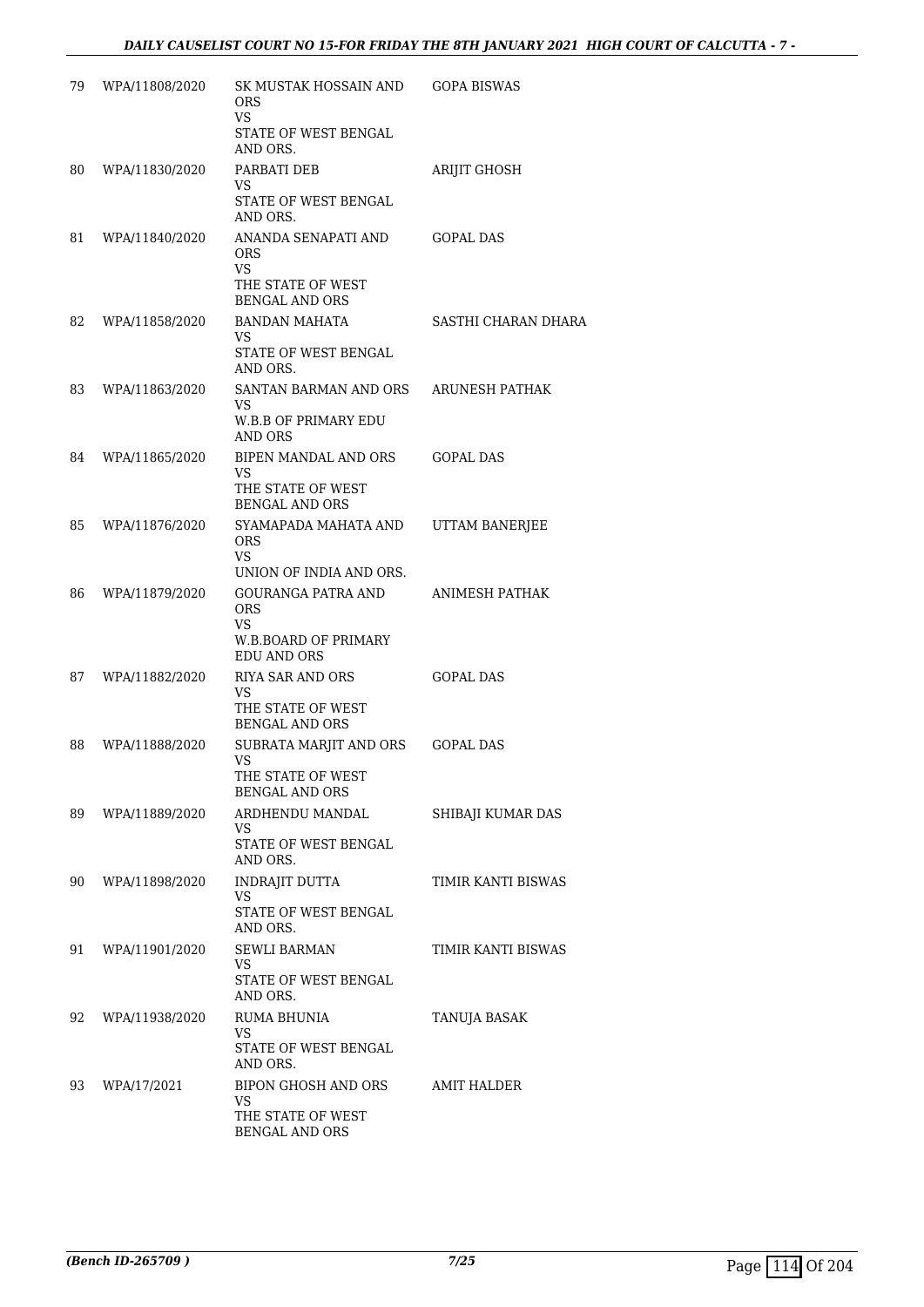| 94 | WPA/50/2021                     | RANJAN PATRA<br>VS<br>STATE OF WEST BENGAL                            | KESHAB CHANDRA DAS        |
|----|---------------------------------|-----------------------------------------------------------------------|---------------------------|
| 95 |                                 | AND ORS.<br>BISWAJIT GHOSH AND ORS                                    |                           |
|    | WPA/54/2021                     | <b>VS</b><br>STATE OF WEST BENGAL<br>AND ORS.                         | GOPAL DAS                 |
| 96 | WPA/93/2021                     | BIBHISAN MAHATO AND<br>ANR<br>VS.<br>STATE OF WEST BENGAL<br>AND ORS. | SUBHRAJYOTI GHOSH         |
| 97 | WPA/146/2021                    | PURNENDU KHEARU<br><b>VS</b><br>STATE OF WEST BENGAL<br>AND ORS.      | PRABIR KUMAR CHAUDHURI    |
| 98 | WPA/153/2021<br>(M.B.B.S.)      | MANISH KUMAR RANJAN<br>VS<br>NATIONAL MEDICAL<br>COMMISSION           | <b>GOPALA BINNU KUMAR</b> |
| 99 | WPA/197/2021                    | SONALI MONDAL<br>VS                                                   | PUSPITA BHOWMICK          |
|    |                                 | THE STATE OF WEST<br><b>BENGAL AND ORS</b>                            |                           |
|    | 100 WPA/210/2021                | <b>AIJUL MALLICK</b><br>VS.                                           | DIBYENDU CHATTERJEE       |
|    |                                 | STATE OF WEST BENGAL<br>AND ORS.                                      |                           |
|    | 101 WPA/230/2021                | AMAR CHANDRA MAITY<br>VS                                              | MOUMI YASMIN              |
|    |                                 | STATE OF WEST BENGAL<br>AND ORS.                                      |                           |
|    | 102 WPA/234/2021                | AMARCHANDRA MAITY<br>VS<br>STATE OF WEST BENGAL                       | MOUMI YASMIN              |
|    | 103 WPA/237/2021                | AND ORS.<br>DHANANJAY SAMANTA<br><b>VS</b>                            | MOUMI YASMIN              |
|    |                                 | STATE OF WEST BENGAL<br>AND ORS.                                      |                           |
|    | 104 WPA/239/2021                | BIMAL CHANDRA DAS<br>VS.<br>STATE OF WEST BENGAL<br>AND ORS.          | <b>MOUMI YASMIN</b>       |
|    | 105 WPA/241/2021                | NASIR UDDIN MOLLA<br>VS<br>STATE OF WEST BENGAL                       | <b>MOUMI YASMIN</b>       |
|    | 106 WPA/242/2021                | AND ORS.<br>BALAI LAL HALDER                                          | MOUMI YASMIN              |
|    |                                 | VS<br>STATE OF WEST BENGAL<br>AND ORS.                                |                           |
|    | 107 WPA/246/2021                | ANUSKA GHOSH                                                          | ANUSKA GHOSH              |
|    | (M.B.B.S.) (AT 10:45 VS<br>A.M. | STATE OF WEST BENGAL<br>AND ORS.                                      |                           |
|    | 108 WPA/331/2021                | AFTAB ALAM<br>VS                                                      | UJJAL RAY                 |
|    |                                 | STATE OF WEST BENGAL<br>AND ORS.                                      |                           |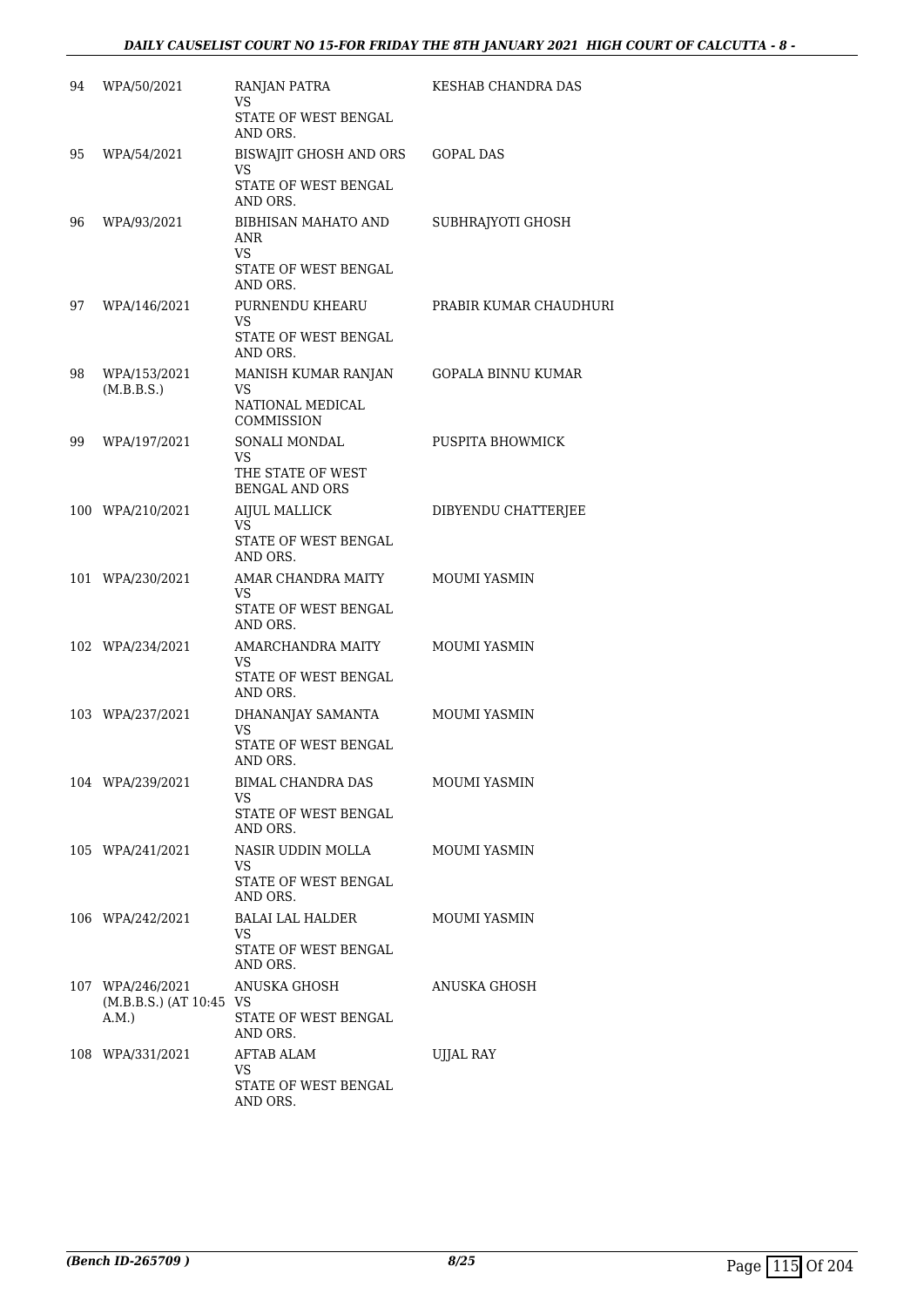| 109 WPA/411/2021   | PRABAHT RANJAN MAJEE<br>AND ORS<br>VS                                  | MADHUSUDANMONDAL1010@GMAIL.COM                                                                                |
|--------------------|------------------------------------------------------------------------|---------------------------------------------------------------------------------------------------------------|
|                    | STATE OF WEST BENGAL<br>AND ORS.                                       |                                                                                                               |
|                    |                                                                        | <b>TET MATTERS</b>                                                                                            |
| 110 WPA/17984/2019 | BHARAT KUMAR JANA &<br>ORS<br><b>VS</b><br>STATE OF WEST BENGAL &      | RITURPARNA SENGUPTA                                                                                           |
|                    | ORS                                                                    |                                                                                                               |
|                    | CAN/4/2020, CAN/5/2020, CAN/6/2020, CAN/7/2021, CAN/8/2021, CAN/9/2021 | IA NO: CAN/1/2019(Old No:CAN/11967/2019), CAN/2/2019(Old No:CAN/12285/2019), CAN/3/2020(Old No:CAN/994/2020), |
| 111 WPA/4126/2020  | MOUSUMI PAUL (DUTTA)<br>VS                                             | DIPTENDU MANDAL                                                                                               |
|                    | STATE OF WEST BENGAL &<br><b>ORS</b>                                   |                                                                                                               |
| 112 WPA/9923/2020  | ROZINA YASMIN<br>VS                                                    | <b>GOPA BISWAS</b>                                                                                            |
|                    | STATE OF WEST BENGAL<br>AND ORS.                                       |                                                                                                               |
| 113 WPA/9926/2020  | ARNAB CHATTERJEE<br><b>VS</b>                                          | SALOMI BHATTACHARJEE                                                                                          |
|                    | STATE OF WEST BENGAL<br>AND ORS.                                       |                                                                                                               |
| 114 WPA/9928/2020  | KUNAL DAS AND ORS<br>VS                                                | <b>BIKRAM BANERJEE</b>                                                                                        |
|                    | STATE OF WEST BENGAL<br>AND ORS.                                       |                                                                                                               |
| 115 WPA/9934/2020  | MOUMITA YASMIN<br>VS                                                   | PRIYAKSHI BANERJEE                                                                                            |
|                    | STATE OF WEST BENGAL<br>AND ORS.                                       |                                                                                                               |
| 116 WPA/10257/2020 | SAIKAT BHATTACHARYA<br>VS                                              | ARUNIKA GHOSH                                                                                                 |
| 117 WPA/10262/2020 | UNION OF INDIA AND ORS.<br>PRANAB KR. SARKAR AND                       | <b>GOPAL DAS</b>                                                                                              |
|                    | <b>ORS</b><br>VS                                                       |                                                                                                               |
|                    | THE STATE OF WEST<br>BENGAL AND ORS                                    |                                                                                                               |
| 118 WPA/11430/2020 | TAPAN KUMBHAKAR AND<br>ORS                                             | <b>GOPA BISWAS</b>                                                                                            |
|                    | <b>VS</b><br>STATE OF WEST BENGAL<br>AND ORS.                          |                                                                                                               |
| 119 WPA/11432/2020 | SUSMITA MANDAL AND<br><b>ORS</b>                                       | <b>GOPA BISWAS</b>                                                                                            |
|                    | <b>VS</b><br>STATE OF WEST BENGAL<br>AND ORS.                          |                                                                                                               |
| 120 WPA/11433/2020 | SATYAJIT DAS THAKUR AND<br><b>ORS</b><br><b>VS</b>                     | <b>GOPA BISWAS</b>                                                                                            |
|                    | STATE OF WEST BENGAL<br>AND ORS.                                       |                                                                                                               |
| 121 WPA/11460/2020 | RAKESH AHMED<br><b>VS</b>                                              | <b>GOLAM MOHIUDDIN</b>                                                                                        |
|                    | THE STATE OF WEST<br><b>BENGAL AND ORS</b>                             |                                                                                                               |
| 122 WPA/11812/2020 | RABINDRA NATH DAS<br>VS                                                | DASS55297@GMAIL.COM                                                                                           |
|                    | State of West Bengal                                                   |                                                                                                               |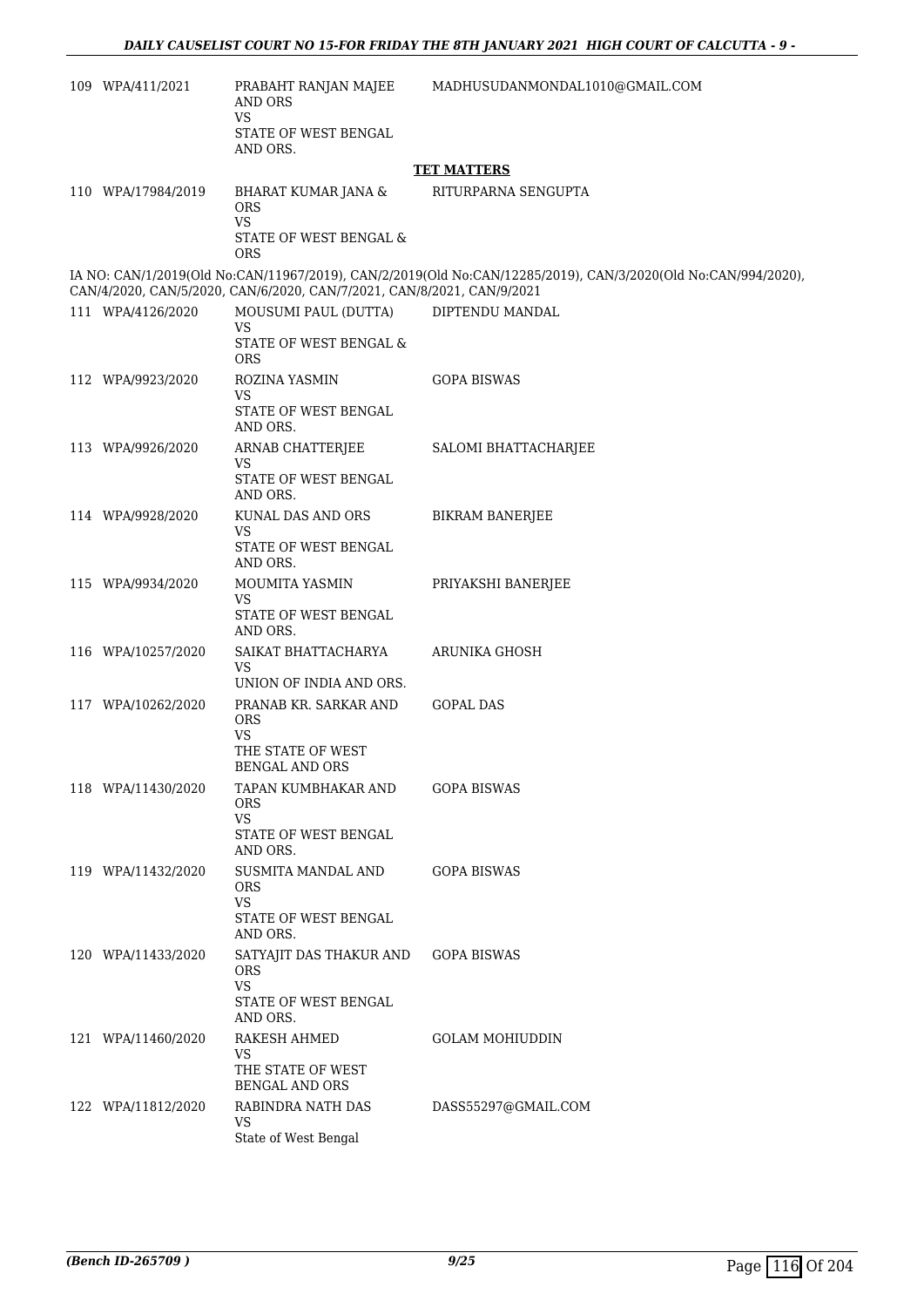| 123 WPA/11813/2020                 | SABITA KARAN DAS AND<br><b>OTHERS</b><br>VS.                                                                                                          | SANTU DAS ADHIKARI     |
|------------------------------------|-------------------------------------------------------------------------------------------------------------------------------------------------------|------------------------|
|                                    | STATE OF WEST BENGAL<br>AND ORS.                                                                                                                      |                        |
| 124 WPA/11816/2020                 | ALAKESH MANDAL AND<br><b>OTHERS</b><br>VS                                                                                                             | SANTU DAS ADHIKARI     |
|                                    | STATE OF WEST BENGAL<br>AND ORS.                                                                                                                      |                        |
| 125 WPA/11819/2020                 | ARUNAVA BHUNIA AND<br><b>OTHERS</b><br>VS<br>STATE OF WEST BENGAL<br>AND ORS.                                                                         | SANTU DAS ADHIKARI     |
| 126 WPA/11822/2020                 | RAJU PANIGRAHI AND<br><b>OTHERS</b><br><b>VS</b><br>STATE OF WEST BENGAL<br>AND ORS.                                                                  | SAANTU DAS ADHIKARI    |
| 127 WPA/11842/2020                 | MAUSUMI SARKAR<br>VS.<br>STATE OF WEST BENGAL<br>AND ORS.                                                                                             | DIPTENDU MANDAL        |
| 128 WPA/11947/2020                 | ABDUL NAIM MONDAL<br>VS<br>STATE OF WEST BENGAL<br>AND ORS.                                                                                           | <b>GOLAM MOHIUDDIN</b> |
| 129 WPA/6/2021                     | BABLU BHANDARI<br>VS.<br>STATE OF WEST BENGAL<br>AND ORS.                                                                                             | <b>ABHIJIT BASU</b>    |
| 130 WPA/7/2021                     | JOYASHREE JANA<br>VS.<br>STATE OF WEST BENGAL<br>AND ORS.                                                                                             | TAMAL TARU PANDA       |
| IA NO: CAN/1/2021                  |                                                                                                                                                       |                        |
| 131 WPA/9/2021                     | DIPAN BHATTACHARIYA                                                                                                                                   | <b>ABHIJIT BASU</b>    |
|                                    | <b>VS</b><br>STATE OF WEST BENGAL<br>AND ORS.                                                                                                         |                        |
| 132 WPA/24/2021<br>(AT 10:45 A.M.) | ARIF MAHAMMAD KHAN<br><b>AND OTHERS</b><br>VS.<br>STATE OF WEST BENGAL                                                                                | DIBYENDU CHATTERJEE    |
|                                    | AND ORS.                                                                                                                                              |                        |
| 133 WPA/29/2021<br>(AT 10:45 A.M.) | ARYA BHARAT SIKSHA<br>PRATISTHAN<br>VS.<br>THE WEST BENGAL<br>UNIVERSITY OF TEACHERS'<br>TRAINING, EDUCATION<br>PLANNING AND<br><b>ADMINISTRATION</b> | VICTOR CHATTERJEE      |
| 134 WPA/60/2021<br>(AT 10:45 A.M.) | TAPASI DAS AND ORS<br>VS<br>STATE OF WEST BENGAL<br>AND ORS.                                                                                          | SUDIPTA DASGUPTA       |
| 135 WPA/61/2021                    | TANJINA JASMIN                                                                                                                                        | SUDIPTA DASGUPTA       |
|                                    | VS.<br>STATE OF WEST BENGAL<br>AND ORS.                                                                                                               |                        |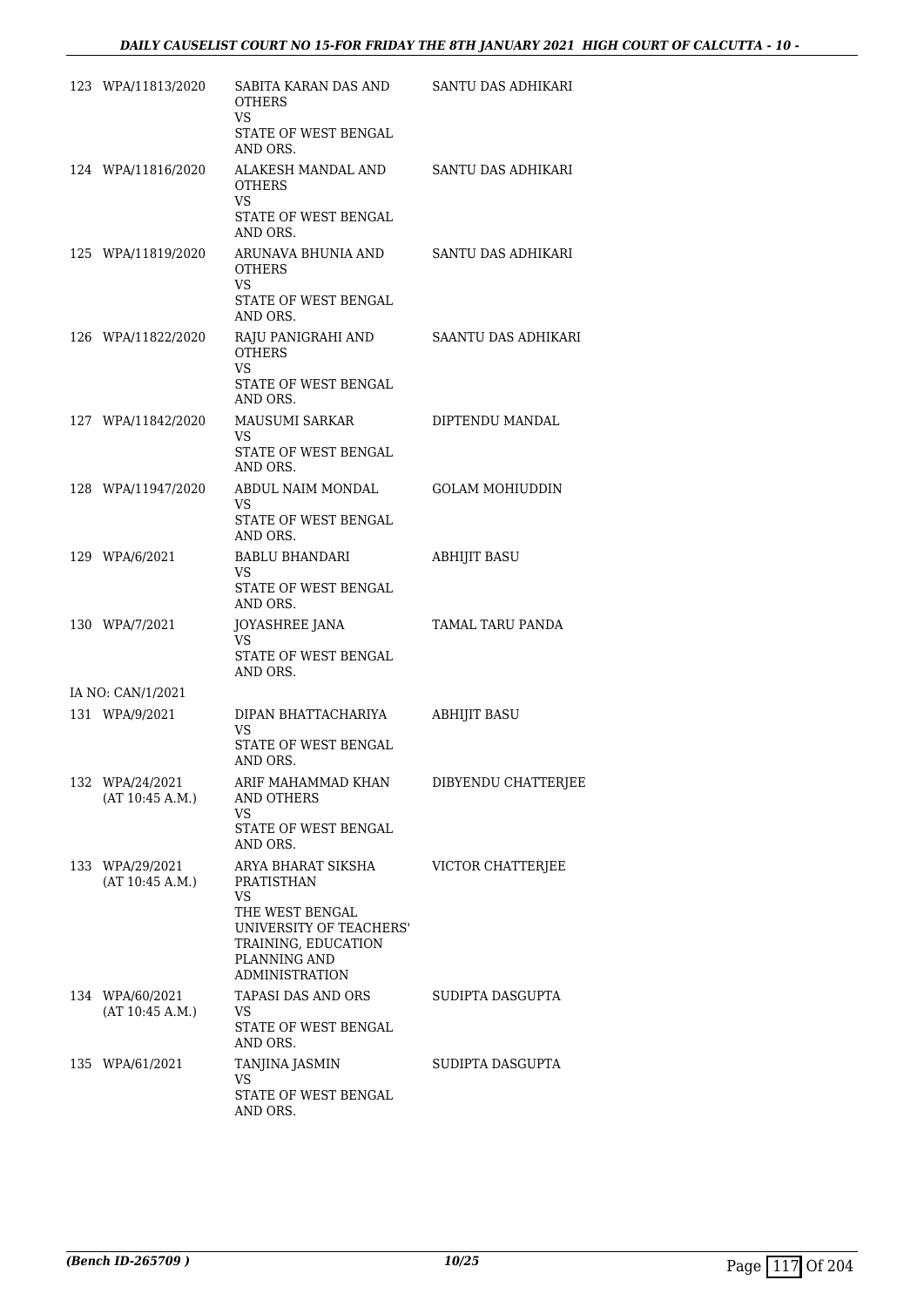| 136 WPA/69/2021                    | AMRITA DUTTA AND ORS<br>VS.                | SUDIPTA DASGUPTA       |
|------------------------------------|--------------------------------------------|------------------------|
|                                    | STATE OF WEST BENGAL<br>AND ORS.           |                        |
| 137 WPA/70/2021<br>(At 10:45 A.M.) | ANIRUDDHA BISWAS AND<br><b>ORS</b><br>VS.  | <b>BIKRAM BANERJEE</b> |
|                                    | STATE OF WEST BENGAL<br>AND ORS.           |                        |
| 138 WPA/74/2021                    | PRADIP KARAK<br>VS                         | SANTANU MAJI           |
|                                    | STATE OF WEST BENGAL<br>AND ORS.           |                        |
| 139 WPA/83/2021                    | <b>AVIJIT KAR</b><br>VS.                   | RITA PATRA             |
|                                    | THE STATE OF WEST<br><b>BENGAL AND ORS</b> |                        |
| 140 WPA/85/2021                    | MD. NURUL ABSAR AND<br><b>ORS</b><br>VS.   | MD. KUTUBUDDIN         |
|                                    | STATE OF WEST BENGAL<br>AND ORS.           |                        |
| 141 WPA/87/2021                    | SUBHENDU PATI<br>VS.                       | ARUNAVA PATI           |
|                                    | STATE OF WEST BENGAL<br>AND ORS.           |                        |
| 142 WPA/89/2021                    | APURBA NANDI AND ORS<br>VS.                | SASTHI CHARAN DHARA    |
|                                    | STATE OF WEST BENGAL<br>AND ORS.           |                        |
| 143 WPA/94/2021                    | SATINATH MAHANTY<br><b>VS</b>              | MITHU SINGHA MAHAPATRA |
|                                    | STATE OF WEST BENGAL<br>AND ORS.           |                        |
| 144 WPA/98/2021                    | HABIBUR RAHMAN BAIDYA<br>VS.               | MONIMA KHAN            |
|                                    | STATE OF WEST BENGAL<br>AND ORS.           |                        |
| 145 WPA/109/2021                   | PRADIP BANERJEE AND ORS<br><b>VS</b>       | <b>GOPA BISWAS</b>     |
|                                    | THE STATE OF WEST<br><b>BENGAL AND ORS</b> |                        |
| 146 WPA/110/2021                   | ARUN KUMAR DAS AND<br><b>ORS</b>           | GOPA BISWAS            |
|                                    | VS.<br>THE STATE OF WEST                   |                        |
|                                    | <b>BENGAL AND ORS</b>                      |                        |
| 147 WPA/111/2021                   | TANMOY DUTTA AND<br><b>OTHERS</b><br>VS.   | <b>GOPA BISWAS</b>     |
|                                    | STATE OF WEST BENGAL<br>AND ORS.           |                        |
| 148 WPA/113/2021                   | DIPIKA ROY AND ORS<br>VS                   | SALONI BHATTACHARYA    |
|                                    | STATE OF WEST BENGAL<br>AND ORS.           |                        |
| 149 WPA/161/2021                   | TANMOY SARKAR<br>VS.                       | SEVANTI RAY            |
|                                    | STATE OF WEST BENGAL<br>AND ORS.           |                        |
| 150 WPA/163/2021                   | SUPRIYA HAZRA<br>VS.                       | RUDRANIL DE            |
|                                    | STATE OF WEST BENGAL<br>AND ORS.           |                        |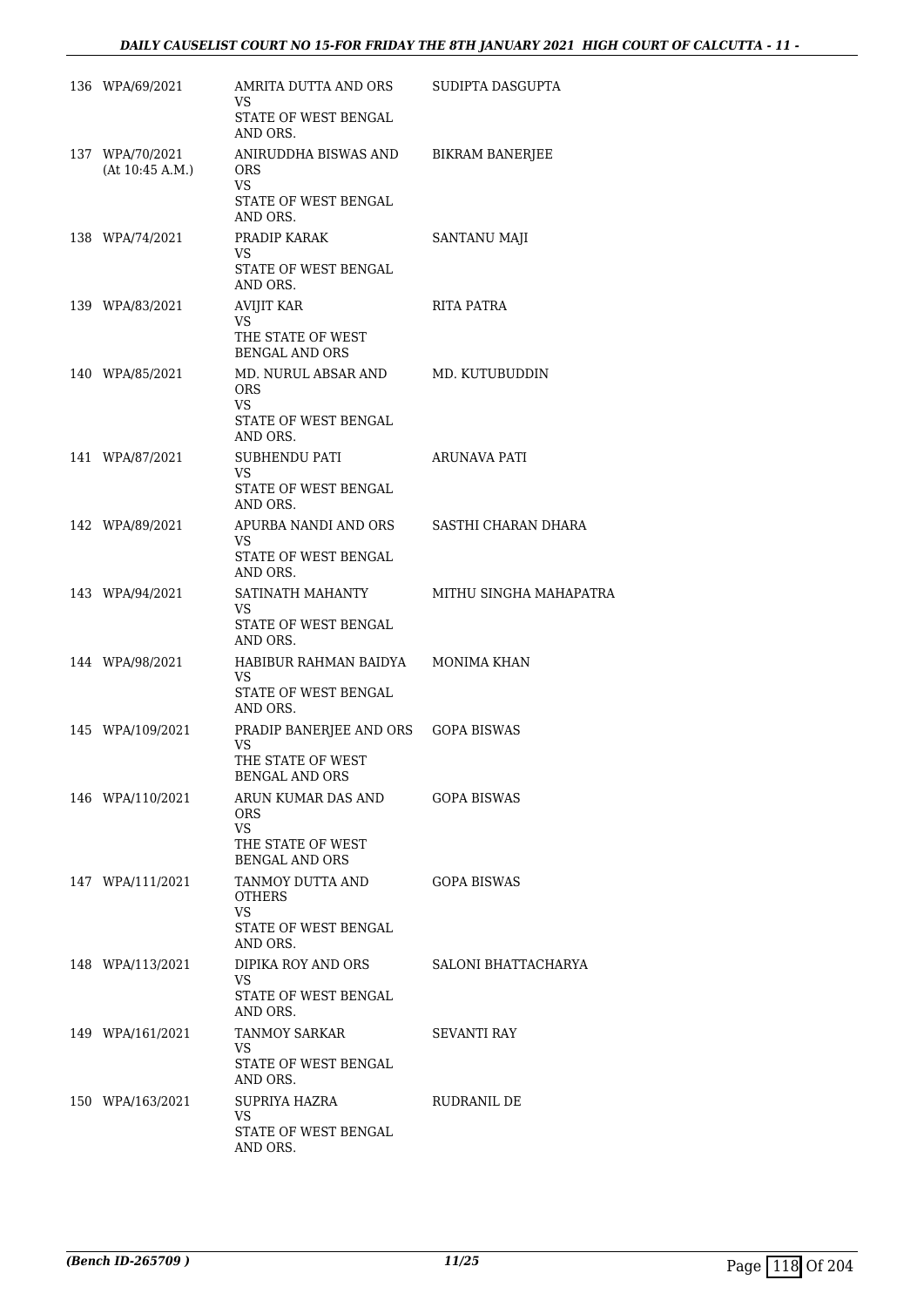### *DAILY CAUSELIST COURT NO 15-FOR FRIDAY THE 8TH JANUARY 2021 HIGH COURT OF CALCUTTA - 12 -*

| 151 WPA/165/2021                    | SWARNAJIT BASU AND ORS<br>VS                                                                      | SOMESH KR GHOSH        |
|-------------------------------------|---------------------------------------------------------------------------------------------------|------------------------|
| 152 WPA/166/2021                    | UNION OF INDIA AND ORS.<br>ARUP GENRO                                                             | TIRTHANKAR DEY         |
|                                     | VS<br>STATE OF WEST BENGAL<br>AND ORS.                                                            |                        |
| 153 WPA/168/2021                    | AMAR CHANDRA DAS AND<br><b>ORS</b><br>VS<br>STATE OF WEST BENGAL<br>AND ORS.                      | MD. M NAZAR CHOWDHURY  |
| 154 WPA/169/2021                    | <b>SEMONTI PAL ALIAS</b><br><b>SEMONTI KUNDU</b><br><b>VS</b><br>STATE OF WEST BENGAL<br>AND ORS. | DEBOJIT SAMANTA        |
| 155 WPA/183/2021                    | SHANTANU KUMAR MAITY<br>VS.<br>STATE OF WEST BENGAL<br>AND ORS.                                   | SUDIPTA DASGUPTA       |
| 156 WPA/185/2021                    | MD RAQUIB HOSSAIN<br>VS<br>STATE OF WEST BENGAL<br>AND ORS.                                       | SUDIPTA DASGUPTA       |
| 157 WPA/187/2021                    | <b>AMAL SARKAR</b><br>VS<br>STATE OF WEST BENGAL<br>AND ORS.                                      | <b>BIKRAM BANERJEE</b> |
| 158 WPA/192/2021<br>(AT 10:45 A.M.) | MANURAM MAHATO AND<br>ANR<br>VS<br>STATE OF WEST BENGAL                                           | <b>SOUGATA MITRA</b>   |
| 159 WPA/229/2021                    | AND ORS.<br>KAZI MOFIJUL ISLAM AND<br><b>ORS</b><br><b>VS</b><br>STATE OF WEST BENGAL             | <b>GOPA BISWAS</b>     |
| 160 WPA/248/2021                    | AND ORS.<br>MD QAMRUDDIN AND ORS<br><b>VS</b><br>STATE OF WEST BENGAL                             | SUDIPTA DASGUPTA       |
| 161 WPA/256/2021                    | AND ORS.<br>SANJOY KIRTIONIA<br><b>VS</b><br>STATE OF WEST BENGAL                                 | SANTU DAS ADHIKARY     |
| 162 WPA/259/2021                    | AND ORS.<br>RAKSHYAKAR MONDAL<br>VS.<br>STATE OF WEST BENGAL                                      | SANTU DAS ADHIKARI     |
| 163 WPA/262/2021                    | AND ORS.<br>ANUP KUMAR HAZRA<br>VS.<br>STATE OF WEST BENGAL                                       | SANTU DAS ADHIKARI     |
| 164 WPA/276/2021                    | AND ORS.<br>RAKHI HALDER<br>VS.<br>STATE OF WEST BENGAL                                           | TIRTHANKAR KAR         |
| 165 WPA/277/2021                    | AND ORS.<br>SATINATH MAHANTY<br>VS.<br>STATE OF WEST BENGAL<br>AND ORS.                           | MITHU SINGHA MAHAPATRA |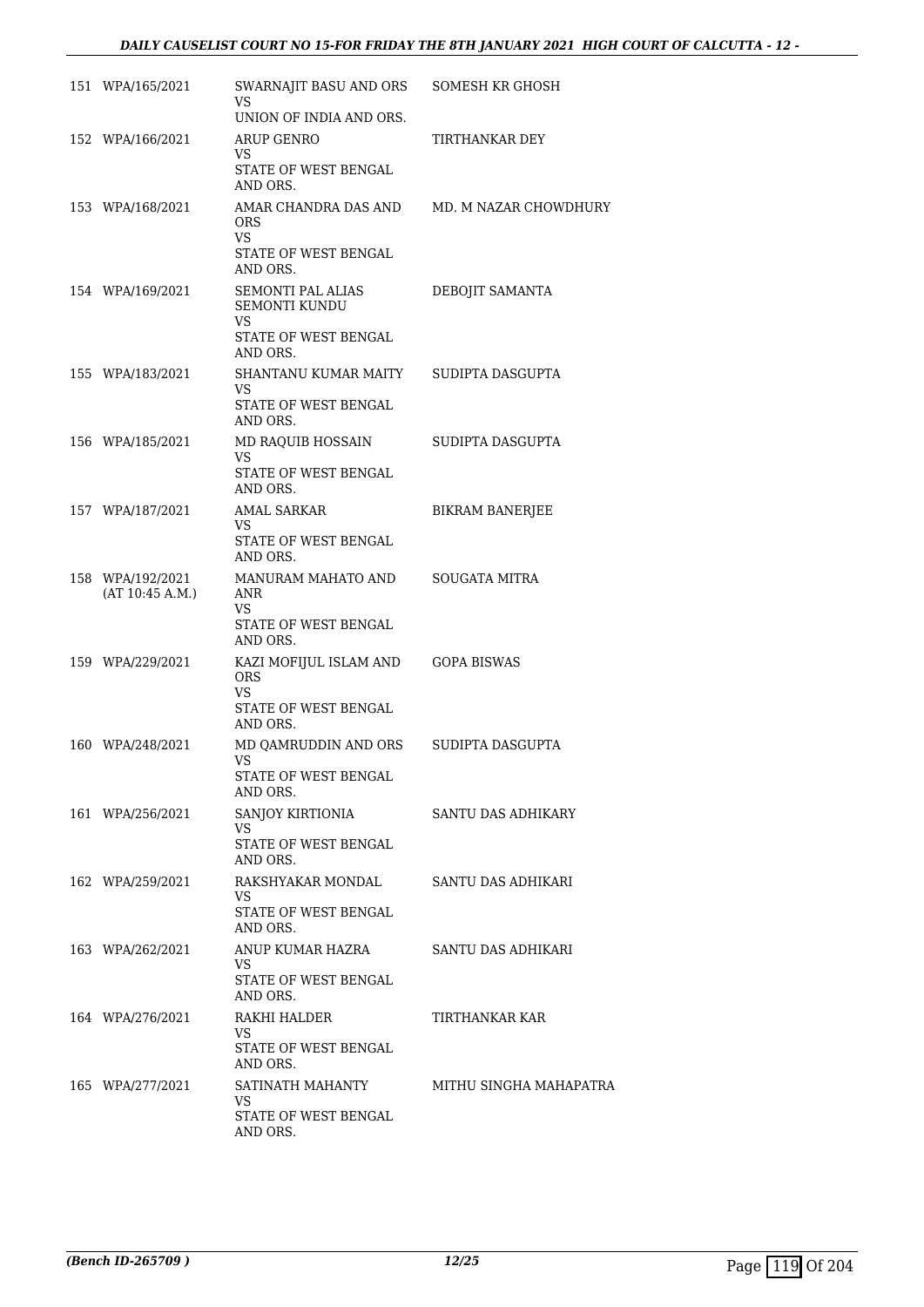| 166 WPA/294/2021 | TARUN GHOSH AND<br><b>OTHERS</b><br>VS.                                               | ARUNESH PATHAK       |
|------------------|---------------------------------------------------------------------------------------|----------------------|
|                  | STATE OF WEST BENGAL<br>AND ORS.                                                      |                      |
| 167 WPA/298/2021 | <b>GOUTAM DOLAI</b><br>VS.<br>STATE OF WEST BENGAL                                    | DEBABRATA SARDAR     |
| 168 WPA/320/2021 | AND ORS.<br>MONIRUL ISLAM AND<br><b>ANOTHER</b><br>VS.                                | <b>ARUN SHAW</b>     |
|                  | STATE OF WEST BENGAL<br>AND ORS.                                                      |                      |
| 169 WPA/352/2021 | KAMRUZZAMAN SARDAR<br>AND ORS<br>VS                                                   | SUDIPTA DASGUPTA     |
|                  | STATE OF WEST BENGAL<br>AND ORS.                                                      |                      |
| 170 WPA/358/2021 | HASAN ALI<br>VS.                                                                      | PROBAL SARKAR        |
|                  | STATE OF WEST BENGAL<br>AND ORS.                                                      |                      |
| 171 WPA/362/2021 | MALLIKA SAHA DAS<br>VS.<br>STATE OF WEST BENGAL                                       | <b>TAPODIP GUPTA</b> |
| 172 WPA/396/2021 | AND ORS.<br>KASHINATH MANDAL<br>VS.<br>STATE OF WEST BENGAL                           | <b>ARUN SHAW</b>     |
| 173 WPA/409/2021 | AND ORS.<br>PINTU MONDAL AND ORS<br>VS<br>WEST BENGAL BOARD OF<br>PRIMARY EDU AND ORS | ANIRUDDHA SINGHA ROY |
| 174 WPA/417/2021 | <b>SOUMI PAN</b><br>VS.<br>STATE OF WEST BENGAL<br>AND ORS.                           | <b>SUDIP SARKAR</b>  |
| 175 WPA/420/2021 | SUBHASISH GHOSH AND<br><b>ORS</b><br>VS<br>STATE OF WEST BENGAL<br>AND ORS.           | <b>AMIT SINGH</b>    |
| 176 WPA/429/2021 | SUSMITA GIRI<br>VS<br>STATE OF WEST BENGAL<br>AND ORS.                                | DIBYENDU CHATTERJEE  |
| 177 WPA/433/2021 | AFROJA KHATUN AND<br>OTHERS<br>VS.<br>STATE OF WEST BENGAL<br>AND ORS.                | <b>ALOKESH DALAI</b> |
| 178 WPA/434/2021 | MILAN KUMAR DEY AND<br><b>ORS</b><br>VS<br>STATE OF WEST BENGAL<br>AND ORS.           | JAYANTA SAMANTA      |
| 179 WPA/438/2021 | KARTICK CHANDRA KHAN<br>VS.<br>STATE OF WEST BENGAL<br>AND ORS.                       | MITHU SAHA           |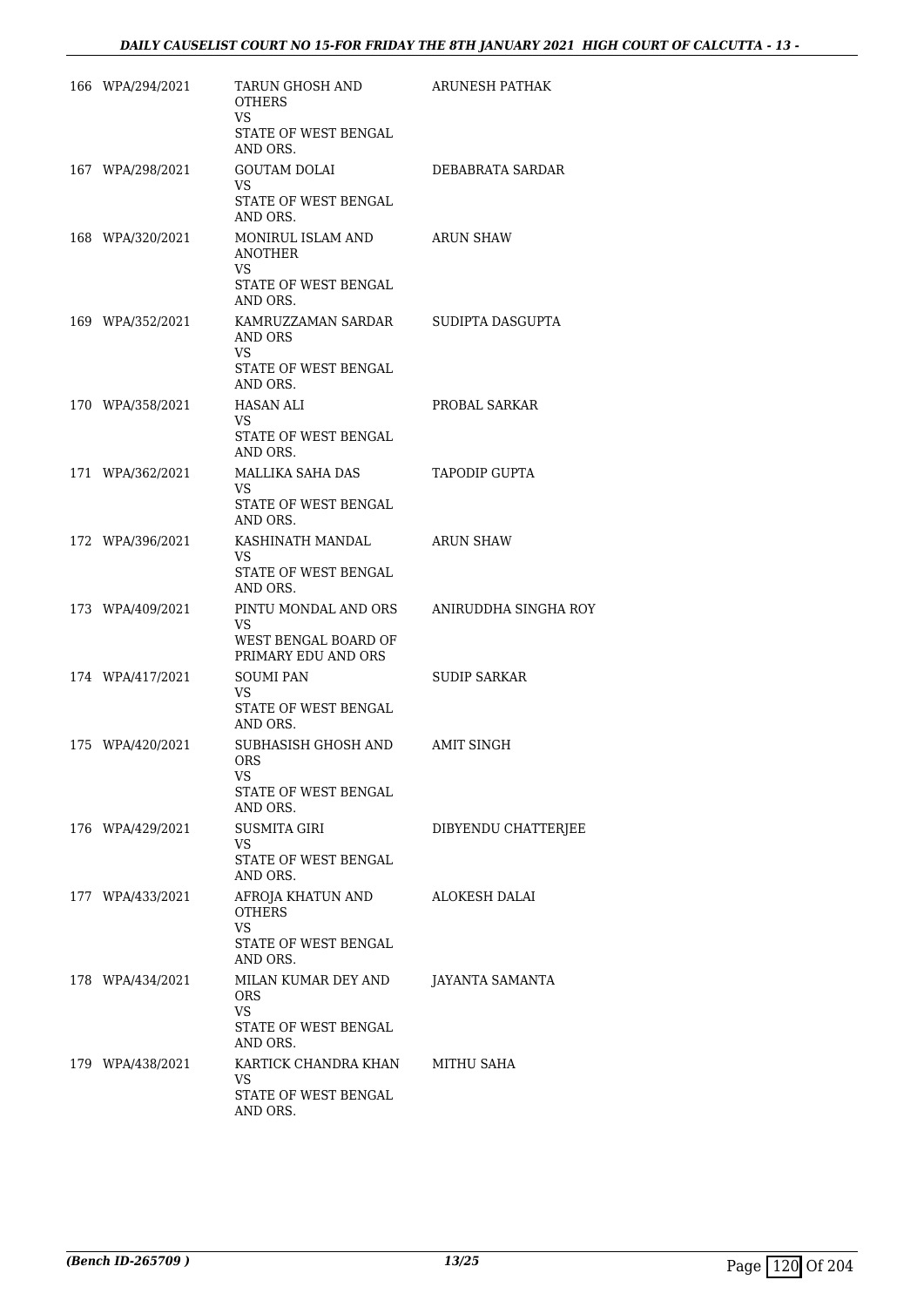| 180 WPA/441/2021 | MANIK KUMAR MANDAL<br>AND ORS<br>VS<br>THE STATE OF WEST                                        | PALASH MUKHERJEE        |
|------------------|-------------------------------------------------------------------------------------------------|-------------------------|
|                  | BENGAL AND ORS<br>KRISHNA RANI DAS                                                              |                         |
| 181 WPA/444/2021 | VS<br>STATE OF WEST BENGAL<br>AND ORS.                                                          | <b>ABHIJIT BASU</b>     |
| 182 WPA/449/2021 | SOFIKUJJAMAN BISWAS<br>AND ORS<br><b>VS</b><br>THE STATE OF WEST<br><b>BENGAL AND ORS</b>       | PALASH MUKHERJEE        |
| 183 WPA/450/2021 | ASHISH KUMAR SAHOO<br>VS<br>STATE OF WEST BENGAL<br>AND ORS.                                    | ABHIJIT BASU            |
| 184 WPA/451/2021 | <b>FALGUNI BISWAS</b><br><b>VS</b><br>STATE OF WEST BENGAL<br>AND ORS.                          | PROBAL SARKAR           |
| 185 WPA/455/2021 | JANARDAN MANDAL<br>VS.<br>STATE OF WEST BENGAL<br>AND ORS.                                      | PARTHA SARKAR           |
| 186 WPA/456/2021 | KRISHNA JANA AND ORS<br>VS<br>THE STATE OF WEST<br><b>BENGAL AND ORS</b>                        | PALASH MUKHERJEE        |
| 187 WPA/464/2021 | SATYABRATA DAS AND ORS<br>VS.<br>THE STATE OF WEST<br><b>BENGAL AND ORS</b>                     | PALASH MUKHERJEE        |
| 188 WPA/468/2021 | AMINUL KABIUL AZIZ AND<br><b>ORS</b><br><b>VS</b><br>THE STATE OF WEST<br><b>BENGAL AND ORS</b> | ANISUR RAHMAN           |
| 189 WPA/502/2021 | <b>BIPLAB MUKHERJEE</b><br>VS<br>INDIAN INSTITUTE OF<br>ENGINEERING, SCIENCE<br>AND TECHNOLOGY  | Sanjay Saha             |
| 190 WPA/503/2021 | SANJAY PATRA AND ORS<br>VS<br>STATE OF WEST BENGAL<br>AND ORS.                                  | SANDIP KR MONDAL        |
| 191 WPA/506/2021 | JADAB DAS AND ORS<br>VS.<br>STATE OF WEST BENGAL<br>AND ORS.                                    | SANDIP KUMAR MONDAL     |
| 192 WPA/509/2021 | <b>SUKUMAR GAYEN</b><br>VS<br>STATE OF WEST BENGAL<br>AND ORS.                                  | SANDIP KUMAR MONDAL     |
| 193 WPA/510/2021 | RAJIB DOLAI AND ORS<br>VS<br>STATE OF WEST BENGAL<br>AND ORS.                                   | <b>SANDIP KR MONDAL</b> |
| 194 WPA/512/2021 | NUPUR MANDAL AND ORS<br>VS<br>STATE OF WEST BENGAL<br>AND ORS.                                  | SANDIP KUMAR MONDAL     |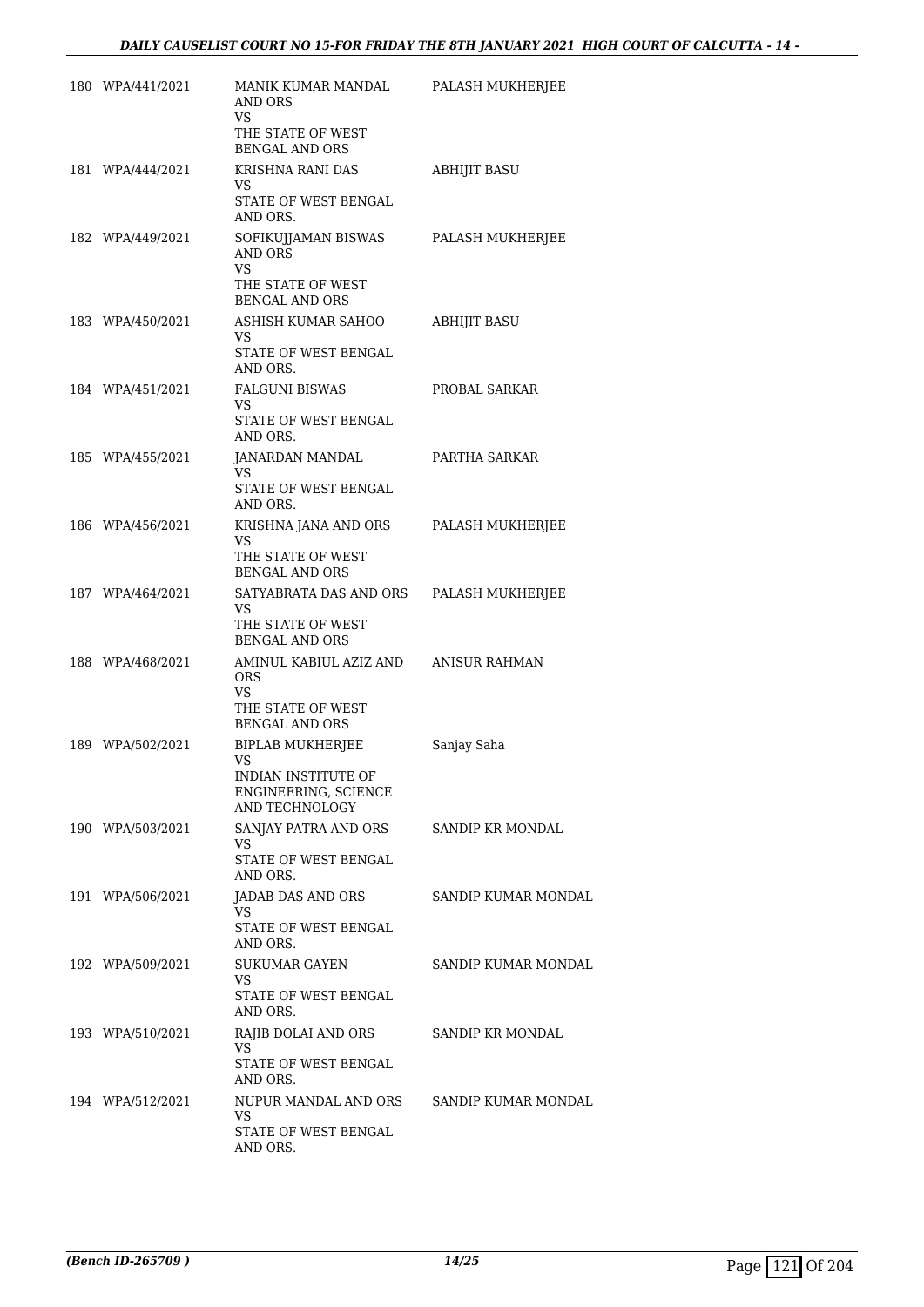## *DAILY CAUSELIST COURT NO 15-FOR FRIDAY THE 8TH JANUARY 2021 HIGH COURT OF CALCUTTA - 15 -*

| 195 WPA/513/2021 | SHYAMALI DINGAL<br>VS                                         | SANDIP KUMAR MONDAL   |
|------------------|---------------------------------------------------------------|-----------------------|
|                  | STATE OF WEST BENGAL<br>AND ORS.                              |                       |
| 196 WPA/516/2021 | PRADIP BISWAS AND ORS<br><b>VS</b>                            | SANDIP KUMAR MONDAL   |
|                  | STATE OF WEST BENGAL<br>AND ORS.                              |                       |
| 197 WPA/517/2021 | SAMAJUL SK<br>VS                                              | RONI CHOWDHURY        |
|                  | STATE OF WEST BENGAL<br>AND ORS.                              |                       |
| 198 WPA/518/2021 | APURBA BALLAV<br>VS                                           | DILIP KUMAR SHYAMAL   |
|                  | STATE OF WEST BENGAL<br>AND ORS.                              |                       |
| 199 WPA/519/2021 | NAJRUL ISLAM AND ORS<br>VS                                    | <b>ABHIJIT BASU</b>   |
|                  | STATE OF WEST BENGAL<br>AND ORS.                              |                       |
| 200 WPA/520/2021 | <b>BISWANATH MAITY AND</b><br><b>ORS</b><br>VS                | <b>ABHIJIT BASU</b>   |
|                  | STATE OF WEST BENGAL<br>AND ORS.                              |                       |
| 201 WPA/523/2021 | BIMALESH MANDAL AND<br><b>ORS</b>                             | <b>ABHIJIT BASU</b>   |
|                  | VS<br>STATE OF WEST BENGAL<br>AND ORS.                        |                       |
| 202 WPA/524/2021 | MONALISHA SINGHA<br>VS                                        | <b>ABHIJIT BASU</b>   |
|                  | STATE OF WEST BENGAL<br>AND ORS.                              |                       |
| 203 WPA/526/2021 | TAPAS KR DAS AND ORS<br>VS                                    | <b>ABHIJIT BASU</b>   |
|                  | STATE OF WEST BENGAL<br>AND ORS.                              |                       |
| 204 WPA/529/2021 | AMRITASUDAN JANA<br>VS                                        | ABHIJIT BASU          |
|                  | STATE OF WEST BENGAL<br>AND ORS.                              |                       |
| 205 WPA/530/2021 | ARCHANA MUKHERJEE AND ABHIJIT BASU<br><b>ORS</b><br><b>VS</b> |                       |
|                  | STATE OF WEST BENGAL<br>AND ORS.                              |                       |
| 206 WPA/531/2021 | BIJOY KRISHNA DAS AND<br><b>ORS</b><br><b>VS</b>              | ABHIJIT BASU          |
|                  | STATE OF WEST BENGAL<br>AND ORS.                              |                       |
| 207 WPA/532/2021 | SUSANTA BARMAN AND<br><b>ORS</b><br>VS                        | ABHIJIT BASU          |
|                  | STATE OF WEST BENGAL<br>AND ORS.                              |                       |
| 208 WPA/535/2021 | SOUMEN MAITY AND ORS<br><b>VS</b>                             | <b>ABHIJIT BASU</b>   |
|                  | STATE OF WEST BENGAL<br>AND ORS.                              |                       |
| 209 WPA/540/2021 | RAJJAK SEKH AND ORS<br>VS                                     | FALGUNI BANDYOPADHYAY |
|                  | STATE OF WEST BENGAL<br>AND ORS.                              |                       |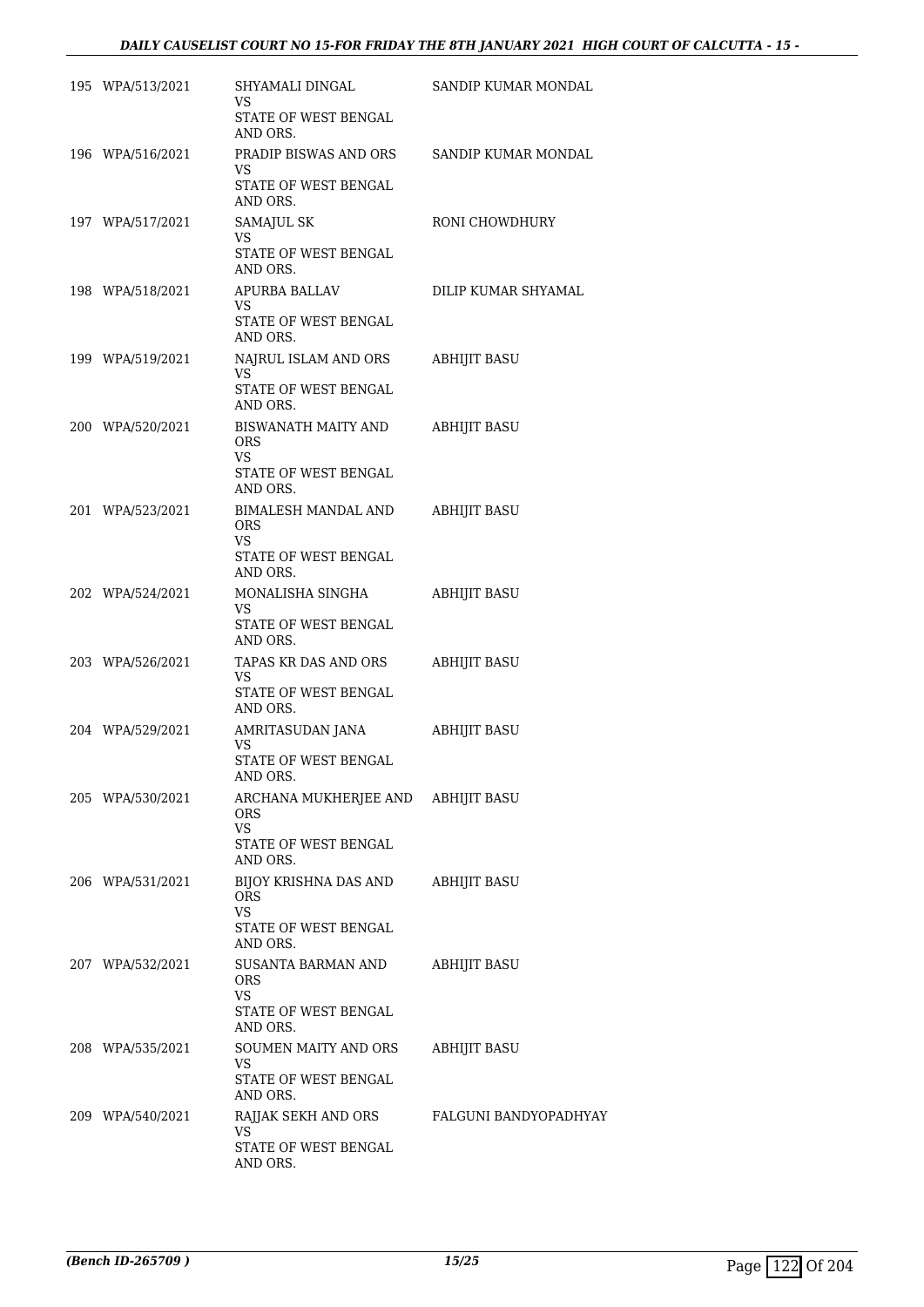| 210 WPA/541/2021 | SAMBHU GIRI ANDS ORS<br>VS                                                                 | ABHIJIT BASU        |
|------------------|--------------------------------------------------------------------------------------------|---------------------|
|                  | STATE OF WEST BENGAL<br>AND ORS.                                                           |                     |
| 211 WPA/542/2021 | SOMNATH JANA AND ORS<br>VS<br>STATE OF WEST BENGAL<br>AND ORS.                             | ABHIJIT BASU        |
| 212 WPA/544/2021 | NILKAMAL GIRI<br>VS<br>STATE OF WEST BENGAL<br>AND ORS.                                    | <b>ABHIJIT BASU</b> |
| 213 WPA/547/2021 | PRADIP AICH AND ORS<br>VS<br>STATE OF WEST BENGAL<br>AND ORS.                              | ABHIJIT BASU        |
| 214 WPA/548/2021 | SURAJIT JANA @ ORS<br>VS.<br>STATE OF WEST BENGAL<br>AND ORS.                              | ABHIJIT BASU        |
| 215 WPA/549/2021 | KRIPASINDHU MAJEE<br>VS<br>STATE OF WEST BENGAL                                            | <b>ABHIJIT BASU</b> |
| 216 WPA/550/2021 | AND ORS.<br>SANJIB KUMAR BHUNIA<br>AND ORS<br>VS<br>STATE OF WEST BENGAL<br>AND ORS.       | <b>ABHIJIT BASU</b> |
| 217 WPA/552/2021 | RUMPI SAHA<br>VS.<br>STATE OF WEST BENGAL<br>AND ORS.                                      | SIDDHARTHA SARKAR   |
| 218 WPA/553/2021 | FIROJA KHATUN<br>VS<br>STATE OF WEST BENGAL<br>AND ORS.                                    | SIDDHARTHA SARKAR   |
| 219 WPA/554/2021 | ANJU MANDAL AND ORS<br>VS.<br>STATE OF WEST BENGAL<br>AND ORS.                             | <b>ABHIJIT BASU</b> |
| 220 WPA/558/2021 | HALIMA KHATUN BIBI<br>VS.<br>STATE OF WEST BENGAL<br>AND ORS.                              | SIDDHARTHA SARKAR   |
| 221 WPA/565/2021 | DIPTI MONDAL AND ORS<br>VS<br>STATE OF WEST BENGAL<br>AND ORS.                             | DEBABRATA MONDAL    |
| 222 WPA/584/2021 | JAYANTA MALIK AND ORS<br><b>VS</b><br>STATE OF WEST BENGAL<br>AND ORS.                     | PARTHA SARKAR       |
| 223 WPA/592/2021 | MD. NAZIR HOSSAIN AND MOLLY SAHA<br>ORS.<br>VS.<br>STATE OF WEST BENGAL<br>AND ORS.        |                     |
| 224 WPA/593/2021 | MAHAMMAD SHAIKH AND KAPIL CHANDRA SAHOO<br>ORS.<br>VS.<br>STATE OF WEST BENGAL<br>AND ORS. |                     |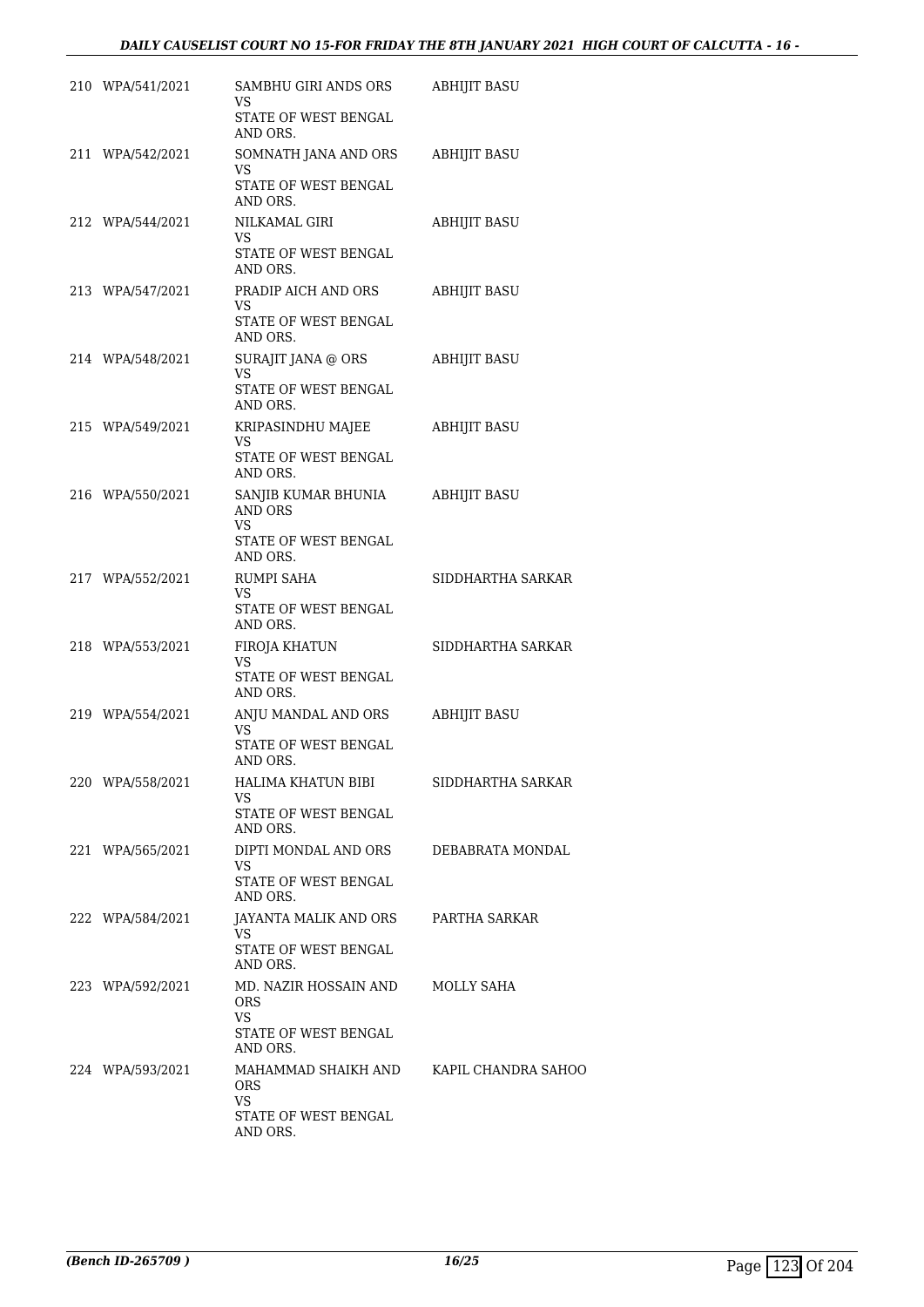| 225 WPA/595/2021  | BEGUM ASHAK NOORI<br>VS                              | MOLLY SAHA             |
|-------------------|------------------------------------------------------|------------------------|
|                   | STATE OF WEST BENGAL<br>AND ORS.                     |                        |
| 226 WPA/608/2021  | RABBANI MANDAL AND ORS SANDIP KR MONDAL<br><b>VS</b> |                        |
|                   | STATE OF WEST BENGAL<br>AND ORS.                     |                        |
|                   |                                                      | <b>URGENT MOTION</b>   |
| 227 WPA/6886/2019 | ABDUL ENAM<br>VS                                     | SUDIPTA DASGUPTA       |
|                   | STATE OF WEST BENGAL &<br>ORS                        |                        |
| 228 WPA/6887/2019 | FARZANA KHATOON<br>VS                                | SUDIPTA DASGUPTA       |
|                   | STATE OF WEST BENGAL &<br><b>ORS</b>                 |                        |
| 229 WPA/6888/2019 | <b>FARHAT FEROZ</b><br><b>VS</b>                     | SUDITPA DASGUPTA       |
|                   | STATE OF WEST BENGAL &<br><b>ORS</b>                 |                        |
| 230 WPA/6889/2019 | MD. SHADAB AKHTER<br><b>VS</b>                       | <b>BIKRAM BANERJEE</b> |
|                   | STATE OF WEST BENGAL &<br><b>ORS</b>                 |                        |
| 231 WPA/6890/2019 | MD. TAJDAR ALAM<br>VS                                | SUDIPTA DASGUPTA       |
|                   | STATE OF WEST BENGAL &<br><b>ORS</b>                 |                        |
| 232 WPA/6891/2019 | MD. JUNAID ALAM<br><b>VS</b>                         | SUDIPTA DASGUPTA       |
|                   | STATE OF WEST BENGAL &<br>ORS.                       |                        |
| 233 WPA/6892/2019 | MD. ANSAR ALAM<br>VS.                                | SUDIPTA DASGUPTA       |
|                   | STATE OF WEST BENGAL &<br><b>ORS</b>                 |                        |
| 234 WPA/6898/2019 | MD. AFZAL IMAM<br>VS                                 | SUDIPTA DASGUPTA       |
|                   | STATE OF WEST BENGAL &<br>ORS                        |                        |
| 235 WPA/6900/2019 | VIKASH SHAW<br><b>VS</b>                             | SUDIPTA DASGUPTA       |
|                   | STATE OF WEST BENGAL &<br>ORS.                       |                        |
| 236 WPA/6902/2019 | CHANDRAKANT KESHRI<br>VS.                            | SUDIPTA DASGUPTA       |
|                   | STATE OF WEST BENGAL &<br><b>ORS</b>                 |                        |
| 237 WPA/6940/2019 | NASIM AKRAM<br>VS                                    | SUDIPTA DASGUPTA       |
|                   | STATE OF WEST BENGAL &<br>ORS.                       |                        |
| 238 WPA/6941/2019 | KHALID AFROZ ANSARI<br>VS.                           | SUDIPTA DASGUPTA       |
|                   | STATE OF WEST BENGAL &<br><b>ORS</b>                 |                        |
| 239 WPA/1205/2020 | ATANU SAHA & ORS<br>VS                               | SAMIRAN MANDAL         |
|                   | STATE OF WEST BENGAL &<br>ORS                        |                        |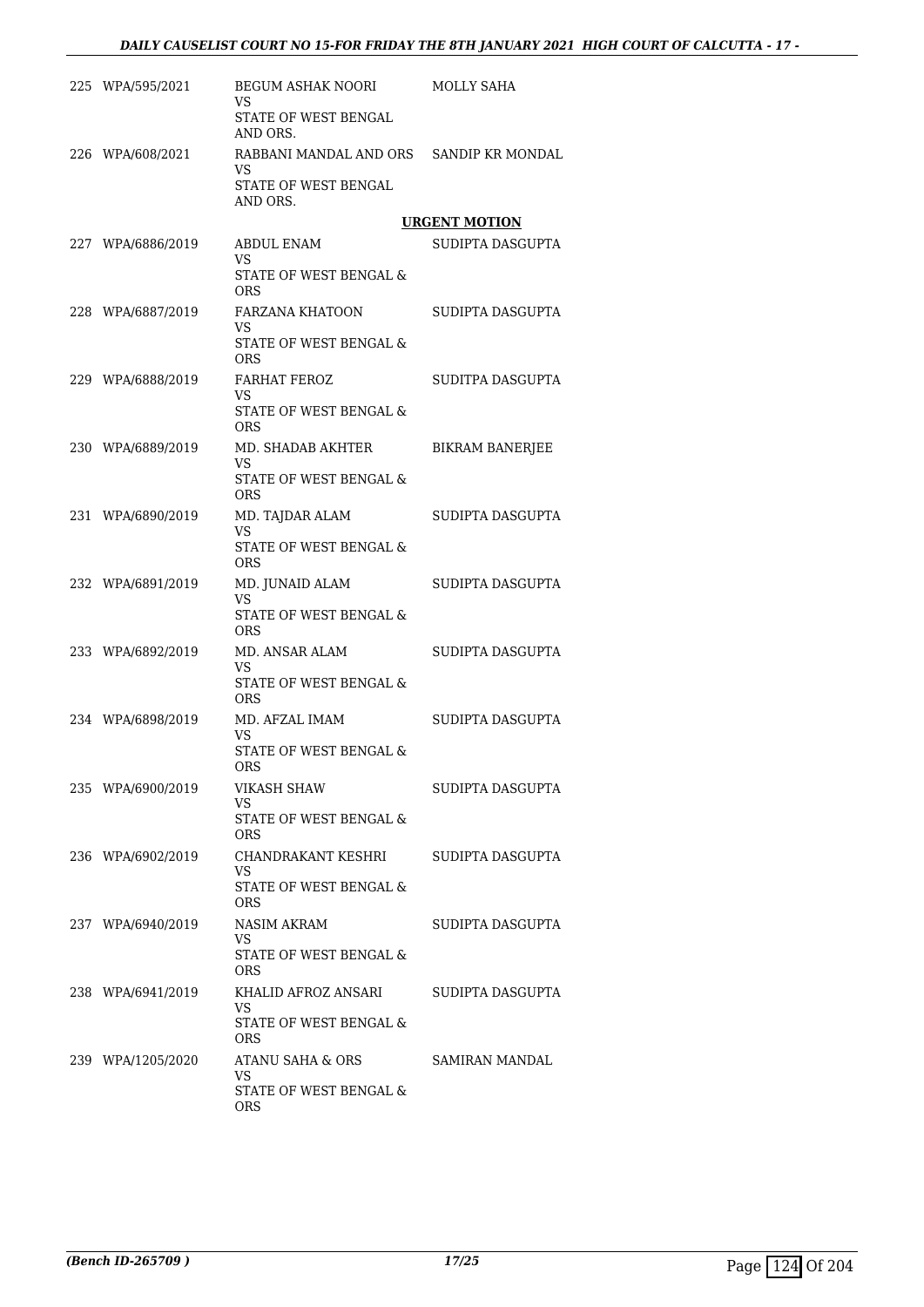| 240 WPA/1989/2020             | MD RAFIQUE ALAM & ORS<br>VS                        | MD. M NAZAR CHOWDHURY     |
|-------------------------------|----------------------------------------------------|---------------------------|
|                               | STATE OF WEST BENGAL &<br><b>ORS</b>               |                           |
| 241 WPA/2006/2020             | AMITAVA GUPTA<br>VS                                | <b>SUMAN BANERJEE</b>     |
|                               | <b>STATE OF WEST BENGAL &amp;</b><br><b>ORS</b>    |                           |
| 242 WPA/3391/2020             | MD. ABUZER TAMANNAI &<br>ORS.<br><b>VS</b>         | MD. M. NAZAR CHOWDHURY    |
|                               | STATE OF WEST BENGAL &<br>ORS.                     |                           |
| 243 WPA/3901/2020             | HILLOL MUKHERJEE<br>VS                             | DONA GHOSH                |
|                               | UNION OF INDIA & ORS                               |                           |
| IA NO: CAN/1/2020             |                                                    |                           |
| 244 WPA/4651/2020             | SK. LIAKAT ALI<br>VS.                              | SHUVRO PROKASH LAHIRI     |
|                               | STATE OF WEST BENGAL &<br><b>ORS</b>               |                           |
| IA NO: CAN/1/2020, CAN/2/2020 |                                                    |                           |
| 245 WPA/5040/2020             | PRITI SINGH<br><b>VS</b>                           | MD. ALAUDDIN MANDAL       |
|                               | UNION OF INDIA & ORS                               |                           |
| 246 WPA/7921/2020             | DR. PREMANJAN<br><b>BHATTACHARJEE</b><br><b>VS</b> | <b>SUVAM SINHA</b>        |
|                               | State of West Bengal                               |                           |
| 247 WPA/8151/2020             | DIPANKAR BHANDARI<br>VS<br>State of West Bengal    | <b>GOUTAM KUMAR MAITY</b> |
| 248 WPA/8308/2020             | SABUJ KOLI SEN                                     | SALONI BHATTACHARYYA      |
|                               | VS<br>VISWA BHARATI AND<br><b>OTHERS</b>           |                           |
| 249 WPA/8316/2020             | SAUGATA CHATTOPADHYAY                              | SALONI BHATTACHARJEE      |
|                               | VS<br>VISWA BHARATI AND<br><b>OTHERS</b>           |                           |
| 250 WPA/8428/2020             | СНАКДАН НАРРҮ НОМЕ<br>AND ORS<br>VS                | SAYANI BHATTACHARYA       |
|                               | STATE OF WEST BENGAL<br>AND ORS.                   |                           |
| 251 WPA/8452/2020             | RADHARANI KHAN<br>VS.                              | SUDIPTA DASGUPTA          |
|                               | STATE OF WEST BENGAL<br>AND ORS.                   |                           |
| 252 WPA/9192/2020             | CHANDRIMA PARIA<br>VS.                             | KARTIK KUMAR ROY          |
|                               | STATE OF WEST BENGAL<br>AND ORS.                   |                           |
| 253 WPA/9739/2020             | PAYEL BAG<br>VS                                    | SUDIPTA DASGUPTA          |
|                               | State of West Bengal                               |                           |
| 254 WPA/9749/2020             | RINTI BOSE AND ORS<br>VS                           | SALONI BHATTACHARYA       |
|                               | STATE OF WEST BENGAL<br>AND ORS.                   |                           |
| 255 WPA/10103/2020            | RATHINDRA NATH MISHRA<br>VS                        | GOPA BISWAS               |
|                               | STATE OF WEST BENGAL<br>AND ORS.                   |                           |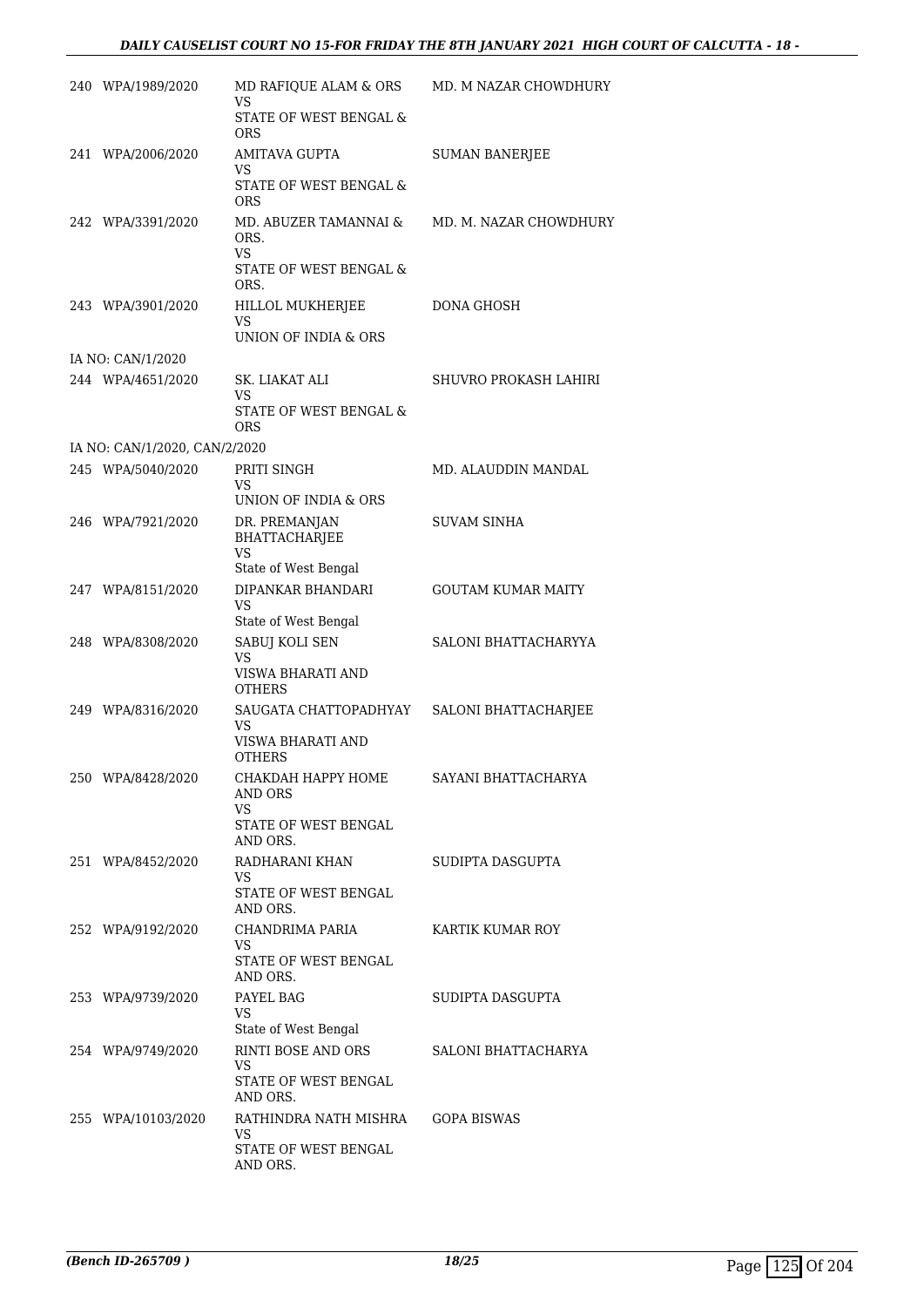| 256 WPA/10153/2020                      | NAZIA SHIRIN AND OTHERS<br>VS                                    | <b>SHAREQ SIDDIQUE</b> |
|-----------------------------------------|------------------------------------------------------------------|------------------------|
|                                         | STATE OF WEST BENGAL<br>AND ORS.                                 |                        |
| 257 WPA/10234/2020                      | KAMANASHIS GOSWAMI                                               | RAJENDRA BANERJEE      |
|                                         | VS.<br>THE BIRBHUM INSTITUTE<br>OF ENGINEERING AND<br>TECHNOLOGY |                        |
| 258 WPA/10274/2020                      | NILANJAN BISHNU                                                  | ALAUDDIN MANDAL        |
|                                         | VS.<br>THE UNION OF INDIA AND<br><b>ORS</b>                      |                        |
| 259 WPA/10321/2020                      | <b>SUMAN MONDAL</b><br>VS                                        | SK. TOSLIM ALI         |
|                                         | THE UNION OF INDIA AND<br>ANR                                    |                        |
| 260 WPA/10333/2020<br>(At 10:45 A.M.)   | SHYAMAPRASAD SAMANTA<br>VS                                       | SOUMYAJIT MISHRA       |
|                                         | STATE OF WEST BENGAL<br>AND ORS.                                 |                        |
|                                         |                                                                  | <b>MOTION</b>          |
|                                         |                                                                  | $($ GROUP - II $)$     |
| 261 WPA/10742/2017                      | PROBHAT KUMAR PAL<br>VS                                          | <b>SUBHAS JANA</b>     |
|                                         | <b>STATE OF WEST BENGAL &amp;</b><br>ORS.                        |                        |
| 262 WPA/20452/2017                      | REBA NAG<br>VS                                                   | DEBASISI DEY           |
|                                         | STATE OF WEST BENGAL &<br><b>ORS</b>                             |                        |
| 263 WPA/3816/2018                       | AJAY KUMAR<br><b>VS</b>                                          | SUDIP GHOSH CHOWDHURY  |
|                                         | STATE OF WEST BENGAL &<br><b>ORS</b>                             |                        |
| IA NO: CAN/1/2020(Old No:CAN/1784/2020) |                                                                  |                        |
| 264 WPA/3820/2018                       | <b>SUBODH ROY</b>                                                | SUDIP GHOSH CHOWDHURY  |
|                                         | VS<br>STATE OF WEST BENGAL &<br>ORS                              |                        |
| IA NO: CAN/1/2020(Old No:CAN/1777/2020) |                                                                  |                        |
| 265 WPA/8090/2018                       | DIPALI BANERJEE<br>VS                                            | CHANDAN DUTTA          |
|                                         | STATE OF WEST BENGAL &<br>ORS.                                   |                        |
| IA NO: CAN/1/2020(Old No:CAN/613/2020)  |                                                                  |                        |
| 266 WPA/15316/2018                      | KABERI PAUL<br>VS<br>STATE OF WEST BENGAL &                      | SOMESH KR. GHOSH       |
|                                         | ORS.                                                             |                        |
| 267 WPA/15319/2018                      | SAMRAT SAHA<br>VS                                                | SOMESH KR. GHOSH       |
|                                         | STATE OF WEST BENGAL &<br>ORS.                                   |                        |
| 268 WPA/15321/2018                      | <b>SOMA SARKAR</b>                                               | SOMESH KR. GHOSH       |
|                                         | VS.<br>STATE OF WEST BENGAL &<br>ORS.                            |                        |
| 269 WPA/17645/2018                      | RUDRARASAD MAHARA &<br><b>ORS</b>                                | P. MUKHERJEE           |
|                                         | VS<br>STATE OF WEST BENGAL &<br>ORS                              |                        |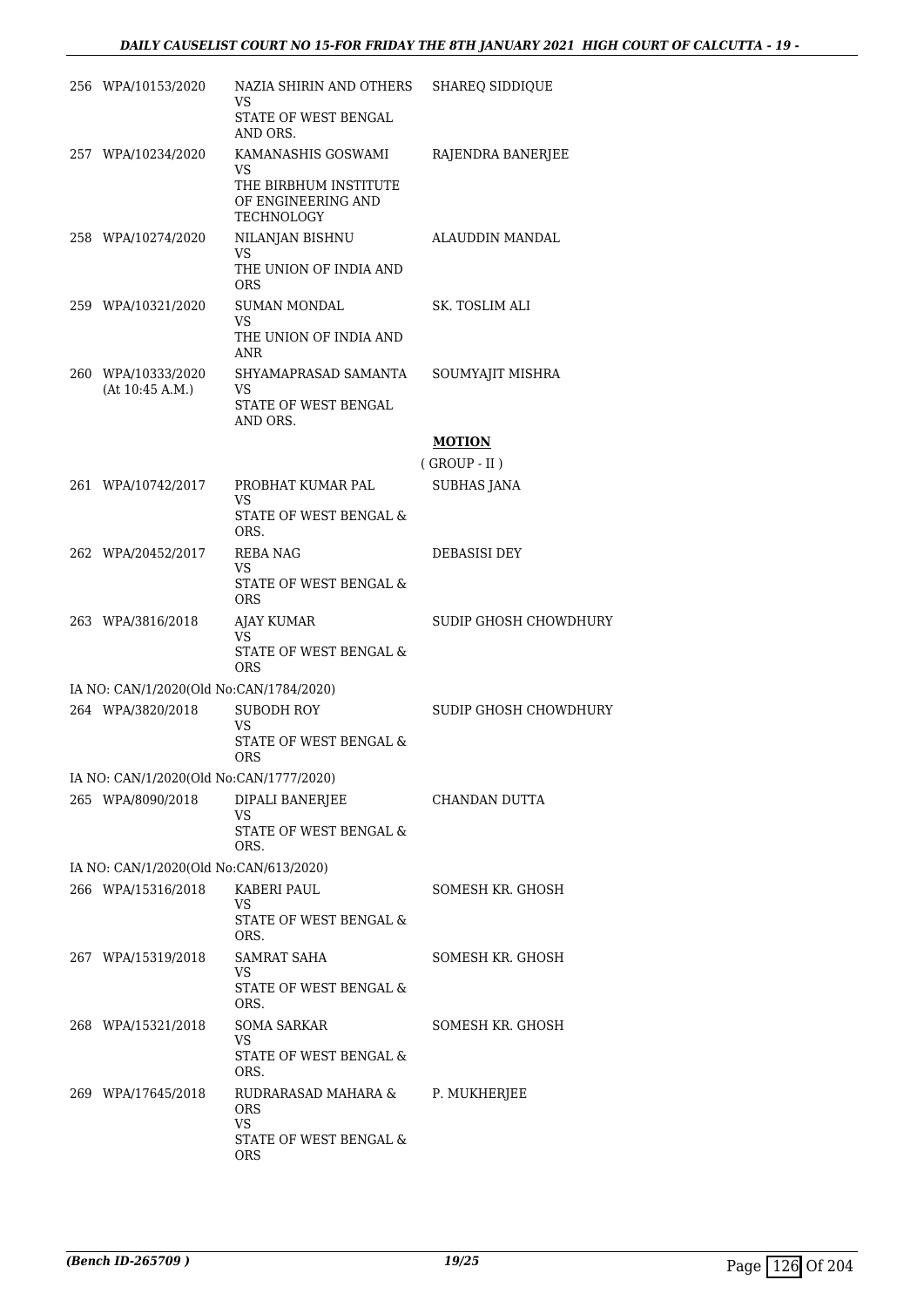| 270 WPA/17817/2018            | BITHIKA SARKAR<br>VS                                                          | PROSENJIT MUKHERJEE   |
|-------------------------------|-------------------------------------------------------------------------------|-----------------------|
|                               | STATE OF WEST BENGAL &<br><b>ORS</b>                                          |                       |
| 271 WPA/17818/2018            | RITUPARNA MUKHERJEE PROSENJIT MUKHERJEE<br>VS                                 |                       |
|                               | STATE OF WEST BENGAL &<br><b>ORS</b>                                          |                       |
| 272 WPA/20301/2018            | MANAS KUMAR SARDAR<br>VS<br>STATE OF WEST BENGAL &<br><b>ORS</b>              | L. BHATTACHARYA       |
| 273 WPA/20352/2018            | PURNIMA ROY KAR<br>VS<br>STATE OF WEST BENGAL &                               | P. K. GHOSH           |
|                               | <b>ORS</b>                                                                    |                       |
| 274 WPA/21531/2018            | MIRZA ALIUL AZIM & ANR. MONIRUZZAMAN<br>VS<br>STATE OF WEST BENGAL &          |                       |
| 275 WPA/22553/2018            | ORS.<br><b>SIMA PAL</b><br>VS                                                 | ANUSUYA BANERJEE      |
|                               | STATE OF WEST BENGAL &<br><b>ORS</b>                                          |                       |
| 276 WPA/1756/2019             | MOUPIYA ROY<br>VS<br>STATE OF WEST BENGAL &                                   | RAJLAKSHMI GHATAK     |
| 277 WPA/2630/2019             | <b>ORS</b><br>UIJWAL KR. GOSWAMI<br>VS.                                       | MONIRUZZAMAN          |
|                               | STATE OF WEST BENGAL &<br>ORS.                                                |                       |
| 278 WPA/3018/2019             | SUMITA SIL (DUTTA)<br>VS<br>STATE OF WEST BENGAL &<br>ORS.                    | <b>SHAHANA NAZNIN</b> |
| 279 WPA/6821/2019             | NITAI MAHATA<br>VS<br>STATE OF WEST BENGAL &                                  | ARITRA SHANKAR RAY    |
| 280 WPA/7122/2019             | <b>ORS</b><br>MAHADEB PAL<br>VS<br>STATE OF WEST BENGAL &                     | NITYA GOPAL MUKHERJEE |
| 281 WPA/14001/2019            | <b>ORS</b><br>PIYALI CHATTERJEE<br>VS<br>STATE OF WEST BENGAL &<br><b>ORS</b> | SAYANTAN HAZRA        |
| IA NO: CAN/1/2020, CAN/2/2020 |                                                                               |                       |
| 282 WPA/16564/2019            | BUDHAN CHANDRA SAHA<br>VS<br>STATE OF WEST BENGAL &<br>ORS                    | PROSENJIT MUKHERJEE   |
| 283 WPA/18834/2019            | MONOJIT DAS & ORS<br>VS.<br>STATE OF WEST BENGAL &                            | KOYEL BAG             |
| 284 WPA/19987/2019            | <b>ORS</b><br>SUSOVAN MURMU                                                   | TANUJA BASAK          |
|                               | VS<br>STATE OF WEST BENGAL &<br><b>ORS</b>                                    |                       |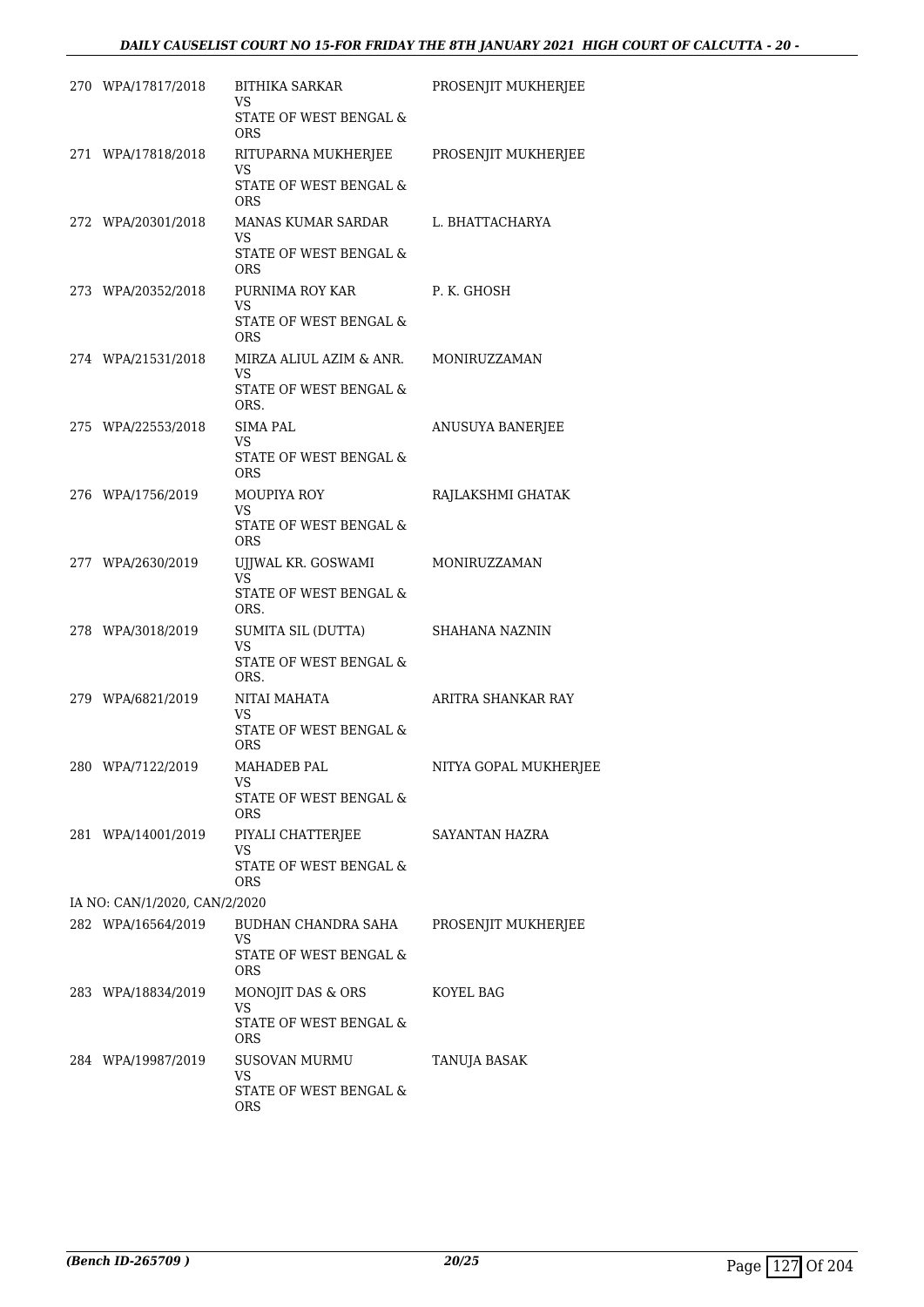| 285 WPA/22502/2019 | DR. PARTHA SARATHI NATH<br>VS.                          | BIKRAM BANERJEE        |
|--------------------|---------------------------------------------------------|------------------------|
|                    | STATE OF WEST BENGAL &<br><b>ORS</b>                    |                        |
| 286 WPA/2050/2020  | KUNAL MAITY & ORS<br>VS<br>STATE OF WEST BENGAL &       | RAJU MONDAL            |
|                    | <b>ORS</b>                                              |                        |
| 287 WPA/2051/2020  | UJJAL MONDAL & ANR<br>VS                                | RAJU MONDAL            |
|                    | STATE OF WEST BENGAL &<br><b>ORS</b>                    |                        |
| 288 WPA/3136/2020  | SRILA DE<br>VS.                                         | BHASKAR MONDAL         |
|                    | STATE OF WEST BENGAL &<br>ORS                           |                        |
| IA NO: CAN/1/2020  |                                                         |                        |
| 289 WPA/4127/2020  | KABITABALA LAL<br><b>VS</b>                             | PABITRA BHAUMIK        |
|                    | <b>STATE OF WEST BENGAL &amp;</b><br><b>ORS</b>         |                        |
| 290 WPA/4140/2020  | ANUP KUMAR PURKAIT &<br>ORS<br>VS.                      | SK. ABU JAFAR          |
|                    | STATE OF WEST BENGAL &<br><b>ORS</b>                    |                        |
| 291 WPA/4180/2020  | MANDIRA SASMAL & ANR<br><b>VS</b>                       | <b>BIKRAM BANERJEE</b> |
|                    | STATE OF WEST BENGAL &<br><b>ORS</b>                    |                        |
| 292 WPA/4182/2020  | BIPLAB MAZUMDER<br><b>VS</b>                            | <b>BIKRAM BANERJEE</b> |
|                    | STATE OF WEST BENGAL &<br><b>ORS</b>                    |                        |
| 293 WPA/4208/2020  | BICHITRA HEMBRAM & ORS SAMIRAN MANDAL<br>VS             |                        |
|                    | STATE OF WEST BENGAL<br>&ORS                            |                        |
| 294 WPA/4219/2020  | MAYNA MALI & ORS<br>VS                                  | SAMIRAN MANDAL         |
|                    | STATE OF WEST BENGAL &<br>ORS                           |                        |
| 295 WPA/4244/2020  | HABIBUL ISLAM KHAN<br>VS.                               | SYED SHAMSUL AREFIN    |
|                    | STATE OF WEST BENGAL &<br>ORS                           |                        |
| 296 WPA/4262/2020  | SASWATI MONDAL & ORS<br>VS                              | SALONI BHATTACHARJEE   |
|                    | STATE OF WEST BENGAL &<br>ORS                           |                        |
| 297 WPA/4263/2020  | MANALI GHORAI & ANR<br>VS.                              | BANDANA MAITY          |
|                    | STATE OF WEST BENGAL &<br>ORS                           |                        |
| 298 WPA/4286/2020  | SWAPAN JANA                                             | SURANJAN MANDAL        |
|                    | VS<br>STATE OF WEST BENGAL<br>&ORS                      |                        |
| 299 WPA/4300/2020  | MOUMITA DAS @ MOUMITA TARA PADA DAS<br><b>MAHAPATRA</b> |                        |
|                    | VS<br>STATE OF WEST BENGAL &<br>ORS                     |                        |
|                    |                                                         |                        |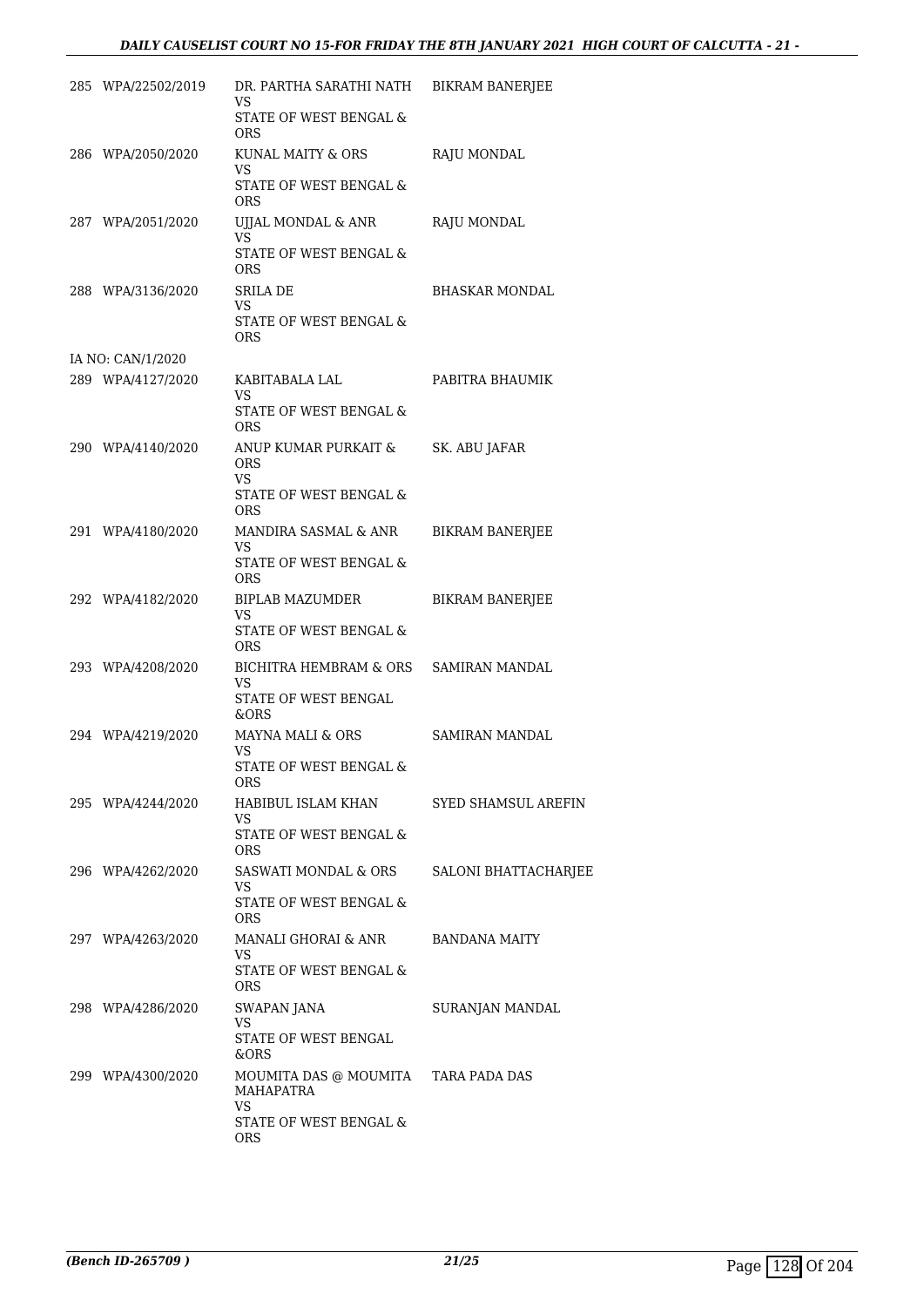| 300 WPA/4310/2020 | SOVAN ROY CHOWDHURY &<br><b>ORS</b><br>VS<br>STATE OF WEST BENGAL &<br><b>ROS</b>                | AHASHISH CHATTERJEE   |
|-------------------|--------------------------------------------------------------------------------------------------|-----------------------|
| 301 WPA/4313/2020 | HOJAIFUR RAHAMAN<br><b>BAIDYA &amp; ORS</b><br><b>VS</b><br>STATE OF WEST BENGAL &<br><b>ORS</b> | <b>DONA GHOSH</b>     |
| 302 WPA/4314/2020 | PURABI MUKHERJEE & ORS<br>VS<br>STATE OF WEST BENGAL &<br>ROS.                                   | SAMIRAN MANDAL        |
| 303 WPA/4333/2020 | MANOJ KUMAR GARAIN &<br>ANR<br>VS<br>STATE OF WEST BENGAL &<br>ANR                               | SHUVRA PROKASH LAHIRI |
| 304 WPA/4352/2020 | BANDANA HANSDA<br>VS<br>STATE OF WEST BENGAL &<br>ORS.                                           | ASHIS KR. PAUL        |
| 305 WPA/4362/2020 | KRISHNA BHATTACHARJEE<br>& ANR.<br>VS<br>STATE OF WEST BENGAL &<br>ORS.                          | SUBHRANGSU PANDA      |
| 306 WPA/4425/2020 | APURBA GHOSH<br>VS<br>STATE OF WEST BENGAL &<br>ORS.                                             | <b>GOPAL DAS</b>      |
| 307 WPA/4428/2020 | SANKAR BISWAS<br>VS<br>STATE OF WEST BENGAL &<br><b>ORS</b>                                      | <b>GOPAL DAS</b>      |
| 308 WPA/4430/2020 | WASIM REZA<br>VS<br>STATE OF WEST BENGAL &<br><b>ORS</b>                                         | <b>GOPAL DAS</b>      |
| 309 WPA/4434/2020 | <b>JOYJIT KARMAKAR</b><br>VS<br>STATE OF WEST BENGAL &<br>ORS.                                   | GOPAL DAS             |
| 310 WPA/4436/2020 | SANKAR GHOSH<br>VS.<br>STATE OF WEST BENGAL &<br>ORS.                                            | GOPAL DAS             |
| 311 WPA/4440/2020 | ANIRUDDHA SARKAR<br>VS.<br>STATE OF WEST BENGAL &<br>ORS.                                        | GOPAL DAS             |
| 312 WPA/4442/2020 | DILIP KUMAR SINGHA<br>VS<br>STATE OF WEST BENGAL &<br>ORS.                                       | <b>GOPAL DAS</b>      |
| 313 WPA/4443/2020 | CHIRANJIB PATRA<br>VS.<br>STATE OF WEST BENGAL &<br>ORS.                                         | GOPAL DAS             |
| 314 WPA/4453/2020 | AMIT SAHA & ORS<br>VS.<br>STATE OF WEST BENGAL &<br>ORS.                                         | DIPTENDU MANDAL       |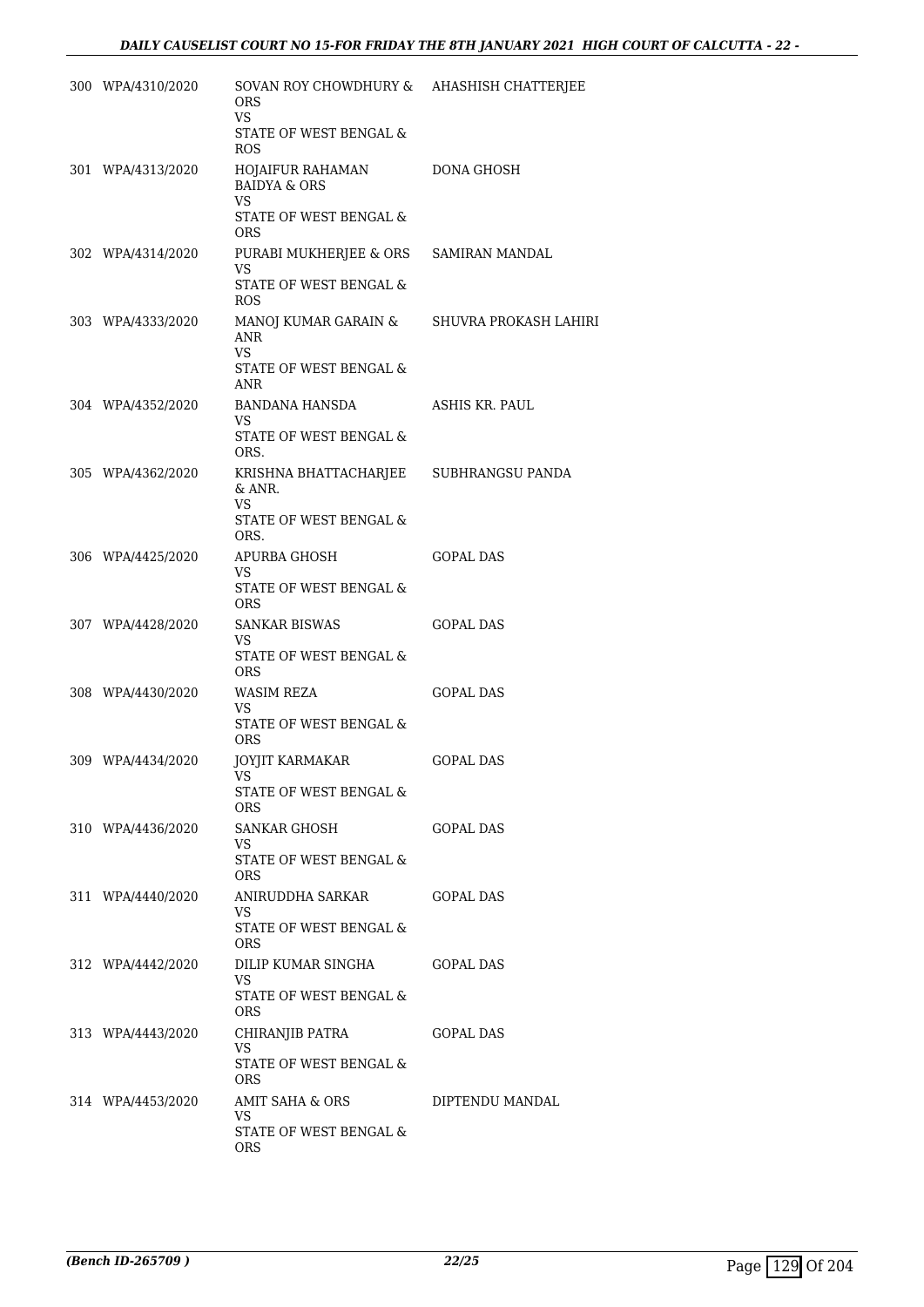| 315 WPA/4479/2020 | SHYAMAL KUMAR SETH<br>VS.<br>STATE OF WEST BENGAL &                                                             | DILIP KUMAR SHYAMAL         |
|-------------------|-----------------------------------------------------------------------------------------------------------------|-----------------------------|
| 316 WPA/4481/2020 | <b>ORS</b><br>SHYAMAL ADHIKARI                                                                                  | ANIMESH BHATTACHARYA        |
|                   | VS<br>STATE OF WEST BENGAL &<br><b>ORS</b>                                                                      |                             |
| 317 WPA/4513/2020 | PANKAJ BHOWMIK & ORS.<br>VS<br>STATE OF WEST BENGAL $\&$<br>ORS.                                                | <b>SONALI DAS</b>           |
| 318 WPA/4547/2020 | PRASENJIT HALDER<br>VS<br>STATE OF WEST BENGAL &<br>ORS.                                                        | KHANDEKAR MOAZZEMAN HOSSAIN |
| 319 WPA/4552/2020 | GOURI RANI MANDAL &<br>ANR<br>VS<br>STATE OF WEST BENGAL &<br><b>ORS</b>                                        | SANDIP GHOSH                |
| 320 WPA/4570/2020 | MANAS GHOSH<br>VS.<br>STATE OF WEST BENGAL &<br><b>ORS</b>                                                      | ASIT BARAN MUKHERJEE        |
| 321 WPA/4587/2020 | SISIR KUMAR CHATTERJEE P.K. BHATTACHARYA<br><b>VS</b><br>SECRETARY BANGIYA<br>SANSKRIT SIKSHA<br>PARISHAD & ORS |                             |
| 322 WPA/4693/2020 | <b>SANTANU BASU</b><br>VS.<br>W.B. COLLEGE SERVICE<br><b>COMMISSION &amp; ORS</b>                               | KAKALI DUTTA                |
| IA NO: CAN/1/2020 |                                                                                                                 |                             |
| 323 WPA/4702/2020 | PRATIVA GAYEN (MONDAL) NAMITA BASU<br>VS.<br>STATE OF WEST BENGAL &<br>ORS.                                     |                             |
| 324 WPA/4703/2020 | <b>SOUMITA HAZRA</b><br>VS FOR THE VS<br>STATE OF WEST BENGAL &<br>ORS.                                         | PRADIP KUMAR GHOSH          |
| 325 WPA/4704/2020 | KALPANA NAIR<br>VS.<br>STATE OF WEST BENGAL &                                                                   | <b>NAMITA BASU</b>          |
| 326 WPA/4705/2020 | <b>ORS</b><br>TINKU SARKAR<br>VS<br>STATE OF WEST BENGAL &                                                      | PRADIP KUMAR GHOSH          |
| 327 WPA/4716/2020 | ORS.<br>SEFALI MAITY<br>VS<br>STATE OF WEST BENGAL &                                                            | SUBHAS JANA                 |
| 328 WPA/4731/2020 | ORS.<br>PRIYABRATA BARIK<br>VS.<br>STATE OF WEST BENGAL &                                                       | DILIP KUMAR SHYAMAL         |
| 329 WPA/4734/2020 | ORS.<br>RIZWANA BEGUM<br>VS<br>STATE OF WEST BENGAL &<br><b>ORS</b>                                             | LALRATAN MONDAL             |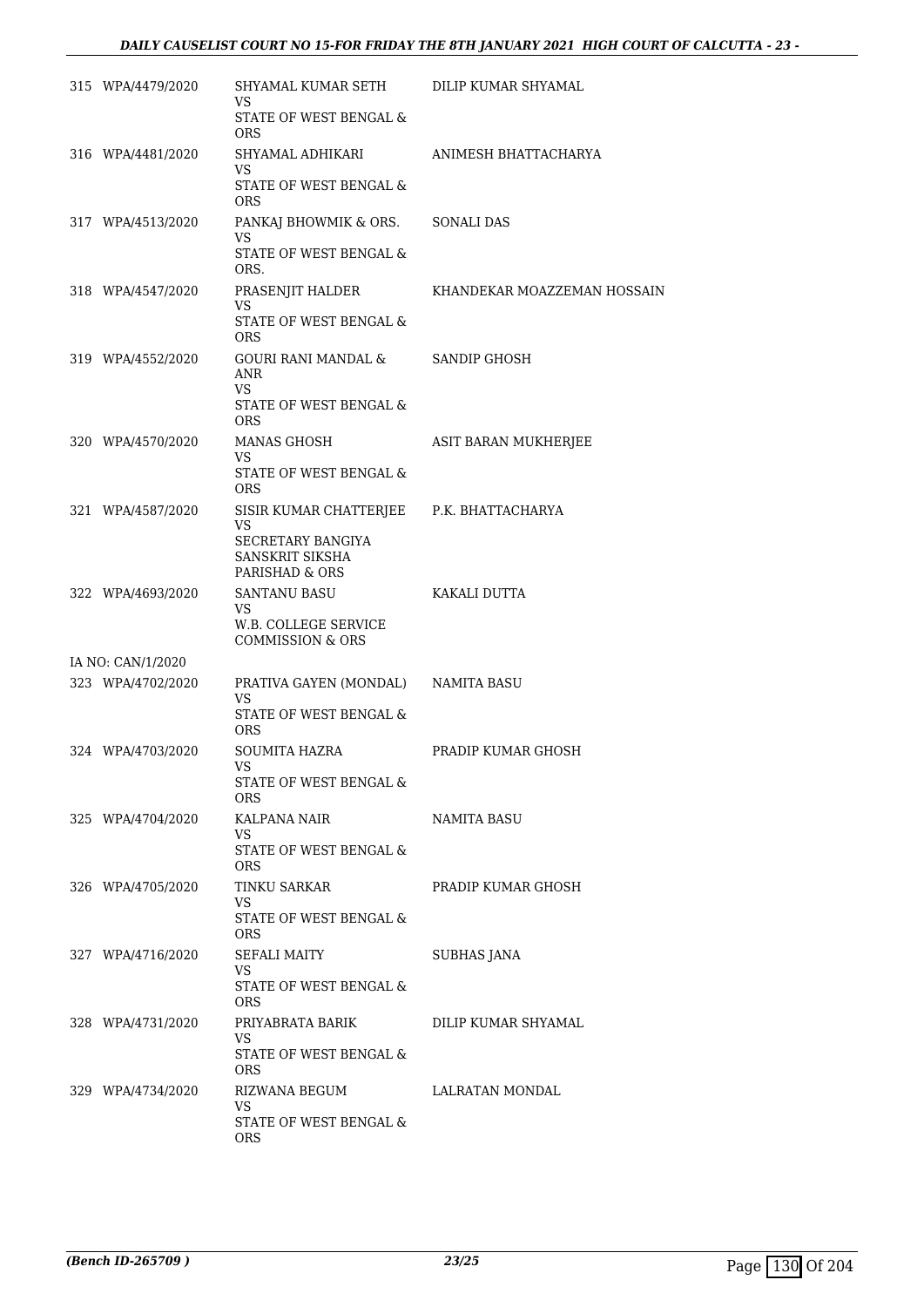| 330 WPA/5279/2020                       | <b>RIYA MANNA</b>                                           | PINTU KARAR               |
|-----------------------------------------|-------------------------------------------------------------|---------------------------|
|                                         | VS<br>STATE OF WEST BENGAL &<br>ORS                         |                           |
| IA NO: CAN/1/2020(Old No:CAN/4649/2020) |                                                             |                           |
| 331 WPA/6364/2020                       | <b>SAMARESH NATH</b>                                        | SANTANU MUKHERJEE         |
|                                         | VS<br>STATE OF WEST BENGAL &<br><b>ORS</b>                  |                           |
| IA NO: CAN/1/2020(Old No:CAN/4926/2020) |                                                             |                           |
| 332 WPA/6541/2020                       | ANAMIKA SARKAR                                              | PROBAL SARKAR             |
|                                         | VS<br>STATE OF WEST BENGAL &<br>ORS                         |                           |
| IA NO: CAN/1/2020(Old No:CAN/5303/2020) |                                                             |                           |
| 333 WPA/7192/2020                       | SANDIP CHOUDHURY                                            | DEBABRATA DAS GUPTA       |
|                                         | VS<br>THE STATE OF WEST<br><b>BENGAL</b>                    |                           |
| IA NO: CAN/1/2020                       |                                                             |                           |
| 334 WPA/7233/2020                       | <b>ABHIJIT MAHATO</b>                                       | CHANDRACHUR CHATTERJEE    |
|                                         | VS<br>STATE OF WEST BENGAL<br>AND ORS.                      |                           |
| IA NO: CAN/1/2020                       |                                                             |                           |
| 335 WPA/7532/2020                       | BIPLAB DEY                                                  | DIBYENDU CHATTERJEE       |
|                                         | VS<br>STATE OF WEST BENGAL<br>AND ORS.                      |                           |
| IA NO: CAN/1/2020                       |                                                             |                           |
| 336 WPA/7701/2020                       | APURBA BHATTACHARYA<br><b>VS</b>                            | AKASHDEEP MUKHERJEE       |
|                                         | State of West Bengal                                        |                           |
| IA NO: CAN/1/2020                       |                                                             |                           |
| 337 WPA/7704/2020                       | SULAGNA SANTRA(SANYAL)<br><b>VS</b><br>State of West Bengal | AKASHDEEP MUKHERJEE       |
| 338 WPA/7708/2020                       | ASIS KUMAR KHANRA                                           | AKASHDEEP MUKHKERJEE      |
|                                         | VS<br>State of West Bengal                                  |                           |
| 339 WPA/7730/2020                       | MALABIKA CHAKRABORTY                                        | ABHISHEK VERMA            |
|                                         | NEE CHATTOPADHYAY<br>VS                                     |                           |
|                                         | Union of India                                              |                           |
| 340 WPA/7734/2020                       | BIBHAS ACHARYYA<br>VS<br>Union of India                     | ABHISHEK VERMA            |
| 341 WPA/7736/2020                       | TINA MUKHERJEE                                              | ABHISHEK VERMA            |
|                                         | VS                                                          |                           |
| 342 WPA/7738/2020                       | Union of India<br>RICHA ARORA                               | ABHISHEK VERMA            |
|                                         | VS                                                          |                           |
|                                         | Union of India                                              |                           |
| 343 WPA/7817/2020                       | GOPAL CHANDRA DAS<br>VS                                     | RIMPY MUKHERJEE           |
| 344 WPA/7831/2020                       | State of West Bengal<br>JAHARLAL DUTTA                      | <b>GORA CHAND SAMANTA</b> |
|                                         | VS                                                          |                           |
|                                         | State of West Bengal                                        |                           |
| 345 WPA/7839/2020                       | HIRALAL CHAND<br>VS                                         | TANUJA BASAK              |
|                                         | State of West Bengal                                        |                           |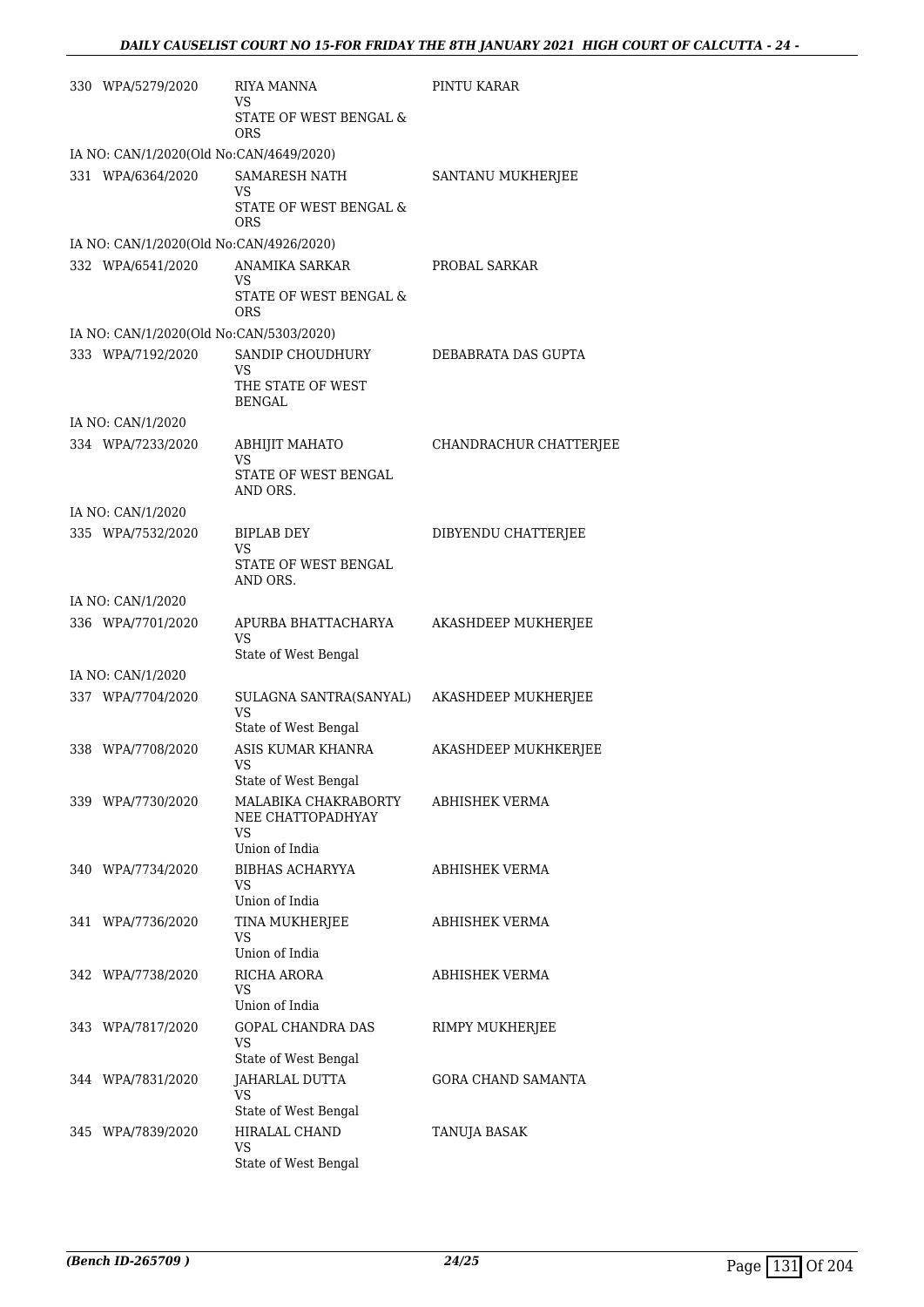## *DAILY CAUSELIST COURT NO 15-FOR FRIDAY THE 8TH JANUARY 2021 HIGH COURT OF CALCUTTA - 25 -*

|     | 346 WPA/7847/2020 | <b>BAPI MALAKAR</b><br>VS<br>State of West Bengal                             | SUBHOJIT CHATTERJEE   |
|-----|-------------------|-------------------------------------------------------------------------------|-----------------------|
|     | 347 WPA/7984/2020 | DR KAMAL BHATTACHARYA<br>VS<br>State of West Bengal                           | JAYANTA MITRA         |
|     | 348 WPA/7997/2020 | NAGENDRA NATH MAHATO<br>VS<br>State of West Bengal                            | <b>ANKITA DEY</b>     |
|     | 349 WPA/8000/2020 | <b>BOSIRUDDIN</b><br>VS<br>State of West Bengal                               | <b>IBRAHIM SARDAR</b> |
| 350 | WPA/8007/2020     | KALYAN MONDAL<br>VS.<br>State of West Bengal                                  | <b>IBRAHIM SARDAR</b> |
| 351 | WPA/8012/2020     | MOUMITA CHATTERJEE<br>VS<br>THE STATE OF WEST<br>BENGAL                       | <b>SANKHA GHOSH</b>   |
| 352 | WPA/9407/2020     | <b>BIDYUT KUMAR SARKAR</b><br>VS.<br>THE VISVA BHARATI AND<br><b>ORS</b>      | ANJAN BHATTACHARYA    |
| 353 | WPA/9846/2020     | AMIT BAURI AND OTHERS<br><b>VS</b><br><b>STATE OF WEST BENGAL</b><br>AND ORS. | SUDIPTA DASGUPTA      |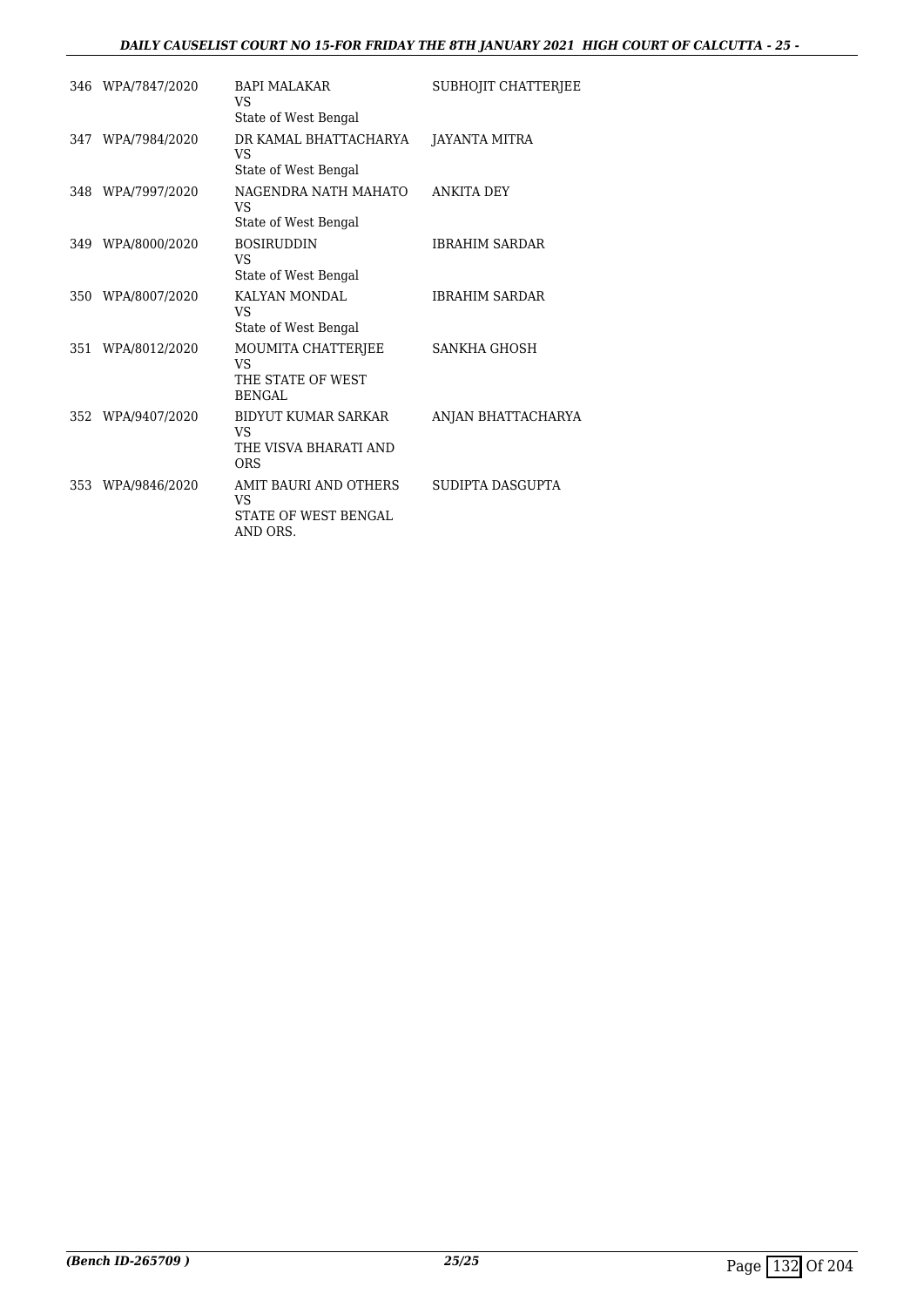

## **Appellate Side**

**DAILY CAUSELIST For Friday The 8th January 2021**

**COURT NO. 19**

**SINGLE BENCH (SB - XI)**

**AT 10:45 AM**

### **HON'BLE JUSTICE SHAMPA SARKAR**

**(VIA VIDEO CONFERENCE)**

 **ON AND FROM MONDAY, THE 7TH DECEMBER, 2020 - ADMISSION AND HEARING OF CIVIL REVISION APPLICATIONS AND APPLICATIONS UNDER ARTICLE 227 OF THE CONSTITUTION INCLUDING APPLICATIONS CONNECTED THERETO [EXCLUDING CIVIL REVISIONS ARISING OUT OF TESTAMENTARY AND EJECTMENT SUITS AND PUBLIC PREMISES (UNAUTHORISED OCCUPANTS) ACT, 1971 SPECIAL NOTE : TODAY "UPON MENTIONING" MATTERS WILL BE TAKEN UP FIRST. THEREAFTER "NEW MOTION" AND " MOTION" WILL BE TAKEN UP. IF THE HEARING MATTERS AND APPLICATIONS ARE EXHAUSTED, THEREAFTER 'MOTION' WILL BE TAKEN UP. NOTE: MATTERS WILL BE TAKEN UP THROUGH PHYSICAL HEARING ONLY WHEN BOTH THE PARTIES ARE AGREED.**

| <b>TO BE MENTIONED</b> |                    |
|------------------------|--------------------|
| I BERA                 | DEBAMITRA BHARDWAJ |

| 1    | CO/1622/2014                            | MUKTI RANI BERA<br>VS.<br><b>GANDHI ASHRAM REP BY SECY</b><br>SURENDRA NATH PRADHAN | DEBAMITRA BHARDWAJ              |
|------|-----------------------------------------|-------------------------------------------------------------------------------------|---------------------------------|
| 2    | CO/4385/2016                            | <b>SRIDAM NANDI</b><br>VS.<br>ANUP KR PAL & ORS                                     | DEBASISH<br><b>CHAKRABORTY</b>  |
|      | IA NO: CAN/1/2019(Old No:CAN/7956/2019) |                                                                                     |                                 |
| 3    | CO/436/2020                             | JAGAT SINGH DUGAR<br>VS<br>LALIT KUMAR AGARWAL & ORS                                | FALGUNI<br><b>BANDYOPADHYAY</b> |
| 4    | CO/1549/2020                            | NOOR AFROZ<br>VS<br>LEENA SAMAD AND ORS                                             | <b>SOUNAK</b><br>BHATTACHARYYA  |
|      |                                         | <b>TOP</b>                                                                          |                                 |
| 5    | CO/1416/2016                            | SWAPNA SAHA CHOWDHURY &<br><b>ORS</b><br>VS.<br>DHIMAN BHATTACHARYA                 | SOUMYAJIT MUKHERJEE             |
| 6    | CO/1615/2020                            | ARIJIT MITRA<br>VS<br>RITUPARNA BASU MITRA                                          | <b>AMITAVA BHOWMIK</b>          |
| wt.7 | CO/3093/2019                            | ARIJIT MITRA<br>VS<br>RITUPARNA BASU MITRA                                          | DIP CHANDA                      |
|      |                                         |                                                                                     |                                 |

IA NO: CAN/1/2020(Old No:CAN/3848/2020)

### **NEW MOTION**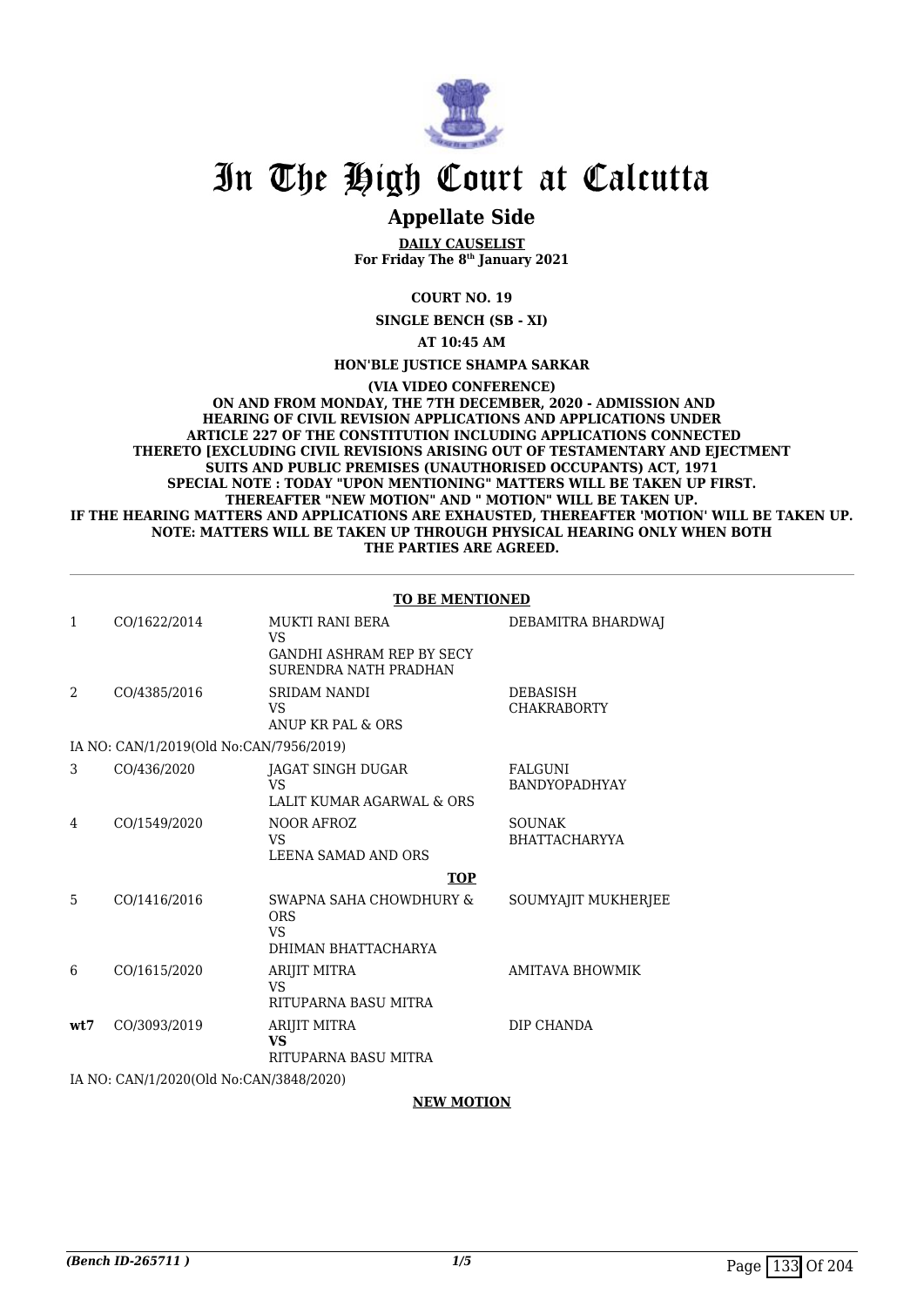| 8  | CO/887/2019  | KULDEVI CHANDI THAKURANI<br>REP BY NATENDRA C.<br>THAKURANI & ANR<br>VS<br>KULDEVI CHANDI THAKURANI<br>REP BY NIRANJAN JANA & ORS | SOUNAK<br><b>BHATTACHARYA</b>            |
|----|--------------|-----------------------------------------------------------------------------------------------------------------------------------|------------------------------------------|
| 9  | CO/2366/2019 | PRAFULLYA MONDAL<br>VS.<br>KALO BALA MONDAL & ORS                                                                                 | <b>CHANDRA NATH SARKER</b>               |
| 10 | CO/126/2020  | <b>SONU GUPTA</b><br>VS<br><b>GUDIYA SINGH</b>                                                                                    | MD. IRSHAD YAQUB                         |
| 11 | CO/744/2020  | LAXMI NARAYAN BAGDI<br><b>VS</b><br>JAHARLAL BAGDI & ORS.                                                                         | SATYAM MUKHERJEE                         |
| 12 | CO/909/2020  | JYOTSNA BAL<br>VS.<br>M/S. KAYBEE FILMS P. LTD. &<br>ORS.                                                                         | <b>SOUNAK</b><br><b>BHATTACHARYA</b>     |
| 13 | CO/1064/2020 | SUNCOM FORMULATION (I) LTD<br>VS.<br>SOURAV CHAKRABORTY                                                                           | MOTI SAGAR JAMUI                         |
| 14 | CO/1435/2020 | TAPASH ROY AND ANR<br>VS.<br>SANKU DEY AND ORS                                                                                    | <b>AVIROOP</b><br><b>BHATTACHARYA</b>    |
| 15 | CO/1588/2020 | <b>SURESH MAJUMDER</b><br><b>VS</b><br>JHARNA ROY AND ORS                                                                         | SUBHAS CHANDRA SAHA                      |
| 16 | CO/1613/2020 | NUJUR ALI ALIAS NAJAR ALI<br><b>MONDAL</b><br>VS.<br>MOTIUIR RAHAMAN ANSARI                                                       | NABIUL ISLAM                             |
| 17 | CO/1614/2020 | NUJUR ALI ALIAS NAJAR ALI<br><b>MONDAL</b><br>VS.<br>LALBHANU BIBI AND ORS                                                        | NABIUL ISLAM                             |
| 18 | CO/1660/2020 | <b>BANI MAJUMDER</b><br>VS<br>BISWAJIT CHATTERJEE AND<br>OTHERS                                                                   | <b>BASUDEB GHOSH</b>                     |
| 19 | CO/1662/2020 | M/S SALZGITTER HYDROLICS PVT<br><b>LTD</b><br>VS.<br>EASTERN COALFIELDS LTD                                                       | <b>ARUP NATH</b><br><b>BHATTACHARYYA</b> |
| 20 | CO/1663/2020 | <b>SOUMAK BASU</b><br>VS<br>SURELA BASU CHAKRABORTY                                                                               | <b>SOHINI</b><br><b>BHATTACHARYYA</b>    |
| 21 | CO/1664/2020 | RAJU SEKH AND ANR<br><b>VS</b><br>NURUL SEKH AND ORS                                                                              | SARBANANDA SANYAL                        |
| 22 | CO/1665/2020 | M/S BUILDRITE CONSTRUCTION<br>CO.<br><b>VS</b><br>HOWRAH MUNICIPAL<br><b>CORPORATION</b>                                          | PAMPA DEY (DHABAL)                       |
| 23 | CO/1667/2020 | NIBEDAN PAL<br>VS.<br>ALO DEBNATH                                                                                                 | JAYANTA KUMAR<br><b>MUKHOPAHYAY</b>      |
| 24 | CO/1669/2020 | RAJENDRA KUCHYAN<br>VS<br><b>JHUMA KUCHYAN</b>                                                                                    | SUBHAS CHANDRA ATHA                      |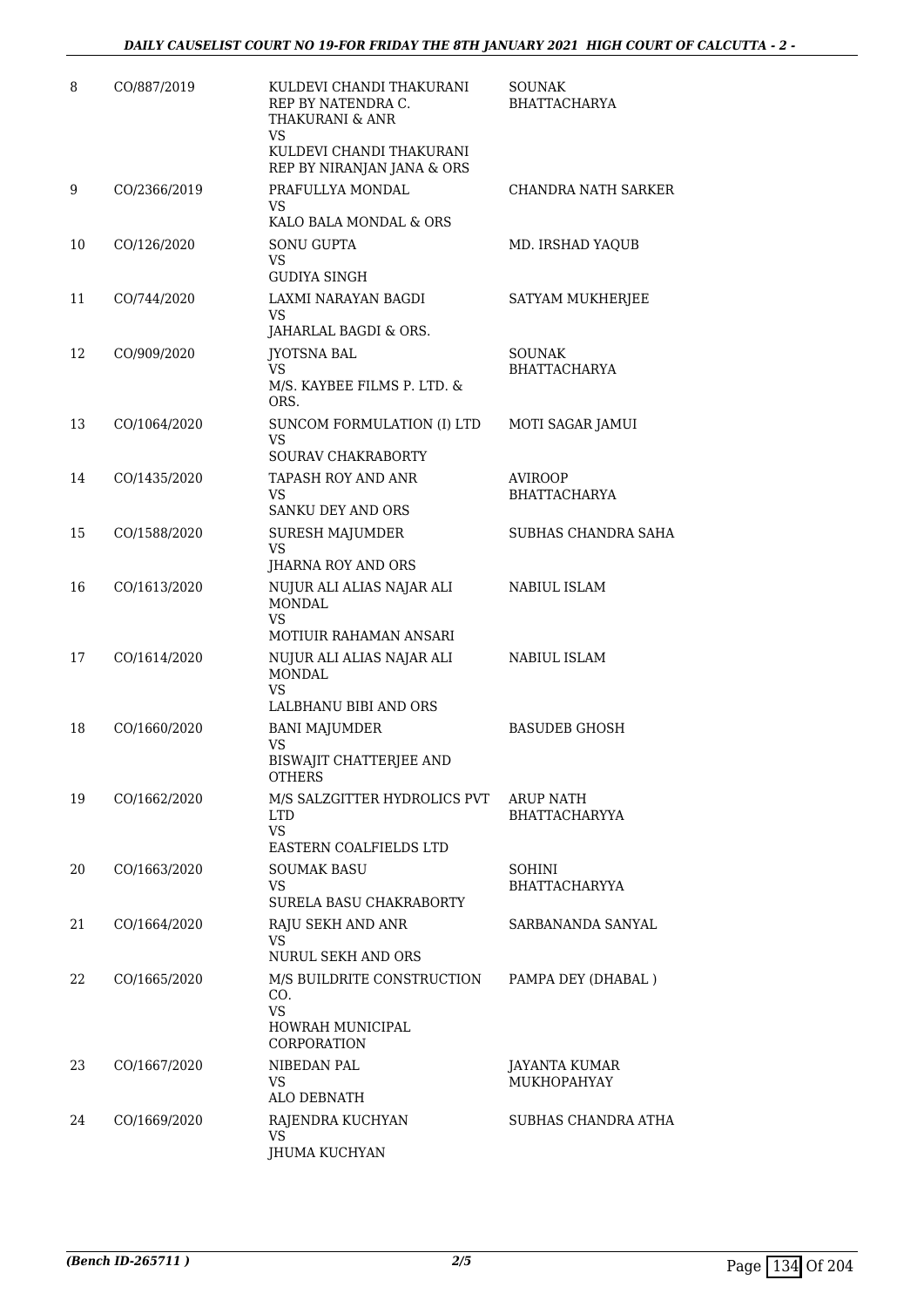## *DAILY CAUSELIST COURT NO 19-FOR FRIDAY THE 8TH JANUARY 2021 HIGH COURT OF CALCUTTA - 3 -*

| 25 | CO/1670/2020                            | <b>NUPUR ROY</b><br>VS<br>PIYALI PALIT                                            | SANANDA GANGULI                      |
|----|-----------------------------------------|-----------------------------------------------------------------------------------|--------------------------------------|
| 26 | CO/1674/2020                            | <b>BISWANATH GHOSH</b><br>VS                                                      | SIDDHARTHA SARKAR                    |
|    |                                         | RABINDRANATH GHOSH                                                                |                                      |
| 27 | CO/1675/2020                            | <b>SHEILA GANGULY</b><br>VS<br>NILANJAN HALDER                                    | <b>SOBHAN KUMAR</b><br><b>PATHAK</b> |
| 28 | CO/3/2021                               | <b>SHESH NATH PRASAD</b><br>VS                                                    | ALOTRIYA MUKHERJEE                   |
| 29 | CO/7/2021                               | KARUNA ROY AND ORS.<br>RANJAN GHOSH @ RANJAN<br><b>KUMAR GHOSH</b><br>VS          | DEBABRATA RAY                        |
|    |                                         | SABITA GHOSH AND OTHERS                                                           |                                      |
| 30 | CO/10/2021                              | AMLAN KISHORE GHOSH<br>VS<br><b>SMT SAHELI GHOSH NEE</b><br><b>MAJUMDAR</b>       | PRAJAANI DAS                         |
| 31 | CO/13/2021                              | <b>SMT ARATI SAHA</b><br>VS                                                       | PRANTICK GHOSH                       |
|    | CO/14/2021                              | SHIMONTO CHOWDHURY<br>PRADIP DAS AND ANR                                          |                                      |
| 32 |                                         | VS<br>SURAVI SARKAR AND ORS                                                       | <b>GOURAV MUKHERJEE</b>              |
| 33 | CO/17/2021                              | MAYZABARI SANFUI AND ANR<br><b>VS</b><br>MD MOSIWAR SARDAR                        | JASABANTO RAKSHIT                    |
| 34 | CO/19/2021                              | EMAMI REALTY LIMITED<br>VS                                                        | <b>AMAL KUMAR SAHA</b>               |
| 35 | CO/20/2021                              | VIKASH KUMAR BATHWAL<br>SUJAYA JAISWAL AND ANR<br>VS<br>BIJOY KUMAR SINGH AND ORS | CHAITALI<br>MUKHOPADHYAY             |
| 36 | CO/23/2021                              | STAR ZONE CONSTRUCTION PVT.<br>LTD.<br>VS                                         | Sanjay Saha                          |
|    |                                         | HABIB MOLLA AND ORS                                                               |                                      |
| 37 | CO/30/2021                              | MD. IRFANULLAH<br>VS<br>MS. SHEHLA JAVED                                          | SASWATI CHATTERJEE                   |
|    |                                         | <b>APPLICATION</b>                                                                |                                      |
|    |                                         | ( (AT 2:00 P.M.) )                                                                |                                      |
| 38 | CO/2049/2009                            | DAYCO SECURITIES (P)LTD<br>VS<br>DVS STOCK BROKING PVT LTD                        | RAMESH CHANDRA<br>AGARWAL            |
| 39 | CO/178/2013                             | <b>SMT PURNIMA SARKAR &amp; ANR</b>                                               | <b>ALOKE CHATTERJEE</b>              |
|    |                                         | VS<br><b>DULAL CHANDRA BISWAS</b>                                                 |                                      |
|    |                                         | IA NO: CAN/4/2019(Old No:CAN/12651/2019), CAN/5/2020, CAN/6/2020                  |                                      |
| 40 | CO/2949/2014                            | PIJUSH KANTI SADHU<br>VS                                                          | SRIJIB CHAKRABORTY                   |
|    | IA NO: CAN/5/2019(Old No:CAN/7591/2019) | SHANKAR DEBNATH & ANR                                                             |                                      |
| 41 | CPAN/1252/2019                          | <b>GOUTAM KUMAR DUGAR</b><br>VS<br>PRASENJIT GHOSH                                | BRATINDRA NARAYAN<br>ROY             |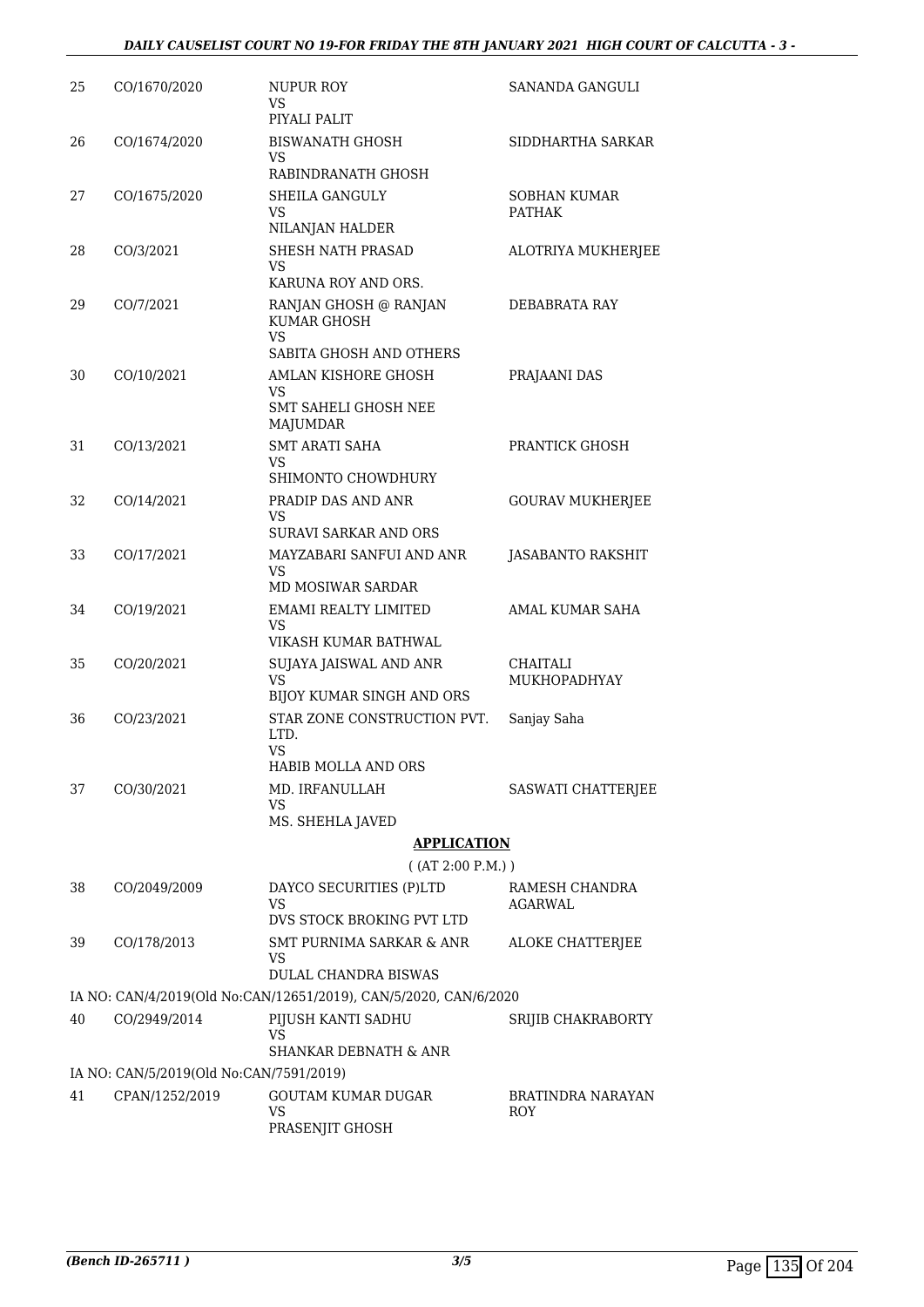|    | wt42 WPA/9679/2019                        | <b>GAUTAM KUMAR DUGAR &amp; ORS</b><br>VS<br>STATE OF WEST BENGAL & ORS                                                      | BRATINDRA NARAYAN<br>RAY        |
|----|-------------------------------------------|------------------------------------------------------------------------------------------------------------------------------|---------------------------------|
| 43 | CO/2873/2019                              | JAGANNATH GHOSH<br>VS<br>TAPAN KUMAR GHOSH & ORS                                                                             | HIMADRI KUMAR<br><b>MAHATA</b>  |
|    | IA NO: CAN/1/2020(Old No:CAN/1375/2020)   |                                                                                                                              |                                 |
| 44 | CO/3664/2019                              | <b>SAILEN SARKAR</b><br>VS.<br>RATHINDRA NATH GAYEN & ORS                                                                    | DILIP KUMAR SHYAMAL             |
|    | IA NO: CAN/1/2020                         |                                                                                                                              |                                 |
| 45 | CO/4358/2019                              | SHYAMAL KUMAR PAL<br>VS.<br><b>SWETA PAL &amp; ORS</b>                                                                       | ARINDAM PAUL                    |
|    | IA NO: CAN/1/2020, CAN/2/2020, CAN/3/2021 |                                                                                                                              |                                 |
| 46 | RVW/42/2020                               | <b>JIBAN KRISHNA BANIK</b><br>VS<br>KANIKA SAHA                                                                              | ABHIJIT BORAL                   |
|    | wt47 CO/2877/2018                         | JIBAN KRIHSNA BANIK<br>VS<br><b>PUSPA RANI DAS</b>                                                                           | <b>ABHIJIT BORAL</b>            |
| 48 | CPAN/102/2020                             | <b>SHARMILA BOSE &amp; ORS</b><br>VS.<br>HARENDRA SINGH                                                                      | <b>SUROJIT ROY</b>              |
|    | wt49 WPA/1267/2018                        | <b>SHARMILA BOSE &amp; ORS</b><br>VS<br>STATE OF WEST BENGAL &ORS                                                            | <b>SASWATI GHOSH ROY</b>        |
|    | IA NO: CAN/4/2019(Old No:CAN/907/2019)    |                                                                                                                              |                                 |
| 50 | CPAN/307/2020                             | ROWSONARA KHATUN<br>VS.<br><b>ABDUR RAUF</b>                                                                                 | <b>SUPRIYO</b><br>CHATTOPADHYAY |
|    | wt51 WPA/2636/2015                        | ROWSNARA KHATUN<br>VS<br>STATE OF WEST BENGAL & ORS                                                                          | SANJUKTA SAMANTA                |
| 52 | CPAN/712/2020                             | MD. AMINUDDIN<br>VS<br><b>ABID HOSSAIN</b>                                                                                   | ABHIJIT SARKAR                  |
|    | wt53 WPA/25722/2017                       | MD. AMINUDDIN<br>VS<br>STATE OF WEST BENGAL & ORS                                                                            | <b>ABHIJIT SARKAR</b>           |
| 54 | CPAN/719/2020                             | GARAI INFRA PROJECT GOVT<br>CONTRACTOR AND GENERAL<br>VS.<br>KHALIAL AHMED IAS AND ORS                                       | <b>PAPIYA</b><br>CHATTOPADHAYAY |
|    | wt55 WPA/5269/2018                        | <b>GARIA INFRA</b><br>PROJECT, GOVT.CONTRACTOR &<br><b>GENERAL ORDER SUPPLIER</b><br><b>VS</b><br>STATE OF WEST BENGAL & ORS | P. CHATTOPADHYAY                |
| 56 | CO/1073/2020                              | SULATA DAS<br><b>VS</b><br>RANJIT KR. KALAPAHAR                                                                              | SANDIP DINDA                    |
|    | IA NO: CAN/1/2020                         |                                                                                                                              |                                 |
| 57 | CO/1155/2020                              | <b>SOUMI MUKHERJEE</b><br>(CHAKKRABORTY)<br><b>VS</b><br>MANAS MUKHERJEE                                                     | <b>SOUMI GHOSAL</b>             |
|    | IA NO. CANILIZOZOCO No CANILOR 20020      |                                                                                                                              |                                 |

IA NO: CAN/1/2020(Old No:CAN/4608/2020)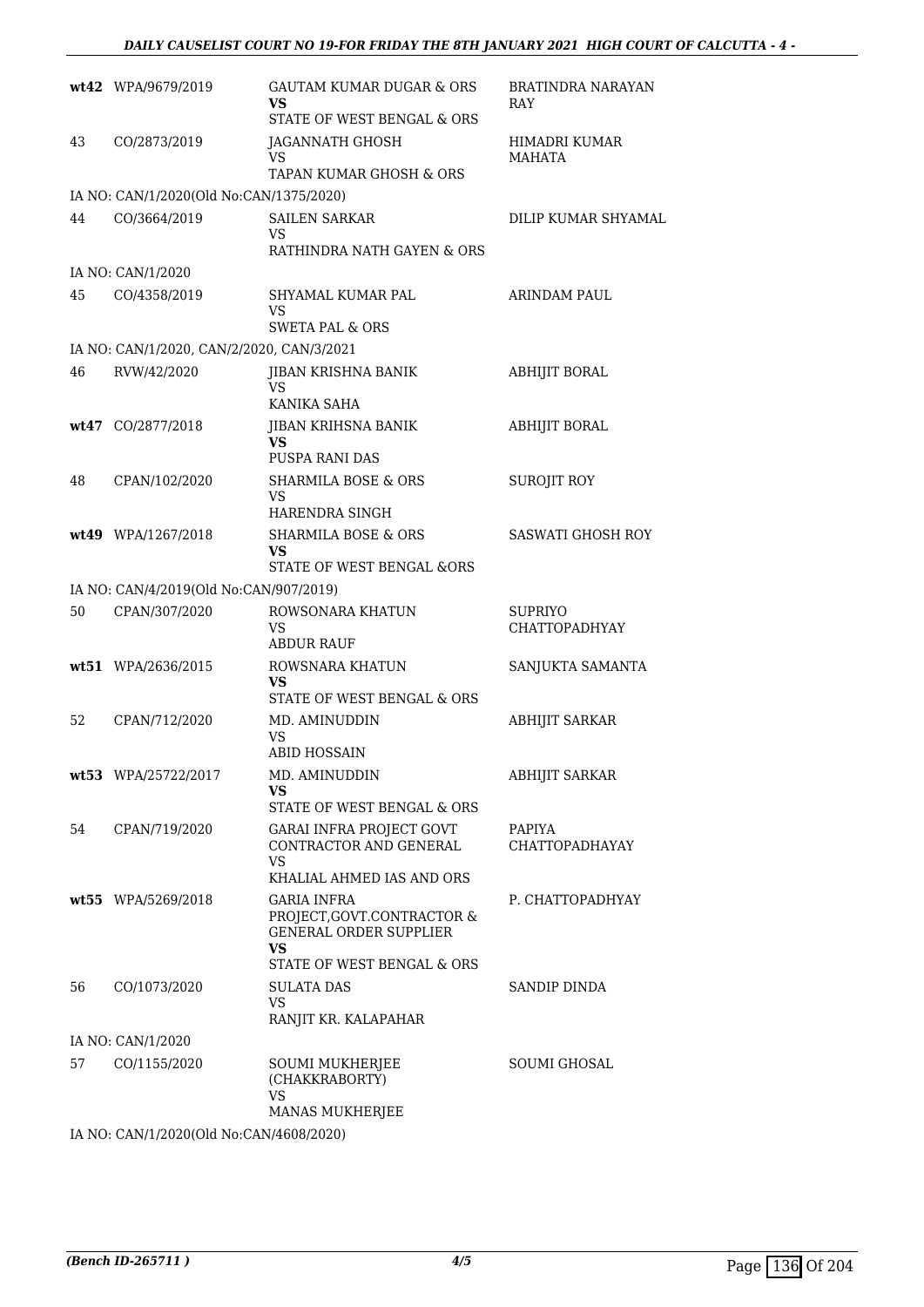|    | $wt58$ CO/1119/2020                     | <b>MANAS MUKHERJEE</b><br>VS.<br><b>SOUMI</b><br>MUKHERJEE(CHAKRABORTY)   | SANANDA GANGULY  |
|----|-----------------------------------------|---------------------------------------------------------------------------|------------------|
|    |                                         | IA NO: CAN/2/2020(Old No:CAN/3980/2020), CAN/3/2020(Old No:CAN/3981/2020) |                  |
| 59 | CO/1161/2020                            | ASHER ALI MONDAL<br>VS<br><b>INSAN ALI BISWAS &amp; ORS</b>               | DYTIMAN BANERJEE |
|    | IA NO: CAN/1/2020(Old No:CAN/4792/2020) |                                                                           |                  |
| 60 | CO/1437/2020                            | TIBREWALA REALTORS PVT LTD<br>VS<br>KESAR TRADING CO. PVT LTD<br>AND ORS  | KAUSHIK BANERJEE |
|    | IA NO: CAN/1/2020                       |                                                                           |                  |
|    |                                         | <b>FOR HEARING</b>                                                        |                  |
|    |                                         | $($ (AT 2:00 P.M.))                                                       |                  |
|    | -----------                             |                                                                           |                  |

| 61 | CO/812/2020 | CHANCHAL MUKHERJEE<br>VS<br>AMIYO KR. GHOSH & ORS. | CHANDRA NATH SARKAR                       |
|----|-------------|----------------------------------------------------|-------------------------------------------|
| 62 | CO/882/2020 | DHIRAJ SARKAR & ORS<br>VS<br>BISWANATH SARKAR      | <b>SIBNARAYAN</b><br><b>BHATTACHARYYA</b> |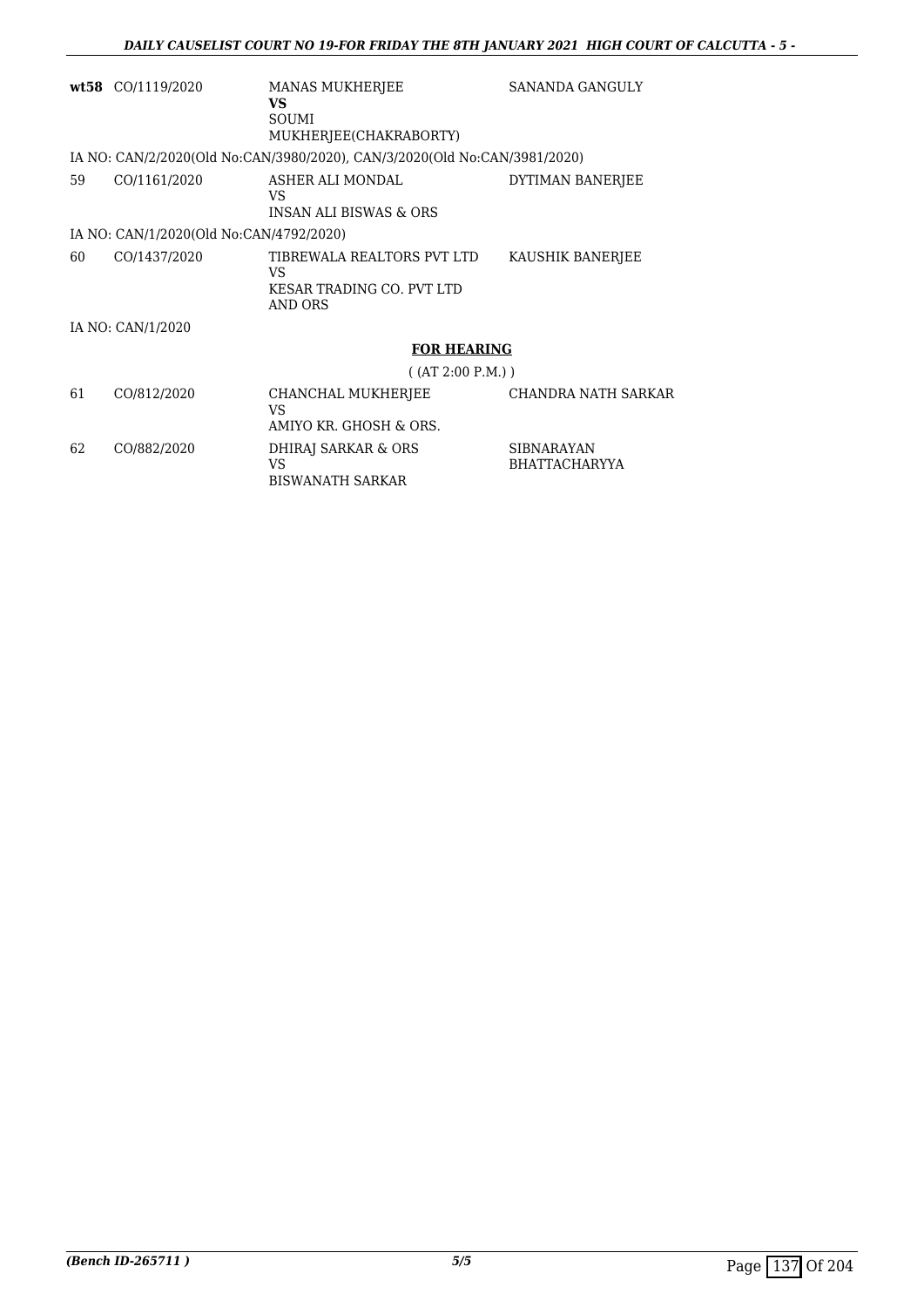

## **Appellate Side**

**DAILY CAUSELIST For Friday The 8th January 2021**

**COURT NO. 10**

**SINGLE BENCH (SB - XII)**

**AT 10:45 AM**

## **HON'BLE JUSTICE RAVI KRISHAN KAPUR**

**(VIA VIDEO CONFERENCE)** 

#### **ON AND FROM MONDAY, THE 7TH DECEMBER, 2020 - MATTERS (INCLUDING MOTIONS) UNDER ARTICLE 226 OF THE CONSTITUTION RELATING TO MADHYAMIK SIKSHYA KENDRA, INCLUDING APPLICATIONS CONNECTED THERETO;**

#### **MATTERS (INCLUDING MOTIONS) UNDER ARTICLE 226 OF THE CONSTITUTION RELATING TO RESIDUARY UNDER GROUP IX RELATING TO PUBLIC PREMISES ( UNAUTHORISED OCCUPANTS ) AT, 1971 INCLUDING APPLICATION CONNECTED THERETO;**

### **HEARING OF WRIT PETITIONS IRRESPECTIVE OF CLASSIFICATION AND APPLICATIONS CONNECTED THERETO;**

### **NOTE : MATTERS WILL BE TAKEN UP THROUGH PHYSICAL HEARING WHEN BOTH THE PARTIES ARE AGREED.**

|               |                | TO BE MENTIONED                                                                                               |                           |
|---------------|----------------|---------------------------------------------------------------------------------------------------------------|---------------------------|
| 1             | WPA/29713/2015 | SACHINDRANATH MISRA<br>VS<br>STATE OF WEST BENGAL & ORS                                                       | SURASRI BAIDYA            |
|               |                | IA NO: CAN/1/2020(Old No:CAN/5745/2020), CAN/2/2020, CAN/3/2020                                               |                           |
| $\mathcal{D}$ | WPA/23542/2018 | <b>GOLAM RASUL MOLLA &amp; ORS</b><br>VS<br>STATE OF WEST BENGAL & ORS                                        | <b>MANISH KUMAR DAS</b>   |
| 3             | WPA/14201/2019 | VUVOCO VISTAS CORPORATION<br>LTD. (FORMERLY KNWN AS<br><b>LAFARGE IND</b><br>VS<br>STATE OF WEST BENGAL & ANR | JOYBRATA MISRA            |
| 4             | WPA/18400/2019 | TANUSHREE MONDAL<br>VS<br>THE INDIAN OIL CORPORATION<br>LIMITED & ORS                                         | NIBEDITA PAL              |
| 5             | WPA/24123/2019 | SK. GHAFFAR & ANR<br>VS<br>THE CESC LTD & ORS                                                                 | <b>GORA CHAND SAMANTA</b> |
| 6             | WPA/5077/2020  | MAHENDRA PRATAP SINGH &<br><b>ORS</b><br>VS<br>UNION OF INDIA & ORS                                           | JOYJIT DUTTA              |
| 7             | WPA/5545/2020  | <b>SHUKLA MONDAL</b><br><b>VS</b><br>UNION OF INDIA & ORS.                                                    | UJJAL RAY                 |

#### **TO BE MENTIONED**

IA NO: CAN/1/2020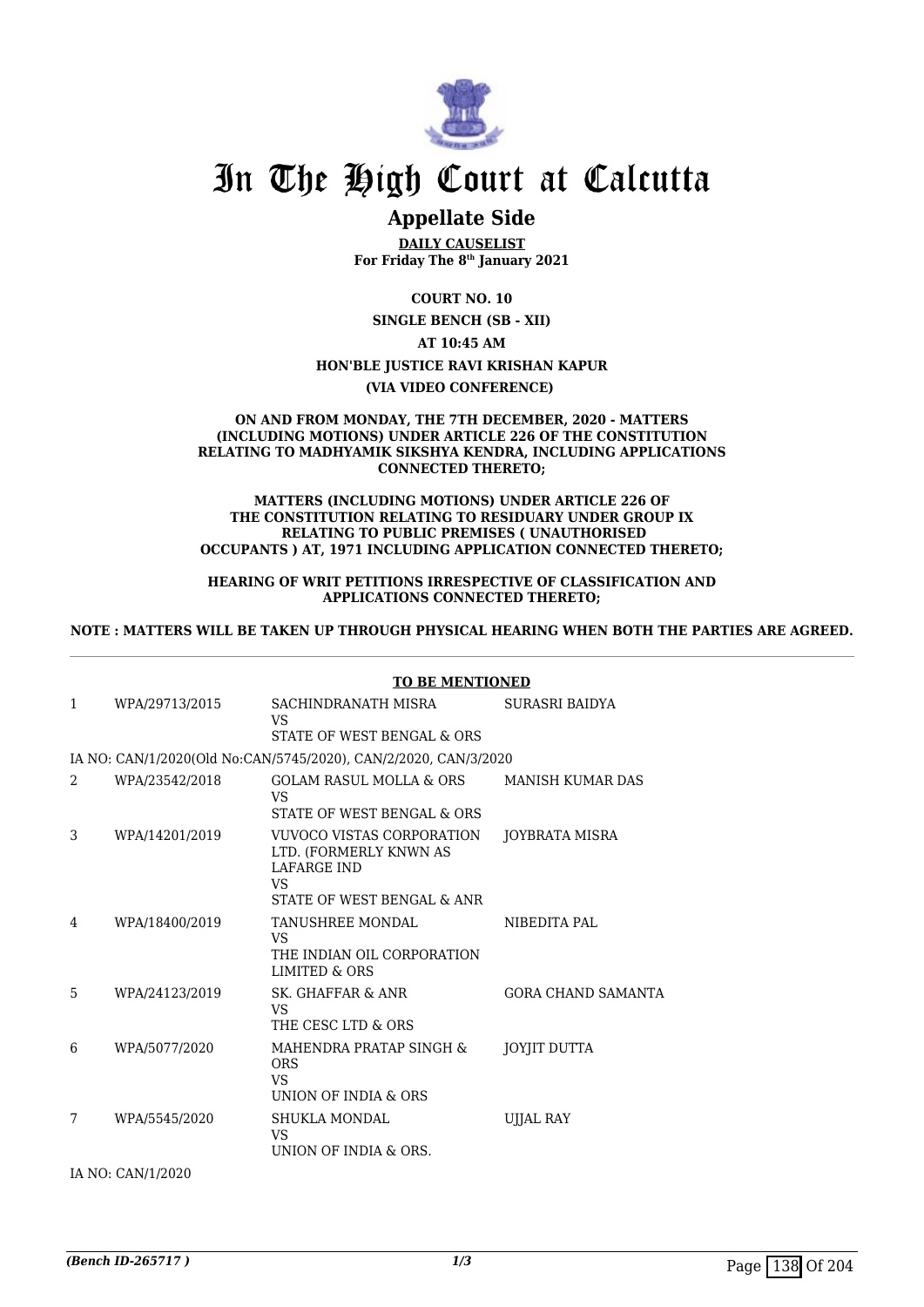| 8  | WPA/6061/2020                           | INDRANIL BHATTACHARYA<br>VS                                          | SATRAJIT SINHA ROY                                                                                           |
|----|-----------------------------------------|----------------------------------------------------------------------|--------------------------------------------------------------------------------------------------------------|
|    |                                         | STATE OF WEST BENGAL& ORS                                            |                                                                                                              |
|    | IA NO: CAN/1/2020(Old No:CAN/4273/2020) |                                                                      |                                                                                                              |
| 9  | WPA/6351/2020                           | KRSS METALS PVT LTD<br><b>VS</b>                                     | PARIKSHIT GOSWAMI                                                                                            |
|    |                                         | <b>EMPLOYEES STATE INS CORP &amp;</b><br><b>ORS</b>                  |                                                                                                              |
|    | IA NO: CAN/1/2020(Old No:CAN/4900/2020) |                                                                      |                                                                                                              |
| 10 | WPA/7319/2020                           | MD. ALI MONDAL<br><b>VS</b>                                          | DYUTIMAN BANERJEE                                                                                            |
|    |                                         | STATE OF WEST BENGAL AND<br>ORS.                                     |                                                                                                              |
|    | IA NO: CAN/1/2020                       |                                                                      |                                                                                                              |
| 11 | WPA/7630/2020                           | SARMISTHA PANDIT<br><b>VS</b>                                        | <b>GOPA BISWAS</b>                                                                                           |
|    |                                         | State of West Bengal                                                 |                                                                                                              |
|    | IA NO: CAN/1/2020                       |                                                                      |                                                                                                              |
| 12 | WPA/7856/2020                           | NIMISH BINANI<br><b>VS</b>                                           | <b>SUBHASIS DEY</b>                                                                                          |
|    |                                         | Union of India                                                       |                                                                                                              |
|    |                                         | <b>SPECIALLY FIXED MATTERS</b>                                       |                                                                                                              |
| 13 | WPA/9338/2020                           | RDS PROJECT LIMITED AND<br><b>ANOTHER</b><br><b>VS</b>               | SARYATI DATTA                                                                                                |
|    |                                         | UNION OF INDIA AND OTHERS                                            |                                                                                                              |
|    |                                         | <b>CONTEMPT APPLICATION</b>                                          |                                                                                                              |
| 14 | CPAN/407/2020                           | <b>SAMIR SAMANTA</b><br><b>VS</b><br>KHAGENDRANATH ROY & ORS.        | <b>ABHIJIT SARKAR</b>                                                                                        |
|    | IA NO: CAN/1/2020(Old No:CAN/5514/2020) |                                                                      |                                                                                                              |
|    | wt15 WPA/29895/2014                     | DR SAMIR SAMANTA                                                     | SANDIP KUMAR DE                                                                                              |
|    |                                         | <b>VS</b><br>STATE OF WEST BENGAL & ORS                              |                                                                                                              |
|    |                                         | <b>FOR HEARING</b>                                                   |                                                                                                              |
| 16 | WPA/14680/2006                          | MANOJ KR. THAKUR & ORS.<br>VS —<br>U.O.I.                            | MIHIR KUNDU                                                                                                  |
|    |                                         |                                                                      | IA NO: CAN/2/2008(Old No:CAN/3819/2008), CAN/3/2008(Old No:CAN/9317/2008), CAN/5/2018(Old No:CAN/2338/2018)  |
| 17 | WPA/18149/2014                          | <b>ANUP SAHA</b>                                                     | <b>SUMITRA DAS</b>                                                                                           |
|    |                                         | VS<br>STATE OF WEST BENGAL & ORS                                     |                                                                                                              |
| 18 | WPA/30381/2014                          | INDUSTRIES AND COMMERCE<br><b>ASSOCIATION &amp; ORS</b><br><b>VS</b> | PARIPURNA DASGUPTA                                                                                           |
|    |                                         | COAL INDIA LTD & ORS                                                 |                                                                                                              |
| 19 | WPA/8805/2015                           | UJJWAL GHOSH<br>VS<br>STATE OF WEST BENGAL & ORS                     | SUBRATA KR. ROY<br>KARMAKAR                                                                                  |
|    | CAN/4/2019(Old No:CAN/3711/2019)        |                                                                      | IA NO: CAN/1/2018(Old No:CAN/3985/2018), CAN/2/2018(Old No:CAN/5414/2018), CAN/3/2019(Old No:CAN/3710/2019), |
| 20 | WPA/13742/2016                          | DOOTERIAH & KALEJ VALLEY                                             | M MUKHERJEE                                                                                                  |
|    |                                         | TEA ESTATES PVT LTD & ANR<br><b>VS</b>                               |                                                                                                              |
|    |                                         | UNION OF INDIA & ORS                                                 |                                                                                                              |
| 21 | WPA/19489/2016                          | RANJIT KUMAR KAR<br><b>VS</b><br>STATE OF WEST BENGAL                | SAMARENDRA NATH<br><b>BISWAS</b>                                                                             |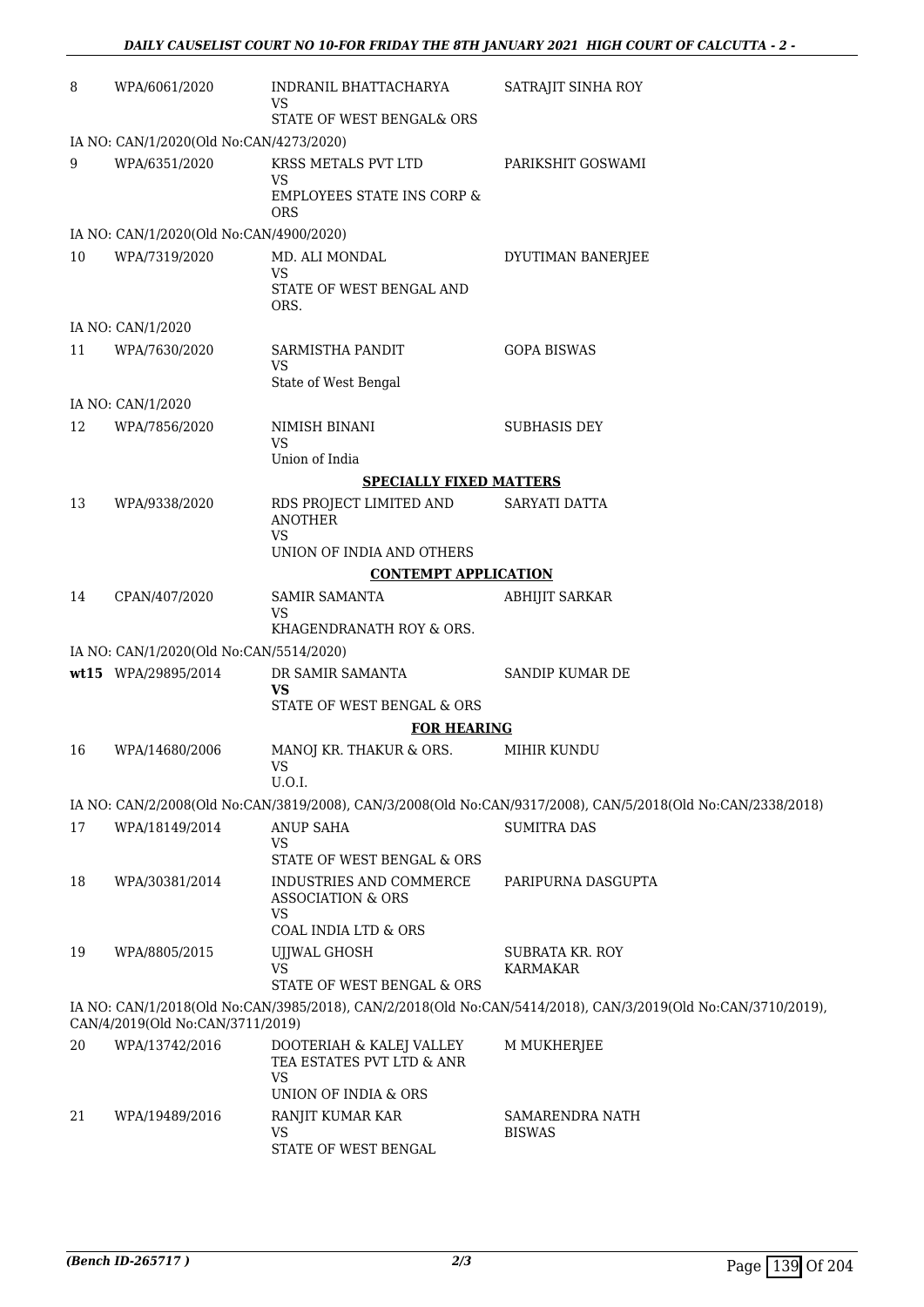## *DAILY CAUSELIST COURT NO 10-FOR FRIDAY THE 8TH JANUARY 2021 HIGH COURT OF CALCUTTA - 3 -*

| 22 | WPA/12444/2017                           | NIHARENDU SOM<br>VS<br>STATE OF WEST BENGAL & ORS                                                       | <b>DWARIKANATH</b><br>MUKHERJEE     |
|----|------------------------------------------|---------------------------------------------------------------------------------------------------------|-------------------------------------|
| 23 | WPA/16308/2017                           | SWARNALATA ROY<br>VS.<br>STATE OF WEST BENGAL &<br>ORS.                                                 | UJJAL RAY                           |
| 24 | WPA/4312/2018                            | KESORAM RAYON & ANR<br>VS<br>STATE OF WEST BENGAL & ORS                                                 | PRASUN GHOSH                        |
| 25 | WPA/6101/2018                            | SANTOSH KUMAR SINGH<br>VS.<br><b>BHARAT PETROLEUM</b><br>CORPORATION LIMITED & ORS                      | PINGAL.<br><b>BHATTACHARYYA</b>     |
| 26 | WPA/9940/2018                            | MAANAG. COMMI. OF KESHIA<br>SAROJ KUMAR HIGH SCHOOL &<br><b>ANR</b><br>VS<br>STATE OF WEST BENGAL & ORS | UTTAM KUMAR<br><b>BHATTACHARYYA</b> |
|    | IA NO: CAN/1/2018(Old No:CAN/10310/2018) |                                                                                                         |                                     |
|    | wt27 WPA/14412/2018                      | ARUN PRAKASH GHOSH<br>VS<br>STATE OF WEST BENGAL & ORS                                                  | <b>ANUSUYA BANERJEE</b>             |
| 28 | WPA/22289/2018                           | <b>IMRAN ENTERPRISE &amp; ANR</b><br>VS<br>STATE OF WEST BENGAL & ORS                                   | <b>TAPAS SINGHA RAY</b>             |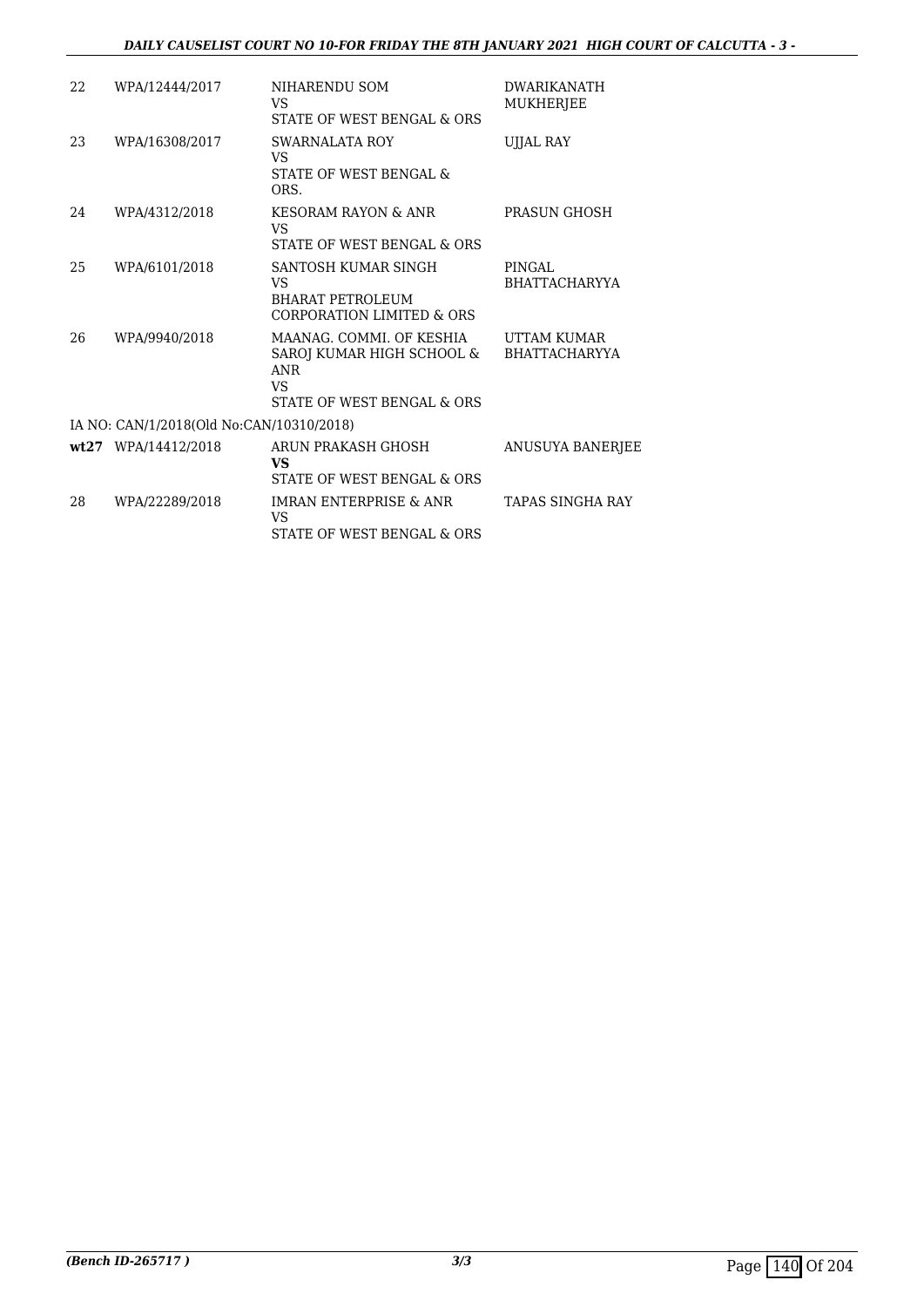

## **Appellate Side**

**DAILY CAUSELIST For Friday The 8th January 2021**

**COURT NO. 23 SINGLE BENCH (SB - XIII)**

**AT 10:45 AM**

### **HON'BLE JUSTICE ARINDAM MUKHERJEE**

**(VIA VIDEO CONFERENCE)**

**ON AND FROM MONDAY, THE 7TH DECEMBER, 2020 - MATTERS (INCLUDING MOTIONS) UNDER ARTICLE 226 OF THE CONSTITUTION RELATING TO RESIDUARY UNDER GROUP IX (ELECTRICITY ONLY) INCLUDING APPLICATIONS CONNECTED THERETO.**

**HEARING OF CIVIL REVISION APPLICATIONS AND APPLICATIONS UNDER ARTICLE 227 OF THE CONSTITUTION INCLUDING APPLICATIONS CONNECTED THERETO.**

**HEARING OF WRIT PETITIONS IRRESPECTIVE OF CLASSIFICATION AND APPLICATIONS CONNECTED THERETO.**

**IF NO ONE APPEARS FOR THE PETITIONER FOR TWO CONSECUTIVE DATES, MATTERS WILL BE TAKEN UP IN THEIR ABSENCE.**

**NOTE : APPELLATE SIDE MATTERS WILL BE TAKEN UP FIRST.**

**ORIGINAL SIDE MATTERS WILL BE TAKEN UP FROM 2 :00 P.M. AFTER COMPLETION OF ORIGINAL SIDE MATTERS, IF TIME PERMITS APPELLATE SIDE MATTERS WILL BE TAKEN UP.**

**NOTE : 1. MATTERS WILL BE TAKEN UP THROUGH PHYSICAL HEARING WHEN BOTH THE PARTIES ARE AGREED.**

**NOTE : 2. NO MENTIONING OF HEARING MATTERS FOR INCLUSION.**

**NOTE : 3 MATTERS MARKED AS LAST CHANCE SHALL BE TAKEN UP FIRST.**

|              |                | <b>MOTION</b>                                                                                 |                     |
|--------------|----------------|-----------------------------------------------------------------------------------------------|---------------------|
|              |                | (GROUP - IX ELECTRICITY)                                                                      |                     |
| $\mathbf{1}$ | WPA/20982/2019 | SK. ASRAF ALI<br>VS.<br>STATE OF WEST BENGAL & ORS.                                           | KRISHNA YADAV       |
| 2            | WPA/22209/2019 | JOY MAJUMDER & CO<br>VS<br><b>CESC LTD &amp; ANR</b>                                          | SOUMA BHATTACHARYA  |
| 3            | WPA/22801/2019 | RAMPADA SANTRA<br>VS.<br><b>W.B. STATE ELECTRICITY</b><br>DISTRIBUTION COMPANY LTD. &<br>ORS. | SK ABU ABBAS UDDIN  |
| 4            | WPA/24345/2019 | ARABINDA BHOWMIK @ BHUNIA SK SAMIN AKHTER<br>VS.<br>THE WBSEDC LTD & ORS                      |                     |
| 5            | WPA/205/2020   | SUSMITA GHOSH<br>VS.<br>STATE OF WEST BENGAL & ORS                                            | ASIT KR CHAKRABORTY |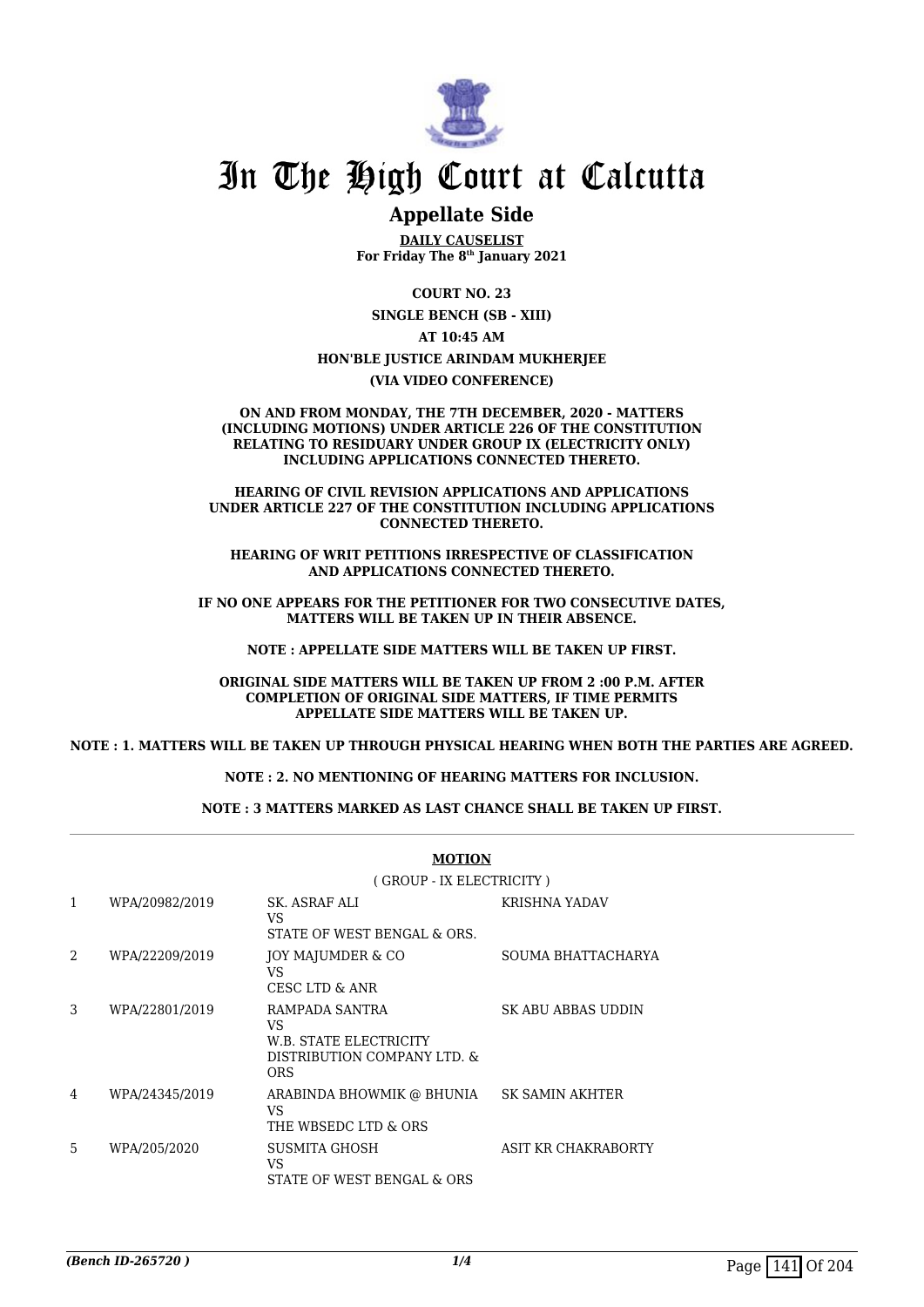| 6  | WPA/471/2020                   | PRABIR KUMAR MAJUMDAR<br>VS<br>THE WBSEDCL & ORS                                  | FATIMA HASSAN                        |
|----|--------------------------------|-----------------------------------------------------------------------------------|--------------------------------------|
| 7  | WPA/1704/2020                  | TABIR HOSSAIN MALLICK & ORS                                                       | <b>ABDUL HAMID</b>                   |
|    |                                | VS.<br>THE WEST BENGAL STATE ELEC.<br>DIST. CO. LTD. & ORS                        |                                      |
| 8  | WPA/2044/2020                  | <b>VIVEKANANDA DEY</b><br>VS.<br>THE CHAIRMAN, WBSEDCL &<br>ORS                   | SAILENDRA NATH<br><b>CHAKRABORTI</b> |
| 9  | WPA/2098/2020                  | <b>GEDU MONDAL</b><br>VS<br>THE W.B.S.E.D.C.L. & ORS                              | LIPIKA CHATTERJEE                    |
| 10 | WPA/2327/2020                  | NUR MAHAMMAD<br>VS.<br>WBSEDC LTD & ORS                                           | SK SHAHJAHAN                         |
| 11 | WPA/2341/2020                  | BIDHAN CHANDRA DAS<br>VS<br><b>STATE OF WEST BENGAL &amp; ORS</b>                 | PABITRA BISWAS                       |
| 12 | WPA/2613/2020<br>(Last Chance) | SEKH SAYAD AHAMMAD<br>VS.<br>THE CESC LTD & ORS                                   | PARTHA SARATHI DAS                   |
| 13 | WPA/2708/2020                  | <b>DIPAK KR NASKAR</b><br>VS<br>THE WBSEDC LTD & ORS                              | DILIP KR SHYAMAL                     |
| 14 | WPA/2726/2020                  | SK. ASGAR ALI<br>VS.<br>THE W.B. STATE ELECTRICITY<br>DISTRIBUTION CO. LTD. & ORS | SRIMOYEE MUKHERJEE                   |
| 15 | WPA/2859/2020                  | <b>RAMESH NASKAR</b><br>VS.<br>CESC LTD. & ORS                                    | DIPANKAR ADITYA                      |
| 16 | WPA/2876/2020                  | KRISHNA LAL SHAW<br>VS<br>CALCUTTA ELECTRICITY SUPPLY<br>CORPORATION LTD & ORS    | FALGUNI<br>BANDYOPADHYAY             |
| 17 | WPA/2908/2020                  | NEMAIN SAMANTA<br>VS<br>CALCUTTA ELECTRICITY SUPPLY<br>CORPORATION LTD. & ORS     | <b>ABDUR RAKIB</b>                   |
| 18 | WPA/2932/2020                  | DIPAK KR SENGUPTA @ KAJAL<br><b>SENGUPTA</b><br>VS.<br>THE CESC LTD & ORS         | PARTHA SARATHI DAS                   |
| 19 | WPA/2990/2020                  | MONORANJAN DEBNATH<br>VS.<br>STATE OF WEST BENGAL & ORS                           | NARAYAN CH GHOSH                     |
| 20 | WPA/3008/2020                  | SABNAM ROHAMAN<br>VS<br><b>CESC LTD &amp; ANR</b>                                 | <b>UDDIPAN BANERJEE</b>              |
| 21 | WPA/3030/2020                  | ANANDA ROY CHOWDHURY<br>VS<br>WBSEDC LTD & ORS                                    | DEBASIS MITRA                        |
| 22 | WPA/3053/2020                  | TARA THAKUR<br><b>VS</b><br><b>CESC LTD &amp; ORS</b>                             | FALGUNI<br>BANDYAPADHYAY             |
| 23 | WPA/3054/2020                  | MINA CHAKRABORTY<br>VS<br>CESC LTD & ORS                                          | FALGUNI<br>BANDYAPADHYAY             |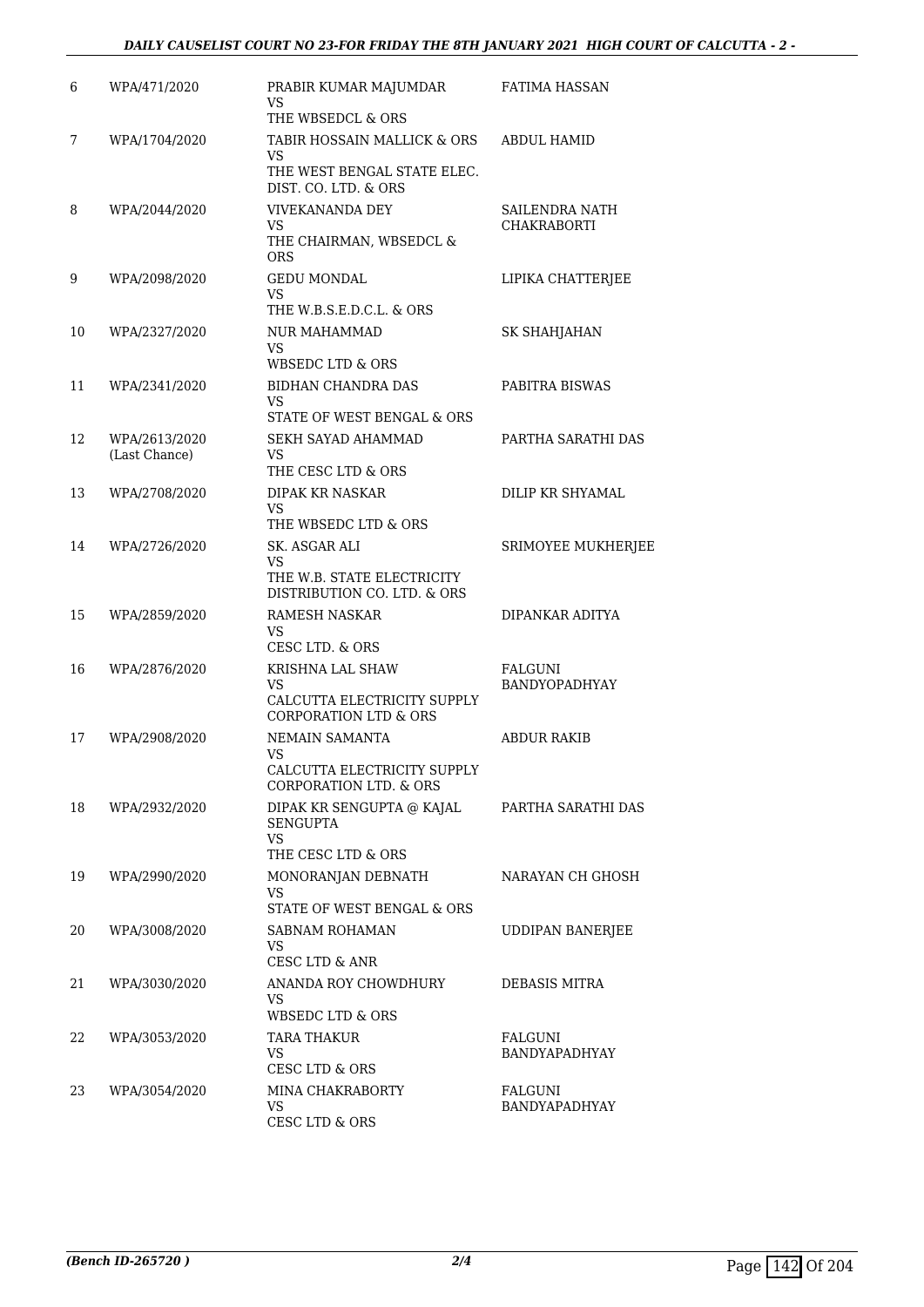#### *DAILY CAUSELIST COURT NO 23-FOR FRIDAY THE 8TH JANUARY 2021 HIGH COURT OF CALCUTTA - 3 -*

| 24 | WPA/3083/2020     | SATYABRATA GHOSH<br><b>VS</b><br>THE CESC LTD & ORS                                                                               | SUPRATICK SYAMAL          |
|----|-------------------|-----------------------------------------------------------------------------------------------------------------------------------|---------------------------|
| 25 | WPA/3097/2020     | KANAK DE<br>VS                                                                                                                    | PRONOJIT ROY              |
| 26 | WPA/3421/2020     | STATE OF WEST BENGAL & ORS.<br>MERLIN REAL ESTATE LLP &<br>ANR.<br>VS.<br>DIST. ENG. HOWRAH CESC LTD.                             | LAL RATAN MONDAL          |
| 27 | WPA/3487/2020     | & ORS.<br>SK. SARAFAT ALI<br>VS.<br>STATE OF WEST BENGAL & ORS                                                                    | KAUSTAV BHATTACHARYA      |
| 28 | WPA/4157/2020     | SUSHIL PRASAD SINGH<br><b>VS</b><br>THE CALCUTTA ELECTRIC<br>SUPPLY CORPORATION LTD &<br><b>ORS</b>                               | MOHIT KUMAR DEY           |
| 29 | WPA/4326/2020     | <b>SUBRATA NARAYAN</b><br><b>CHOWDHURY &amp; ORS</b><br>VS.<br>THE WEST BENGAL STATE<br>ELECTRICITY TRANSMISSION<br>COMPANY LTD & | <b>BAJRANG MANOT</b>      |
| 30 | WPA/4729/2020     | <b>TAPAN GORAI</b><br>VS.<br>WBSEDC LTD LTD & ORS                                                                                 | MALAY BHATTACHARYYA       |
| 31 | WPA/5058/2020     | JABBAR ALI<br>VS.<br>ASSIST. ENGINEER (AE), W.B.<br>STATE ELEC. TRNSM. CO. LTD &<br><b>ORS</b>                                    | BADRUDDOZA MALLICK        |
| 32 | WPA/5130/2020     | <b>SUKUMAR DAS</b><br>VS<br><b>CESC LIMITED &amp; ORS</b>                                                                         | MANIK LAL PODDAR          |
| 33 | WPA/5142/2020     | MITA PAUL & ANR<br>VS<br>W.B. STATE ELECTRICITY<br>DISTRIBUTION COMPANY LTD. &<br><b>ORS</b>                                      | <b>GITASHREEN MISTRY</b>  |
| 34 | WPA/5224/2020     | JAYHIND SAHA<br>VS.<br>W.B.S.E.D.C.L. & ORS                                                                                       | ANIRBAN BANERJEE          |
| 35 | WPA/5227/2020     | <b>WEST BENGAL STATE</b><br>ELECTRICITY DISTRIBUTION<br>COMPANY LTD.<br>VS<br>MOLLA SOHEL PARVEJ                                  | RITUPARNA MAITRA          |
| 36 | WPA/5234/2020     | WBBSED COMPANY LTD<br>VS<br>DEB KUMAR ROY & ORS                                                                                   | <b>SUJIT SANKAR KOLEY</b> |
| 37 | WPA/5330/2020     | JAYASHREE PATRA MAITY<br>VS<br><b>WESEDCL &amp; ORS</b>                                                                           | NILANJAN ADHIKARI         |
| 38 | WPA/7070/2020     | SUBODH ADHIKARI<br>VS<br><b>WEST BENGAL STATE</b><br>ELECTRICITY DISTRIBUTION CO<br>LTD                                           | jayanta sammanta          |
|    | IA NO: CAN/1/2020 |                                                                                                                                   |                           |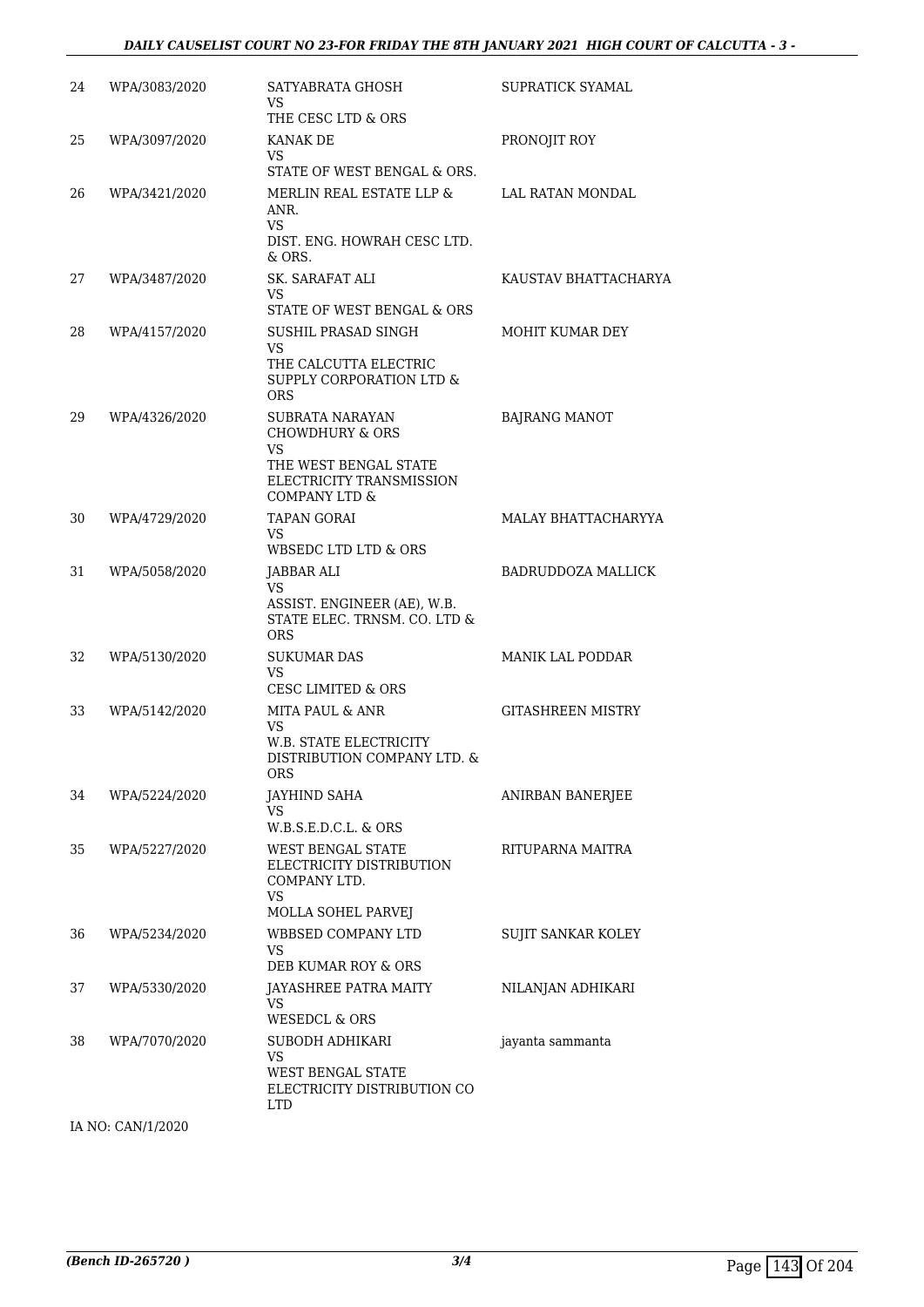| 39 | WPA/7273/2020     | ASHOK JANA<br>VS<br>WEST BENGAL STATE<br>ELECTRICITY DISTRIBUTION<br><b>COMPANY LIMITED</b>                                                                  | <b>SIMA ADHIKARY</b>     |
|----|-------------------|--------------------------------------------------------------------------------------------------------------------------------------------------------------|--------------------------|
|    | IA NO: CAN/1/2020 |                                                                                                                                                              |                          |
| 40 | WPA/7468/2020     | JAGABANDHU KOLEY7<br><b>VS</b><br><b>WBSEDC LIMITED</b>                                                                                                      | VIJAY AGARWAL            |
|    | IA NO: CAN/1/2020 |                                                                                                                                                              |                          |
| 41 | WPA/7473/2020     | ROMAKIAYANTA INFOCOM<br>PRIVATE LIMITED<br>VS<br>WEST BENGAL STATE<br><b>ELECTRICITYDISTRIBUTION</b><br><b>COMPANY LIMITED</b>                               | <b>ANIMESH DAS</b>       |
|    | IA NO: CAN/1/2020 |                                                                                                                                                              |                          |
| 42 | WPA/8038/2020     | <b>SUDHIR KR SHAW</b><br>VS.<br>CALCUTTA ELECTRICITY SUPPLY                                                                                                  | GAURAV PURAKAYASTHA      |
| 43 | WPA/8168/2020     | CORPORATION LTD AND ORS<br><b>RUPA BEGUM</b><br><b>VS</b><br>DIRECTOR OF WEST BENGAL<br><b>STATE ELECTRICITY</b><br>DISTRIBUTION CO LTD AND<br><b>OTHERS</b> | <b>GOUTAM DEBNATH</b>    |
| 44 | WPA/8780/2020     | SK. NASIMUDDIN<br>VS.<br>CESC LIMITED AND ANR                                                                                                                | <b>INDRANIL HALDER</b>   |
| 45 | WPA/8783/2020     | <b>FARIDUL MALLIK</b><br>VS.<br>CESC LIMITED AND ANR                                                                                                         | INDRANIL HALDER          |
| 46 | WPA/9678/2020     | CALCUTTA EXPANDED METAL<br>MANUFACTURING COMPANY<br>PRIVATE LIMITED<br><b>VS</b><br>STATE OF WEST BENGAL AND<br>ORS.                                         | DEOBRAT UPADHYAY         |
| 47 | WPA/10003/2020    | MD. FAISAL MAJID<br>VS<br><b>CESC LIMITED</b>                                                                                                                | <b>INDRANIL HALDER</b>   |
| 48 | WPA/10599/2020    | DAYAL GHOSH<br><b>VS</b><br><b>CESC LIMITED</b>                                                                                                              | SAYANI BHATTACHARYA      |
| 49 | WPA/10847/2020    | JIBAN KRISHNA DAS<br>VS.<br>WEST BENGAL ELECTRICITY<br>DISTRIBUTION COMPANY<br>LIMITED                                                                       | BHASKAR CHANDRA<br>MANNA |
| 50 | WPA/10959/2020    | <b>BISWAJIT JANA</b><br>VS.<br>THE W.B.S.E.D.C.L. AND ORS                                                                                                    | SK SAHRAHAN ALI          |
| 51 | WPA/11272/2020    | ABDUL RASHID MONDAL<br><b>VS</b><br>STATE OF WEST BENGAL AND<br>ORS.                                                                                         | MD. MANSOOR ALAM         |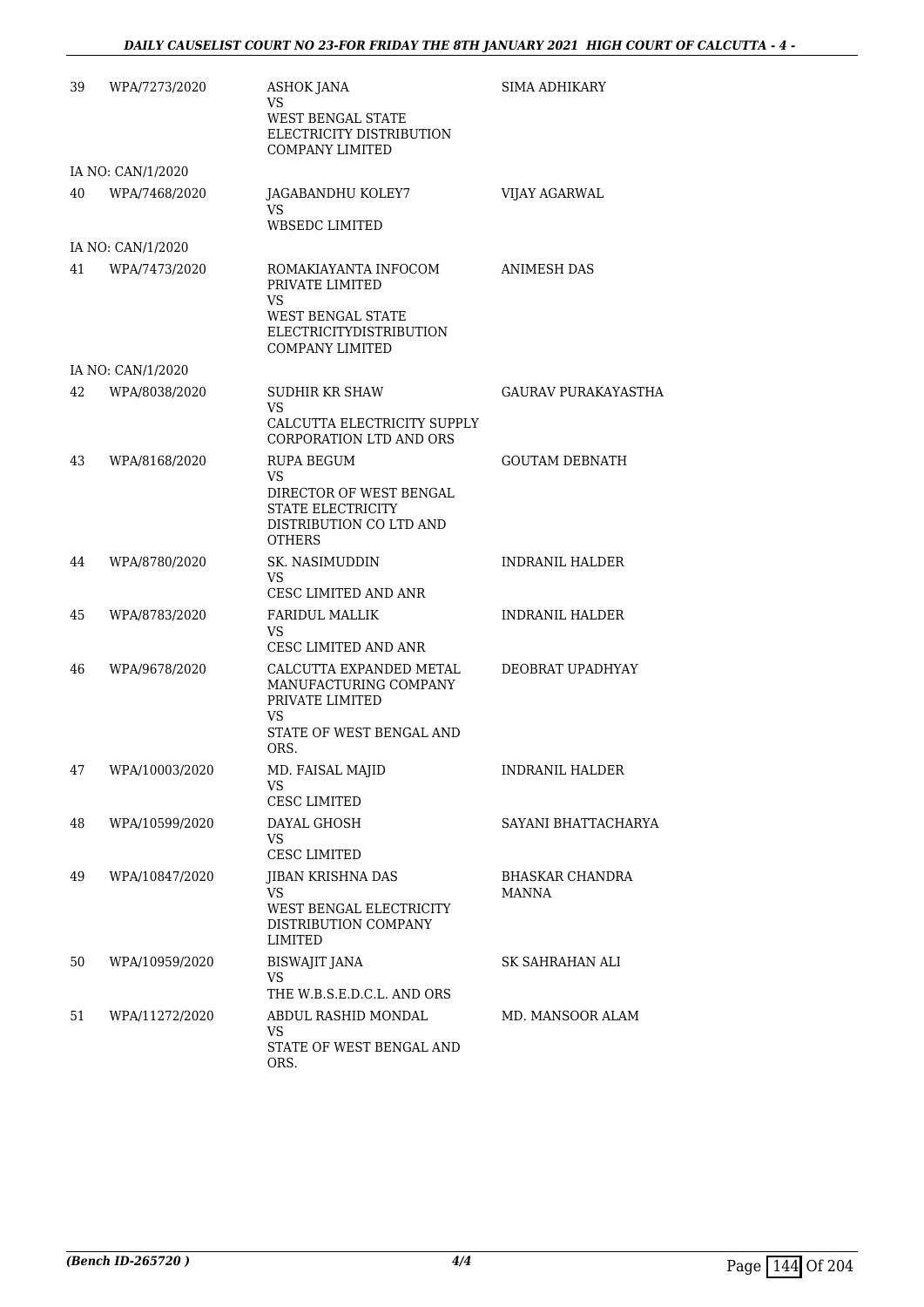

#### **Appellate Side**

**DAILY CAUSELIST For Friday The 8th January 2021**

**COURT NO. 18 SINGLE BENCH (SB - XIV) AT 10:45 AM HON'BLE JUSTICE BISWAJIT BASU (VIA VIDEO CONFERENCE)**

**ON AND FROM MONDAY, THE 7TH DECEMBER, 2020 - ADMISSION AND HEARING OF CIVIL REVISION APPLICATIONS AND APPLICATIONS UNDER ARTICLE 227 OF THE CONSTITU(TION INCLUDING APPLICATIONS CONNECTED THERETO ARISING OUT OF TESTAMENTARY AND EJECTMENT SUITS AND PUBLIC PREMISES (UNAUTHORISED OCCUPANTS) ACT, 1971.**

**ANDON AND FROM MONDAY THE 7TH DECEMBER, 2020 ISSUED ON 1ST DECEMBER, 2020 IS MODIFIED TO THE FOLLOWING EXTENT IN ADDITION TO HIS OWN DETERMINATION, WILL TAKE HEARING OF CIVIL REVISION APPLICATIONS AND APPLICATIONS UNDER ARTICLE 227 OF THE CONSTITUTION FROM 2016 TO 2018 INCLUDING APPLICATIONS CONNECTED THERETO.**

**NOTE: MATTERS WILL BE TAKEN UP THROUGH PHYSICAL HEARING ONLY WHEN BOTH THE PARTIES ARE AGREED.**

|              |                           | <b>NEW MOTION</b>                                                                                        |                        |  |
|--------------|---------------------------|----------------------------------------------------------------------------------------------------------|------------------------|--|
| $\mathbf{1}$ | CO/34/2021<br>(No Caveat) | ARIJIT BHATTACHARJEE ALIAS CHAYAN<br><b>BHATTACHARJEE</b><br><b>VS</b><br><b>SMT SUSMITA CHAKRABARTY</b> | RUPAYAN DEB            |  |
|              |                           | <b>MOTION</b>                                                                                            |                        |  |
| 2            | CO/2636/2018              | KANCHAN PAL CHOWDHURY<br>VS<br>RAMENDRA NARAYAN PAL<br><b>CHOWDHURY &amp; ORS</b>                        | PARAMITA ROY           |  |
| 3            | CO/580/2020               | RATNA MANDAL<br>VS.<br>TARUN KANTI ROY                                                                   | AKMAN KHAN             |  |
| 4            | CO/676/2020               | SARASWATI DEVI MUNDRA<br>VS<br>M/S SUN RISE CORPORATION                                                  | PRIYABRATA GHOSH       |  |
| 5            | CO/723/2020               | <b>CHABI PATRA &amp; ORS</b><br>VS<br>SANJIB KUMAR BISWAS                                                | PINTU KARAR            |  |
| 6            | CO/751/2020<br>(c)        | DHANONJOY SINGHA<br>VS<br>ASHOK KUMAR MUKHERJEE                                                          | PINAKI RANJAN MITRA    |  |
| 7            | CO/755/2020               | <b>SABITA SHAW</b><br>VS<br>ARJUN THAKUR                                                                 | <b>SAKTIDHAR DAS</b>   |  |
| 8            | CO/857/2020               | <b>MD ILIYAS</b><br>VS.<br>MD SHAHNAWAZ                                                                  | <b>GOLAM MOHAMMAD</b>  |  |
| 9            | CO/1005/2020              | KISHALAY BHADURI<br>VS.<br>SUNIL KUMAR SINGH & ORS                                                       | <b>SOVAN MUKHERJEE</b> |  |
| 10           | CO/1054/2020              | SUJATA DANDA (PHILLIPS)<br>VS<br>AJIT KUMAR PANDIT & ORS                                                 | <b>ANIMESH PAUL</b>    |  |
| 11           | CO/1286/2020              | <b>MD IDRIS</b><br>VS<br>PRITEPAL SUNGH                                                                  | MANASH KUMAR BARMAN    |  |
| 12           | CO/1487/2020              | SUCHITRA RAKSHIT AND ORS<br>VS<br>RANJIT RAKSHIT                                                         | JOYITA ROY             |  |
| 13           | CO/1507/2020<br>(c)       | UNISYSTEMS PVT LTD<br>VS<br>CHANDRA PRAKASH JHUNJHUNWALA                                                 | MANJU JAISWAL          |  |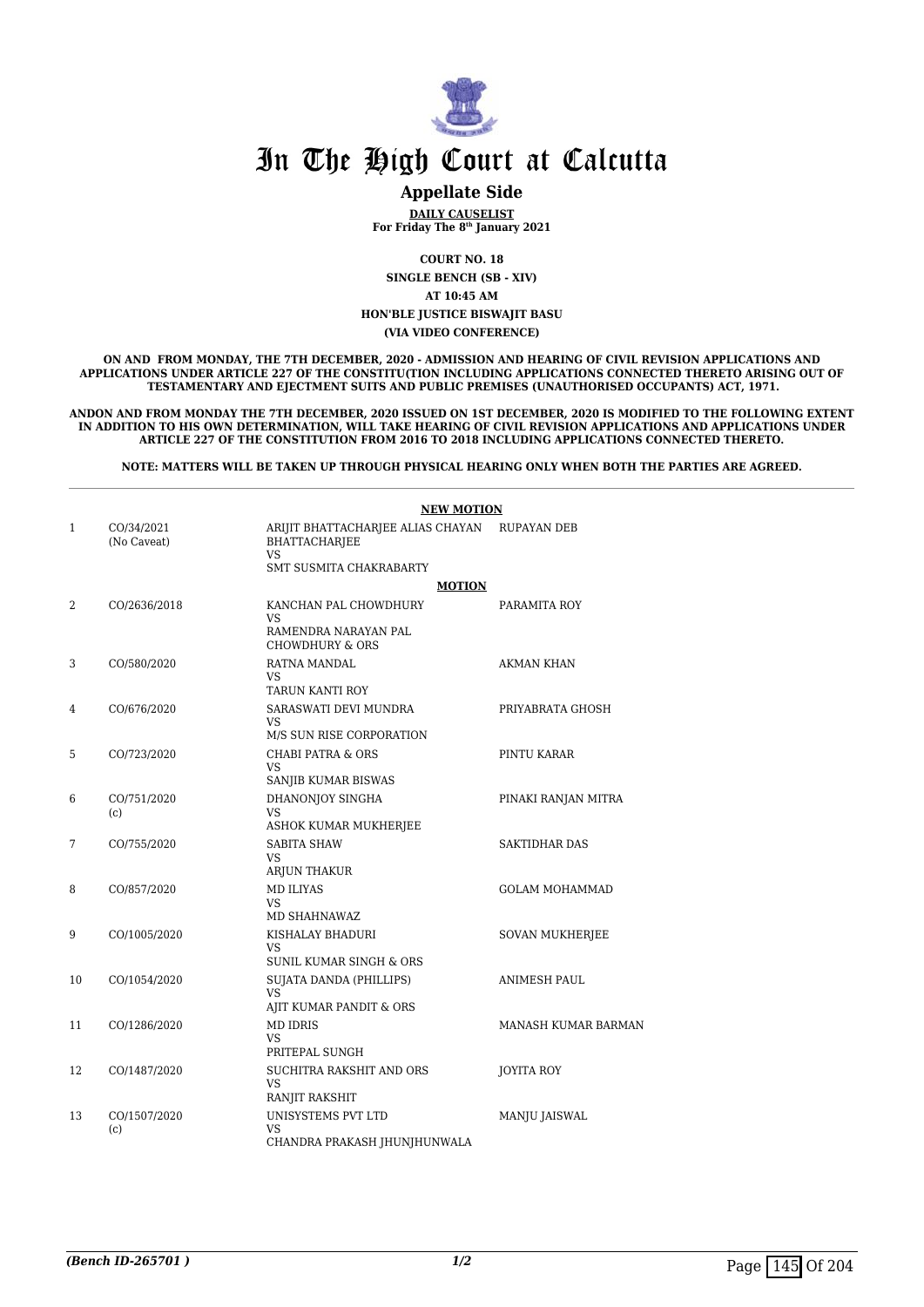14 CO/1611/2020 KRISHNA KUMAR TEKRIWAL VS JAGAT MOHAN KAPUR

JASOJEET MUKHERJEE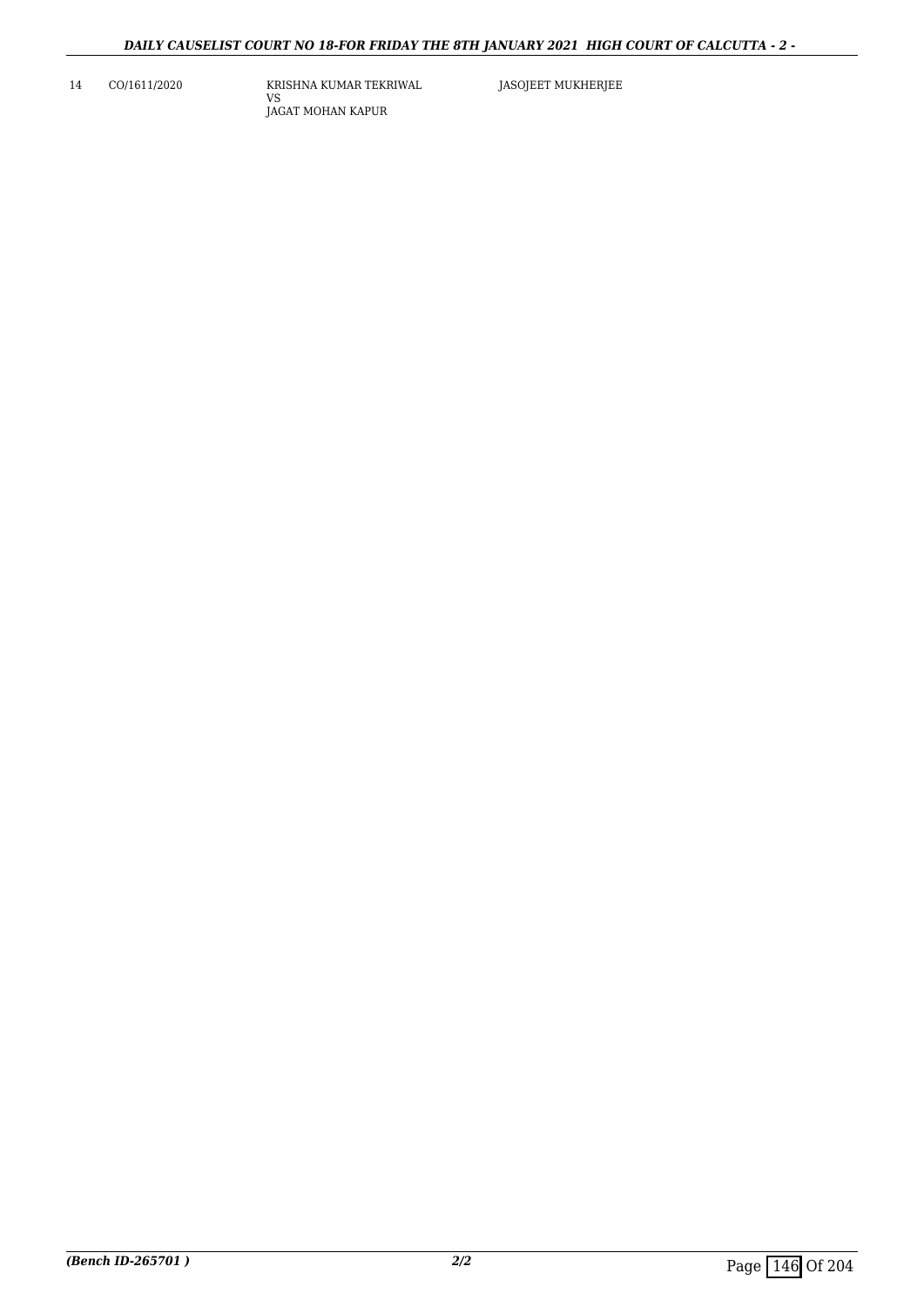

### **Appellate Side**

**DAILY CAUSELIST For Friday The 8th January 2021**

**COURT NO. 24 SINGLE BENCH (SB - XV) AT 10:45 AM HON'BLE JUSTICE AMRITA SINHA (VIA VIDEO CONFERENCE)**

**ON AND FROM MONDAY, THE 7TH DECEMBER, 2020 - MATTERS (INCLUDING MOTIONS) UNDER ARTICLE 226 OF THE CONSTITUTION RELATING TO ALL SERVICE MATTERS RELATING TO MUNICIPALITIES AND PANCHAYATS UNDER GROUP V AND APPLICATIONS CONNECTED THERETO; MATTERS (INCLUDING MOTIONS) UNDER ARTICLE 226 OF THE CONSTITUTION RELATING TO SERVICE UNDER GROUP VI INCLUDING HEARING OF WRIT PETITIONS AND APPLICATIONS CONNECTED THERETO.**

**NOTE : MATTERS WILL BE TAKEN UP THROUGH PHYSICAL HEARING ONLY WHEN BOTH THE PARTIES ARE AGREED. THE FOLLOWING NOTES WILL BE EFFECTIVE ON AND FROM 11.01.20211.** 

**1. ON EVERY MONDAY MOTIONS WILL BE TAKEN UP FOR THE WHOLE DAY.**

**2. ON EVERY TUESDAY MOTIONS WILL BE TAKEN UP TILL RECESS. AFTER RECESS APPLICATIONS WILL BE TAKEN UP AND IF TIME PERMITS MOTIONS WILL BE TAKEN UP 3. ON EVERY WEDNESDAY 'MOTIONS' WILL BE TAKEN UP TILL RECESS. AFTER RECESS CONTEMPT APPLICATIONS WILL BE TAKEN UP AND IT TIME PERMITS MOTIONS WILL BE TAKEN UP. 4. ON EVERY THURSDAY MOTIONS WILL BE TAKEN UP TILL RECESS. AFTER RECESS HEARING MATTERS WILL BE TAKEN UP. 5. ON EVERY FRIDAY MOTIONS WILL BE TAKEN UP TILL RECESS. AFTER RECESS 'HEARING' MATTERS WILL BE TAKEN UP.**

#### **FOR JUDGMENT**

1 WPA/6896/2020 KAUSIK GHOSH AND ORS  $V<sup>Q</sup>$ State of West Bengal AND ORS

SALONI BHATTACHARJEE

IA NO: CAN/1/2020, CAN/2/2020

#### **MOTION GROUP - V**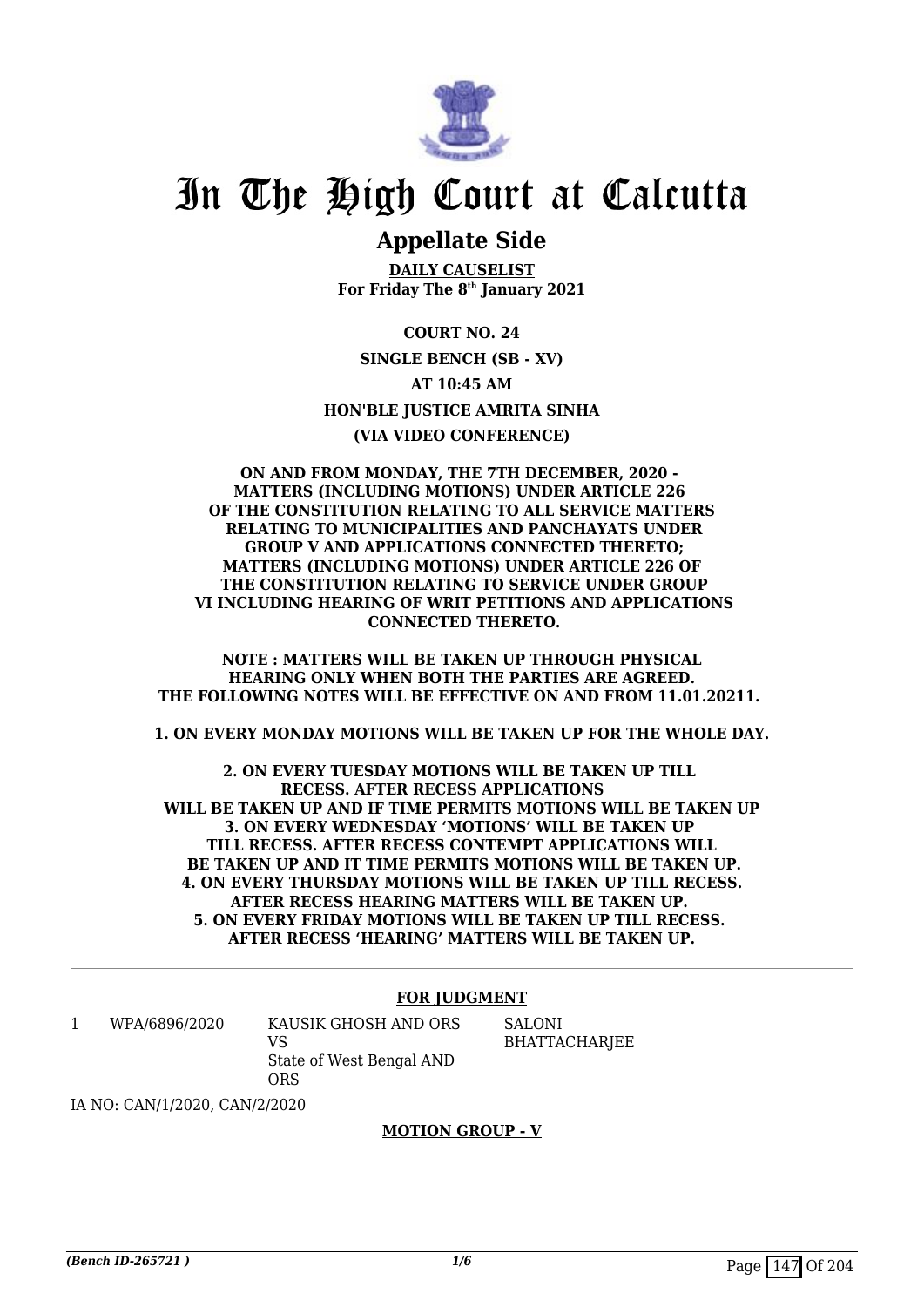| 2  | WPA/9427/2020  | MAHABIR SWANIRVAR DAL<br>(MAJHPARA)(SELF HELP<br><b>GROUP) AND ANOTHER</b><br><b>VS</b><br>STATE OF WEST BENGAL<br>AND ORS. | <b>SHUVRO PROKASH</b><br>LAHIRI     |                 |
|----|----------------|-----------------------------------------------------------------------------------------------------------------------------|-------------------------------------|-----------------|
| 3  | WPA/11482/2020 | CHHABI HARIZON(HAZRA)<br><b>VS</b><br><b>STATE OF WEST BENGAL</b><br>AND ORS.                                               | PRATIP KUMAR<br><b>CHATTERJEE</b>   |                 |
|    |                | <b>MOTION (GROUP VI)</b>                                                                                                    |                                     |                 |
| 4  | WPA/3936/2020  | MD. EMAJUDDIN MANDAL<br><b>VS</b><br>STATE OF WEST BENGAL &<br><b>ORS</b>                                                   | <b>SUSMITA DEY (BASU)</b>           |                 |
| 5  | WPA/3937/2020  | <b>MALOY BISWAS</b><br><b>VS</b><br>STATE OF WEST BENGAL &<br><b>ORS</b>                                                    | <b>SUSMITA DEY (BASU)</b>           |                 |
| 6  | WPA/4264/2020  | <b>SUMAHAN GHOSH</b><br><b>VS</b><br>UNION OF INDIA & ORS                                                                   | <b>AMRITA PANDEY</b>                |                 |
| 7  | WPA/4529/2020  | <b>BIMAL KUMAR DAS</b><br><b>VS</b><br>STATE OF WEST BENGAL &<br><b>ORS</b>                                                 | <b>CHANDAN SEKHAR</b><br><b>BAG</b> |                 |
| 8  | WPA/4532/2020  | PRASANTA KUMAR DE &<br><b>ORS</b><br><b>VS</b><br>STATE OF WEST BENGAL &<br><b>ORS</b>                                      | <b>JAYANTA MITRA</b>                |                 |
| 9  | WPA/4573/2020  | MURSHIDUL HOSSAIN<br><b>SARKAR</b><br><b>VS</b><br>STATE OF WEST BENGAL &<br><b>ORS</b>                                     | MD KUTUBUDDIN                       |                 |
| 10 | WPA/4585/2020  | MD. RUKNUDDIN<br><b>VS</b><br>THE HON'BLE HIGH COURT<br>AT CALCUTTA & ORS                                                   | SHAREQ SIDDIQUE                     | SAIKAT BANERJEE |
| 11 | WPA/4624/2020  | <b>NABANITA DAS</b><br><b>VS</b><br>STATE OF WEST BENGAL &<br><b>ORS</b>                                                    | <b>SUBRATA KARMAKAR</b>             |                 |
| 12 | WPA/4636/2020  | <b>ASIT MONDAL</b><br><b>VS</b><br>STATE OF WEST BENGAL &<br><b>ORS</b>                                                     | MD. HASANUZ<br><b>ZAMAN</b>         |                 |
| 13 | WPA/4658/2020  | EX- SEPOY RAMBABU<br><b>BAMMIDI</b><br><b>VS</b><br>UNION OF INDIA & ORS                                                    | <b>INDRANI GUPTA</b>                |                 |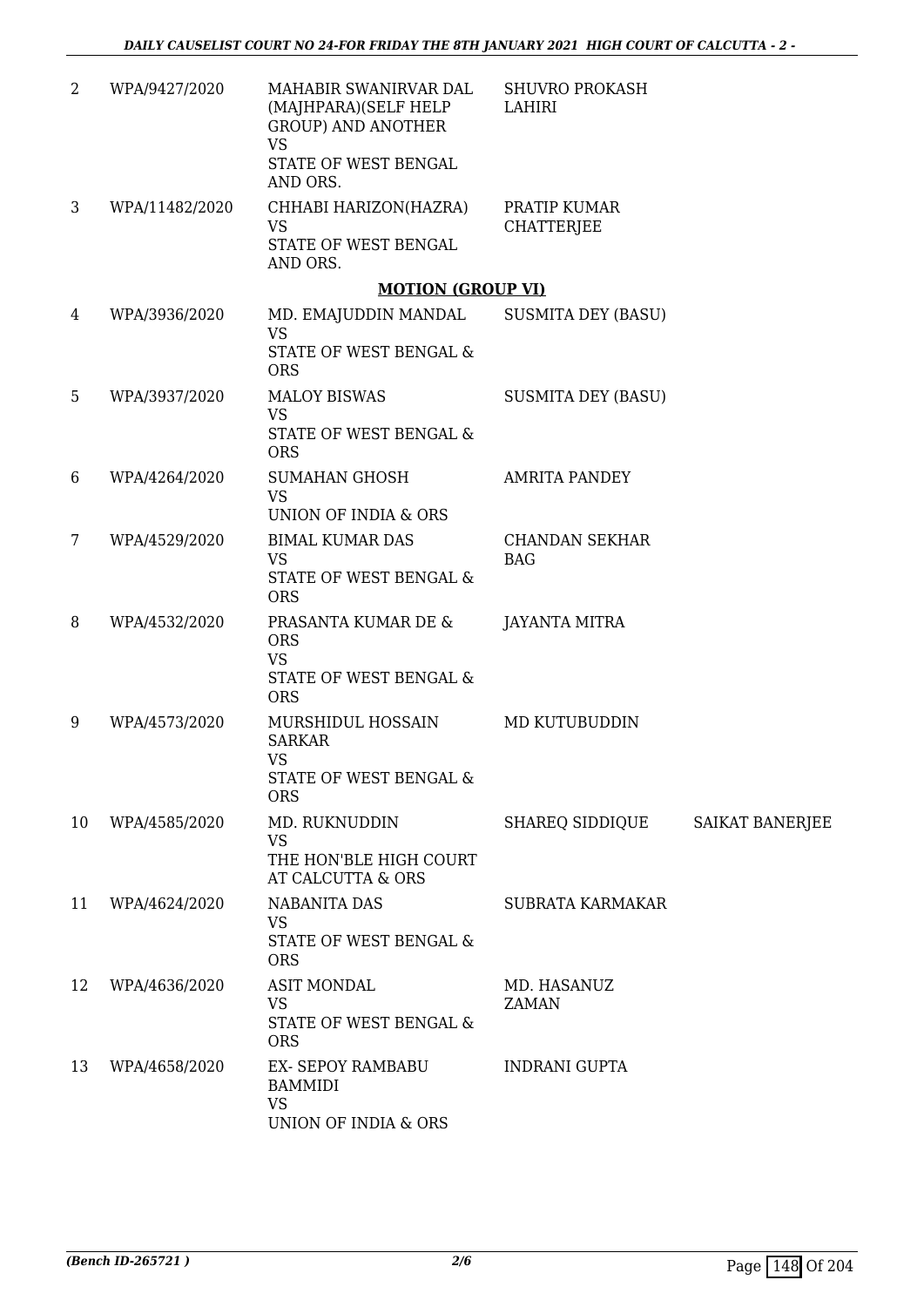| 14 | WPA/4680/2020                           | PRAHLAD HARIJAN<br><b>VS</b>                                     | <b>AMAL KUMAR DATTA</b>               |
|----|-----------------------------------------|------------------------------------------------------------------|---------------------------------------|
|    |                                         | M/S. EASTERN COAL<br><b>FIELDS LTD &amp; ORS</b>                 |                                       |
| 15 | WPA/4685/2020                           | <b>BAPI DAS</b><br><b>VS</b>                                     | <b>GUDDU SINGH</b>                    |
|    |                                         | UNION OF INDIA & ORS                                             |                                       |
| 16 | WPA/4718/2020                           | TAPAN KUMAR PARUA<br><b>VS</b>                                   | <b>ARUN KUMAR</b><br><b>CHOWDHURY</b> |
|    |                                         | LIFE INSURANCE<br><b>CORPORATION OF INDIA &amp;</b><br>ORS.      |                                       |
| 17 | WPA/4740/2020                           | <b>BEAUTY MONDAL</b>                                             | <b>SUMALYA</b>                        |
|    |                                         | <b>VS</b><br>STATE OF WEST BENGAL &<br><b>ORS</b>                | <b>CHAKRABORTY</b>                    |
| 18 | WPA/4759/2020                           | CHAPALA BHANDARI<br><b>VS</b>                                    | ARUNABHA JANA                         |
|    |                                         | STATE OF WEST BENGAL &<br><b>ORS</b>                             |                                       |
| 19 | WPA/4816/2020                           | PARITOSH KUMAR PATRA<br><b>VS</b><br><b>WBSEDC LTD &amp; ORS</b> | <b>GUDDU SINGH</b>                    |
| 20 | WPA/4889/2020                           | ANITA DAS (RAJAK)<br><b>VS</b>                                   | <b>ARKADIPTA</b><br><b>SENGUPTA</b>   |
|    |                                         | STATE OF WEST BENGAL &<br><b>ORS</b>                             |                                       |
| 21 | WPA/4982/2020                           | <b>GORACHAND MUKHERJEE</b><br><b>VS</b>                          | <b>SUVADIP</b>                        |
|    |                                         | <b>STATE OF WEST BENGAL &amp;</b><br><b>ORS</b>                  | <b>BHATTACHARJEE</b>                  |
| 22 | WPA/6697/2020                           | <b>GARIMA RUNGTA</b><br><b>VS</b>                                | <b>SIDDHARTHA</b><br><b>SHROFF</b>    |
|    |                                         | UNION OF INDIA                                                   |                                       |
|    | IA NO: CAN/1/2020(Old No:CAN/5591/2020) |                                                                  |                                       |
| 23 | WPA/7189/2020                           | <b>AMIT PODDAR</b><br><b>VS</b>                                  | <b>GOPAL DAS</b>                      |
|    |                                         | Union of India                                                   |                                       |
|    | IA NO: CAN/1/2020                       |                                                                  |                                       |
| 24 | WPA/7435/2020                           | AJEET KUMAR                                                      | <b>ASHOK PRASAD</b>                   |
|    |                                         | <b>VS</b><br><b>UNION OF INDIA</b>                               |                                       |
|    | IA NO: CAN/1/2020                       |                                                                  |                                       |
| 25 | WPA/7457/2020                           | <b>ALOKA RUIDAS</b>                                              | KUNAL GANGULY                         |
|    |                                         | <b>VS</b><br>DURGAPUR MUNICIPAL<br>CORPORATION                   |                                       |
|    |                                         |                                                                  |                                       |

IA NO: CAN/1/2020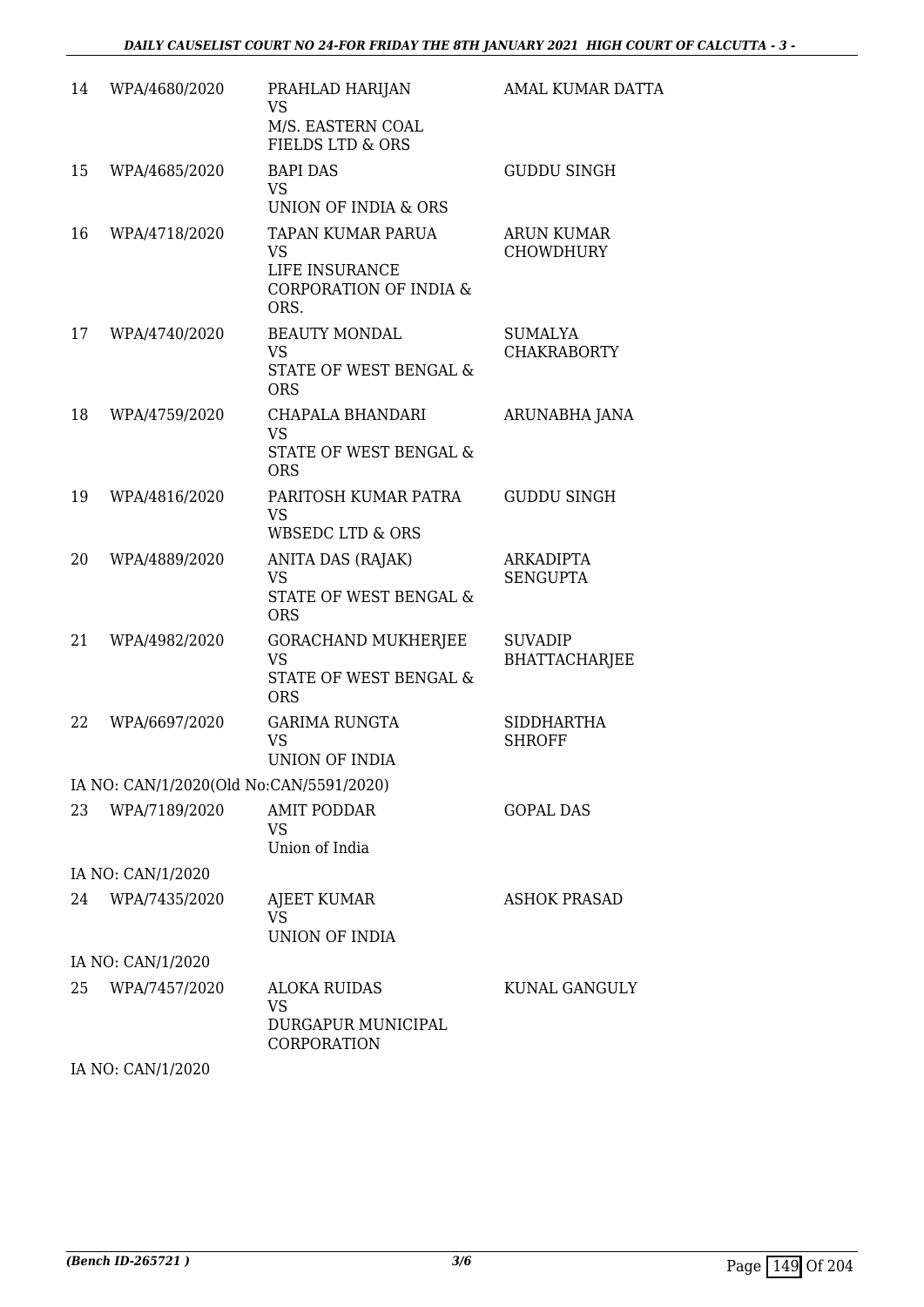| 26 | WPA/7465/2020     | MONGAL CHANDRA DAS<br><b>VS</b><br>THE KOLKATA MUNICIPAL<br><b>CORPORATION</b>                                | <b>AVIROOP</b><br><b>BHATTACHARYA</b> |
|----|-------------------|---------------------------------------------------------------------------------------------------------------|---------------------------------------|
|    | IA NO: CAN/1/2020 |                                                                                                               |                                       |
| 27 | WPA/7487/2020     | <b>SARMISTHA ROY</b><br><b>VS</b><br><b>UNION OF INDIA</b>                                                    | <b>ANANYA NEOGI</b>                   |
|    | IA NO: CAN/1/2020 |                                                                                                               |                                       |
| 28 | WPA/7491/2020     | <b>BOSE INSTITUTE</b><br>PENSIONERS WELFARE<br><b>ASSOCIATION</b><br><b>VS</b><br><b>BOSE INSTITUTE</b>       | NILENDRA NARAYAN<br>RAY               |
|    | IA NO: CAN/1/2020 |                                                                                                               |                                       |
| 29 | WPA/7653/2020     | <b>LOKMAN ALI</b><br><b>VS</b><br>Union of India                                                              | PROSENJIT<br>MUKHERJEE                |
|    | IA NO: CAN/1/2020 |                                                                                                               |                                       |
| 30 | WPA/7680/2020     | DR HARADHAN MAITY<br><b>VS</b><br><b>INDIAN STATISTICAL</b><br><b>INSTITUTE</b>                               | <b>SANKHA SUBHRA</b><br>RAY           |
|    | IA NO: CAN/1/2020 |                                                                                                               |                                       |
| 31 | WPA/7682/2020     | DR HARADHAN MAITY<br><b>VS</b><br><b>INDIAN STATISTICAL</b><br><b>INSTITUTE</b>                               | <b>SANKHA SUBHRA</b><br>RAY           |
|    | IA NO: CAN/1/2020 |                                                                                                               |                                       |
| 32 | WPA/8216/2020     | <b>SMT SUMITRA HEMBRAM</b><br><b>AND ORS</b><br>VS<br>Union of India AND ORS                                  | <b>SAMIR KUMAR</b><br><b>ADHIKARI</b> |
| 33 | WPA/8265/2020     | <b>ANKUR BHARTI</b><br><b>VS</b><br>UNION OF INDIA AND ORS                                                    | ARPA CHAKRABORTY                      |
| 34 | WPA/8406/2020     | MANICK SEIKH AND ORS<br><b>VS</b><br>STATE OF WEST BENGAL<br>AND ORS.                                         | <b>SK SAIDULLAH</b>                   |
| 35 | WPA/8926/2020     | SUBRATA BHATTACHARYYA<br><b>VS</b><br>Union of India AND ORS                                                  | <b>MOYUKH</b><br><b>MUKHERJEE</b>     |
| 36 | WPA/9084/2020     | <b>BRAHM(ALLOYS LTD AND</b><br><b>ANR</b><br><b>VS</b><br>WEST BENGAL FINANCIAL<br><b>CORPORATION AND ORS</b> | KAUSIK BISWAS                         |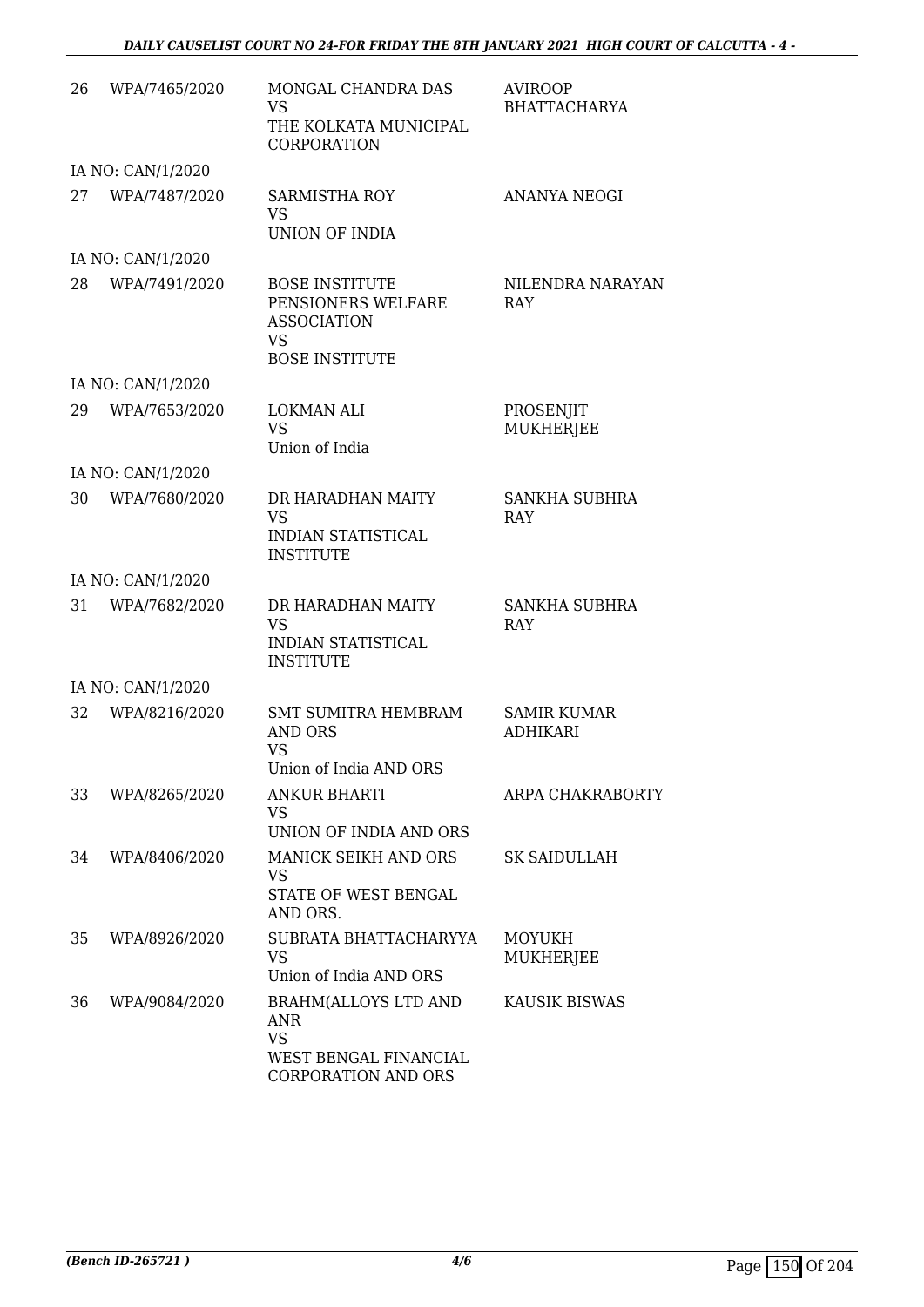| 37 | WPA/9578/2020             | <b>FARAKKA BARRAGE</b><br>PROJECT CONTRACTORS<br><b>BOATMENS UNION (CITU)</b><br>ANR ANR<br><b>VS</b><br>UNION OF INDIA AND ORS. | <b>BENAJIR HASNA</b>                      |
|----|---------------------------|----------------------------------------------------------------------------------------------------------------------------------|-------------------------------------------|
| 38 | WPA/9657/2020             | NARAYAN CHANDRA DOLUI<br><b>VS</b><br><b>WEST BENGAL STATE</b><br><b>ELECTRICITY</b><br>DISTRIBUTION COMPANY<br><b>LIMITED</b>   | MOUMITA GHOSH                             |
| 39 | WPA/9956/2020             | ABHOYEHARAN BASU<br><b>VS</b><br>PASCHIM BANGA GRAMIN<br><b>BANK AND ORS</b>                                                     | <b>MARIA RAHAMAN</b>                      |
| 40 | WPA/9971/2020             | <b>ABHOYCHARAN BASU</b><br><b>VS</b><br>PASCHIM BANGA GRAMIN<br><b>BANK AND OTHERS</b>                                           | <b>MARIA RAHAMAN</b>                      |
| 41 | WPA/9973/2020             | <b>TAPAS ROY</b><br><b>VS</b><br>UNION OF INDIA AND ORS.                                                                         | <b>UJJAL RAY</b>                          |
| 42 | WPA/9984/2020             | BINOD DOM<br><b>VS</b><br>UNITED BANK OF INDIA<br><b>AND ORS</b>                                                                 | <b>GOUTAM DEY</b>                         |
| 43 | WPA/10049/2020            | UJJAL KUMAR DUTTA<br><b>VS</b><br>UNION OF INDIA AND ORS.                                                                        | <b>BHASKAR SETH</b>                       |
| 44 | WPA/10297/2020            | PRITAM SAHA AND ORS<br><b>VS</b><br>THE STATE OF WEST<br><b>BENGAL AND ORS</b>                                                   | ANITA KAUNDA                              |
| 45 | WPA/10300/2020            | BISWAJIT BISWAS AND ORS<br><b>VS</b><br>THE STATE OF WEST<br><b>BENGAL AND ORS</b>                                               | <b>ANITA KAUNDA</b>                       |
| 46 | WPA/10369/2020            | SANJIB KUMAR DAS<br><b>VS</b><br>STATE OF WEST BENGAL<br>AND ORS.                                                                | SANJAY MUKHERJEE                          |
| 47 | WPA/10549/2020<br>A.R.(C) | <b>SUJAN ROY</b><br><b>VS</b><br>UTTAR BANGA KSHETRIYA<br><b>GRAMIN BANK AND</b><br><b>OTHERS</b>                                | <b>KHANDEKAR</b><br><b>MOZZEM HOSSAIN</b> |
| 48 | WPA/11283/2020            | JAYASHREE TEWARY<br><b>VS</b><br>UNION OF INDIA AND ORS.                                                                         | <b>BARUN CHATTERJEE</b>                   |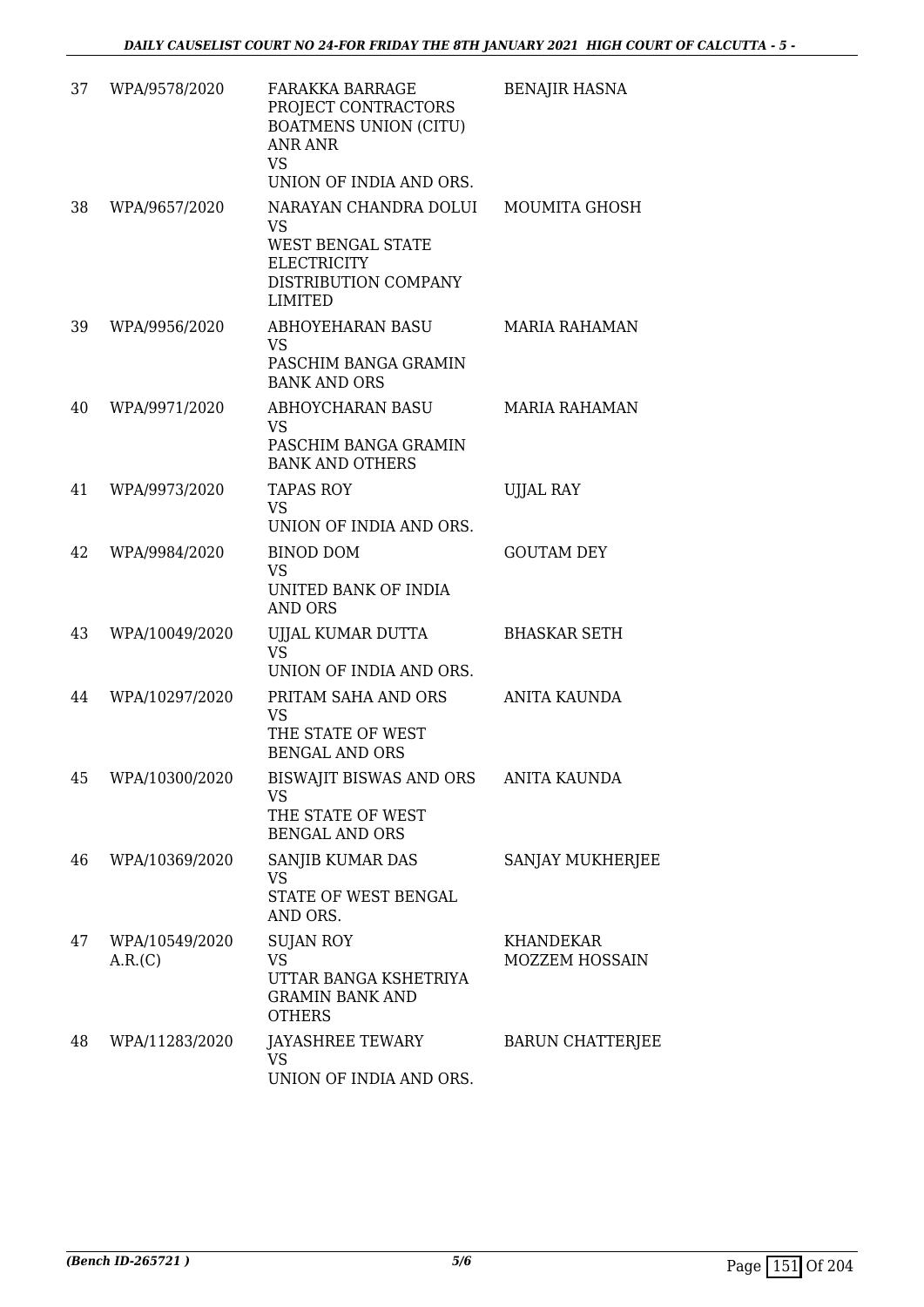U.S. AGARWAL

| 49 | WPA/179/2021 | <b>SURESH PASWAN</b><br>VS.<br>EASTERN COALFIELD LTD<br>AND ORS |
|----|--------------|-----------------------------------------------------------------|
|    |              |                                                                 |

#### **APPLICATION**

50 WPA/27784/2017 SARBESWAR GHOSH VS STATE OF WEST BENGAL & ORS. ARIF ALI

IA NO: CAN/1/2020, CAN/2/2020

#### **FOR HEARING**

51 WPA/13189/2018 ANUPAM DAS VS ALLAHABAD BANK & ORS. NEPESH MAJHI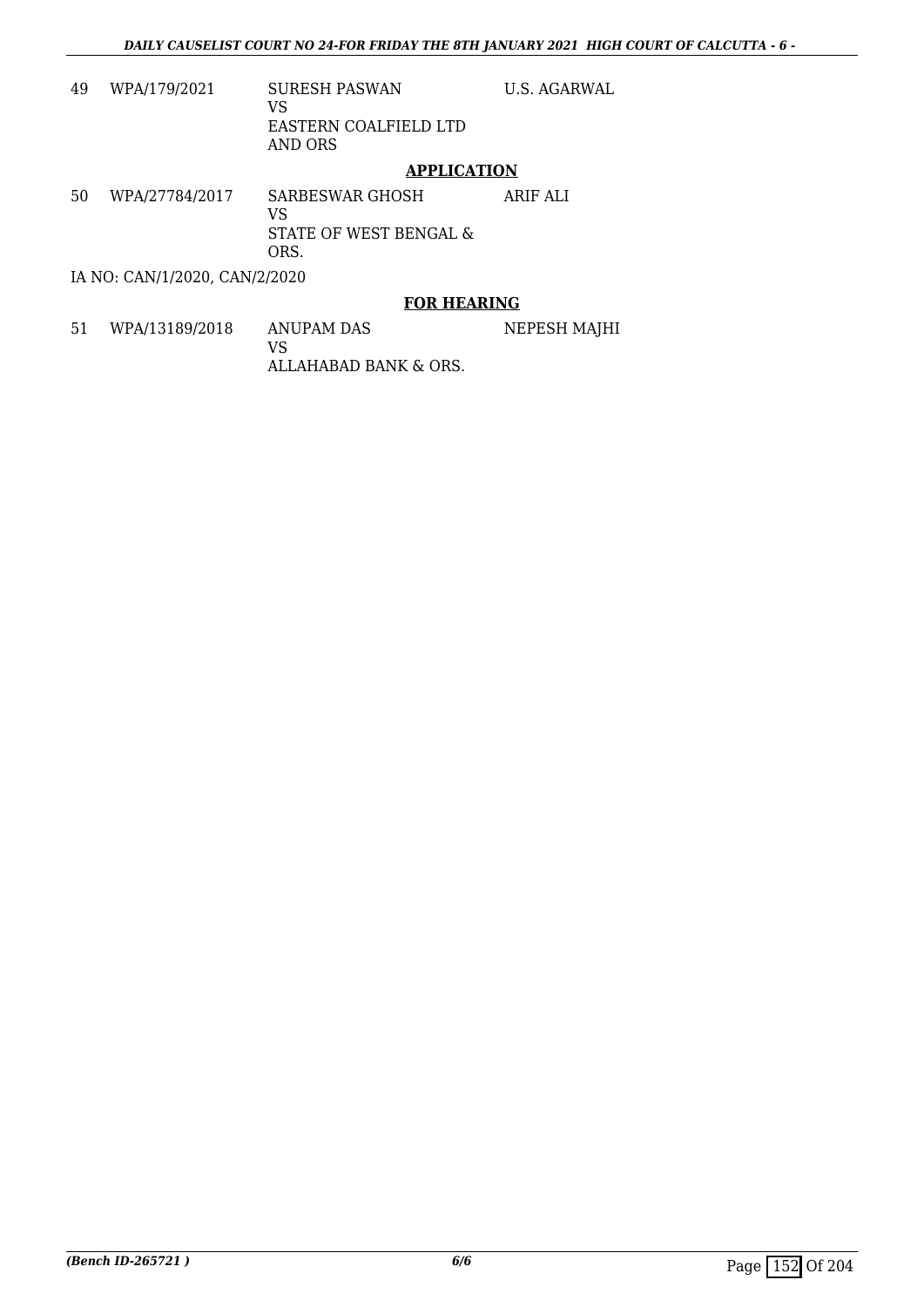

### **Appellate Side**

**DAILY CAUSELIST For Friday The 8th January 2021**

**COURT NO. 22**

**SINGLE BENCH (SB - XVI)**

**AT 10:45 AM**

**HON'BLE JUSTICE ABHIJIT GANGOPADHYAY**

**(VIA VIDEO CONFERENCE)**

**ON AND FROM MONDAY, THE 7TH DECEMBER, 2020 – MATTERS (INCLUDING MOTIONS) UNDER ARTICLE 226 OF THE CONSTITUTION OF INDIA RELATING TO LABOUR UNDER GROUP III ; MATTERS (INCLUDING MOTIONS) UNDER ARTICLE 226 OF THE CONSTITUTION RELATING TO TRANSPORT & TELECOMMUNICATION UNDER GROUP VII INCLUDING HEARING OF WRIT PETITIONS AND APPLICATIONS CONNECTED THERETO; NO MENTIONING WILL BE ENTERTAINED WITHOUT SERVICE OF NOTICE OF MENTIONING; NOTE: MATTERS WILL BE TAKEN UP THROUGH PHYSICAL HEARING ONLY WHEN BOTH THE PARTIES ARE AGREED.**

#### **TO BE MENTIONED**

| $\mathbf{1}$ | WPA/19756/2019<br>(FOR CORRECTION) | M/S. TALBOT & COMPANY<br><b>VS</b><br>JITENDRA NATH ROY & ANR                                                                  | RANANEESH GUHA<br>THAKURATA |
|--------------|------------------------------------|--------------------------------------------------------------------------------------------------------------------------------|-----------------------------|
| 2            | WPA/3437/2020<br>(AT 1.00 P.M.)    | <b>TOYEB ALI MIDDAY</b><br><b>VS</b><br>STATE OF WEST BENGAL & ORS                                                             | SUVADIP BHATTACHARJEE       |
| 3            | WPA/3443/2020                      | <b>BHUPATI NASKAR</b><br><b>VS</b><br>STATE OF WEST BENGAL & ORS                                                               | SUVADIP BHATTACHARJEE       |
| 4            | WPA/3692/2020                      | KARTICK CHANDRA MAHISH &<br><b>ORS</b><br><b>VS</b><br>UNION OF INDIA & ORS                                                    | PRANATI DAS                 |
|              |                                    | GR. - III (MOTION)                                                                                                             |                             |
| 5            | WPA/11004/2015                     | <b>BENGAL MOTION PICTURE</b><br><b>EMPLOYEES' UNION</b><br><b>VS</b><br>LEARNED ASSISTANT PROVIDENT<br>FUND COMMISSIONER & ORS | KINJAL KUMAR BARAL          |
| 6            | WPA/29582/2016                     | M/S LUDLOW JUTE &<br><b>SPECIALITIES LTD &amp; ANR</b><br><b>VS</b><br>STATE OF WEST BENGAL & ORS                              | RAVI KUMAR DUBEY            |
| 7            | WPA/2045/2017                      | THE W.B. POWER DEVELOPMENT<br><b>CORPORATION LIMITED</b><br><b>VS</b><br>UNION OF INDIA & ORS                                  | RANJAY DE                   |
| 8            | WPA/18562/2017                     | PRADIP KUMAR DAS<br><b>VS</b><br>THE 2ND LABOUR COURT,<br>KOLKATA & ORS                                                        | PRADIP KUMAR DAS            |
| 9            | WPA/1293/2018                      | KMDA SECURITY CONTRACTOR'S<br><b>GUARD UNION &amp; ORS</b><br><b>VS</b><br>STATE OF WEST BENGAL & ORS                          | F. SAMIM                    |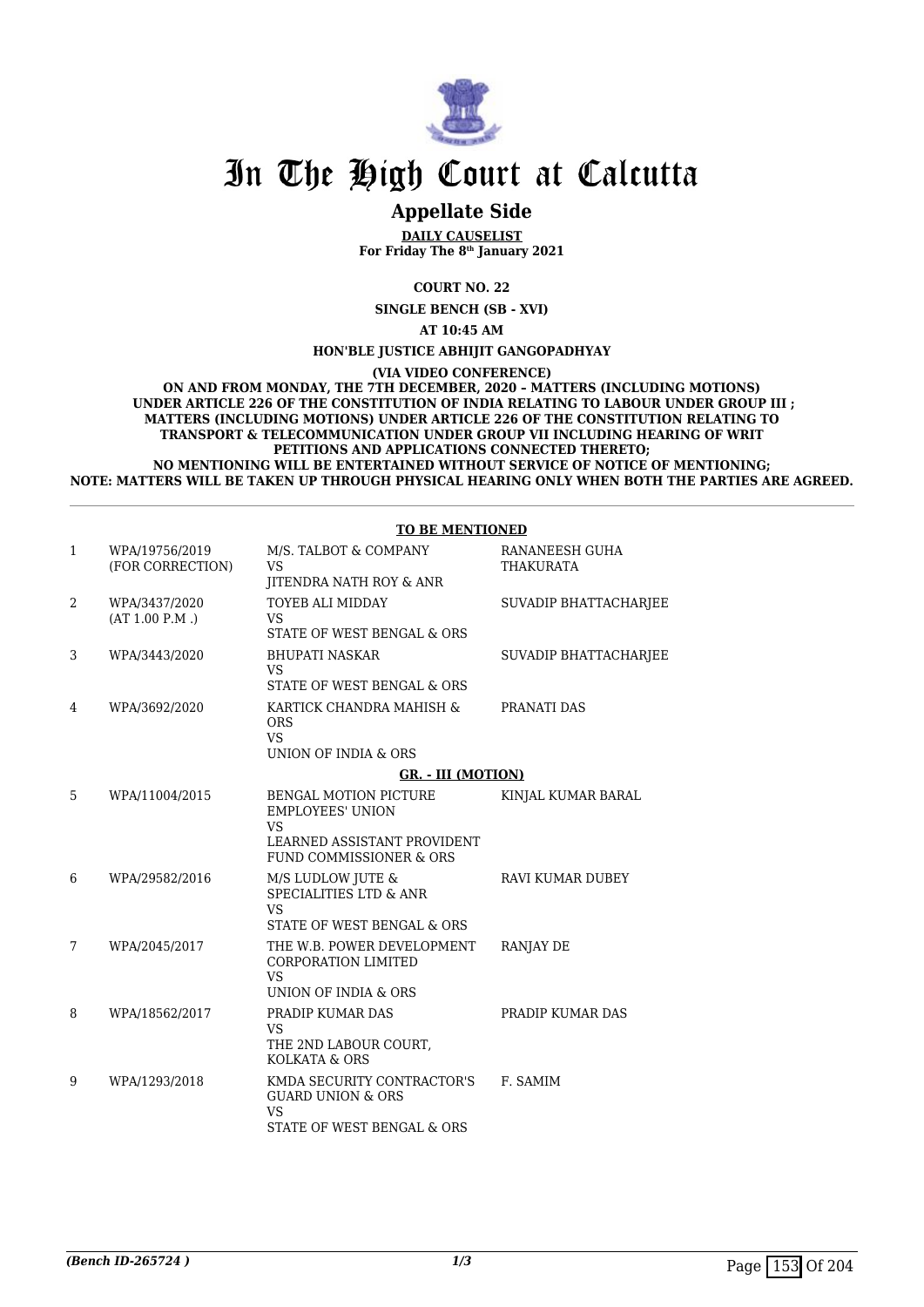| 10 | WPA/2518/2018                           | THE AGENT, DHEMONAIN GROUP<br>OF MINES, EASTERN COALFIELDS<br><b>LTD</b><br><b>VS</b><br>UNION OF INDIA & ORS        | <b>BIJOY KUMAR</b>         |
|----|-----------------------------------------|----------------------------------------------------------------------------------------------------------------------|----------------------------|
| 11 | WPA/4917/2018                           | ANIL KR. MALO<br><b>VS</b><br>STATE OF WB & ORS.                                                                     | KAMAL KANTA KAR            |
| 12 | WPA/5129/2018                           | WRITER SAFEGUARD PVT LTD<br>REP BY ITS STATE MANAGER<br>VS.<br>STATE OF WEST BENGAL & ORS                            | TARAK DUTTA                |
|    | IA NO: CAN/1/2019(Old No:CAN/1987/2019) |                                                                                                                      |                            |
| 13 | WPA/11866/2018                          | <b>SWAPNA BASU (ROY)</b><br>VS<br>UNION OF INDIA & ORS                                                               | RAMJI MUNSI                |
|    | IA NO: CAN/1/2019(Old No:CAN/2883/2019) |                                                                                                                      |                            |
| 14 | WPA/21888/2018                          | AYAN MUKHERJEE<br>VS<br>STATE OF WEST BENGAL & ORS                                                                   | RANANEESH CUHA<br>THAKURTA |
| 15 | WPA/25857/2018                          | DEBAPRASAD CHAKRABARTI<br>VS<br>7TH INDUSTRIAL TRIBUNAL<br><b>WEST BENGAL &amp; ORS</b>                              | ANINDA LAHIRI              |
| 16 | WPA/8648/2019                           | MANGAL BANERJEE @ DR.<br>MANGAL BANERJEE<br>VS<br>THE APPELLATE AUTHORITY<br>UNDER THE PAYMENT<br>OFGRATUITY ACT1972 | <b>SUBHAJIT DAS</b>        |
| 17 | WPA/10397/2019                          | THE PEERLESS INN<br>VS<br>CENTRAL PROVIDENT FUND<br><b>COMMISSIONER &amp; ORS</b>                                    | <b>RANJAY DE</b>           |
| 18 | WPA/21173/2019                          | TEJ NARAYAN NIRALA<br>VS.<br>M/S J. P. M. EXPORTS (P) LTD. &<br><b>ORS</b>                                           | NAYAN RAKSHIT              |
| 19 | WPA/21502/2019                          | ANSAR SEKH & ORS<br>VS<br>STATE OF WEST BENGAL & ORS                                                                 | <b>SUMANTA BISWAS</b>      |
| 20 | WPA/2332/2020                           | PUBANG ETRON ELECTRIC<br>MOTOR PRIVATE LIMITED & ANR<br>VS<br>UNION OF INDIA & ORS                                   | APARNA BANERJEE            |
| 21 | WPA/3055/2020                           | LAGAN ENGG. CO. LTD. WORKERS<br><b>UNION</b><br><b>VS</b><br>STATE OF WEST BENGAL & ORS.                             | <b>BIKASH SHAW</b>         |
| 22 | WPA/3438/2020<br>(AT 2.00 P.M.)         | ANSAR KHAN<br>VS<br>STATE OF WEST BENGAL & ORS                                                                       | SUVADIP BHATTACHARJEE      |
| 23 | WPA/3439/2020<br>(AT 2.00 P.M.)         | JADUNATH DHALI<br>VS<br>STATE OF WEST BENGAL & ORS                                                                   | SUVADIP BHATTACHARJEE      |
| 24 | WPA/3441/2020<br>(AT 2.00 P.M.)         | SAMSUDDIN SK.<br>VS<br>STATE OF WEST BENGAL & ORS                                                                    | SUVADIP BHATTACHARJEE      |
| 25 | WPA/3442/2020<br>(AT 2.00 P.M.)         | PARESH CHANDRA SARDAR<br>VS<br>STATE OF WEST BENGAL & ORS                                                            | SUVADIP BHATTACHARJEE      |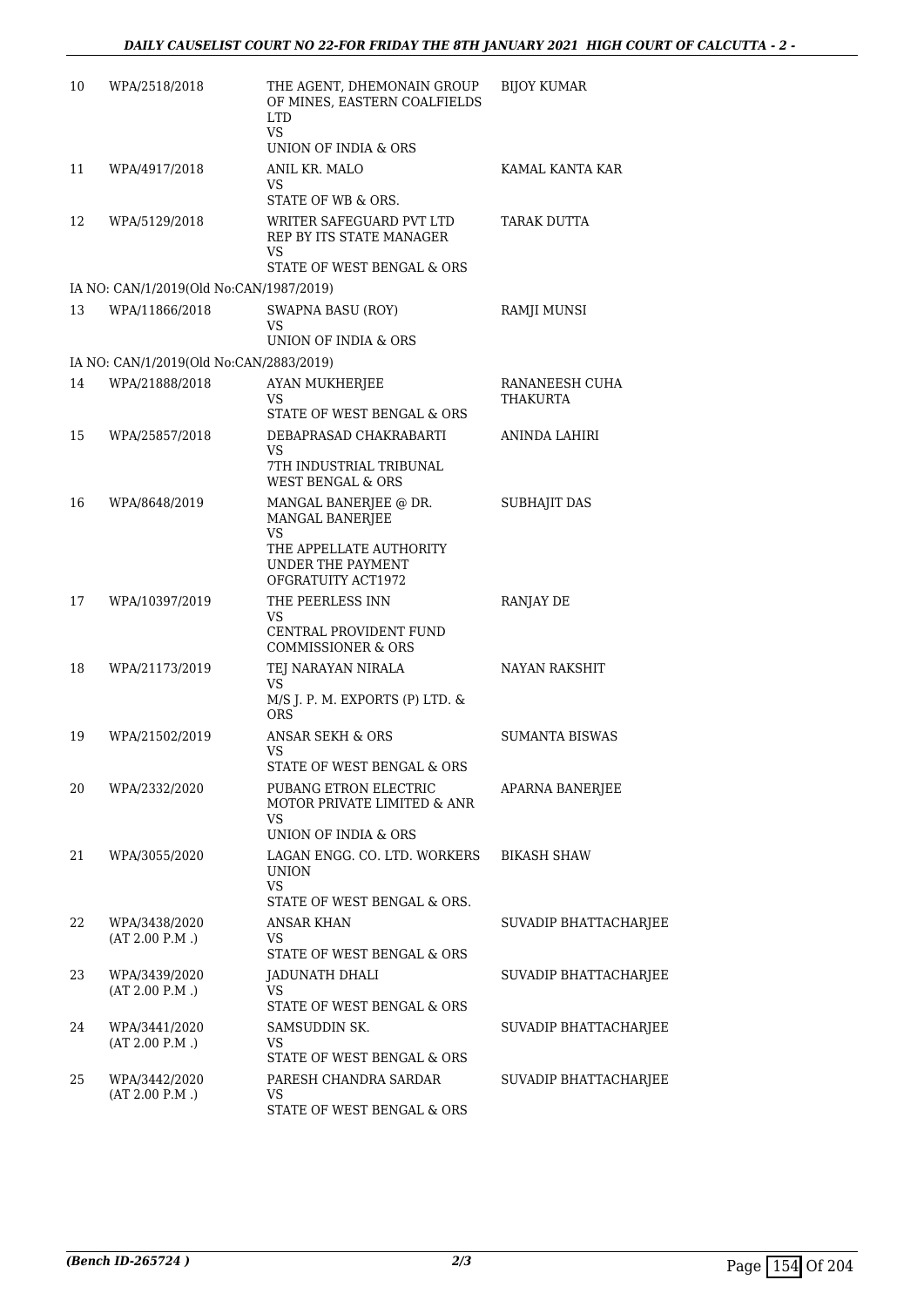| 26 | WPA/3798/2020<br>(AT 2.00 P.M.)          | DELTA LTD<br>VS.<br>STATE OF WEST BENGAL & ORS                                                                      | AMRITA PANDEY              |
|----|------------------------------------------|---------------------------------------------------------------------------------------------------------------------|----------------------------|
|    |                                          | <b>NEW MOTION (GROUP - III)</b>                                                                                     |                            |
| 27 | WPA/4597/2020                            | DELTA LIMITED & ORS<br><b>VS</b><br>UNION OF INDIA & ORS                                                            | SAPTARSHI MUKHERJEE        |
| 28 | WPA/189/2021                             | NIRMALENDU KONAR<br>VS.<br>UNION OF INDIA AND ORS.                                                                  | SALONI BHATTACHARJEE       |
|    |                                          | <b>GROUP - VII (MOTION)</b>                                                                                         |                            |
| 29 | WPA/13284/2019                           | NANDA KUMAR DAS<br>VS.                                                                                              | <b>BISWAPRIYA SAMANTA</b>  |
|    |                                          | STATE OF WEST BENGAL & ORS                                                                                          |                            |
|    | IA NO: CAN/1/2019(Old No:CAN/10238/2019) |                                                                                                                     |                            |
| 30 | WPA/4896/2020                            | TRIMULA SPONGE IRON PVT.<br>LIMITED<br><b>VS</b>                                                                    | RAJNISH KUMAR<br>KALAWATIA |
|    |                                          | UNION OF INDIA & ORS                                                                                                |                            |
|    |                                          | <b>NEW MOTION (GROUP - VII)</b>                                                                                     |                            |
| 31 | WPA/138/2021                             | MANESH BARMAN<br><b>VS</b><br>UNION OF INDIA AND ORS.                                                               | Hillol Saha Podder         |
| 32 | WPA/143/2021                             | MAHIUDDIN MALLICK<br>VS.<br>STATE OF WEST BENGAL AND<br>ORS.                                                        | <b>BISWAPRIYA SAMANTA</b>  |
| 33 | WPA/207/2021                             | <b>MANAS DEB</b><br>VS.<br>STATE OF WEST BENGAL AND<br>ORS.                                                         | SAKTIPADA JANA             |
|    |                                          | <b>FOR HEARING</b>                                                                                                  |                            |
|    |                                          | ( (AT 2:00 P.M.) )                                                                                                  |                            |
| 34 | WPA/21527/2019                           | ASA INTERNATION INDIA<br>MICROFINANCE LTD<br><b>VS</b><br>ASSISTANT PROVIDENT FUND<br><b>COMMISSIONER &amp; ANR</b> | SUBHOJIT ROY               |
| 35 | WPA/21528/2019                           | ASA INTERNATIONAL INDIA<br>MICROFINANCE LTD<br><b>VS</b><br>ASSISTANT PROVIDENT FUND                                | SUBHOJIT ROY               |

COMMISSIONER & ANR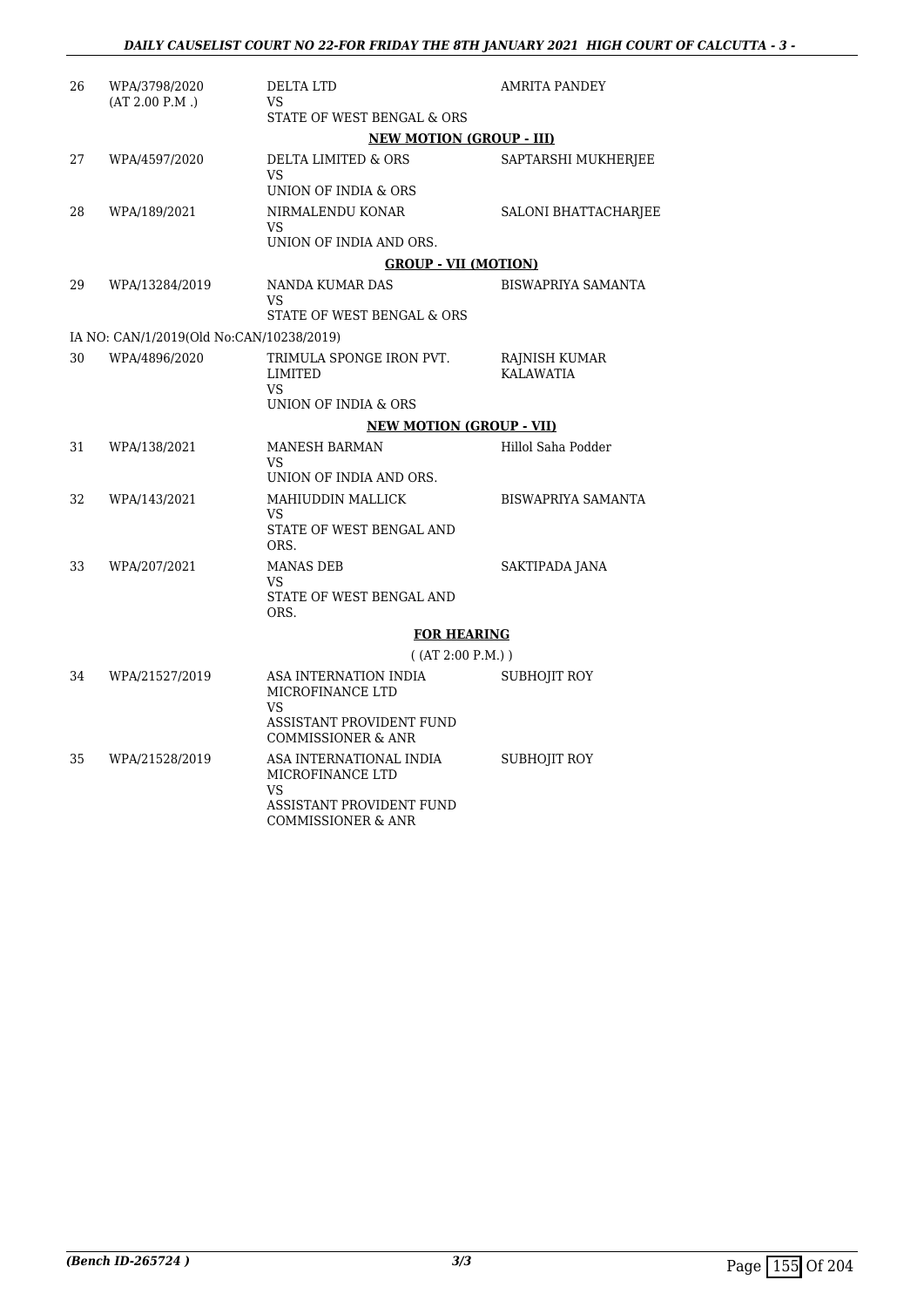

## **Appellate Side**

**DAILY CAUSELIST For Friday The 8th January 2021**

### **COURT NO. 32 SINGLE BENCH (SB - XVII) AT 10:45 AM HON'BLE JUSTICE JAY SENGUPTA (VIA VIDEO CONFERENCE)**

#### **ON AND FROM MONDAY, THE 7TH DECEMBER, 2020 - ADMISSION OF CRIMINAL MOTIONS AND HEARING OF CRIMINAL REVISIONS ARISING OUT OF N.I. ACT, POSCO; MAINTENANCE AND CRIME AGAINST WOMEN (NOT ASSIGNED TO ANY OTHER BENCH) INCLUDING APPLICATIONS CONNECTED THERETO;**

#### **HEARING OF CRIMINAL REVISIONS (IRRESPECTIVE OF CLASSIFICATION) FILED FROM 2016 INCLUDING CONNECTED APPLICATIONS; HEARING OF CRIMINAL APPEALS**

#### **NOTE : MATTERS WILL BE TAKEN UP THROUGH PHYSICAL HEARING WHEN BOTH THE PARTIES ARE AGREED**

|              |                    | <b>TO BE MENTIONED</b>                                                                   |                                 |  |
|--------------|--------------------|------------------------------------------------------------------------------------------|---------------------------------|--|
| $\mathbf{1}$ | CRR/1660/2020      | LAXMI CHAKRABORTY<br>VS<br>STATE OF WEST BENGAL<br>AND ORS.                              | <b>ASHIS KUMAR</b><br>MUKHERJEE |  |
|              | IA NO: CRAN/1/2020 |                                                                                          |                                 |  |
|              |                    | <b>LISTED MOTION</b>                                                                     |                                 |  |
| 2            | CRR/434/2019       | SAIFUDDIN MOLLA & ORS<br><b>VS</b><br>STATE OF WEST BENGAL &<br>ANR                      | TAPODIP GUPTA                   |  |
| 3            | CRR/980/2019       | <b>ARIJIT DEY</b><br><b>VS</b><br>STATE OF WEST BENGAL &<br>ANR                          | <b>TAUHID KHAN</b>              |  |
| 4            | CRR/1852/2019      | <b>CYGNUS INVESTMENT &amp;</b><br>FINANCE PVT LTD<br>VS<br>STATE OF WEST BENGAL &<br>ANR | PRASUN MUKHERJEE                |  |
| 5            | CRR/1853/2019      | MD KADIR<br><b>VS</b><br>ROZI KHATOON & ANR                                              | SOURAV PAUL                     |  |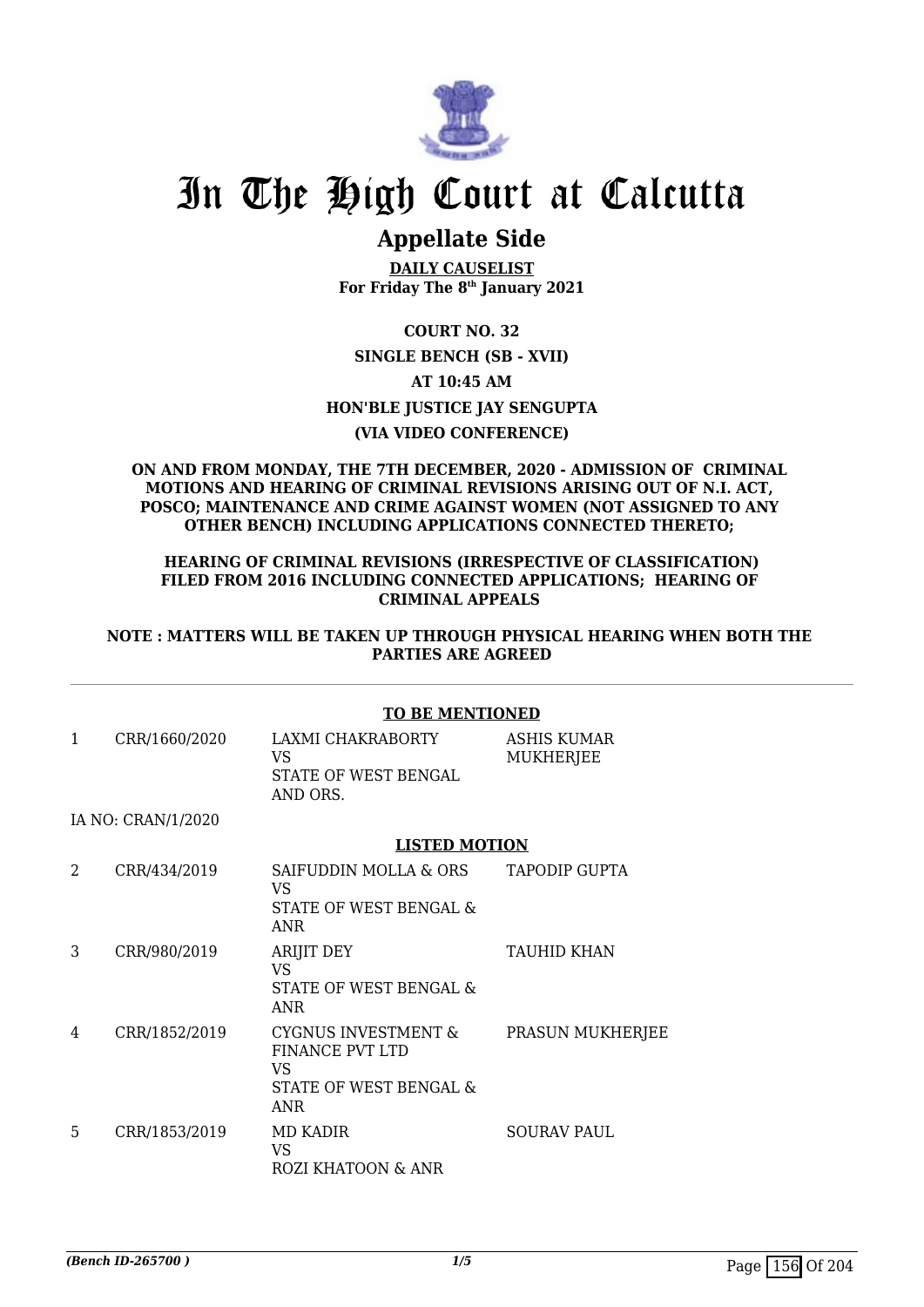| 6  | CRR/1962/2019      | TIRTHANKAR SARKAR<br><b>VS</b>                                                                   | USHNISH DATTA                       |
|----|--------------------|--------------------------------------------------------------------------------------------------|-------------------------------------|
|    |                    | STATE OF WEST BENGAL&<br><b>ANR</b>                                                              |                                     |
| 7  | CRR/2295/2019      | SHEETAL AMIT PATIL &<br><b>ANR</b><br><b>VS</b>                                                  | <b>ADITYA TIWARI</b>                |
|    |                    | STATE OF WEST BENGAL &<br><b>ORS</b>                                                             |                                     |
| 8  | CRR/3041/2019      | <b>TANMAY MAITY</b><br><b>VS</b>                                                                 | <b>MS PUNAM BASU</b>                |
|    |                    | STATE OF WEST BENGAL &<br><b>ANR</b>                                                             |                                     |
| 9  | CRR/364/2020       | DATAJI RICE MILLS<br>PRIVATE LIMITED & ORS<br>VS                                                 | ANIRUDHUDHA<br><b>BHATTACHARYYA</b> |
|    |                    | M/S PURTI VANASPATI<br>PRIVATE LTD                                                               |                                     |
| 10 | CRR/971/2020       | MISS TANUSHREE ROY<br><b>VS</b><br>STATE OF WEST BENGAL                                          | NILENDRA NARAYAN<br><b>RAY</b>      |
| 11 | CRR/1515/2020      | <b>SMT SUMITA PAINE</b><br><b>VS</b><br><b>BIPLAB PAINE</b>                                      |                                     |
|    | IA NO: CRAN/1/2020 |                                                                                                  |                                     |
| 12 | CRR/1734/2020      | <b>ARUP SARKAR</b><br><b>VS</b>                                                                  | <b>SUBHASISH MISRA</b>              |
| 13 | CRR/1825/2020      | State of West Bengal And Anr<br><b>GOUTAM BHATTACHARJEE</b><br><b>VS</b><br>STATE OF WEST BENGAL | <b>BISWAJIT HAZRA</b>               |
| 14 | CRR/1840/2020      | AND ORS.<br>SUBHAS CHANDRA GHOSH<br>AND ANR<br>VS                                                | <b>SUBHAJIT</b><br>CHOWDHURY        |
|    |                    | State of West Bengal AND<br><b>ANR</b>                                                           |                                     |
| 15 | CRR/1900/2020      | JUHI MISHRA @JUHI<br><b>PATHAK</b><br><b>VS</b><br>State of West Bengal AND<br>ANR.              | RAUSHAN KUMAR<br><b>RAY</b>         |
| 16 | CRR/2/2021         | <b>SUBHENDU MAL</b><br>VS<br>State of West Bengal AND<br>ANR                                     | PROSENJIT<br>MUKHERJEE              |
|    | IA NO: CRAN/1/2021 |                                                                                                  |                                     |
| 17 | CRR/16/2021        | <b>AMRIK SINGHA</b><br>VS<br>State of West Bengal                                                | SK. SUJAUDDIN                       |
| 18 | CRR/27/2021        | CHANDAN MAHANTO<br><b>VS</b><br>State of West Bengal AND                                         | SANATANU SETT                       |
|    |                    | <b>ANR</b>                                                                                       |                                     |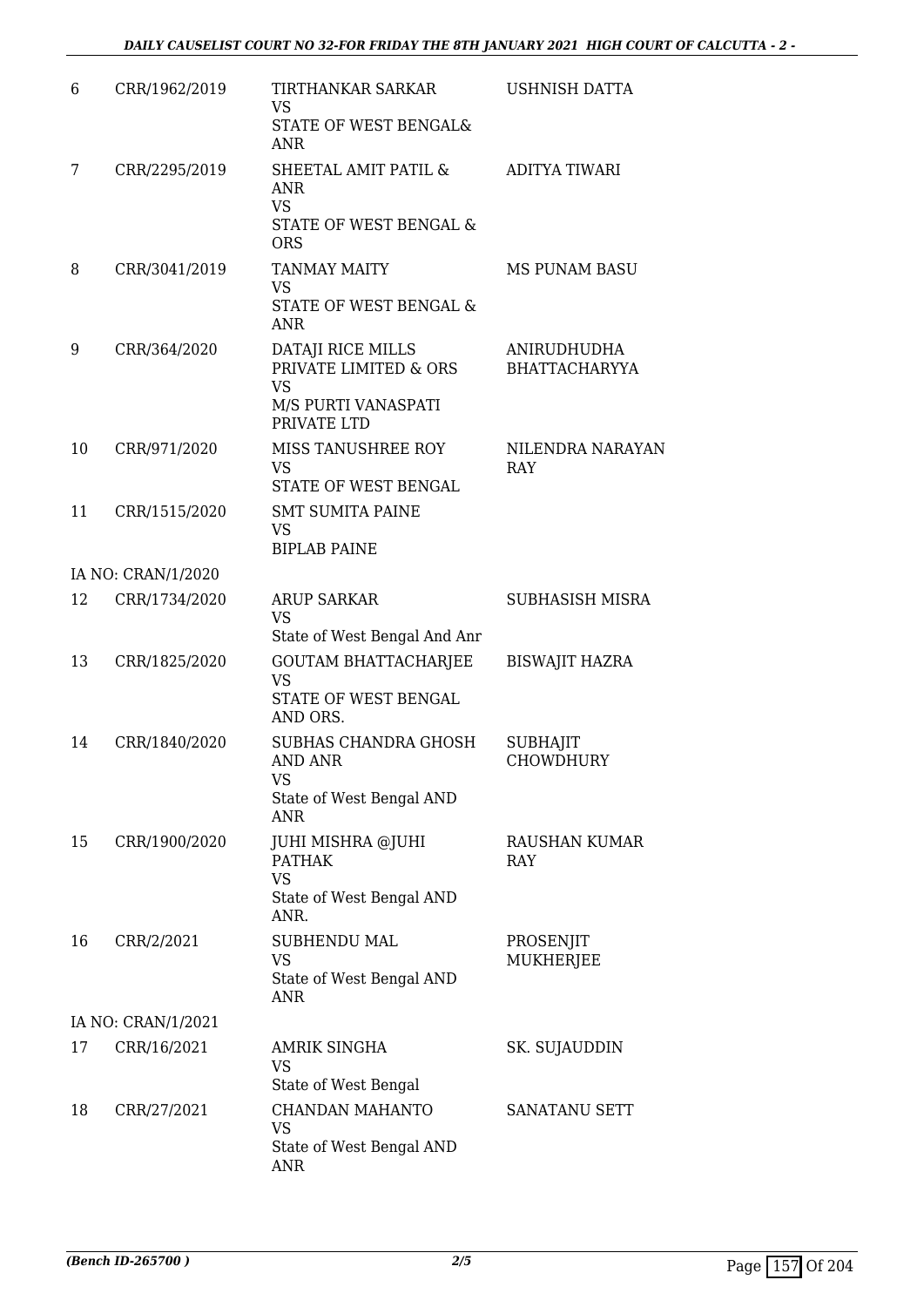| 19 | CRR/47/2021                               | <b>SOUNAK MONDAL</b><br><b>VS</b>                                                          | <b>SHEKHAR BARMAN</b>                 |
|----|-------------------------------------------|--------------------------------------------------------------------------------------------|---------------------------------------|
|    |                                           | State of West Bengal AND<br><b>ANR</b>                                                     |                                       |
| 20 | CRR/50/2021                               | PRAVIN KUMAR TIWARI<br><b>VS</b>                                                           | ASIS BHATTACHARYA                     |
|    |                                           | AJIT CHANDRA MANDAL<br><b>AND ANR</b>                                                      |                                       |
| 21 | CRR/51/2021                               | USHA ROY AND ANR<br><b>VS</b>                                                              | DIPAYAN KUNDU                         |
|    |                                           | State of West Bengal and Anr                                                               |                                       |
| 22 | CRR/53/2021                               | ARINDAM BISWAS AND ORS<br><b>VS</b>                                                        | JAGANNATH<br><b>GANGULY</b>           |
|    |                                           | State of West Bengal AND<br><b>ANR</b>                                                     |                                       |
| 23 | CRR/54/2021                               | SUNANDAN ACHARYA<br><b>VS</b>                                                              | <b>BISWAJIT SAU</b>                   |
|    |                                           | RUMA ACHARYA                                                                               |                                       |
|    |                                           | <b>APPLICATION</b>                                                                         |                                       |
| 24 | CRR/1001/2017                             | <b>SUJIT KUMAR GHOSH &amp;</b><br><b>ORS</b><br><b>VS</b>                                  | <b>ANIMITA</b><br><b>BHATTACHARYA</b> |
|    |                                           | STATE OF WEST BENGAL &<br><b>ANR</b>                                                       |                                       |
|    | IA NO: CRAN/1/2019(Old No:CRAN/3011/2019) |                                                                                            |                                       |
|    |                                           | <b>CONTESTED APPLICATION</b>                                                               |                                       |
| 25 | CRR/631/2016                              | MAGNA MULTIMEDIA<br>SOLUTIONS PVT. LTD. &<br>ANR.<br><b>VS</b><br><b>SAM INTERNATIONAL</b> | <b>DEBASISH DE</b>                    |
|    |                                           | <b>INFOTECH &amp; ANR.</b>                                                                 |                                       |
|    |                                           | IA NO: CRAN/11/2019(Old No:CRAN/3556/2019)                                                 |                                       |
| 26 | CRR/1534/2016                             | KHUSBOO SUREKA @<br>KHUSBU SUREKHA<br><b>VS</b>                                            | <b>APALAK BASU</b>                    |
|    |                                           | STATE OF WEST BENGAL &<br>ANR.                                                             |                                       |
| 27 | CRR/2184/2016                             | <b>SUDIPTA DE &amp; ORS</b><br><b>VS</b><br>STATE OF WEST BENGAL &<br>ANR                  | <b>D BASU</b>                         |
|    | IA NO: CRAN/1/2016(Old No:CRAN/3928/2016) |                                                                                            |                                       |
| 28 | CRR/130/2017                              | <b>BHOLA JAISWAL &amp; ANR</b><br><b>VS</b>                                                | MANIK LAL PODDAER                     |
|    |                                           | STATE OF WEST BENGAL&<br>ANR                                                               |                                       |
|    | IA NO: CRAN/6/2018(Old No:CRAN/2362/2018) |                                                                                            |                                       |
| 29 | CRR/1430/2017                             | <b>TAPAS DAS</b><br><b>VS</b>                                                              | D MUKHOPADHYAY                        |
|    |                                           | STATE OF WEST BENGAL &<br><b>ORS</b>                                                       |                                       |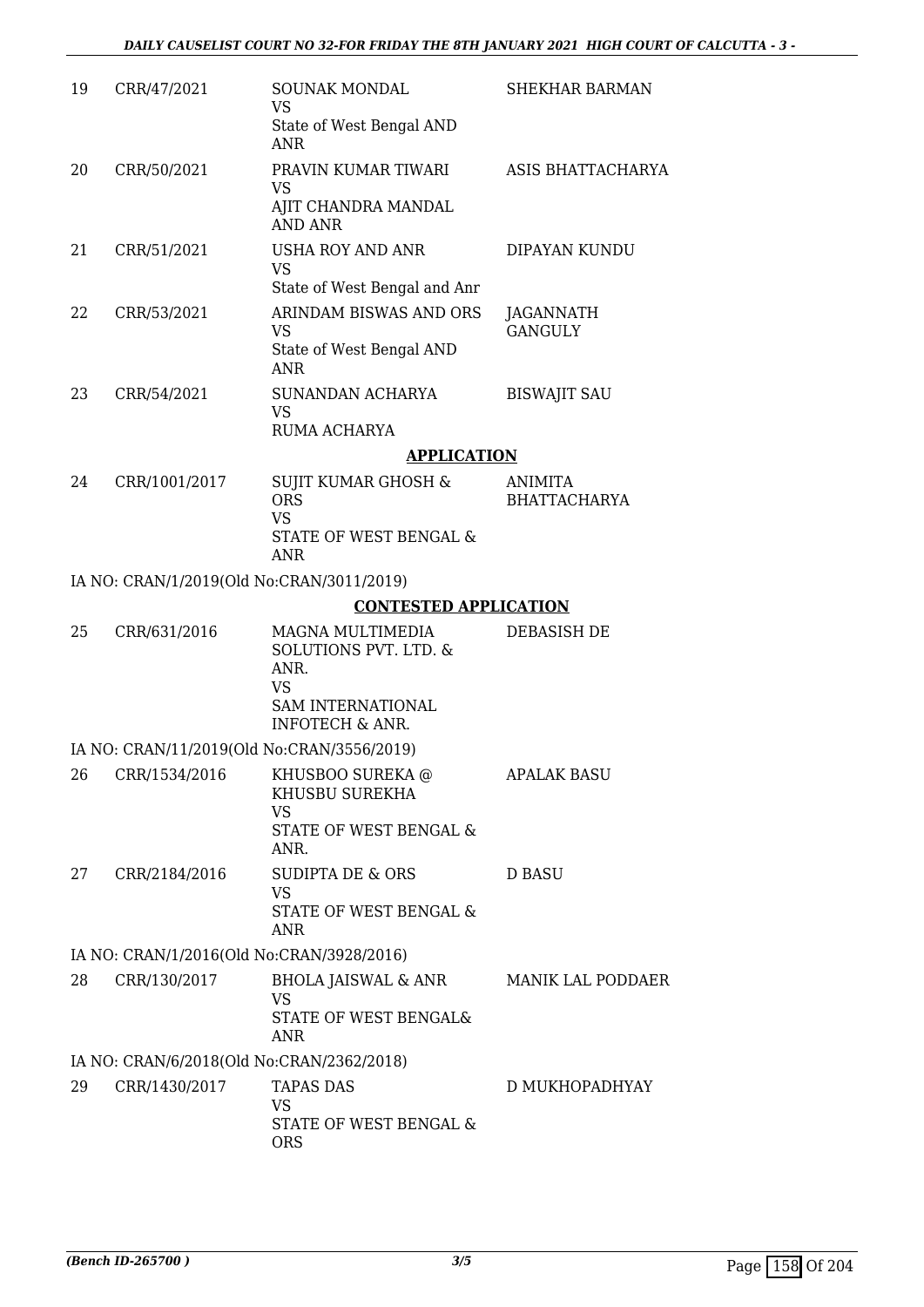| 30 | CRR/1554/2017                             | TANIA BANERJEE NEE<br>MUKHERJEE<br><b>VS</b><br>STATE OF WEST BENGAL &                                   | MS A MUKHERJEE                        |
|----|-------------------------------------------|----------------------------------------------------------------------------------------------------------|---------------------------------------|
| 31 | CRR/2121/2017                             | <b>ANR</b><br>ABINASH MONDAL @<br>PALTU MONDAL & ORS.<br><b>VS</b><br>STATE OF WEST BENGAL &<br>ANR.     | PRATIP KR.<br><b>CHATTERJEE</b>       |
|    | IA NO: CRAN/1/2017(Old No:CRAN/3621/2017) |                                                                                                          |                                       |
| 32 | CRR/4207/2017                             | <b>SAHIDA BIBI &amp; ANR</b><br><b>VS</b><br>STATE OF WEST BENGAL &<br><b>ORS</b>                        | R. RAY                                |
| 33 | CRR/46/2018                               | <b>SUMAN ROY</b><br><b>VS</b><br><b>STATE OF WEST BENGAL &amp;</b><br><b>ANR</b>                         | <b>MOYUKH</b><br>MUKHERJEE            |
| 34 | CRR/1309/2018                             | M/S. SHRIRAM HOUSING<br><b>FINANCE LTD</b><br><b>VS</b><br>TARANI HALDER & ANR                           | <b>SAYAK RANJAN</b><br><b>GANGULY</b> |
|    | wt35 CRR/2450/2018                        | <b>SUJAN SINHA &amp; ORS</b><br><b>VS</b><br>TARANI HALDER & ANR.                                        | <b>SAYAK RANJAN</b><br><b>GANGULY</b> |
| 36 | CRR/1769/2018                             | SUNIL KUMAR JAIN<br><b>VS</b><br>STATE OF WEST BENGAL &<br>ORS.                                          | <b>ANIRBAN MITRA</b>                  |
| 37 | CRR/3319/2018                             | RITESH PANDA<br><b>VS</b><br><b>STATE OF WEST BENGAL</b>                                                 | P. KUNDU                              |
| 38 | CRR/3260/2019                             | <b>ARINDAM ROY</b><br>CHOWDHURY & ORS<br><b>VS</b><br>STATE OF WEST BENGAL &<br><b>ORS</b>               | <b>SOUMYAJIT DAS</b><br>MAHAPATRA     |
|    |                                           | IA NO: CRAN/1/2019(Old No:CRAN/4214/2019), CRAN/2/2020                                                   |                                       |
| 39 | CRR/1098/2020                             | SOUMOJIT PATRA<br><b>VS</b><br><b>STATE OF WEST BENGAL &amp;</b><br>ANR                                  | <b>RAJIV KUMAR</b>                    |
|    |                                           | IA NO: CRAN/1/2020(Old No:CRAN/3524/2020), CRAN/2/2020                                                   |                                       |
| 40 | CRR/1613/2020                             | MD SABBU ALIAS MD<br><b>SHABBU AND OTHERS</b><br><b>VS</b><br>State of West Bengal AND<br><b>ANOTHER</b> | RUPRAJ BANERJEE                       |
|    | IA NO $\cdot$ CRAN/1/2020                 |                                                                                                          |                                       |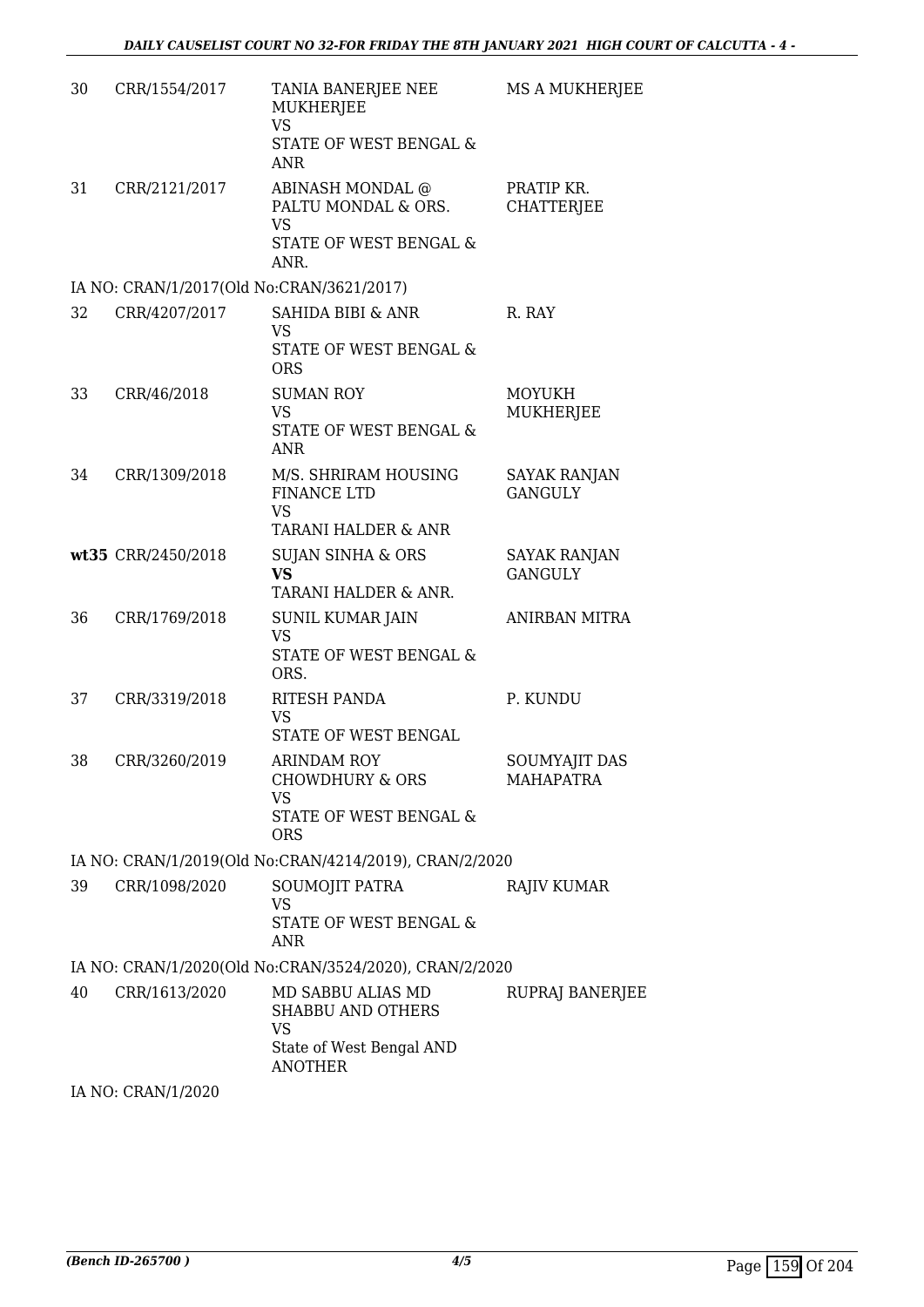| 41 | CRR/1646/2020                             | BIKRAM CHATTERJEE @<br>VIKRAM CHATTERJEE<br>VS<br>State of West Bengal  | ABHRIUP<br><b>CHAKRABORTY</b> |
|----|-------------------------------------------|-------------------------------------------------------------------------|-------------------------------|
|    |                                           | <b>APPEAL FOR HEARING</b>                                               |                               |
| 42 | CRA/65/1998                               | TARUN KANTI CHATTERJEE<br>VS<br>THE STATE OF WEST<br><b>BENGAL</b>      | AMITABHA<br><b>KARMAKAR</b>   |
| 43 | CRA/375/2016                              | <b>BIJAY KR MARANDI</b><br>VS<br>STATE OF WEST BENGAL                   | P ADHYA                       |
|    | IA NO: CRAN/1/2019(Old No:CRAN/4668/2019) |                                                                         |                               |
| 44 | CRA/517/2017                              | PRABIR BHUIAN @ PRABIR<br><b>BHUINYAN</b><br>VS<br>STATE OF WEST BENGAL | J N PAUL                      |
| 45 | CRA/715/2017                              | KHUSHBUR RAHAMAN<br>VS<br>STATE OF WEST BENGAL                          | <b>SUJATA DAS</b>             |
|    | IA NO: CRAN/2/2020                        |                                                                         |                               |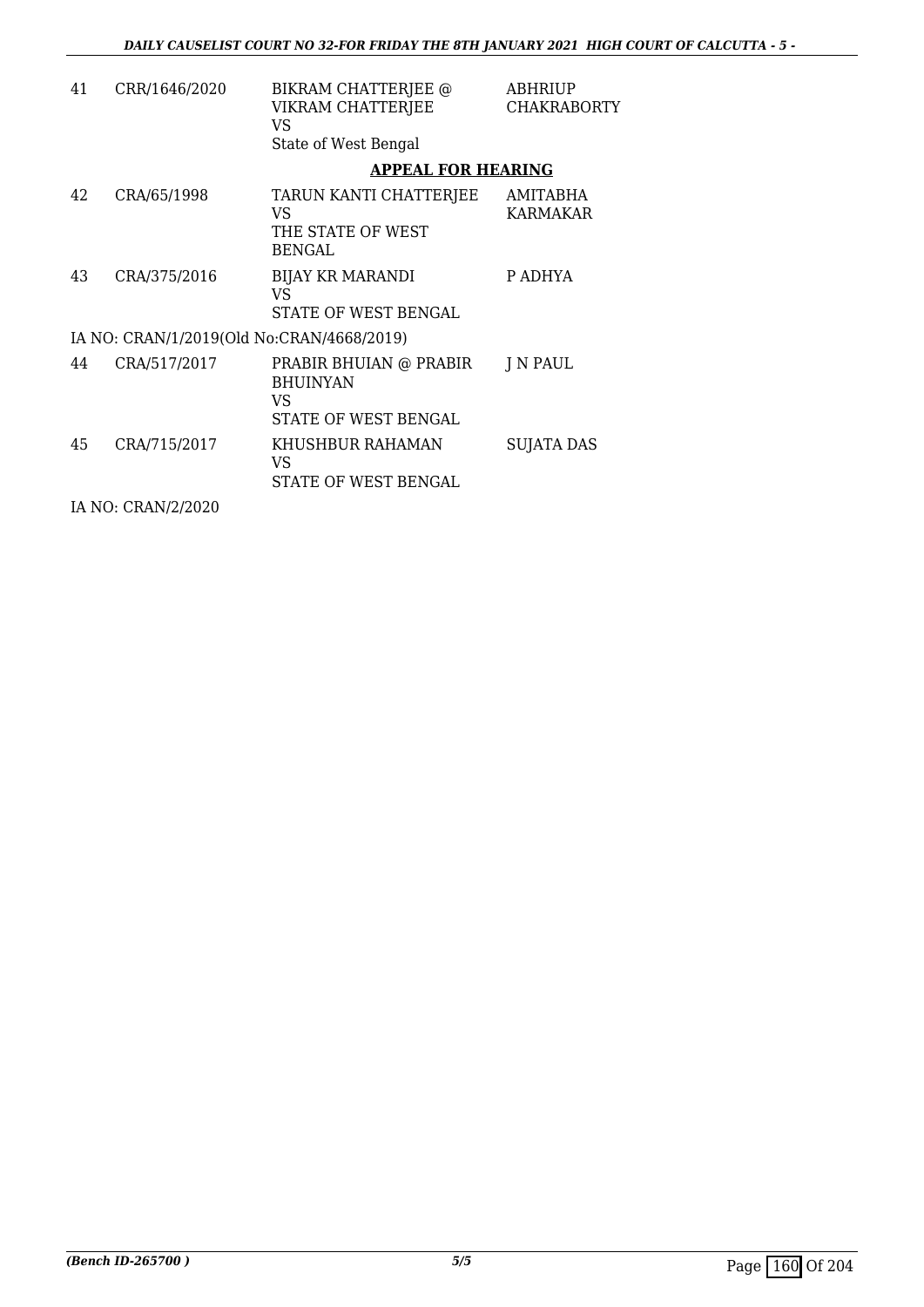

## **Appellate Side**

**DAILY CAUSELIST For Friday The 8th January 2021**

#### **COURT NO. 9**

**SINGLE BENCH (SB - XVIII)**

**AT 10:45 AM**

**HON'BLE JUSTICE BIBEK CHAUDHURI**

**(VIA VIDEO CONFERENCE)**

**ON AND FROM MONDAY, THE 7TH DECEMBER, 2020 - APPLICATIONS UNDER SECTION 24 OF THE CODE OF CIVIL PROCEDURE, SECOND APPEAL, FIRST MISCELLANEOUS APPEAL, SECOND MISCELLANEOUS APPEAL, IRRESPECTIVE OF YEARS INCLUDING APPLICATIONS CONNECTED THERETO.**

**# MENTIONING WILL BE TAKEN UP ONLY ON WEDNESDAY AT 10.30 A.M. ON SERVICE OF NOTICE TO THE OTHER SIDE.**

**# MOTIONS AND APPLICATIONS U/S. 24 OF THE CPC AND APPLICATIONS IN CONNECTION WITH APPEALS WILL BE TAKEN UP ON MONDAY, WEDNESDAY AND FRIDAY.**

**# FINAL HEARING MATTERS WILL BE TAKEN UP FROM 2 P.M. ON MONDAY, WEDNESDAY AND FRIDAY.**

**# THE OLD PENDING APPEALS AND THE APPEALS INVOLVING SENIOR CITIZEN WILL BE TAKEN UP ON TUESDAY AND THURSDAY.**

**# IN ALL CASES FINAL HEARING MATTERS OF APPEALS CONDUCTED BY VIRTUAL MODE BY THE LD. ADVOCATES, WRITTEN NOTES OF ARGUMENT SHALL MANDATORILY BE FILED.**

**NOTE: MATTERS WILL BE TAKEN UP THROUGH PHYSICAL HEARING ONLY WHEN BOTH THE PARTIES ARE AGREED.**

**NOTE: IN RESPECT OF LISTING OF APPEALS, THE APPEALS WILL BE LISTED FOR HEARING ON THREE SUCCESSIVE DATES. IF DURING SUCH LISTING, THE APPELLANT IS NOT REPRESENTED, THE APPEAL WILL BE DISMISSED FOR DEFAULT. IF, ON THE OTHER HAND, THE RESPONDENT REMAINS ABSENT AT THE TIME OF HEARING OF THE APPEAL, THE SAME WILL BE HEARD AND DISPOSED OF EX PARTE.**

#### **FOR JUDGMENT**

( (AT 10.45 A.M.) )

1 SA/1206/1976 SRI HARIPADA MALI AND ORS VS MR N.R.BISWAS MR SK.ANWAR ALI

SRI BARINDRA NATH MALI

#### **TO BE MENTIONED**

2 SA/44/2020 SIKHA BANERJEE & ANR VS VIVEKANANDA BASAK & ORS BHUSHAN JAIN

IA NO: CAN/1/2019(Old No:CAN/12217/2019), CAN/2/2020, CAN/3/2020

#### **FIXED MATTER**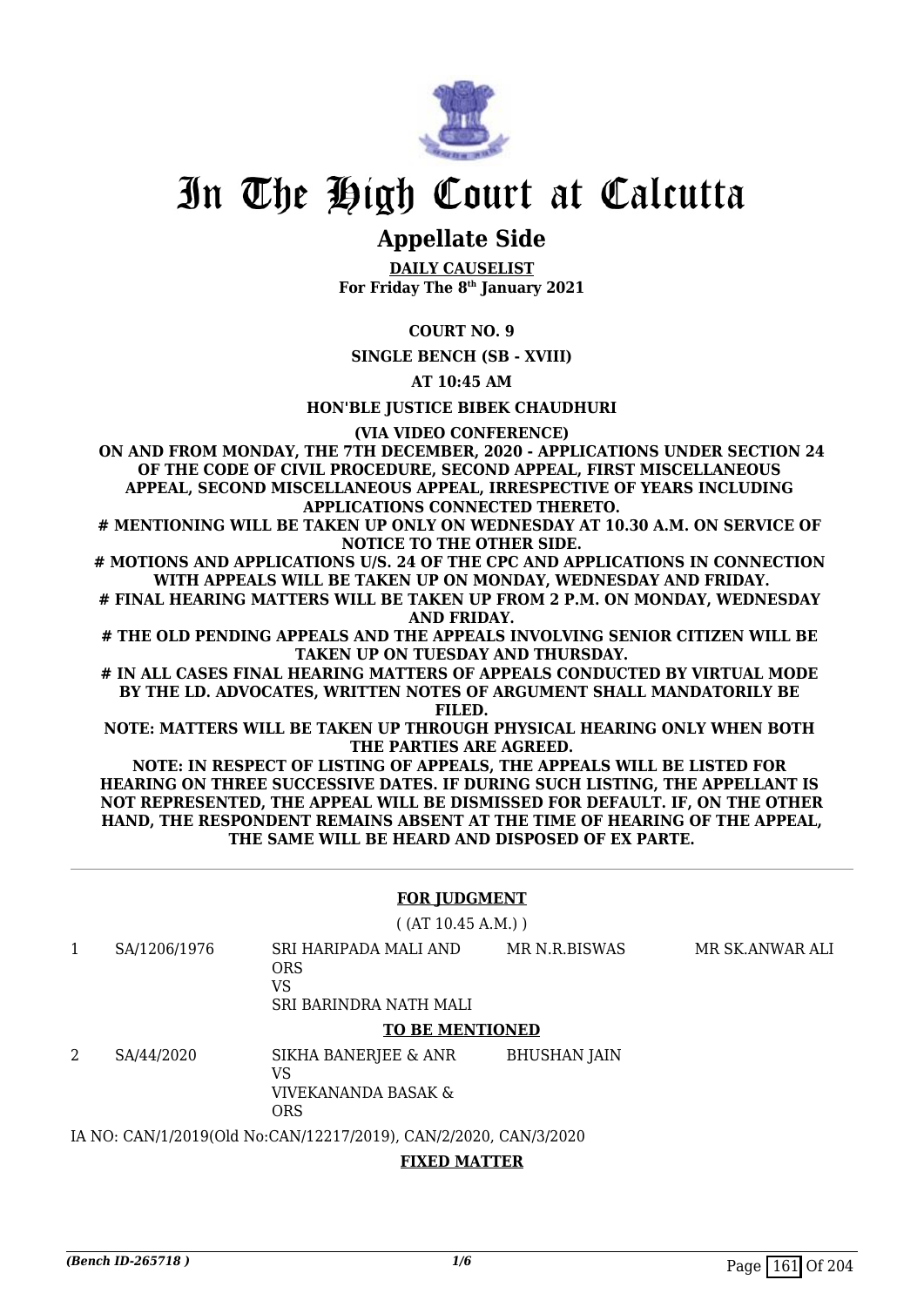| 3  | SAT/281/2018                                            | SAMSAR MONDAL & ORS<br><b>VS</b>                                                            | S P CHATTOPADHYAY                       |
|----|---------------------------------------------------------|---------------------------------------------------------------------------------------------|-----------------------------------------|
|    |                                                         | MD ERSAD MONDAL & ORS                                                                       |                                         |
| 4  | IA NO: CAN/1/2018(Old No:CAN/8388/2018)<br>SAT/364/2019 | SHIB NATH SAHA<br><b>VS</b><br><b>SMT KANCHANA</b><br>MUKHOPADHYAY                          | <b>ASHIM KUAMR</b><br><b>CHATTERJEE</b> |
|    |                                                         | IA NO: CAN/1/2019(Old No:CAN/10440/2019), CAN/2/2019(Old No:CAN/11005/2019)                 |                                         |
|    |                                                         | <b>MOTION</b>                                                                               |                                         |
| 5  | CO/1432/2020                                            | <b>SUBARNA GHOSH NEE</b><br>THAKUR<br><b>VS</b><br><b>SANTANU GHOSH</b>                     | SOURADIPTA<br><b>BANERJEE</b>           |
| 6  | CO/2/2021                                               | <b>SUSMITA DAS</b><br><b>VS</b>                                                             | <b>SAURAV ROY</b>                       |
| 7  | CO/4/2021                                               | <b>ARINDAM DAS</b><br>SHREYASI NAG<br><b>VS</b><br><b>SUDIP KUMAR DUTTA</b>                 | SARBANANDA<br><b>SANYAL</b>             |
| 8  | CO/5/2021                                               | MOUSUMI SARKAR NEE<br><b>GHOSH</b><br><b>VS</b>                                             | ARUP KRISHNA DAS                        |
| 9  | CO/12/2021                                              | <b>INDRANIL SARKAR</b><br>SMT SAMPITA DAS NEE<br><b>SADHUKHAN</b><br><b>VS</b>              | <b>AMIT PAN</b>                         |
| 10 | CO/24/2021                                              | <b>SHRI SOUTIK DAS</b><br>SANGITA MUKHERJEE<br>(BHAUMIK)<br><b>VS</b><br>SUBHAJYOTI BHAUMIK | Md. Habibur Rahaman                     |
| 11 | CO/26/2021                                              | <b>SUNITA RAM</b><br><b>VS</b><br><b>VINOD RAM</b>                                          | SUBIR KR. ROY                           |
|    |                                                         | <b>CONTESTED APPLICATION</b>                                                                |                                         |
| 12 | CO/2580/2018                                            | SUTAPA GUHA LALA<br><b>VS</b>                                                               | KOUSHIK LALA                            |
| 13 | CO/3410/2019                                            | KOUSHIK LALA<br>TULIKA DHARA SARKAR<br><b>VS</b><br><b>SOMNATH SARKAR</b>                   | SHIBASISH<br><b>CHATTERJEE</b>          |
| 14 | CO/3411/2019                                            | TULIKA DHARA SARKAR<br><b>VS</b><br><b>SOMNATH SARKAR</b>                                   | <b>SHIBASISH</b><br><b>CHATTERJEE</b>   |
| 15 | CO/348/2020                                             | M. SAFIULLA WAKF ESTATE<br><b>VS</b><br>M/S ACCORD ADVERTISING<br><b>PVT LTD</b>            | ANIRUDDHA MITRA                         |
| 16 | CO/399/2020                                             | <b>SMT ANANYA DAS</b><br><b>VS</b><br><b>SUDIP DAS</b>                                      | MADHUSHRI DUTTA<br><b>MAJUMDER</b>      |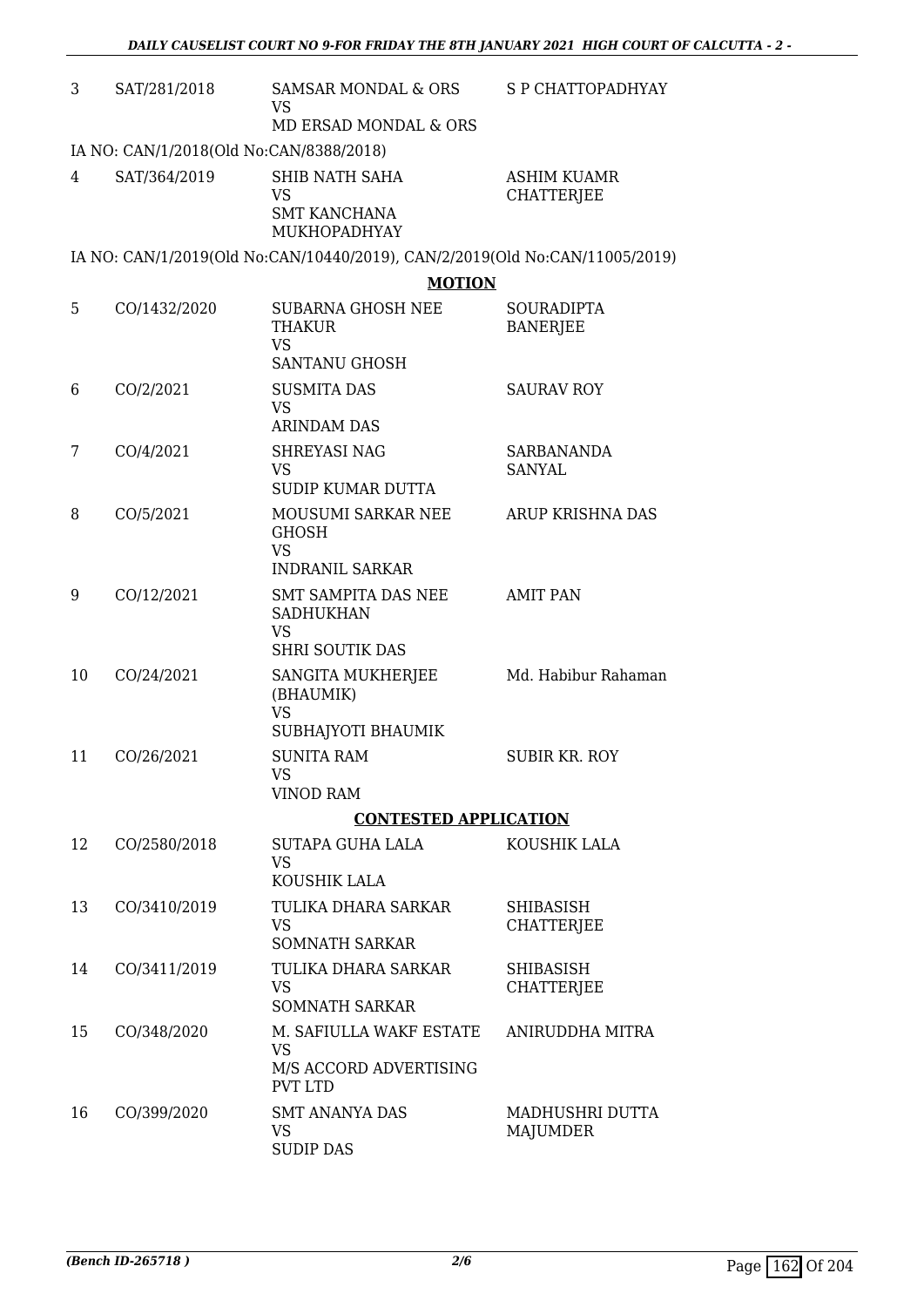| 17 | CO/402/2020                             | <b>CHANDRA DAS</b><br>VS                                                                                                   | SAYANTI SANTRA                                                                             |
|----|-----------------------------------------|----------------------------------------------------------------------------------------------------------------------------|--------------------------------------------------------------------------------------------|
|    |                                         | PARTHA SARATJI DEV                                                                                                         |                                                                                            |
|    | IA NO: CAN/1/2020                       |                                                                                                                            |                                                                                            |
|    |                                         | <b>APPLICATION</b>                                                                                                         |                                                                                            |
| 18 | SA/47/2006                              | BAMAN CH. PANDA<br><b>VS</b><br>SNEHAPROVA NANDAN                                                                          | <b>CHANDRADOY ROY</b>                                                                      |
|    |                                         |                                                                                                                            |                                                                                            |
|    |                                         | IA NO: CAN/2/2006(Old No:CAN/254/2006), CAN/4/2018(Old No:CAN/6951/2018)                                                   |                                                                                            |
| 19 | SAT/276/2010                            | RABINDRA NATH MONDAL<br>$&$ ORS<br><b>VS</b><br>KUTUB UDDIN NASKAR &                                                       | <b>ASOK BANERJEE</b>                                                                       |
|    |                                         | <b>ORS</b>                                                                                                                 |                                                                                            |
|    |                                         | No:CAN/7805/2014), CAN/4/2014(Old No:CAN/8541/2014)                                                                        | IA NO: CAN/1/2010(Old No:CAN/6193/2010), CAN/2/2010(Old No:CAN/6220/2010), CAN/3/2014(Old  |
| 20 | SAT/66/2012                             | ASWINI DUTTAC& RS<br><b>VS</b>                                                                                             | JOYDIP ROY                                                                                 |
|    |                                         | ALOK KUMAR DUTTA & ORS                                                                                                     |                                                                                            |
|    | IA NO: CAN/2/2019(Old No:CAN/4069/2019) |                                                                                                                            |                                                                                            |
| 21 | SAT/336/2012                            | <b>BHAGIRATH PAL &amp; ORS</b><br><b>VS</b>                                                                                | PRASANTA BEHARI<br>MAHATA                                                                  |
|    |                                         | SAKTIPADA BAICHAR & ORS                                                                                                    |                                                                                            |
|    |                                         | IA NO: CAN/3/2015(Old No:CAN/6407/2015), CAN/4/2017(Old No:CAN/1677/2017)                                                  |                                                                                            |
| 22 | SA/48/2016                              | ALOKE KUMAR DEY<br><b>VS</b><br>BIVABASU DEY & ORS.                                                                        | <b>CHANDRADOY ROY</b>                                                                      |
|    |                                         |                                                                                                                            |                                                                                            |
|    | No:CAN/821/2020)                        |                                                                                                                            | IA NO: CAN/1/2013(Old No:CAN/11415/2013), CAN/2/2018(Old No:CAN/5294/2018), CAN/3/2020(Old |
| 23 | SA/324/2016                             | SANTOSH KUMAR ACHARYA<br>VS<br>KRISHNAPADA ACHARYA &                                                                       | JAYETA KAUNDA                                                                              |
|    |                                         | ANR<br>IA NO: CAN/2/2015(Old No:CAN/10751/2015), CAN/3/2018(Old No:CAN/631/2018)                                           |                                                                                            |
| 24 | SAT/335/2016                            | JAMUNA MANNA & ORS.                                                                                                        | JAYANTA KR. PAIN                                                                           |
|    |                                         | <b>VS</b><br>SOVARANI SANTRA & ORS.                                                                                        |                                                                                            |
|    |                                         |                                                                                                                            | IA NO: CAN/1/2016(Old No:CAN/7920/2016), CAN/2/2018(Old No:CAN/9730/2018), CAN/3/2018(Old  |
|    | No:CAN/9731/2018)                       |                                                                                                                            |                                                                                            |
| 25 | CO/4597/2016                            | DULAL BANERJEE<br><b>VS</b>                                                                                                | <b>JAYETA KAUNDA</b>                                                                       |
|    |                                         | KOUSHIK CHAKRABORTY &<br><b>ANR</b>                                                                                        |                                                                                            |
|    | IA NO: CAN/1/2019(Old No:CAN/8571/2019) |                                                                                                                            |                                                                                            |
| 26 | SA/93/2018                              | <b>SMT KAMALA DAS</b><br>(DECEASED) REPT BY SMT<br><b>RITA RANI DAS &amp; ORS</b><br>VS<br><b>ASWINI ACHARYA &amp; ORS</b> | HIMADRI KUMAR<br>MAHATA                                                                    |
|    |                                         | IA NO: CAN/1/2017(Old No:CAN/1927/2017), CAN/3/2017(Old No:CAN/8575/2017)                                                  |                                                                                            |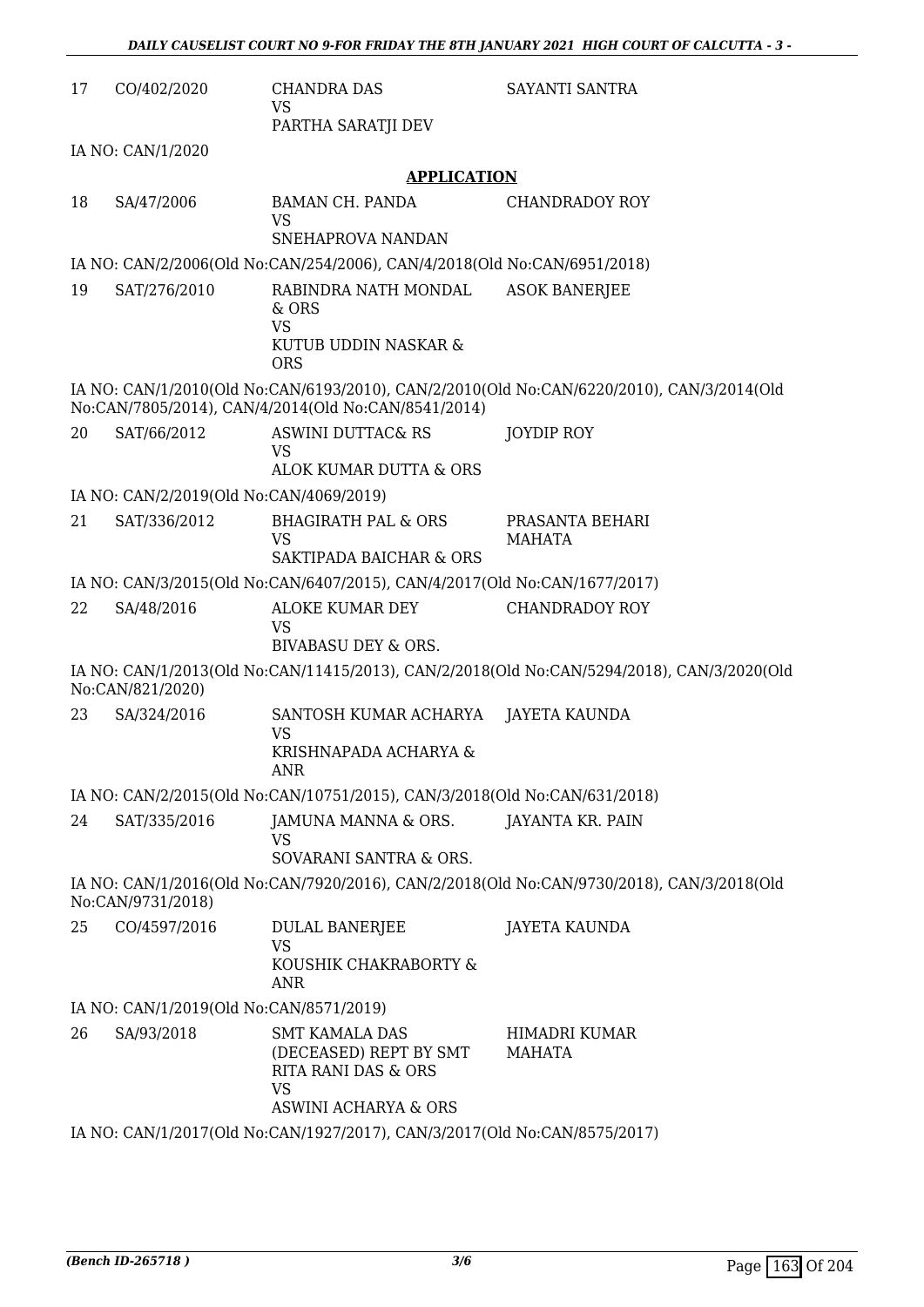| 27 | SA/119/2018                              | <b>DILIP SHAW</b><br><b>VS</b>                                            | MRS D GANGULY                                                                             |
|----|------------------------------------------|---------------------------------------------------------------------------|-------------------------------------------------------------------------------------------|
|    |                                          | <b>MADAN PROSAD SHAW</b>                                                  |                                                                                           |
|    |                                          | IA NO: CAN/1/2020(Old No:CAN/3255/2020), CAN/2/2020                       |                                                                                           |
| 28 | SAT/290/2018                             | DINABANDHU KUNDU<br><b>VS</b><br><b>GOBINDA CHANDRA</b><br><b>KUNDU</b>   | JAYANTA KUMAR<br>PAIN                                                                     |
|    |                                          | IA NO: CAN/1/2018(Old No:CAN/4859/2018), CAN/2/2019(Old No:CAN/1617/2019) |                                                                                           |
| 29 | SAT/404/2018                             | RAM CHANDRA HAZRA                                                         | NARENDRA PRASAD                                                                           |
|    |                                          | <b>VS</b><br>SWAPAN KUMAR DUTTA &<br><b>ANR</b>                           | <b>GUPTA</b>                                                                              |
|    | IA NO: CAN/1/2018(Old No:CAN/7697/2018)  |                                                                           |                                                                                           |
| 30 | CO/888/2018                              | <b>BANI HALDER &amp; ANR</b><br><b>VS</b>                                 | <b>SAURABH</b><br><b>GUHATHAKURATA</b>                                                    |
|    |                                          | <b>UNITY REALITY &amp;</b><br>DEVELOPERS LIMITED &<br><b>ANR</b>          |                                                                                           |
| 31 | CPAN/960/2018                            | SACHIN CHANDRA<br>MONDAL & ANR                                            | <b>SHABUDDIN SARDAR</b>                                                                   |
|    |                                          | <b>VS</b><br>ASHOKE KUMAR SAIGAL                                          |                                                                                           |
|    | wt32 SAT/525/1994                        | SACHIN CHANDRA<br><b>MONDAL</b>                                           | <b>SAHABUDDIN</b><br><b>SARDAR</b>                                                        |
|    |                                          | <b>VS</b><br>SHAKUNTALA MALHOTRA                                          |                                                                                           |
| 33 | SA/3/2019                                | ANJALI BHATTACHARJEE &<br><b>ORS</b><br><b>VS</b>                         | A GHOSH                                                                                   |
|    |                                          | KALUAN KUMAR DEB                                                          |                                                                                           |
|    | No:CAN/12344/2019)                       |                                                                           | IA NO: CAN/1/2017(Old No:CAN/5219/2017), CAN/2/2019(Old No:CAN/2995/2019), CAN/3/2019(Old |
| 34 | SAT/8/2019                               | MOHANLAL JANA & ORS<br><b>VS</b>                                          | <b>KARTIK DAS</b>                                                                         |
|    |                                          | SRIHARI JANA & ORS                                                        |                                                                                           |
|    | IA NO: CAN/1/2019(Old No:CAN/12598/2019) |                                                                           |                                                                                           |
| 35 | SAT/186/2019                             | NEMAI CHANDRA DAS<br>VS<br><b>BHOLANATH GHOSH &amp; ORS</b>               | PARTHA PRATIM<br>MUKHOPADHYAY                                                             |
|    |                                          |                                                                           |                                                                                           |
|    | IA NO: CAN/1/2019(Old No:CAN/9114/2019)  |                                                                           |                                                                                           |
| 36 | SAT/392/2019                             | NIRMAL KUMAR ROY<br>VS<br>MUKUL CHANDRA ROY AND                           | RAJLAKSHMI GHATAK                                                                         |
|    |                                          | <b>ORS</b>                                                                |                                                                                           |
|    |                                          | IA NO: CAN/1/2019(Old No:CAN/10820/2019), CAN/2/2020(Old No:CAN/494/2020) |                                                                                           |
| 37 | SAT/409/2019                             | SOMENATH MUKHERJEE<br><b>VS</b><br><b>RABINDRANATH</b><br>MUKHERJEE       | SHEBATEE DUTTA                                                                            |
|    | IA NO: CAN/1/2019(Old No:CAN/11328/2019) |                                                                           |                                                                                           |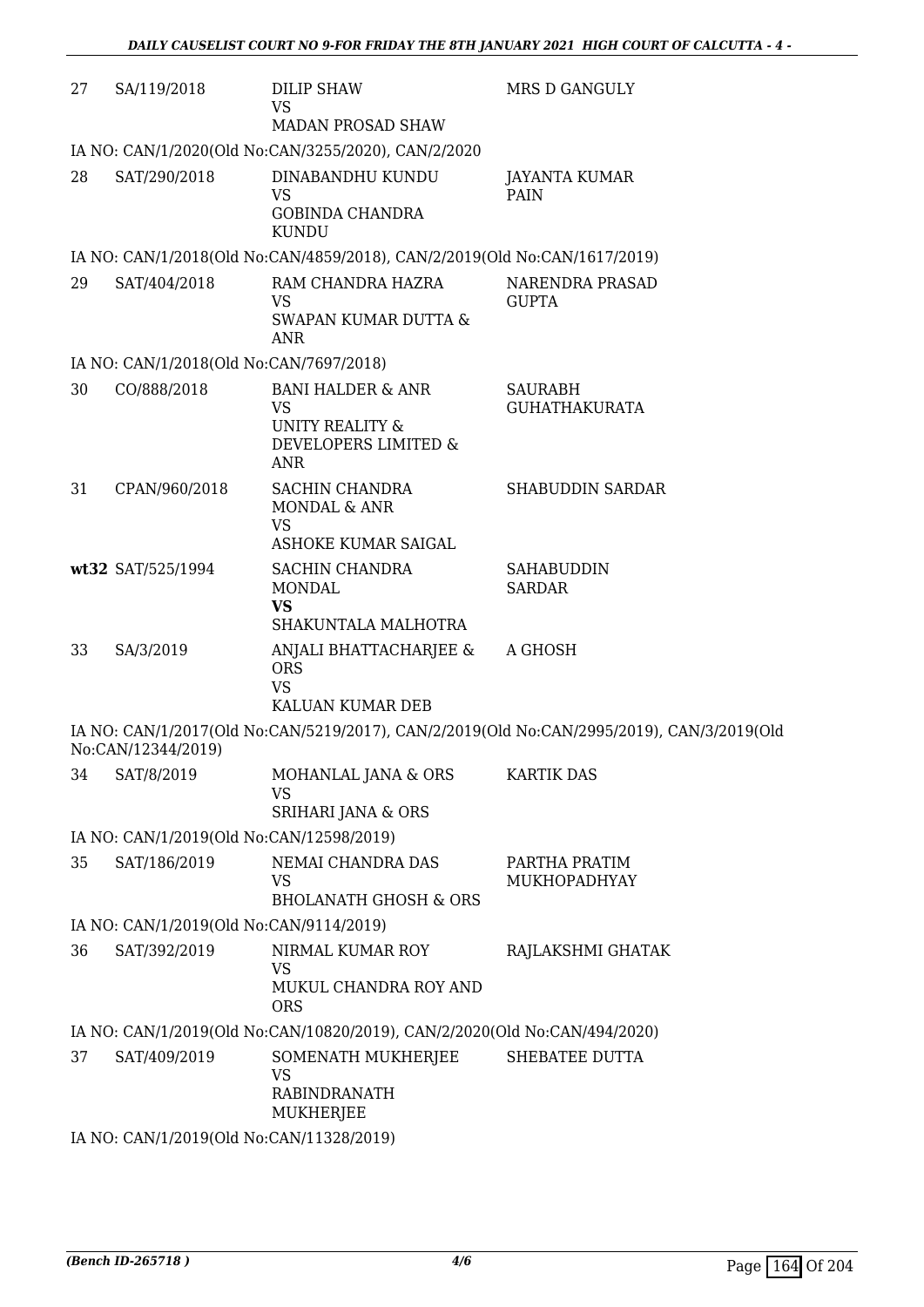| 38 | CO/3052/2019                            | PRIYANKA SAO GUPTA<br>VS<br>SANDIP KUMAR SAO                                                      | <b>SAMIR KUMAR</b><br><b>ADHIKARI</b>                                                   |
|----|-----------------------------------------|---------------------------------------------------------------------------------------------------|-----------------------------------------------------------------------------------------|
|    | IA NO: CAN/1/2020(Old No:CAN/1670/2020) |                                                                                                   |                                                                                         |
| 39 | SA/7/2020                               | LAXMIBALA PRAMANIK &<br><b>ORS</b><br><b>VS</b><br>PANKAJ CHANDA & ORS                            | RAJNARAYAN DATTA                                                                        |
|    | IA NO: CAN/1/2017(Old No:CAN/3181/2017) |                                                                                                   |                                                                                         |
| 40 | SAT/67/2020                             | MAJDIA SUDHIR RANJAN<br>LAHIRI MAHAVIDYALAYA<br><b>VS</b>                                         | <b>SAMIK SARKAR</b>                                                                     |
|    |                                         | ARINDAM BHATTACHARYYA<br>& ORS.                                                                   |                                                                                         |
|    | IA NO: CAN/1/2020, CAN/2/2020           |                                                                                                   |                                                                                         |
| 41 | SAT/68/2020                             | MAJDIA SUDHIR RANJAN<br>LAHIRI MAHAVIDYALAYA<br><b>VS</b><br>ARINDAM BHATTACHARYYA<br>& ORS.      | <b>SAMIK SARKAR</b>                                                                     |
|    | IA NO: CAN/1/2020, CAN/2/2020           |                                                                                                   |                                                                                         |
| 42 | SAT/154/2020                            | <b>SHAMIMA ABSAR</b><br>VS<br>SAJEDA KHATUN AND ORS                                               | UJJAINI CHATTERJEE                                                                      |
|    | IA NO: CAN/1/2020, CAN/2/2020           |                                                                                                   |                                                                                         |
| 43 | FMA/185/2020                            | DURGA MONDAL<br><b>VS</b><br>PRITIKANA SAHA ROY                                                   | PARTHAPRATIM<br>MUKHOPADHYAY                                                            |
|    |                                         | IA NO: CAN/1/2019(Old No:CAN/10798/2019)                                                          |                                                                                         |
| 44 | FMAT/209/2020                           | HASIKANA POLLEY @<br><b>HASINA POLLEY</b><br><b>VS</b>                                            | <b>ANIMESH PAUL</b>                                                                     |
|    |                                         | KALU KOLEY & ORS                                                                                  |                                                                                         |
|    | IA NO: CAN/1/2020(Old No:CAN/1127/2020) |                                                                                                   |                                                                                         |
|    |                                         | <b>FINAL HEARING</b>                                                                              |                                                                                         |
|    |                                         | ( (AT 2.00 P.M.) )                                                                                |                                                                                         |
| 45 | FMA/1376/2007                           | SALIMUDDIN MONDAL &<br><b>ORS</b><br><b>VS</b>                                                    | <b>SHABANA HASIN</b>                                                                    |
|    |                                         | <b>DUKHU BALA DASI</b>                                                                            |                                                                                         |
|    | CAN/8/2015(Old No:CAN/2664/2015)        |                                                                                                   | IA NO: CAN/4/2006(Old No:CAN/6023/2006), CAN/12/2020, CAN/7/2008(Old No:CAN/3011/2008), |
| 46 | SMA/34/2013                             | SOMA GHOSH & ANR<br>VS<br>JAGANNATH DEY & ORS                                                     | <b>SUBHABRATA DAS</b>                                                                   |
|    |                                         | IA NO: CAN/3/2014(Old No:CAN/323/2014), CAN/5/2018(Old No:CAN/3553/2018)                          |                                                                                         |
| 47 | FMA/3453/2013                           | <b>KUMAR BOSE</b><br><b>VS</b>                                                                    | <b>BHUSHAN JAIN</b>                                                                     |
|    |                                         | SWAPAN BAGCHI & ORS.<br>IA NO: CAN/2/2015(Old No:CAN/2181/2015), CAN/3/2018(Old No:CAN/3103/2018) |                                                                                         |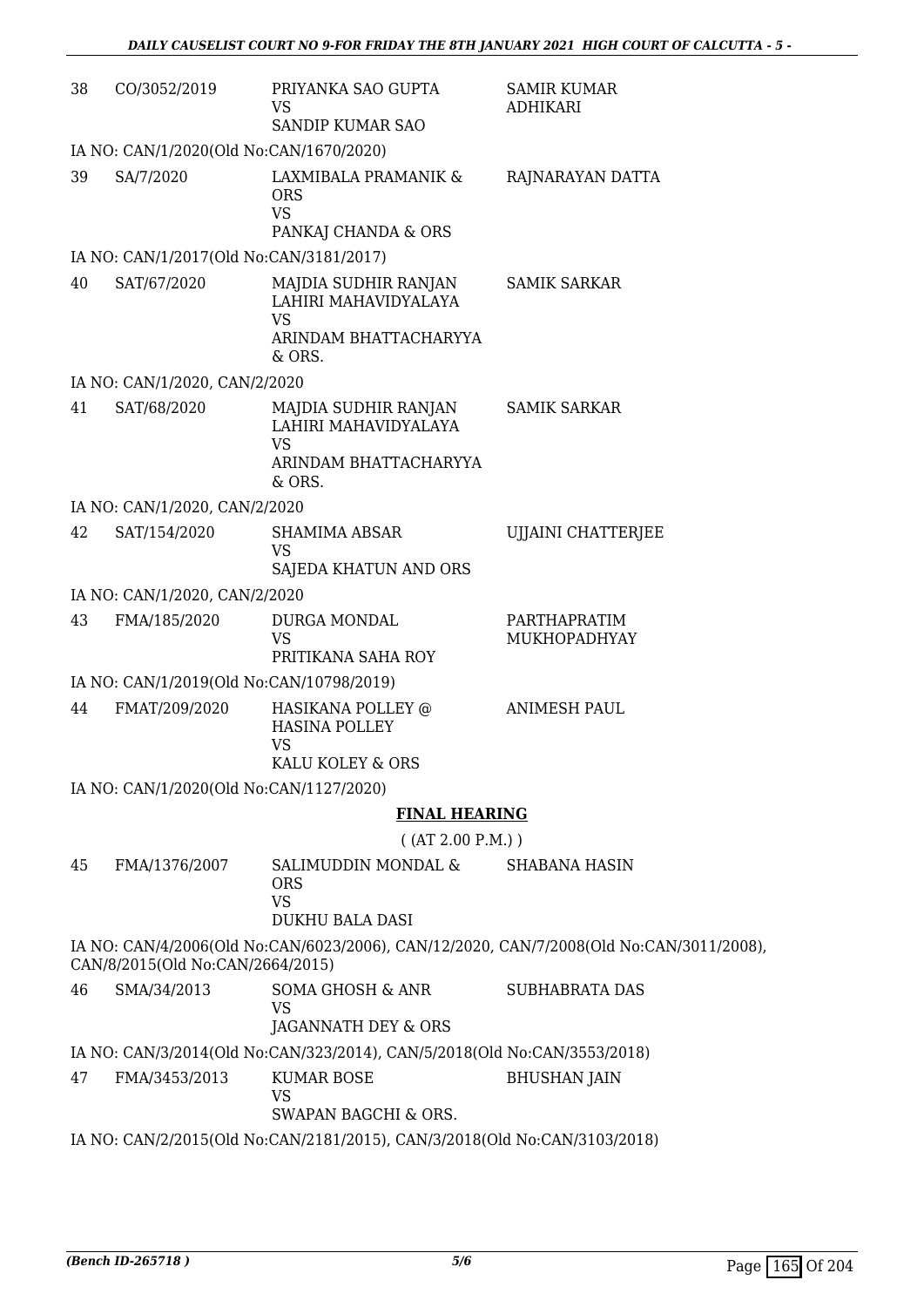|    | wt48 COT/85/2013 | SWAPAN BAGCHI<br>VS<br>KUMAR BOSE & ORS                               | TANMOY MUKHERJEE  |
|----|------------------|-----------------------------------------------------------------------|-------------------|
| 49 | FMA/124/2018     | MD IKHTIARUDDIN @<br>IKHTIYARUDDIN ALI<br>VS<br>MD. ABDUL JALIL MOLLA | <b>SANDIP DAS</b> |

IA NO: CAN/2/2017(Old No:CAN/5389/2017)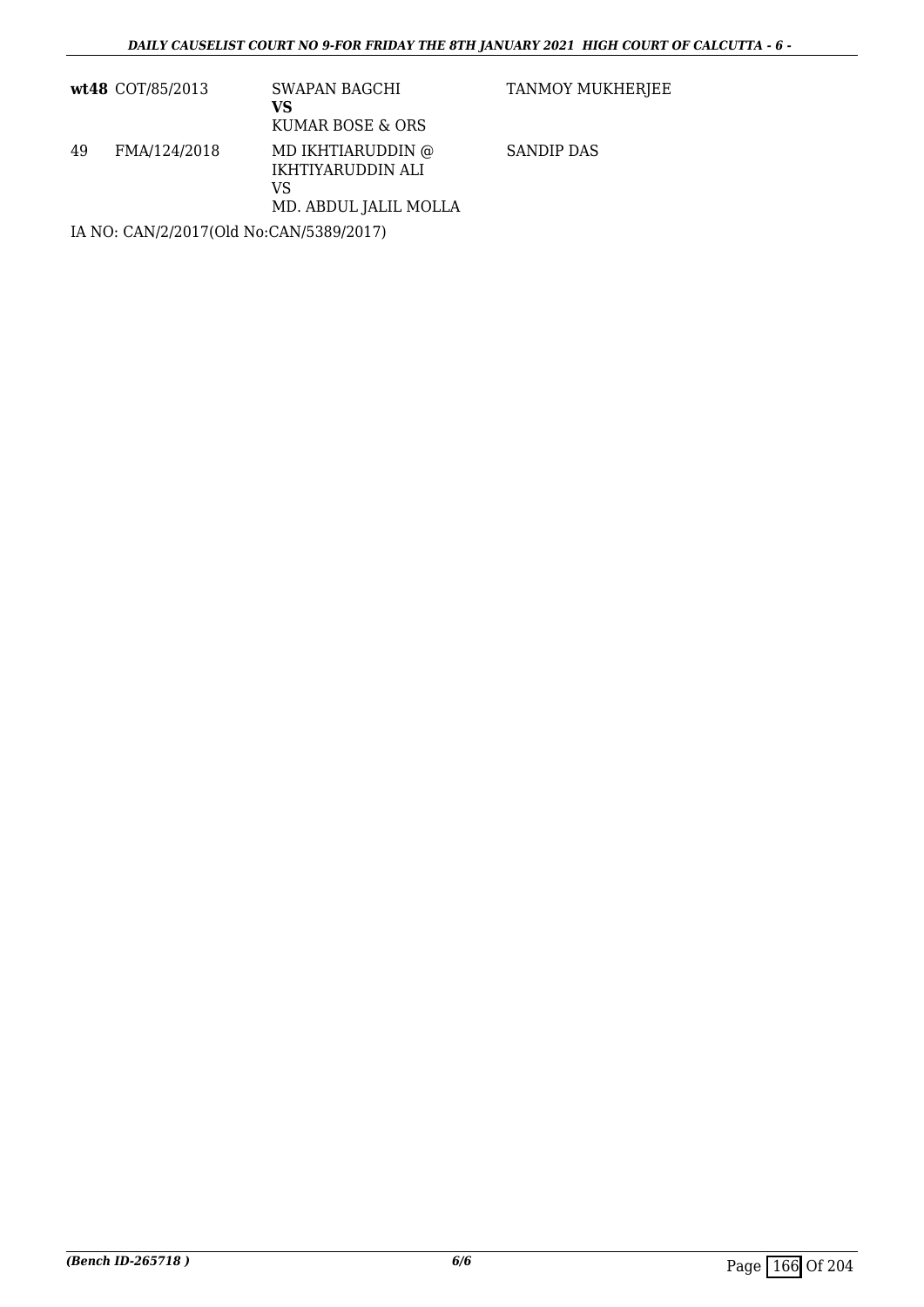

### **Appellate Side**

**DAILY CAUSELIST For Friday The 8th January 2021**

**COURT NO. 28 SINGLE BENCH (SB - XIX) AT 10:45 AM HON'BLE JUSTICE SUVRA GHOSH (VIA VIDEO CONFERENCE)**

#### **ON AND FROM MONDAY, 4TH JANUARY, 2021 TO FRIDAY, 8TH JANUARY, 2021 - WILL SIT SINGLY AND TAKE UP THE MATTERS RELATING OF THE LIST OF HON'BLE JUSTICE SUBHASIS DASGUPTA PUBLISHED FOR 4TH JANUARY, 2021.**

**AND**

#### **ON AND FROM THURSDAY, 7 JANUARY 2021 TO FRIDAY, 8TH JANUARY 2021- WILL SIT SINGLY AND TAKE UP THE MATTERS APPEARING IN THE LIST OF HON'BLE JUSTICE ABHIJIT GANGOPADHYAY PUBLISHED ON 16TH MARCH, 2020 AND MATTES APPEARING IN THE LIST OF HON'BLE JUSTICE ANIRUDDHA ROY PUBLISHED ON 5TH JANUARY 2021 EXCEPT THE MATTERS WHICH HAVE BEEN ORDERED AND/OR DISPOSED OF.**

#### **NOTE : MATTERS WILL BE TAKEN UP THROUGH PHYSICAL HEARING ONLY WHEN BOTH THE PARTIES ARE AGREED**

#### **TO BE MENTIONED**

| 1 | WPA/5106/2020 | MD. SOHIDUL ISLAM & ORS<br>VS<br>STATE OF WEST BENGAL &<br><b>ORS</b> | <b>BIKRAMJIT BISWAS</b>      |
|---|---------------|-----------------------------------------------------------------------|------------------------------|
| 2 | WPA/8638/2020 | USUF MAMUD<br>VS<br>THE STATE OF WEST<br><b>BENGAL AND ORS</b>        | ARGHYA<br><b>CHAKRABARTI</b> |
|   |               | <b>LISTED MOTION</b>                                                  |                              |
| 3 | CO/3603/2011  | TAPATI HAZRA & ORS<br>VS<br>LAKSHMIKANTA NASKAR                       | <b>SONI KUMARI</b>           |
| 4 | CO/707/2017   | M/S. NEWSTIDAY PVT.LTD.<br>VS<br><b>JOY CHATTERIEE</b>                | M. S. CHATTERJRR             |
| 5 | CO/823/2018   | SMT. MAYA GHOSH<br>VS<br><b>SUJIT ROY</b>                             | <b>SHAILA AFRIN</b>          |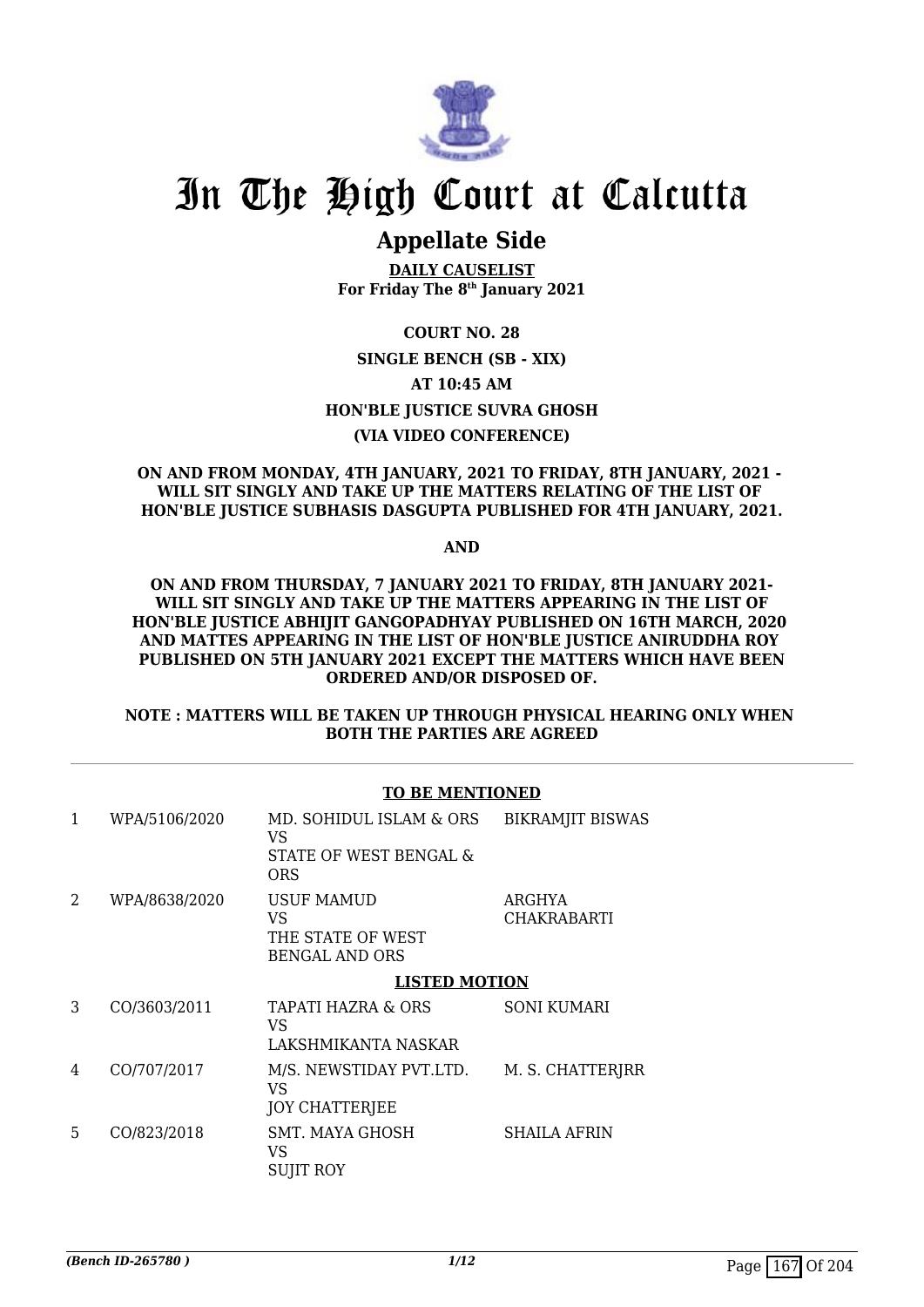| 6  | CO/868/2018                             | RANJIT KAR<br><b>VS</b>                                                                                     | RAFIJUL ALAM                          |  |  |
|----|-----------------------------------------|-------------------------------------------------------------------------------------------------------------|---------------------------------------|--|--|
|    |                                         | <b>JYOTIRENDRA BAIRAGYA &amp;</b><br>ANR.                                                                   |                                       |  |  |
| 7  | CO/965/2018                             | GREKA DRILLING(INDIA)<br><b>LTD &amp; ANR</b><br><b>VS</b><br>M/S. ARIHANT CARGO<br><b>CARRIERS PVT LTD</b> | DEBNATH GANGULY                       |  |  |
| 8  | CO/999/2018                             | NAZARA BIBI @ NAJARA<br><b>KHATOON</b><br><b>VS</b><br><b>MD SAHID</b>                                      | <b>SOUMEN DAS</b>                     |  |  |
| 9  | CO/1009/2018                            | <b>SANDEEP BOSE</b><br><b>VS</b><br>SWARNALY BOSE (DAS ROY)                                                 | <b>SUBHABRATA</b><br><b>CHOWDHURY</b> |  |  |
| 10 | CO/1017/2018                            | <b>GITA SEN &amp; ORS</b><br><b>VS</b><br><b>BAIKUNTHA NATH SEN</b>                                         | <b>SALIL KUMAR</b><br><b>SARKAR</b>   |  |  |
| 11 | CO/1033/2018                            | SHREE DIGVIJAY CEMENT<br>CO. LTD<br><b>VS</b><br><b>BANK OF BARODA &amp; ORS</b>                            | R. K. RAI                             |  |  |
| 12 | CO/1048/2018                            | <b>SUBRATA MITRA</b><br><b>VS</b><br>PRASANTA BANIK & ORS                                                   | PRAN GOPAL DAS                        |  |  |
| 13 | CO/1050/2018                            | <b>SUBRATA MITRA</b><br><b>VS</b><br>PRASANTA BANIK & ORS                                                   | PRAN GOPAL DAS                        |  |  |
| 14 | CO/1051/2018                            | <b>TAPAS SAHA</b><br><b>VS</b><br><b>SUBRATA ROY</b><br><b>CHOWDHURY</b>                                    | <b>CHANDRA NATH</b><br><b>SARKAR</b>  |  |  |
|    | 15 CO/1054/2018                         | <b>BHABANI KARMAKAR</b><br><b>VS</b><br>PRADIP RANJAN DEY<br>(DEAD) REP BY MANASHI<br><b>DEY</b>            | <b>S K GHOSH</b>                      |  |  |
| 16 | CO/1056/2018                            | <b>BHAGIRATH DEBNATH</b><br><b>VS</b><br>PURNA CHANDRA<br><b>TARAFDAR</b>                                   | S. S. DUTTA                           |  |  |
| 17 | CO/1078/2018                            | CHANCHAL CHATTERJEE<br><b>VS</b><br>RAMRUP BHATTACHARJEE                                                    | UTTAM GHOSH                           |  |  |
| 18 | CO/1079/2018                            | ABHIJIT MITRA<br><b>VS</b><br>DIPA MITRA (GHOSH)                                                            | SANJIDA SULTANA                       |  |  |
| 19 | CO/1081/2018                            | MIRA BHARATI<br><b>VS</b><br>NILIMA GUHA & ORS.                                                             | <b>DHANANJAY</b><br><b>BANERJEE</b>   |  |  |
|    | IA NO: CAN/1/2020(Old No:CAN/2641/2020) |                                                                                                             |                                       |  |  |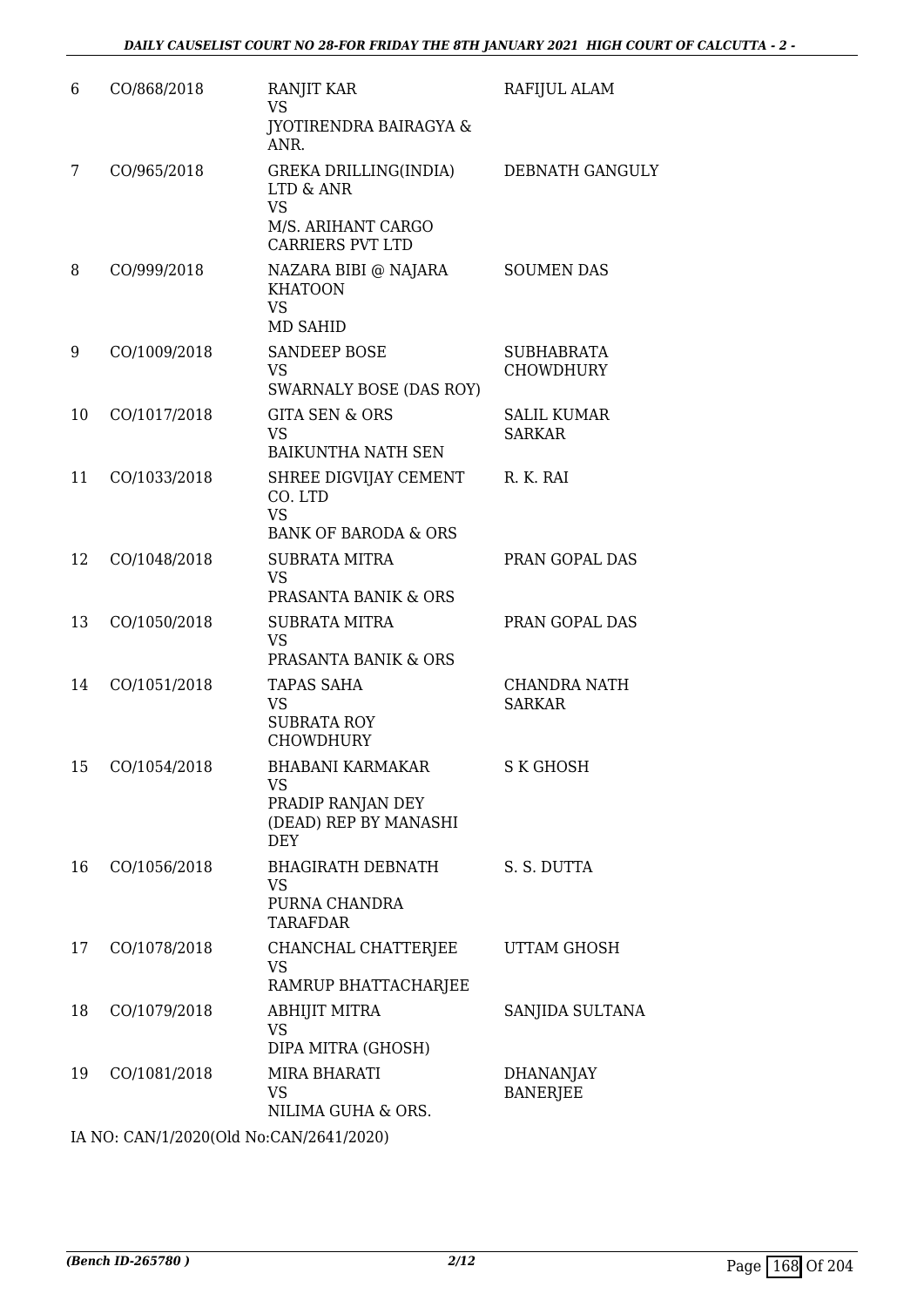| 20 | CO/1082/2018 | <b>TAPAN DEY</b><br><b>VS</b><br>SANGHAMITRA DEY                                                         | <b>MALAY</b><br><b>BHATTACHARYYA</b>  |
|----|--------------|----------------------------------------------------------------------------------------------------------|---------------------------------------|
| 21 | CO/1087/2018 | <b>RANI MAITY</b><br><b>VS</b><br>STATE REP BY COLLECTOR,<br>PURBA MEDINIPUR                             | <b>D BANERJEE</b>                     |
| 22 | CO/1142/2018 | G D D S KASHYAP PVT LTD<br><b>VS</b><br>ARYA COLLATERAL<br><b>WAREHOUSING SERVICES</b><br><b>PVT LTD</b> | <b>DEBASIS SUR</b>                    |
| 23 | CO/1177/2018 | <b>BHOLANATH MONDAL</b><br><b>VS</b><br><b>ASHOK MONGAL</b>                                              | <b>SHILA SARKAR</b>                   |
| 24 | CO/1190/2018 | KHODEJA BIBI @ KHODEJA<br><b>BEGAM SK &amp; ANR</b><br><b>VS</b><br><b>SK. SAIFUDDIN &amp; ORS</b>       | ZAMIUL ALAM                           |
| 25 | CO/1201/2018 | SANJIB SEAL @ SANJIB<br><b>SHILL</b><br><b>VS</b><br><b>SEULI SEAL &amp; ANR</b>                         | R CHATTERJEE                          |
| 26 | CO/1202/2018 | M/S ESCO SCRAP CONCERN<br>& ORS<br><b>VS</b><br>PIYUSH BUBNA                                             | <b>TARAK NATH HALDER</b>              |
| 27 | CO/1209/2018 | KAPINDRA CHOUDHURY<br><b>VS</b><br>SHIBAPRASAD SAHA                                                      | <b>SUNNY NANDY</b>                    |
| 28 | CO/2387/2018 | SUJIT KUMAR BANERJEE<br><b>VS</b><br>PRATIMA BANERJEE & ORS                                              | ARPITA MONDAL                         |
| 29 | CO/1977/2019 | BIKASH MAJUMDAR<br><b>VS</b><br>MANISHA MAJUMDAR                                                         | MANOJ KUMAR ROY                       |
| 30 | CO/2781/2019 | MITA SAHA & ANR<br><b>VS</b><br>RAMESH CHANDRA SAHA &<br><b>ORS</b>                                      | <b>ABHISEK BANERJEE</b>               |
| 31 | CO/2832/2019 | BARUN KUMAR BHATTA<br><b>VS</b><br><b>AMAR NATH</b><br><b>BHATTACHARJEE &amp; ORS</b>                    | <b>RATUL DAS</b>                      |
| 32 | CO/2853/2019 | <b>SANJOY SARKAR</b><br><b>VS</b><br><b>SONALI NANDY</b>                                                 | <b>ANIMESH PAUL</b>                   |
| 33 | CO/2943/2019 | <b>SAHEM MONDAL</b><br><b>VS</b><br>UNION OF INDIA                                                       | <b>JAYANTA KUMAR</b><br><b>MANDAL</b> |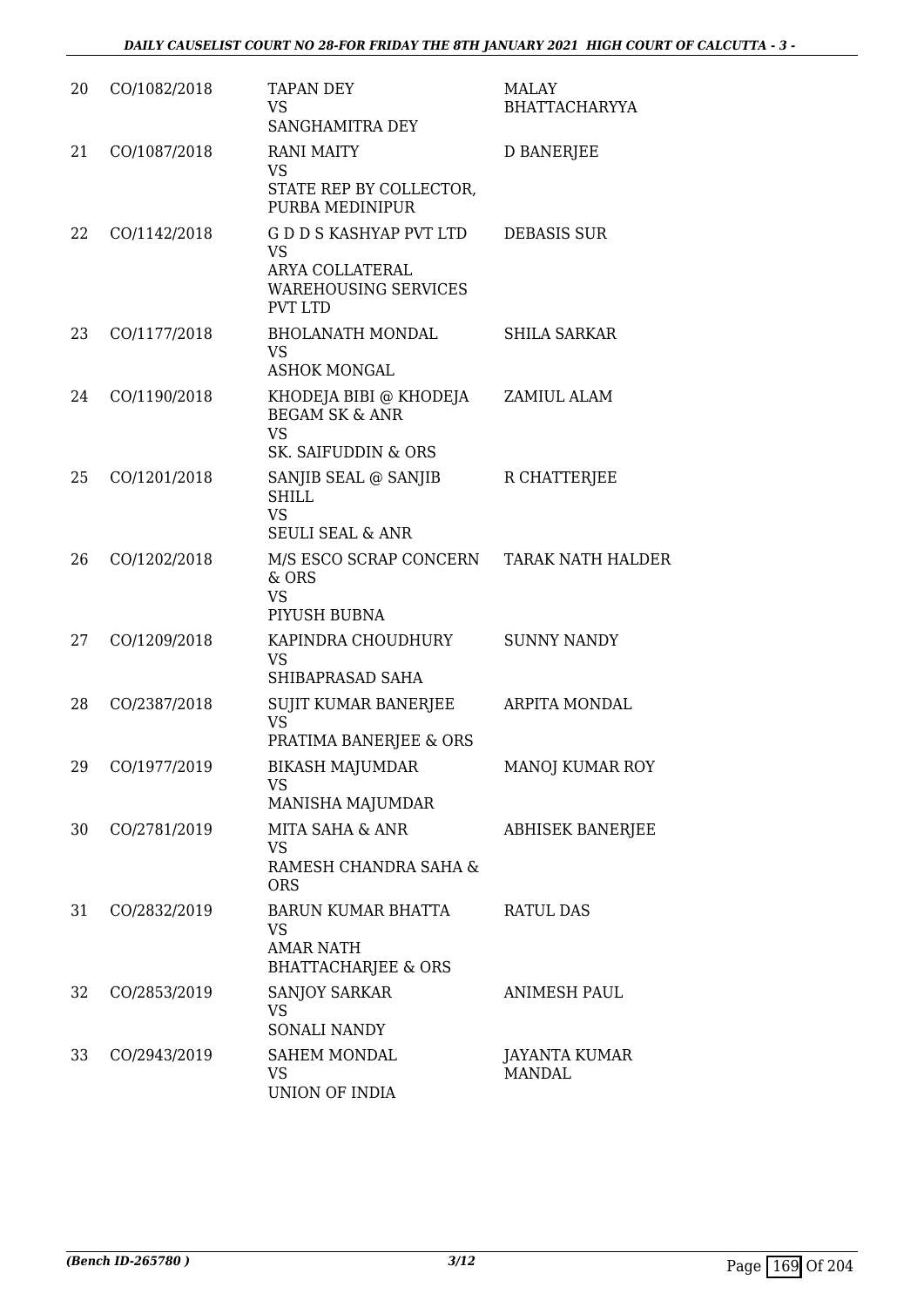| 34 | CO/2998/2019     | RAJESH KUMAR TEWARI &<br>ANR<br><b>VS</b><br><b>MOHIT SHAW &amp; ANR</b> | KOUSTAV RATAN<br><b>CHATTERJEE</b>                                                                           |
|----|------------------|--------------------------------------------------------------------------|--------------------------------------------------------------------------------------------------------------|
| 35 | CO/3015/2019     | NIRMAL MONDAL@NIRMAL<br>KUMAR MONDAL<br><b>VS</b>                        | <b>SARBANANDA</b><br><b>SANNYAL</b>                                                                          |
|    |                  | RABINDRA NATH MONDAL<br>& ORS                                            |                                                                                                              |
| 36 | CO/3206/2019     | HIRENDRA NATH<br><b>MUKHERJEE</b><br><b>VS</b><br>PRESIDENT DURGA PRASAD | <b>BISWADIP</b><br><b>MUKHERJEE</b>                                                                          |
|    |                  | MUKHERJEE & ORS                                                          |                                                                                                              |
| 37 | CO/3254/2019     | SHRABANI KUNDU<br><b>VS</b><br><b>MALAY KUNDU</b>                        | <b>SUCHINDRAM</b><br><b>BHATTACHARYA</b>                                                                     |
|    |                  | <b>NEW MOTION</b>                                                        |                                                                                                              |
| 38 | CO/1069/2018     | DEBASISH BAGCHI                                                          | PRIYAKSHI BANERJEE                                                                                           |
|    |                  | <b>VS</b><br><b>KABITA DAS</b>                                           |                                                                                                              |
|    |                  | <b>CONTESTED APPLICATION</b>                                             |                                                                                                              |
| 39 | CO/1076/2018     | SUPRIYA RAKSHIT<br><b>VS</b>                                             | P. ROY                                                                                                       |
|    |                  | <b>SISIR KUMAR CHOWDHURY</b>                                             |                                                                                                              |
|    |                  |                                                                          | (Listed matters of the Hon'ble Justice Aniruddha Roy, dt 05.01.2021 Following files are lying in Ct. no. 16) |
|    |                  | <b>MOTION</b>                                                            |                                                                                                              |
| 40 | WPA/2510/2020    | (GROUP II)<br><b>MUNMUN GHOSH</b>                                        | PRIYABRATA                                                                                                   |
|    |                  | <b>VS</b><br>STATE OF WEST BENGAL &<br><b>ORS</b>                        | <b>BATABYAL</b>                                                                                              |
|    | 41 WPA/4815/2020 | KALYANI SARKAR<br><b>VS</b><br>STATE OF WEST BENGAL &<br><b>ORS</b>      | ANANYA NEOGI                                                                                                 |
| 42 | WPA/4822/2020    | SANDIPAN GIRI<br><b>VS</b><br>STATE OF WEST BENGAL &<br><b>ORS</b>       | <b>SANTU DAS</b><br><b>ADHIKARI</b>                                                                          |
| 43 | WPA/4823/2020    | SEPHALI JANA<br><b>VS</b><br>STATE OF WEST BENGAL &<br><b>ORS</b>        | <b>SANTU DAS</b><br><b>ADHIKARI</b>                                                                          |
| 44 | WPA/4824/2020    | SANCHITA PRADHAN<br><b>VS</b><br>STATE OF WEST BENGAL &<br><b>ORS</b>    | <b>SANTU DAS</b><br><b>ADHIKARI</b>                                                                          |
| 45 | WPA/4825/2020    | RAJKUMAR SAHOO<br><b>VS</b><br>STATE OF WEST BENGAL &<br><b>ORS</b>      | <b>SANTU DAS</b><br><b>ADHIKARI</b>                                                                          |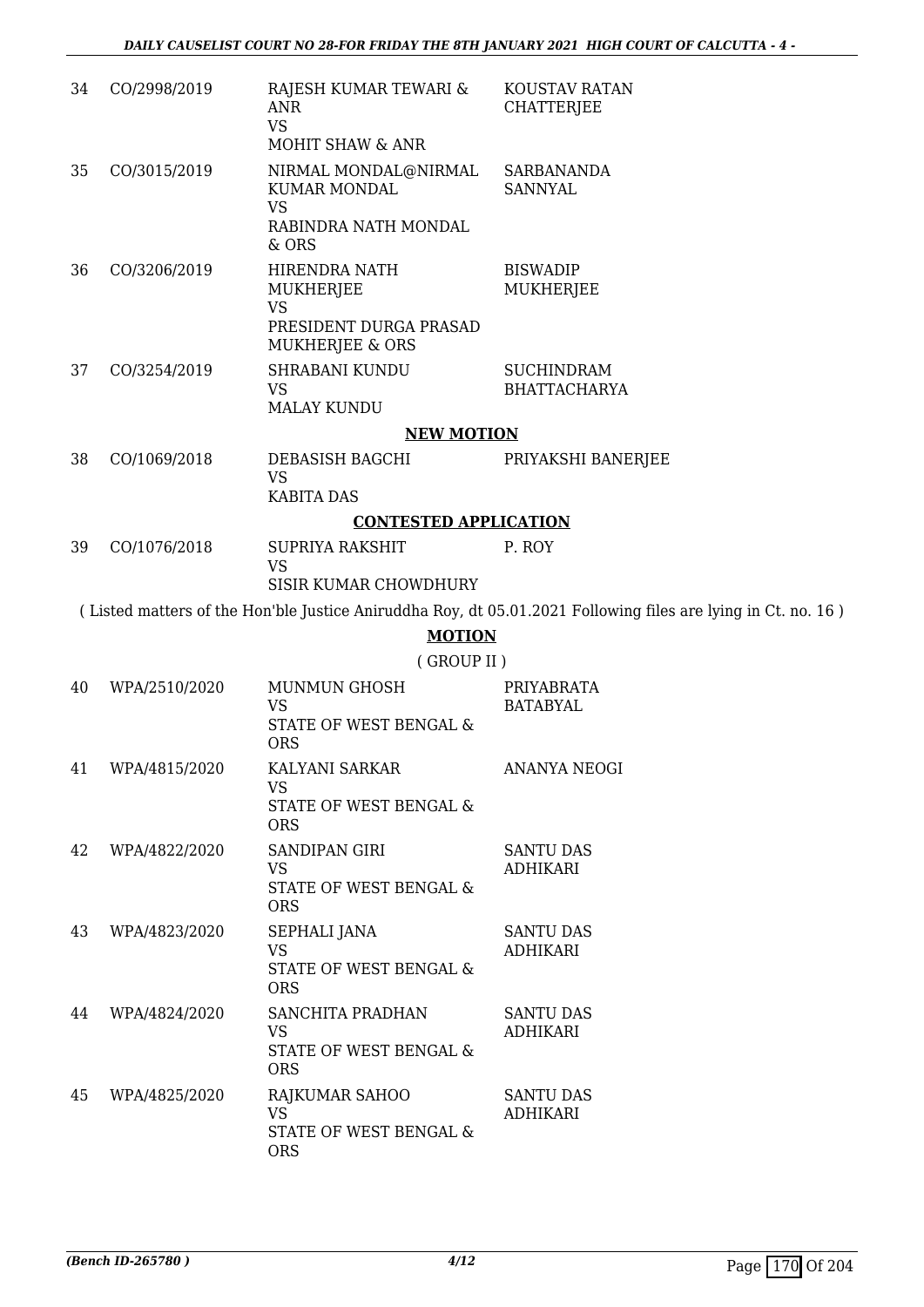| 46 | WPA/4854/2020 | SUBHAJIT MONDAL & ORS<br><b>VS</b><br>STATE OF WEST BENGAL &<br><b>ORS</b>                                                                | <b>ATARUL HAQUE</b><br><b>MOLLA</b> |
|----|---------------|-------------------------------------------------------------------------------------------------------------------------------------------|-------------------------------------|
| 47 | WPA/4954/2020 | KATHAKALI MANDAL<br>(GHOSH)<br><b>VS</b><br>STATE OF WEST BENGAL &<br><b>ORS</b>                                                          | PRIYANKA MONDAL                     |
| 48 | WPA/4955/2020 | PALASH MANDAL<br><b>VS</b><br>STATE OF WEST BENGAL &<br><b>ORS</b>                                                                        | PRIYANKA MONDAL                     |
| 49 | WPA/4996/2020 | NIRANJAN TIKADAR & ORS<br><b>VS</b><br>WB UNIVERSITY OF<br><b>TEACHERS' TRANING</b><br><b>EDUCATION PLANNING &amp;&amp;</b><br><b>ORS</b> | <b>ATIS KR BISWAS</b>               |
| 50 | WPA/5112/2020 | <b>GOLAM ROSUL</b><br><b>VS</b><br>STATE OF WEST BENGAL &<br><b>ORS</b>                                                                   | <b>BISWAJIT HAZRA</b>               |
| 51 | WPA/5114/2020 | <b>SUBHAS BISUI</b><br><b>VS</b><br>STATE OF WEST BENGAL &<br><b>ORS</b>                                                                  | <b>BISWAJIT HAZRA</b>               |
| 52 | WPA/5116/2020 | <b>BABLU DAS</b><br><b>VS</b><br>STATE OF WEST BENGAL &<br><b>ORS</b>                                                                     | <b>BISWAJIT HAZRA</b>               |
| 53 | WPA/5118/2020 | <b>ASADUL KHAN</b><br>VS<br>STATE OF WEST BENGAL &<br>ORS                                                                                 | <b>BISWAJIT HAZRA</b>               |
| 54 | WPA/5119/2020 | SAINUR SK.<br><b>VS</b><br>STATE OF WEST BENGAL &<br><b>ORS</b>                                                                           | <b>BISWAJIT HAZRA</b>               |
| 55 | WPA/5131/2020 | RAJ SHEKHAR SARKAR<br><b>VS</b><br>STATE OF WEST BENGAL &<br><b>ORS</b>                                                                   | <b>SAMIR KUMAR CHAKI</b>            |
| 56 | WPA/5141/2020 | <b>SAIMA KHATUN</b><br><b>VS</b><br>STATE OF WEST BENGAL &<br><b>ORS</b>                                                                  | <b>SUJIT BHUNIA</b>                 |
| 57 | WPA/5145/2020 | JAYASRI TRIPATHI<br>VS<br>STATE OF WEST BENGAL &<br><b>ORS</b>                                                                            | <b>SANTU DAS</b><br>ADHIKARI        |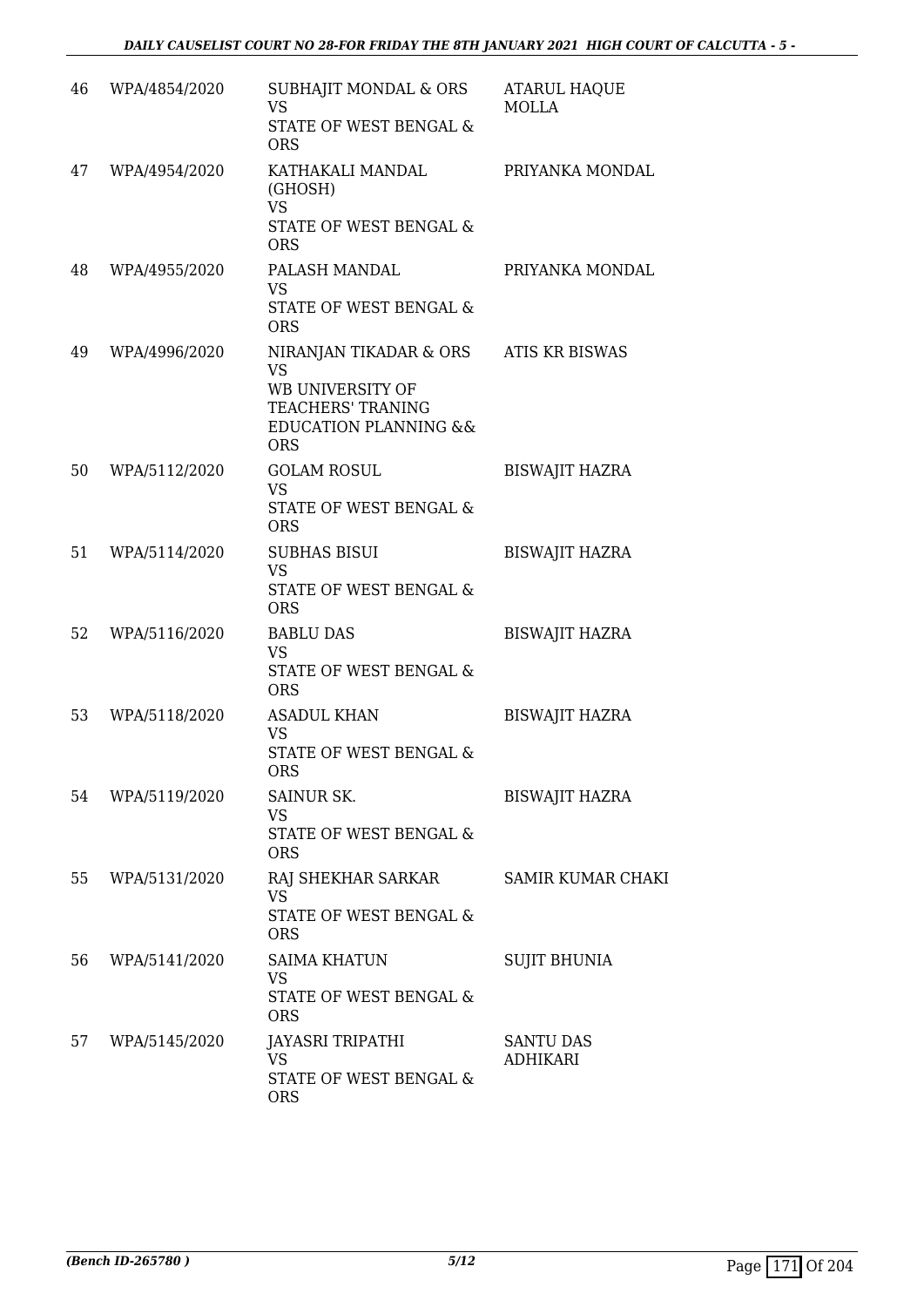| 58 | WPA/5156/2020                           | CHALANTIKA LAHA SALUI<br><b>VS</b><br>THE WEST BENGAL<br><b>COLLEGE SERVICE</b><br><b>COMMISSION &amp; ORS</b> | <b>DAISY BASU</b>             |
|----|-----------------------------------------|----------------------------------------------------------------------------------------------------------------|-------------------------------|
|    | IA NO: CAN/1/2020(Old No:CAN/4694/2020) |                                                                                                                |                               |
| 59 | WPA/5164/2020                           | BINAY DEY & ORS.<br><b>VS</b><br><b>STATE OF WEST BENGAL &amp;</b><br>ORS.                                     | <b>IBRAHIM SARDAR</b>         |
| 60 | WPA/5180/2020                           | <b>RAJESH SAU</b><br><b>VS</b><br>STATE OF WEST BENGAL &<br><b>ORS</b>                                         | DIPTENDU MONDAL               |
| 61 | WPA/5231/2020                           | RADHESHYAM HALDER &<br><b>ORS</b><br><b>VS</b><br>STATE OF WEST BENGAL &<br><b>ORS</b>                         | <b>GOPAL DAS</b>              |
| 62 | WPA/5232/2020                           | <b>JYOTIRMOY DAS &amp; ORS</b><br><b>VS</b><br>STATE OF WEST BENGAL &<br><b>ORS</b>                            | <b>GOPAL DAS</b>              |
| 63 | WPA/5233/2020                           | TAPAN KUMAR MAHATO &<br><b>ORS</b><br><b>VS</b><br>STATE OF WEST BENGAL &<br><b>ORS</b>                        | <b>GOPAL DAS</b>              |
| 64 | WPA/5236/2020                           | SRICHARAN MAL & ORS<br><b>VS</b><br>STATE OF WEST BENGAL &<br><b>ORS</b>                                       | <b>GO[PAL DAS</b>             |
| 65 | WPA/8029/2020                           | RADHARAMAN MANDAL<br>VS<br>State of West Bengal                                                                | <b>IBRAHIM SARDAR</b>         |
| 66 | WPA/8294/2020                           | <b>BISWAJIT MOHANTO</b><br><b>VS</b><br>State of West Bengal                                                   | <b>ALOKESH DALAI</b>          |
| 67 | WPA/8296/2020                           | ASHOKEKUMAR HALDAR<br>VS<br>State of West Bengal                                                               | <b>ALOKESH DALAI</b>          |
| 68 | WPA/8418/2020                           | <b>AVIJIT BARMAN</b><br>VS<br>State of West Bengal                                                             | <b>DIBYENDU</b><br>CHATTERJEE |
| 69 | WPA/8512/2020                           | SWAGATA MUKHERJEE<br><b>VS</b><br>STATE OF WEST BENGAL<br>AND ORS.                                             | <b>BISWAJIT HAZRA</b>         |
| 70 | WPA/8519/2020                           | supriti mukherjee<br>VS<br>STATE OF WEST BENGAL<br>AND ORS.                                                    | <b>BISWAJITHAZRA</b>          |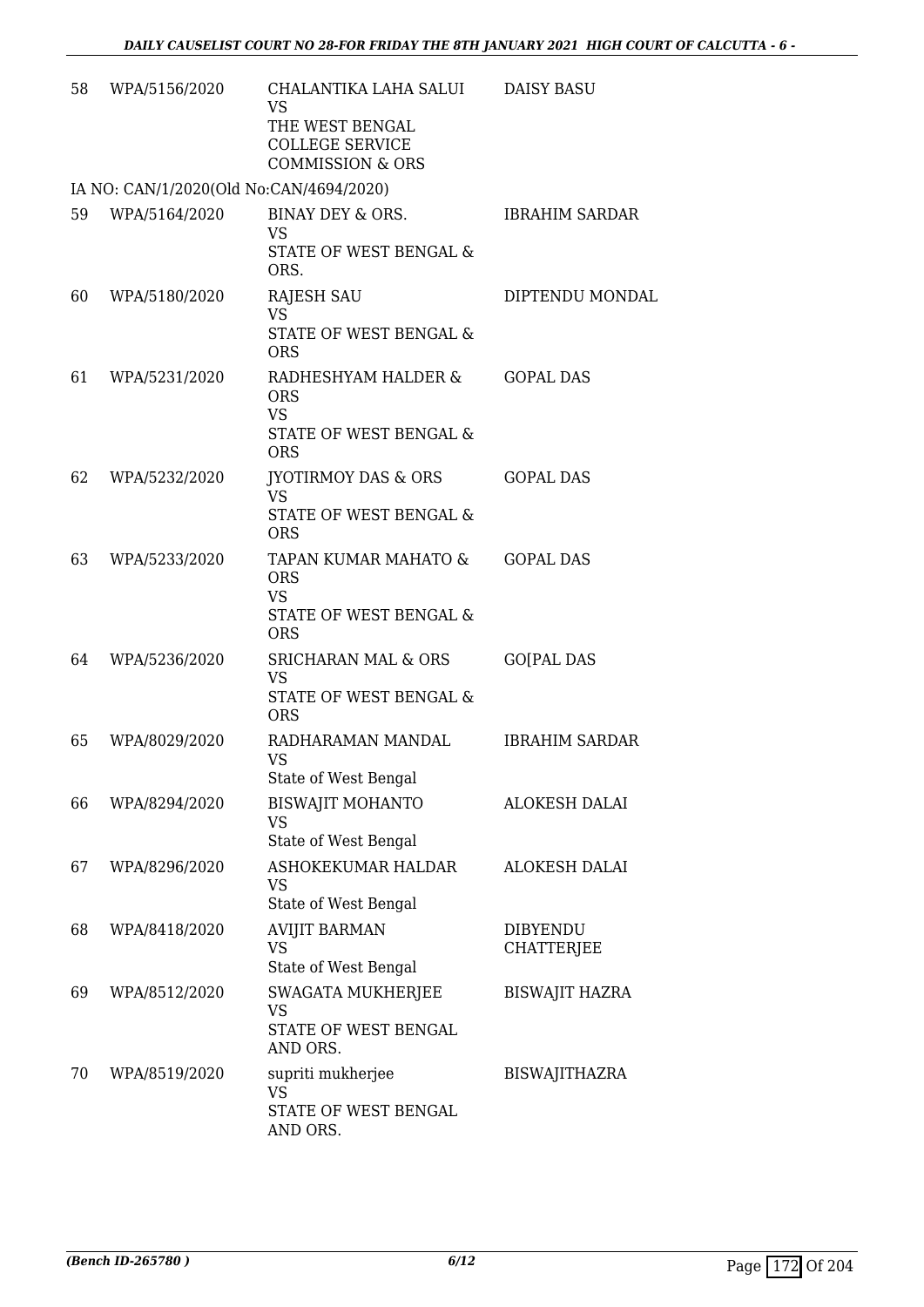| 71 | WPA/8523/2020 | SOUMYASRI SARKAR<br>VS<br>STATE OF WEST BENGAL<br>AND ORS.                            | <b>BISWAJITHAZRA</b>        |
|----|---------------|---------------------------------------------------------------------------------------|-----------------------------|
| 72 | WPA/8528/2020 | SK. MAHABOOB AHAMED<br><b>VS</b><br>UNION OF INDIA AND ORS                            | <b>GOPA BISWAS</b>          |
| 73 | WPA/8634/2020 | MD. BADSHAH<br><b>VS</b><br>THE STATE OF WEST<br><b>BENGAL AND ORS</b>                | MD. NAUROZ<br><b>RAHBER</b> |
| 74 | WPA/8762/2020 | <b>SUSHANTA GIRI</b><br><b>VS</b><br>STATE OF WEST BENGAL<br>AND ORS.                 | <b>BAISALI GHOSAL</b>       |
| 75 | WPA/8773/2020 | NITYANANDA GHOSH AND<br><b>ORS</b><br><b>VS</b><br>STATE OF WEST BENGAL<br>AND ORS.   | <b>IBRAHIM SARDAR</b>       |
| 76 | WPA/8786/2020 | HABIBUR RAHAMAN SK<br><b>AND ORS</b><br><b>VS</b><br>STATE OF WEST BENGAL<br>AND ORS. | <b>IBRAHIM SARDAR</b>       |
| 77 | WPA/8850/2020 | <b>KRISHNADEB DAS</b><br><b>VS</b><br>STATE OF WEST BENGAL<br>AND ORS.                | MANOJIT PAL                 |
| 78 | WPA/8942/2020 | MANORANJAN MONDAL<br><b>VS</b><br>STATE OF WEST BENGAL<br>AND ORS.                    | DEBSOUMYA BASAK             |
| 79 | WPA/8947/2020 | RAJA JHA<br>VS<br>STATE OF WEST BENGAL<br>AND ORS.                                    | DEBSOUMYA BASAK             |
| 80 | WPA/8948/2020 | <b>BASIR SK.</b><br>VS<br>STATE OF WEST BENGAL<br>AND ORS.                            | DEBSOUMYA BASAK             |
| 81 | WPA/8963/2020 | <b>MITHU GHOSH</b><br><b>VS</b><br>State of West Bengal                               | SIDDHARTHA ROY              |
| 82 | WPA/9085/2020 | CHINMOY JANA<br>VS<br>STATE OF WEST BENGAL<br>AND ORS.                                | <b>BISWAJIT HAZRA</b>       |
| 83 | WPA/9110/2020 | <b>BIPLAB TEWARI</b><br>VS<br>STATE OF WEST BENGAL<br>AND ORS.                        | <b>BISWAJIT HAZRA</b>       |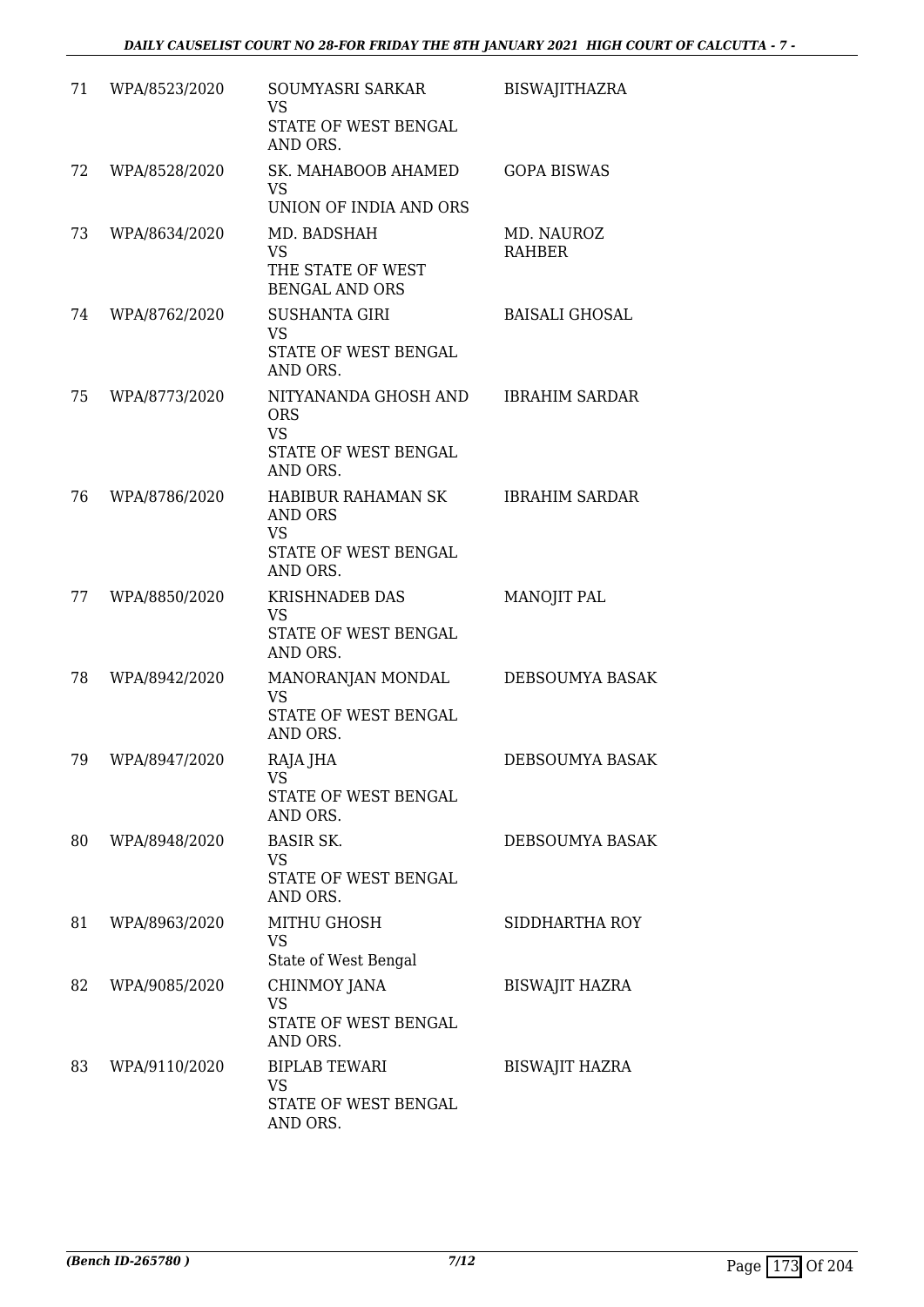| 84 | WPA/9122/2020 | <b>SUBHASRI SAU</b><br><b>VS</b>              | <b>BAISHALI GHOSHAL</b>              |
|----|---------------|-----------------------------------------------|--------------------------------------|
|    |               | STATE OF WEST BENGAL<br>AND ORS.              |                                      |
| 85 | WPA/9125/2020 | <b>SUJATA KAMILA</b><br><b>VS</b>             | <b>BISWAJIT HAZRA</b>                |
|    |               | STATE OF WEST BENGAL<br>AND ORS.              |                                      |
| 86 | WPA/9127/2020 | SUBHADIP JANA<br><b>VS</b>                    | <b>BISWAJIT HAZRA</b>                |
|    |               | STATE OF WEST BENGAL<br>AND ORS.              |                                      |
| 87 | WPA/9130/2020 | PRIYANKA PUURKAIT<br><b>VS</b>                | <b>BISWAJIT HAZRA</b>                |
|    |               | State of West Bengal                          |                                      |
| 88 | WPA/9336/2020 | TAPAN KUMAR ADHIKARY<br><b>VS</b>             | PRABIR REJ                           |
|    |               | STATE OF WEST BENGAL<br>AND ORS.              |                                      |
| 89 | WPA/9423/2020 | TAPASH CHANDRA BARMAN<br><b>AND ORS</b>       | IBRAHIM SARDAR                       |
|    |               | <b>VS</b><br>STATE OF WEST BENGAL<br>AND ORS. |                                      |
| 90 | WPA/9425/2020 | SWETA BERA(DHARA) AND<br><b>ORS</b>           | <b>IBRAHIM SARDAR</b>                |
|    |               | <b>VS</b><br>STATE OF WEST BENGAL<br>AND ORS. |                                      |
| 91 | WPA/9460/2020 | <b>JANNAVI PATRA</b><br><b>VS</b>             | TANUJA BASAK                         |
|    |               | STATE OF WEST BENGAL<br>AND ORS.              |                                      |
| 92 | WPA/9567/2020 | TUMPA MALAKAR AND<br><b>OTHERS</b>            | DILIP KUMAR SADHU                    |
|    |               | <b>VS</b><br>STATE OF WEST BENGAL             |                                      |
|    |               | AND ORS.                                      |                                      |
| 93 | WPA/9569/2020 | ABHAYA RAY ANR ORS<br><b>VS</b>               | <b>DIBYENDU</b><br><b>CHATTERJEE</b> |
|    |               | STATE OF WEST BENGAL<br>AND ORS.              |                                      |
| 94 | WPA/9586/2020 | RANJAN PATRA<br><b>VS</b>                     | <b>KESHAB CHANDRA</b><br><b>DAS</b>  |
|    |               | STATE OF WEST BENGAL<br>AND ORS.              |                                      |
| 95 | WPA/9609/2020 | SUSAMA SING AND ORS<br><b>VS</b>              | <b>IBRAHIM SARDAR</b>                |
|    |               | THE STATE OF WEST<br><b>BENGAL AND ORS</b>    |                                      |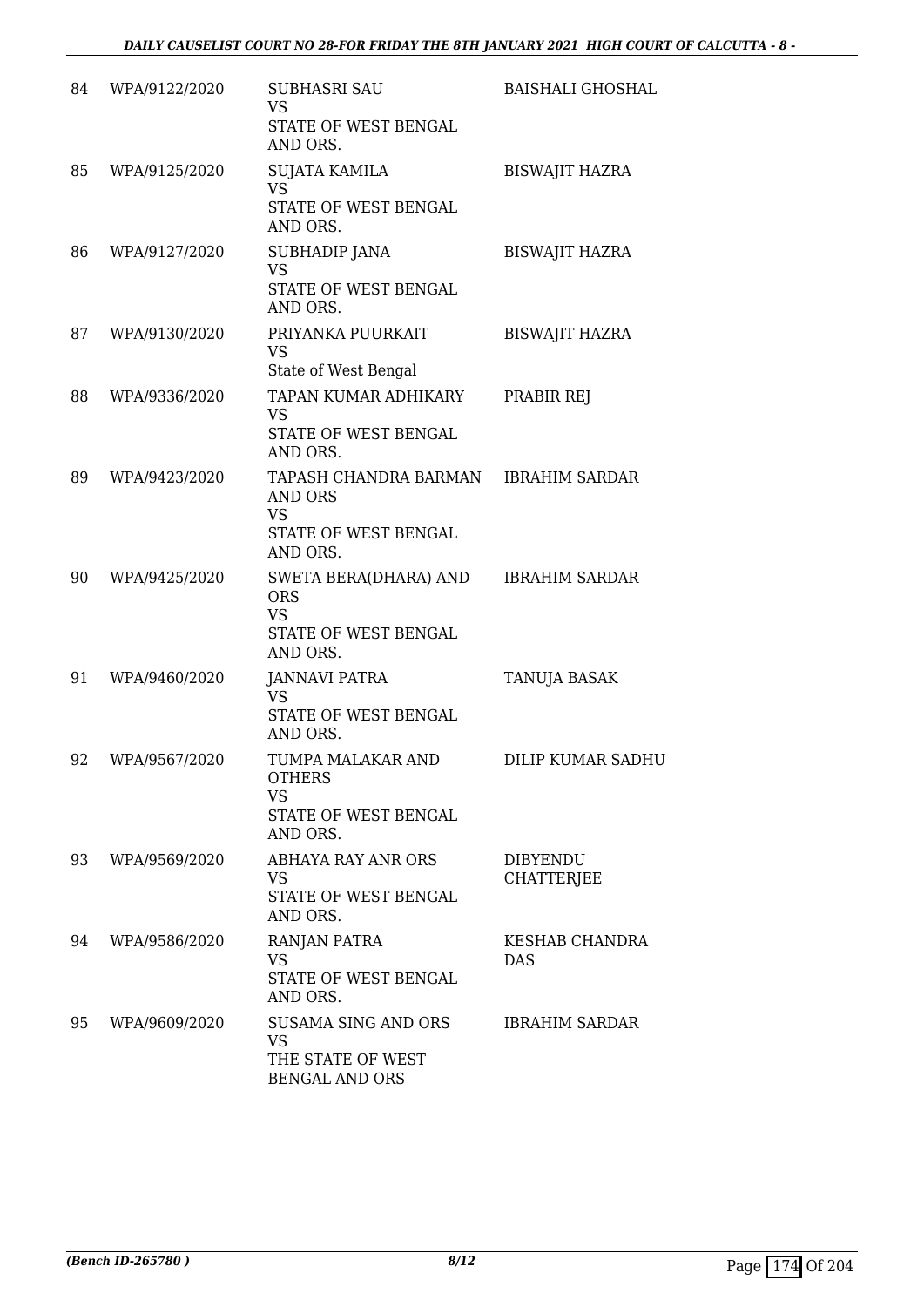| 96 | WPA/9623/2020      | REZINA CHOWDHURY AND<br><b>ORS</b><br><b>VS</b><br>THE STATE OF WEST<br><b>BENGAL AND ORS</b> | <b>IBRAHIM SARDAR</b>               |
|----|--------------------|-----------------------------------------------------------------------------------------------|-------------------------------------|
| 97 | WPA/9644/2020      | TARARANI MAHANTA<br><b>VS</b><br>STATE OF WEST BENGAL<br><b>AND ORS</b>                       | SAPTARSHI KUMAR<br>MAL              |
| 98 | WPA/9702/2020      | NURUZZAMAN LASKAR<br><b>VS</b><br>STATE OF WEST BENGAL<br>AND ORS.                            | LAKSHMI NATH<br><b>BHATTACHARYA</b> |
| 99 | WPA/9717/2020      | KRISHNENDU GHARAMI<br>AND ORS<br><b>VS</b><br>STATE OF WEST BENGAL<br>AND ORS.                | PRADIP KUMAR<br><b>GHOSH</b>        |
|    | 100 WPA/9869/2020  | AMIT KUMAR GIRI AND<br><b>OTHERS</b><br><b>VS</b><br>STATE OF WEST BENGAL<br>AND ORS.         | <b>SAKYA MAITY</b>                  |
|    | 101 WPA/9876/2020  | ASHIM KUMAR BHANJA<br><b>AND ORS</b><br><b>VS</b><br>STATE OF WEST BENGAL<br>AND ORS.         | <b>IBRAHIM SARDAR</b>               |
|    | 102 WPA/9974/2020  | MAIDUL ISLAM PURKAIT<br><b>VS</b><br>STATE OF WEST BENGAL<br>AND ORS.                         | PRADIP KUMAR<br><b>GHOSH</b>        |
|    | 103 WPA/9975/2020  | DIBYENDU CHAUDHURY<br><b>AND ORS</b><br><b>VS</b><br>STATE OF WEST BENGAL<br>AND ORS.         | <b>HAIDER ALI SK</b>                |
|    | 104 WPA/9993/2020  | <b>ATEEN BARDOLUI</b><br><b>VS</b><br>STATE OF WEST BENGAL<br>AND ORS.                        | SUDIPTA DASGUPTA                    |
|    | 105 WPA/9995/2020  | DEBYAYAN JANA<br><b>VS</b><br>STATE OF WEST BENGAL<br>AND ORS.                                | SUDIPTA DASGUPTA                    |
|    | 106 WPA/9997/2020  | <b>RUBI MANDAL</b><br><b>VS</b><br>STATE OF WEST BENGAL<br>AND ORS.                           | SUDIPTA DASGUPTA                    |
|    | 107 WPA/10001/2020 | MOUMITA HALDER<br><b>VS</b><br>STATE OF WEST BENGAL<br>AND ORS.                               | SUDIPTA DASGUPTA                    |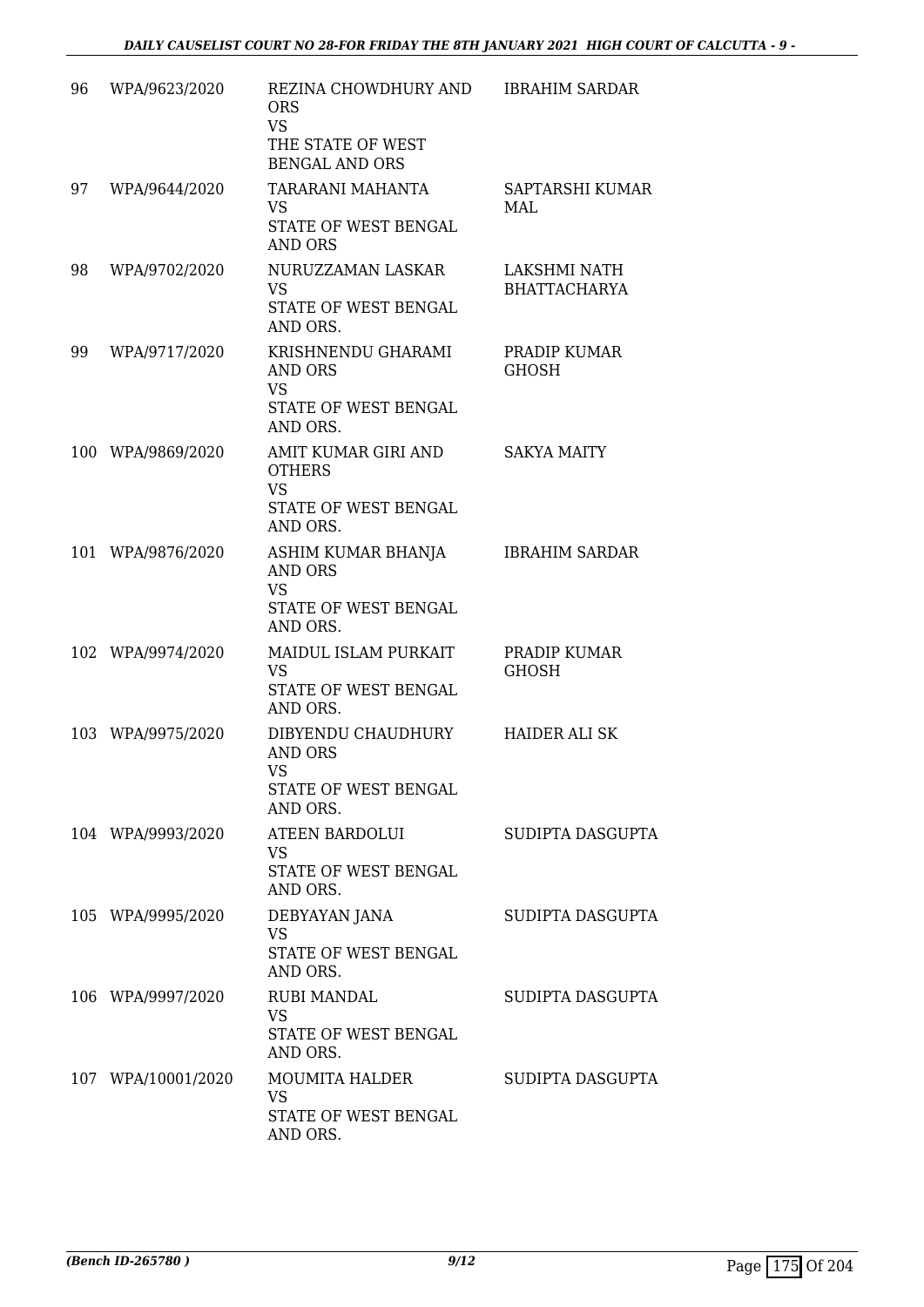| 108 WPA/10015/2020 | PARTHA SARATHI MITRA<br><b>VS</b>                              | SALONI<br><b>BHATTACHARJEE</b>                                               |
|--------------------|----------------------------------------------------------------|------------------------------------------------------------------------------|
|                    | STATE OF WEST BENGAL<br>AND ORS.                               |                                                                              |
| 109 WPA/10030/2020 | MAJNUBAR DAPTARY<br><b>VS</b>                                  | PANKAJ HALDER                                                                |
|                    | STATE OF WEST BENGAL<br>AND ORS.                               |                                                                              |
| 110 WPA/10039/2020 | SUTAPA PRADHAN (PATRA) K. M. HOSSAIN<br>AND ORS<br><b>VS</b>   |                                                                              |
|                    | THE STATE OF WEST<br><b>BENGAL AND ORS</b>                     |                                                                              |
| 111 WPA/10090/2020 | MAHENDRA PRASAD GUPTA EJAZ KHAN<br>AND ORS<br><b>VS</b>        |                                                                              |
|                    | STATE OF WEST BENGAL<br>AND ORS.                               |                                                                              |
| 112 WPA/10095/2020 | <b>ASHISH MANDAL</b><br><b>VS</b>                              | <b>MADHUSUDAN</b><br><b>MONDAL</b>                                           |
|                    | STATE OF WEST BENGAL<br>AND ORS.                               |                                                                              |
| 113 WPA/10163/2020 | GADADHAR KUNDU<br><b>VS</b>                                    | DIPTENDU MONDAL                                                              |
|                    | STATE OF WEST BENGAL<br>AND ORS.                               |                                                                              |
| 114 WPA/10186/2020 | TAPAS KUMAR KHEARU SUDIPTA DASGUPTA<br>AND OTHERS<br><b>VS</b> |                                                                              |
|                    | STATE OF WEST BENGAL<br>AND ORS.                               |                                                                              |
| 115 WPA/10305/2020 | SHARMISTHA DALAL<br>VS                                         | <b>BISWAJIT HAZRA</b>                                                        |
|                    | STATE OF WEST BENGAL<br>AND ORS.                               |                                                                              |
| 116 WPA/10352/2020 | SUDIPTA BHATTACHARYYA<br><b>VS</b>                             | <b>SALONI</b><br>BHATTACHARJEE                                               |
|                    | <b>VISVA BHARATI</b>                                           |                                                                              |
|                    |                                                                | (Listed matters of the Hon'ble Justice Abhijit Gangopadhyay, dt. 16.03.2020) |
|                    | <b>TO BE MENTIONED 1</b>                                       |                                                                              |
| 117 WPA/21265/2019 | TARIFUDDIN MISTRY<br>VS<br>STATE OF WEST BENGAL &              | LAKSHMINATH<br><b>BHATTACHARYA</b>                                           |
|                    | <b>ORS</b>                                                     |                                                                              |
|                    | <b>FOR ORDERS</b>                                              |                                                                              |
| 118 WPA/26131/2017 | <b>UMESH KR SARAF</b><br><b>VS</b>                             | R DHARA                                                                      |
|                    | W B H I DEV CORP & ORS                                         |                                                                              |
|                    | <b>MOTION 1</b>                                                |                                                                              |
| 119 WPA/18272/2006 | PRIYANKA GHOSH<br><b>VS</b>                                    | <b>BIDYUT BARAN</b><br><b>BISWAS</b>                                         |
|                    | UNIVERSITY OF KALYANI                                          |                                                                              |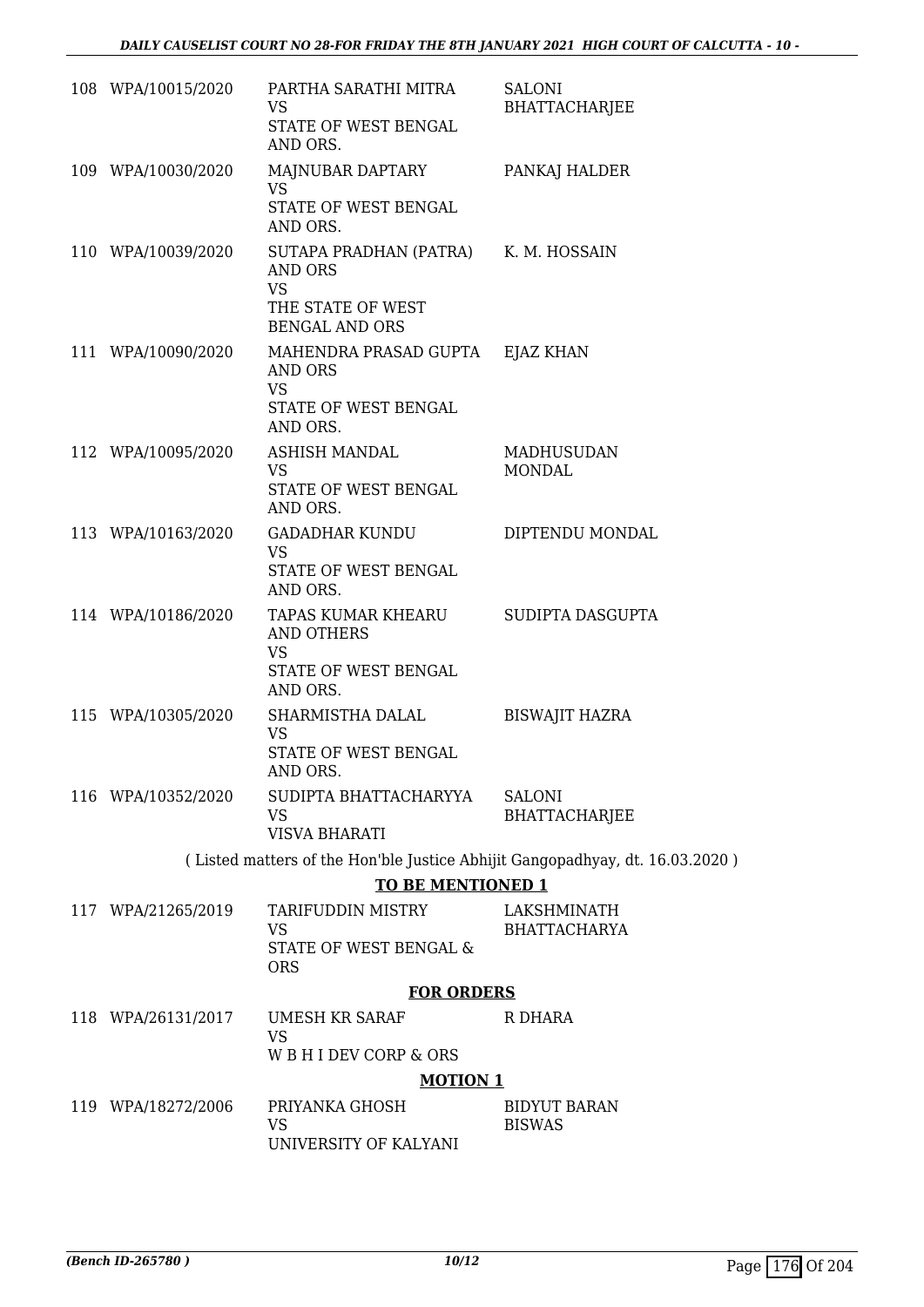| 120 WPA/13706/2019 | DEBOSREE ROY<br><b>VS</b><br>STATE OF WEST BENGAL &<br><b>ORS</b>                           | KAUSHIK<br><b>CHOWDHURY</b>        |
|--------------------|---------------------------------------------------------------------------------------------|------------------------------------|
| 121 WPA/13984/2019 | <b>RIMA MUKUTI</b><br><b>VS</b><br>STATE OF WEST BENGAL &<br><b>ORS</b>                     | <b>KAUSHIK</b><br><b>CHAUDHURY</b> |
| 122 WPA/13988/2019 | <b>SUMAN GHOSH</b><br><b>VS</b><br>STATE OF WEST BENGAL &<br><b>ORS</b>                     | KAUSHIK<br>CHAUDHURY               |
| 123 WPA/14654/2019 | ASIT RANJAN BARAT & ANR. MADHURIMA SARKAR<br><b>VS</b><br>STATE OF WEST BENGAL &<br>ORS.    |                                    |
| 124 WPA/15472/2019 | BIPLAB RANJAN SARKAR &<br><b>ORS</b><br><b>VS</b><br>STATE OF WEST BENGAL &<br><b>ORS</b>   | <b>BALARAM NEOGI</b>               |
| 125 WPA/15727/2019 | SWAPAN KR. CHOWDHURI<br><b>VS</b><br>STATE OF WEST BENGAL &<br>ORS.                         | ARGHA CHOWDHURY                    |
| 126 WPA/15807/2019 | MRS. SRABANTI SASMAL<br><b>VS</b><br>STATE OF WEST BENGAL &<br><b>ORS</b>                   | PARAMITA ROY                       |
| 127 WPA/15809/2019 | SUSANTA SASMAL<br><b>VS</b><br><b>STATE OF WEST BENGAL &amp;</b><br><b>ORS</b>              | PARAMITA ROY                       |
| 128 WPA/20588/2019 | MD. SAMSUL HOOUE<br><b>VS</b><br>STATE OF WEST BENGAL &<br><b>ORS</b>                       | MD. SALAMUDDIN                     |
| 129 WPA/20939/2019 | D. DRUKKER & CO. (1) PVT<br>LTD. & ANR<br><b>VS</b><br>STATE OF WEST BENGAL &<br><b>ORS</b> | PRIYANKO BANERJEE                  |
| 130 WPA/20952/2019 | TARAPADA PAUL<br><b>VS</b><br>STATE OF WEST BENGAL &<br><b>ORS</b>                          | <b>SUJIT BHUNIA</b>                |
| 131 WPA/20953/2019 | SANKAR BISHRAM<br><b>VS</b><br>STATE OF WEST BENGAL<br>&ORS                                 | <b>SUJIT BHUNIA</b>                |
| 132 WPA/20954/2019 | BHABANI SHANKAR JANA<br>VS<br>STATE OF WEST BENGAL<br>&ORS                                  | <b>SUJIT BHUNIA</b>                |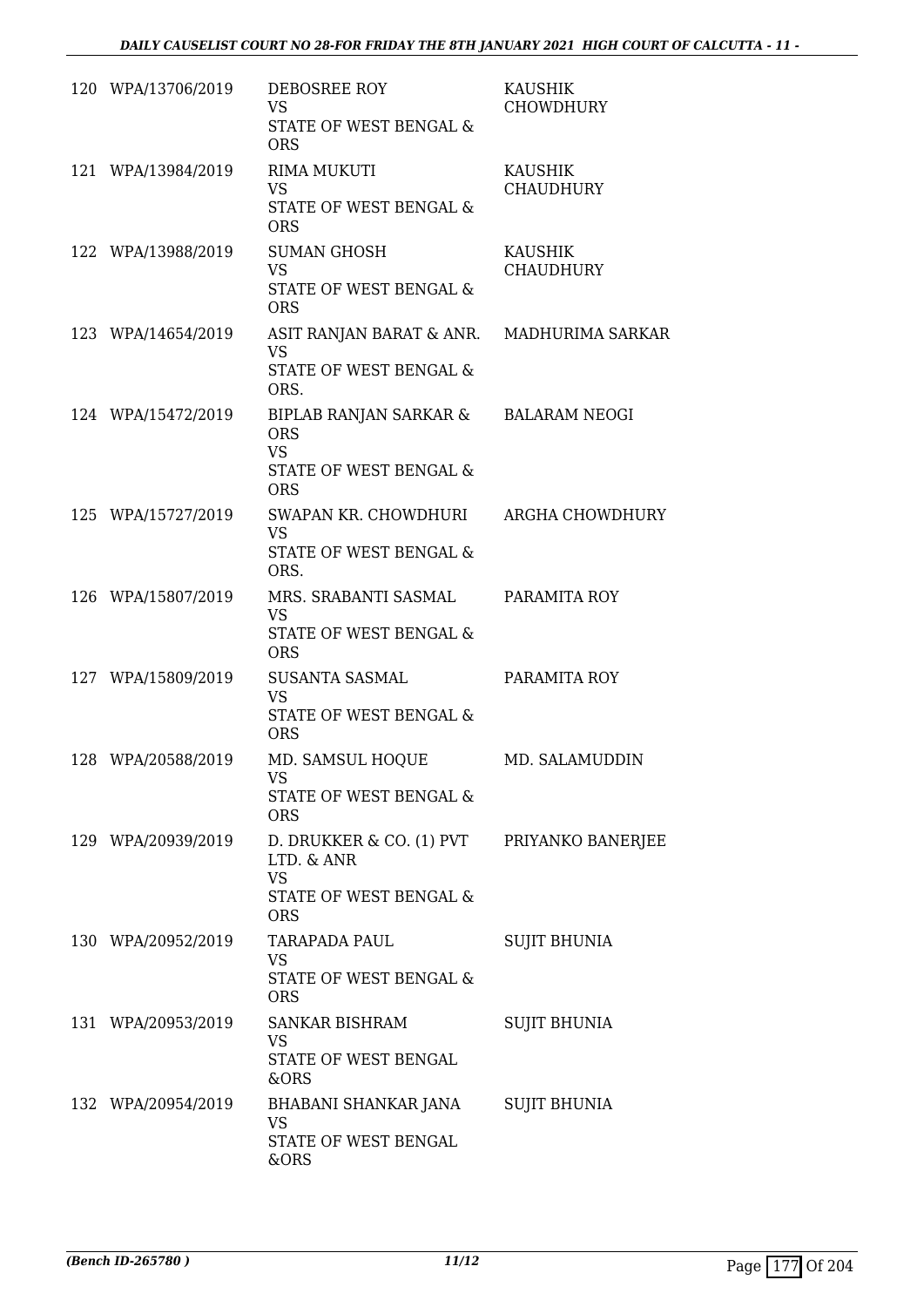|     | 133 WPA/20955/2019 | <b>SURAJIT BHUNIA</b><br>VS<br>STATE OF WEST BENGAL &<br><b>ORS</b> | <b>SUJIT BHUNIA</b>     |
|-----|--------------------|---------------------------------------------------------------------|-------------------------|
| 134 | WPA/21124/2019     | BANA BIHARI MAHATA<br>VS<br>STATE OF WEST BENGAL &<br>ORS           | DILIP KUMAR SADHU       |
| 135 | WPA/21441/2019     | KISHAN MIRANIA AGARWAL<br>& ORS<br>VS<br>UNION OF INDIA & ORS       | SAYAK RANJAN<br>GANGULY |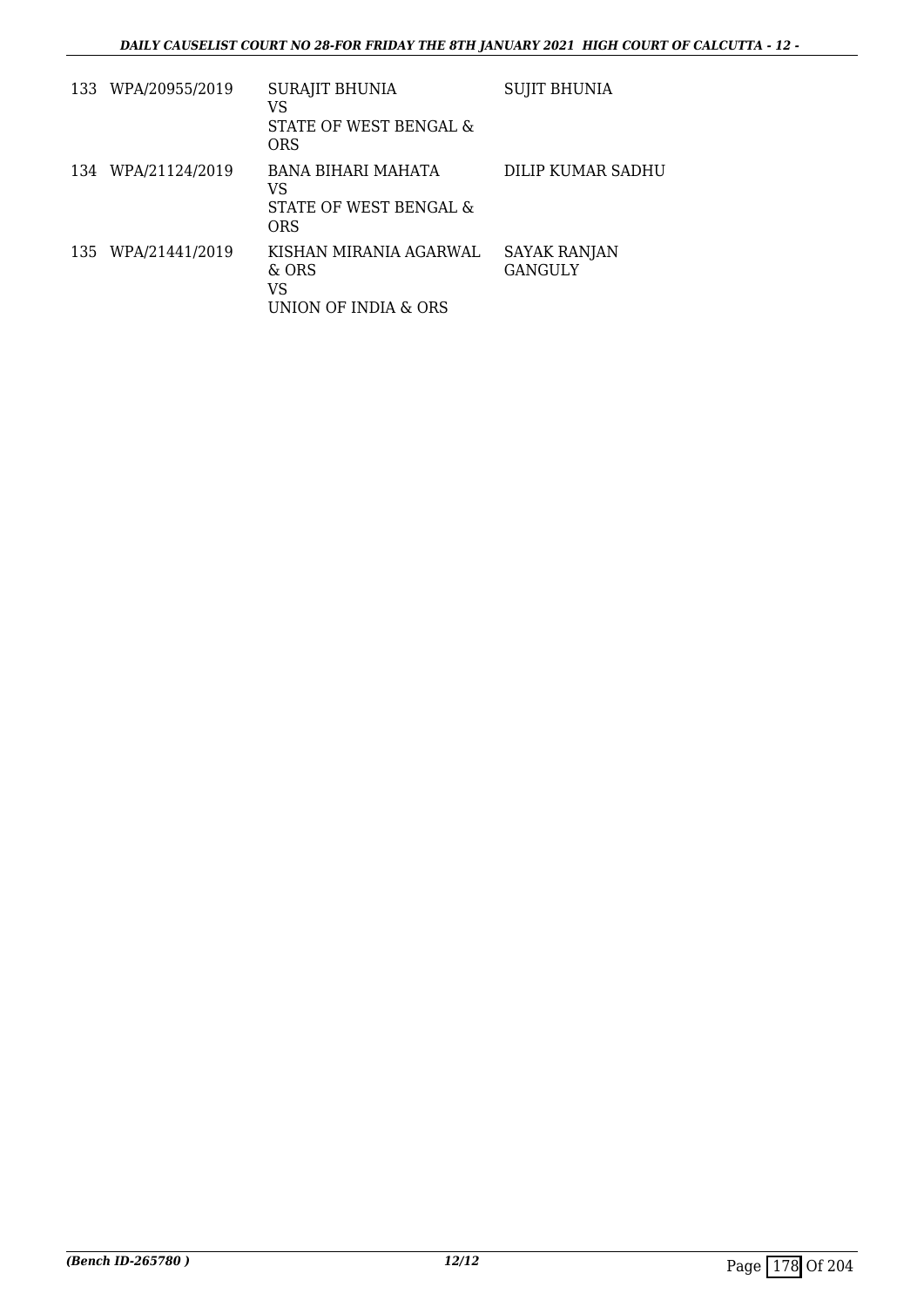

# **Appellate Side**

**DAILY CAUSELIST For Friday The 8th January 2021**

## **COURT NO. 42**

**SINGLE BENCH (SB - XX)**

**AT 10:45 AM**

**HON'BLE JUSTICE TIRTHANKAR GHOSH**

**(VIA VIDEO CONFERENCE) ON AND FROM MONDAY, THE 7TH DECEMBER, 2020 – ADMISSION OF CRIMINAL MOTIONS AND HEARING OF CRIMINAL REVISIONS WHICH ARE NOT ASSIGNED TO ANY OTHER BENCH INCLUDING APPLICATIONS CONNECTED THERETO ; HEARING OF CRIMINAL REVISIONS (IRRESPECTIVE OF CLASSIFICATION) FILED UPTO 2015 INCLUDING CONNECTED APPLICATIONS ; HEARING OF CRIMINAL APPEALS, NOTE: MATTERS WILL BE TAKEN UP THROUGH PHYSICAL HEARING ONLY WHEN BOTH THE PARTIES ARE AGREED.**

|              |                             | PERSONAL APPEARANCE                                                             |                          |
|--------------|-----------------------------|---------------------------------------------------------------------------------|--------------------------|
| $\mathbf{1}$ | CRR/1017/2020               | JOYITA MUKHOPADHYAY<br>VS.<br>STATE OF WEST BENGAL &<br><b>ANR</b>              | KOUSTAV LAL<br>MUKHERJEE |
| 2            | CRR/8/2021                  | DEBASISH MAITRA<br><b>VS</b><br>State of West Bengal AND<br><b>ANR</b>          | <b>SANTANU TALUKDER</b>  |
|              |                             | <b>LISTED MOTION</b>                                                            |                          |
| 3            | CRR/2276/2019               | DR KAJAL GHOSH<br><b>VS</b><br><b>CENTRAL BUREAU OF</b><br><b>INVESTIGATION</b> | SAURADEEP DUTTA          |
| 4            | CRR/3855/2019<br>(ASSIGNED) | JAYANTA SEKHAR<br><b>VS</b><br>NEHA GUPTA & ANR                                 | NARAYAN DEBNATH          |
|              | IA NO: CRAN/1/2020          |                                                                                 |                          |
| 5            | CRR/1002/2020               | TASLIMA BIBI @ TASLIMA<br><b>BEGUM &amp; ANR</b><br>VS.<br>STATE OF WEST BENGAL | <b>SONALI DAS</b>        |
| 6            | CRR/1003/2020               | <b>MAHABUR GAZI</b><br><b>VS</b><br>STATE OF WEST BENGAL                        | <b>SONALI DAS</b>        |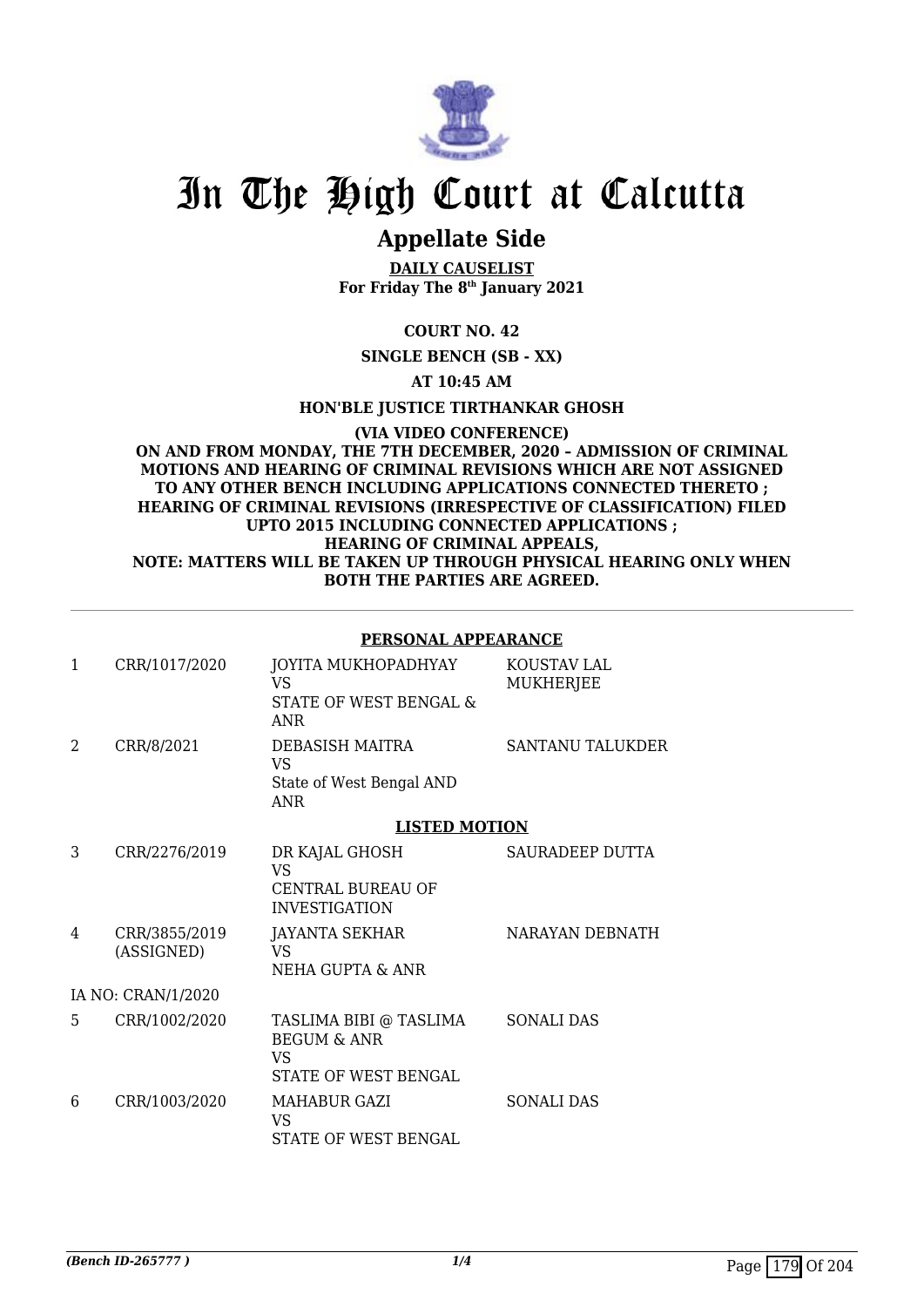| 7  | CRR/1323/2020      | <b>SANJAY SHAW</b><br><b>VS</b><br>THE STATE OF WEST<br><b>BENGAL</b>                             | MADHURIMA SARKAR                    |
|----|--------------------|---------------------------------------------------------------------------------------------------|-------------------------------------|
|    | IA NO: CRAN/1/2020 |                                                                                                   |                                     |
| 8  | CRR/1637/2020      | PARTHA SARATHI KAR<br><b>VS</b><br>STATE OF WEST BENGAL<br>AND ORS.                               | SANTANU DEB ROY                     |
|    | IA NO: CRAN/1/2020 |                                                                                                   |                                     |
| 9  | CRR/1640/2020      | <b>SIPRA KAR</b><br><b>VS</b><br>STATE OF WEST BENGAL<br>AND ORS.                                 | SANTANU DEBROY                      |
|    | IA NO: CRAN/1/2020 |                                                                                                   |                                     |
| 10 | CRR/1641/2020      | PARTHA SARATHI KAR<br><b>VS</b><br>STATE OF WEST BENGAL<br>AND ORS.                               | SANTANU DEB ROY                     |
|    | IA NO: CRAN/1/2020 |                                                                                                   |                                     |
| 11 | CRR/1713/2020      | <b>SMT MUNNI DEVI</b><br><b>VS</b><br>State of West Bengal                                        | RIMPY MUKHERJEE                     |
| 12 | CRR/1714/2020      | <b>SMT MUNNI DEVI</b><br><b>VS</b><br>State of West Bengal                                        | RIMPY MUKHERJEE                     |
| 13 | CRR/1716/2020      | SUKANTHA @ SUKANTA<br><b>DAS</b><br><b>VS</b><br>THE STATE OF WEST<br><b>BENGAL</b>               | TRIPTI PANDEY                       |
| 14 | CRR/1816/2020      | <b>BABITA DUTTA</b><br><b>VS</b><br>State of West Bengal                                          | DHARMADAS HAZRA<br><b>CHOWDHURY</b> |
| 15 | CRR/1827/2020      | <b>BACHU BISWAS</b><br><b>VS</b><br>STATE OF WEST BENGAL<br>AND ORS.                              | <b>SHASHANKA SHEKAR</b><br>SAHA     |
| 16 | CRR/1880/2020      | <b>ASHISH DAS</b><br>VS<br>State of West Bengal                                                   | <b>S GHOSH</b><br>CHOWDHURY         |
| 17 | CRR/1882/2020      | SANDIP NANDY AND ANR<br><b>VS</b><br>State of West Bengal                                         | S GHOSH<br><b>CHOWDHURY</b>         |
| 18 | CRR/1886/2020      | KARON GHOSH AND ANR<br><b>VS</b><br>State of West Bengal                                          | S CHOSH<br><b>CHOWDHURY</b>         |
| 19 | CRR/1911/2020      | RAJAN GUJRAL AKA<br>JASKIRATH SINGH GUJRAL<br><b>AND ANR</b><br><b>VS</b><br>State of West Bengal | <b>MANAS DASGUPTA</b>               |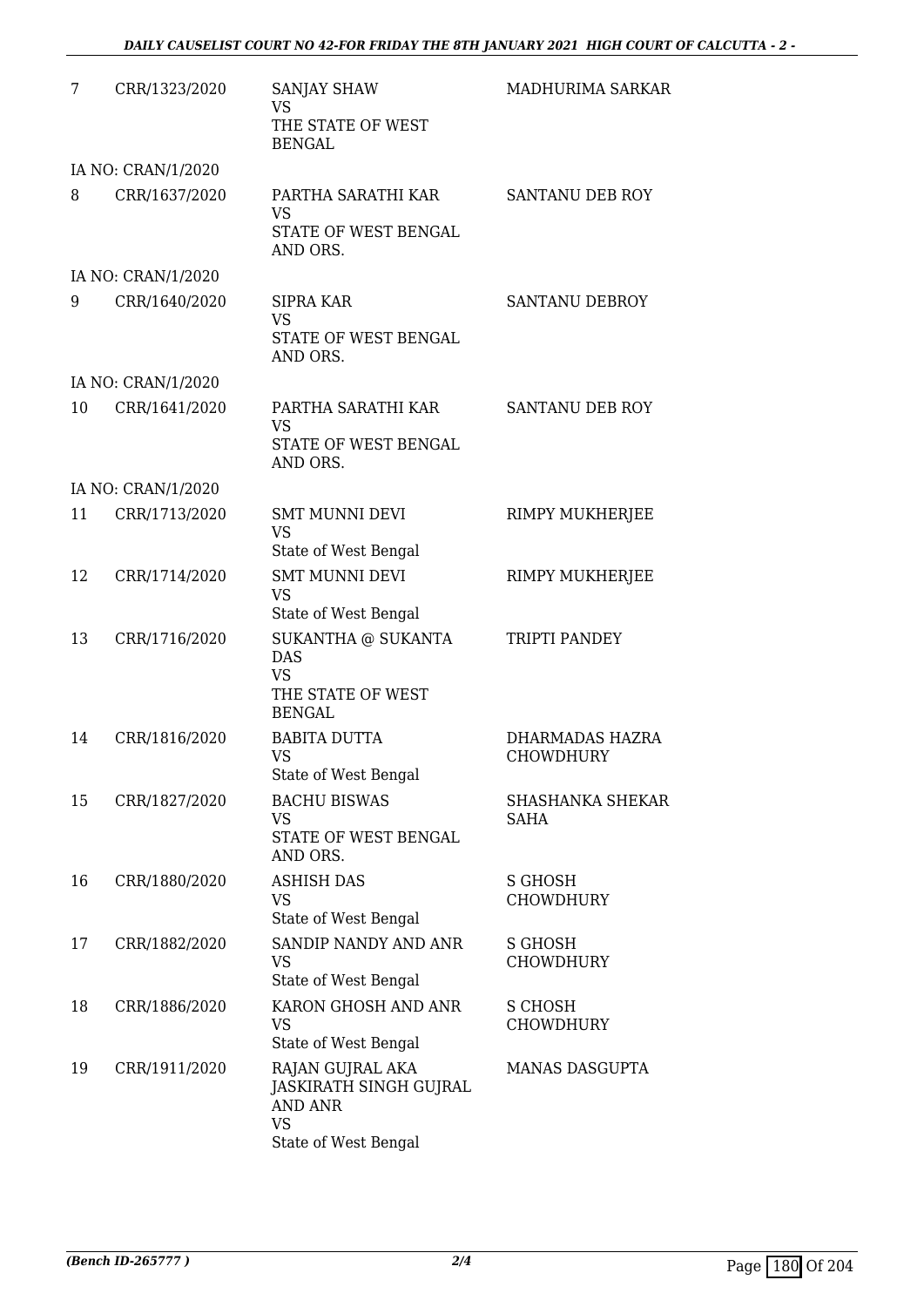| 20 | CRR/7/2021   | KUNAL GHOSH AND ANR<br>VS                                                                        | DATTATREYA DUTTA                         |
|----|--------------|--------------------------------------------------------------------------------------------------|------------------------------------------|
|    |              | THE STATE OF WEST<br><b>BENGAL AND ANR</b>                                                       |                                          |
| 21 | CRR/26/2021  | <b>SK IMRAN ALI</b><br><b>VS</b><br>State of West Bengal                                         | <b>SK TOSLIM ALI</b>                     |
| 22 | CRR/29/2021  | SEKH DALIM @ SEKH MUR<br>SALIM @ NURSELIM AND<br><b>ORS</b><br><b>VS</b><br>State of West Bengal | <b>TANMAY</b><br><b>CHOWDHURY</b>        |
| 23 | CRR/30/2021  | <b>BAPI SARKAR</b><br><b>VS</b><br>State of West Bengal                                          | MD. YOUNUSH<br><b>MONDAL</b>             |
| 24 | CRR/32/2021  | <b>MAMATA PAL</b><br><b>VS</b><br>State of West Bengal                                           | ARNAB CHATTERJEE                         |
| 25 | CRR/33/2021  | MAHASIN SEKH<br><b>VS</b><br>State of West Bengal AND<br><b>ANR</b>                              | PAMPA DEY(DHABAL)                        |
| 26 | CRR/45/2021  | <b>SAMIR ROY</b><br><b>VS</b><br>State of West Bengal                                            | <b>SHASHANKA</b><br><b>SHEKHAR SAHA</b>  |
| 27 | CRR/46/2021  | <b>GOPAL GHOSH</b><br><b>VS</b><br>State of West Bengal                                          | MUJIBAR ALI NASKAR                       |
| 28 | CRR/48/2021  | JASHODA DEVI@JASODHA<br><b>DEVI</b><br><b>VS</b><br>State of West Bengal                         | <b>S G CHOWDHURY</b>                     |
| 29 | CRR/49/2021  | SK NASIM@PAPPU<br>VS<br>State of West Bengal                                                     | <b>SG CHOWDHURY</b>                      |
| 30 | CRR/55/2021  | <b>ANKIT TIWARI</b><br>VS<br>State of West Bengal                                                | S. G. CHOWDHURY                          |
|    |              | <b>FOR ORDERS</b>                                                                                |                                          |
| 31 | CRR/751/2018 | JAYANTA CHOWDHURY<br><b>VS</b><br>STATE OF WEST BENGAL &                                         | JAYANTA<br>CHOWDHURY IN<br><b>PERSON</b> |
|    |              | ANR<br><b>CONTESTED APPLICATION</b>                                                              |                                          |
| 32 | CRR/5/2020   | NIRMALYA CHAKROBORTY<br>VS<br>STATE OF WEST BENGAL &<br><b>ANR</b>                               | KUSAL KUMAR<br>MUKHERJEE                 |

IA NO: CRAN/1/2020(Old No:CRAN/1029/2020)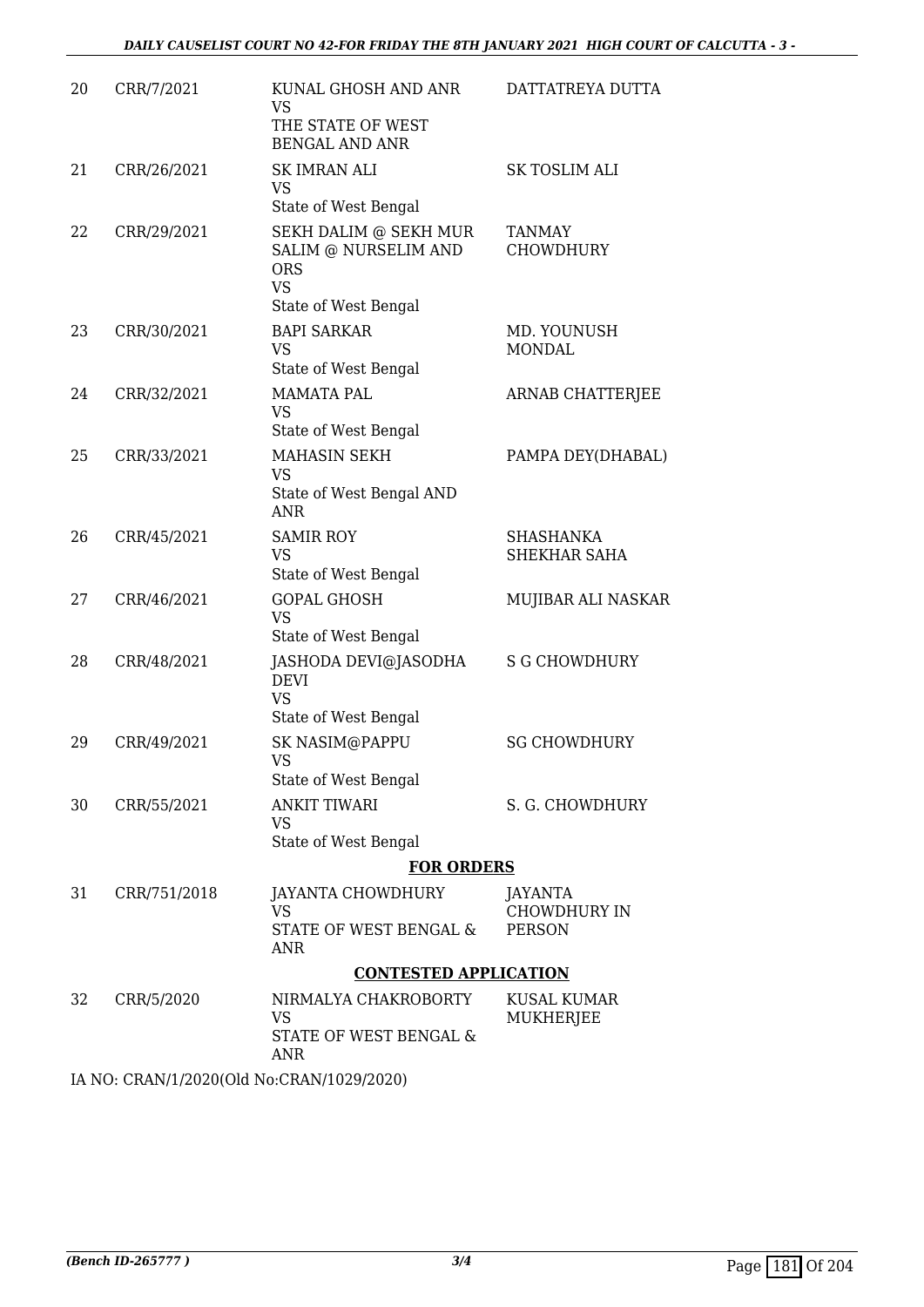| 33 | CRR/972/2020       | JAYANT KUMAR DEB<br><b>BISWAS &amp; ANR</b><br><b>VS</b><br>STATE OF WEST BENGAL &<br><b>ANR</b> | ANANDAMAYI GHOSH            |
|----|--------------------|--------------------------------------------------------------------------------------------------|-----------------------------|
| 34 | CRR/1785/2020      | SMT SADHANA JOSHOHARA<br><b>DUTTA</b><br><b>VS</b><br>State of West Bengal                       | KRISHNENDU<br><b>BHADRA</b> |
| 35 | CRR/1792/2020      | <b>SUJIT KUMAR BISWAS</b><br><b>VS</b><br>State of West Bengal                                   | KRISHNENDU<br>BHADRA        |
| 36 | CRR/13/2021        | RAMPROSAD ROY AND ANR<br><b>VS</b><br>State of West Bengal AND<br><b>ANR</b>                     | <b>ARNAB DAS</b>            |
|    | wt37 CRR/1693/2020 | PRADIP CHOWDHURY<br>VS<br>STATE OF WEST BENGAL<br>AND ANR                                        | ANIRBAN BANERJEE            |
|    |                    | <b>CRIMINAL APPEAL HEARING</b>                                                                   |                             |
| 38 | CRA/756/2015       | <b>HARI PRASAD PAL</b><br><b>VS</b><br>ASIT KUMAR MONDAL &<br><b>ANR</b>                         | <b>MAYUKH MITRA</b>         |
| 39 | CRA/672/2016       | HARADHAN DUTTA<br><b>VS</b><br>STATE OF WEST BENGAL                                              | <b>AINDRILA DE</b>          |
| 40 | CRA/471/2019       | <b>SUKUMAR MONDAL &amp; ORS</b><br><b>VS</b><br>STATE OF WEST BENGAL                             | <b>MONIKA SINHA</b>         |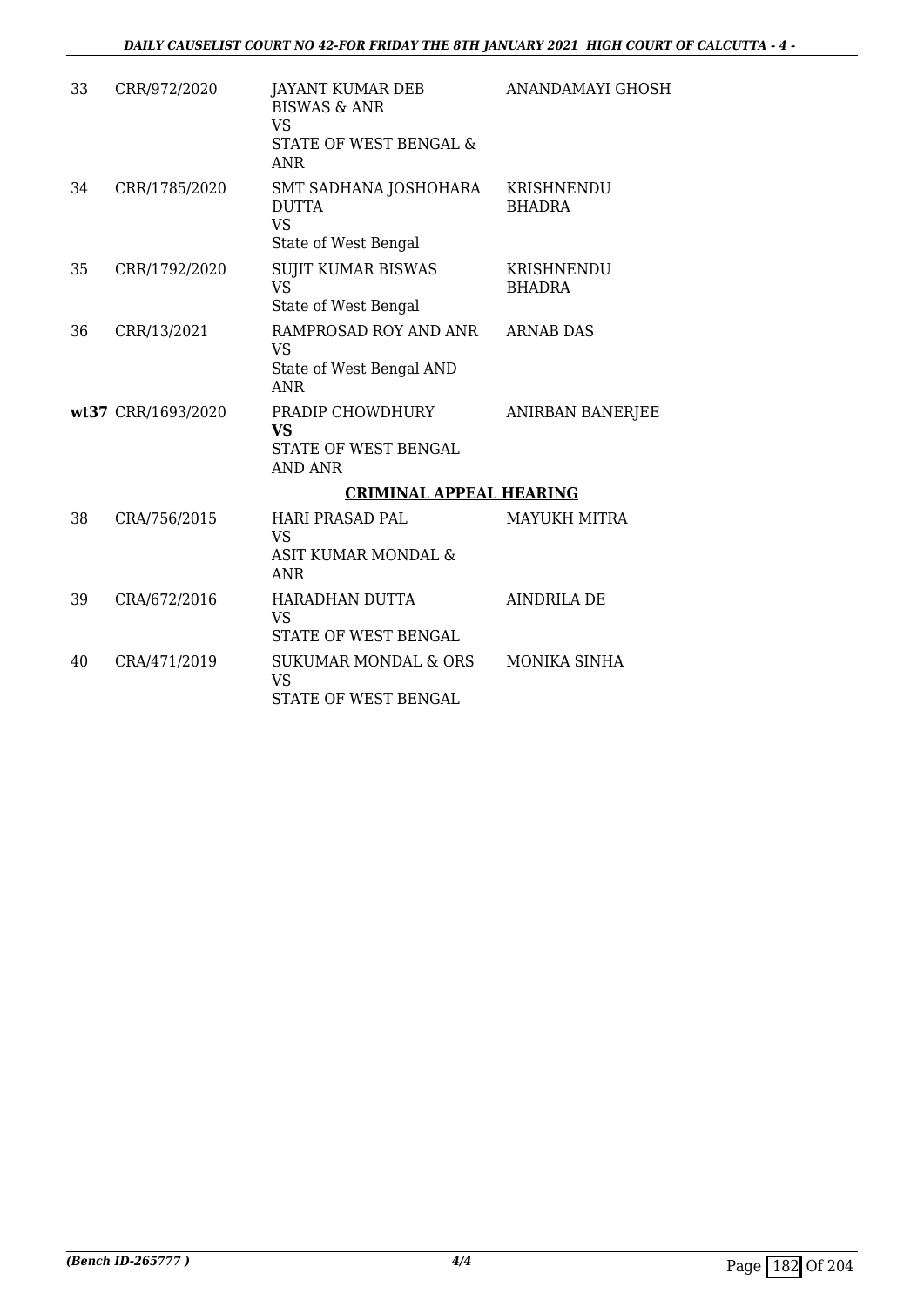

# **Appellate Side**

**DAILY CAUSELIST For Friday The 8th January 2021**

## **COURT NO. 6**

### **SINGLE BENCH ()**

### **AT 2:00 PM**

## **HON'BLE JUSTICE SAUGATA BHATTACHARYYA**

### **( VIA VIDEO CONFERENCE )**

#### **ON FRIDAY, THE 08TH JANUARY, 2021 AT 2.00 P.M. - WILL SIT SINGLY AND TAKE UP THE MATTERS APPEARING IN HIS LIST PUBLISHED ON 18TH DECEMBER, 2020 EXCEPT THE MATTERS WHICH HAVE BEEN SPECIFICALLY ORDERED AND / OR DISPOSED OF.**

### **FROM 2.00 P.M. SINGLE BENCH WILL CONTINUE TILL THE REGULAR DIVISION BENCH SITS.**

### **NOTE: MATTERS WILL BE TAKEN UP THROUGH PHYSICAL HEARING ONLY WHEN BOTH THE PARTIES ARE AGREED.**

|              |                                         | <b>EDUCATION (GR - II)</b>                                        |                                    |
|--------------|-----------------------------------------|-------------------------------------------------------------------|------------------------------------|
| $\mathbf{1}$ | WPA/8236/2005                           | KAMALESH PRASAD<br>VS<br>STATE OF W.B.                            | JASOJEET<br><b>MUKHERJEE</b>       |
|              | IA NO: CAN/1/2014(Old No:CAN/1117/2014) |                                                                   |                                    |
| 2            | WPA/21544/2005                          | SATYANARAYAN GHOSH<br>VS<br>STATE OF W.B.                         | <b>SATYARANJAN</b><br><b>KUNDU</b> |
| 3            | WPA/15493/2011                          | NISITH RANJAN GUIN<br>VS<br>STATE OF WEST BENGAL &<br><b>ORS</b>  | <b>JAYANTA MUKHERJEE</b>           |
|              |                                         | IA NO: CAN/1/2018(Old No:CAN/372/2018), CAN/2/2020                |                                    |
| 4            | WPA/20224/2011                          | ASHOK KUMAR MAITY<br>VS<br>STATE OF WEST BENGAL &<br><b>ORS</b>   | ASHOK KUMAR DAS                    |
|              | IA NO: CAN/3/2018(Old No:CAN/3362/2018) |                                                                   |                                    |
| 5            | WPA/21223/2011                          | SK. APSARUL HOSSAIN<br>VS<br>STATE OF WEST BENGAL &<br><b>ORS</b> | TANUJA BASAK                       |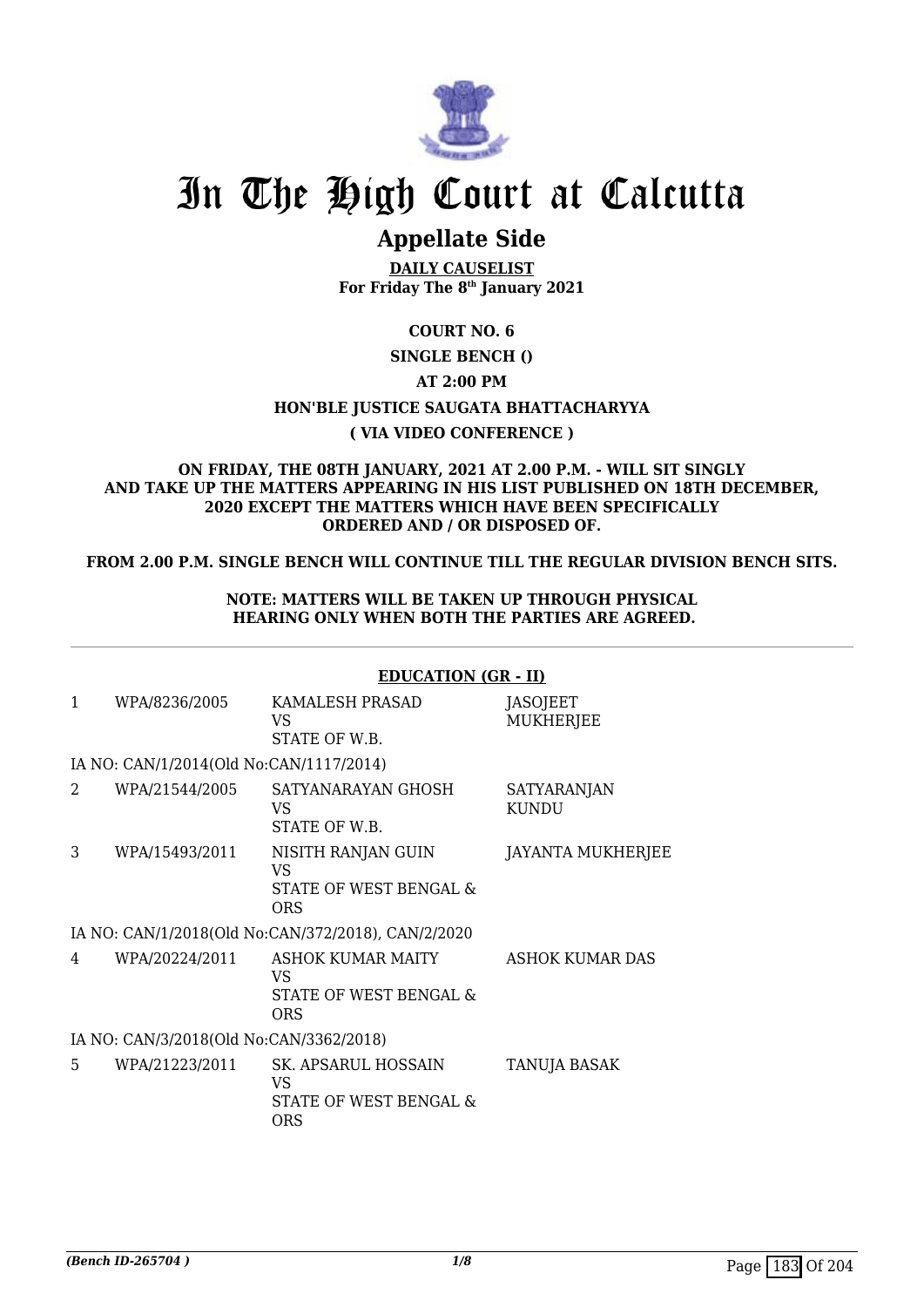| 6  | WPA/1615/2014                            | AMAR BHUSAN DUTTA<br><b>VS</b><br>STATE OF WEST BENGAL &<br><b>ORS</b>                    | RAMKRISHNA<br><b>BISWAS</b>    |
|----|------------------------------------------|-------------------------------------------------------------------------------------------|--------------------------------|
|    | IA NO: CAN/1/2015(Old No:CAN/10160/2015) |                                                                                           |                                |
| 7  | WPA/22595/2015                           | DHIRENDRA NATH DAS<br><b>VS</b><br>STATE OF WEST BENGAL &<br><b>ORS</b>                   | MD. Z. RAHAMAN                 |
| 8  | WPA/29147/2015                           | BIBHUTI BHUSAN MONDAL<br>VS<br>STATE OF WEST BENGAL &<br><b>ORS</b>                       | DEBASISH<br><b>KARMAKAR</b>    |
| 9  | WPA/22650/2017                           | <b>SANDHYA SARDAR</b><br><b>VS</b><br>STATE OF WEST BENGAL &<br><b>ORS</b>                | TANUJA BASAK                   |
| 10 | WPA/23153/2017                           | SMT. DALIA DE<br><b>VS</b><br>STATE OF WEST BENGAL<br>&ORS.                               | A. K.<br><b>CHATTOPADHYAYA</b> |
| 11 | WPA/23301/2017                           | CHANDRA MUKHERJEE<br>VS<br>STATE OF WEST BENGAL &<br>ORS.                                 | TANUJA BASAK                   |
| 12 | WPA/23867/2017                           | KANCHIRAM SARKAR & ORS<br><b>VS</b><br>STATE OF WEST BENGAL &<br><b>ORS</b>               | S S MONDAL                     |
| 13 | WPA/28764/2017                           | <b>SAMIM KHAN</b><br><b>VS</b><br>STATE OF WEST BENGAL<br>&ORS                            | DEBAKI NANDAN<br><b>MAITI</b>  |
| 14 | WPA/11002/2018                           | <b>SUBHADIP PATRA &amp; ORS</b><br>VS<br>STATE OF WEST BENGAL &<br><b>ORS</b>             | <b>TANUJA BASAK</b>            |
| 15 | WPA/23068/2018                           | PURABI DUTTA<br>VS<br>STATE OF WEST BENGAL<br>&ORS                                        | CHANDAN DUTTA                  |
| 16 | WPA/24239/2018                           | RANJAN TRIPATHI<br>VS<br>STATE OF WEST BENGAL &<br><b>ORS</b>                             | KALYAN KUMAR<br>PANDA          |
| 17 | WPA/24253/2018                           | ANATH BANDHU BERA<br><b>VS</b><br>STATE OF WEST BENGAL &<br><b>ORS</b>                    | PRADIP PAUL                    |
| 18 | WPA/24373/2018                           | NIMAI CHANDRA BHUINA &<br><b>ORS</b><br><b>VS</b><br>STATE OF WEST BENGAL &<br><b>ORS</b> | K.M. HOSSAIN                   |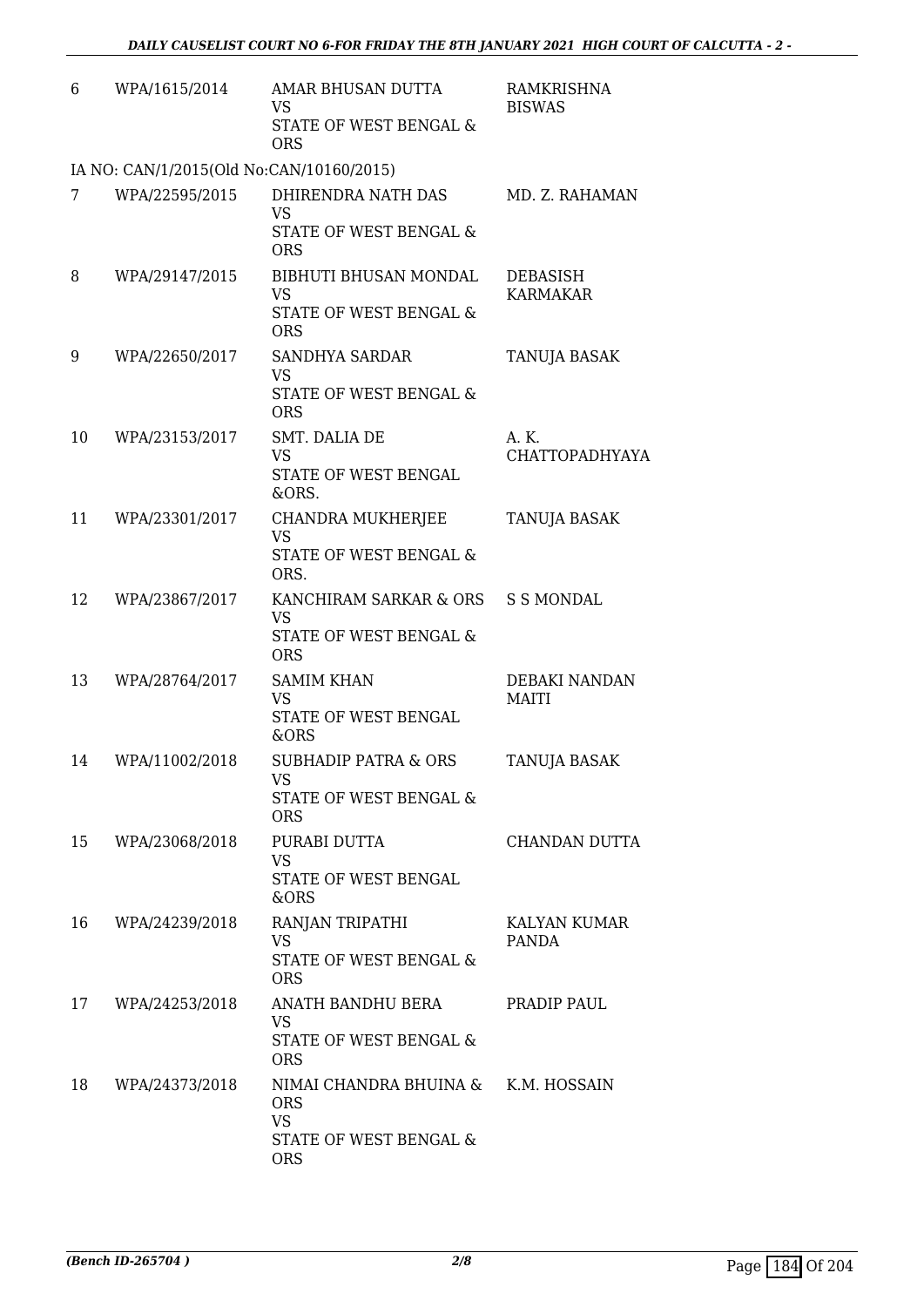| 19 | WPA/24618/2018 | PRADIP KUMAR<br><b>MUKHERJEE</b><br><b>VS</b><br>STATE OF WEST BENGAL &<br><b>ORS</b>           | SABITA KHUTIA<br><b>BHUNYA</b>        |
|----|----------------|-------------------------------------------------------------------------------------------------|---------------------------------------|
| 20 | WPA/24684/2018 | SARBANI SINGHA ROY<br><b>VS</b><br>STATE OF WEST BENGAL &<br><b>ORS</b>                         | ANUSUYA BANERJEE                      |
| 21 | WPA/25464/2018 | KSHITISH KUMAR MISRA<br><b>VS</b><br>STATE OF WEST BENGAL&<br><b>ORS</b>                        | SIDDHARTHA<br><b>BHATTACHARYA</b>     |
| 22 | WPA/25951/2018 | <b>ASHOKE BISWAS</b><br><b>VS</b><br><b>STATE OF WEST BENGAL</b><br>&ORS                        | <b>ANIKET MNITRA</b>                  |
| 23 | WPA/545/2019   | <b>HAFIZUDDIN</b><br><b>VS</b><br>STATE OF WEST BENGAL &<br><b>ORS</b>                          | TARASANKAR<br><b>SAMANTA</b>          |
| 24 | WPA/2118/2019  | <b>BISWAJIT SARKAR</b><br><b>VS</b><br>STATE OF WEST BENGAL &<br><b>ORS</b>                     | PRIYANKA MONDAL                       |
| 25 | WPA/2120/2019  | UDBUDDHA SENGUPTA<br><b>VS</b><br>STATE OF WEST BENGAL &<br><b>ORS</b>                          | PRIYANKA MONDAL                       |
| 26 | WPA/4530/2019  | LAKSHMI PATRA<br><b>VS</b><br>STATE OF WEST BENGAL &<br>ORS.                                    | PRIYANKA MONDAL                       |
| 27 | WPA/5007/2019  | ANANDA MOHAN SARKAR<br>VS<br>STATE OF WEST BENGAL &<br><b>ORS</b>                               | PRITIKANA GANTAIT                     |
| 28 | WPA/5222/2019  | <b>SUMITA DAS</b><br><b>VS</b><br>STATE OF WEST BENGAL &<br><b>ORS</b>                          | <b>ARIJIT PRADHAN</b>                 |
| 29 | WPA/6492/2019  | DIPANKAR KUMAR SINHA<br>VS.<br>STATE OF WEST BENGAL &<br><b>ORS</b>                             | KUMARESH DALAL                        |
| 30 | WPA/8670/2019  | JAHAR KR PRODHAN<br>VS<br>STATE OF WEST BENGAL &<br><b>ORS</b>                                  | <b>BISWARUP NANDY</b>                 |
| 31 | WPA/10636/2019 | SHAH ALAM<br><b>VS</b><br>WEST BENGAL CENTRAL<br><b>SCHOOL SERVICE</b><br><b>COMMISSION ORS</b> | <b>GOLA KARIM</b><br><b>CHOWDHURY</b> |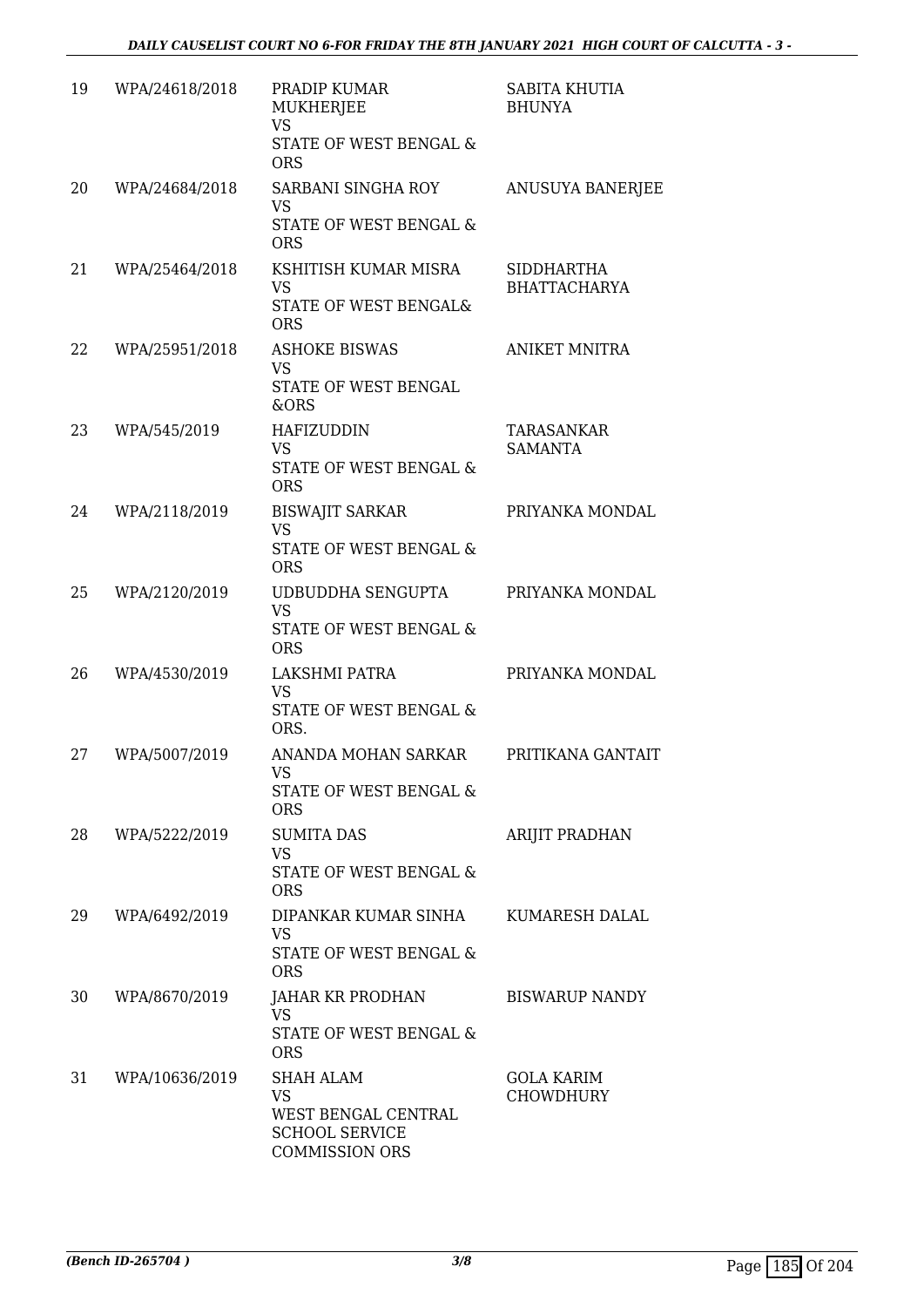| 32 | WPA/10710/2019 | DEBASMITA BHOWMIK<br><b>VS</b><br>STATE OF WEST BENGAL &<br><b>ORS</b>                                       | <b>SSABNAM SULTANA</b>              |
|----|----------------|--------------------------------------------------------------------------------------------------------------|-------------------------------------|
| 33 | WPA/11825/2019 | DEBAPRIYA DAS & ORS<br><b>VS</b><br>THE WEST BENGAL<br>CENTRAL SCHOOL SERVICE<br><b>COMMISSION &amp; ORS</b> | <b>GOLAM MOHIUDDIN</b>              |
| 34 | WPA/13072/2019 | <b>AQUIB ISLAM</b><br><b>VS</b><br>STATE OF WEST BENGAL &<br><b>ORS</b>                                      | <b>SALIL KUMAR</b><br><b>SARKAR</b> |
| 35 | WPA/13471/2019 | SOMA CHATTERJEE<br><b>VS</b><br>STATE OF WEST BENGAL &<br>ORS.                                               | <b>SUMAN SEHANABIS</b>              |
| 36 | WPA/13484/2019 | <b>CHANDRANI DAS</b><br><b>VS</b><br>STATE OF WEST BENGAL &<br><b>ORS</b>                                    | <b>BHARAT BHUSHAN</b>               |
| 37 | WPA/13493/2019 | PARAMITA GUHA<br><b>VS</b><br>STATE OF WEST BENGAL &<br><b>ORS</b>                                           | SAIKAT MONDAL                       |
| 38 | WPA/13698/2019 | <b>SUDIP MAZUMDAR</b><br><b>VS</b><br>STATE OF WEST BENGAL &<br><b>ORS</b>                                   | SUDIPTA DASGUPTA                    |
| 39 | WPA/14109/2019 | <b>BISWANATH GHOSH</b><br><b>VS</b><br><b>STATE OF WEST BENGAL &amp;</b><br><b>ORS</b>                       | <b>ABHIJIT SARKAR</b>               |
| 40 | WPA/14133/2019 | KANAILAL JANA<br>VS<br>STATE OF WEST BENGAL &<br><b>ORS</b>                                                  | SAKTI PADA JANA                     |
| 41 | WPA/14141/2019 | <b>SUKDEB PAUL</b><br><b>VS</b><br>STATE OF WEST BENGAL &<br><b>ORS</b>                                      | INDRANI PATRA                       |
| 42 | WPA/14758/2019 | JATINDRA NATH MAHATA<br><b>VS</b><br>STATE OF WEST BENGAL &<br><b>ORS</b>                                    | <b>ARUNAVA PATI</b>                 |
| 43 | WPA/14772/2019 | <b>BIPLAB RAJAK &amp; ORS</b><br><b>VS</b><br>STATE OF WEST BENGAL&<br><b>ORS</b>                            | ANWASHA HALDER                      |
| 44 | WPA/14790/2019 | <b>SWAPAN DAS</b><br><b>VS</b><br>STATE OF WEST BENGAL &<br><b>ORS</b>                                       | SAMARESH<br>CHANDRA DHARA           |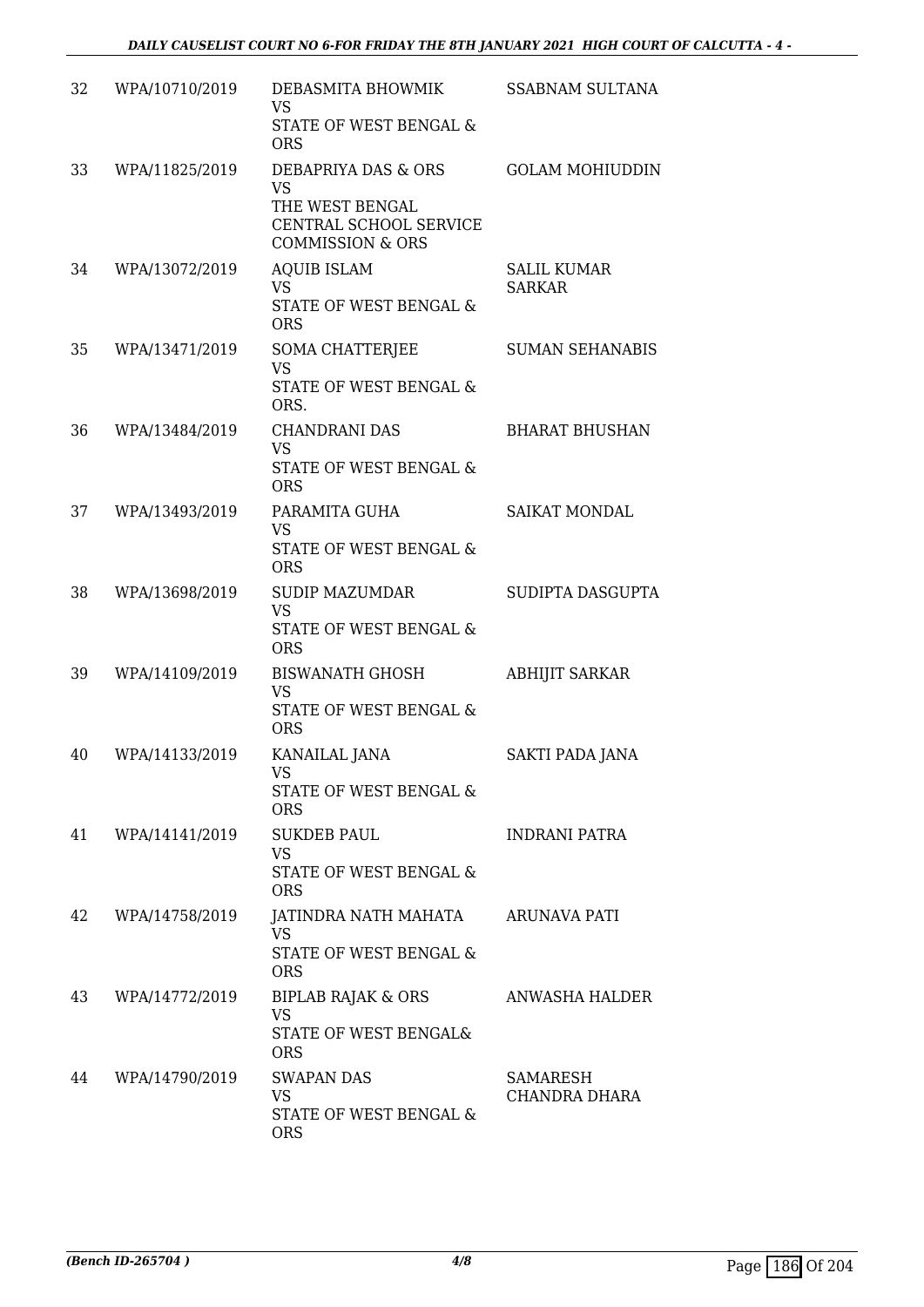| 45 | WPA/14844/2019 | TANUSREE BHUKTA<br>(SANTRA) & ORS<br><b>VS</b><br>STATE OF WEST BENGAL &<br><b>ORS</b>  | <b>VISHAK</b><br><b>BHATTACHARYA</b> |
|----|----------------|-----------------------------------------------------------------------------------------|--------------------------------------|
| 46 | WPA/14845/2019 | RAKESH BHAKTA & ORS<br><b>VS</b><br>STATE OF WEST BENGAL &<br><b>ORS</b>                | <b>VISHAK</b><br><b>BHATTACHARYA</b> |
| 47 | WPA/14847/2019 | ANAMIKA BHAKTA & ORS<br><b>VS</b><br>STATE OF WEST BENGAL &<br><b>ORS</b>               | <b>VISHAK</b><br><b>BHATTACHARYA</b> |
| 48 | WPA/14849/2019 | DEBOJYOTI BANERJEE &<br><b>ORS</b><br><b>VS</b><br>STATE OF WEST BENGAL &<br><b>ORS</b> | <b>VISHAK</b><br><b>BHATTACHARYA</b> |
| 49 | WPA/14851/2019 | SOUMI CHAKRABORTY &<br><b>ORS</b><br><b>VS</b><br>STATE OF WEST BENGAL &<br><b>ORS</b>  | DEBABRATA MONDAL                     |
| 50 | WPA/14852/2019 | KHOKAN GHOSH & ORS<br><b>VS</b><br>STATE OF WEST BENGAL &<br><b>ORS</b>                 | DEBABRATA MONDAL                     |
| 51 | WPA/14853/2019 | LATIKA MANDAL & ANR<br><b>VS</b><br>STATE OF WEST BENGAL &<br><b>ORS</b>                | DEBABRATA MONDAL                     |
| 52 | WPA/14854/2019 | NASRIN SULTANA & ANR<br><b>VS</b><br>STATE OF WEST BENGAL &<br>ORS                      | DEBABRATA MONDAL                     |
| 53 | WPA/15092/2019 | <b>SUJIT RAY</b><br><b>VS</b><br>STATE OF WEST BENGAL &<br><b>ORS</b>                   | <b>SUKUMAR SARKAR</b>                |
| 54 | WPA/15306/2019 | SONALI SINGHA<br><b>VS</b><br><b>STATE OF WEST BENGAL &amp;</b><br><b>ORS</b>           | <b>SUJOY SARKAR</b>                  |
| 55 | WPA/15446/2019 | SUBRATA KR BERA & ANR<br><b>VS</b><br>STATE OF WEST BENGAL &<br><b>ORS</b>              | ALI AHSAN ALAMGIR                    |
| 56 | WPA/15447/2019 | MD ASIKUL ISLAM & ORS<br>VS<br>STATE OF WEST BENGAL &<br><b>ORS</b>                     | ALI AHSAN ALAMGIR                    |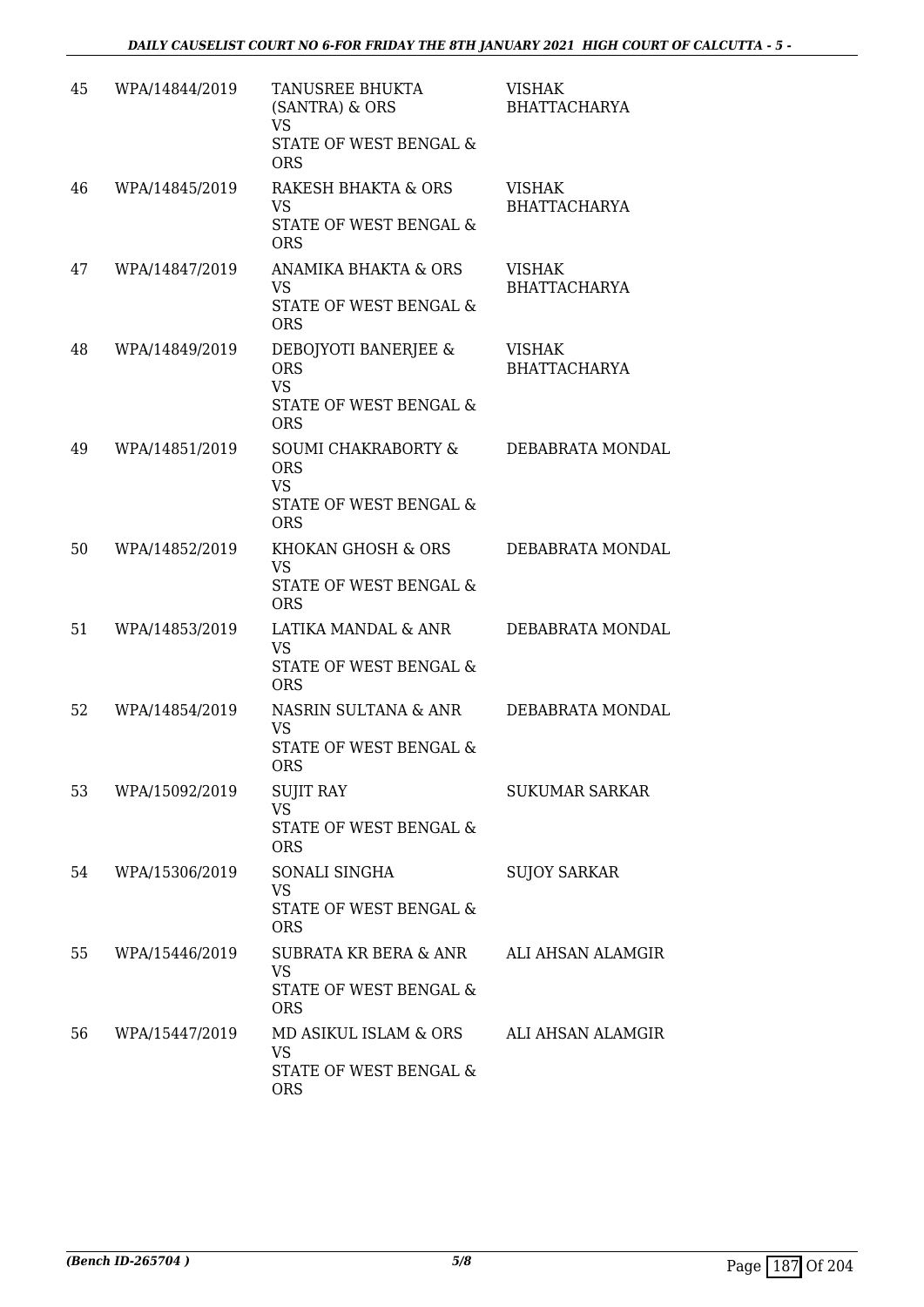| 57 | WPA/15448/2019     | <b>BABU BHATTACHARJEE &amp;</b><br><b>ORS</b><br><b>VS</b><br>STATE OF WEST BENGAL &<br><b>ROS</b> | <b>SOMESH KUMAR</b><br><b>GHOSH</b>   |
|----|--------------------|----------------------------------------------------------------------------------------------------|---------------------------------------|
| 58 | WPA/15450/2019     | SANGITA BHATTACHARJEE<br>& ORS<br><b>VS</b><br>STATE OF WEST BENGAL &<br><b>ORS</b>                | ALI AHSAN ALAMGIR                     |
| 59 | WPA/15457/2019     | <b>BISWAJIT MAJHI &amp; ORS</b><br><b>VS</b><br>STATE OF WEST BENGAL &<br><b>ORS</b>               | <b>RUCHIRA</b><br><b>CHATTERJEE</b>   |
| 60 | WPA/15458/2019     | MITHUN GHOSH & ORS<br><b>VS</b><br>STATE OF WEST BENGAL<br>&ORS                                    | <b>RUCHIRA</b><br><b>CHATTERJEE</b>   |
| 61 | WPA/15463/2019     | KUMARJIT PAN & ORS<br>VS<br><b>STATE OF WEST BENGAL &amp;</b><br><b>ORS</b>                        | <b>RUCHIRA</b><br><b>CHATTERJEE</b>   |
| 62 | WPA/15464/2019     | MOUSUMI GHOSH<br><b>CHOWDHURY &amp; ORS</b><br><b>VS</b><br>STATE OF WEST BENGAL &<br><b>ORS</b>   | <b>RUCHIRA</b><br><b>CHATTERJEE</b>   |
| 63 | WPA/15465/2019     | ANUSUYA DHARA & ORS<br><b>VS</b><br>STATE OF WEST BENGAL &<br><b>ORS</b>                           | RUCHIRA<br>CHATTERJEE                 |
| 64 | WPA/15489/2019     | SHANTI CHAKRABORTY<br><b>VS</b><br>STATE OF WEST BENGAL &<br><b>ORS</b>                            | <b>SHREYA</b><br><b>BHATTACHARJEE</b> |
| 65 | WPA/15522/2019     | KHALED REZA<br>VS<br>STATE OF WEST BENGAL &<br><b>ORS</b>                                          | TANUJA BASAK                          |
| 66 | WPA/15523/2019     | MD. KABIR & ORS<br>VS<br>STATE OF WEST BENGAL &<br><b>ORS</b>                                      | TANUJA BASAK                          |
|    |                    | <b>APPLICATION</b>                                                                                 |                                       |
| 67 | CPAN/1313/2019     | RADHARANI MANDAL<br>(MAITI)<br><b>VS</b><br><b>CHAPESWAR SARDAR &amp;</b><br><b>ORS</b>            | MD. YUSUF ALI                         |
|    | wt68 WPA/1952/2016 | RADHARANI MANDAL<br>(MAITI)<br>VS<br>STATE OF WEST BENGAL &<br><b>ORS</b>                          | MD YUSUF ALI                          |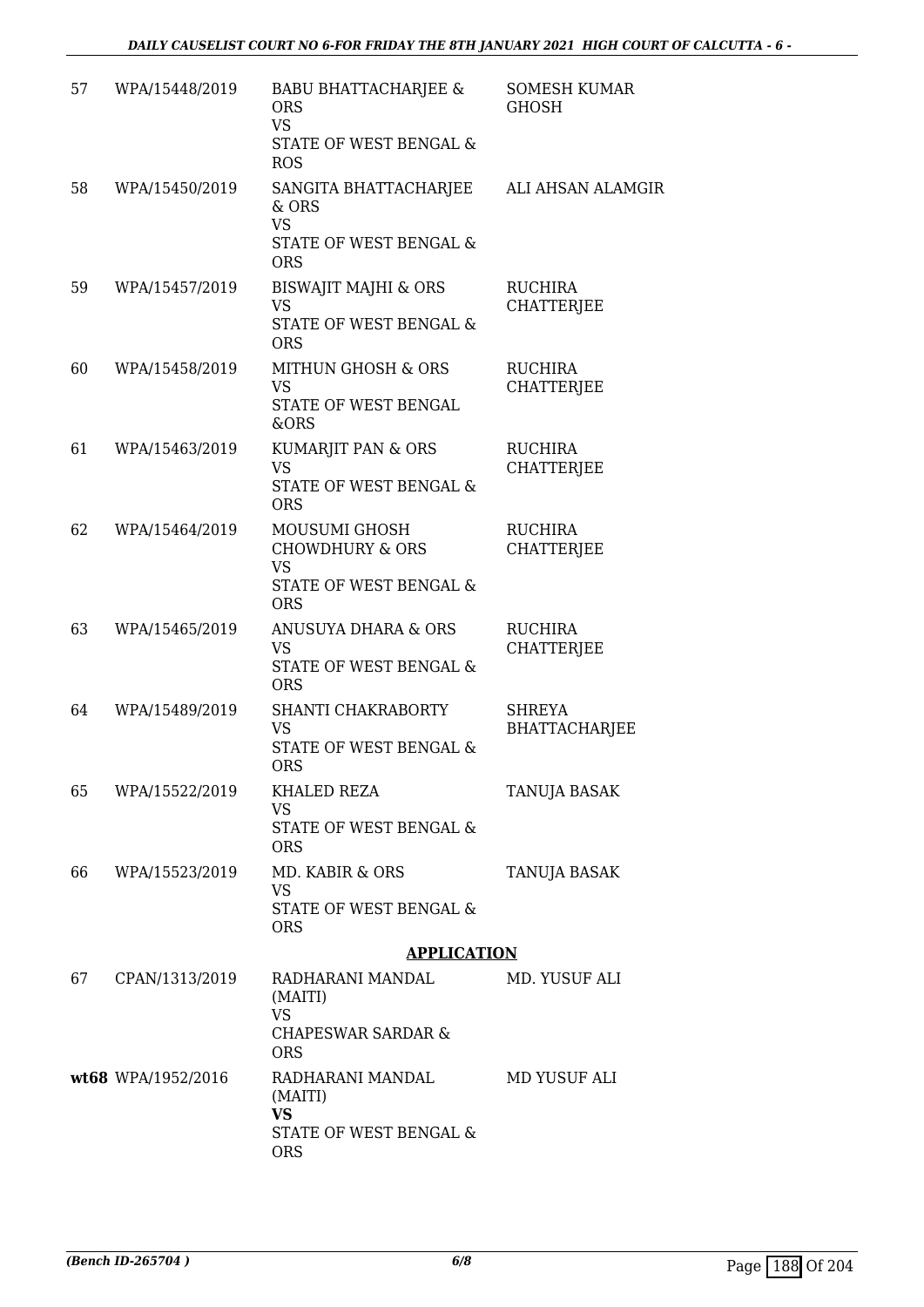| 69 | CPAN/234/2020      | JHARNA DUTTA MAITY<br>VS                                                                               | ARIJIT PRADHAN             |
|----|--------------------|--------------------------------------------------------------------------------------------------------|----------------------------|
|    | wt70 WPA/6352/2018 | NAZRUL HAQUE SEPAI<br>JHARNA DUTTA MAITY<br><b>VS</b><br>STATE OF WEST BENGAL &                        | ARIJIT PRADHAN             |
|    |                    | <b>ORS</b>                                                                                             |                            |
| 71 | WPA/14192/2003     | <b>CONTEMPT</b><br>MD. SHAMSUL HAQUE<br><b>VS</b><br>STATE OF W.B.                                     | <b>TARUN SEN</b>           |
|    |                    | wt72 WPCRC/25262/2005 MD. SHAMSUL HAQUE<br><b>VS</b><br>A.S. BISWAS                                    | DIPANKAR DASGUPTA          |
|    |                    | <b>CIVIL REVISION</b>                                                                                  |                            |
| 73 | CO/3661/2011       | ALTAF HOSSAIN & ORS<br><b>VS</b>                                                                       | <b>INDRAJIT MANDAL</b>     |
|    |                    | SANJIT KARMAKAR & ORS<br>IA NO: CAN/1/2014(Old No:CAN/12386/2014), CAN/2/2017(Old No:CAN/10375/2017)   |                            |
| 74 | CO/3728/2011       | PAMELI MUKHERJEE                                                                                       | <b>SUHRID SUR</b>          |
|    |                    | <b>VS</b><br><b>AVIJIT MUKHERJEE</b>                                                                   |                            |
| 75 | CO/3762/2011       | <b>JOY KRISHNA JAISWAL</b><br><b>VS</b><br><b>SRIKUMAR DAS &amp; ORS</b>                               | <b>SWARUP KARMAKAR</b>     |
| 76 | CO/3770/2011       | <b>LILY GHOSE</b><br><b>VS</b><br>PARITOSH KARMAKAR &<br><b>ORS</b>                                    | <b>SHILA SARKAR</b>        |
| 77 | CO/3893/2011       | ORBIT TOWERS PVT. LTD.<br><b>VS</b><br><b>GALAXY TOWEW OWNERS</b><br><b>WELFARE</b><br>ASSOCIATION&ANR | KALLOL SAHO                |
| 78 | CO/3899/2011       | ANIL CH. DAS<br><b>VS</b><br>NANI GOPAL KHATUA &<br><b>ORS</b>                                         | MANORANJAN JANA            |
| 79 | CO/3914/2011       | SUMANTO CHATTERJEE<br>VS<br>PIYALI CHATTERJEE                                                          | AMITABHA GHOSH             |
| 80 | CO/3928/2011       | REBA DUTTA & ANR<br><b>VS</b><br>THE MUNICIPAL<br>COMMISSINER, THE KMC &<br><b>ORS</b>                 | <b>ABHIJIT RAY</b>         |
| 81 | CO/3930/2011       | MUNSHI GOLAM MORTUJA<br><b>VS</b><br>MUNSHI SAFAT MOLLA &<br><b>ORS</b>                                | SABYASACHI<br>MUKHOPADHYAY |
| 82 | CO/3948/2011       | KESHAB HEMBRAM & ORS<br><b>VS</b><br>NETAI MURMU                                                       | KESHAB CHANDRA<br>DAS      |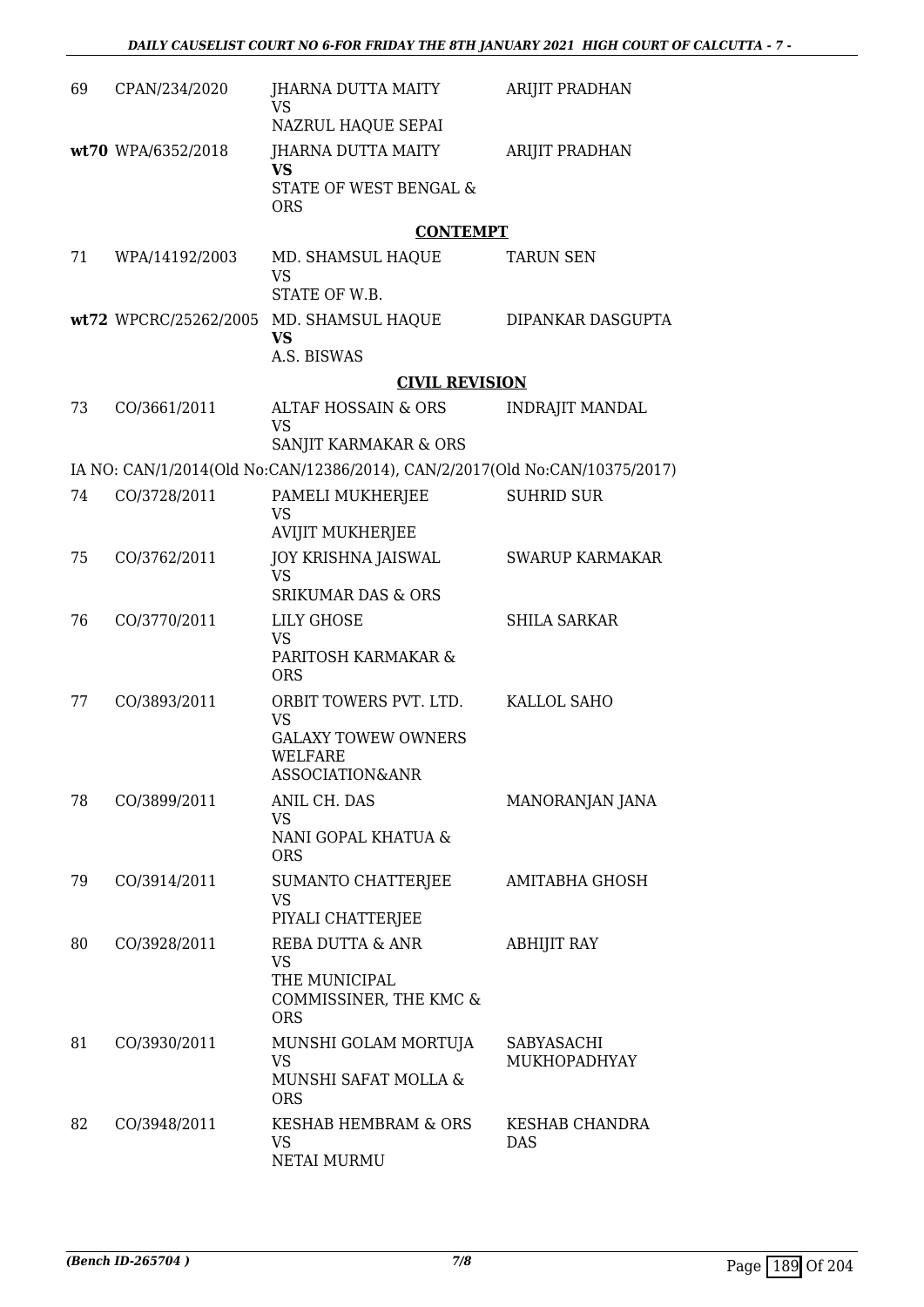83 CO/4091/2011 SUDIPA BANERJEE VS SANDIP BANERJEE DEBAPRATIM BANERJEE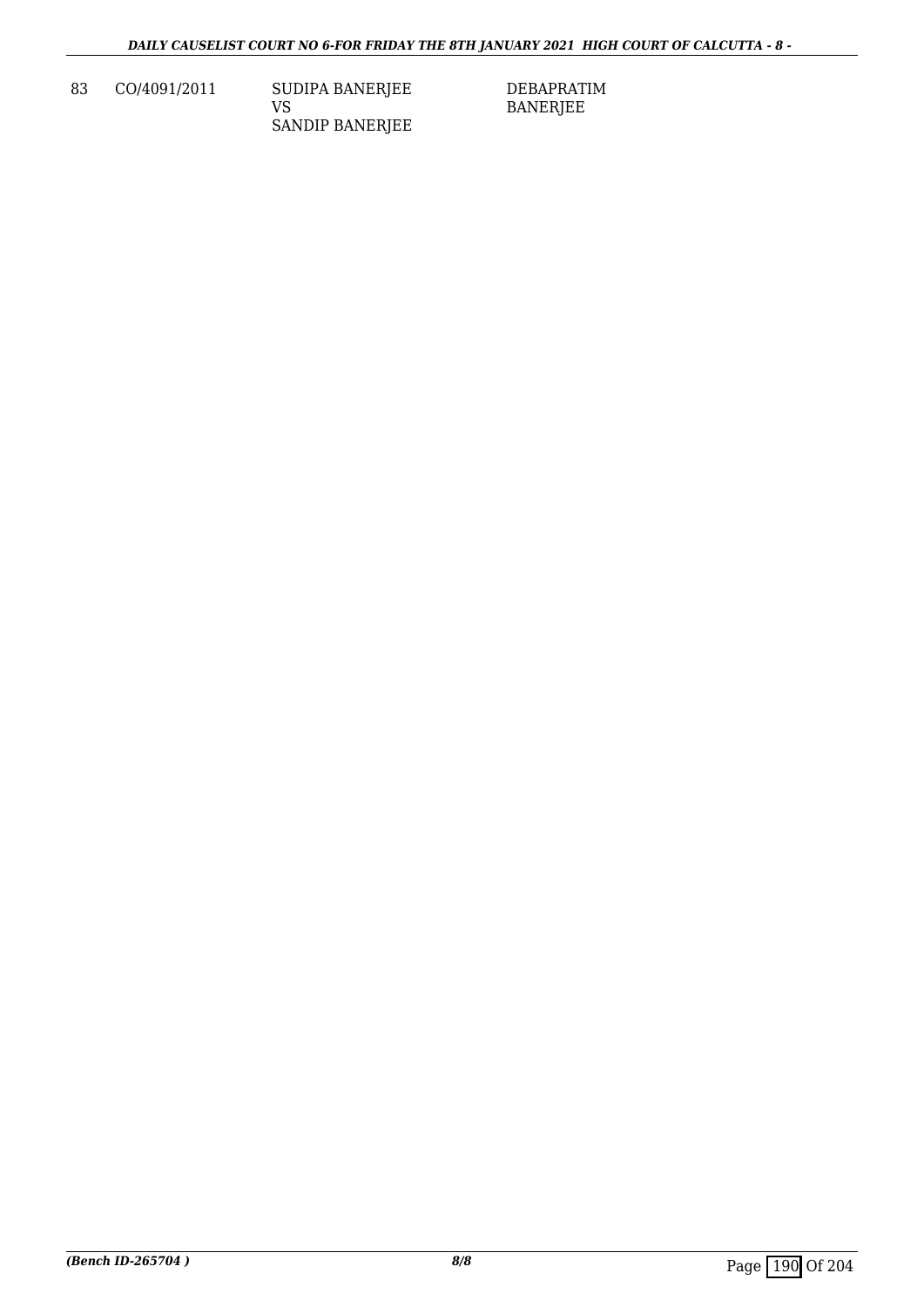

# **Appellate Side**

**DAILY CAUSELIST For Friday The 8th January 2021**

**COURT NO. 11**

## **SINGLE BENCH (SB - XXI)**

### **AT 10:45 AM**

**HON'BLE JUSTICE HIRANMAY BHATTACHARYYA**

## **(VIA VIDEO CONFERENCE)**

### **ON MONDAY, 14TH DECEMBER, 2020 AND THEREAFTER AS AND WHEN SITS SINGLY - WILL SIT SINGLY AND TAKE MATTERS LISTED BEFORE HIM IN THE DAILY LIST OF 16TH MARCH, 2020 EXCEPT THE MATTERS WHICH ARE ALREADY DISPOSED OF.**

**AND** 

#### **ON AND FROM TUESDAY 5TH JANUARY, 2021 TO FRIDAY 8TH JANUARY, 2021 - WILL SIT SINGLY AND TAKE MATTERS INCLUDING APPLICATIONS CONNECTED THERETO (FROM ITEM NO. 300 TO ITEM NO. 418) OF THE LIST OF HON'BLE JUSTICE SABYASACHI BHATTACHARYYA PUBLISHED FOR 4TH JANUARY 2021.**

### **NOTE : MATTERS WILL BE TAKEN UP THROUGH PHYSICAL HEARING WHEN BOTH THE PARTIES ARE AGREED**

|   |                          | <b>NEW MOTION</b>                                                                               |                     |  |
|---|--------------------------|-------------------------------------------------------------------------------------------------|---------------------|--|
| 1 | CO/683/2018              | KAMALA DEVI SHAW<br>VS<br>SRI SRI ISWAR GOPINATH<br>JEW THAKUR.REPT BY ANIL<br><b>KUMAR DEY</b> | ADITYA SINGH        |  |
| 2 | CO/2835/2018             | M/S. LGW INDUSTRIES LTD<br>VS<br>SHYAMAL KANTI SAHA                                             | DEBNATH MAHATA      |  |
| 3 | CO/3126/2018<br>(N.T.W.) | SANJIT CHAKRABORTY &<br><b>ORS</b><br>VS<br>BINOY NANDI @ CHOTKA<br>NANDI                       | <b>SOUMITRA DEB</b> |  |
| 4 | CO/3352/2018             | MITALI MUKHOPADHYAY<br>VS<br>SRIPARNA BANERJEE & ORS                                            | B P MONDAL          |  |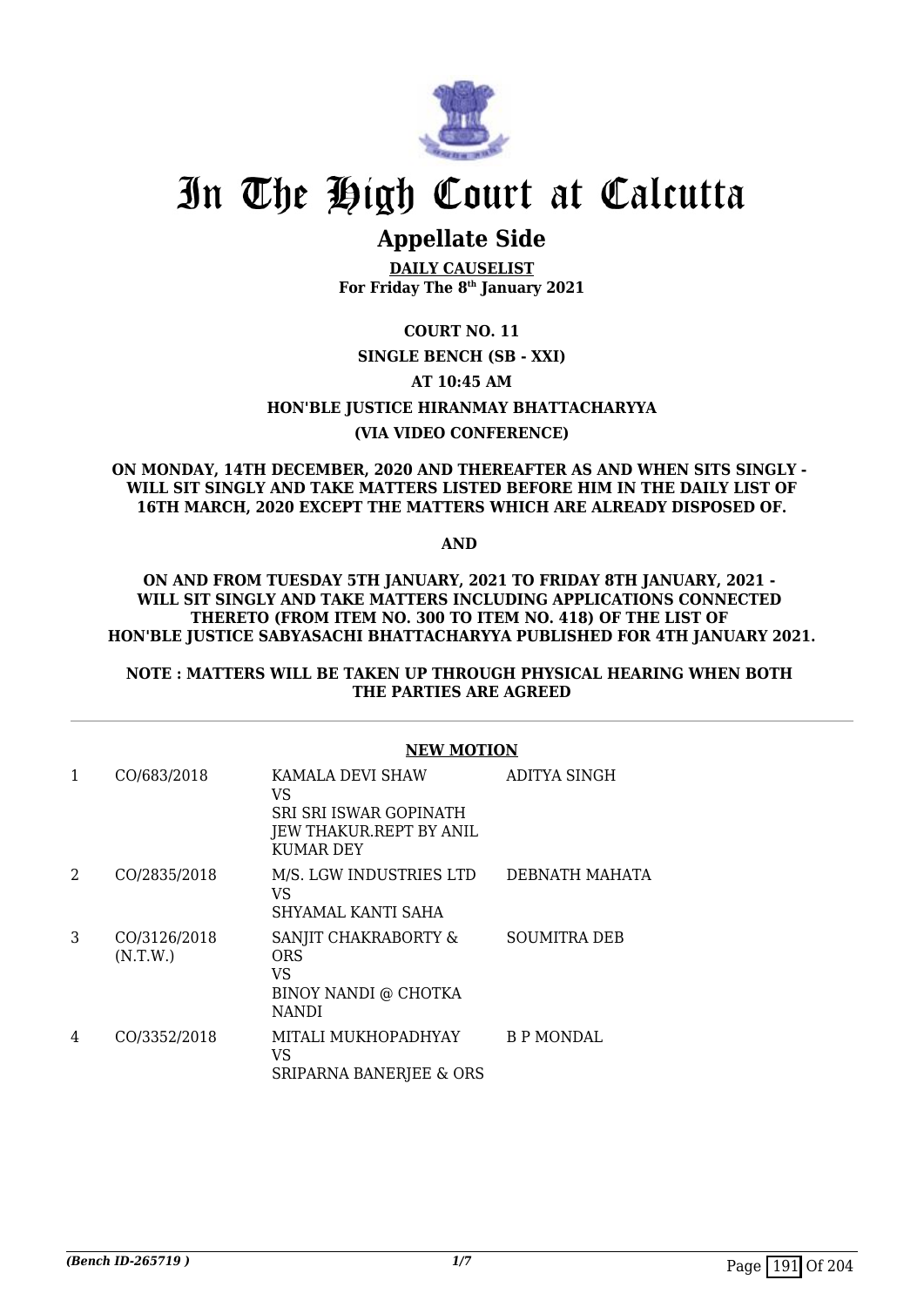| 5  | CO/3372/2018                | TARAPADA DALUI<br><b>VS</b>                                         | ARPITA SAHA                                                                  |
|----|-----------------------------|---------------------------------------------------------------------|------------------------------------------------------------------------------|
|    |                             | M/S. JOY MATADI<br><b>ENTERPRISE REP BY</b>                         |                                                                              |
|    |                             | PRATEEM CHAKRABORTY &<br><b>ORS</b>                                 |                                                                              |
| 6  | CO/3492/2018                | SHANKARI CHITRAKAR<br><b>VS</b>                                     | ANYASHA DAS                                                                  |
|    |                             | TAPAN CHITRAKAR & ORS                                               |                                                                              |
| 7  | CO/1083/2019<br>(11.1.2021) | SHANTI RANJAN PAUL<br>VS                                            | ARKA PRATIM<br><b>CHOWDHURY</b>                                              |
|    |                             | PAROMITA KAYAL & ANR                                                |                                                                              |
|    |                             | <b>NEW MOTION - 1</b>                                               |                                                                              |
|    |                             |                                                                     | (Listed matters of Hon'ble Justice Sabyasachi Bhattacharyya, dt. 04.01.2021) |
| 8  | WPA/11006/2020              | HEMANTA KUMAR SARKAR<br><b>VS</b>                                   | <b>MANAS KUMAR DAS</b>                                                       |
|    |                             | STATE OF WEST BENGAL<br>AND ORS.                                    |                                                                              |
| 9  | WPA/11021/2020              | SANTOSH KUMAR ROY<br><b>VS</b>                                      | <b>SARBANANDA</b><br><b>SANYAL</b>                                           |
|    |                             | THE STATE OF WEST<br><b>BENGAL AND ORS</b>                          |                                                                              |
| 10 | WPA/11153/2020              | YASHPAL MEHRA<br><b>VS</b>                                          | <b>SYED NURUL AREFIN</b>                                                     |
|    |                             | THE DENA BANK AND ORS                                               |                                                                              |
| 11 | WPA/11201/2020              | ATANU PARAMANICK<br><b>VS</b>                                       | <b>SOUMEN PRADHAN</b>                                                        |
|    |                             | STATE OF WEST BENGAL<br>AND ORS.                                    |                                                                              |
| 12 | WPA/11214/2020              | <b>RITA ROY</b><br><b>VS</b>                                        | <b>ASHOK KUMAR</b><br>CHOWDHURY                                              |
|    |                             | STATE OF WEST BENGAL<br>AND ORS.                                    |                                                                              |
| 13 | WPA/11221/2020              | MD. BIN KASEM<br><b>VS</b>                                          | <b>SABNAM LASKAR</b>                                                         |
|    |                             | STATE OF WEST BENGAL<br>AND ORS.                                    |                                                                              |
| 14 | WPA/11222/2020              | <b>ASHIS KUMAR</b><br>CHAKRABORTY AND<br><b>OTHERS</b><br><b>VS</b> | SANTANU DEB ROY                                                              |
|    |                             | STATE OF WEST BENGAL<br>AND ORS.                                    |                                                                              |
| 15 | WPA/11223/2020              | SK. WASIM AKRAM<br><b>VS</b>                                        | SABNAM LASKAR                                                                |
|    |                             | STATE OF WEST BENGAL<br>AND ORS.                                    |                                                                              |
| 16 | WPA/11228/2020              | NURUL ISLAM GAZI AND<br>ANR                                         | <b>MAIRA RAHMAN</b>                                                          |
|    |                             | <b>VS</b><br>STATE OF WEST BENGAL<br>AND ORS.                       |                                                                              |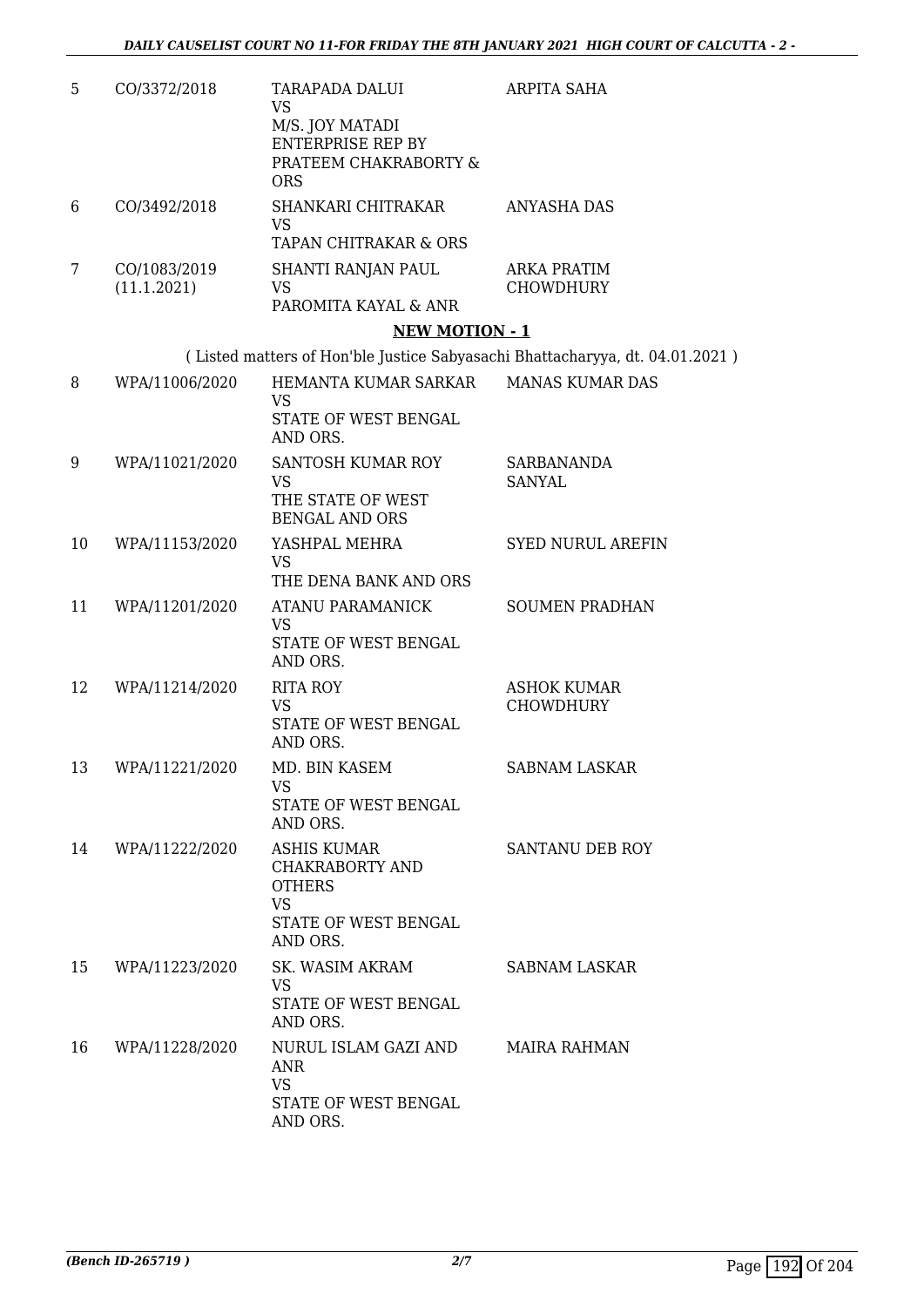| 17 | WPA/11235/2020 | SK. PARVEJ MUSARAF<br>VS<br>STATE OF WEST BENGAL<br>AND ORS.                        | <b>SABNAM LASKAR</b>                  |
|----|----------------|-------------------------------------------------------------------------------------|---------------------------------------|
| 18 | WPA/11237/2020 | SK. PIYER<br><b>VS</b><br>STATE OF WEST BENGAL<br>AND ORS.                          | <b>SABNAM LASKAR</b>                  |
| 19 | WPA/11240/2020 | JAMALUDDIN KHAN<br><b>VS</b><br>STATE OF WEST BENGAL<br>AND ORS.                    | <b>SABNAM LASKAR</b>                  |
| 20 | WPA/11243/2020 | SK. INJAMUL<br><b>VS</b><br>STATE OF WEST BENGAL<br>AND ORS.                        | <b>SABNAM LASKAR</b>                  |
| 21 | WPA/11251/2020 | ABDUL ANNAS KHAN<br><b>VS</b><br>STATE OF WEST BENGAL<br>AND ORS.                   | <b>GAUTAM GURIA</b>                   |
| 22 | WPA/11255/2020 | SAHABUDDIN KHAN<br><b>VS</b><br>STATE OF WEST BENGAL<br>AND ORS.                    | <b>SABNAM LASKAR</b>                  |
| 23 | WPA/11258/2020 | MD. JAKIR HOSSAIN<br><b>VS</b><br>STATE OF WEST BENGAL<br>AND ORS.                  | <b>SABNAM LASKAR</b>                  |
| 24 | WPA/11262/2020 | SK. SUDDIN BISWAS<br><b>VS</b><br>STATE OF WEST BENGAL<br>AND ORS.                  | <b>SOUMEN</b><br><b>BHATTACHARJEE</b> |
| 25 | WPA/11281/2020 | MOUMITA GHOSH<br><b>GANGOPADHYAY</b><br>VS<br>STATE OF WEST BENGAL<br>AND ORS.      | JAYASHREE PATRA                       |
| 26 | WPA/11298/2020 | JIAUR RAHAMAN AND<br><b>OTHERS</b><br><b>VS</b><br>STATE OF WEST BENGAL<br>AND ORS. | D BANERJEE                            |
| 27 | WPA/11398/2020 | <b>SUKESH AGARWAL</b><br>VS.<br>THE REGISTRAR OF<br>COMPANIES, WEST BENGAL          | <b>ARANI GUHA</b>                     |
| 28 | WPA/11402/2020 | PAKASH SINHA<br>VS<br>STATE OF WEST BENGAL<br>AND ORS.                              | ARUNABHA DEB                          |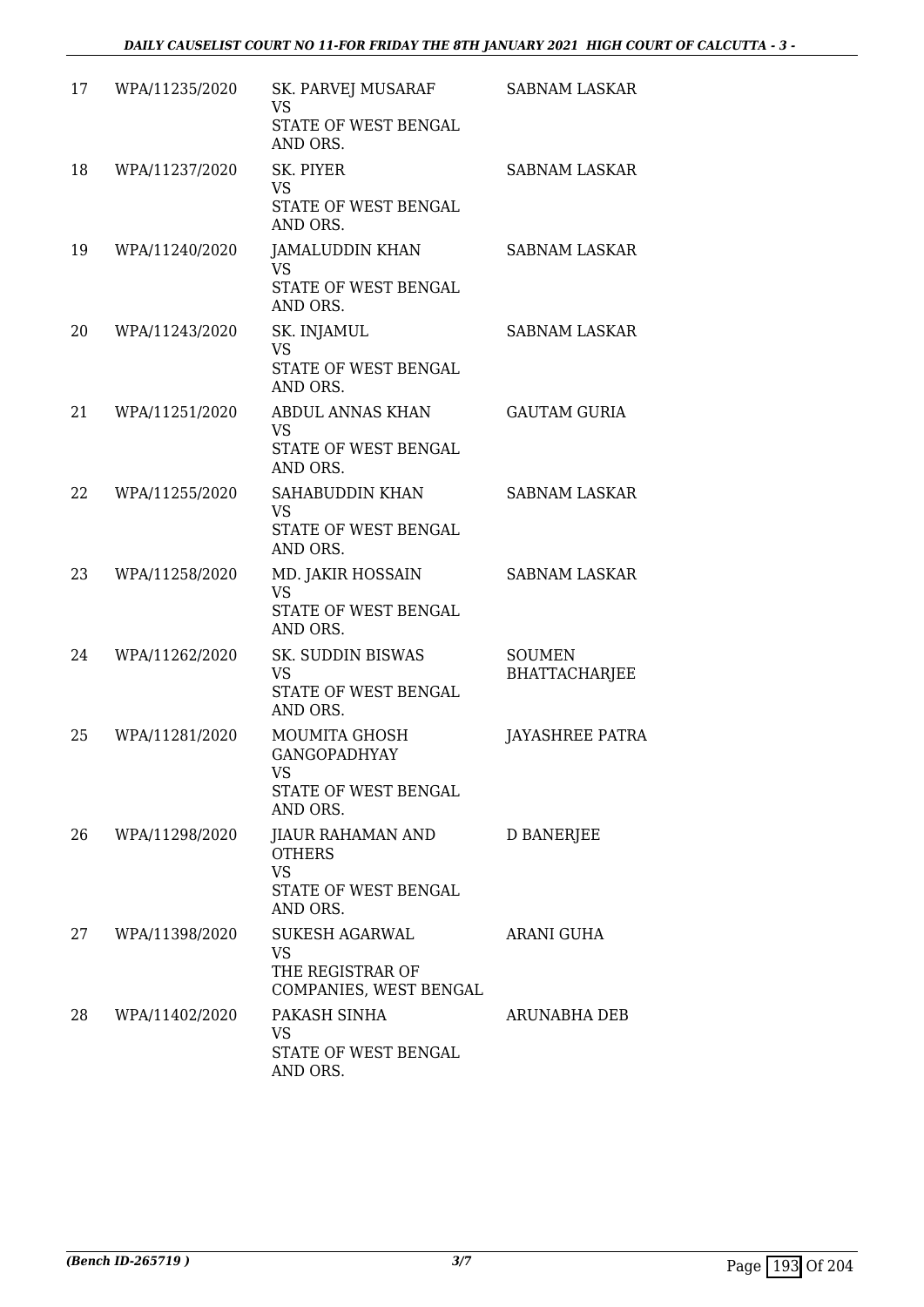| 29 | WPA/11403/2020      | DEBASHIS MITRA<br><b>VS</b>                                                           | ARANI GUHA            |
|----|---------------------|---------------------------------------------------------------------------------------|-----------------------|
|    |                     | THE ORIENTAL BANK OF<br>COMMERCE                                                      |                       |
|    |                     | <b>NEW MOTION - 2</b>                                                                 |                       |
| 30 | WPA/878/2020        | M/S. SONAR BANGLA<br><b>CATERER &amp; ANR</b><br><b>VS</b>                            | <b>SOMA KAR GHOSH</b> |
|    |                     | STATE OF WEST BENGAL &<br><b>ORS</b>                                                  |                       |
|    | wt31 WPA/18675/2019 | UNITED ORDER & SUPP.<br>COOP. SO. LTD.<br><b>VS</b><br>STATE OF WEST BENGAL &<br>ORS. | AMRITA MAJI           |
|    | IA NO: CAN/1/2020   |                                                                                       |                       |
| 32 | WPA/1724/2020       | SHIBA PROSAD BANERJEE<br><b>VS</b><br>STATE OF WEST BENGAL &                          | <b>ANRITA MAJI</b>    |
|    |                     | <b>ORS</b>                                                                            |                       |
|    | IA NO: CAN/1/2020   |                                                                                       |                       |
| 33 | WPA/7443/2020       | SIMA MUKHERJEE<br><b>VS</b><br>State of West Bengal                                   | <b>SAYAK KONAR</b>    |
|    | IA NO: CAN/1/2020   |                                                                                       |                       |
| 34 | WPA/7449/2020       | JAYETA SAHA<br><b>VS</b>                                                              | <b>SAYAK KONAR</b>    |
|    |                     | State of West Bengal                                                                  |                       |
|    | IA NO: CAN/1/2020   |                                                                                       | <b>SAYAK KONAR</b>    |
| 35 | WPA/7456/2020       | RIYA MONDAL<br>VS<br>State of West Bengal                                             |                       |
|    | IA NO: CAN/1/2020   |                                                                                       |                       |
| 36 | WPA/8116/2020       | <b>ATRYEYEE DEY</b><br>VS                                                             | <b>SAYAK KONAR</b>    |
| 37 | WPA/8392/2020       | State of West Bengal<br>NATASHA GHOSH                                                 | <b>SAYAK KONAR</b>    |
|    |                     | VS.<br>STATE OF WEST BENGAL<br><b>AND ORS</b>                                         |                       |
| 38 | WPA/8397/2020       | LABANYA PRAMANIK<br><b>VS</b>                                                         | <b>SAYAK KONAR</b>    |
|    |                     | STATE OF WEST BENGAL<br><b>AND ORS</b>                                                |                       |
| 39 | WPA/8400/2020       | MADHUMITA BAIRAGYA<br>VS<br>STATE OF WEST BENGAL                                      | <b>SAYAK KONAR</b>    |
| 40 | WPA/8981/2020       | AND ORS<br>RAJESH KUMAR SARDAR                                                        | AMAR NATH SEN         |
|    |                     | <b>VS</b><br>STATE OF WEST BENGAL<br>AND ORS.                                         |                       |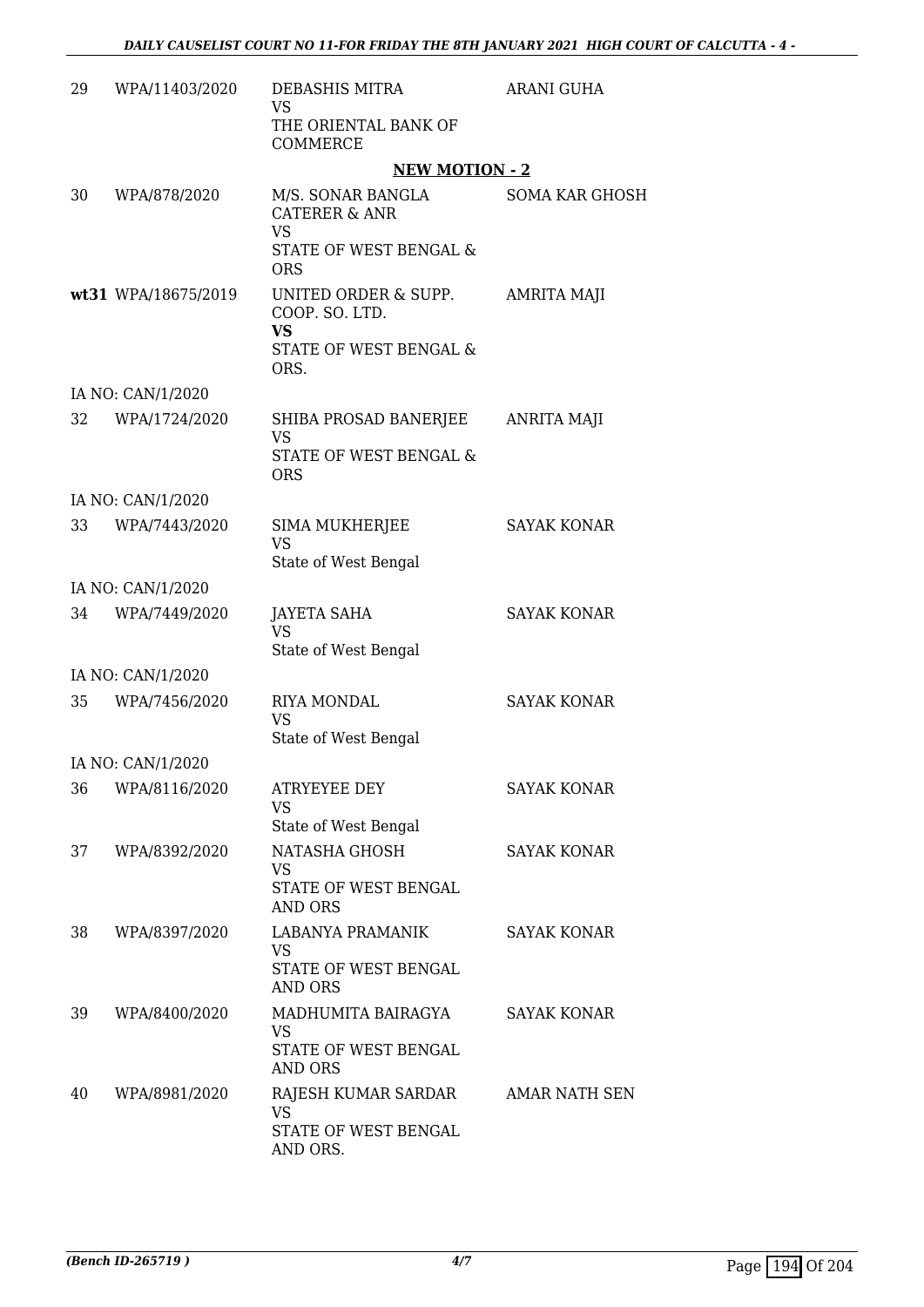| 41 | WPA/9658/2020  | JAYARSHI BHATTACHARYA<br><b>VS</b><br>STATE OF WEST BENGAL<br>AND ORS.                                                                  | <b>SALONI</b><br><b>BHATTACHARJEE</b> |
|----|----------------|-----------------------------------------------------------------------------------------------------------------------------------------|---------------------------------------|
| 42 | WPA/9773/2020  | ANJALI BEGUM(SEKH<br>HAZERA)<br><b>VS</b><br>STATE OF WEST BENGAL<br>AND ORS.                                                           | PARTHA PRATIM<br>MUKHOPADHYAY         |
| 43 | WPA/9898/2020  | SRISTIDHAR MAHATO<br><b>VS</b><br>STATE OF WEST BENGAL<br>AND ORS.                                                                      | DEBDEEP SINHA                         |
| 44 | WPA/10102/2020 | <b>SMT MANI BALA DAS</b><br><b>VS</b><br>State of West Bengal AND<br><b>ORS</b>                                                         | MIT GUHAROY                           |
| 45 | WPA/10109/2020 | KUSHOL CHANDRA KOERI<br><b>VS</b><br>STATE OF WEST BENGAL<br>AND ORS.                                                                   | <b>GOPAL MONDAL</b>                   |
| 46 | WPA/10113/2020 | <b>AMENA BIBI</b><br>VS<br>STATE OF WEST BENGAL<br>AND ORS.                                                                             | <b>GOPAL MONDAL</b>                   |
| 47 | WPA/10127/2020 | <b>DEBABRATA</b><br><b>BHATTACHARYA</b><br><b>VS</b><br>STATE OF WEST BENGAL<br>AND ORS.                                                | <b>MAHAMMAD</b><br><b>MAHMUD</b>      |
| 48 | WPA/10128/2020 | SARJU PRASAD GUPTA AND<br><b>ANR</b><br><b>VS</b><br>STATE OF WEST BENGAL<br>AND ORS.                                                   | RAJENDRA BANERJEE                     |
| 49 | WPA/10130/2020 | NIAZ MOHAMMAD<br>VS<br>STATE OF WEST BENGAL<br>AND ORS.                                                                                 | PRASANTA PAKRASHI                     |
| 50 | WPA/10131/2020 | <b>BIMAN KUMAR SHEE</b><br><b>VS</b><br>STATE OF WEST BENGAL<br>AND ORS.                                                                | SMIRUL SARDAR                         |
| 51 | WPA/10135/2020 | <b>BASIRHAT FOOD SUPPLY</b><br>MAHILA CO-OPERATIVE<br><b>SOCIETY LIMITED</b><br><b>VS</b><br>THE STATE OF WEST<br><b>BENGAL AND ORS</b> | SATRAJIT SINHA ROY                    |
| 52 | WPA/10150/2020 | <b>SK.ABDUL RASHID</b><br>VS<br>STATE OF WEST BENGAL<br>AND ORS.                                                                        | MAIDUL ISLAM<br>KAYAL                 |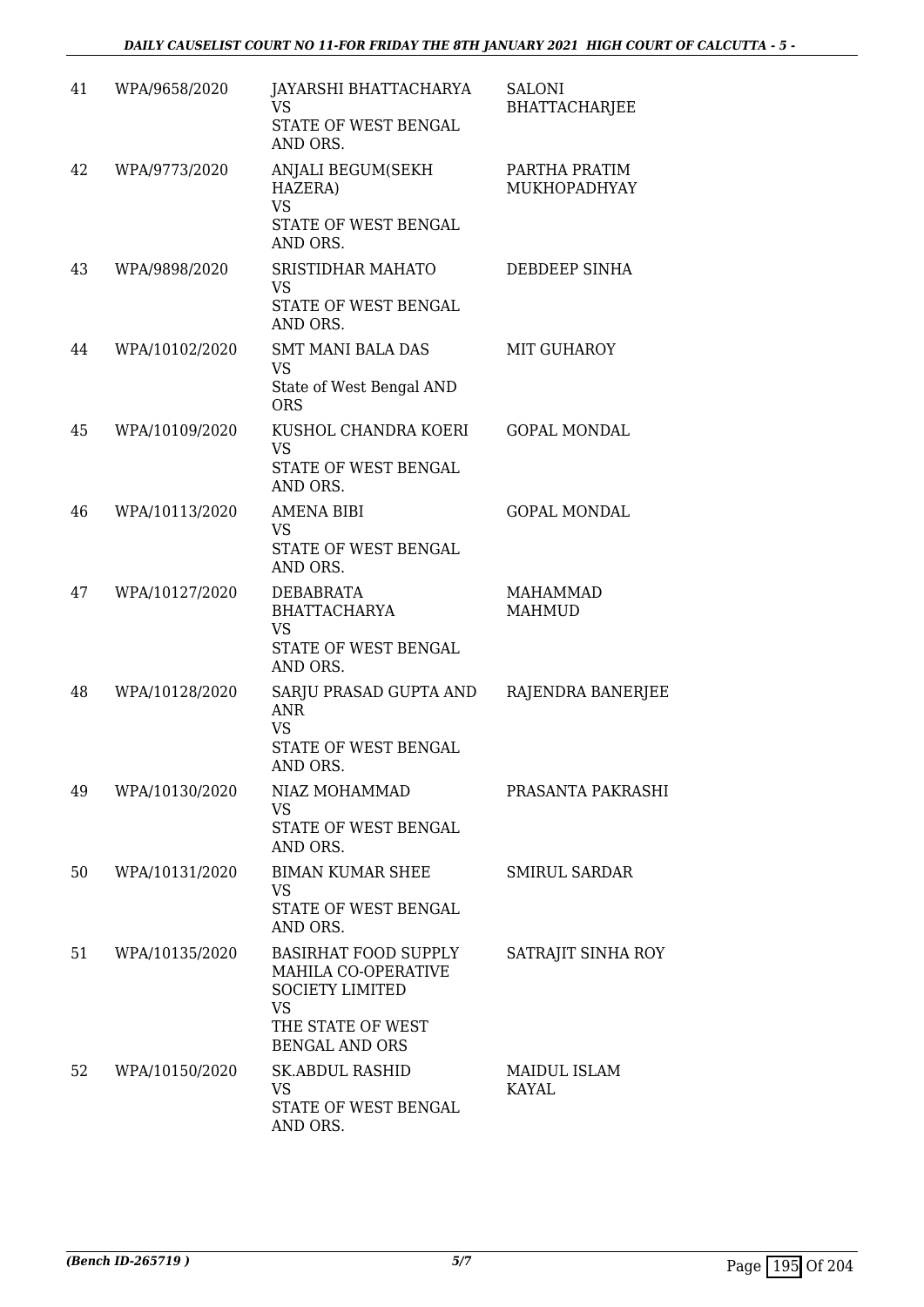| 53 | WPA/10155/2020 | <b>KAKOLI SARKAR</b><br><b>VS</b><br>INDIAN OIL CORPORATION<br><b>LIMITED AND OTHERS</b>       | <b>IBRAHIM SHAIKH</b>                   |
|----|----------------|------------------------------------------------------------------------------------------------|-----------------------------------------|
| 54 | WPA/10157/2020 | PRANAB KUMAR BERA<br><b>VS</b><br>State of West Bengal                                         | <b>SANDIP KUMAR</b><br><b>MANDAL</b>    |
| 55 | WPA/10161/2020 | SHAINE LEX ADVISORS LLP<br><b>VS</b><br>State of West Bengal                                   | <b>STEVEN SOURODIP</b><br><b>BISWAS</b> |
| 56 | WPA/10165/2020 | <b>MAJET MONDAL</b><br><b>VS</b><br>STATE OF WEST BENGAL<br>AND ORS.                           | <b>ABDUL MURSHID</b>                    |
| 57 | WPA/10169/2020 | SEKH IBRAHIM MONDAL<br><b>VS</b><br>STATE OF WEST BENGAL<br>AND ORS.                           | <b>ABDUL MURSHID</b>                    |
| 58 | WPA/10179/2020 | SIDDHARTHA PAL<br><b>VS</b><br>STATE OF WEST BENGAL<br>AND ORS.                                | <b>CHIRANJIB ROY</b>                    |
| 59 | WPA/10188/2020 | <b>GOURGOPAL PRADHAN</b><br><b>VS</b><br>STATE OF WEST BENGAL<br>AND ORS.                      | PAMPA DEY(DHABAL)                       |
| 60 | WPA/10194/2020 | <b>GOUTAM KISHOR</b><br><b>ROYCHOWDHURY</b><br><b>VS</b><br>STATE OF WEST BENGAL<br>AND ORS.   | SARBANANDA<br><b>SANYAL</b>             |
| 61 | WPA/10206/2020 | SHEFALI AND GHOSH AND<br><b>ANOTHER</b><br><b>VS</b><br>STATE OF WEST BENGAL<br>AND ORS.       | SK JAYED HOSSAIN                        |
| 62 | WPA/10210/2020 | EAST HOOGHLY POLYPLAST<br>PRIVATE LIMITED<br><b>VS</b><br>State of West Bengal                 | <b>ANIRUDHA</b><br><b>AGARWALLA</b>     |
| 63 | WPA/10213/2020 | MEDIPOL<br>PHARMACEUTICALS INDIA<br>PRIVATE LIMITED<br><b>VS</b><br>UNION OF INDIA AND ORS.    | <b>INDRAJIT DASGUPTA</b>                |
| 64 | WPA/10225/2020 | MIRA BANERJEE AND ORS<br><b>VS</b><br>THE DISTRICT<br>MAGISTRATE, NORTH 24<br>PARGANAS AND ORS | <b>SOMNATH</b><br>MUKHERJEE             |
| 65 | WPA/10229/2020 | <b>SUKALYAN BANGA</b><br><b>VS</b><br>STATE OF WEST BENGAL<br>AND ORS.                         | SK SUJAUDDIN                            |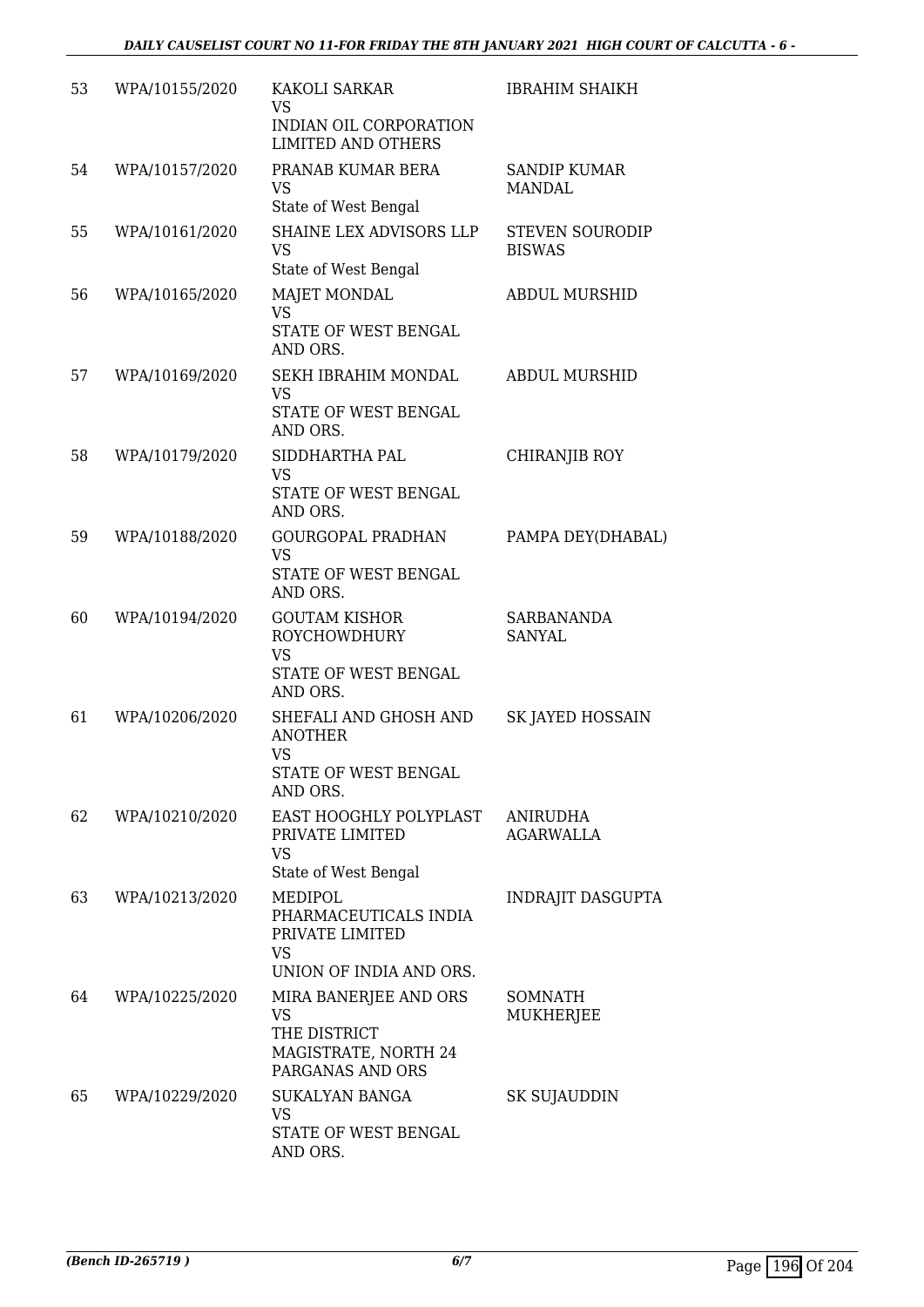| 66 | WPA/10241/2020 | VISHAMBHAR SARAN<br>VS<br><b>BUERAU OF IMMIGRATION</b><br><b>AND ORS</b>              | <b>NIKITA</b><br>JHUNJHUNWALA       |
|----|----------------|---------------------------------------------------------------------------------------|-------------------------------------|
| 67 | WPA/10247/2020 | <b>SAROJ AGARWAL</b><br><b>VS</b><br><b>BUREAU OF IMMIGRATION</b><br><b>AND ORS</b>   | <b>NIKITA</b><br>JHUNJHUNWALA       |
| 68 | WPA/10249/2020 | VISHAL AGARWAL<br><b>VS</b><br><b>BUREAU OF IMMIGRATION</b><br><b>AND ORS</b>         | <b>NIKITA</b><br><b>JHUNJHUWALA</b> |
| 69 | WPA/10255/2020 | AMRI HOSPITALS LTD AND<br><b>ANR</b><br><b>VS</b><br>STATE OF WEST BENGAL<br>AND ORS. | SANJAY GINODIA                      |
| 70 | WPA/10259/2020 | <b>SMT SHYAMALI ROY</b><br><b>VS</b><br>STATE OF WEST BENGAL<br>AND ORS.              | <b>ARUNIKA GHOSH</b>                |
| 71 | WPA/10268/2020 | <b>BAIDYANATH GHOSH</b><br><b>VS</b><br>STATE OF WEST BENGAL<br>AND ORS.              | DEBABRATA DAS<br><b>GUPTA</b>       |
| 72 | WPA/10289/2020 | ANADI JANA AND ORS<br><b>VS</b><br>STATE OF WEST BENGAL<br>AND ORS.                   | PARDIP PAUL                         |
| 73 | WPA/10311/2020 | JAKIR ALI MOLLA<br><b>VS</b><br>STATE OF WEST BENGAL<br>AND ORS.                      | <b>ANINDITA AUDDY</b>               |
| 74 | WPA/10319/2020 | MONORANJAN MANNA<br>VS<br>STATE OF WEST BENGAL<br>AND ORS.                            | PRASANTA KUMAR<br><b>PAKRASHI</b>   |
| 75 | WPA/10444/2020 | PULAK MAJUMDER<br><b>VS</b><br>STATE OF WEST BENGAL<br>AND ORS.                       | MANDOBI<br><b>CHOWDHURY</b>         |
| 76 | WPA/10452/2020 | PINKI MAJI<br>VS<br>STATE OF WEST BENGAL<br>AND ORS.                                  | HIMADRI KUMAR<br>MAHATA             |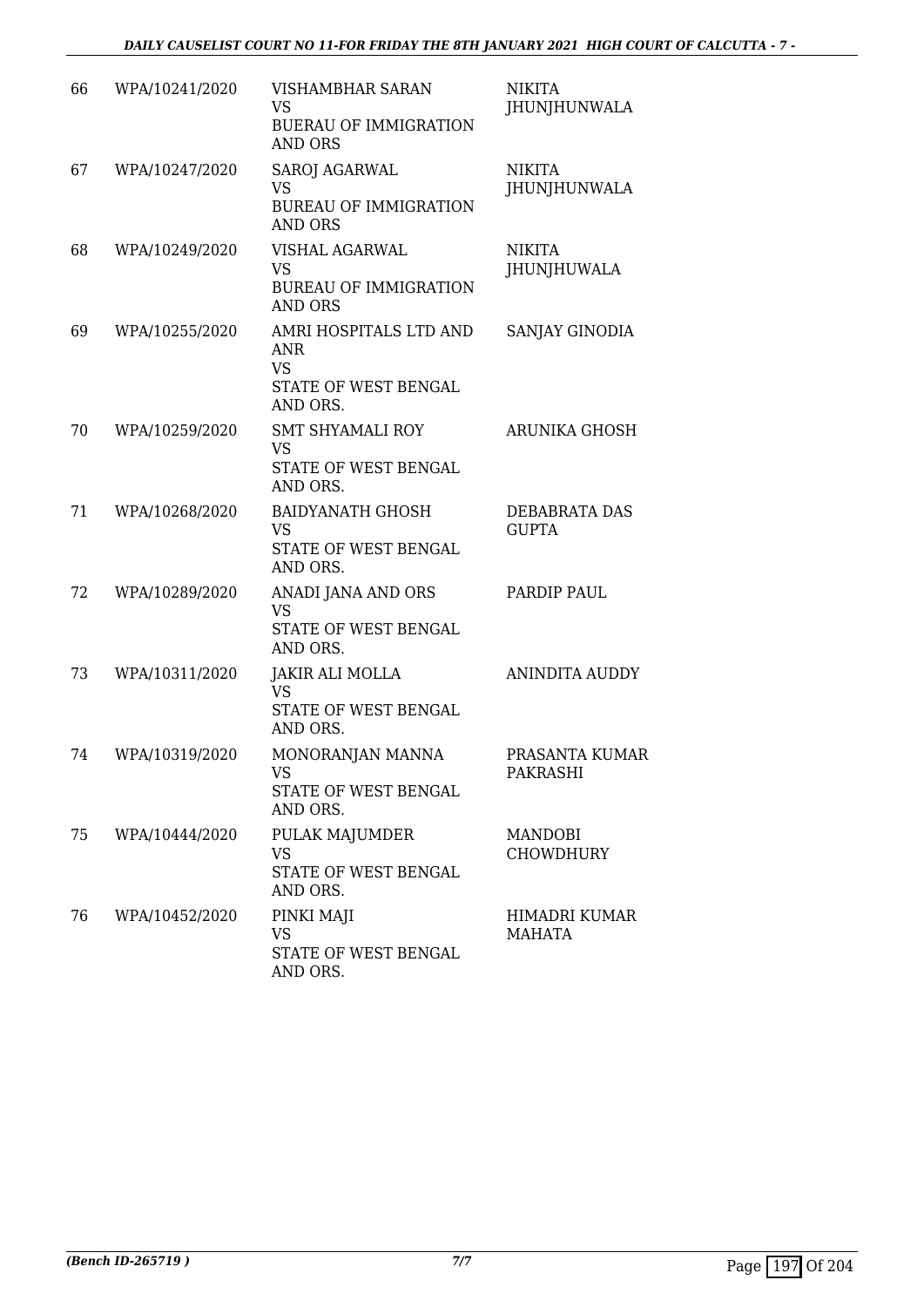

# **Appellate Side**

**DAILY CAUSELIST For Friday The 8th January 2021**

**COURT NO. 7 SINGLE BENCH (SB) AT 2:00 PM HON'BLE JUSTICE KAUSIK CHANDA ON 08.01.2021**

# **AT 2:00 P.M. (VIA VIDEO CONFERENCE)**

#### **ON THURSDAY, 10TH DECEMBER, 2020 AT 2.00 P.M.- WILL SIT SINGLY AND TAKE CIVIL REVISION MATTERS LISTED BEFORE HIM IN THE DAILY LIST OF 16TH MARCH, 2020 EXCEPT THE MATTERS WHICH ARE ALREADY DISPOSED OF.**

**AND**

**ON FRIDAY, 8TH JANUARY, 2021 AT 2.00 P.M. - WILL SIT SINGLY AND TAKE UP THE MATTERS APPEARING IN HIS LIST PUBLISHED ON 10TH DECEMBER, 2020 EXCEPT THE MATTERS WHICH HAVE BEEN SPECIFICALLY ORDERED AND / OR DISPOSED OF.**

### **NOTE: MATTERS WILL BE TAKEN UP THROUGH PHYSICAL HEARING ONLY WHEN BOTH THE PARTIES ARE AGREE**

### **CIVIL REVISION**

| 1 | CO/807/2003 | NILIMA DUTT MAZUMDER<br>VS<br>ABDUL SAMAD SARDAR           | <b>BADAL SAHA</b>      |
|---|-------------|------------------------------------------------------------|------------------------|
| 2 | CO/812/2003 | NAMITA DHARA<br>VS<br>M/S. PRASANTA SALES<br><b>AGENCY</b> | <b>TAPAS MUKHERJEE</b> |
| 3 | CO/815/2003 | RAM PRASAD SAHU<br>VS<br>NEMAI PADA MONDAL                 | A. K. DAS              |
| 4 | CO/817/2003 | C. E. S. C. LTD.<br>VS<br>AKRAM ALI MOLLA                  | <b>SUBIR SANYAL</b>    |

IA NO: CAN/1/2003(Old No:CAN/6878/2003), CAN/2/2004(Old No:CAN/4374/2004)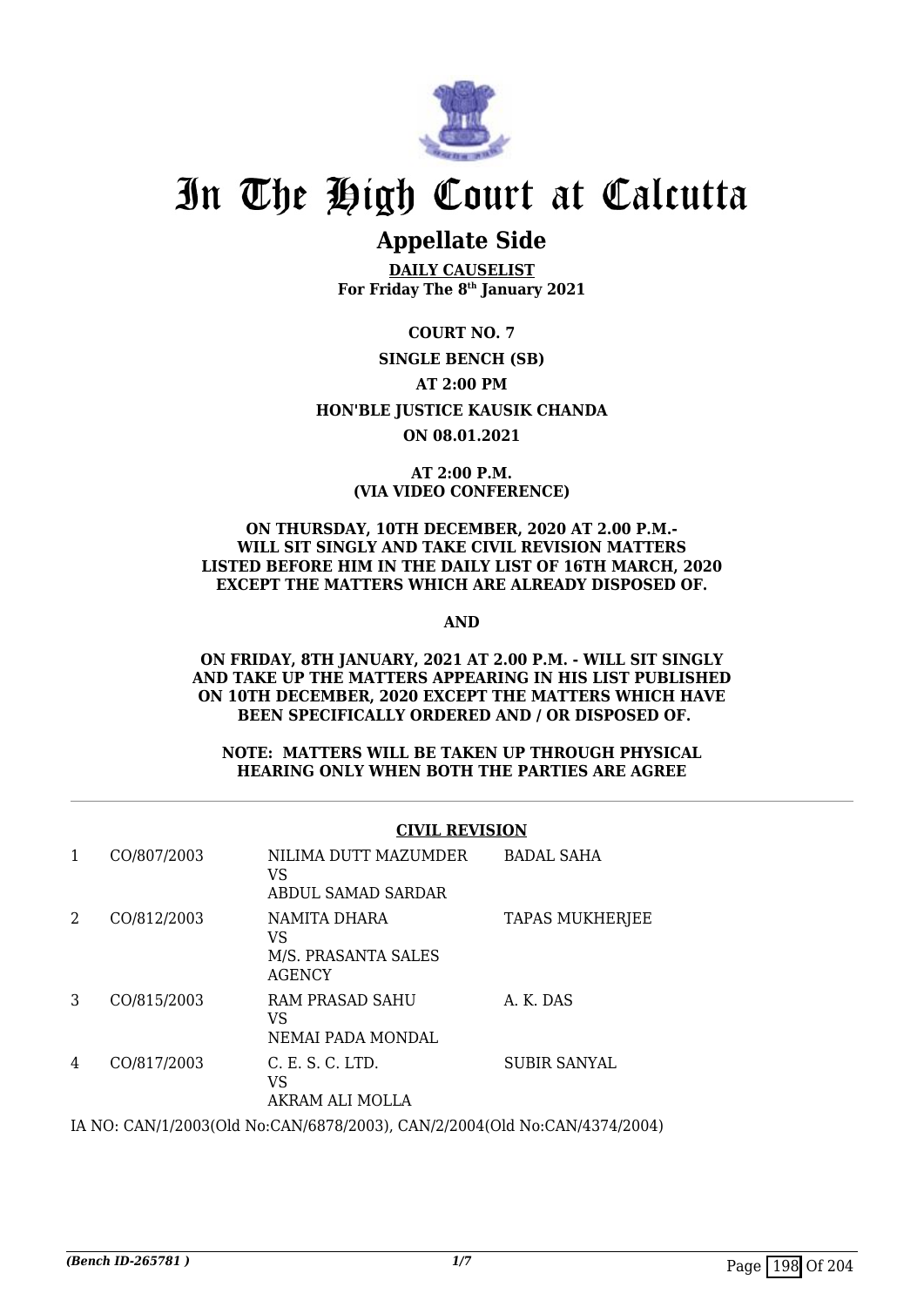| 5  | CO/823/2003 | SANTIPRIYA GUHA<br>VS<br>KANTIPRITY GUHA                                               | SUPRATICK SYAMAL                          |
|----|-------------|----------------------------------------------------------------------------------------|-------------------------------------------|
| 6  | CO/828/2003 | <b>INDU DEVI TAPURIA &amp; ORS</b><br><b>VS</b><br>M/S. TABULAR<br>CONTAINERS (P) LTD. | <b>SOURAV SEN</b>                         |
| 7  | CO/829/2003 | RAMA DEBI CHOWDHURY<br><b>VS</b><br><b>SK. ABDUL RAHAMAN</b>                           | PRASANTA BEHARI<br><b>MAHATO</b>          |
| 8  | CO/845/2003 | <b>SAMINA KHATOON</b><br><b>VS</b><br>MD. JAWAID ALAM                                  | SIRAJ GOOPTU                              |
| 9  | CO/859/2003 | <b>SERAJUL HAQUE</b><br><b>VS</b><br><b>ABDUL RASID</b>                                | RAJENDRA BANERJEE                         |
| 10 | CO/903/2003 | DILIP KUMAR DUTTA<br><b>VS</b><br>PRABIR KUMAR GHOSH                                   | <b>ABHIJIT ROY</b>                        |
| 11 | CO/927/2003 | PARESH CHANDRA DUTTA<br><b>VS</b><br>RAM CHANDRA GAHALOT                               | <b>BADAL SAHA</b>                         |
| 12 | CO/947/2003 | SURESH KUMAR AGARWAL<br>& ORS.<br><b>VS</b><br>PANCHANAN PAL                           | <b>SUBRATA KR. ROY</b><br><b>KARMAKAR</b> |
|    |             | IA NO: CAN/1/2004(Old No:CAN/5011/2004)                                                |                                           |
| 13 | CO/966/2003 | NITYA NANDA PODDAR<br><b>VS</b><br>PRASANTA KUMAR<br>MUKHERJEE                         | <b>BINAY PANDA</b>                        |
| 14 | CO/969/2003 | <b>GOPAL GHOSH &amp; ORS.</b><br><b>VS</b><br>STATE                                    | DEBAYAN BERA                              |
| 15 | CO/971/2003 | BHAGWAT DAS JAISWAL<br><b>VS</b><br>MOSHARAF HOSSAIN                                   | SUJEET KR. MISHRA                         |
| 16 | CO/975/2003 | <b>BULA MONDAL</b><br><b>VS</b><br><b>UNION OF INDIA</b>                               | <b>SABNAM DEY</b>                         |
| 17 | CO/976/2003 | <b>MIRA POREY</b><br><b>VS</b><br><b>JANAKINATH SAMANTA</b>                            | <b>SASWATA GOPAL</b><br><b>MUKHERJEE</b>  |
| 18 | CO/983/2003 | PIJUSH KANTI GHOSH &<br>ORS.<br><b>VS</b><br>ASANSOL HOUSING CO-<br>OPP. SOCIETY LTD.  | MD. MANSOR ALAM                           |
| 19 | CO/988/2003 | KRISHNA MOORTHY RAJU<br>VS<br>RAJASHREE A.K. IYER                                      | <b>JOY TALUKDAR</b>                       |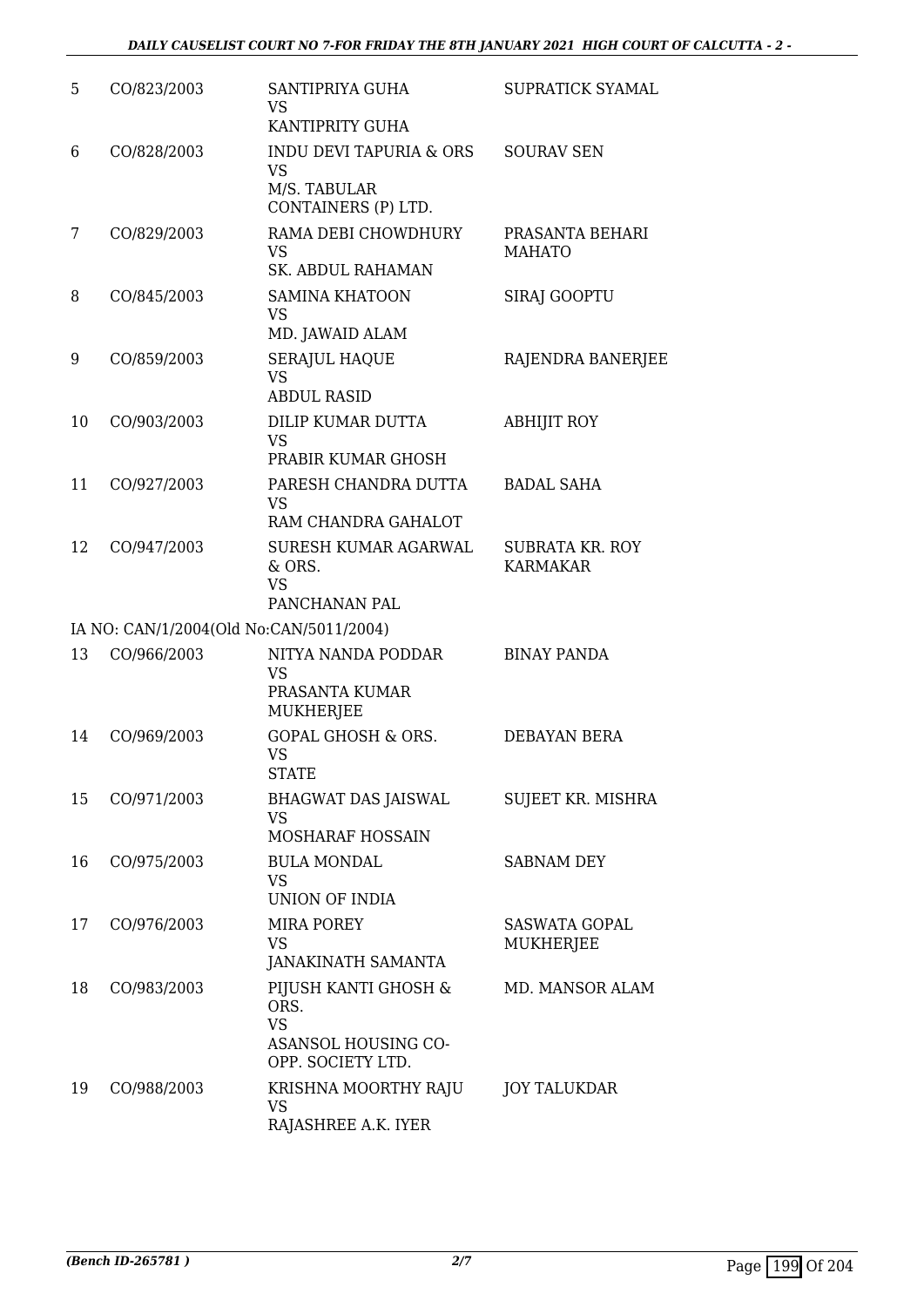| 20 | CO/642/2004       | MD. TADBIRULLAH & ORS.<br><b>VS</b><br><b>ATAHAR MONDAL</b>                  | <b>SIBANI BHAGAT</b>                                                                      |
|----|-------------------|------------------------------------------------------------------------------|-------------------------------------------------------------------------------------------|
| 21 | CO/1083/2004      | DEBENDRA NATH DUTTA<br><b>VS</b><br>M/S GOBINDA STEEL CO.<br>LTD.            | <b>ANIT KUMAR</b><br><b>RAKSHIT</b>                                                       |
| 22 | CO/1460/2004      | SUBAL CHANDRA GHOSH<br><b>VS</b><br>SUDHIR CHANDRA PODDAR                    | SABYASACHI<br><b>BHATTACHARYYA</b>                                                        |
|    | No:CAN/2928/2005) |                                                                              | IA NO: CAN/1/2005(Old No:CAN/1459/2005), CAN/2/2005(Old No:CAN/2924/2005), CAN/3/2005(Old |
| 23 | CO/1505/2004      | SUBAL CHANDRA PAL<br><b>VS</b><br>SHIBRAM RAJAK                              | MD. SABIR AHMED                                                                           |
| 24 | CO/1657/2004      | <b>BISWANTH SARKAR &amp; ANR.</b><br><b>VS</b><br>KARTICK CHANDRA SARKAR     | PROBAL KUMAR<br><b>MUKHERJEE</b>                                                          |
| 25 | CO/2815/2004      | PRANTIK DATTA<br><b>VS</b><br><b>SAMPA DATTA</b>                             | <b>SUNIRMAL NAG</b>                                                                       |
| 26 | CO/3097/2004      | SK. MOSIUDDIN KAZI<br>VS<br><b>SHYAMALI MAITY</b>                            | <b>KRISHANI BANIK</b>                                                                     |
| 27 | CO/3998/2004      | PRADYUT CHAKRABORTY<br><b>VS</b><br><b>SMT. SHIULI</b><br><b>CHAKRABORTY</b> | UTTAM KR. SAHA                                                                            |
| 28 | CO/4049/2004      | PANKAJ KUMAR DALAL<br><b>VS</b><br>THE MANAGER OVERSEAS<br><b>BANK</b>       | <b>UDAY NARAYAN</b><br><b>BETAL</b>                                                       |
| 29 | CO/246/2005       | SANJAY KR. PANJA<br>VS<br>KABITA PURAKAIT                                    | DIPANJAN SINHA ROY                                                                        |

IA NO: CAN/1/2005(Old No:CAN/1597/2005), CAN/2/2006(Old No:CAN/6749/2006), CAN/3/2015(Old No:CAN/3863/2015), CAN/4/2015(Old No:CAN/3864/2015)

| 30 | CO/3998/2006 | <b>HARADHAN NAYEK</b><br>VS<br><b>HARI PASARI</b>               | <b>MRITYUNJOY DAS</b><br><b>MAJUMDAR</b> |
|----|--------------|-----------------------------------------------------------------|------------------------------------------|
| 31 | CO/3999/2006 | <b>IVA BASU</b><br>VS<br><b>KRISHAN SINHA</b>                   | <b>ARUN PAHARI</b>                       |
| 32 | CO/4005/2006 | RATAN CHANDRA PAL &<br>ANR.<br><b>VS</b><br><b>TARAPADA PAL</b> | <b>HIRANMAY</b><br><b>BHATTACHARYYA</b>  |
| 33 | CO/4020/2006 | MINATI RAJBANSHI & ORS.<br>VS<br>THE STATE OF WEST<br>BENGAL    | DEBAYAN BERA                             |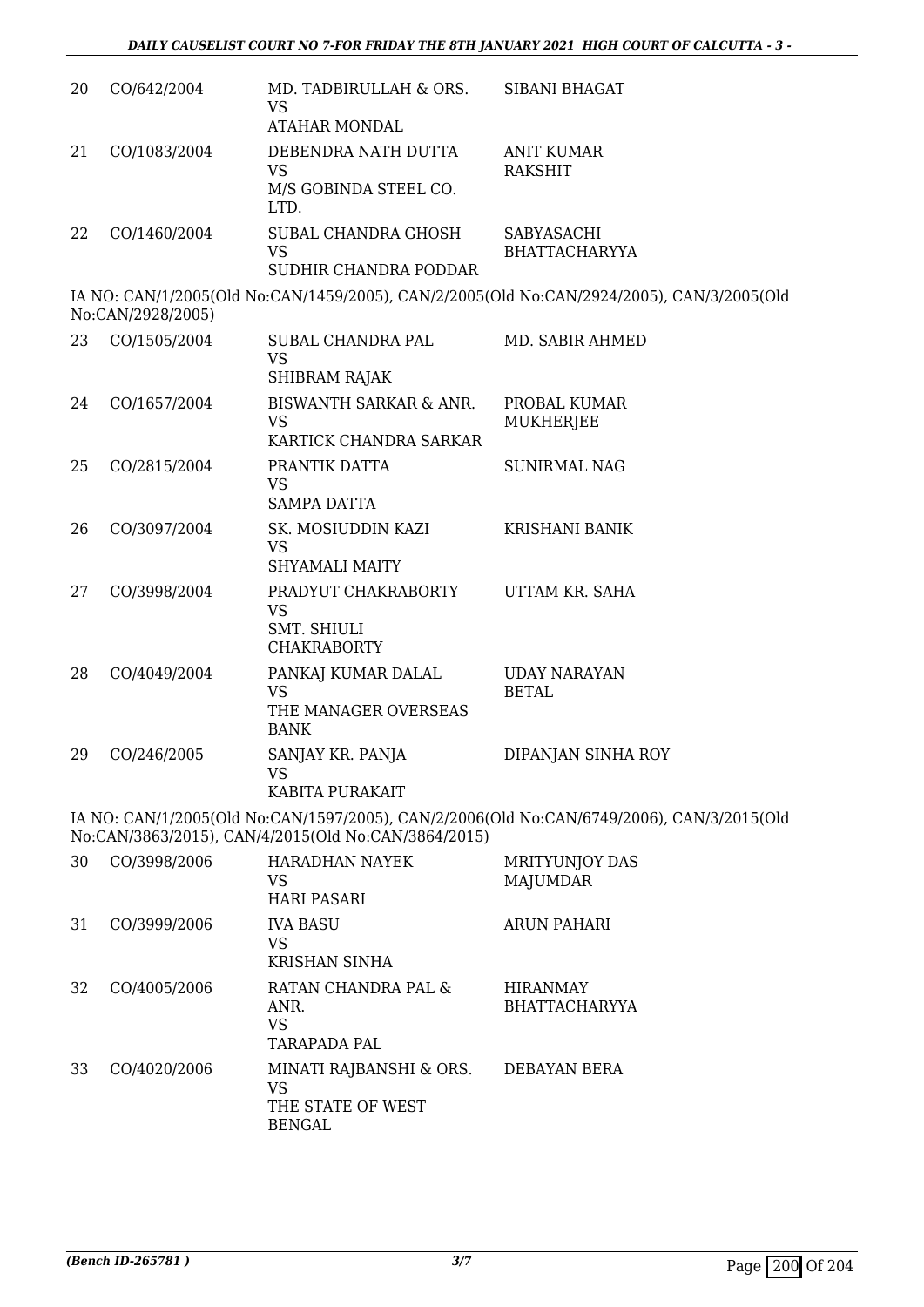| 34 | CO/4021/2006                            | <b>BADAL CHANDRA PATRA</b><br><b>VS</b><br><b>ISWAR TARAKSWAR</b><br><b>SHIBTHAKUR</b>       | KAJAL RAY                              |
|----|-----------------------------------------|----------------------------------------------------------------------------------------------|----------------------------------------|
| 35 | CO/4023/2006                            | <b>BULGANI ROY &amp; ORS.</b><br><b>VS</b><br><b>GOBINDA CHANDRA PATRA</b>                   | MOHIT CHATTERJEE                       |
|    |                                         | IA NO: CAN/1/2007(Old No:CAN/1655/2007), CAN/2/2007(Old No:CAN/4900/2007)                    |                                        |
| 36 | CO/4026/2006                            | <b>DHIMAN KUMAR SAU</b><br><b>VS</b><br><b>SUBRATA DAS</b>                                   | PROBAL KUMAR<br><b>MUKHERJEE</b>       |
| 37 | CO/4028/2006                            | <b>ASHOKE KUMAR SEAL</b><br><b>VS</b><br><b>BHUBAN MOHAN SHAW'S</b><br><b>ESTATE</b>         | PARAMITA PAL                           |
| 38 | CO/4029/2006                            | MAYA RANI CHAKRABORTY<br>VS.<br><b>SANTOSHI DAS</b>                                          | <b>HIRANMAY</b><br><b>BHATTCHARYYA</b> |
| 39 | CO/4038/2006                            | <b>GURU SARAN SHAW</b><br><b>VS</b><br>THE OFFICIAL RECEIVER                                 | <b>SUMIT MONDAL</b>                    |
|    | IA NO: CAN/2/2007(Old No:CAN/3938/2007) |                                                                                              |                                        |
| 40 | CO/4041/2006                            | SAJAHAN<br><b>VS</b><br><b>REJAUL KALAM</b>                                                  | <b>MATIBUR RAHAMAN</b>                 |
| 41 | CO/4042/2006                            | MADAN MOHON PRAMANIK<br>@ MADAN PRAMANIK<br><b>VS</b><br>SUDHANYA PRAMANIK                   | <b>SANDIPN DAS</b>                     |
|    | IA NO: CAN/1/2008(Old No:CAN/4298/2008) |                                                                                              |                                        |
| 42 | CO/4053/2006                            | <b>JALAL MOLLAH</b><br><b>VS</b>                                                             | <b>GOLAM MASTAFA</b>                   |
| 43 | CO/4056/2006                            | TAMERUDDIN MOLLAH<br>JAHUR KHONDOKAR & ORS. CHINMAY MAHANTA<br><b>VS</b><br>KALOBALA SHASMAL |                                        |
| 44 | CO/4075/2006                            | <b>BISWAATH MAJI</b><br><b>VS</b><br>KARUNA SINDHU DEY                                       | <b>DIPANKAR PAL</b>                    |
|    | IA NO: CAN/1/2009(Old No:CAN/2471/2009) |                                                                                              |                                        |
| 45 | CO/4088/2006                            | SHYAMLAL YADAV<br><b>VS</b><br><b>BHAHMSHWAR PANDEY</b>                                      | <b>ANIMESH DAS</b>                     |
| 46 | CO/4097/2006                            | HURMUJ ALI<br><b>VS</b><br><b>GAYANATH DAS</b>                                               | PARTHA PRATIM RAY                      |
| 47 | CO/4104/2006                            | DIPIKA ROY<br><b>VS</b><br><b>SOUMEN ROY</b>                                                 | RANANJAY<br><b>CHATTERJEE</b>          |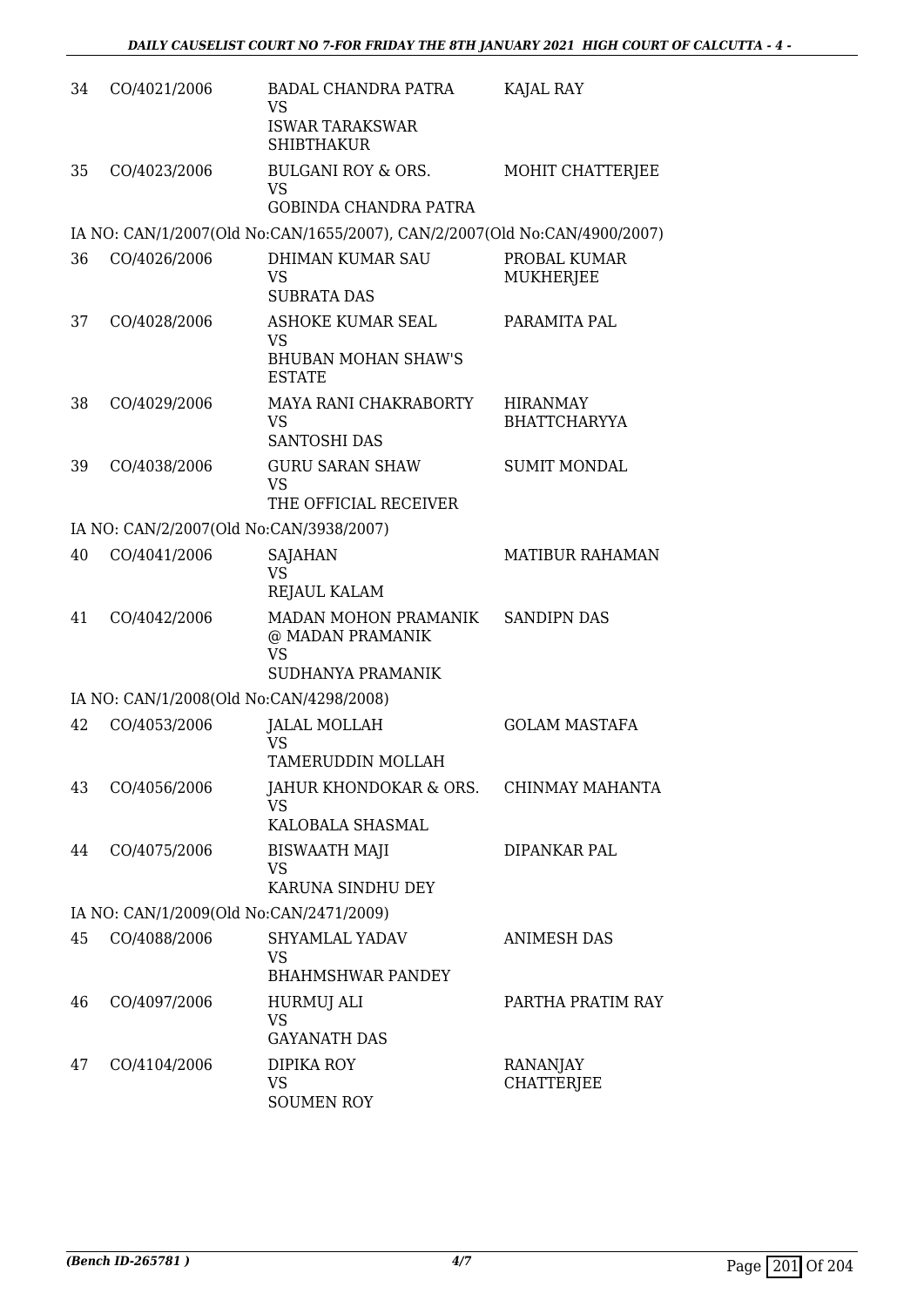| 48 | CO/4123/2006                            | SANJAY KUMAR PIRUKA @<br><b>AGARWAL</b><br><b>VS</b><br>SARASWATI DEVI SHARMA | PROBAL KUMAR<br><b>MUKHERJEE</b>        |
|----|-----------------------------------------|-------------------------------------------------------------------------------|-----------------------------------------|
| 49 | CO/4125/2006                            | SUNIL KUMAR DAS @<br><b>KARTICK DAS</b><br><b>VS</b><br><b>ANIL KUMAR DAS</b> | SAURABH<br><b>GUHATHAKURATA</b>         |
|    | IA NO: CAN/1/2008(Old No:CAN/3928/2008) |                                                                               |                                         |
| 50 | CO/4128/2006                            | <b>BHUBENESWAR SAHA</b><br>VS<br>PRAHALLAD SAHA                               | MD. SAHAMAT ALI                         |
| 51 | CO/4172/2006                            | SAMAR KUMAR SAH A<br><b>VS</b><br>M/S. SARVANI INVESMENT                      | <b>SHIBNATH</b><br><b>BHATTACHARYYA</b> |
| 52 | CO/4203/2006                            | SUDARSAN MONDAL<br><b>VS</b><br>STATE OF W.B.                                 | <b>SAMBHUNATH</b><br><b>SARDAR</b>      |
| 53 | CO/4204/2006                            | APURBA SANYAL<br><b>VS</b><br>MITALI SANYAL                                   | TAPASH K.<br><b>BHATTACHARYYA</b>       |
| 54 | CO/4244/2006                            | PROVAT KUMAR SINGHA<br><b>ROY</b><br><b>VS</b><br>AFJAL SK.                   | PARTHA PRATIM ROY                       |
| 55 | CO/4245/2006                            | KANAIHYA LAL SHAW<br><b>VS</b><br>SK. BADRUJJHA                               | <b>TAMOY CHOWDHURY</b>                  |
| 56 | CO/4301/2006                            | PRITI BHAGAT<br><b>VS</b><br><b>SAILENDRA BHAGAT</b>                          | KAJAL RAY                               |
| 57 | CO/4310/2006                            | DINABANDHU SINGHA ROY<br><b>VS</b><br>MADHABI SINGHA ROY                      | KAZI SAJJAD ALAM                        |
| 58 | CO/4314/2006                            | DAINIK JANAMBHUMI<br><b>VS</b><br>PRANATI DAS                                 | NEGUIVE AHMED                           |
| 59 | CO/4319/2006                            | <b>MANTU ORAON</b><br>VS<br>TOPICAL TEA CO.PVT. LTD.                          | <b>VASWATI</b><br><b>CHAKRABORTY</b>    |
| 60 | CO/4321/2006                            | MONISHA BHATTACHARYYA<br><b>VS</b><br><b>JAKIR HOSSAIN</b>                    | PARTHA PRATIM ROY                       |
| 61 | CO/4322/2006                            | FATIK CHANDRA MONDAL<br><b>VS</b><br><b>KANGSA BISWAS</b>                     | TAPASH K.<br><b>BHATTACHARYA</b>        |
| 62 | CO/4323/2006                            | <b>CHARLES MANTOSH &amp;</b><br>ANR.<br><b>VS</b><br>NISI KANTA DAS           | <b>JUTHI BANERJEE</b>                   |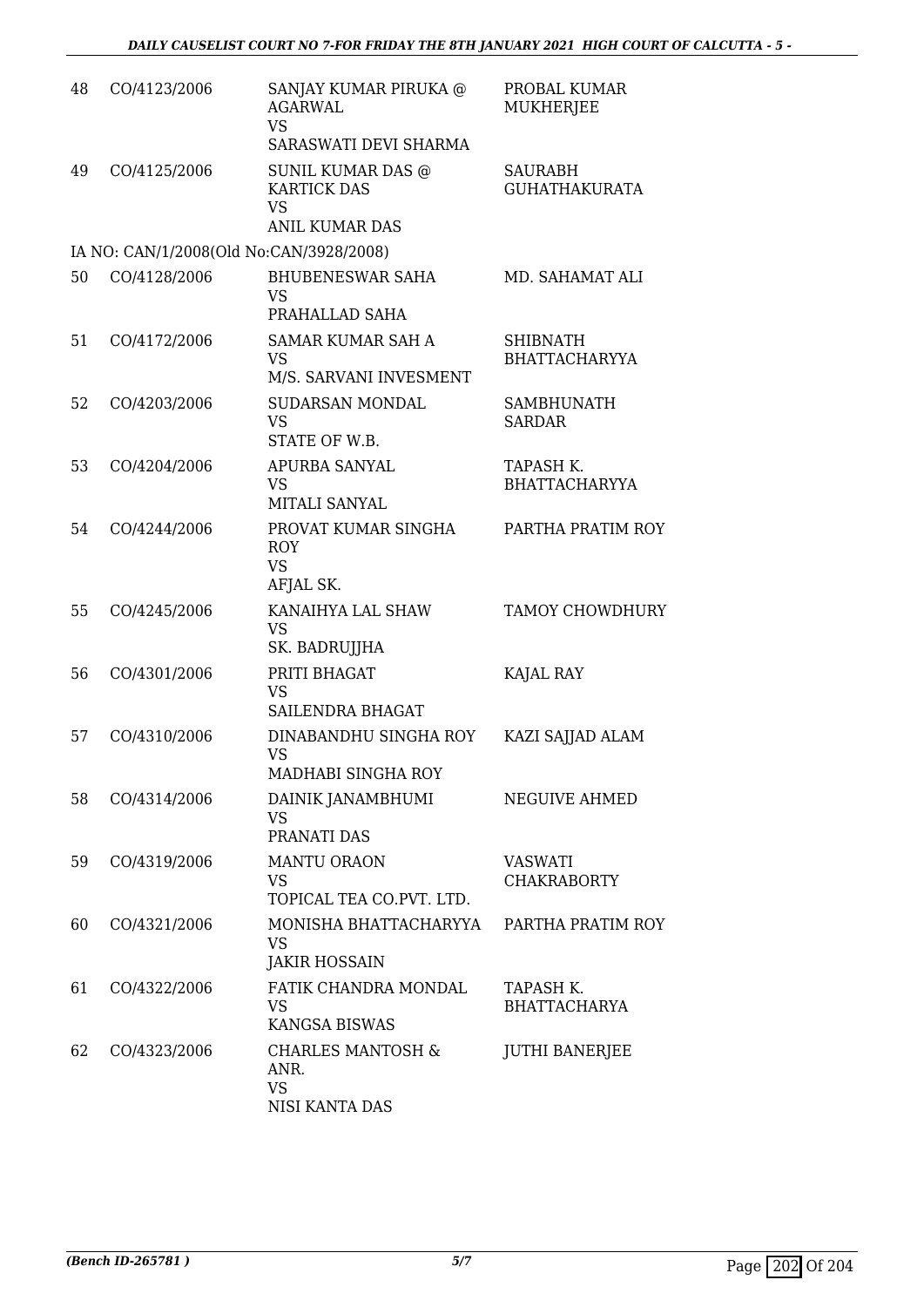| 63 | CO/4324/2006 | <b>CHARLES MANTOSH</b><br><b>VS</b><br>NISI KANTA DAS                         | <b>JUTHI BANERJEE</b>                    |
|----|--------------|-------------------------------------------------------------------------------|------------------------------------------|
| 64 | CO/4353/2006 | <b>ALOK KUAMR SINHA</b><br><b>VS</b><br>ANUJ KUMAR BISWAS                     | SABYASACHI<br>MUKHOPADHYAY               |
| 65 | CO/4354/2006 | ALOK KUMAR SINHA<br><b>VS</b><br>ANUJ KUMAR BISWAS                            | SABYASACHI<br>MUKHOPADHYAY               |
| 66 | CO/4357/2006 | <b>BIJOY KUMAR DEY</b><br><b>VS</b><br><b>INDRAJIT GUPTA</b>                  | <b>AMARASH BAG</b>                       |
|    |              | IA NO: CAN/1/2007(Old No:CAN/9407/2007), CAN/2/2009(Old No:CAN/6037/2009)     |                                          |
| 67 | CO/4359/2006 | KRISHNAKUMAR AGARWAL<br><b>VS</b><br>MANOJ KUAMR YADAV                        | <b>SHIBNATH</b><br><b>BHATTACHARYYA</b>  |
|    |              | IA NO: CAN/1/2007(Old No:CAN/1621/2007)                                       |                                          |
| 68 | CO/4362/2006 | DHIMAN CH. BAIN<br><b>VS</b><br>KRISHNA BAIN (NEE<br>GUHATHAKURATA)           | DIBYAJOTI RAHA                           |
| 69 | CO/4372/2006 | <b>TAPAS BAIRAGI</b><br><b>VS</b><br>RINA BAIRAGI (SINGH)                     | <b>GAUTAM N.</b><br><b>BHATTACHARJEE</b> |
| 70 | CO/4376/2006 | <b>BAIJNATH SINGH</b><br><b>VS</b><br>PARITOSH PAL                            | <b>DEBAPRATIM</b><br><b>BANERJEE</b>     |
| 71 | CO/4386/2006 | <b>SANTOSH KUMAR</b><br><b>MAZUMDAR</b><br><b>VS</b><br><b>SOBHA RANI DAS</b> | <b>BIKASH GOSWAMI</b>                    |
| 72 | CO/4394/2006 | <b>MOHIT KUMAR</b><br>CHATTERJEE<br>VS<br>SARDAR GURDEEP SINGH                | <b>JAYANTA MUKHERJEE</b>                 |
| 73 | CO/4396/2006 | <b>RATNA DAS</b><br><b>VS</b><br>SOMNATH DUTTA                                | MD. BASHA MIR                            |
| 74 | CO/4398/2006 | <b>BABLU KARMAKAR</b><br><b>VS</b><br>ARUN KUMAR SHAH                         | PUSHPAL SATPATHI                         |
| 75 | CO/4416/2006 | <b>JAMUNA BISWAS</b><br><b>VS</b><br><b>GOURI BISWAS</b>                      | <b>SUBARNA BANERJEE</b>                  |
| 76 | CO/4438/2006 | <b>DINESH SAMANTA</b><br><b>VS</b><br>PRADIP KUMAR SAU                        | PARTHA PRATIM<br>MUKHERJEE               |
| 77 | CO/4448/2006 | <b>SK. AKSARUDDIN</b><br><b>VS</b><br>RAHAMAN ALI KHAN                        | <b>AHINDRANARAYAN</b><br><b>MAITY</b>    |
|    |              | IA NO: CAN/1/2010(Old No:CAN/1847/2010)                                       |                                          |